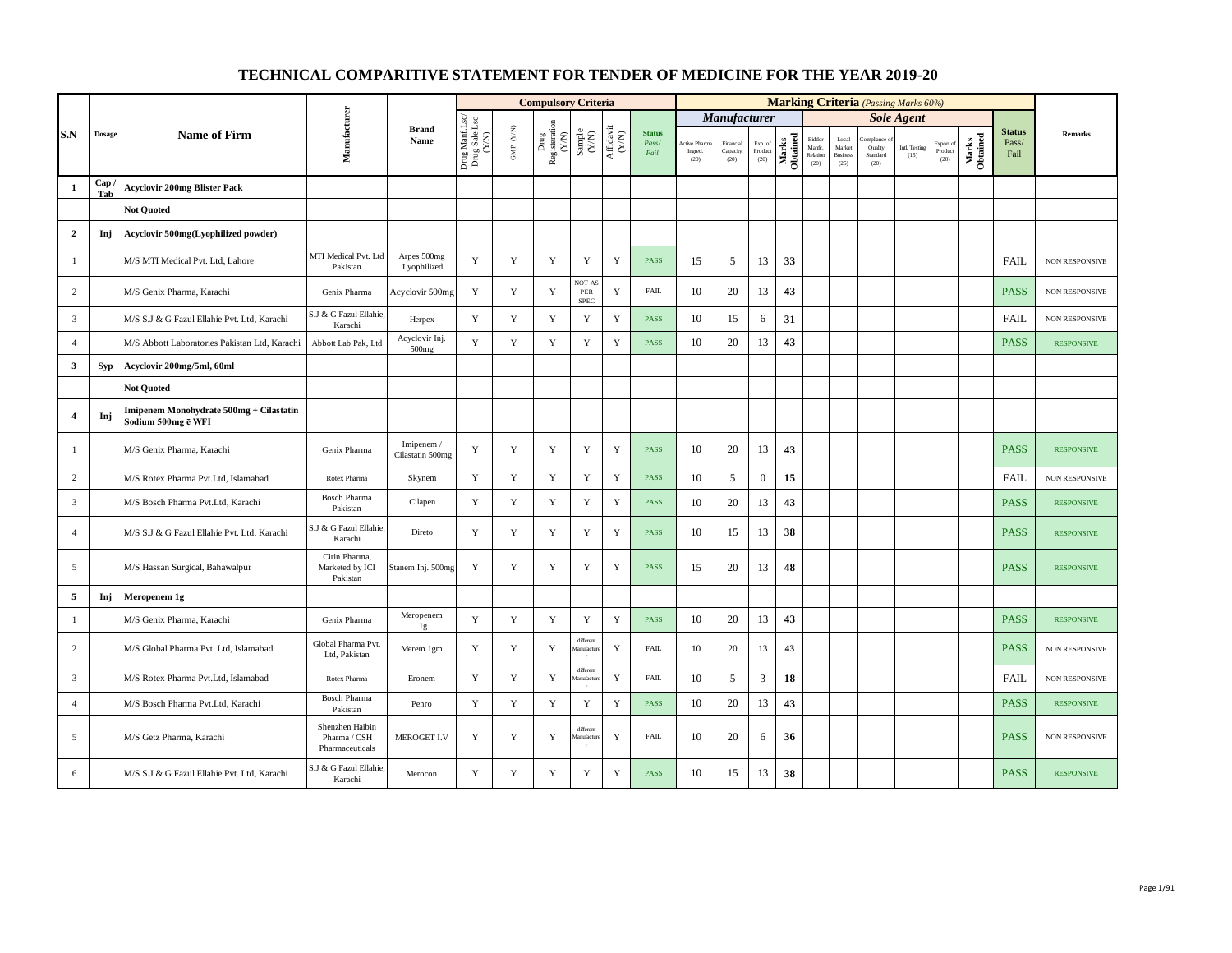|            |               |                                 |                                     |                      |              |   | <b>Compulsory Criteria</b> |                               |                           |                                |                                  |                               |                 |    |                                                | <b>Marking Criteria</b> (Passing Marks 60%)                            |                       |                              |                  |                                |                       |
|------------|---------------|---------------------------------|-------------------------------------|----------------------|--------------|---|----------------------------|-------------------------------|---------------------------|--------------------------------|----------------------------------|-------------------------------|-----------------|----|------------------------------------------------|------------------------------------------------------------------------|-----------------------|------------------------------|------------------|--------------------------------|-----------------------|
|            |               |                                 |                                     |                      |              |   |                            |                               | مست                       |                                |                                  | <b>Manufacturer</b>           |                 |    |                                                |                                                                        | <b>Sole Agent</b>     |                              |                  |                                |                       |
| <b>S.N</b> | <b>Dosage</b> | Name of Firm                    |                                     | <b>Brand</b><br>Name |              | ~ | 먈<br>-                     |                               | $=$<br>$\sim$ $\sim$<br>汨 | <b>Status</b><br>Pass/<br>Fail | Active Pharma<br>Ingred.<br>(20) | Financial<br>Capacity<br>(20) | Product<br>(20) |    | 집 Bidder<br>Mant<br>$\sum_{i=1}^{10}$ Relation | Local<br>Complance o<br>Market<br>Standard<br>Business<br>(25)<br>(20) | Intl. Testing<br>(15) | Export of<br>Product<br>(20) | -≍ ⊆<br>-57<br>÷ | <b>Status</b><br>Pass/<br>Fail | <b>Remarks</b>        |
|            |               | M/S Hassan Surgical, Bahawalpur | Macter International Ropen Inj. 1gm |                      | $\mathbf{v}$ |   |                            | different<br><b>Aanufactu</b> | $\mathbf{v}$              | <b>FAIL</b>                    |                                  | 20                            |                 | 43 |                                                |                                                                        |                       |                              |                  | <b>PASS</b>                    | <b>NON RESPONSIVE</b> |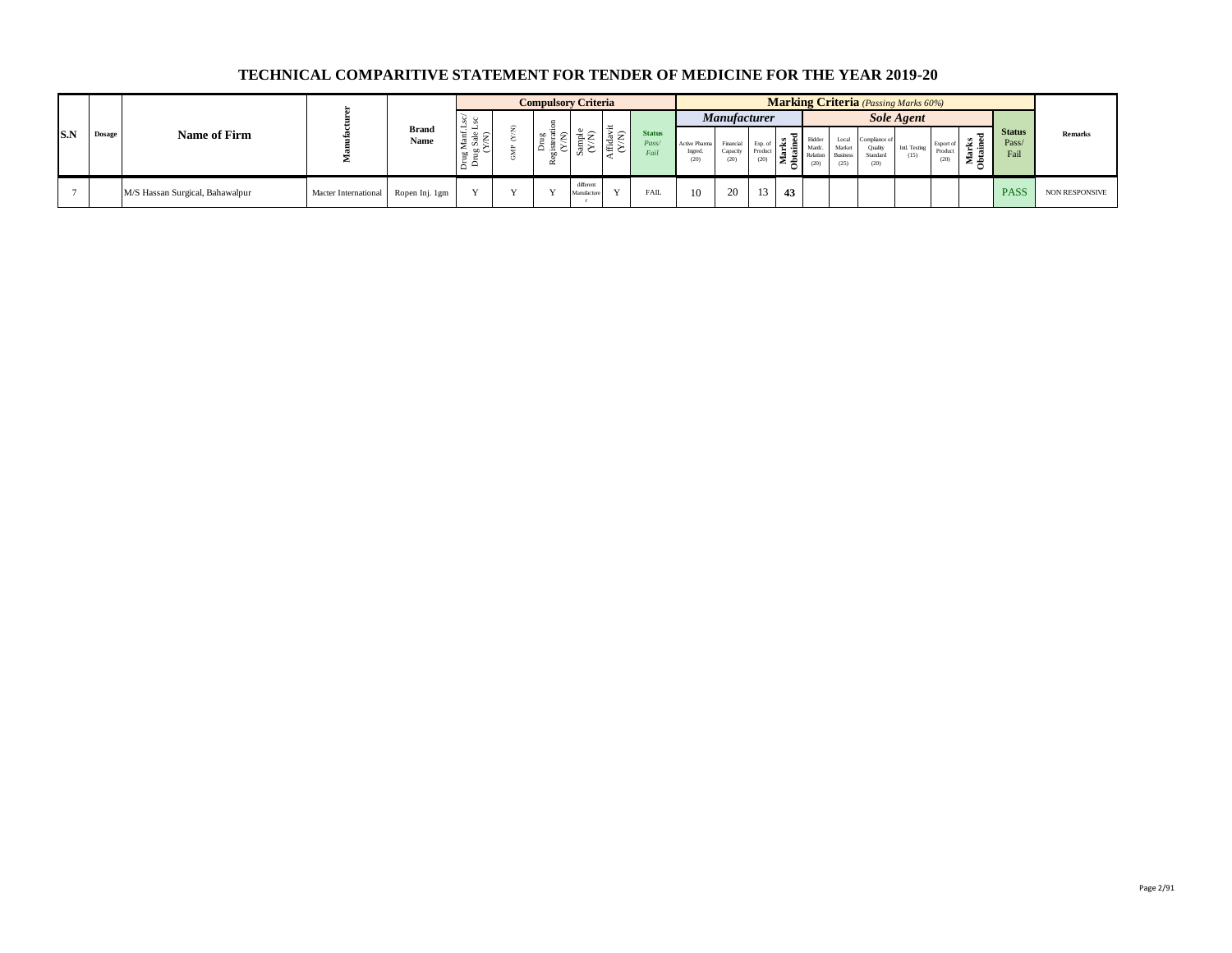|                |               |                                             |                                                    |                                                                  |                                          |                                          | <b>Compulsory Criteria</b>                                                               |                                                              |                    |                                |                                |                               |                            |                   |                                      |                                                     |                             | <b>Marking Criteria</b> (Passing Marks 60%) |                                                |                   |                                |                       |
|----------------|---------------|---------------------------------------------|----------------------------------------------------|------------------------------------------------------------------|------------------------------------------|------------------------------------------|------------------------------------------------------------------------------------------|--------------------------------------------------------------|--------------------|--------------------------------|--------------------------------|-------------------------------|----------------------------|-------------------|--------------------------------------|-----------------------------------------------------|-----------------------------|---------------------------------------------|------------------------------------------------|-------------------|--------------------------------|-----------------------|
|                |               |                                             |                                                    |                                                                  |                                          |                                          |                                                                                          |                                                              |                    |                                |                                | Manufacturer                  |                            |                   |                                      |                                                     |                             | <b>Sole Agent</b>                           |                                                |                   |                                |                       |
| S.N            | <b>Dosage</b> | <b>Name of Firm</b>                         | Manufacturer                                       | <b>Brand</b><br>Name                                             | Drug Manf.Lsc/<br>Drug Sale Lsc<br>(Y/N) | $\ensuremath{\mathsf{GMP}}\xspace$ (Y/N) | $\begin{array}{c} \mathrm{Drag} \\ \mathrm{Resisteration} \\ (Y/\mathrm{N}) \end{array}$ | $\begin{array}{c} \text{Sample} \\ (\text{Y/N}) \end{array}$ | Affidavit<br>(Y/N) | <b>Status</b><br>Pass/<br>Fail | Active Phan<br>Ingred.<br>(20) | Financial<br>Capacity<br>(20) | Exp. of<br>Product<br>(20) | Marks<br>Obtained | Bidder<br>Manfc.<br>Relation<br>(20) | $_{\rm Local}$<br>Market<br><b>Business</b><br>(25) | Quality<br>Standard<br>(20) | Intl. Testing<br>(15)                       | Export of<br>$\mathop{\text{Product}}$<br>(20) | Marks<br>Obtained | <b>Status</b><br>Pass/<br>Fail | Remarks               |
| 6              | Inj           | Meropenem 500mg                             |                                                    |                                                                  |                                          |                                          |                                                                                          |                                                              |                    |                                |                                |                               |                            |                   |                                      |                                                     |                             |                                             |                                                |                   |                                |                       |
| $\mathbf{1}$   |               | M/S Genix Pharma, Karachi                   | Genix Pharma                                       | Meropenem<br>500mg                                               | Y                                        | $\mathbf Y$                              | $\mathbf Y$                                                                              | $\mathbf Y$                                                  | $\mathbf Y$        | <b>PASS</b>                    | 10                             | 20                            | 13                         | 43                |                                      |                                                     |                             |                                             |                                                |                   | <b>PASS</b>                    | <b>RESPONSIVE</b>     |
| 2              |               | M/S Global Pharma Pvt. Ltd, Islamabad       | Global Pharma Pvt.<br>Ltd. Pakistan                | Merem 500gm                                                      | Y                                        | $\mathbf Y$                              | $\mathbf Y$                                                                              | different<br>fanufactur<br>$\mathbf{r}$                      | $\mathbf Y$        | FAIL                           | 10                             | 20                            | 13                         | 43                |                                      |                                                     |                             |                                             |                                                |                   | <b>PASS</b>                    | NON RESPONSIVE        |
| $\overline{3}$ |               | M/S Rotex Pharma Pvt.Ltd, Islamabad         | Rotex Pharma                                       | Eronem                                                           | Y                                        | $\mathbf Y$                              | $\mathbf Y$                                                                              | different<br>fanufactun                                      | Y                  | <b>FAIL</b>                    | 10                             | 5                             | 3                          | 18                |                                      |                                                     |                             |                                             |                                                |                   | <b>FAIL</b>                    | NON RESPONSIVE        |
| $\overline{4}$ |               | M/S Bosch Pharma Pvt.Ltd, Karachi           | <b>Bosch Pharma</b><br>Pakistan                    | Penro                                                            | Y                                        | $\mathbf Y$                              | $\mathbf Y$                                                                              | $\mathbf Y$                                                  | $\mathbf Y$        | <b>PASS</b>                    | 10                             | 20                            | 13                         | 43                |                                      |                                                     |                             |                                             |                                                |                   | <b>PASS</b>                    | <b>RESPONSIVE</b>     |
| 5              |               | M/S Getz Pharma, Karachi                    | Shenzhen Haibin<br>Pharma / CSH<br>Pharmaceuticals | MEROGET I.V                                                      | Y                                        | Y                                        | $\mathbf Y$                                                                              | different<br>fanufactur<br>$\mathbf r$                       | $\mathbf Y$        | <b>FAIL</b>                    | 10                             | 20                            | 6                          | 36                |                                      |                                                     |                             |                                             |                                                |                   | <b>PASS</b>                    | NON RESPONSIVE        |
| 6              |               | M/S S.J & G Fazul Ellahie Pvt. Ltd, Karachi | S.J & G Fazul Ellahie<br>Karachi                   | Merocon                                                          | $\mathbf Y$                              | $\mathbf Y$                              | $\mathbf Y$                                                                              | $\mathbf Y$                                                  | Y                  | PASS                           | 10                             | 15                            | 13                         | 38                |                                      |                                                     |                             |                                             |                                                |                   | <b>PASS</b>                    | <b>RESPONSIVE</b>     |
| $\overline{7}$ |               | M/S Hassan Surgical, Bahawalpur             | Macter International                               | Ropen Inj. 500mg                                                 | Y                                        | Y                                        | $\mathbf Y$                                                                              | different<br>anufactur<br><b>r</b>                           | $\mathbf Y$        | <b>FAIL</b>                    | 10                             | 20                            | 13                         | 43                |                                      |                                                     |                             |                                             |                                                |                   | <b>PASS</b>                    | NON RESPONSIVE        |
| $\overline{7}$ | Inj           | Cefepime HCl 1g ë WFI                       |                                                    |                                                                  |                                          |                                          |                                                                                          |                                                              |                    |                                |                                |                               |                            |                   |                                      |                                                     |                             |                                             |                                                |                   |                                |                       |
| $\mathbf{1}$   |               | M/S Wilshire Laboratories Pvt. Ltd, Lahore  | Wilshire Lab, Lahore                               | Voco Inj. 1gm<br>(I.V) (I.M) 1's<br>Pack                         | Y                                        | $\mathbf Y$                              | $\mathbf Y$                                                                              | $\mathbf Y$                                                  | Y                  | PASS                           | 10                             | 10                            | 20                         | 40                |                                      |                                                     |                             |                                             |                                                |                   | <b>PASS</b>                    | <b>RESPONSIVE</b>     |
| $\overline{c}$ |               | M/S Shaigan Pharma Pvt. Ltd, Rawalpindi     | Shaigan Pharma                                     | Cepim-1000mg<br>Inj.                                             | Y                                        | Y                                        | Y                                                                                        | Y                                                            | Y                  | <b>PASS</b>                    | 10                             | 20                            | 13                         | 43                |                                      |                                                     |                             |                                             |                                                |                   | <b>PASS</b>                    | <b>RESPONSIVE</b>     |
| $\overline{3}$ |               | M/S Shrooq Pharma Pvt. Ltd, Lahore          | Shrooq Pharma,<br>Pakistan                         | Fapizen                                                          | Y                                        | $\mathbf Y$                              | $\mathbf Y$                                                                              | $\mathbf Y$                                                  | $\mathbf Y$        | <b>PASS</b>                    | 10                             | 5                             | 20                         | 35                |                                      |                                                     |                             |                                             |                                                |                   | FAIL                           | <b>NON RESPONSIVE</b> |
| $\overline{4}$ |               | M/S Daneen Pharma, Karachi                  | Daneen Pharma                                      | Aleeva Inj.<br>1G                                                | Y                                        | $_{\rm N}$                               | $\mathbf Y$                                                                              | $\mathbf Y$                                                  | $_{\rm N}$         | <b>FAIL</b>                    | 10                             | 5                             | $\mathfrak{Z}$             | 18                |                                      |                                                     |                             |                                             |                                                |                   | <b>FAIL</b>                    | NON RESPONSIVE        |
| 5              |               | M/S New Majeed Medicine Co, Bahawalpur      | Highnoon Lab                                       | $\operatorname{Maxum}$<br>Inj. 1gm I.V                           | $\mathbf Y$                              | $\mathbf Y$                              | $\mathbf Y$                                                                              | Y                                                            | $\mathbf Y$        | <b>PASS</b>                    | 10                             | 20                            | 6                          | 36                |                                      |                                                     |                             |                                             |                                                |                   | <b>PASS</b>                    | <b>RESPONSIVE</b>     |
| 8              | Susp          | Cefixime 100mg/5ml, 30ml / 60ml             |                                                    |                                                                  |                                          |                                          |                                                                                          |                                                              |                    |                                |                                |                               |                            |                   |                                      |                                                     |                             |                                             |                                                |                   |                                |                       |
| $\mathbf{1}$   |               | M/S Global Pharma Pvt. Ltd, Islamabad       | Global Pharma Pvt.<br>Ltd, Pakistan                | Maxophine<br>30ml Syp                                            | Y                                        | $\mathbf Y$                              | $\mathbf Y$                                                                              | $\mathbf Y$                                                  | $\mathbf Y$        | PASS                           | 10                             | 20                            | 13                         | 43                |                                      |                                                     |                             |                                             |                                                |                   | <b>PASS</b>                    | <b>RESPONSIVE</b>     |
| 2              |               | M/S Wilshire Laboratories Pvt. Ltd, Lahore  | Wilshire Lab, Lahore                               | Sevure Sus 100mg<br>/5ml<br>(30ml) 1's Pack<br>$(60ml)$ 1's Pack | Y                                        | $\mathbf Y$                              | $\mathbf Y$                                                                              | Y                                                            | $\mathbf Y$        | PASS                           | 10                             | 10                            | 13                         | 33                |                                      |                                                     |                             |                                             |                                                |                   | <b>FAIL</b>                    | <b>NON RESPONSIVE</b> |
| $\overline{3}$ |               | M/S Star Laboratoreis Pvt. Ltd, Lahore      | <b>Star Labs</b>                                   | Reyan Susp. 30ml                                                 | Y                                        | $\mathbf Y$                              | $\mathbf Y$                                                                              | $\mathbf Y$                                                  | Y                  | <b>PASS</b>                    | $\mathbf{0}$                   | 15                            | 13                         | 28                |                                      |                                                     |                             |                                             |                                                |                   | FAIL                           | NON RESPONSIVE        |
| $\overline{4}$ |               | M/S Getz Pharma, Karachi                    | Opal Lab, Karachi<br>Pak                           | <b>CEFIGET</b><br>SUSP 30ML TP<br>(30ML)                         | Y                                        | Y                                        | Y                                                                                        | Y                                                            | $\mathbf Y$        | <b>PASS</b>                    | 10                             | 20                            | 6                          | 36                |                                      |                                                     |                             |                                             |                                                |                   | <b>PASS</b>                    | <b>RESPONSIVE</b>     |
| 5              |               | M/S GlaxoSmithKline, Karachi                | GSK, Karachi                                       | Fixval Susp.<br>100mg/5ml, 30ml                                  | Y                                        | Y                                        | $\mathbf Y$                                                                              | Y                                                            | $\mathbf Y$        | <b>PASS</b>                    | 10                             | 20                            | 13                         | 43                |                                      |                                                     |                             |                                             |                                                |                   | <b>PASS</b>                    | <b>RESPONSIVE</b>     |
| 6              |               | M/S Nabi Qasim Pvt. Ltd, Karachi            | Nabi Qasim                                         | Susp. Cefexol 30ml                                               | $\mathbf{Y}$                             | Y                                        | Y                                                                                        | Y                                                            | $\mathbf Y$        | <b>PASS</b>                    | 10                             | 20                            | 6                          | 36                |                                      |                                                     |                             |                                             |                                                |                   | <b>PASS</b>                    | <b>RESPONSIVE</b>     |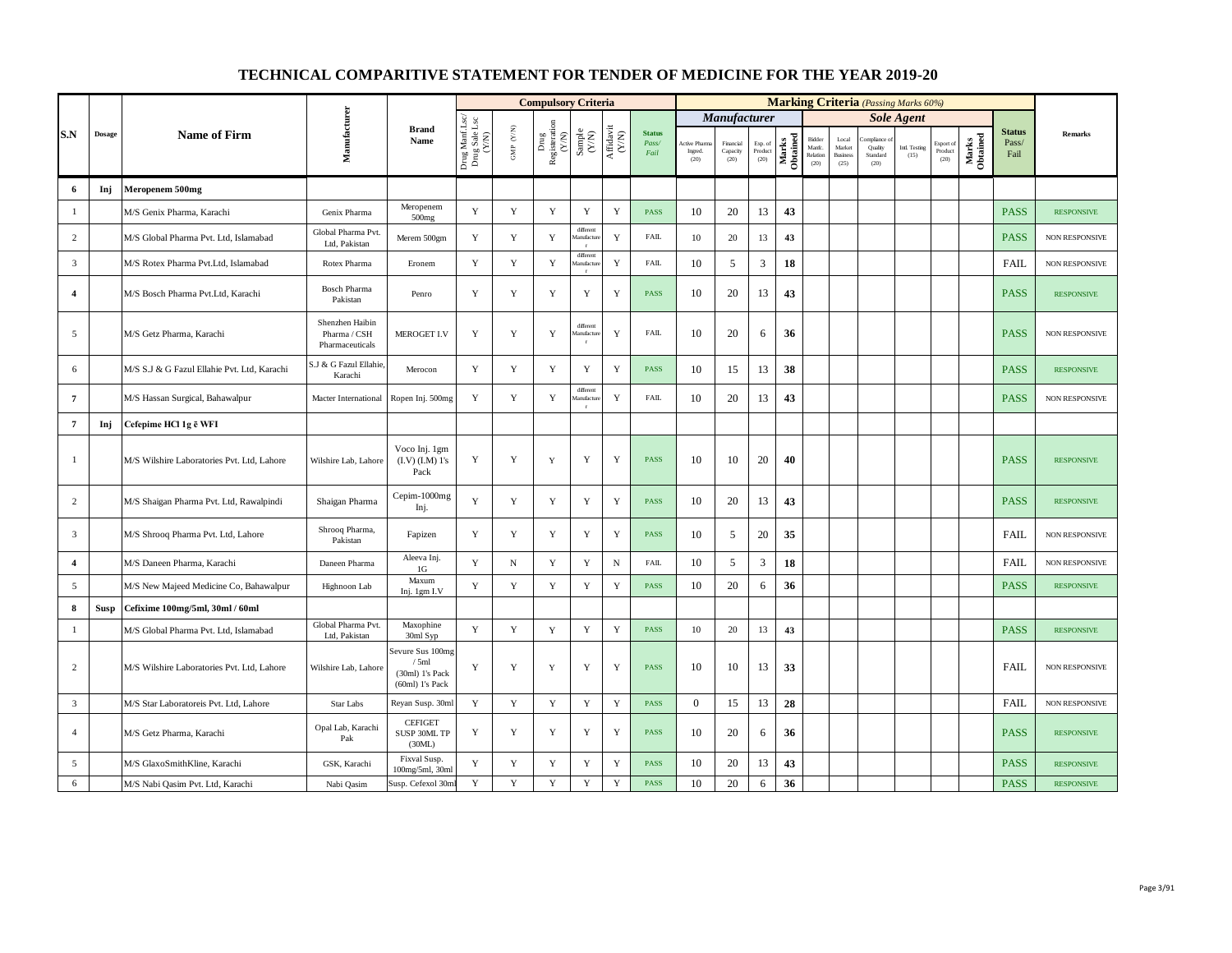|                         |               |                                               |                                     |                                                   |                                          |                                          | <b>Compulsory Criteria</b>                                                               |                                                              |                                      |                                |                                 |                               |                            |                   |                                      |                                            | <b>Marking Criteria</b> (Passing Marks 60%) |                       |                              |                   |                                |                       |
|-------------------------|---------------|-----------------------------------------------|-------------------------------------|---------------------------------------------------|------------------------------------------|------------------------------------------|------------------------------------------------------------------------------------------|--------------------------------------------------------------|--------------------------------------|--------------------------------|---------------------------------|-------------------------------|----------------------------|-------------------|--------------------------------------|--------------------------------------------|---------------------------------------------|-----------------------|------------------------------|-------------------|--------------------------------|-----------------------|
|                         |               |                                               |                                     |                                                   |                                          |                                          |                                                                                          |                                                              |                                      |                                |                                 | Manufacturer                  |                            |                   |                                      |                                            |                                             | <b>Sole Agent</b>     |                              |                   |                                |                       |
| S.N                     | <b>Dosage</b> | <b>Name of Firm</b>                           | Manufacturer                        | <b>Brand</b><br>Name                              | Drug Manf.Lsc/<br>Drug Sale Lsc<br>(Y/N) | $\text{GMP}\,$ $\left(\text{Y/N}\right)$ | $\begin{array}{l} \mathrm{Drag} \\ \mathrm{Registeration} \\ (Y/\mathrm{N}) \end{array}$ | $\begin{array}{c} \text{Sample} \\ (\text{Y/N}) \end{array}$ | $\frac{\text{Affdavit}}{\text{C/N}}$ | <b>Status</b><br>Pass/<br>Fail | Active Pharr<br>Ingred.<br>(20) | Financial<br>Capacity<br>(20) | Exp. of<br>Product<br>(20) | Marks<br>Obtained | Bidder<br>Manfc.<br>Relation<br>(20) | Local<br>Market<br><b>Business</b><br>(25) | Quality<br>Standard<br>(20)                 | Intl. Testing<br>(15) | Export of<br>Product<br>(20) | Marks<br>Obtained | <b>Status</b><br>Pass/<br>Fail | Remarks               |
| $7\phantom{.0}$         |               | M/S Hassan Surgical, Bahawalpur               | Macter International                | Maxima Dry Susp<br>100mg/5ml,30ml                 | Y                                        | Y                                        | Y                                                                                        | Y                                                            | $\mathbf Y$                          | <b>PASS</b>                    | 10                              | 20                            | 13                         | 43                |                                      |                                            |                                             |                       |                              |                   | <b>PASS</b>                    | <b>RESPONSIVE</b>     |
| $\overline{\mathbf{9}}$ | Cap           | <b>Cefixime 400mg Blister Pack</b>            |                                     |                                                   |                                          |                                          |                                                                                          |                                                              |                                      |                                |                                 |                               |                            |                   |                                      |                                            |                                             |                       |                              |                   |                                |                       |
| $\mathbf{1}$            |               | M/S Muller & Phipps Pak Pvt. Ltd, Multan      | $\rm{AGP}$                          | Cinklare<br>400mg Cap                             | $\mathbf Y$                              | $\mathbf Y$                              | $\mathbf Y$                                                                              | $\mathbf Y$                                                  | $\mathbf Y$                          | <b>PASS</b>                    | 10                              | 20                            | 6                          | 36                |                                      |                                            |                                             |                       |                              |                   | <b>PASS</b>                    | <b>RESPONSIVE</b>     |
| 2                       |               | M/S Global Pharma Pvt. Ltd. Islamabad         | Global Pharma Pvt.<br>Ltd, Pakistan | Maxophine<br>400mg                                | Y                                        | Y                                        | Y                                                                                        | Y                                                            | Y                                    | <b>PASS</b>                    | $10\,$                          | 20                            | 13                         | 43                |                                      |                                            |                                             |                       |                              |                   | <b>PASS</b>                    | <b>RESPONSIVE</b>     |
| $\overline{3}$          |               | M/S Wilshire Laboratories Pvt. Ltd, Lahore    | Wilshire Lab, Lahore                | Secure Cap.<br>400mg (1x7) Pack                   | $\mathbf Y$                              | Y                                        | Y                                                                                        | Y                                                            | Y                                    | PASS                           | 10                              | 10                            | 13                         | 33                |                                      |                                            |                                             |                       |                              |                   | <b>FAIL</b>                    | NON RESPONSIVE        |
| $\overline{4}$          |               | M/S Star Laboratoreis Pvt. Ltd. Lahore        | Star Labs                           | Reyan-400mg<br>Cap.                               | Y                                        | Y                                        | $\mathbf Y$                                                                              | Y                                                            | $\mathbf Y$                          | <b>PASS</b>                    | $\overline{0}$                  | 15                            | 13                         | 28                |                                      |                                            |                                             |                       |                              |                   | <b>FAIL</b>                    | NON RESPONSIVE        |
| $5\overline{5}$         |               | M/S Rotex Pharma Pvt.Ltd, Islamabad           | Rotex Pharma                        | Fixef                                             | Y                                        | $\mathbf Y$                              | Y                                                                                        | $\mathbf Y$                                                  | Y                                    | <b>PASS</b>                    | 10                              | 5                             | $\boldsymbol{0}$           | 15                |                                      |                                            |                                             |                       |                              |                   | <b>FAIL</b>                    | NON RESPONSIVE        |
| 6                       |               | M/S Getz Pharma, Karachi                      | Opal Lab, Karachi<br>Pak            | <b>CEFIGET</b><br>CAPS 400MG TP<br>$5^{\prime}$ S | Y                                        | Y                                        | Y                                                                                        | Y                                                            | Y                                    | <b>PASS</b>                    | 10                              | 20                            | 6                          | 36                |                                      |                                            |                                             |                       |                              |                   | <b>PASS</b>                    | <b>RESPONSIVE</b>     |
| $7\overline{ }$         |               | M/S Shrooq Pharma Pvt. Ltd, Lahore            | Shrooq Pharma,<br>Pakistan          | Isocef                                            | Y                                        | Y                                        | Y                                                                                        | $\mathbf Y$                                                  | $\mathbf Y$                          | PASS                           | $\overline{0}$                  | 5                             | 20                         | 25                |                                      |                                            |                                             |                       |                              |                   | FAIL                           | NON RESPONSIVE        |
| 8                       |               | M/S PharmEvo Pvt. Ltd, Karachi                | PharmEvo Pvtl Ltd                   | Evofix Caps.<br>400mg CP                          | Y                                        | $\mathbf Y$                              | Y                                                                                        | $\mathbf Y$                                                  | $\mathbf Y$                          | <b>PASS</b>                    | 10                              | 20                            | $\overline{0}$             | 30                |                                      |                                            |                                             |                       |                              |                   | <b>FAIL</b>                    | NON RESPONSIVE        |
| $\overline{9}$          |               | M/S Mega Pharma Ltd, Lahore                   | Mega Pharma                         | C-Span Caps.<br>400mg                             | Y                                        | Y                                        | Y                                                                                        | Y                                                            | $\mathbf Y$                          | <b>PASS</b>                    | 10                              | 5                             | 13                         | 28                |                                      |                                            |                                             |                       |                              |                   | <b>FAIL</b>                    | <b>NON RESPONSIVE</b> |
| 10                      |               | M/S Hassan Surgical, Bahawalpur               | Macter International                | Maxima Caps.<br>400mg                             | Y                                        | Y                                        | Y                                                                                        | Y                                                            | $\mathbf Y$                          | <b>PASS</b>                    | 10                              | 20                            | 20                         | 50                |                                      |                                            |                                             |                       |                              |                   | <b>PASS</b>                    | <b>RESPONSIVE</b>     |
| 10                      | Inj           | Cefoperazone 500mg + Sulbactam 500mg ē<br>WFI |                                     |                                                   |                                          |                                          |                                                                                          |                                                              |                                      |                                |                                 |                               |                            |                   |                                      |                                            |                                             |                       |                              |                   |                                |                       |
| $\mathbf{1}$            |               | M/S Global Pharma Pvt. Ltd, Islamabad         | Global Pharma Pvt.<br>Ltd. Pakistan | Toxirid 1gm                                       | Y                                        | Y                                        | Y                                                                                        | Y                                                            | Y                                    | <b>PASS</b>                    | 10                              | 20                            | 13                         | 43                |                                      |                                            |                                             |                       |                              |                   | <b>PASS</b>                    | <b>RESPONSIVE</b>     |
| 2                       |               | M/S Wilshire Laboratories Pvt. Ltd, Lahore    | Wilshire Lab, Lahore                | Eleva Plus Inj.<br>1gm<br>(I.V) (I.M) 1's         | Y                                        | $\mathbf Y$                              | $\mathbf Y$                                                                              | $\mathbf Y$                                                  | $\mathbf Y$                          | <b>PASS</b>                    | 10                              | 10                            | 20                         | 40                |                                      |                                            |                                             |                       |                              |                   | <b>PASS</b>                    | <b>RESPONSIVE</b>     |
| $\overline{3}$          |               | M/S Surge Laboratories Pvt. Ltd, Karachi      | Surge Lab                           | Xtracef 1gm<br>Inj.                               | Y                                        | Y                                        | Y                                                                                        | $\mathbf Y$                                                  | $\mathbf Y$                          | PASS                           | 10                              | 10                            | 20                         | 40                |                                      |                                            |                                             |                       |                              |                   | <b>PASS</b>                    | <b>RESPONSIVE</b>     |
| $\overline{4}$          |               | M/S Bosch Pharma Pvt.Ltd, Karachi             | <b>Bosch Pharma</b><br>Pakistan     | Cebac                                             | Y                                        | Y                                        | Y                                                                                        | Y                                                            | $\mathbf Y$                          | <b>PASS</b>                    | 10                              | 20                            | 13                         | 43                |                                      |                                            |                                             |                       |                              |                   | <b>PASS</b>                    | <b>RESPONSIVE</b>     |
| 5                       |               | M/S Shrooq Pharma Pvt. Ltd, Lahore            | Shrooq Pharma,<br>Pakistan          | Razobact                                          | Y                                        | Y                                        | $\mathbf Y$                                                                              | $\mathbf Y$                                                  | $\mathbf Y$                          | <b>PASS</b>                    | 10                              | 5                             | 20                         | 35                |                                      |                                            |                                             |                       |                              |                   | <b>FAIL</b>                    | NON RESPONSIVE        |
| 6                       |               | M/S Daneen Pharma, Karachi                    | Daneen Pharma                       | Xytol Inj. 1G                                     | $\mathbf Y$                              | ${\bf N}$                                | $\mathbf Y$                                                                              | $\mathbf Y$                                                  | $\mathbf N$                          | <b>FAIL</b>                    | 10                              | 5                             | $\overline{3}$             | 18                |                                      |                                            |                                             |                       |                              |                   | FAIL                           | NON RESPONSIVE        |
| $7\phantom{.0}$         |               | M/S S.J & G Fazul Ellahie Pvt. Ltd, Karachi   | S.J & G Fazul Ellahie<br>Karachi    | Sulbaxon                                          | Y                                        | Y                                        | Y                                                                                        | Y                                                            | Y                                    | <b>PASS</b>                    | 10                              | 15                            | 13                         | 38                |                                      |                                            |                                             |                       |                              |                   | <b>PASS</b>                    | <b>RESPONSIVE</b>     |
| 8                       |               | M/S New Majeed Medicine Co, Bahawalpur        | <b>Barret Hodgson</b>               | Ceflactam<br>Inj. 1g                              | Y                                        | Y                                        | Y                                                                                        | Y                                                            | $\mathbf Y$                          | <b>PASS</b>                    | 10                              | 20                            | 13                         | 43                |                                      |                                            |                                             |                       |                              |                   | <b>PASS</b>                    | <b>RESPONSIVE</b>     |
| 11                      | Inj           | Cefotaxime 1g ē WFI                           |                                     |                                                   |                                          |                                          |                                                                                          |                                                              |                                      |                                |                                 |                               |                            |                   |                                      |                                            |                                             |                       |                              |                   |                                |                       |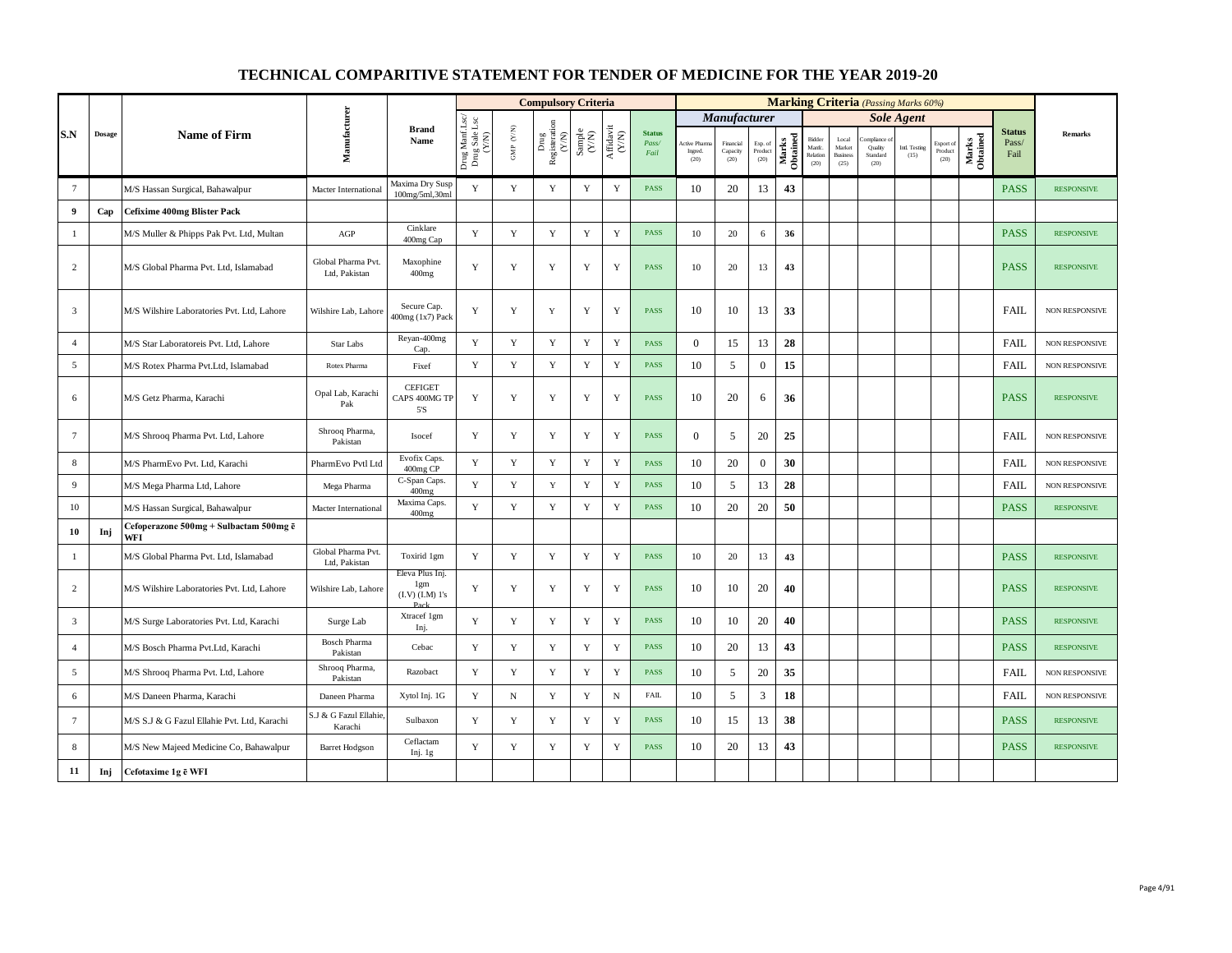|                 |               |                                             |                                     |                                             |                                          |                                          | <b>Compulsory Criteria</b>                                                |                                                                    |                                                                                                |                                |                                       |                               |                            |                   |                                      |                                            | <b>Marking Criteria</b> (Passing Marks 60%) |                       |                                                |                   |                                |                       |
|-----------------|---------------|---------------------------------------------|-------------------------------------|---------------------------------------------|------------------------------------------|------------------------------------------|---------------------------------------------------------------------------|--------------------------------------------------------------------|------------------------------------------------------------------------------------------------|--------------------------------|---------------------------------------|-------------------------------|----------------------------|-------------------|--------------------------------------|--------------------------------------------|---------------------------------------------|-----------------------|------------------------------------------------|-------------------|--------------------------------|-----------------------|
|                 |               |                                             |                                     |                                             |                                          |                                          |                                                                           |                                                                    |                                                                                                |                                |                                       | Manufacturer                  |                            |                   |                                      |                                            |                                             | <b>Sole Agent</b>     |                                                |                   |                                |                       |
| S.N             | $\bf{Dosage}$ | <b>Name of Firm</b>                         | Manufacturer                        | <b>Brand</b><br>Name                        | Drug Manf.Lsc/<br>Drug Sale Lsc<br>(Y/N) | $\ensuremath{\mathsf{GMP}}\xspace$ (Y/N) | $\begin{tabular}{l} \bf Drug \\ \bf Registeration \\ (Y/N) \end{tabular}$ | $\begin{array}{c} \text{Sample} \\ \text{C}(\text{N}) \end{array}$ | $\begin{array}{c} \mathrm{Aff} \mathrm{dav} \mathrm{i} \\ (\mathrm{Y} \mathrm{N}) \end{array}$ | <b>Status</b><br>Pass/<br>Fail | <b>Active Phan</b><br>Ingred.<br>(20) | Financial<br>Capacity<br>(20) | Exp. of<br>Product<br>(20) | Marks<br>Obtained | Bidder<br>Manfc.<br>Relation<br>(20) | Local<br>Market<br><b>Business</b><br>(25) | mpliance<br>Quality<br>Standard<br>(20)     | Intl. Testing<br>(15) | Export of<br>$\mathop{\text{Product}}$<br>(20) | Marks<br>Obtained | <b>Status</b><br>Pass/<br>Fail | <b>Remarks</b>        |
| $\mathbf{1}$    |               | M/S Global Pharma Pvt. Ltd, Islamabad       | Global Pharma Pvt.<br>Ltd, Pakistan | Sporonil 1gm                                | $\mathbf Y$                              | $\mathbf Y$                              | $\mathbf Y$                                                               | $\mathbf Y$                                                        | $\mathbf Y$                                                                                    | <b>PASS</b>                    | 10                                    | 20                            | 13                         | 43                |                                      |                                            |                                             |                       |                                                |                   | <b>PASS</b>                    | <b>RESPONSIVE</b>     |
| $\overline{c}$  |               | M/S Wilshire Laboratories Pvt. Ltd, Lahore  | Wilshire Lab, Lahore                | Swiftax Inj. 1gm<br>(I.V) (I.M) 1's<br>Pack | Y                                        | $\mathbf Y$                              | Y                                                                         | $\mathbf Y$                                                        | Y                                                                                              | <b>PASS</b>                    | 10                                    | 10                            | 20                         | 40                |                                      |                                            |                                             |                       |                                                |                   | <b>PASS</b>                    | <b>RESPONSIVE</b>     |
| $\overline{3}$  |               | M/S Brookes Pharma, Karachi                 | Brookes Pharma, Pak                 | Incetex Inj.<br>1gm                         | Y                                        | $\mathbf Y$                              | $\mathbf Y$                                                               | $\mathbf Y$                                                        | $\mathbf Y$                                                                                    | <b>PASS</b>                    | 10                                    | 20                            | 13                         | 43                |                                      |                                            |                                             |                       |                                                |                   | <b>PASS</b>                    | <b>RESPONSIVE</b>     |
| 4               |               | M/S Shrooq Pharma Pvt. Ltd, Lahore          | Shrooq Pharma,<br>Pakistan          | Gen-3                                       | Y                                        | Y                                        | $\mathbf Y$                                                               | Y                                                                  | $\mathbf Y$                                                                                    | <b>PASS</b>                    | 10                                    | 5                             | 20                         | 35                |                                      |                                            |                                             |                       |                                                |                   | FAIL                           | NON RESPONSIVE        |
| 5               |               | M/S Sanofi Aventis Pakistan Ltd, Karachi    | Sanofi                              | Claforan<br>Inj. 1G 1x1                     | Y                                        | Y                                        | Y                                                                         | Y                                                                  | Y                                                                                              | <b>PASS</b>                    | 10                                    | 20                            | 13                         | 43                |                                      |                                            |                                             |                       |                                                |                   | <b>PASS</b>                    | <b>RESPONSIVE</b>     |
| 6               |               | M/S Hassan Surgical, Bahawalpur             | Macter International                | Clavox Inj. 1g                              | Y                                        | Y                                        | Y                                                                         | $\mathbf Y$                                                        | $\mathbf Y$                                                                                    | <b>PASS</b>                    | 10                                    | 20                            | 13                         | 43                |                                      |                                            |                                             |                       |                                                |                   | <b>PASS</b>                    | <b>RESPONSIVE</b>     |
| $7\phantom{.0}$ |               | M/S New Majeed Medicine Co, Bahawalpur      | <b>Barret Hodgson</b>               | Wintax Inj. 1g                              | Y                                        | Y                                        | Y                                                                         | Y                                                                  | Y                                                                                              | <b>PASS</b>                    | 10                                    | 20                            | 13                         | 43                |                                      |                                            |                                             |                       |                                                |                   | <b>PASS</b>                    | <b>RESPONSIVE</b>     |
| 12              | Inj           | Cefotaxime 250mg ē WFI                      |                                     |                                             |                                          |                                          |                                                                           |                                                                    |                                                                                                |                                |                                       |                               |                            |                   |                                      |                                            |                                             |                       |                                                |                   |                                |                       |
| $\mathbf{1}$    |               | M/S Sanofi Aventis Pakistan Ltd, Karachi    | Sanofi                              | Claforan<br>Inj. 0.25gm 1x1                 | Y                                        | $\mathbf Y$                              | $\mathbf Y$                                                               | $\mathbf N$                                                        | $\mathbf Y$                                                                                    | <b>FAIL</b>                    | $10\,$                                | 20                            | 13                         | 43                |                                      |                                            |                                             |                       |                                                |                   | <b>PASS</b>                    | NON RESPONSIVE        |
| $\overline{c}$  |               | M/S New Majeed Medicine Co, Bahawalpur      | <b>Barret Hodgson</b>               | Wintax Inj. 250mg                           | Y                                        | Y                                        | Y                                                                         | Y                                                                  | Y                                                                                              | <b>PASS</b>                    | 10                                    | 20                            | 13                         | 43                |                                      |                                            |                                             |                       |                                                |                   | <b>PASS</b>                    | <b>RESPONSIVE</b>     |
| 13              | Inj           | Ceftriaxone 1g ē WFI                        |                                     |                                             |                                          |                                          |                                                                           |                                                                    |                                                                                                |                                |                                       |                               |                            |                   |                                      |                                            |                                             |                       |                                                |                   |                                |                       |
| $\mathbf{1}$    |               | M/S Global Pharma Pvt. Ltd, Islamabad       | Global Pharma Pvt.<br>Ltd, Pakistan | Norbac 1gm I.V<br>Inj.                      | Y                                        | $\mathbf Y$                              | Y                                                                         | $\mathbf Y$                                                        | $\mathbf Y$                                                                                    | <b>PASS</b>                    | 10                                    | 20                            | 13                         | 43                |                                      |                                            |                                             |                       |                                                |                   | <b>PASS</b>                    | <b>RESPONSIVE</b>     |
| $\overline{c}$  |               | M/S Wilshire Laboratories Pvt. Ltd, Lahore  | Wilshire Lab, Lahore                | Triax Inj. 1gm<br>(I.V) 1's Pack            | Y                                        | Y                                        | $\mathbf Y$                                                               | Y                                                                  | $\mathbf Y$                                                                                    | <b>PASS</b>                    | 10                                    | 10                            | 20                         | 40                |                                      |                                            |                                             |                       |                                                |                   | <b>PASS</b>                    | <b>RESPONSIVE</b>     |
| 3               |               | M/S Brookes Pharma, Karachi                 | Brookes Pharma, Pak                 | Ryxon Inj.<br>I.V                           | Y                                        | $\mathbf Y$                              | $\mathbf Y$                                                               | $\mathbf Y$                                                        | $\mathbf Y$                                                                                    | <b>PASS</b>                    | 10                                    | 20                            | 13                         | 43                |                                      |                                            |                                             |                       |                                                |                   | <b>PASS</b>                    | <b>RESPONSIVE</b>     |
| $\overline{4}$  |               | M/S Surge Laboratories Pvt. Ltd, Karachi    | Surge Lab                           | Sergifex IV<br>1000mg Inj.                  | Y                                        | Y                                        | Y                                                                         | $\, {\rm N}$                                                       | Y                                                                                              | <b>FAIL</b>                    | 10                                    | 10                            | 13                         | 33                |                                      |                                            |                                             |                       |                                                |                   | <b>FAIL</b>                    | NON RESPONSIVE        |
| 5               |               | M/S Vision Pharma Pvt. Ltd, Islamabad       | Global Pharma                       | Aczon 1G I.V<br>Inj.                        | Y                                        | Y                                        | Y                                                                         | Y                                                                  | $\mathbf Y$                                                                                    | <b>PASS</b>                    | 10                                    | 10                            | 6                          | 26                |                                      |                                            |                                             |                       |                                                |                   | FAIL                           | <b>NON RESPONSIVE</b> |
| 6               |               | M/S GlaxoSmithKline, Karachi                | GSK, Karachi                        | Traxon<br>Inj. I.V 1gm                      | Y                                        | $\mathbf Y$                              | $\mathbf Y$                                                               | Y                                                                  | $\mathbf Y$                                                                                    | <b>PASS</b>                    | 10                                    | 20                            | 13                         | 43                |                                      |                                            |                                             |                       |                                                |                   | <b>PASS</b>                    | <b>RESPONSIVE</b>     |
| $\tau$          |               | M/S Daneen Pharma, Karachi                  | Daneen Pharma                       | Blucef 1G<br>I.V Inj.                       | Y                                        | ${\bf N}$                                | Y                                                                         | $\mathbf Y$                                                        | ${\bf N}$                                                                                      | <b>FAIL</b>                    | 10                                    | 5                             | $\mathfrak{Z}$             | 18                |                                      |                                            |                                             |                       |                                                |                   | FAIL                           | NON RESPONSIVE        |
| 8               |               | M/S Sanofi Aventis Pakistan Ltd, Karachi    | Sanofi                              | Aventriax 1gm<br>I.V Inj. 1x1               | Y                                        | Y                                        | NA                                                                        | Y                                                                  | Y                                                                                              | <b>FAIL</b>                    | 10                                    | 20                            | $\mathbf{0}$               | 30                |                                      |                                            |                                             |                       |                                                |                   | <b>FAIL</b>                    | NON RESPONSIVE        |
| 9               |               | M/S S.J & G Fazul Ellahie Pvt. Ltd, Karachi | S.J & G Fazul Ellahie.<br>Karachi   | Cefast                                      | Y                                        | $\mathbf Y$                              | Y                                                                         | Y                                                                  | $\mathbf Y$                                                                                    | <b>PASS</b>                    | 15                                    | 15                            | 13                         | 43                |                                      |                                            |                                             |                       |                                                |                   | <b>PASS</b>                    | <b>RESPONSIVE</b>     |
| 10              |               | M/S Hassan Surgical, Bahawalpur             | Macter International                | Titan Inj. 1gm I.V                          | Y                                        | $\mathbf Y$                              | Y                                                                         | $\mathbf Y$                                                        | $\mathbf Y$                                                                                    | <b>PASS</b>                    | 10                                    | 20                            | 13                         | 43                |                                      |                                            |                                             |                       |                                                |                   | <b>PASS</b>                    | <b>RESPONSIVE</b>     |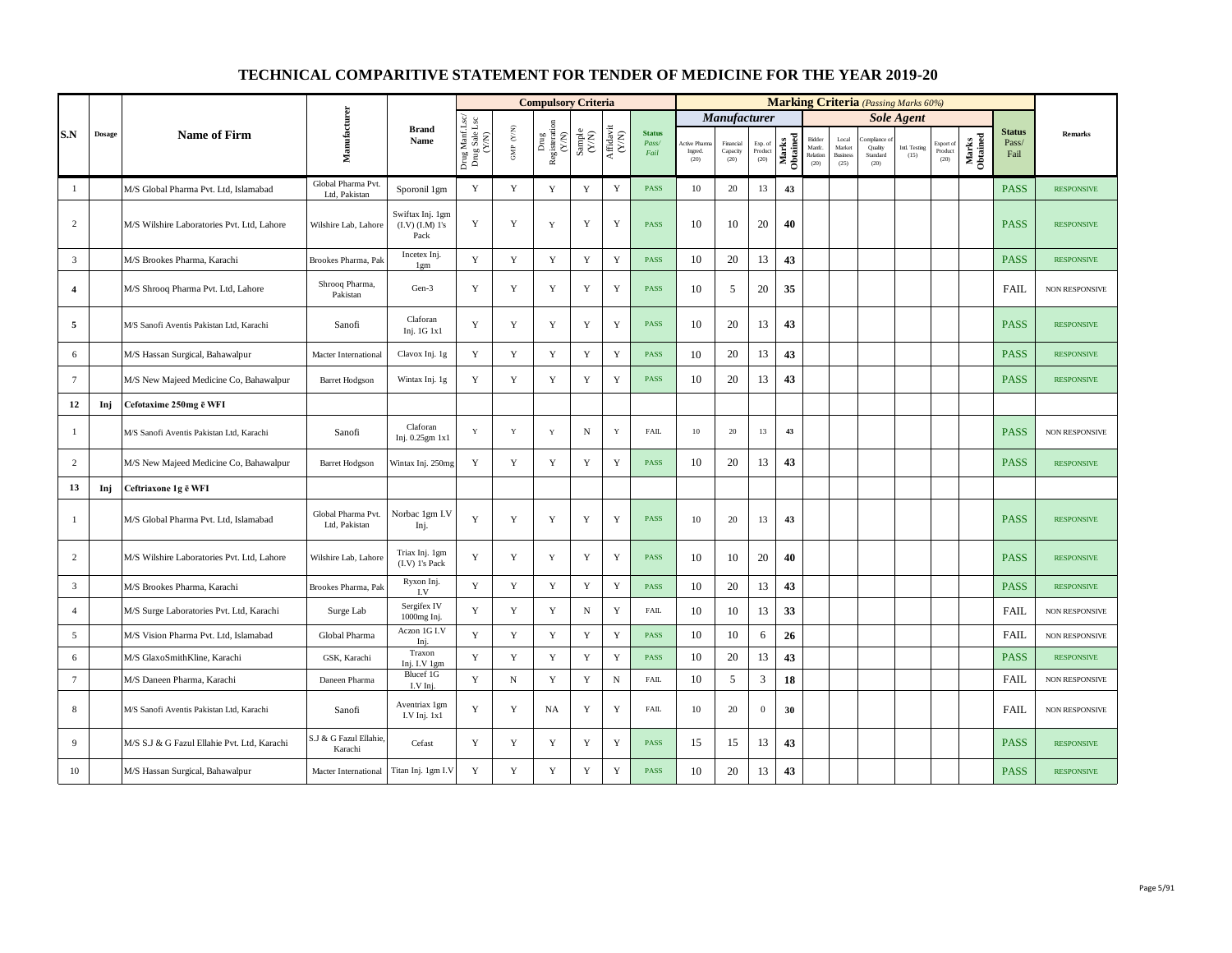|                |                     |                                             |                                   |                                     |                                          |                                         | <b>Compulsory Criteria</b>                                                     |                                                              |                                                                                       |                                |                               |                               |                            |                   |                                      |                                                     |                                         | <b>Marking Criteria</b> (Passing Marks 60%) |                              |                   |                                |                       |
|----------------|---------------------|---------------------------------------------|-----------------------------------|-------------------------------------|------------------------------------------|-----------------------------------------|--------------------------------------------------------------------------------|--------------------------------------------------------------|---------------------------------------------------------------------------------------|--------------------------------|-------------------------------|-------------------------------|----------------------------|-------------------|--------------------------------------|-----------------------------------------------------|-----------------------------------------|---------------------------------------------|------------------------------|-------------------|--------------------------------|-----------------------|
|                |                     |                                             |                                   |                                     |                                          |                                         |                                                                                |                                                              |                                                                                       |                                |                               | <b>Manufacturer</b>           |                            |                   |                                      |                                                     |                                         | <b>Sole Agent</b>                           |                              |                   |                                |                       |
| S.N            | Dosage              | <b>Name of Firm</b>                         | Manufacturer                      | <b>Brand</b><br>Name                | Drug Manf.Lsc/<br>Drug Sale Lsc<br>(Y/N) | $\ensuremath{\mathsf{GMP}}\xspace$ (YN) | $\begin{tabular}{l} \bf{Drag} \\ \bf{Res} is iteration \\ (Y/N) \end{tabular}$ | $\begin{array}{c} \text{Sample} \\ (\text{Y/N}) \end{array}$ | $\begin{array}{c} \mathrm{Aff} \mathrm{dav} \mathrm{i} \\ (\mathrm{Y/N}) \end{array}$ | <b>Status</b><br>Pass/<br>Fail | Active Pha<br>Ingred.<br>(20) | Financial<br>Capacity<br>(20) | Exp. of<br>Product<br>(20) | Marks<br>Obtained | Bidder<br>Manfc.<br>Relation<br>(20) | $_{\rm Local}$<br>Market<br><b>Business</b><br>(25) | mpliance<br>Quality<br>Standard<br>(20) | Intl. Testing<br>(15)                       | Export of<br>Product<br>(20) | Marks<br>Obtained | <b>Status</b><br>Pass/<br>Fail | <b>Remarks</b>        |
| 14             | Inj                 | Ceftriaxone 250mg ē WFI                     |                                   |                                     |                                          |                                         |                                                                                |                                                              |                                                                                       |                                |                               |                               |                            |                   |                                      |                                                     |                                         |                                             |                              |                   |                                |                       |
| $\mathbf{1}$   |                     | M/S Wilshire Laboratories Pvt. Ltd, Lahore  | Wilshire Lab, Lahore              | Triax Inj. 250 mg<br>(I.V) 1's Pack | Y                                        | Y                                       | $\mathbf Y$                                                                    | Y                                                            | Y                                                                                     | <b>PASS</b>                    | 10                            | 10                            | 20                         | 40                |                                      |                                                     |                                         |                                             |                              |                   | <b>PASS</b>                    | <b>RESPONSIVE</b>     |
| $\overline{c}$ |                     | M/S Vision Pharma Pvt. Ltd, Islamabad       | Global Pharma                     | Aczon 250mg I.V<br>Inj.             | $\mathbf Y$                              | $\mathbf Y$                             | Y                                                                              | Y                                                            | $\mathbf Y$                                                                           | <b>PASS</b>                    | 10                            | 10                            | 6                          | 26                |                                      |                                                     |                                         |                                             |                              |                   | FAIL                           | <b>NON RESPONSIVE</b> |
| $\mathbf{3}$   |                     | M/S GlaxoSmithKline, Karachi                | GSK, Karachi                      | Traxon<br>Inj. I.V 250gm            | Y                                        | $\mathbf Y$                             | Y                                                                              | Y                                                            | $\mathbf Y$                                                                           | <b>PASS</b>                    | 10                            | 20                            | 13                         | 43                |                                      |                                                     |                                         |                                             |                              |                   | <b>PASS</b>                    | <b>RESPONSIVE</b>     |
| $\overline{4}$ |                     | M/S Daneen Pharma, Karachi                  | Daneen Pharma                     | Blucef 250mg<br>I.V Inj.            | Y                                        | $_{\rm N}$                              | Y                                                                              | $\mathbf Y$                                                  | ${\bf N}$                                                                             | <b>FAIL</b>                    | 10                            | 5                             | $\boldsymbol{0}$           | 15                |                                      |                                                     |                                         |                                             |                              |                   | <b>FAIL</b>                    | <b>NON RESPONSIVE</b> |
| 5              |                     | M/S Sanofi Aventis Pakistan Ltd, Karachi    | Sanofi                            | Aventriax 250mg<br>I.V Inj. 1x1     | $\mathbf Y$                              | $\mathbf Y$                             | Y                                                                              | ${\bf N}$                                                    | Y                                                                                     | <b>FAIL</b>                    | 10                            | 20                            | 13                         | 43                |                                      |                                                     |                                         |                                             |                              |                   | <b>PASS</b>                    | NON RESPONSIVE        |
| 6              |                     | M/S S.J & G Fazul Ellahie Pvt. Ltd, Karachi | S.J & G Fazul Ellahie,<br>Karachi | Cefast                              | Y                                        | Y                                       | Y                                                                              | Y                                                            | Y                                                                                     | <b>PASS</b>                    | 15                            | 15                            | 13                         | 43                |                                      |                                                     |                                         |                                             |                              |                   | <b>PASS</b>                    | <b>RESPONSIVE</b>     |
| $\overline{7}$ |                     | M/S Hassan Surgical, Bahawalpur             | Macter International              | Titan Inj.<br>250mg I.V             | Y                                        | Y                                       | Y                                                                              | Y                                                            | Y                                                                                     | <b>PASS</b>                    | 10                            | 20                            | 13                         | 43                |                                      |                                                     |                                         |                                             |                              |                   | <b>PASS</b>                    | <b>RESPONSIVE</b>     |
| 8              |                     | M/S New Majeed Medicine Co, Bahawalpur      | Highnoon Lab                      | Ceftro<br>I.V I.M 250mg<br>Inj.     | Y                                        | Y                                       | Y                                                                              | $\mathbf Y$                                                  | Y                                                                                     | <b>PASS</b>                    | $\overline{0}$                | 20                            | 6                          | 26                |                                      |                                                     |                                         |                                             |                              |                   | <b>FAIL</b>                    | NON RESPONSIVE        |
| 15             | Inj                 | Ceftazidime 1g ē WFI                        |                                   |                                     |                                          |                                         |                                                                                |                                                              |                                                                                       |                                |                               |                               |                            |                   |                                      |                                                     |                                         |                                             |                              |                   |                                |                       |
| $\mathbf{1}$   |                     | M/S Bosch Pharma Pvt.Ltd, Karachi           | <b>Bosch Pharma</b><br>Pakistan   | Fortazim                            | $\mathbf Y$                              | $\mathbf Y$                             | Y                                                                              | $\mathbf Y$                                                  | $\mathbf Y$                                                                           | <b>PASS</b>                    | 10                            | 20                            | 13                         | 43                |                                      |                                                     |                                         |                                             |                              |                   | <b>PASS</b>                    | <b>RESPONSIVE</b>     |
| $\overline{c}$ |                     | M/S New Majeed Medicine Co, Bahawalpur      | <b>Barret Hodgson</b>             | Cefcom Inj. 1g                      | Y                                        | Y                                       | $\mathbf Y$                                                                    | Y                                                            | $\mathbf Y$                                                                           | <b>PASS</b>                    | 10                            | 20                            | 13                         | 43                |                                      |                                                     |                                         |                                             |                              |                   | <b>PASS</b>                    | <b>RESPONSIVE</b>     |
| 16             | Cap                 | <b>Cephradine 500mg Blister Pack</b>        |                                   |                                     |                                          |                                         |                                                                                |                                                              |                                                                                       |                                |                               |                               |                            |                   |                                      |                                                     |                                         |                                             |                              |                   |                                |                       |
| $\mathbf{1}$   |                     | M/S Star Laboratoreis Pvt. Ltd, Lahore      | Star Labs                         | Stardin Cap.                        | $\mathbf Y$                              | $\mathbf Y$                             | $\mathbf Y$                                                                    | $\mathbf Y$                                                  | $\mathbf Y$                                                                           | <b>PASS</b>                    | $\boldsymbol{0}$              | 15                            | 13                         | 28                |                                      |                                                     |                                         |                                             |                              |                   | <b>FAIL</b>                    | NON RESPONSIVE        |
| $\overline{c}$ |                     | M/S GlaxoSmithKline, Karachi                | GSK, Karachi                      | Velosef Cap.<br>500mg               | Y                                        | Y                                       | $\mathbf Y$                                                                    | Y                                                            | $\mathbf Y$                                                                           | <b>PASS</b>                    | 10                            | 20                            | 13                         | 43                |                                      |                                                     |                                         |                                             |                              |                   | <b>PASS</b>                    | <b>RESPONSIVE</b>     |
| $\overline{3}$ |                     | M/S Mega Pharma Ltd, Lahore                 | Mega Pharma                       | Merric Caps.<br>500mg               | Y                                        | $\mathbf Y$                             | $\mathbf Y$                                                                    | Y                                                            | $\mathbf Y$                                                                           | <b>PASS</b>                    | 10                            | 5                             | 13                         | 28                |                                      |                                                     |                                         |                                             |                              |                   | <b>FAIL</b>                    | <b>NON RESPONSIVE</b> |
| 17             | Syp/<br><b>Susp</b> | Cephradine 250mg/5ml, Bottle of 60ml        |                                   |                                     |                                          |                                         |                                                                                |                                                              |                                                                                       |                                |                               |                               |                            |                   |                                      |                                                     |                                         |                                             |                              |                   |                                |                       |
| $\mathbf{1}$   |                     | M/S Star Laboratoreis Pvt. Ltd, Lahore      | Star Labs                         | Stardin<br>Susp.                    | Y                                        | $\mathbf Y$                             | $\mathbf Y$                                                                    | ${\bf N}$                                                    | $\mathbf Y$                                                                           | <b>FAIL</b>                    | $\boldsymbol{0}$              | 15                            | 13                         | 28                |                                      |                                                     |                                         |                                             |                              |                   | FAIL                           | NON RESPONSIVE        |
| $\overline{c}$ |                     | M/S GlaxoSmithKline, Karachi                | GSK, Karachi                      | Velosef Susp.<br>250mg, 60ml        | Y                                        | Y                                       | $\mathbf Y$                                                                    | Y                                                            | $\mathbf Y$                                                                           | <b>PASS</b>                    | 10                            | 20                            | 13                         | 43                |                                      |                                                     |                                         |                                             |                              |                   | <b>PASS</b>                    | <b>RESPONSIVE</b>     |
| $\overline{3}$ |                     | M/S Mega Pharma Ltd, Lahore                 | Mega Pharma                       | Merric Susp.<br>250mg/5ml, 60ml     | Y                                        | Y                                       | Y                                                                              | Y                                                            | Y                                                                                     | <b>PASS</b>                    | 10                            | 5                             | 13                         | 28                |                                      |                                                     |                                         |                                             |                              |                   | <b>FAIL</b>                    | NON RESPONSIVE        |
| 18             | Inj                 | Cephradine 500mg ē WFI                      |                                   |                                     |                                          |                                         |                                                                                |                                                              |                                                                                       |                                |                               |                               |                            |                   |                                      |                                                     |                                         |                                             |                              |                   |                                |                       |
| $\mathbf{1}$   |                     | M/S Star Laboratoreis Pvt. Ltd, Lahore      | Star Labs                         | Stardin<br>500mg Inj.               | $\mathbf Y$                              | $\mathbf Y$                             | Y                                                                              | $\mathbf N$                                                  | $\mathbf Y$                                                                           | <b>FAIL</b>                    | $\mathbf{0}$                  | 15                            | 13                         | 28                |                                      |                                                     |                                         |                                             |                              |                   | <b>FAIL</b>                    | NON RESPONSIVE        |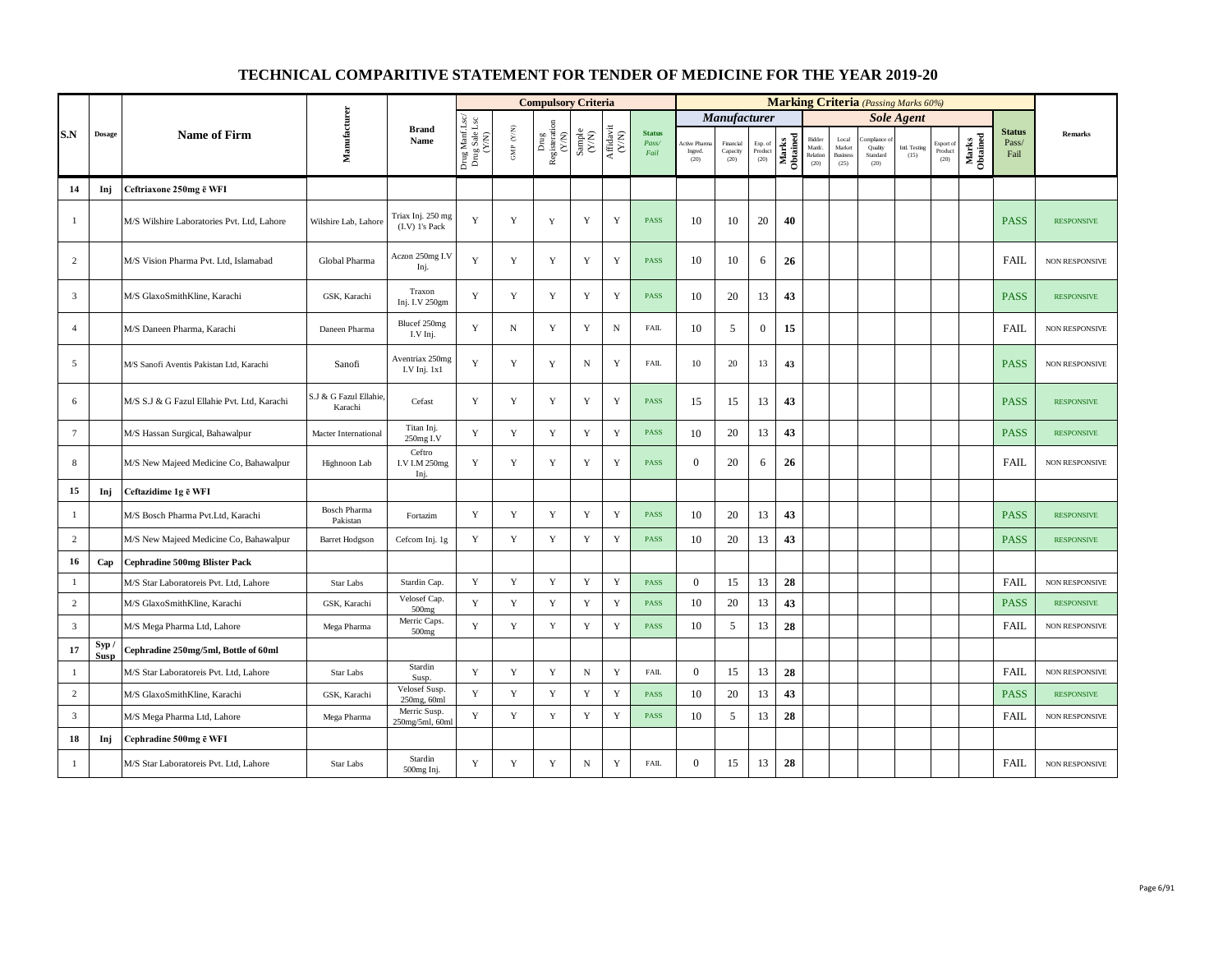|                 |               |                                               |                                     |                                                  |                                          |                          | <b>Compulsory Criteria</b>                                                               |                                                              |                                                                              |                                |                                |                               |                            |                   |                                      |                                            | <b>Marking Criteria</b> (Passing Marks 60%) |                       |                              |                   |                                |                       |
|-----------------|---------------|-----------------------------------------------|-------------------------------------|--------------------------------------------------|------------------------------------------|--------------------------|------------------------------------------------------------------------------------------|--------------------------------------------------------------|------------------------------------------------------------------------------|--------------------------------|--------------------------------|-------------------------------|----------------------------|-------------------|--------------------------------------|--------------------------------------------|---------------------------------------------|-----------------------|------------------------------|-------------------|--------------------------------|-----------------------|
|                 |               |                                               |                                     |                                                  |                                          |                          |                                                                                          |                                                              |                                                                              |                                |                                | <b>Manufacturer</b>           |                            |                   |                                      |                                            |                                             | <b>Sole Agent</b>     |                              |                   |                                |                       |
| S.N             | <b>Dosage</b> | <b>Name of Firm</b>                           | Manufacturer                        | <b>Brand</b><br>Name                             | Drug Manf.Lsc/<br>Drug Sale Lsc<br>(Y/N) | ${\rm GMP}$ ${\rm (YN)}$ | $\begin{array}{c} \mathrm{Drag} \\ \mathrm{Resisteration} \\ (Y/\mathrm{N}) \end{array}$ | $\begin{array}{c} \text{Sample} \\ (\text{Y/N}) \end{array}$ | $\begin{array}{c} \mathrm{Aff} \mathrm{davit} \\ (\mathrm{Y/N}) \end{array}$ | <b>Status</b><br>Pass/<br>Fail | Active Phar<br>Ingred.<br>(20) | Financial<br>Capacity<br>(20) | Exp. of<br>Product<br>(20) | Marks<br>Obtained | Bidder<br>Manfc.<br>Relation<br>(20) | Local<br>Market<br><b>Business</b><br>(25) | mpliance<br>Quality<br>Standard<br>(20)     | Intl. Testing<br>(15) | Export of<br>Product<br>(20) | Marks<br>Obtained | <b>Status</b><br>Pass/<br>Fail | Remarks               |
| 19              | Inj           | Cefuroxime 750mg                              |                                     |                                                  |                                          |                          |                                                                                          |                                                              |                                                                              |                                |                                |                               |                            |                   |                                      |                                            |                                             |                       |                              |                   |                                |                       |
|                 |               | <b>Not Quoted</b>                             |                                     |                                                  |                                          |                          |                                                                                          |                                                              |                                                                              |                                |                                |                               |                            |                   |                                      |                                            |                                             |                       |                              |                   |                                |                       |
| 20              | Cap<br>Tab    | <b>Azithromycin 250 mgBlister Pack</b>        |                                     |                                                  |                                          |                          |                                                                                          |                                                              |                                                                              |                                |                                |                               |                            |                   |                                      |                                            |                                             |                       |                              |                   |                                |                       |
| $\mathbf{1}$    |               | M/S Hiranis Pharma Pvt. Ltd, Karachi          | Hiranis Pharma                      | <b>ATIZOR</b>                                    | Expire                                   | $\mathbf Y$              | $\mathbf Y$                                                                              | $\mathbf Y$                                                  | $\mathbf Y$                                                                  | FAIL                           | $\mathbf{0}$                   | 5                             | 13                         | 18                |                                      |                                            |                                             |                       |                              |                   | <b>FAIL</b>                    | NON RESPONSIVE        |
| $\overline{2}$  |               | M/S Bosch Pharma Pvt.Ltd, Karachi             | <b>Bosch Pharma</b><br>Pakistan     | Zezot                                            | Y                                        | $\mathbf Y$              | $\mathbf Y$                                                                              | $\mathbf Y$                                                  | $\mathbf Y$                                                                  | <b>PASS</b>                    | 10                             | 20                            | 13                         | 43                |                                      |                                            |                                             |                       |                              |                   | <b>PASS</b>                    | <b>RESPONSIVE</b>     |
| $\overline{3}$  |               | M/S Pfizer Pakistan, Karachi                  | Pfizer Pakistan<br>Ltd              | Zetamax Tab<br>$250$ mg of $6$ 's                | Y                                        | $\mathbf Y$              | $\mathbf Y$                                                                              | $\mathbf Y$                                                  | $\mathbf Y$                                                                  | PASS                           | 10                             | 20                            | 20                         | 50                |                                      |                                            |                                             |                       |                              |                   | <b>PASS</b>                    | <b>RESPONSIVE</b>     |
| $\overline{4}$  |               | M/S Wimits Pharma Pvt. Ltd, Lahore            | Wimits Pharma                       | Azidor 250mg                                     | Y                                        | Y                        | $\mathbf Y$                                                                              | $\mathbf Y$                                                  | $\mathbf Y$                                                                  | <b>PASS</b>                    | 15                             | 5                             | 20                         | 40                |                                      |                                            |                                             |                       |                              |                   | <b>PASS</b>                    | <b>RESPONSIVE</b>     |
| 5               |               | M/S Mega Pharma Ltd, Lahore                   | Mega Pharma                         | Macromax<br>Caps. 250mg                          | Y                                        | $\mathbf Y$              | $\mathbf Y$                                                                              | $\mathbf Y$                                                  | Y                                                                            | <b>PASS</b>                    | 15                             | 5                             | 13                         | 33                |                                      |                                            |                                             |                       |                              |                   | FAIL                           | <b>NON RESPONSIVE</b> |
| 6               |               | M/S Hassan Surgical, Bahawalpur               | Sante Pvt. Ltd                      | Zithrosan Cap<br>250mg                           | Y                                        | $\mathbf Y$              | $\mathbf Y$                                                                              | Y                                                            | Y                                                                            | PASS                           | 10                             | 10                            | 13                         | 33                |                                      |                                            |                                             |                       |                              |                   | <b>FAIL</b>                    | <b>NON RESPONSIVE</b> |
| 21              | Cap<br>Tab    | <b>Azithromycin 500 mgBlister Pack</b>        |                                     |                                                  |                                          |                          |                                                                                          |                                                              |                                                                              |                                |                                |                               |                            |                   |                                      |                                            |                                             |                       |                              |                   |                                |                       |
| $\mathbf{1}$    |               | M/S Hiranis Pharma Pvt. Ltd, Karachi          | Hiranis Pharma                      | <b>ATIZOR</b>                                    | Expire                                   | $\mathbf Y$              | NA                                                                                       | $\mathbf Y$                                                  | Y                                                                            | FAIL                           | $\overline{0}$                 | 5                             | 13                         | 18                |                                      |                                            |                                             |                       |                              |                   | FAIL                           | NON RESPONSIVE        |
| $\overline{c}$  |               | M/S Bosch Pharma Pvt.Ltd, Karachi             | Bosch Pharma<br>Pakistan            | Zezot                                            | Y                                        | Y                        | Y                                                                                        | $\mathbf Y$                                                  | Y                                                                            | <b>PASS</b>                    | 10                             | 20                            | 13                         | 43                |                                      |                                            |                                             |                       |                              |                   | <b>PASS</b>                    | <b>RESPONSIVE</b>     |
| $\overline{3}$  |               | M/S Pfizer Pakistan, Karachi                  | Pfizer Pakistan<br>Ltd              | Zetamax Tab<br>500mg of 6's                      | Y                                        | Y                        | Y                                                                                        | Y                                                            | Y                                                                            | <b>PASS</b>                    | 10                             | 20                            | 20                         | 50                |                                      |                                            |                                             |                       |                              |                   | <b>PASS</b>                    | <b>RESPONSIVE</b>     |
| $\overline{4}$  |               | M/S Hassan Surgical, Bahawalpur               | Sante Pvt. Ltd                      | Zithrosan Cap<br>500mg                           | Y                                        | Y                        | Y                                                                                        | Y                                                            | Y                                                                            | PASS                           | 10                             | 10                            | 13                         | 33                |                                      |                                            |                                             |                       |                              |                   | <b>FAIL</b>                    | NON RESPONSIVE        |
| 22              | Cap<br>Tab    | <b>Clarithromycin 500mg Blister Pack</b>      |                                     |                                                  |                                          |                          |                                                                                          |                                                              |                                                                              |                                |                                |                               |                            |                   |                                      |                                            |                                             |                       |                              |                   |                                |                       |
| -1              |               | M/S Global Pharma Pvt. Ltd, Islamabad         | Global Pharma Pvt.<br>Ltd, Pakistan | Clarabac<br>500 <sub>mg</sub>                    | Y                                        | Y                        | $\mathbf Y$                                                                              | $\mathbf Y$                                                  | $\mathbf Y$                                                                  | <b>PASS</b>                    | 10                             | 20                            | 13                         | 43                |                                      |                                            |                                             |                       |                              |                   | <b>PASS</b>                    | <b>RESPONSIVE</b>     |
| 2               |               | M/S Axis Pharma, Faisalbad                    | Axis Pharma                         | Coral Tab.<br>500mg                              | Y                                        | $\mathbf Y$              | $\mathbf Y$                                                                              | Y                                                            | $\mathbf Y$                                                                  | PASS                           | 15                             | 5                             | 13                         | 33                |                                      |                                            |                                             |                       |                              |                   | <b>FAIL</b>                    | <b>NON RESPONSIVE</b> |
| $\overline{3}$  |               | M/S Wilshire Laboratories Pvt. Ltd, Lahore    | Wilshire Lab, Lahore                | Ranker Tab.<br>500 <sub>mg</sub><br>$(2x5)$ Pack | Y                                        | Y                        | $_{\rm N}$                                                                               | Y                                                            | $\mathbf Y$                                                                  | <b>FAIL</b>                    | 10                             | 10                            | 20                         | 40                |                                      |                                            |                                             |                       |                              |                   | <b>PASS</b>                    | NON RESPONSIVE        |
| $\overline{4}$  |               | M/S Star Laboratoreis Pvt. Ltd, Lahore        | Star Labs                           | Clarista-<br>500mg Tab.                          | Y                                        | Y                        | Y                                                                                        | Y                                                            | Y                                                                            | <b>PASS</b>                    | $\overline{0}$                 | 15                            | $\mathbf{0}$               | 15                |                                      |                                            |                                             |                       |                              |                   | <b>FAIL</b>                    | NON RESPONSIVE        |
| 5               |               | M/S Rotex Pharma Pvt.Ltd, Islamabad           | Rotex Pharma                        | Texklar                                          | Y                                        | Y                        | Y                                                                                        | Y                                                            | Y                                                                            | PASS                           | 10                             | 5                             | $\boldsymbol{0}$           | 15                |                                      |                                            |                                             |                       |                              |                   | <b>FAIL</b>                    | NON RESPONSIVE        |
| 6               |               | M/S Getz Pharma, Karachi                      | Getz Pharma Pakistan                | <b>CLARITEX TAB</b><br>500MG TP<br>10'S(NEW CHG) | Y                                        | $\mathbf Y$              | Y                                                                                        | $\mathbf Y$                                                  | Y                                                                            | <b>PASS</b>                    | 10                             | 20                            | 13                         | 43                |                                      |                                            |                                             |                       |                              |                   | <b>PASS</b>                    | <b>RESPONSIVE</b>     |
| $7\phantom{.0}$ |               | M/S Wimits Pharma Pvt. Ltd, Lahore            | Wimits Pharma                       | Macral 500mg                                     | Y                                        | $\mathbf Y$              | $\mathbf Y$                                                                              | $\mathbf Y$                                                  | $\mathbf Y$                                                                  | PASS                           | 15                             | 5                             | 20                         | 40                |                                      |                                            |                                             |                       |                              |                   | <b>PASS</b>                    | <b>RESPONSIVE</b>     |
| 8               |               | M/S Abbott Laboratories Pakistan Ltd, Karachi | Abbott Lab Pak, Ltd                 | Klaricid 500mg<br>Tab.                           | Y                                        | $\mathbf Y$              | $\mathbf Y$                                                                              | $\mathbf Y$                                                  | $\mathbf Y$                                                                  | PASS                           | 10                             | 20                            | 13                         | 43                |                                      |                                            |                                             |                       |                              |                   | <b>PASS</b>                    | <b>RESPONSIVE</b>     |
| 9               |               | M/S Hassan Surgical, Bahawalpur               | Macter international                | Ultima Tab.<br>500 <sub>mg</sub>                 | $\mathbf Y$                              | $\mathbf Y$              | $\mathbf Y$                                                                              | $\mathbf Y$                                                  | $\mathbf Y$                                                                  | <b>PASS</b>                    | 10                             | $20\,$                        | 13                         | 43                |                                      |                                            |                                             |                       |                              |                   | <b>PASS</b>                    | <b>RESPONSIVE</b>     |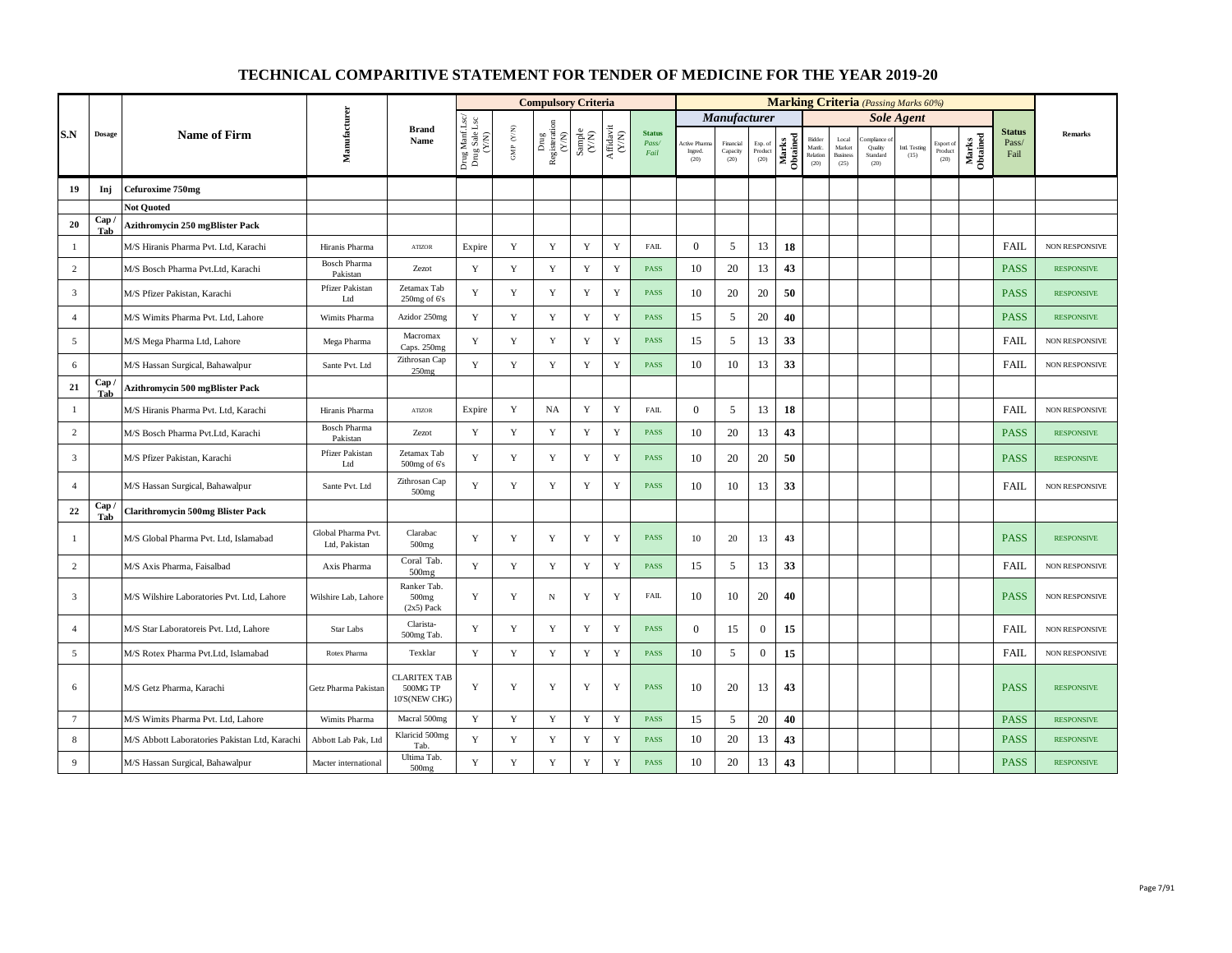|                 |             |                                                                                     |                                     |                                                 |                                          |                      | <b>Compulsory Criteria</b>                                                      |                                                              |                                      |                                |                                |                               |                            |                   |                                      |                                            |                             | <b>Marking Criteria</b> (Passing Marks 60%) |                              |                   |                                |                       |
|-----------------|-------------|-------------------------------------------------------------------------------------|-------------------------------------|-------------------------------------------------|------------------------------------------|----------------------|---------------------------------------------------------------------------------|--------------------------------------------------------------|--------------------------------------|--------------------------------|--------------------------------|-------------------------------|----------------------------|-------------------|--------------------------------------|--------------------------------------------|-----------------------------|---------------------------------------------|------------------------------|-------------------|--------------------------------|-----------------------|
|                 |             |                                                                                     |                                     |                                                 |                                          |                      |                                                                                 |                                                              |                                      |                                |                                | <b>Manufacturer</b>           |                            |                   |                                      |                                            |                             | <b>Sole Agent</b>                           |                              |                   |                                |                       |
| S.N             | Dosage      | <b>Name of Firm</b>                                                                 | Manufacturer                        | <b>Brand</b><br>Name                            | Drug Manf.Lsc/<br>Drug Sale Lsc<br>(Y/N) | GMP $(\mathbf{Y/N})$ | $\begin{array}{c} \mathrm{Drag} \\ \mathrm{Resisteration} \\ (Y/N) \end{array}$ | $\begin{array}{c} \text{Sample} \\ (\text{Y/N}) \end{array}$ | $\frac{\text{Affdavit}}{\text{N/N}}$ | <b>Status</b><br>Pass/<br>Fail | Active Phan<br>Ingred.<br>(20) | Financial<br>Capacity<br>(20) | Exp. of<br>Product<br>(20) | Marks<br>Obtained | Bidder<br>Manfe.<br>Relation<br>(20) | Local<br>Market<br><b>Business</b><br>(25) | Quality<br>Standard<br>(20) | Intl. Testing<br>(15)                       | Export of<br>Product<br>(20) | Marks<br>Obtained | <b>Status</b><br>Pass/<br>Fail | <b>Remarks</b>        |
| 10              |             | M/S New Majeed Medicine Co, Bahawalpur                                              | <b>Barret Hodgson</b>               | MegaKlar Tab.<br>$500$ mg                       | Y                                        | Y                    | Y                                                                               | $\mathbf Y$                                                  | Y                                    | PASS                           | 10                             | 20                            | 13                         | 43                |                                      |                                            |                             |                                             |                              |                   | <b>PASS</b>                    | <b>RESPONSIVE</b>     |
| 23              | Inj         | <b>Clarithromycin 500mg</b>                                                         |                                     |                                                 |                                          |                      |                                                                                 |                                                              |                                      |                                |                                |                               |                            |                   |                                      |                                            |                             |                                             |                              |                   |                                |                       |
| $\mathbf{1}$    |             | M/S Wilshire Laboratories Pvt. Ltd, Lahore                                          | Wilshire Lab, Lahore                | Ranker Inj.                                     | Y                                        | Y                    | Y                                                                               | $\mathbf Y$                                                  | $\mathbf Y$                          | <b>PASS</b>                    | 10                             | 10                            | 20                         | 40                |                                      |                                            |                             |                                             |                              |                   | <b>PASS</b>                    | <b>RESPONSIVE</b>     |
| $\overline{2}$  |             | M/S Abbott Laboratories Pakistan Ltd, Karachi                                       | Abbott Lab Pak, Ltd                 | Klaricid I.V                                    | Y                                        | $\mathbf Y$          | $\mathbf Y$                                                                     | ${\bf N}$                                                    | $\mathbf Y$                          | <b>FAIL</b>                    | 10                             | 20                            | 13                         | 43                |                                      |                                            |                             |                                             |                              |                   | <b>PASS</b>                    | NON RESPONSIVE        |
| 24              | <b>Susp</b> | Clarithromycin 125mg, 60ml / 100ml                                                  |                                     |                                                 |                                          |                      |                                                                                 |                                                              |                                      |                                |                                |                               |                            |                   |                                      |                                            |                             |                                             |                              |                   |                                |                       |
| $\mathbf{1}$    |             | M/S Global Pharma Pvt. Ltd, Islamabad                                               | Global Pharma Pvt.<br>Ltd, Pakistan | Clarabac<br>125mg Syp.60ml                      | Y                                        | $\mathbf Y$          | $\mathbf Y$                                                                     | $\mathbf Y$                                                  | $\mathbf Y$                          | <b>PASS</b>                    | 10                             | 20                            | 13                         | 43                |                                      |                                            |                             |                                             |                              |                   | <b>PASS</b>                    | <b>RESPONSIVE</b>     |
| $\overline{c}$  |             | M/S Wilshire Laboratories Pvt. Ltd, Lahore                                          | Wilshire Lab, Lahore                | Ranker Susp<br>125mg/5ml<br>$(60ml)$ 1's Pack   | Y                                        | $\mathbf Y$          | $\mathbf Y$                                                                     | $\mathbf Y$                                                  | $\mathbf Y$                          | <b>PASS</b>                    | 10                             | 10                            | 20                         | 40                |                                      |                                            |                             |                                             |                              |                   | <b>PASS</b>                    | <b>RESPONSIVE</b>     |
| $\overline{3}$  |             | M/S Star Laboratoreis Pvt. Ltd, Lahore                                              | Star Labs                           | Clarista-<br>Susp, 60ml                         | Y                                        | Y                    | Y                                                                               | Y                                                            | $\mathbf Y$                          | <b>PASS</b>                    | $\mathbf{0}$                   | 15                            | $\mathbf{0}$               | 15                |                                      |                                            |                             |                                             |                              |                   | <b>FAIL</b>                    | NON RESPONSIVE        |
| $\overline{4}$  |             | M/S Getz Pharma, Karachi                                                            | Getz Pharma Pakistan                | <b>CLARITEX</b><br><b>GRAN 50ML TP</b><br>(NEW) | Y                                        | Y                    | $\mathbf Y$                                                                     | NOT AS<br>${\tt PER}$<br><b>SPEC</b>                         | Y                                    | <b>FAIL</b>                    | 10                             | 20                            | 13                         | 43                |                                      |                                            |                             |                                             |                              |                   | <b>PASS</b>                    | <b>NON RESPONSIVE</b> |
| 5               |             | M/S Nabi Qasim Pvt. Ltd, Karachi                                                    | Nabi Qasim                          | Susp. Clarithro<br>(125mg/5ml) 60ml             | Y                                        | Y                    | Y                                                                               | Y                                                            | Y                                    | <b>PASS</b>                    | 15                             | 20                            | 6                          | 41                |                                      |                                            |                             |                                             |                              |                   | <b>PASS</b>                    | <b>RESPONSIVE</b>     |
| 6               |             | M/S Abbott Laboratories Pakistan Ltd, Karachi                                       | Abbott Lab Pak, Ltd                 | <b>Klaricid Granules</b><br>60ml                | Y                                        | Y                    | Y                                                                               | Y                                                            | Y                                    | <b>PASS</b>                    | 10                             | 20                            | 13                         | 43                |                                      |                                            |                             |                                             |                              |                   | <b>PASS</b>                    | <b>RESPONSIVE</b>     |
| $7\overline{ }$ |             | M/S Hassan Surgical, Bahawalpur                                                     | Macter International                | <b>Ultima Dry Susp</b><br>125mg/5ml, 60ml       | Y                                        | Y                    | Y                                                                               | Y                                                            | $\mathbf Y$                          | <b>PASS</b>                    | 10                             | 20                            | 13                         | 43                |                                      |                                            |                             |                                             |                              |                   | <b>PASS</b>                    | <b>RESPONSIVE</b>     |
| 8               |             | M/S New Majeed Medicine Co, Bahawalpur                                              | Martin Dow Marker                   | Klaribact 125mg<br>Dry Susp. 60ml               | $\mathbf Y$                              | $\mathbf Y$          | Y                                                                               | $\mathbf Y$                                                  | $\mathbf Y$                          | PASS                           | 10                             | 20                            | 13                         | 43                |                                      |                                            |                             |                                             |                              |                   | <b>PASS</b>                    | <b>RESPONSIVE</b>     |
| 25              | Tab         | <b>Fosfomycin 500mg Blister Pack</b>                                                |                                     |                                                 |                                          |                      |                                                                                 |                                                              |                                      |                                |                                |                               |                            |                   |                                      |                                            |                             |                                             |                              |                   |                                |                       |
|                 |             | <b>Not Quoted</b>                                                                   |                                     |                                                 |                                          |                      |                                                                                 |                                                              |                                      |                                |                                |                               |                            |                   |                                      |                                            |                             |                                             |                              |                   |                                |                       |
| 26              | Inj         | Lincomycin 300mg/ml, Ampoule of 1ml                                                 |                                     |                                                 |                                          |                      |                                                                                 |                                                              |                                      |                                |                                |                               |                            |                   |                                      |                                            |                             |                                             |                              |                   |                                |                       |
|                 |             | <b>Not Quoted</b>                                                                   |                                     |                                                 |                                          |                      |                                                                                 |                                                              |                                      |                                |                                |                               |                            |                   |                                      |                                            |                             |                                             |                              |                   |                                |                       |
| 27              | Inj         | Amoxycillin (as Sodium) 1g + Clavulanic<br>Acid (as Potassium) 200mg                |                                     |                                                 |                                          |                      |                                                                                 |                                                              |                                      |                                |                                |                               |                            |                   |                                      |                                            |                             |                                             |                              |                   |                                |                       |
| $\mathbf{1}$    |             | M/S Bosch Pharma Pvt.Ltd, Karachi                                                   | <b>Bosch Pharma</b><br>Pakistan     | Calamox                                         | Y                                        | $\mathbf Y$          | Y                                                                               | $\mathbf Y$                                                  | $\mathbf Y$                          | <b>PASS</b>                    | 10                             | 20                            | 13                         | 43                |                                      |                                            |                             |                                             |                              |                   | <b>PASS</b>                    | <b>RESPONSIVE</b>     |
| 2               |             | M/S Hassan Surgical, Bahawalpur                                                     | Macter International                | Co-Amoxil Inj.<br>1.2gm                         | Y                                        | $\mathbf Y$          | $\mathbf Y$                                                                     | $\mathbf Y$                                                  | Y                                    | PASS                           | 10                             | 20                            | 13                         | 43                |                                      |                                            |                             |                                             |                              |                   | <b>PASS</b>                    | <b>RESPONSIVE</b>     |
| 28              | <b>Syp</b>  | Amoxycillin (as Sodium) + Clavulanic Acid<br>(as Potassium) 312.5mg/5ml, 60ml /90ml |                                     |                                                 |                                          |                      |                                                                                 |                                                              |                                      |                                |                                |                               |                            |                   |                                      |                                            |                             |                                             |                              |                   |                                |                       |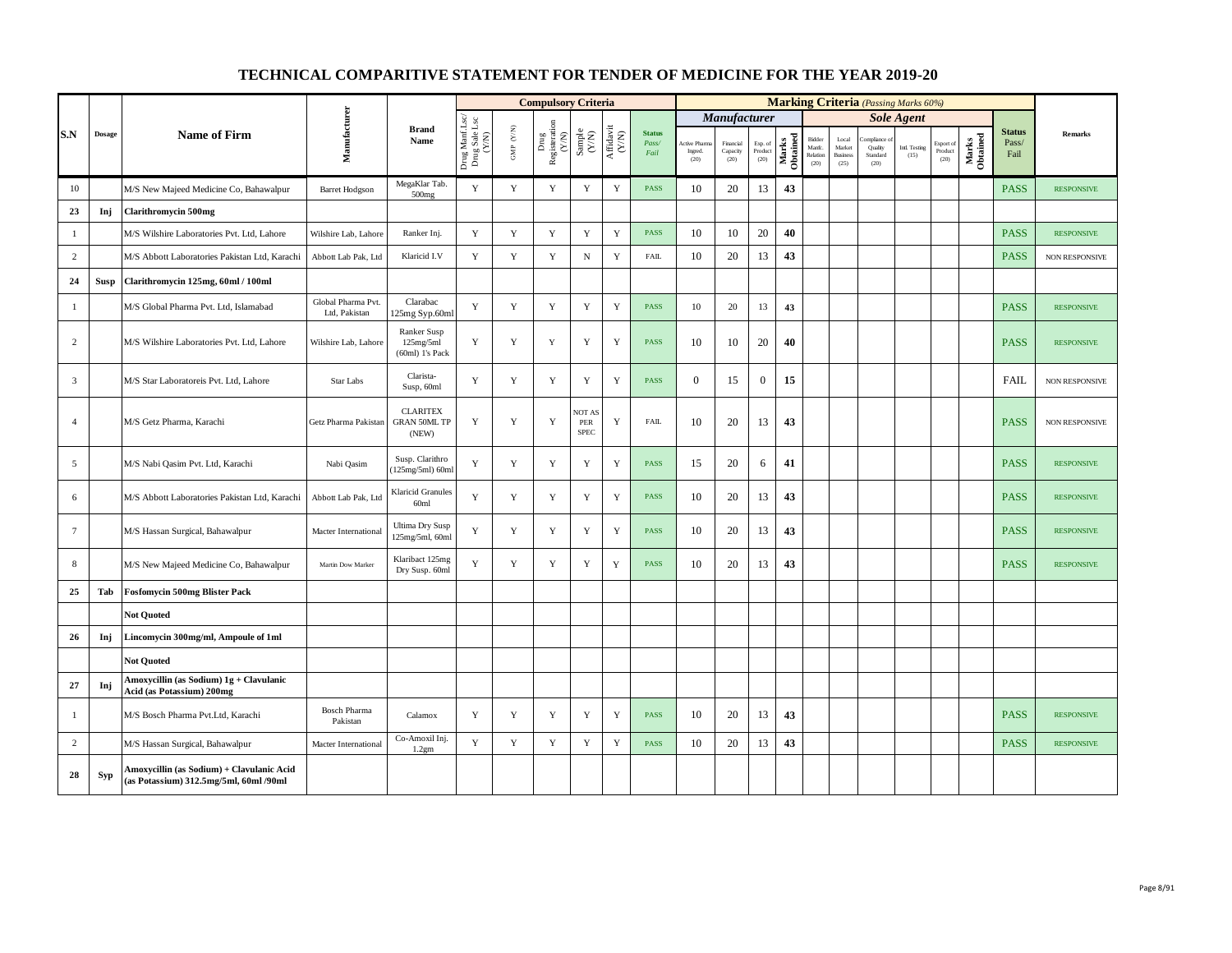|                |               |                                                                      |                                 |                                                                  |                                          |                      | <b>Compulsory Criteria</b>                                                |                                                                     |                                                                              |                                |                                         |                               |                            |                   |                                      |                                            |                                            | <b>Marking Criteria</b> (Passing Marks 60%) |                              |                   |                                |                   |
|----------------|---------------|----------------------------------------------------------------------|---------------------------------|------------------------------------------------------------------|------------------------------------------|----------------------|---------------------------------------------------------------------------|---------------------------------------------------------------------|------------------------------------------------------------------------------|--------------------------------|-----------------------------------------|-------------------------------|----------------------------|-------------------|--------------------------------------|--------------------------------------------|--------------------------------------------|---------------------------------------------|------------------------------|-------------------|--------------------------------|-------------------|
|                |               |                                                                      |                                 |                                                                  |                                          |                      |                                                                           |                                                                     |                                                                              |                                |                                         | <b>Manufacturer</b>           |                            |                   |                                      |                                            |                                            | <b>Sole Agent</b>                           |                              |                   |                                |                   |
| S.N            | <b>Dosage</b> | <b>Name of Firm</b>                                                  | Manufacturer                    | <b>Brand</b><br>Name                                             | Drug Manf.Lsc/<br>Drug Sale Lsc<br>(Y/N) | GMP $(\mathbf{Y/N})$ | $\begin{tabular}{l} \bf Drug \\ \bf Registeration \\ (Y/N) \end{tabular}$ | $\begin{array}{c} \text{Sample} \\ \text{C}(\text{NN}) \end{array}$ | $\begin{array}{c} \mathrm{Aff} \mathrm{davit} \\ (\mathrm{Y/N}) \end{array}$ | <b>Status</b><br>Pass/<br>Fail | <b>Active Pharma</b><br>Ingred.<br>(20) | Financial<br>Capacity<br>(20) | Exp. of<br>Product<br>(20) | Marks<br>Obtained | Bidder<br>Manfe.<br>Relation<br>(20) | Local<br>Market<br><b>Business</b><br>(25) | ompliance o<br>Quality<br>Standard<br>(20) | Intl. Testing<br>(15)                       | Export of<br>Product<br>(20) | Marks<br>Obtained | <b>Status</b><br>Pass/<br>Fail | <b>Remarks</b>    |
| $\mathbf{1}$   |               | M/S Getz Pharma, Karachi                                             | CSH Pharma Pakistan             | <b>AMCLAV DS</b><br><b>SUSP</b><br>312.50MG/5ML<br>TP 1'S (60ML) | Y                                        | Y                    | Y                                                                         | Y                                                                   | Y                                                                            | <b>PASS</b>                    | 10                                      | 20                            | 13                         | 43                |                                      |                                            |                                            |                                             |                              |                   | <b>PASS</b>                    | <b>RESPONSIVE</b> |
| $\overline{c}$ |               | M/S GlaxoSmithKline, Karachi                                         | GSK, Karachi                    | Augmentin Syp.<br>312.5mg, 90ml                                  | Y                                        | Y                    | Y                                                                         | Y                                                                   | Y                                                                            | <b>PASS</b>                    | 20                                      | 20                            | 13                         | 53                |                                      |                                            |                                            |                                             |                              |                   | <b>PASS</b>                    | <b>RESPONSIVE</b> |
| 3              |               | M/S Hassan Surgical, Bahawalpur                                      | Macter International            | Co-Amoxil Dry<br>Susp 312.50mg,<br>60ml                          | Y                                        | Y                    | Y                                                                         | Y                                                                   | Y                                                                            | <b>PASS</b>                    | 10                                      | 20                            | 13                         | 43                |                                      |                                            |                                            |                                             |                              |                   | <b>PASS</b>                    | <b>RESPONSIVE</b> |
| 29             | Tab           | Amoxycillin 500mg + Clavulanic Acid 125<br>mg (625mg) Blister Pack   |                                 |                                                                  |                                          |                      |                                                                           |                                                                     |                                                                              |                                |                                         |                               |                            |                   |                                      |                                            |                                            |                                             |                              |                   |                                |                   |
| $\mathbf{1}$   |               | M/S Bosch Pharma Pvt.Ltd, Karachi                                    | <b>Bosch Pharma</b><br>Pakistan | Calamox                                                          | Y                                        | $\mathbf Y$          | $\mathbf Y$                                                               | $\mathbf Y$                                                         | $\mathbf Y$                                                                  | <b>PASS</b>                    | 10                                      | 20                            | 13                         | 43                |                                      |                                            |                                            |                                             |                              |                   | <b>PASS</b>                    | <b>RESPONSIVE</b> |
| 2              |               | M/S Getz Pharma, Karachi                                             | CSH Pharma Pakistan             | <b>AMCLAV TAB</b><br>625MG TP 6'S<br>(CSH)                       | Y                                        | Y                    | Y                                                                         | Y                                                                   | Y                                                                            | <b>PASS</b>                    | 10                                      | 20                            | 13                         | 43                |                                      |                                            |                                            |                                             |                              |                   | <b>PASS</b>                    | <b>RESPONSIVE</b> |
| 3              |               | M/S GlaxoSmithKline, Karachi                                         | GSK, Karachi                    | Augmentin Tab.<br>625mg Dessiflex                                | Y                                        | Y                    | Y                                                                         | Y                                                                   | Y                                                                            | <b>PASS</b>                    | 20                                      | 20                            | 13                         | 53                |                                      |                                            |                                            |                                             |                              |                   | <b>PASS</b>                    | <b>RESPONSIVE</b> |
| $\overline{4}$ |               | M/S Hassan Surgical, Bahawalpur                                      | Macter International            | Co-Amoxi Tab.<br>625mg                                           | Y                                        | Y                    | Y                                                                         | Y                                                                   | Y                                                                            | <b>PASS</b>                    | 10                                      | 20                            | 13                         | 43                |                                      |                                            |                                            |                                             |                              |                   | <b>PASS</b>                    | <b>RESPONSIVE</b> |
| 30             | Inj.          | Ampicillin 500mg ë Water for Injection                               |                                 |                                                                  |                                          |                      |                                                                           |                                                                     |                                                                              |                                |                                         |                               |                            |                   |                                      |                                            |                                            |                                             |                              |                   |                                |                   |
| $\mathbf{1}$   |               | M/S Hassan Surgical, Bahawalpur                                      | <b>Stallion Pharma</b>          | Ampistal Inj.                                                    | Y                                        | $\mathbf Y$          | $\mathbf Y$                                                               | $\mathbf Y$                                                         | $\mathbf Y$                                                                  | <b>PASS</b>                    | 15                                      | 5                             | 6                          | 26                |                                      |                                            |                                            |                                             |                              |                   | FAIL                           | NON RESPONSIVE    |
| 31             | Susp          | Ampicillin 125mg + Cloxacillin 125mg/5ml,<br>Bottle of 60ml / 90ml   |                                 |                                                                  |                                          |                      |                                                                           |                                                                     |                                                                              |                                |                                         |                               |                            |                   |                                      |                                            |                                            |                                             |                              |                   |                                |                   |
| $\mathbf{1}$   |               | M/S GlaxoSmithKline, Karachi                                         | GSK, Karachi                    | Ampiclox<br>Syp 250mg, 90ml                                      | Y                                        | Y                    | Y                                                                         | Y                                                                   | Y                                                                            | <b>PASS</b>                    | 10                                      | 20                            | 13                         | 43                |                                      |                                            |                                            |                                             |                              |                   | <b>PASS</b>                    | <b>RESPONSIVE</b> |
| $\overline{c}$ |               | M/S Hassan Surgical, Bahawalpur                                      | <b>Stallion Pharma</b>          | Staclox 250mg<br>Susp, 60ml                                      | Y                                        | $\mathbf Y$          | $\mathbf Y$                                                               | $\mathbf Y$                                                         | $\mathbf Y$                                                                  | <b>PASS</b>                    | 15                                      | 5                             | 6                          | 26                |                                      |                                            |                                            |                                             |                              |                   | FAIL                           | NON RESPONSIVE    |
| 32             | Inj           | Ampicillin 250mg + Cloxacillin 250mg ē<br><b>Water for Injection</b> |                                 |                                                                  |                                          |                      |                                                                           |                                                                     |                                                                              |                                |                                         |                               |                            |                   |                                      |                                            |                                            |                                             |                              |                   |                                |                   |
|                |               | <b>Not Quoted</b>                                                    |                                 |                                                                  |                                          |                      |                                                                           |                                                                     |                                                                              |                                |                                         |                               |                            |                   |                                      |                                            |                                            |                                             |                              |                   |                                |                   |
| 33             | Inj.          | Benzathine Pencillin 1.2 Mega Unit ē Water<br>for Injection          |                                 |                                                                  |                                          |                      |                                                                           |                                                                     |                                                                              |                                |                                         |                               |                            |                   |                                      |                                            |                                            |                                             |                              |                   |                                |                   |
|                |               | <b>Not Ouoted</b>                                                    |                                 |                                                                  |                                          |                      |                                                                           |                                                                     |                                                                              |                                |                                         |                               |                            |                   |                                      |                                            |                                            |                                             |                              |                   |                                |                   |
| 34             | Inj.          | Benzyl Pencillin 10Lac IU ē Water for<br>Injection                   |                                 |                                                                  |                                          |                      |                                                                           |                                                                     |                                                                              |                                |                                         |                               |                            |                   |                                      |                                            |                                            |                                             |                              |                   |                                |                   |
|                |               | <b>Not Quoted</b>                                                    |                                 |                                                                  |                                          |                      |                                                                           |                                                                     |                                                                              |                                |                                         |                               |                            |                   |                                      |                                            |                                            |                                             |                              |                   |                                |                   |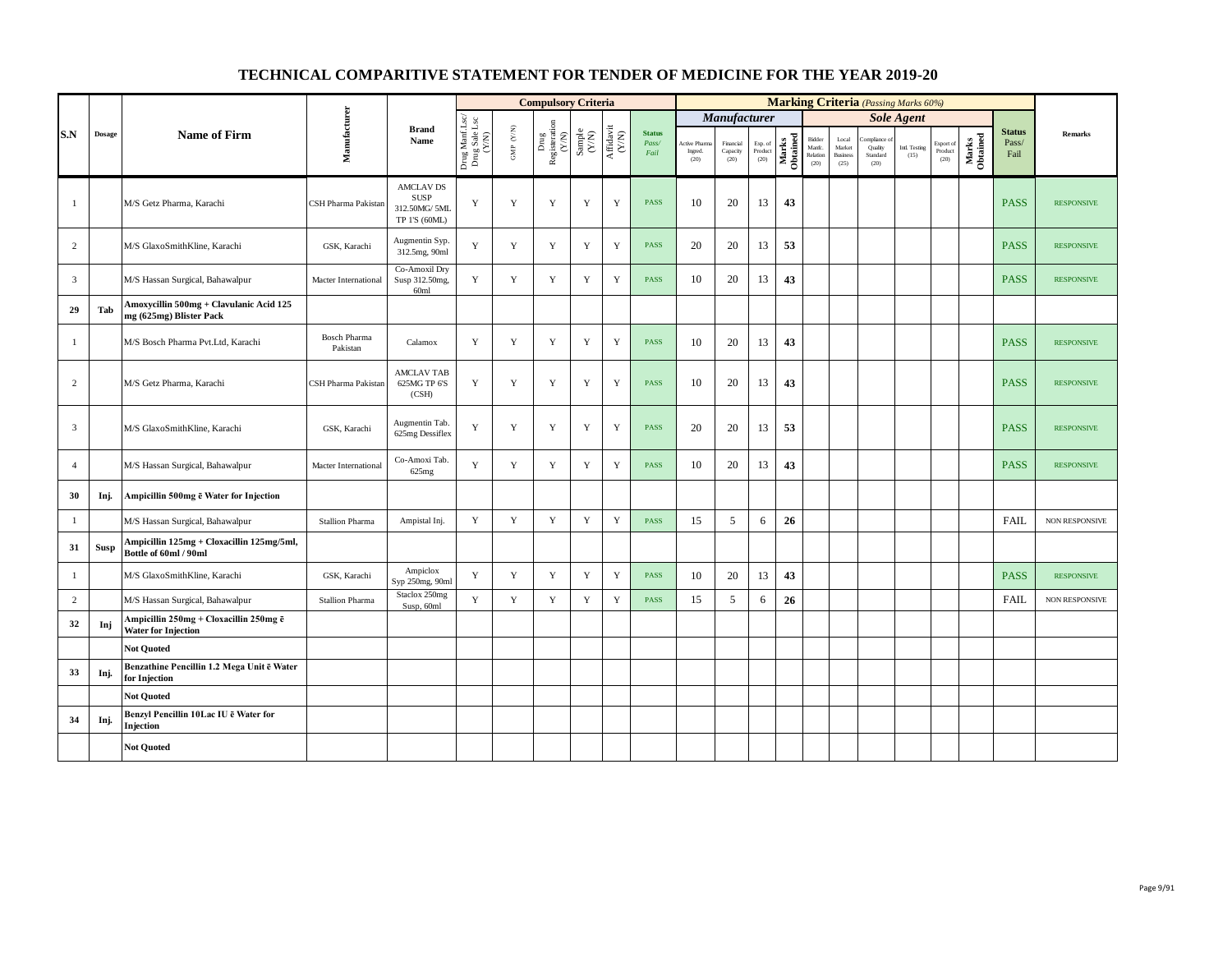|                 |               |                                                                            |                                                                            |                                       |                                          |                                          | <b>Compulsory Criteria</b>                                                |                                                              |                                      |                                |                                       |                               |                            |                   |                                      |                                            | <b>Marking Criteria</b> (Passing Marks 60%) |                       |                                    |                   |                                |                       |
|-----------------|---------------|----------------------------------------------------------------------------|----------------------------------------------------------------------------|---------------------------------------|------------------------------------------|------------------------------------------|---------------------------------------------------------------------------|--------------------------------------------------------------|--------------------------------------|--------------------------------|---------------------------------------|-------------------------------|----------------------------|-------------------|--------------------------------------|--------------------------------------------|---------------------------------------------|-----------------------|------------------------------------|-------------------|--------------------------------|-----------------------|
|                 |               |                                                                            |                                                                            |                                       |                                          |                                          |                                                                           |                                                              |                                      |                                |                                       | Manufacturer                  |                            |                   |                                      |                                            |                                             | <b>Sole Agent</b>     |                                    |                   |                                |                       |
| S.N             | $\bf{Dosage}$ | <b>Name of Firm</b>                                                        | Manufacturer                                                               | <b>Brand</b><br>Name                  | Drug Manf.Lsc/<br>Drug Sale Lsc<br>(Y/N) | $\ensuremath{\mathsf{GMP}}\xspace$ (Y/N) | $\begin{tabular}{l} \bf Drug \\ \bf Registeration \\ (Y/N) \end{tabular}$ | $\begin{array}{c} \text{Sample} \\ (\text{Y/N}) \end{array}$ | $\frac{\text{Affdavit}}{\text{N/N}}$ | <b>Status</b><br>Pass/<br>Fail | <b>Active Phan</b><br>Ingred.<br>(20) | Financial<br>Capacity<br>(20) | Exp. of<br>Product<br>(20) | Marks<br>Obtained | Bidder<br>Manfc.<br>Relation<br>(20) | Local<br>Market<br><b>Business</b><br>(25) | mpliance<br>Quality<br>Standard<br>(20)     | Intl. Testing<br>(15) | Export of<br>$\bf Product$<br>(20) | Marks<br>Obtained | <b>Status</b><br>Pass/<br>Fail | <b>Remarks</b>        |
| 35              | Inj           | Piperacillin Sodium + Tazobactam, 2.25/4.5g<br>$(2g + 250mg / 4g + 500mg)$ |                                                                            |                                       |                                          |                                          |                                                                           |                                                              |                                      |                                |                                       |                               |                            |                   |                                      |                                            |                                             |                       |                                    |                   |                                |                       |
| $\mathbf{1}$    |               | M/S Global Pharma Pvt. Ltd, Islamabad                                      | Global Pharma Pvt.<br>Ltd. Pakistan                                        | Zoycin 4.5mg Inj.                     | Y                                        | Y                                        | Y                                                                         | different<br>Aanufactur<br>$\mathbf{r}$                      | Y                                    | <b>FAIL</b>                    | 10                                    | 20                            | 13                         | 43                |                                      |                                            |                                             |                       |                                    |                   | <b>PASS</b>                    | NON RESPONSIVE        |
| $\overline{c}$  |               | M/S Bosch Pharma Pvt.Ltd, Karachi                                          | <b>Bosch Pharma</b><br>Pakistan                                            | Tanzo (250mg,<br>500mg)               | Y                                        | Y                                        | Y                                                                         | Y                                                            | Y                                    | <b>PASS</b>                    | 10                                    | 20                            | 13                         | 43                |                                      |                                            |                                             |                       |                                    |                   | <b>PASS</b>                    | <b>RESPONSIVE</b>     |
| 3               |               | M/S Hassan Surgical, Bahawalpur                                            | Cirin Pharma,<br>Marketed by ICI<br>Pakistan                               | Tazopip Inj. 2.25g                    | Y                                        | Y                                        | Y                                                                         | Y                                                            | Y                                    | <b>PASS</b>                    | 10                                    | 20                            | 13                         | 43                |                                      |                                            |                                             |                       |                                    |                   | <b>PASS</b>                    | <b>RESPONSIVE</b>     |
|                 |               | M/S Hassan Surgical, Bahawalpur                                            | Macter international                                                       | Tacip Inj. 4.5g                       | Y                                        | Y                                        | Y                                                                         | different<br><b>fanufactu</b>                                | Y                                    | <b>FAIL</b>                    | 10                                    | 20                            | 13                         | 43                |                                      |                                            |                                             |                       |                                    |                   | <b>PASS</b>                    | <b>NON RESPONSIVE</b> |
| 36              | Inj           | Vancomycin HCl 500mg (Lyophilized<br>powder)                               |                                                                            |                                       |                                          |                                          |                                                                           |                                                              |                                      |                                |                                       |                               |                            |                   |                                      |                                            |                                             |                       |                                    |                   |                                |                       |
| -1              |               | M/S Genix Pharma, Karachi                                                  | Genix Pharma                                                               | Vancomycin<br>500mg Inj.              | Y                                        | $\mathbf Y$                              | $\mathbf Y$                                                               | Y                                                            | $\mathbf Y$                          | <b>PASS</b>                    | 10                                    | 20                            | 13                         | 43                |                                      |                                            |                                             |                       |                                    |                   | <b>PASS</b>                    | <b>RESPONSIVE</b>     |
| 2               |               | M/S Wilshire Laboratories Pvt. Ltd. Lahore                                 | Wilshire Lab, Lahore                                                       | Zalpax Inj. 500mg<br>$(I.V)$ 1's Pack | Y                                        | Y                                        | Y                                                                         | Y                                                            | Y                                    | <b>PASS</b>                    | 10                                    | 10                            | 13                         | 33                |                                      |                                            |                                             |                       |                                    |                   | <b>FAIL</b>                    | <b>NON RESPONSIVE</b> |
| $\overline{3}$  |               | M/S Bosch Pharma Pvt.Ltd, Karachi                                          | <b>Bosch Pharma</b><br>Pakistan                                            | Vinjec                                | Y                                        | Y                                        | $\mathbf Y$                                                               | Y                                                            | $\mathbf Y$                          | <b>PASS</b>                    | 10                                    | 20                            | 13                         | 43                |                                      |                                            |                                             |                       |                                    |                   | <b>PASS</b>                    | <b>RESPONSIVE</b>     |
| $\overline{4}$  |               | M/S Vision Pharma Pvt. Ltd, Islamabad                                      | Vision Pharma                                                              | Vanloc 500mg Inj                      | Y                                        | Y                                        | $\mathbf Y$                                                               | Y                                                            | $\mathbf Y$                          | PASS                           | 10                                    | 10                            | 3                          | 23                |                                      |                                            |                                             |                       |                                    |                   | <b>FAIL</b>                    | <b>NON RESPONSIVE</b> |
| 5               |               | M/S S.J & G Fazul Ellahie Pvt. Ltd, Karachi                                | J & G Fazul Ellahi<br>Karachi                                              | Maparix                               | $\mathbf Y$                              | Y                                        | $\mathbf Y$                                                               | Y                                                            | $\mathbf Y$                          | <b>PASS</b>                    | 10                                    | 15                            | 13                         | 38                |                                      |                                            |                                             |                       |                                    |                   | <b>PASS</b>                    | <b>RESPONSIVE</b>     |
| 6               |               | M/S Fynk Pharma, Lahore                                                    | Fynk Pharma                                                                | Vancotech                             | Y                                        | exp                                      | $\mathbf Y$                                                               | $\mathbf Y$                                                  | $\mathbf Y$                          | <b>FAIL</b>                    | 10                                    | 5                             | 13                         | 28                |                                      |                                            |                                             |                       |                                    |                   | <b>FAIL</b>                    | <b>NON RESPONSIVE</b> |
| $7\phantom{.0}$ |               | M/S Nabi Qasim Pvt. Ltd, Karachi                                           | Nabi Qasim                                                                 | Inj. Vanbact<br>$500$ mg              | Y                                        | Y                                        | $\mathbf Y$                                                               | Y                                                            | $\mathbf Y$                          | <b>PASS</b>                    | 15                                    | 20                            | 6                          | 41                |                                      |                                            |                                             |                       |                                    |                   | <b>PASS</b>                    | <b>RESPONSIVE</b>     |
| 8               |               | M/S Abbott Laboratories Pakistan Ltd, Karachi                              | Abbott Lab Pak, Ltd                                                        | Vancomycin<br>500mg Inj.              | Y                                        | $\mathbf Y$                              | Y                                                                         | different<br><b>Ianufactur</b><br>$\mathbf{r}$               | Y                                    | <b>FAIL</b>                    | 15                                    | 20                            | 13                         | 48                |                                      |                                            |                                             |                       |                                    |                   | <b>PASS</b>                    | NON RESPONSIVE        |
| 9               |               | M/S Hassan Surgical, Bahawalpur                                            | <b>Bio Labs</b>                                                            | Myvan<br>Vial 500mg                   | Y                                        | $\mathbf Y$                              | $\mathbf Y$                                                               | Y                                                            | $\mathbf Y$                          | <b>PASS</b>                    | 10                                    | 10                            | 13                         | 33                |                                      |                                            |                                             |                       |                                    |                   | FAIL                           | NON RESPONSIVE        |
| 37              | Inj           | Tigecycline 50mg(Lyophilized powder)                                       |                                                                            |                                       |                                          |                                          |                                                                           |                                                              |                                      |                                |                                       |                               |                            |                   |                                      |                                            |                                             |                       |                                    |                   |                                |                       |
| $\mathbf{1}$    |               | M/S Wyeth Pakistan Ltd, Karachi                                            | Wyeth Lederle SPA<br>Via F. Gorgone,<br>Industrial Area,<br>Catania, Italy | Tygacil Inj.                          | Y                                        | Y                                        | Y                                                                         | Y                                                            | Y                                    | <b>PASS</b>                    |                                       |                               |                            |                   | 20                                   | 25                                         | 20                                          | $\overline{0}$        | 20                                 | 85                | <b>PASS</b>                    | <b>RESPONSIVE</b>     |
| 2               |               | M/S Bosch Pharma Pvt.Ltd, Karachi                                          | <b>Bosch Pharma</b><br>Pakistan                                            | Btig                                  | Y                                        | Y                                        | $\mathbf Y$                                                               | Y                                                            | $\mathbf Y$                          | <b>PASS</b>                    | 10                                    | 20                            | 13                         | 43                |                                      |                                            |                                             |                       |                                    |                   | <b>PASS</b>                    | <b>RESPONSIVE</b>     |
| 3               |               | M/S Vision Pharma Pvt. Ltd, Islamabad                                      | Vision Pharma                                                              | Tiglin<br>50mg Inj.                   | Y                                        | $\mathbf Y$                              | Y                                                                         | $\mathbf Y$                                                  | $\mathbf Y$                          | <b>PASS</b>                    | 10                                    | 10                            | $\mathbf{0}$               | 20                |                                      |                                            |                                             |                       |                                    |                   | <b>FAIL</b>                    | NON RESPONSIVE        |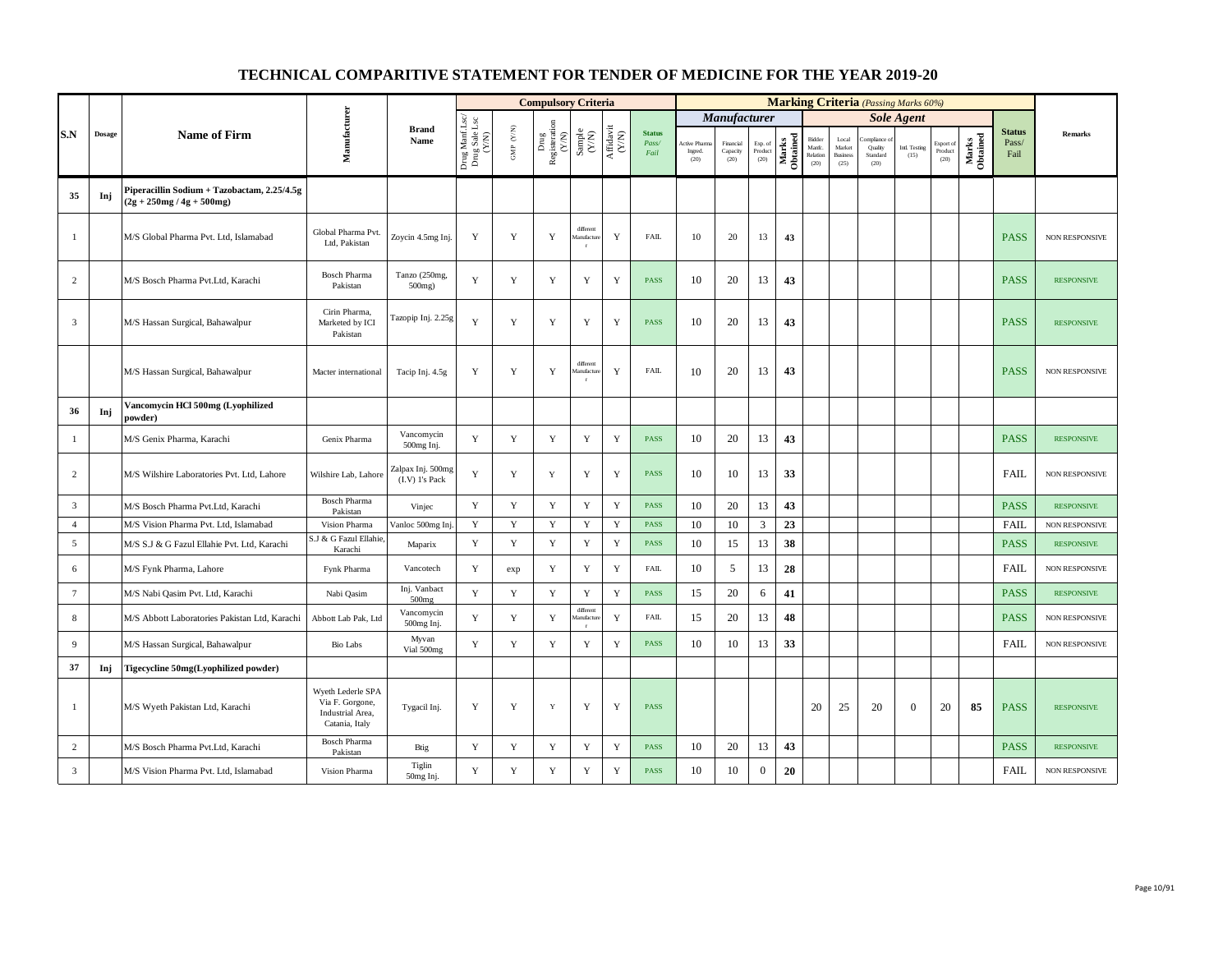|                 |               |                                            |                          |                                     |                                          |                      | <b>Compulsory Criteria</b>                                                |                                                                                                 |             |                                |                                 |                               |                            |                   |                                     |                                            |                                          | <b>Marking Criteria</b> (Passing Marks 60%) |                              |                   |                                |                       |
|-----------------|---------------|--------------------------------------------|--------------------------|-------------------------------------|------------------------------------------|----------------------|---------------------------------------------------------------------------|-------------------------------------------------------------------------------------------------|-------------|--------------------------------|---------------------------------|-------------------------------|----------------------------|-------------------|-------------------------------------|--------------------------------------------|------------------------------------------|---------------------------------------------|------------------------------|-------------------|--------------------------------|-----------------------|
|                 |               |                                            |                          |                                     |                                          |                      |                                                                           |                                                                                                 |             |                                |                                 | <b>Manufacturer</b>           |                            |                   |                                     |                                            |                                          | <b>Sole Agent</b>                           |                              |                   |                                |                       |
| S.N             | <b>Dosage</b> | <b>Name of Firm</b>                        | Manufacturer             | <b>Brand</b><br>Name                | Drug Manf.Lsc/<br>Drug Sale Lsc<br>(Y/N) | GMP $(\mathbf{Y/N})$ | $\begin{tabular}{l} \bf Drug \\ \bf Registeration \\ (Y/N) \end{tabular}$ | $\begin{array}{c} \text{Sample} \\ (\text{Y/N}) \\ \text{Affdavit} \\ (\text{Y/N}) \end{array}$ |             | <b>Status</b><br>Pass/<br>Fail | Active Pharn<br>Ingred.<br>(20) | Financial<br>Capacity<br>(20) | Exp. of<br>Product<br>(20) | Marks<br>Obtained | Bidder<br>Manfc<br>Relation<br>(20) | Local<br>Market<br><b>Business</b><br>(25) | ompliance<br>Quality<br>Standard<br>(20) | Intl. Testing<br>(15)                       | Export of<br>Product<br>(20) | Marks<br>Obtained | <b>Status</b><br>Pass/<br>Fail | <b>Remarks</b>        |
| 38              | Cap /<br>Tab  | Ciprofloxacin 250mg Blister Pack           |                          |                                     |                                          |                      |                                                                           |                                                                                                 |             |                                |                                 |                               |                            |                   |                                     |                                            |                                          |                                             |                              |                   |                                |                       |
| -1              |               | M/S Muller & Phipps Pak Pvt. Ltd, Multan   | AGP                      | Algocin<br>250mg Tab.               | Y                                        | Y                    | Y                                                                         | Y                                                                                               | Y           | PASS                           | 10                              | 20                            | 13                         | 43                |                                     |                                            |                                          |                                             |                              |                   | <b>PASS</b>                    | <b>RESPONSIVE</b>     |
| 2               |               | M/S Next Pharma, Lahore                    | Next Pharma              | <b>ALACEP</b><br>250mg              | Y                                        | Y                    | Y                                                                         | Y                                                                                               | <b>NA</b>   | <b>FAIL</b>                    | 15                              | 5                             | 13                         | 33                |                                     |                                            |                                          |                                             |                              |                   | <b>FAIL</b>                    | <b>NON RESPONSIVE</b> |
| $\overline{3}$  |               | M/S Hiranis Pharma Pvt. Ltd, Karachi       | Hiranis Pharma           | ZOLINA                              | Expire                                   | Y                    | Y                                                                         | Y                                                                                               | Y           | <b>FAIL</b>                    | $\boldsymbol{0}$                | 5                             | 13                         | 18                |                                     |                                            |                                          |                                             |                              |                   | FAIL                           | NON RESPONSIVE        |
| $\overline{4}$  |               | M/S GlaxoSmithKline, Karachi               | GSK, Karachi             | Cipval Tab<br>250mg                 | Y                                        | Y                    | Y                                                                         | $\mathbf Y$                                                                                     | $\mathbf Y$ | <b>PASS</b>                    | 20                              | 20                            | 13                         | 53                |                                     |                                            |                                          |                                             |                              |                   | <b>PASS</b>                    | <b>RESPONSIVE</b>     |
| 5               |               | M/S Wimits Pharma Pvt. Ltd, Lahore         | Wimits Pharma            | Solo-Sip 250mg                      | Y                                        | $\mathbf Y$          | $\mathbf Y$                                                               | $\mathbf Y$                                                                                     | $\mathbf Y$ | <b>PASS</b>                    | 10                              | 5                             | 13                         | 28                |                                     |                                            |                                          |                                             |                              |                   | FAIL                           | NON RESPONSIVE        |
| 6               |               | M/S B.J Pharma, Lahore                     | <b>B.J Pharma</b>        | Jexin 250mg                         | Y                                        | $\mathbf Y$          | Y                                                                         | $\mathbf Y$                                                                                     | $\,$ N      | <b>FAIL</b>                    | 10                              | 5                             | $\overline{0}$             | 15                |                                     |                                            |                                          |                                             |                              |                   | <b>FAIL</b>                    | <b>NON RESPONSIVE</b> |
| $\overline{7}$  |               | M/S Hassan Surgical, Bahawalpur            | Sante Pvt Ltd            | Zeproquin<br>Tab. 250mg             | Y                                        | $\mathbf Y$          | $\mathbf Y$                                                               | $\mathbf Y$                                                                                     | $\mathbf Y$ | <b>PASS</b>                    | 10                              | 10                            | 13                         | 33                |                                     |                                            |                                          |                                             |                              |                   | FAIL                           | <b>NON RESPONSIVE</b> |
| $\,$ 8 $\,$     |               | M/S New Majeed Medicine Co, Bahawalpur     | Highnoon Lab             | Cyrocin<br>250mg Tab                | $\mathbf Y$                              | $\mathbf Y$          | $\mathbf Y$                                                               | $\mathbf Y$                                                                                     | $\mathbf Y$ | PASS                           | 10                              | 20                            | 6                          | 36                |                                     |                                            |                                          |                                             |                              |                   | <b>PASS</b>                    | <b>RESPONSIVE</b>     |
| 39              | Cap<br>Tab    | Ciprofloxacin 500mg Blister Pack           |                          |                                     |                                          |                      |                                                                           |                                                                                                 |             |                                |                                 |                               |                            |                   |                                     |                                            |                                          |                                             |                              |                   |                                |                       |
| $\mathbf{1}$    |               | M/S Muller & Phipps Pak Pvt. Ltd, Multan   | AGP                      | Algocin<br>500mg Tab.               | Y                                        | Y                    | $\mathbf Y$                                                               | ${\bf N}$                                                                                       | $\mathbf Y$ | <b>FAIL</b>                    | 10                              | 20                            | 13                         | 43                |                                     |                                            |                                          |                                             |                              |                   | <b>PASS</b>                    | <b>NON RESPONSIVE</b> |
| $\overline{c}$  |               | M/S Next Pharma, Lahore                    | Next Pharma              | <b>ALACEP</b><br>500 <sub>mg</sub>  | Y                                        | $\mathbf Y$          | Y                                                                         | Y                                                                                               | <b>NA</b>   | <b>FAIL</b>                    | 15                              | 5                             | 13                         | 33                |                                     |                                            |                                          |                                             |                              |                   | <b>FAIL</b>                    | NON RESPONSIVE        |
| $\overline{3}$  |               | M/S Axis Pharma, Faisalbad                 | Axis Pharma              | Cinolox Tab.<br>500 <sub>mg</sub>   | Y                                        | Y                    | Y                                                                         | $\mathbf Y$                                                                                     | $\mathbf Y$ | <b>PASS</b>                    | 15                              | 5                             | 13                         | 33                |                                     |                                            |                                          |                                             |                              |                   | <b>FAIL</b>                    | NON RESPONSIVE        |
| $\overline{4}$  |               | M/S Wilshire Laboratories Pvt. Ltd, Lahore | Wilshire Lab, Lahore     | Quash Tab. 500mg<br>$(2x7)$ Pack    | Y                                        | Y                    | Y                                                                         | Y                                                                                               | Y           | PASS                           | 10                              | 10                            | 20                         | 40                |                                     |                                            |                                          |                                             |                              |                   | <b>PASS</b>                    | <b>RESPONSIVE</b>     |
| 5               |               | M/S Brookes Pharma, Karachi                | Brookes Pharma, Pak      | Gen-Cipro<br>500mg Tab.             | Y                                        | $\mathbf Y$          | Y                                                                         | $\mathbf Y$                                                                                     | $\mathbf Y$ | <b>PASS</b>                    | 10                              | 20                            | 13                         | 43                |                                     |                                            |                                          |                                             |                              |                   | <b>PASS</b>                    | <b>RESPONSIVE</b>     |
| 6               |               | M/S Star Laboratoreis Pvt. Ltd, Lahore     | <b>Star Labs</b>         | Tab. Starcip<br>500mg               | Y                                        | $\mathbf Y$          | Y                                                                         | $\mathbf Y$                                                                                     | $\mathbf Y$ | <b>PASS</b>                    | $\boldsymbol{0}$                | 15                            | $\boldsymbol{0}$           | 15                |                                     |                                            |                                          |                                             |                              |                   | <b>FAIL</b>                    | <b>NON RESPONSIVE</b> |
| $7\phantom{.0}$ |               | M/S Hiranis Pharma Pvt. Ltd, Karachi       | Hiranis Pharma           | <b>ZOLINA</b><br>(10's, 100's)      | Expire                                   | Y                    | Y                                                                         | $\mathbf Y$                                                                                     | $\mathbf Y$ | <b>FAIL</b>                    | $\overline{0}$                  | 5                             | 13                         | 18                |                                     |                                            |                                          |                                             |                              |                   | FAIL                           | NON RESPONSIVE        |
| 8               |               | M/S Getz Pharma, Karachi                   | Getz Pharma,<br>Pakistan | <b>CIPESTA TAB</b><br>500MG TP 10'S | Y                                        | Y                    | Y                                                                         | Y                                                                                               | Y           | <b>PASS</b>                    | 10                              | 20                            | 13                         | 43                |                                     |                                            |                                          |                                             |                              |                   | <b>PASS</b>                    | <b>RESPONSIVE</b>     |
| 9               |               | M/S GlaxoSmithKline, Karachi               | GSK, Karachi             | Cipval Tab<br>500mg                 | $\mathbf Y$                              | $\mathbf Y$          | $\mathbf Y$                                                               | $\mathbf Y$                                                                                     | $\mathbf Y$ | <b>PASS</b>                    | 20                              | 20                            | 13                         | 53                |                                     |                                            |                                          |                                             |                              |                   | <b>PASS</b>                    | <b>RESPONSIVE</b>     |
| 10              |               | M/S Citi Pharma Pvt. Ltd, Lahore           | Citi Pharma              | Floxcip 500mg                       | Y                                        | $\mathbf Y$          | $\mathbf Y$                                                               | $\mathbf Y$                                                                                     | $\mathbf Y$ | PASS                           | 10                              | 15                            | 6                          | 31                |                                     |                                            |                                          |                                             |                              |                   | FAIL                           | <b>NON RESPONSIVE</b> |
| 11              |               | M/S Wimits Pharma Pvt. Ltd, Lahore         | Wimits Pharma            | Solo-Sip 500mg                      | Y                                        | $\mathbf Y$          | Y                                                                         | Y                                                                                               | $\mathbf Y$ | <b>PASS</b>                    | 10                              | 5                             | 13                         | 28                |                                     |                                            |                                          |                                             |                              |                   | <b>FAIL</b>                    | NON RESPONSIVE        |
| 12              |               | M/S Nabi Qasim Pvt. Ltd, Karachi           | Nabi Qasim               | Tab. Bacip<br>500 <sub>mg</sub>     | Y                                        | $\mathbf Y$          | Y                                                                         | $\, {\rm N}$                                                                                    | $\mathbf Y$ | <b>FAIL</b>                    | 10                              | 20                            | 6                          | 36                |                                     |                                            |                                          |                                             |                              |                   | <b>PASS</b>                    | <b>NON RESPONSIVE</b> |
| 13              |               | M/S B.J Pharma, Lahore                     | <b>B.J Pharma</b>        | Jexin 500mg                         | Y                                        | Y                    | Y                                                                         | Y                                                                                               | N           | FAIL                           | 10                              | 5                             | 6                          | 21                |                                     |                                            |                                          |                                             |                              |                   | <b>FAIL</b>                    | <b>NON RESPONSIVE</b> |
| 14              |               | M/S Hassan Surgical, Bahawalpur            | Novamed Pharma           | Ciprojan<br>Tab. 500mg              | $\mathbf Y$                              | $\mathbf Y$          | $\mathbf Y$                                                               | $\mathbf Y$                                                                                     | $\mathbf Y$ | <b>PASS</b>                    | 10                              | $\sqrt{5}$                    | 6                          | 21                |                                     |                                            |                                          |                                             |                              |                   | <b>FAIL</b>                    | <b>NON RESPONSIVE</b> |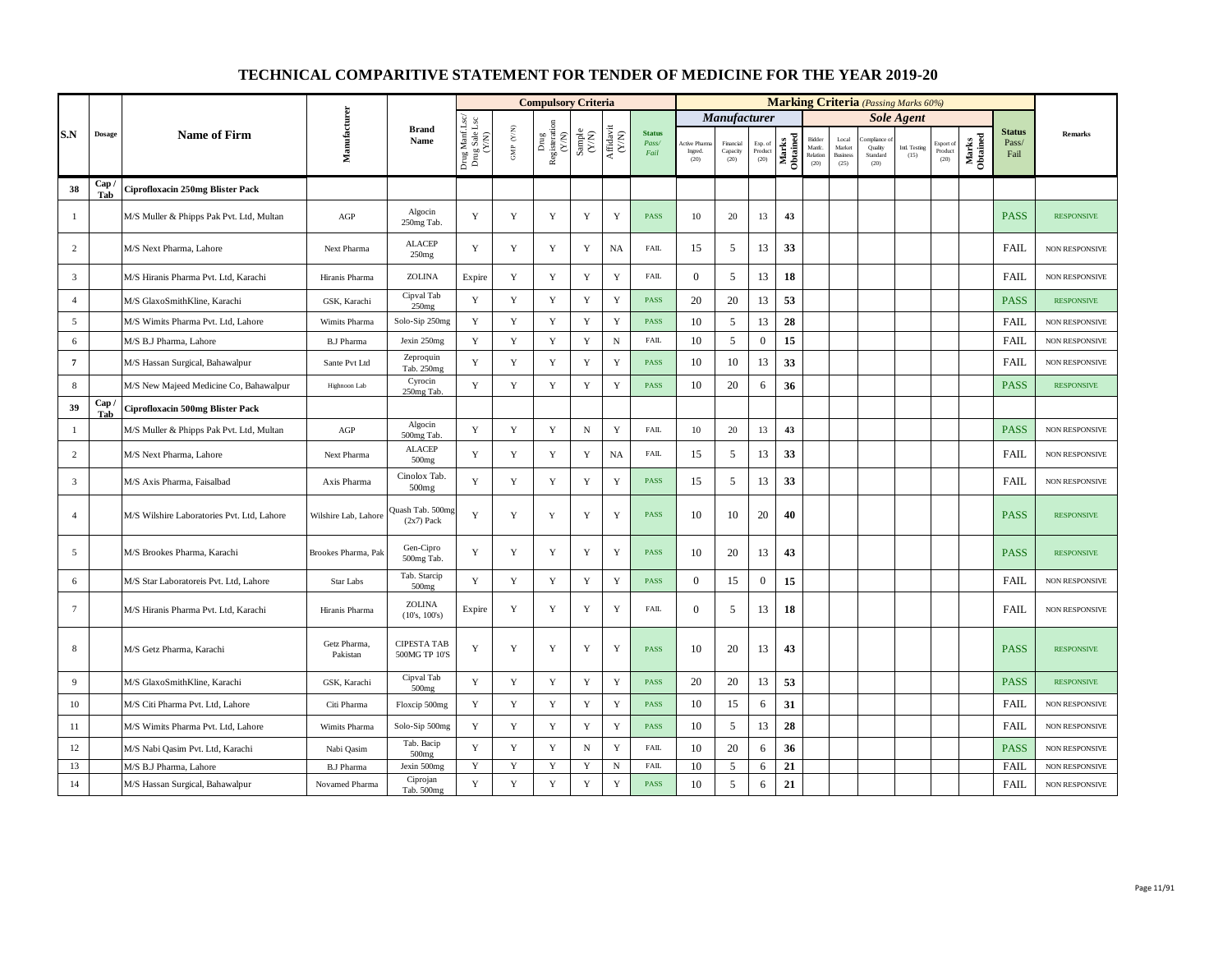|                 |               |                                                        |                                     |                                                   |                                          |                          | <b>Compulsory Criteria</b>                                                                |                                                                     |                    |                                |                                 |                               |                            |                   |                                      |                                            | <b>Marking Criteria</b> (Passing Marks 60%) |                       |                              |                   |                                |                       |
|-----------------|---------------|--------------------------------------------------------|-------------------------------------|---------------------------------------------------|------------------------------------------|--------------------------|-------------------------------------------------------------------------------------------|---------------------------------------------------------------------|--------------------|--------------------------------|---------------------------------|-------------------------------|----------------------------|-------------------|--------------------------------------|--------------------------------------------|---------------------------------------------|-----------------------|------------------------------|-------------------|--------------------------------|-----------------------|
|                 |               |                                                        |                                     |                                                   |                                          |                          |                                                                                           |                                                                     |                    |                                |                                 | Manufacturer                  |                            |                   |                                      |                                            |                                             | <b>Sole Agent</b>     |                              |                   |                                |                       |
| S.N             | <b>Dosage</b> | <b>Name of Firm</b>                                    | Manufacturer                        | <b>Brand</b><br>Name                              | Drug Manf.Lsc/<br>Drug Sale Lsc<br>(Y/N) | ${\rm GMP}$ ${\rm (YN)}$ | $\begin{array}{c} \mathrm{ Drug} \\ \mathrm{Registeration} \\ \mathrm{(Y/N)} \end{array}$ | $\begin{array}{c} \text{Sample} \\ \text{C}(\text{NN}) \end{array}$ | Affidavit<br>(Y/N) | <b>Status</b><br>Pass/<br>Fail | Active Pharn<br>Ingred.<br>(20) | Financial<br>Capacity<br>(20) | Exp. of<br>Product<br>(20) | Marks<br>Obtained | Bidder<br>Manfc.<br>Relation<br>(20) | Local<br>Market<br><b>Business</b><br>(25) | mpliance<br>Quality<br>Standard<br>(20)     | Intl. Testing<br>(15) | Export of<br>Product<br>(20) | Marks<br>Obtained | <b>Status</b><br>Pass/<br>Fail | Remarks               |
| 15              |               | M/S New Majeed Medicine Co, Bahawalpur                 | Highnoon Lab                        | Cyrocin<br>500mg Tab.                             | Y                                        | $\mathbf Y$              | Y                                                                                         | $\mathbf Y$                                                         | $\mathbf Y$        | <b>PASS</b>                    | 10                              | 20                            | 6                          | 36                |                                      |                                            |                                             |                       |                              |                   | <b>PASS</b>                    | <b>RESPONSIVE</b>     |
| 40              | Syp/<br>Susp  | Ciprofloxacin 250mg/5ml, 60ml                          |                                     |                                                   |                                          |                          |                                                                                           |                                                                     |                    |                                |                                 |                               |                            |                   |                                      |                                            |                                             |                       |                              |                   |                                |                       |
| -1              |               | M/S Global Pharma Pvt. Ltd, Islamabad                  | Global Pharma Pvt.<br>Ltd, Pakistan | Nafcin 250mg<br>Susp,60ml                         | Y                                        | Y                        | Y                                                                                         | Y                                                                   | $\mathbf Y$        | <b>PASS</b>                    | 10                              | 20                            | 13                         | 43                |                                      |                                            |                                             |                       |                              |                   | <b>PASS</b>                    | <b>RESPONSIVE</b>     |
| $\overline{c}$  |               | M/S Wilshire Laboratories Pvt. Ltd. Lahore             | Wilshire Lab, Lahore                | Quaxh Susp<br>$250$ mg/5ml<br>(60ml) 1's Pack     | Y                                        | Y                        | Y                                                                                         | Y                                                                   | Y                  | <b>PASS</b>                    | 10                              | 10                            | 20                         | 40                |                                      |                                            |                                             |                       |                              |                   | <b>PASS</b>                    | <b>RESPONSIVE</b>     |
| $\overline{3}$  |               | M/S Getz Pharma, Karachi                               | Getz Pharma,<br>Pakistan            | <b>CIPESTA SUSP</b><br>250MG/5ML TP<br>1'S, 60ml  | Y                                        | Y                        | Y                                                                                         | Y                                                                   | Y                  | <b>PASS</b>                    | 10                              | 20                            | 13                         | 43                |                                      |                                            |                                             |                       |                              |                   | <b>PASS</b>                    | <b>RESPONSIVE</b>     |
| $\overline{4}$  |               | M/S Hassan Surgical, Bahawalpur                        | Novamed Pharma                      | Ciprojan<br>Susp. 250                             | Y                                        | $\mathbf Y$              | Y                                                                                         | Y                                                                   | Y                  | <b>PASS</b>                    | 10                              | 5                             | 6                          | 21                |                                      |                                            |                                             |                       |                              |                   | <b>FAIL</b>                    | <b>NON RESPONSIVE</b> |
| 5               |               | M/S New Majeed Medicine Co, Bahawalpur                 | <b>Barret Hodgson</b>               | Inoquin<br>250mg/5ml<br>Dry Susp. 60ml            | Y                                        | $\mathbf Y$              | Y                                                                                         | Y                                                                   | $\mathbf Y$        | PASS                           | 10                              | 20                            | 13                         | 43                |                                      |                                            |                                             |                       |                              |                   | <b>PASS</b>                    | <b>RESPONSIVE</b>     |
| 41              | Infusio<br>n  | Ciprofloxacin 200mg/100ml, Bottle of 100ml<br>ē Hanger |                                     |                                                   |                                          |                          |                                                                                           |                                                                     |                    |                                |                                 |                               |                            |                   |                                      |                                            |                                             |                       |                              |                   |                                |                       |
| $\mathbf{1}$    |               | M/S Wilshire Laboratories Pvt. Ltd, Lahore             | Wilshire Lab, Lahore                | Quash Inj.<br>200mg/100ml 1's<br>Pack             | Y                                        | Y                        | Y                                                                                         | $\mathbf Y$                                                         | $\mathbf Y$        | <b>PASS</b>                    | 10                              | 10                            | 20                         | 40                |                                      |                                            |                                             |                       |                              |                   | <b>PASS</b>                    | <b>RESPONSIVE</b>     |
| $\overline{c}$  |               | M/S Surge Laboratories Pvt. Ltd, Karachi               | Surge Lab                           | Inf. Bacip<br>(Without Drip Set<br>& With carton) | $\mathbf Y$                              | $\mathbf Y$              | $\mathbf Y$                                                                               | $\mathbf Y$                                                         | $\mathbf Y$        | <b>PASS</b>                    | 15                              | 10                            | 13                         | 38                |                                      |                                            |                                             |                       |                              |                   | <b>PASS</b>                    | <b>RESPONSIVE</b>     |
| $\overline{3}$  |               | M/S Bosch Pharma Pvt.Ltd, Karachi                      | <b>Bosch Pharma</b><br>Pakistan     | Qilox                                             | Y                                        | $\mathbf Y$              | $\mathbf Y$                                                                               | $\mathbf Y$                                                         | $\mathbf Y$        | <b>PASS</b>                    | 10                              | 20                            | 13                         | 43                |                                      |                                            |                                             |                       |                              |                   | <b>PASS</b>                    | <b>RESPONSIVE</b>     |
| $\overline{4}$  |               | M/S Getz Pharma, Karachi                               | Getz Pharma,<br>Pakistan            | <b>CIPESTA I.V</b><br>200MG/100ML<br>TP 1'S       | Y                                        | Y                        | Y                                                                                         | Y                                                                   | Y                  | <b>PASS</b>                    | 10                              | 20                            | 3                          | 33                |                                      |                                            |                                             |                       |                              |                   | <b>FAIL</b>                    | <b>NON RESPONSIVE</b> |
| 5               |               | M/S Vision Pharma Pvt. Ltd, Islamabad                  | Vision Pharma                       | Medicip Inf                                       | Y                                        | Y                        | Y                                                                                         | Y                                                                   | $\mathbf Y$        | PASS                           | 10                              | 10                            | $\boldsymbol{0}$           | 20                |                                      |                                            |                                             |                       |                              |                   | FAIL                           | NON RESPONSIVE        |
| 6               |               | M/S Hassan Surgical, Bahawalpur                        | Frontier Dextrose Ltd               | Stericipro                                        | Y                                        | $\mathbf Y$              | $\mathbf Y$                                                                               | Y                                                                   | $\mathbf Y$        | <b>PASS</b>                    | $\overline{0}$                  | 5                             | 13                         | 18                |                                      |                                            |                                             |                       |                              |                   | <b>FAIL</b>                    | NON RESPONSIVE        |
| $7\overline{ }$ |               | M/S New Majeed Medicine Co, Bahawalpur                 | <b>Barret Hodgson</b>               | Inoquin IV INF<br>200mg/100ml                     | Y                                        | Y                        | Y                                                                                         | Y                                                                   | Y                  | <b>PASS</b>                    | 10                              | 20                            | 13                         | 43                |                                      |                                            |                                             |                       |                              |                   | <b>PASS</b>                    | <b>RESPONSIVE</b>     |
| 42              | Tab           | Levofloxacin 250mg/500mg Blister Pack                  |                                     |                                                   |                                          |                          |                                                                                           |                                                                     |                    |                                |                                 |                               |                            |                   |                                      |                                            |                                             |                       |                              |                   |                                |                       |
| $\mathbf{1}$    |               | M/S Axis Pharma, Faisalbad                             | Axis Pharma                         | Lecord Tab.<br>500mg, 250mg                       | $\mathbf Y$                              | $\mathbf Y$              | $\mathbf Y$                                                                               | $\mathbf Y$                                                         | $\mathbf Y$        | <b>PASS</b>                    | 15                              | 5                             | 13                         | 33                |                                      |                                            |                                             |                       |                              |                   | FAIL                           | NON RESPONSIVE        |
| $\overline{c}$  |               | M/S Herbion Pharma Pak, Islamabad                      | Herbion Pakistan                    | EFLOXIN 250mg<br>500 <sub>mg</sub>                | Y                                        | $\mathbf Y$              | Y                                                                                         | Y                                                                   | $\mathbf Y$        | <b>PASS</b>                    | 10                              | 10                            | 20                         | 40                |                                      |                                            |                                             |                       |                              |                   | <b>PASS</b>                    | <b>RESPONSIVE</b>     |
| $\overline{3}$  |               | M/S Brookes Pharma, Karachi                            | Brookes Pharma, Pak                 | Gen-Levo<br>250mg Tab.<br>500 <sub>mg</sub>       | $\mathbf Y$                              | Y                        | Y                                                                                         | Y                                                                   | $\mathbf Y$        | <b>PASS</b>                    | 10                              | 20                            | 13                         | 43                |                                      |                                            |                                             |                       |                              |                   | <b>PASS</b>                    | <b>RESPONSIVE</b>     |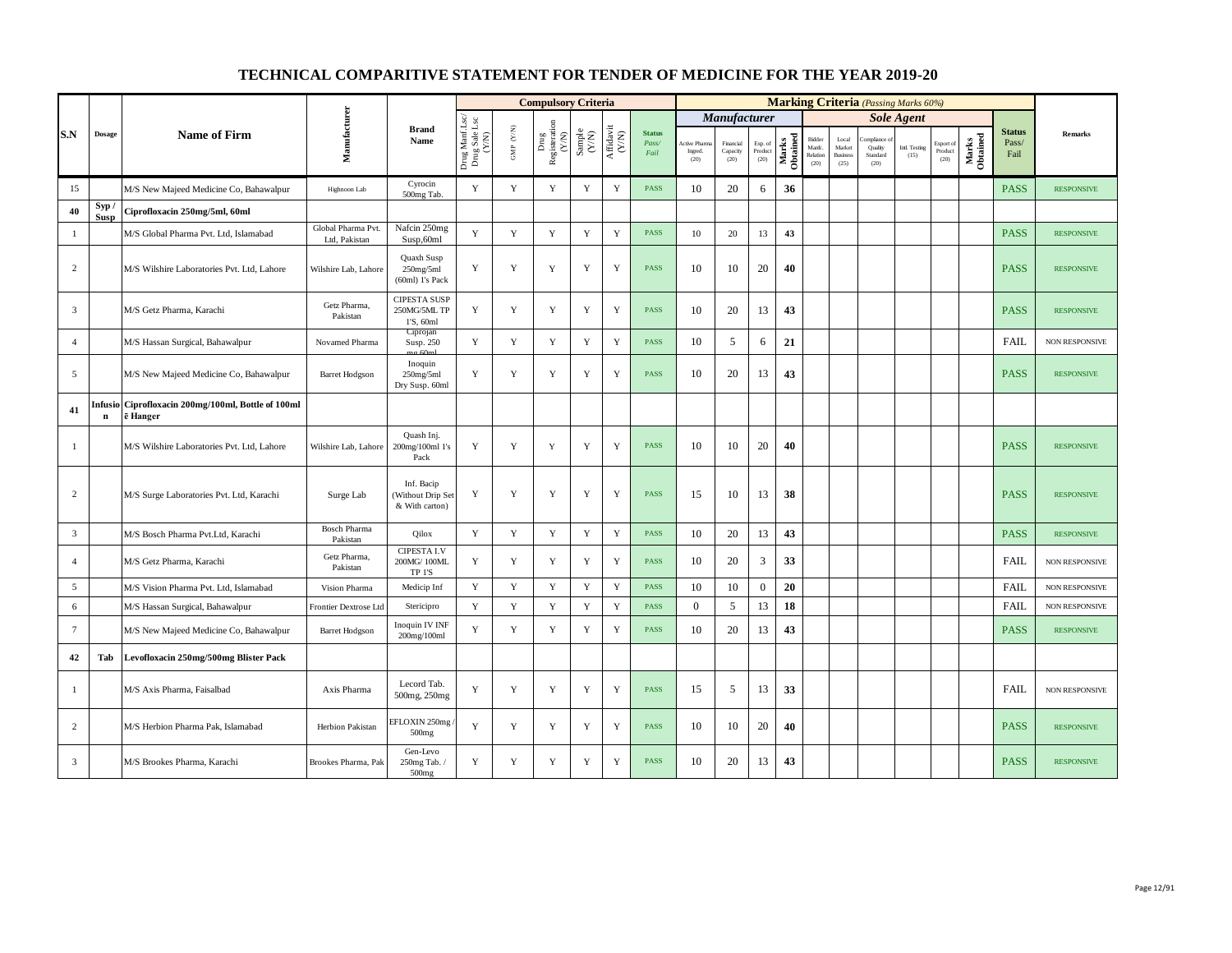|                         |               |                                            |                                                                                          |                                                        |                                          |                          | <b>Compulsory Criteria</b>                                                          |                                                              |                                      |                                |                                 |                               |                            |                   |                                      |                                            |                                          | <b>Marking Criteria</b> (Passing Marks 60%) |                              |                   |                                |                       |
|-------------------------|---------------|--------------------------------------------|------------------------------------------------------------------------------------------|--------------------------------------------------------|------------------------------------------|--------------------------|-------------------------------------------------------------------------------------|--------------------------------------------------------------|--------------------------------------|--------------------------------|---------------------------------|-------------------------------|----------------------------|-------------------|--------------------------------------|--------------------------------------------|------------------------------------------|---------------------------------------------|------------------------------|-------------------|--------------------------------|-----------------------|
|                         |               |                                            |                                                                                          |                                                        |                                          |                          |                                                                                     |                                                              |                                      |                                |                                 | <b>Manufacturer</b>           |                            |                   |                                      |                                            |                                          | <b>Sole Agent</b>                           |                              |                   |                                |                       |
| S.N                     | $\bf{Dosage}$ | <b>Name of Firm</b>                        | Manufacturer                                                                             | <b>Brand</b><br>Name                                   | Drug Manf.Lsc/<br>Drug Sale Lsc<br>(Y/N) | ${\rm GMP}$ ${\rm (YN)}$ | $\begin{array}{c} \text{ Drug} \\ \text{Registeration} \\ (Y/\text{N}) \end{array}$ | $\begin{array}{c} \text{Sample} \\ (\text{Y/N}) \end{array}$ | $\frac{\text{Affdavit}}{\text{N/N}}$ | <b>Status</b><br>Pass/<br>Fail | Active Pharm<br>Ingred.<br>(20) | Financial<br>Capacity<br>(20) | Exp. of<br>Product<br>(20) | Marks<br>Obtained | Bidder<br>Manfc.<br>Relation<br>(20) | Local<br>Market<br><b>Business</b><br>(25) | moliance.<br>Quality<br>Standard<br>(20) | Intl. Testing<br>(15)                       | Export of<br>Product<br>(20) | Marks<br>Obtained | <b>Status</b><br>Pass/<br>Fail | <b>Remarks</b>        |
| $\overline{4}$          |               | M/S Star Laboratoreis Pvt. Ltd, Lahore     | Star Labs                                                                                | Tab. Staflox<br>250mg                                  | $\mathbf Y$                              | $\mathbf Y$              | $\mathbf Y$                                                                         | $\mathbf Y$                                                  | $\mathbf Y$                          | <b>PASS</b>                    | $\overline{0}$                  | 15                            | 13                         | 28                |                                      |                                            |                                          |                                             |                              |                   | FAIL                           | NON RESPONSIVE        |
| 5                       |               | M/S Hiranis Pharma Pvt. Ltd, Karachi       | Hiranis Pharma                                                                           | OLEVO 250mg,<br>500 <sub>mg</sub>                      | Expire                                   | $\mathbf Y$              | Y                                                                                   | $\mathbf Y$                                                  | $\mathbf Y$                          | <b>FAIL</b>                    | $\overline{0}$                  | 5                             | 13                         | 18                |                                      |                                            |                                          |                                             |                              |                   | <b>FAIL</b>                    | NON RESPONSIVE        |
| 6                       |               | M/S Getz Pharma, Karachi                   | Getz Pharma,<br>Pakistan                                                                 | LEFLOX TAB<br>250MG TP 10'S<br>(SEPACK) CHG<br>(500MG) | Y                                        | $\mathbf Y$              | Y                                                                                   | Y                                                            | $\mathbf Y$                          | <b>PASS</b>                    | 10                              | 20                            | 13                         | 43                |                                      |                                            |                                          |                                             |                              |                   | <b>PASS</b>                    | <b>RESPONSIVE</b>     |
| $7\phantom{.0}$         |               | M/S Scilife Pharma Pvt. Ltd, Karachi       | Scilife Pharma.<br>Pakistan                                                              | Q-Lip (250mg &<br>500mg)                               | $\mathbf Y$                              | $\mathbf Y$              | $\mathbf Y$                                                                         | ${\bf N}$                                                    | $\mathbf Y$                          | <b>FAIL</b>                    | 10                              | 10                            | $\overline{0}$             | 20                |                                      |                                            |                                          |                                             |                              |                   | FAIL                           | NON RESPONSIVE        |
| 8                       |               | M/S Wimits Pharma Pvt. Ltd, Lahore         | Wimits Pharma                                                                            | Livodor 250mg<br>500mg                                 | Y                                        | Y                        | Y                                                                                   | Y                                                            | Y                                    | <b>PASS</b>                    | 10                              | 5                             | 13                         | 28                |                                      |                                            |                                          |                                             |                              |                   | <b>FAIL</b>                    | NON RESPONSIVE        |
| 9                       |               | M/S B.J Pharma, Lahore                     | <b>B.J Pharma</b>                                                                        | Letec 250mg,<br>500 <sub>mg</sub>                      | $\mathbf Y$                              | $\mathbf Y$              | $\mathbf Y$                                                                         | $\mathbf Y$                                                  | $\, {\rm N}$                         | <b>FAIL</b>                    | 10                              | 5                             | 13                         | 28                |                                      |                                            |                                          |                                             |                              |                   | FAIL                           | NON RESPONSIVE        |
| 10                      |               | M/S Hassan Surgical, Bahawalpur            | Cirin Pharma<br>Marketed by ICI<br>Pakistan for (250<br>mg) & Novamed<br>Pharma for (500 | Topocid Tab. 250<br>mg & Oxylevo<br>Tab. 500mg         | Y                                        | $\mathbf Y$              | Y                                                                                   | $\mathbf Y$                                                  | $\mathbf Y$                          | PASS                           | 15                              | 20                            | 13                         | 48                |                                      |                                            |                                          |                                             |                              |                   | <b>PASS</b>                    | <b>RESPONSIVE</b>     |
| 11                      |               | M/S Hassan Surgical, Bahawalpur            | Novmed Pharma                                                                            | Oxylebo 500mg                                          | Y                                        | Y                        | Y                                                                                   | Y                                                            | Y                                    | <b>PASS</b>                    | 10                              | 5                             | 6                          | 21                |                                      |                                            |                                          |                                             |                              |                   | <b>FAIL</b>                    | <b>NON RESPONSIVE</b> |
| 12                      |               | M/S New Majeed Medicine Co, Bahawalpur     | Searle Co. Ltd for<br>250mg & Barret<br>Hodgson for 500mg                                | Levosin 250mg<br>Tab & Dynaquin<br>Tab. 500mg          | Y                                        | Y                        | Y                                                                                   | Y                                                            | $\mathbf Y$                          | <b>PASS</b>                    | 10                              | 20                            | 6                          | 36                |                                      |                                            |                                          |                                             |                              |                   | <b>PASS</b>                    | <b>RESPONSIVE</b>     |
| 43                      | Inj           | Levofloxacin 500mg/100ml                   |                                                                                          |                                                        |                                          |                          |                                                                                     |                                                              |                                      |                                |                                 |                               |                            |                   |                                      |                                            |                                          |                                             |                              |                   |                                |                       |
| 1                       |               | M/S Bosch Pharma Pvt.Ltd, Karachi          | <b>Bosch Pharma</b><br>Pakistan                                                          | Elocin                                                 | Y                                        | Y                        | Y                                                                                   | Y                                                            | Y                                    | <b>PASS</b>                    | 10                              | 20                            | 13                         | 43                |                                      |                                            |                                          |                                             |                              |                   | <b>PASS</b>                    | <b>RESPONSIVE</b>     |
| $\overline{2}$          |               | M/S Hassan Surgical, Bahawalpur            | Frontier Dextrose Ltd                                                                    | Sterilevo                                              | $\mathbf Y$                              | $\mathbf Y$              | $\mathbf Y$                                                                         | $\mathbf Y$                                                  | $\mathbf Y$                          | <b>PASS</b>                    | $\overline{0}$                  | 5                             | 13                         | 18                |                                      |                                            |                                          |                                             |                              |                   | <b>FAIL</b>                    | NON RESPONSIVE        |
| 44                      | Inj           | Moxifloxacin 400mg/250ml ē Hanger          |                                                                                          |                                                        |                                          |                          |                                                                                     |                                                              |                                      |                                |                                 |                               |                            |                   |                                      |                                            |                                          |                                             |                              |                   |                                |                       |
| -1                      |               | M/S Wilshire Laboratories Pvt. Ltd. Lahore | Wilshire Lab, Lahore                                                                     | Palzic Inj.<br>400mg/250ml 1's<br>Pack                 | Y                                        | Y                        | Y                                                                                   | Y                                                            | $\mathbf Y$                          | <b>PASS</b>                    | 10                              | 10                            | 13                         | 33                |                                      |                                            |                                          |                                             |                              |                   | <b>FAIL</b>                    | <b>NON RESPONSIVE</b> |
| 2                       |               | M/S Bosch Pharma Pvt.Ltd, Karachi          | <b>Bosch Pharma</b><br>Pakistan                                                          | Avelin                                                 | Y                                        | Y                        | Y                                                                                   | Y                                                            | $\mathbf Y$                          | <b>PASS</b>                    | 10                              | 20                            | 13                         | 43                |                                      |                                            |                                          |                                             |                              |                   | <b>PASS</b>                    | <b>RESPONSIVE</b>     |
| $\overline{\mathbf{3}}$ |               | M/S Getz Pharma, Karachi                   | Getz Pharma,<br>Pakistan                                                                 | MOXIGET I.V<br>400MG/250ML TP<br>1'S                   | Y                                        | $\mathbf Y$              | Y                                                                                   | $\mathbf Y$                                                  | $\mathbf Y$                          | <b>PASS</b>                    | 10                              | 20                            | 6                          | 36                |                                      |                                            |                                          |                                             |                              |                   | <b>PASS</b>                    | <b>RESPONSIVE</b>     |
| $\overline{4}$          |               | M/S Vision Pharma Pvt. Ltd, Islamabad      | Vision Pharma                                                                            | Odimox Inf                                             | Y                                        | Y                        | Y                                                                                   | $\mathbf Y$                                                  | $\mathbf Y$                          | <b>PASS</b>                    | 10                              | 10                            | $\boldsymbol{0}$           | 20                |                                      |                                            |                                          |                                             |                              |                   | <b>FAIL</b>                    | NON RESPONSIVE        |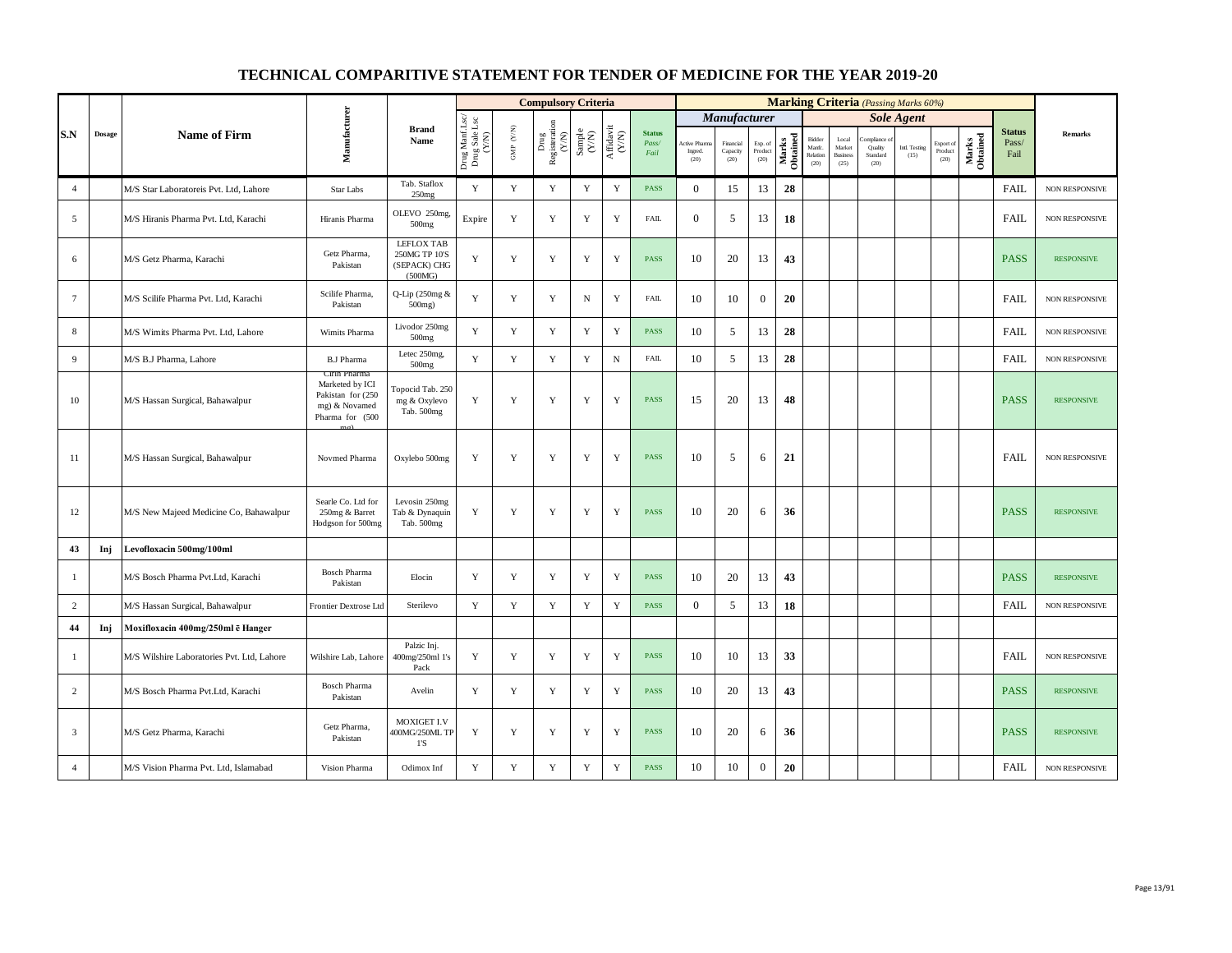|                 |               |                                                 |                               |                                                  |                                          |                          | <b>Compulsory Criteria</b>                                                               |                                                              |                                                                              |                                |                                 |                               |                            |                   |                                      |                                            | <b>Marking Criteria</b> (Passing Marks 60%) |                       |                              |                   |                                |                       |
|-----------------|---------------|-------------------------------------------------|-------------------------------|--------------------------------------------------|------------------------------------------|--------------------------|------------------------------------------------------------------------------------------|--------------------------------------------------------------|------------------------------------------------------------------------------|--------------------------------|---------------------------------|-------------------------------|----------------------------|-------------------|--------------------------------------|--------------------------------------------|---------------------------------------------|-----------------------|------------------------------|-------------------|--------------------------------|-----------------------|
|                 |               |                                                 |                               |                                                  |                                          |                          |                                                                                          |                                                              |                                                                              |                                |                                 | <b>Manufacturer</b>           |                            |                   |                                      |                                            |                                             | <b>Sole Agent</b>     |                              |                   |                                |                       |
| S.N             | <b>Dosage</b> | <b>Name of Firm</b>                             | Manufacturer                  | <b>Brand</b><br>Name                             | Drug Manf.Lsc/<br>Drug Sale Lsc<br>(Y/N) | ${\rm GMP}$ ${\rm (YN)}$ | $\begin{array}{c} \mathrm{Drag} \\ \mathrm{Registeration} \\ (Y/\mathrm{N}) \end{array}$ | $\begin{array}{c} \text{Sample} \\ (\text{Y/N}) \end{array}$ | $\begin{array}{c} \mathrm{Aff} \mathrm{davit} \\ (\mathrm{Y/N}) \end{array}$ | <b>Status</b><br>Pass/<br>Fail | Active Pharr<br>Ingred.<br>(20) | Financial<br>Capacity<br>(20) | Exp. of<br>Product<br>(20) | Marks<br>Obtained | Bidder<br>Manfc.<br>Relation<br>(20) | Local<br>Market<br><b>Business</b><br>(25) | Quality<br>Standard<br>(20)                 | Intl. Testing<br>(15) | Export of<br>Product<br>(20) | Marks<br>Obtained | <b>Status</b><br>Pass/<br>Fail | <b>Remarks</b>        |
| 5               |               | M/S Hassan Surgical, Bahawalpur                 | Frontier Dextrose Ltd         | Sterimox                                         | Y                                        | Y                        | Y                                                                                        | Y                                                            | $\mathbf Y$                                                                  | <b>PASS</b>                    | $\overline{0}$                  | 5                             | 13                         | 18                |                                      |                                            |                                             |                       |                              |                   | <b>FAIL</b>                    | NON RESPONSIVE        |
| 45              | Tab/<br>Cap   | <b>Moxifloxacin 400mg Blister Pack</b>          |                               |                                                  |                                          |                          |                                                                                          |                                                              |                                                                              |                                |                                 |                               |                            |                   |                                      |                                            |                                             |                       |                              |                   |                                |                       |
| 1               |               | M/S Axis Pharma, Faisalbad                      | Axis Pharma                   | Aximox Tab.<br>400mg                             | Y                                        | Y                        | Y                                                                                        | Y                                                            | Y                                                                            | PASS                           | 15                              | 5                             | 13                         | 33                |                                      |                                            |                                             |                       |                              |                   | <b>FAIL</b>                    | <b>NON RESPONSIVE</b> |
| 2               |               | M/S Wilshire Laboratories Pvt. Ltd. Lahore      | Wilshire Lab, Lahore          | Palzic Tab. 400mg<br>$(2x5)$ Pack                | Y                                        | Y                        | N                                                                                        | Y                                                            | Y                                                                            | <b>FAIL</b>                    | 10                              | 10                            | 20                         | 40                |                                      |                                            |                                             |                       |                              |                   | <b>PASS</b>                    | <b>NON RESPONSIVE</b> |
| $\overline{3}$  |               | M/S Hiranis Pharma Pvt. Ltd, Karachi            | Hiranis Pharma                | <b>HIRAMOX</b>                                   | Expire                                   | $\mathbf Y$              | $\mathbf Y$                                                                              | $\mathbf Y$                                                  | $\mathbf Y$                                                                  | <b>FAIL</b>                    | 10                              | 5                             | 6                          | 21                |                                      |                                            |                                             |                       |                              |                   | <b>FAIL</b>                    | NON RESPONSIVE        |
| $\overline{4}$  |               | M/S Getz Pharma, Karachi                        | Getz Pharma,<br>Pakistan      | <b>MOXIGET TAB</b><br>400MG TP 5'S<br><b>CHG</b> | Y                                        | Y                        | Y                                                                                        | Y                                                            | Y                                                                            | <b>PASS</b>                    | 10                              | 20                            | 13                         | 43                |                                      |                                            |                                             |                       |                              |                   | <b>PASS</b>                    | <b>RESPONSIVE</b>     |
| 5               |               | M/S Vision Pharma Pvt. Ltd. Islamabad           | Vision Pharma                 | Odimox<br>400mg Tab                              | Y                                        | Y                        | Y                                                                                        | $\mathbf Y$                                                  | $\mathbf Y$                                                                  | <b>PASS</b>                    | 10                              | 10                            | 6                          | 26                |                                      |                                            |                                             |                       |                              |                   | <b>FAIL</b>                    | NON RESPONSIVE        |
| 6               |               | M/S Scilife Pharma Pvt. Ltd, Karachi            | Scilife Pharma,<br>Pakistan   | Scimox                                           | Y                                        | $\mathbf Y$              | Y                                                                                        | $\mathbf Y$                                                  | $\mathbf Y$                                                                  | <b>PASS</b>                    | 10                              | 10                            | $\overline{0}$             | 20                |                                      |                                            |                                             |                       |                              |                   | <b>FAIL</b>                    | <b>NON RESPONSIVE</b> |
| $7\overline{ }$ |               | M/S Wimits Pharma Pvt. Ltd, Lahore              | Wimits Pharma                 | Moxi'la<br>$400$ mg                              | Y                                        | Y                        | $\mathbf Y$                                                                              | $\mathbf Y$                                                  | Y                                                                            | <b>PASS</b>                    | 10                              | 5                             | 13                         | 28                |                                      |                                            |                                             |                       |                              |                   | <b>FAIL</b>                    | <b>NON RESPONSIVE</b> |
| 8               |               | M/S Abbott Laboratories Pakistan Ltd, Karachi   | Abbott Lab Pak, Ltd           | Moksi Tab.                                       | Y                                        | $\mathbf Y$              | Y                                                                                        | $\mathbf Y$                                                  | $\mathbf Y$                                                                  | PASS                           | 10                              | 20                            | 13                         | 43                |                                      |                                            |                                             |                       |                              |                   | <b>PASS</b>                    | <b>RESPONSIVE</b>     |
| 9               |               | M/S Hassan Surgical, Bahawalpur                 | Sante Pvt. Ltd                | Santomox<br>Tab. 400mg                           | Y                                        | Y                        | $\mathbf Y$                                                                              | Y                                                            | $\mathbf Y$                                                                  | <b>PASS</b>                    | 10                              | 10                            | 13                         | 33                |                                      |                                            |                                             |                       |                              |                   | <b>FAIL</b>                    | <b>NON RESPONSIVE</b> |
| 46              | Cap           | <b>Clindamycin 300mg</b>                        |                               |                                                  |                                          |                          |                                                                                          |                                                              |                                                                              |                                |                                 |                               |                            |                   |                                      |                                            |                                             |                       |                              |                   |                                |                       |
| -1              |               | M/S Pfizer Pakistan, Karachi                    | Pfizer Pakistan<br>Ltd        | Dalacin C Cap<br>300mg of 16's                   | Y                                        | Y                        | Y                                                                                        | Y                                                            | Y                                                                            | <b>PASS</b>                    | 10                              | 20                            | 20                         | 50                |                                      |                                            |                                             |                       |                              |                   | <b>PASS</b>                    | <b>RESPONSIVE</b>     |
| 47              | Tab           | <b>Fusidic Acid 250mg</b>                       |                               |                                                  |                                          |                          |                                                                                          |                                                              |                                                                              |                                |                                 |                               |                            |                   |                                      |                                            |                                             |                       |                              |                   |                                |                       |
|                 |               | <b>Not Ouoted</b>                               |                               |                                                  |                                          |                          |                                                                                          |                                                              |                                                                              |                                |                                 |                               |                            |                   |                                      |                                            |                                             |                       |                              |                   |                                |                       |
| 48              | Tab           | Aspirin (Soluble) 300mg Blister Pack            |                               |                                                  |                                          |                          |                                                                                          |                                                              |                                                                              |                                |                                 |                               |                            |                   |                                      |                                            |                                             |                       |                              |                   |                                |                       |
| -1              |               | M/S New Majeed Medicine Co, Bahawalpur          | Reckitt benckiser<br>Pakistan | Disprin Tab.                                     | Y                                        | $\mathbf Y$              | Y                                                                                        | $\mathbf Y$                                                  | $\mathbf Y$                                                                  | <b>PASS</b>                    | 10                              | 20                            | 13                         | 43                |                                      |                                            |                                             |                       |                              |                   | <b>PASS</b>                    | <b>RESPONSIVE</b>     |
| 49              | Tab           | <b>Aspirin 75mg Enteric Coated Blister Pack</b> |                               |                                                  |                                          |                          |                                                                                          |                                                              |                                                                              |                                |                                 |                               |                            |                   |                                      |                                            |                                             |                       |                              |                   |                                |                       |
| 1               |               | M/S Hassan Surgical, Bahawalpur                 | <b>ATCO Laboratories</b>      | Ascard<br>75 mg Tab                              | Y                                        | Y                        | Y                                                                                        | Y                                                            | $\mathbf Y$                                                                  | <b>PASS</b>                    | 10                              | 20                            | 13                         | 43                |                                      |                                            |                                             |                       |                              |                   | <b>PASS</b>                    | <b>RESPONSIVE</b>     |
| $\overline{2}$  |               | M/S New Majeed Medicine Co, Bahawalpur          | Highnoon Lab                  | Loprin<br>75mg Tab                               | Y                                        | $\mathbf Y$              | Y                                                                                        | $\mathbf Y$                                                  | $\mathbf Y$                                                                  | <b>PASS</b>                    | 10                              | 20                            | 6                          | 36                |                                      |                                            |                                             |                       |                              |                   | <b>PASS</b>                    | <b>RESPONSIVE</b>     |
| 50              | Cap           | Diacerein 50mg                                  |                               |                                                  |                                          |                          |                                                                                          |                                                              |                                                                              |                                |                                 |                               |                            |                   |                                      |                                            |                                             |                       |                              |                   |                                |                       |
| $\mathbf{1}$    |               | M/S New Majeed Medicine Co, Bahawalpur          | Highnoon Lab                  | Artrodar<br>50mg Cap.                            | Y                                        | Y                        | Y                                                                                        | Y                                                            | Y                                                                            | <b>PASS</b>                    | 10                              | 20                            | $\mathbf{3}$               | 33                |                                      |                                            |                                             |                       |                              |                   | <b>FAIL</b>                    | NON RESPONSIVE        |
| 51              | Gel           | Diclofenac Gel 20gm                             |                               |                                                  |                                          |                          |                                                                                          |                                                              |                                                                              |                                |                                 |                               |                            |                   |                                      |                                            |                                             |                       |                              |                   |                                |                       |
| 1               |               | M/S Hoover Pharma Pvt. Ltd, Lahore              | Hoover<br>Pharma              | De-Artho<br>Gel                                  | Y                                        | $\mathbf Y$              | Y                                                                                        | $\mathbf Y$                                                  | $\mathbf Y$                                                                  | <b>PASS</b>                    | 10                              | 10                            | 20                         | 40                |                                      |                                            |                                             |                       |                              |                   | <b>PASS</b>                    | <b>RESPONSIVE</b>     |
| 2               |               | M/S Arsons Pharma Pvt. Ltd, Lahore              | Arsons<br>Pharma              | Voltrex Gel                                      | $\mathbf Y$                              | $\mathbf Y$              | Y                                                                                        | $\mathbf Y$                                                  | $_{\rm N}$                                                                   | <b>FAIL</b>                    | 10                              | 5                             | 13                         | 28                |                                      |                                            |                                             |                       |                              |                   | FAIL                           | NON RESPONSIVE        |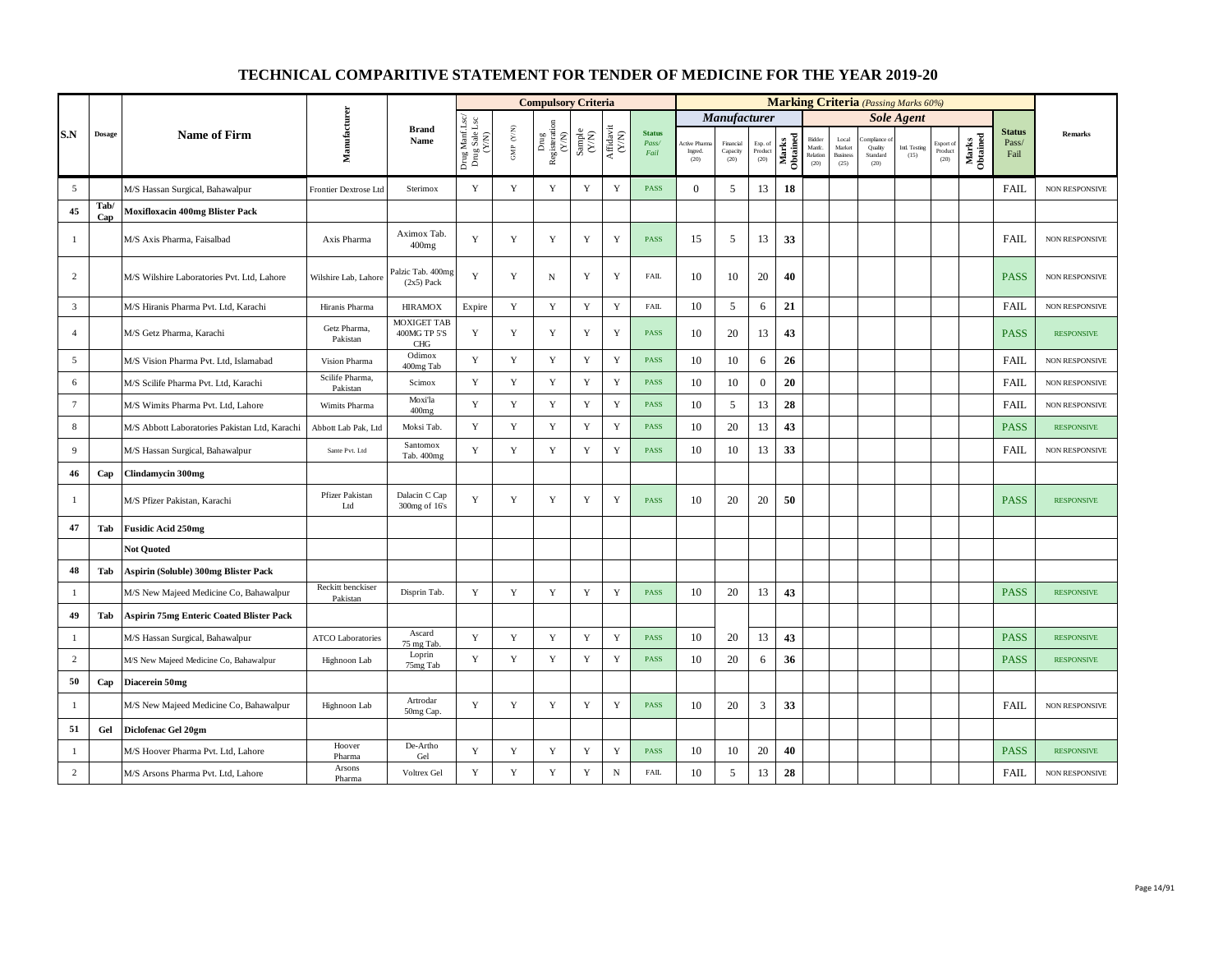|                 |               |                                                             |                             |                                                    |                                          |                          | <b>Compulsory Criteria</b>                                                                |                                                              |                                      |                                |                                 |                               |                            |                   |                                      |                                            | <b>Marking Criteria</b> (Passing Marks 60%) |                       |                                                |                   |                                |                       |
|-----------------|---------------|-------------------------------------------------------------|-----------------------------|----------------------------------------------------|------------------------------------------|--------------------------|-------------------------------------------------------------------------------------------|--------------------------------------------------------------|--------------------------------------|--------------------------------|---------------------------------|-------------------------------|----------------------------|-------------------|--------------------------------------|--------------------------------------------|---------------------------------------------|-----------------------|------------------------------------------------|-------------------|--------------------------------|-----------------------|
|                 |               |                                                             |                             |                                                    |                                          |                          |                                                                                           |                                                              |                                      |                                |                                 | <b>Manufacturer</b>           |                            |                   |                                      |                                            |                                             | <b>Sole Agent</b>     |                                                |                   |                                |                       |
| S.N             | $\bf{Dosage}$ | <b>Name of Firm</b>                                         | Manufacturer                | <b>Brand</b><br>Name                               | Drug Manf.Lsc/<br>Drug Sale Lsc<br>(Y/N) | ${\rm GMP}$ ${\rm (YN)}$ | $\begin{array}{c} \mathrm{ Drug} \\ \mathrm{Registeration} \\ (Y/\mathrm{N}) \end{array}$ | $\begin{array}{c} \text{Sample} \\ (\text{Y/N}) \end{array}$ | $\frac{\text{Affdavit}}{\text{N/N}}$ | <b>Status</b><br>Pass/<br>Fail | Active Pharr<br>Ingred.<br>(20) | Financial<br>Capacity<br>(20) | Exp. of<br>Product<br>(20) | Marks<br>Obtained | Bidder<br>Manfc.<br>Relation<br>(20) | Local<br>Market<br><b>Business</b><br>(25) | Quality<br>Standard<br>(20)                 | Intl. Testing<br>(15) | Export of<br>$\mathop{\text{Product}}$<br>(20) | Marks<br>Obtained | <b>Status</b><br>Pass/<br>Fail | Remarks               |
| $\overline{3}$  |               | M/S Jamil Traders, Multan                                   | <b>GSK CHC</b>              | Voltral<br>Emulgel                                 | Y                                        | $\mathbf Y$              | Y                                                                                         | Y                                                            | $\mathbf Y$                          | <b>PASS</b>                    | 10                              | 20                            | 13                         | 43                |                                      |                                            |                                             |                       |                                                |                   | <b>PASS</b>                    | <b>RESPONSIVE</b>     |
| $\overline{4}$  |               | M/S Hassan Surgical, Bahawalpur                             | Sante Pvt. Ltd              | Diclotol Gel                                       | Y                                        | $\mathbf Y$              | $\mathbf Y$                                                                               | $\mathbf Y$                                                  | $\mathbf Y$                          | <b>PASS</b>                    | 10                              | 10                            | 13                         | 33                |                                      |                                            |                                             |                       |                                                |                   | FAIL                           | <b>NON RESPONSIVE</b> |
| 5               |               | M/S New Majeed Medicine Co, Bahawalpur                      | <b>Barret Hodgson</b>       | Mobikare<br>Gel 1%                                 | Y                                        | Y                        | Y                                                                                         | Y                                                            | Y                                    | <b>PASS</b>                    | 10                              | 20                            | 13                         | 43                |                                      |                                            |                                             |                       |                                                |                   | <b>PASS</b>                    | <b>RESPONSIVE</b>     |
| 52              | Tab           | Diclofenac Sodium 50mg Blister Pack                         |                             |                                                    |                                          |                          |                                                                                           |                                                              |                                      |                                |                                 |                               |                            |                   |                                      |                                            |                                             |                       |                                                |                   |                                |                       |
| $\mathbf{1}$    |               | M/S Axis Pharma, Faisalbad                                  | Axis Pharma                 | Axifen Tab.<br>50mg                                | Y                                        | Y                        | Y                                                                                         | Y                                                            | Y                                    | <b>PASS</b>                    | 15                              | 5                             | 13                         | 33                |                                      |                                            |                                             |                       |                                                |                   | <b>FAIL</b>                    | NON RESPONSIVE        |
| $\overline{c}$  |               | M/S Wilshire Laboratories Pvt. Ltd, Lahore                  | Wilshire Lab, Lahore        | Diclotab Tab.<br>50 <sub>mg</sub><br>$(1x20)$ Pack | Y                                        | $\mathbf Y$              | $\mathbf Y$                                                                               | $\mathbf Y$                                                  | $\mathbf Y$                          | <b>PASS</b>                    | 10                              | 10                            | 13                         | 33                |                                      |                                            |                                             |                       |                                                |                   | <b>FAIL</b>                    | <b>NON RESPONSIVE</b> |
| $\overline{3}$  |               | M/S Novartis Pharma Pakistan Ltd, Karachi                   | Novartis                    | Voltral 50mg                                       | Y                                        | Y                        | Y                                                                                         | Y                                                            | $\mathbf Y$                          | <b>PASS</b>                    | 10                              | 20                            | 6                          | 36                |                                      |                                            |                                             |                       |                                                |                   | <b>PASS</b>                    | <b>RESPONSIVE</b>     |
| $\overline{4}$  |               | M/S Brookes Pharma, Karachi                                 | Brookes Pharma, Pal         | Arnil 50mg Tab                                     | Y                                        | Y                        | $\mathbf Y$                                                                               | Y                                                            | $\mathbf Y$                          | <b>PASS</b>                    | 10                              | 20                            | 13                         | 43                |                                      |                                            |                                             |                       |                                                |                   | <b>PASS</b>                    | <b>RESPONSIVE</b>     |
| 5               |               | M/S Arsons Pharma Pvt. Ltd, Lahore                          | Arsons<br>Pharma            | Voltrex Tab.                                       | Y                                        | Y                        | Y                                                                                         | $\mathbf Y$                                                  | $\mathbf N$                          | <b>FAIL</b>                    | 10                              | 5                             | 13                         | 28                |                                      |                                            |                                             |                       |                                                |                   | FAIL                           | NON RESPONSIVE        |
| 6               |               | M/S Scilife Pharma Pvt. Ltd, Karachi                        | Scilife Pharma,<br>Pakistan | Panslay                                            | $\mathbf Y$                              | $\mathbf Y$              | $\mathbf Y$                                                                               | $\mathbf Y$                                                  | $\mathbf Y$                          | PASS                           | 10                              | 10                            | $\boldsymbol{0}$           | 20                |                                      |                                            |                                             |                       |                                                |                   | FAIL                           | NON RESPONSIVE        |
| $7\phantom{.0}$ |               | M/S Abbott Laboratories Pakistan Ltd, Karachi               | Abbott Lab Pak, Ltd         | Artifen<br>50mg Tab.                               | Y                                        | $\mathbf Y$              | $\mathbf Y$                                                                               | $\mathbf Y$                                                  | $\mathbf Y$                          | <b>PASS</b>                    | 10                              | 20                            | 13                         | 43                |                                      |                                            |                                             |                       |                                                |                   | <b>PASS</b>                    | <b>RESPONSIVE</b>     |
| 8               |               | M/S Mega Pharma Ltd, Lahore                                 | Mega Pharma                 | Megafenac<br>Tab. 50mg                             | Y                                        | Y                        | Y                                                                                         | $\mathbf Y$                                                  | $\mathbf Y$                          | <b>PASS</b>                    | 15                              | 5                             | 13                         | 33                |                                      |                                            |                                             |                       |                                                |                   | FAIL                           | NON RESPONSIVE        |
| 9               |               | M/S B.J Pharma, Lahore                                      | <b>B.J Pharma</b>           | Onec 50mg                                          | Y                                        | Y                        | Y                                                                                         | Y                                                            | $_{\rm N}$                           | <b>FAIL</b>                    | 10                              | 5                             | 6                          | 21                |                                      |                                            |                                             |                       |                                                |                   | FAIL                           | <b>NON RESPONSIVE</b> |
| 10              |               | M/S Hassan Surgical, Bahawalpur                             | Novamed Pharma              | Dianic Tab. 50mg                                   | Y                                        | $\mathbf Y$              | $\mathbf Y$                                                                               | $\mathbf Y$                                                  | $\mathbf Y$                          | <b>PASS</b>                    | 10                              | 5                             | 6                          | 21                |                                      |                                            |                                             |                       |                                                |                   | <b>FAIL</b>                    | NON RESPONSIVE        |
| 11              |               | M/S New Majeed Medicine Co, Bahawalpur                      | Indus Pharma                | Dyclo 50mg Tab                                     | $\mathbf Y$                              | $\mathbf Y$              | $\mathbf Y$                                                                               | $\mathbf Y$                                                  | $\mathbf Y$                          | <b>PASS</b>                    | 10                              | 20                            | 3                          | 33                |                                      |                                            |                                             |                       |                                                |                   | FAIL                           | <b>NON RESPONSIVE</b> |
| 53              | Tab           | Diclofenac Sodium 50mg + Misoprostol<br>200mcg Blister Pack |                             |                                                    |                                          |                          |                                                                                           |                                                              |                                      |                                |                                 |                               |                            |                   |                                      |                                            |                                             |                       |                                                |                   |                                |                       |
| -1              |               | M/S Wilshire Laboratories Pvt. Ltd, Lahore                  | Wilshire Lab, Lahore        | Wondra Tab.<br>50mg/200mcg<br>$(2x15)$ Pack        | Y                                        | Y                        | Y                                                                                         | Y                                                            | $\mathbf Y$                          | <b>PASS</b>                    | 10                              | 10                            | 20                         | 40                |                                      |                                            |                                             |                       |                                                |                   | <b>PASS</b>                    | <b>RESPONSIVE</b>     |
| $\overline{2}$  |               | M/S Hiranis Pharma Pvt. Ltd, Karachi                        | Hiranis Pharma              | <b>DOLACT</b>                                      | Expire                                   | Y                        | Y                                                                                         | Y                                                            | $\mathbf Y$                          | <b>FAIL</b>                    | $\theta$                        | 5                             | 6                          | 11                |                                      |                                            |                                             |                       |                                                |                   | <b>FAIL</b>                    | NON RESPONSIVE        |
| $\overline{3}$  |               | M/S Getz Pharma, Karachi                                    | Getz Pharma,<br>Pakistan    | <b>CYTOPAN TAB</b><br>50MG+200MCG<br>TP 20'S CHG   | Y                                        | $\mathbf Y$              | Y                                                                                         | $\mathbf Y$                                                  | $\mathbf Y$                          | <b>PASS</b>                    | 10                              | 20                            | 13                         | 43                |                                      |                                            |                                             |                       |                                                |                   | <b>PASS</b>                    | <b>RESPONSIVE</b>     |
| $\overline{4}$  |               | M/S Hassan Surgical, Bahawalpur                             | Sante Pvt. Ltd              | Diclotol 50 mg<br>Tab                              | Y                                        | $\mathbf Y$              | Y                                                                                         | $\mathbf Y$                                                  | Y                                    | <b>PASS</b>                    | 10                              | 10                            | 13                         | 33                |                                      |                                            |                                             |                       |                                                |                   | <b>FAIL</b>                    | NON RESPONSIVE        |
| 5               |               | M/S New Majeed Medicine Co, Bahawalpur                      | Searle Co. Ltd              | Rotec 50mg Tab                                     | Y                                        | $\mathbf Y$              | $\mathbf Y$                                                                               | $\mathbf Y$                                                  | $\mathbf Y$                          | <b>PASS</b>                    | 10                              | 20                            | 20                         | 50                |                                      |                                            |                                             |                       |                                                |                   | <b>PASS</b>                    | <b>RESPONSIVE</b>     |
| 54              | Inj           | Diclofenac Sodium 75mg/3ml, Ampoule of<br>3ml               |                             |                                                    |                                          |                          |                                                                                           |                                                              |                                      |                                |                                 |                               |                            |                   |                                      |                                            |                                             |                       |                                                |                   |                                |                       |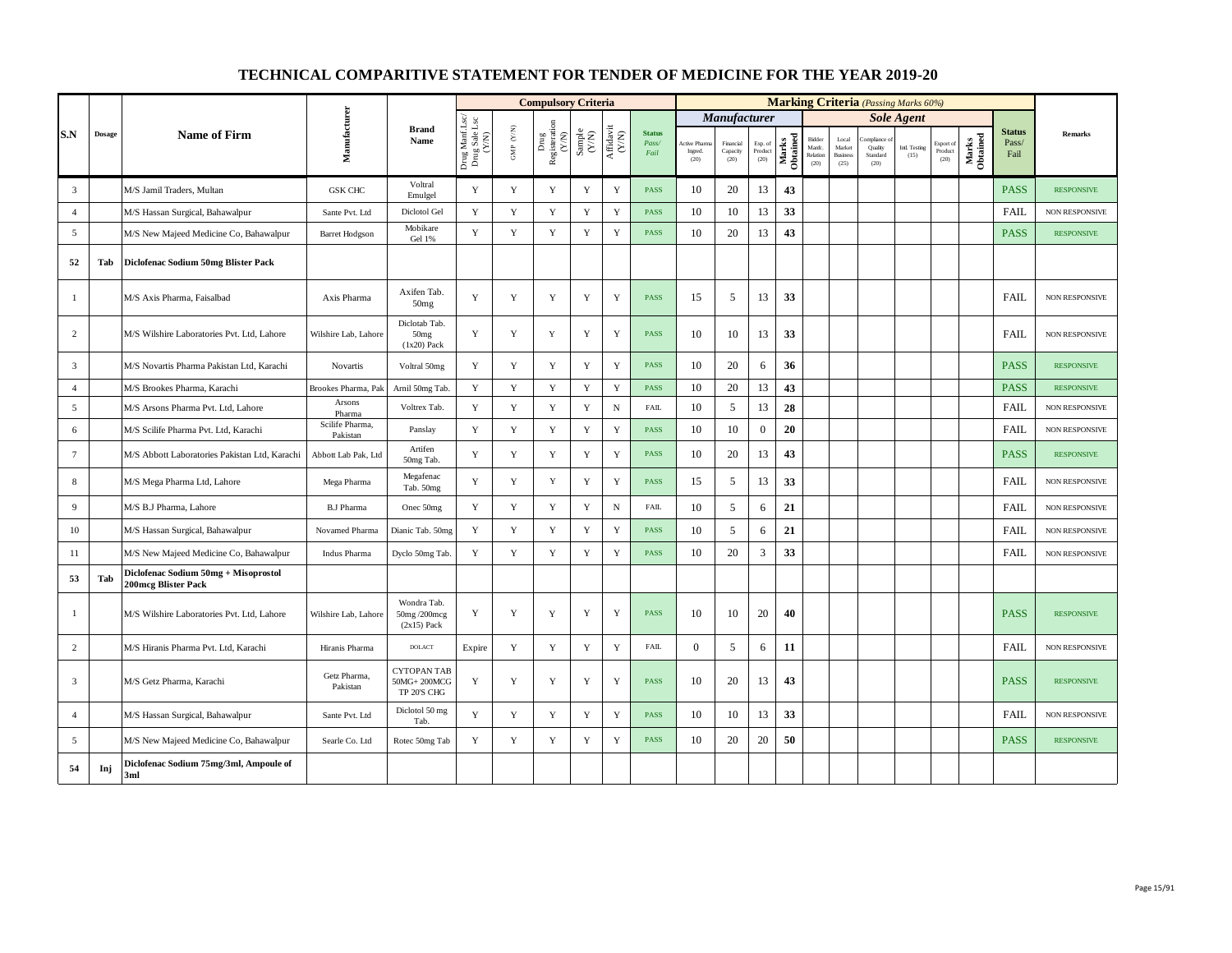|                 |                   |                                                       |                                   |                                                   |                                          |                      | <b>Compulsory Criteria</b>                                                |                                                             |                                                                        |                                |                                       |                               |                            |                   |                                      |                                            |                                          | <b>Marking Criteria</b> (Passing Marks 60%) |                              |                   |                                |                       |
|-----------------|-------------------|-------------------------------------------------------|-----------------------------------|---------------------------------------------------|------------------------------------------|----------------------|---------------------------------------------------------------------------|-------------------------------------------------------------|------------------------------------------------------------------------|--------------------------------|---------------------------------------|-------------------------------|----------------------------|-------------------|--------------------------------------|--------------------------------------------|------------------------------------------|---------------------------------------------|------------------------------|-------------------|--------------------------------|-----------------------|
|                 |                   |                                                       |                                   |                                                   |                                          |                      |                                                                           |                                                             |                                                                        |                                |                                       | <b>Manufacturer</b>           |                            |                   |                                      |                                            |                                          | <b>Sole Agent</b>                           |                              |                   |                                |                       |
| S.N             | $\bf{Dosage}$     | <b>Name of Firm</b>                                   | Manufacturer                      | <b>Brand</b><br>Name                              | Drug Manf.Lsc/<br>Drug Sale Lsc<br>(Y/N) | GMP $(\mathbf{Y/N})$ | $\begin{tabular}{l} \bf Drug \\ \bf Registeration \\ (Y/N) \end{tabular}$ | $\begin{array}{c} \text{Sample} \\ \text{C/N)} \end{array}$ | $\begin{array}{c} \text{Aff} \text{davit} \\ (\text{Y/N}) \end{array}$ | <b>Status</b><br>Pass/<br>Fail | <b>Active Pham</b><br>Ingred.<br>(20) | Financial<br>Capacity<br>(20) | Exp. of<br>Product<br>(20) | Marks<br>Obtained | Bidder<br>Manfc.<br>Relation<br>(20) | Local<br>Market<br><b>Business</b><br>(25) | mpliance.<br>Quality<br>Standard<br>(20) | Intl. Testing<br>(15)                       | Export of<br>Product<br>(20) | Marks<br>Obtained | <b>Status</b><br>Pass/<br>Fail | <b>Remarks</b>        |
| -1              |                   | M/S Muller & Phipps Pak Pvt. Ltd, Multan              | AGP                               | Magnofenac 75mg<br>3ml Inj 5's                    | Y                                        | Y                    | Y                                                                         | $\mathbf Y$                                                 | Y                                                                      | <b>PASS</b>                    | 10                                    | 20                            | 13                         | 43                |                                      |                                            |                                          |                                             |                              |                   | <b>PASS</b>                    | <b>RESPONSIVE</b>     |
| $\overline{2}$  |                   | M/S Allmed Pvt. Ltd, Lahore                           | Allmed Pvt. Ltd                   | <b>AVENAC</b>                                     | Y                                        | $\mathbf Y$          | $\mathbf Y$                                                               | Y                                                           | $\mathbf Y$                                                            | <b>PASS</b>                    | 10                                    | 5                             | 6                          | 21                |                                      |                                            |                                          |                                             |                              |                   | <b>FAIL</b>                    | <b>NON RESPONSIVE</b> |
| $\overline{3}$  |                   | M/S Brookes Pharma, Karachi                           | Brookes Pharma, Pak               | Phlogin Inj.                                      | Y                                        | Y                    | Y                                                                         | Y                                                           | Y                                                                      | <b>PASS</b>                    | 10                                    | 20                            | 13                         | 43                |                                      |                                            |                                          |                                             |                              |                   | <b>PASS</b>                    | <b>RESPONSIVE</b>     |
| $\overline{4}$  |                   | M/S Surge Laboratories Pvt. Ltd, Karachi              | Surge Lab                         | Inj. Lisodim                                      | Y                                        | Y                    | $\mathbf Y$                                                               | ${\bf N}$                                                   | $\mathbf Y$                                                            | <b>FAIL</b>                    | 10                                    | 10                            | 20                         | 40                |                                      |                                            |                                          |                                             |                              |                   | <b>PASS</b>                    | <b>NON RESPONSIVE</b> |
| 5               |                   | M/S Vision Pharma Pvt. Ltd, Islamabad                 | Vision Pharma                     | Visodic Inj.                                      | Y                                        | $\mathbf Y$          | $\mathbf Y$                                                               | Y                                                           | $\mathbf Y$                                                            | <b>PASS</b>                    | 10                                    | 10                            | 13                         | 33                |                                      |                                            |                                          |                                             |                              |                   | FAIL                           | NON RESPONSIVE        |
| 6               |                   | M/S S.J & G Fazul Ellahie Pvt. Ltd, Karachi           | S.J & G Fazul Ellahie,<br>Karachi | Dinofac                                           | $\mathbf Y$                              | $\mathbf Y$          | Y                                                                         | Y                                                           | $\mathbf Y$                                                            | <b>PASS</b>                    | 10                                    | 15                            | 13                         | 38                |                                      |                                            |                                          |                                             |                              |                   | <b>PASS</b>                    | <b>RESPONSIVE</b>     |
| $7\phantom{.0}$ |                   | M/S Wimits Pharma Pvt. Ltd, Lahore                    | Wimits Pharma                     | Painsa<br>75mg/3ml                                | $\mathbf Y$                              | Y                    | Y                                                                         | $\mathbf Y$                                                 | $\mathbf Y$                                                            | <b>PASS</b>                    | 15                                    | 5                             | 13                         | 33                |                                      |                                            |                                          |                                             |                              |                   | FAIL                           | <b>NON RESPONSIVE</b> |
| 8               |                   | M/S Bajwa Pharma Pvt. Ltd, Lahore                     | Bajwa Pharma                      | Bajfenac Inj. 3ml                                 | Y                                        | $\mathbf N$          | $\mathbf Y$                                                               | Y                                                           | $\mathbf Y$                                                            | <b>FAIL</b>                    | 10                                    | 5                             | 13                         | 28                |                                      |                                            |                                          |                                             |                              |                   | <b>FAIL</b>                    | NON RESPONSIVE        |
| 9               |                   | M/S Hassan Surgical, Bahawalpur                       | Novamed Pharma                    | Dianic Inj.<br>75mg/3ml                           | $\mathbf Y$                              | $\mathbf Y$          | $\mathbf Y$                                                               | $\mathbf Y$                                                 | $\mathbf Y$                                                            | <b>PASS</b>                    | 10                                    | 5                             | 6                          | 21                |                                      |                                            |                                          |                                             |                              |                   | <b>FAIL</b>                    | NON RESPONSIVE        |
| 55              | Suppos<br>tories  | <b>Diclofenac Suppositories 100mg</b>                 |                                   |                                                   |                                          |                      |                                                                           |                                                             |                                                                        |                                |                                       |                               |                            |                   |                                      |                                            |                                          |                                             |                              |                   |                                |                       |
| -1              |                   | M/S Novartis Pharma Pakistan Ltd, Karachi             | Novartis                          | Voltral 100<br>Suppositories                      | Y                                        | Y                    | Y                                                                         | Y                                                           | Y                                                                      | <b>PASS</b>                    |                                       |                               |                            |                   | 20                                   | 25                                         | 10                                       | $\overline{0}$                              | 10                           | 65                | <b>PASS</b>                    | <b>RESPONSIVE</b>     |
| 56              | Supposi<br>tories | <b>Diclofenac Suppositories 25mg</b>                  |                                   |                                                   |                                          |                      |                                                                           |                                                             |                                                                        |                                |                                       |                               |                            |                   |                                      |                                            |                                          |                                             |                              |                   |                                |                       |
| -1              |                   | M/S Novartis Pharma Pakistan Ltd, Karachi             | Novartis                          | Voltral 25<br>Suppositories                       | Y                                        | $\mathbf Y$          | Y                                                                         | $\mathbf Y$                                                 | $\mathbf Y$                                                            | <b>PASS</b>                    |                                       |                               |                            |                   | 20                                   | 25                                         | 10                                       | $\mathbf{0}$                                | 10                           | 65                | <b>PASS</b>                    | <b>RESPONSIVE</b>     |
| 57              | Susp              | Ibuprofen 100mg / 5ml, Bottle of 60ml/ 90ml<br>/120ml |                                   |                                                   |                                          |                      |                                                                           |                                                             |                                                                        |                                |                                       |                               |                            |                   |                                      |                                            |                                          |                                             |                              |                   |                                |                       |
| $\mathbf{1}$    |                   | M/S Faisal Pharma, Bahawalpur                         | Pacific Pharma                    | Xiben Sus 90ml                                    | Y                                        | $\mathbf Y$          | $\mathbf Y$                                                               | $\mathbf Y$                                                 | $\mathbf Y$                                                            | <b>PASS</b>                    | 10                                    | 10                            | 13                         | 33                |                                      |                                            |                                          |                                             |                              |                   | <b>FAIL</b>                    | <b>NON RESPONSIVE</b> |
| $\overline{c}$  |                   | M/S MTI Medical Pvt. Ltd, Lahore                      | MTI Medical Pvt. Ltd<br>Pakistan  | Prufie 90ml                                       | Y                                        | $\mathbf Y$          | $\mathbf Y$                                                               | Y                                                           | $\mathbf Y$                                                            | <b>PASS</b>                    | $\mathbf{0}$                          | 5                             | 6                          | 11                |                                      |                                            |                                          |                                             |                              |                   | FAIL                           | <b>NON RESPONSIVE</b> |
| $\overline{3}$  |                   | M/S Axis Pharma, Faisalbad                            | Axis Pharma                       | Megrofen<br>Suspension<br>100mg/5ml, 90ml         | Y                                        | Y                    | Y                                                                         | $\mathbf Y$                                                 | $\mathbf Y$                                                            | <b>PASS</b>                    | 15                                    | 5                             | 13                         | 33                |                                      |                                            |                                          |                                             |                              |                   | <b>FAIL</b>                    | NON RESPONSIVE        |
| $\overline{4}$  |                   | M/S Wimits Pharma Pvt. Ltd, Lahore                    | Wimits Pharma                     | Ibuprofen Oral<br>Liquid Susp.<br>100mg/5ml, 90ml | $\mathbf Y$                              | Y                    | Y                                                                         | Y                                                           | $\mathbf Y$                                                            | <b>PASS</b>                    | 10                                    | 5                             | 13                         | 28                |                                      |                                            |                                          |                                             |                              |                   | <b>FAIL</b>                    | NON RESPONSIVE        |
| 5               |                   | M/S Abbott Laboratories Pakistan Ltd, Karachi         | Abbott Lab Pak, Ltd               | Brufen<br>Suspension 120ml                        | Y                                        | Y                    | Y                                                                         | Y                                                           | Y                                                                      | <b>PASS</b>                    | 10                                    | 20                            | 13                         | 43                |                                      |                                            |                                          |                                             |                              |                   | <b>PASS</b>                    | <b>RESPONSIVE</b>     |
| 6               |                   | M/S B.J Pharma, Lahore                                | <b>B.J Pharma</b>                 | Belfen<br>100mg/5ml,90ml                          | $\mathbf Y$                              | $\mathbf Y$          | $\mathbf Y$                                                               | $\mathbf Y$                                                 | ${\bf N}$                                                              | ${\rm FAIL}$                   | 10                                    | 5                             | $\mathfrak{Z}$             | 18                |                                      |                                            |                                          |                                             |                              |                   | <b>FAIL</b>                    | NON RESPONSIVE        |
| $7\phantom{.0}$ |                   | M/S Hassan Surgical, Bahawalpur                       | Novamed Pharma                    | Ibofen Susp<br>100 mg, 90ml                       | Y                                        | $\mathbf Y$          | $\mathbf Y$                                                               | Y                                                           | $\mathbf Y$                                                            | <b>PASS</b>                    | 10                                    | 5                             | 6                          | 21                |                                      |                                            |                                          |                                             |                              |                   | <b>FAIL</b>                    | NON RESPONSIVE        |
| 58              | Tab               | <b>Ibuprofen 400mg Blister Pack</b>                   |                                   |                                                   |                                          |                      |                                                                           |                                                             |                                                                        |                                |                                       |                               |                            |                   |                                      |                                            |                                          |                                             |                              |                   | FAIL                           | NON RESPONSIVE        |
|                 |                   | <b>Not Quoted</b>                                     |                                   |                                                   |                                          |                      |                                                                           |                                                             |                                                                        |                                |                                       |                               |                            |                   |                                      |                                            |                                          |                                             |                              |                   | FAIL                           | NON RESPONSIVE        |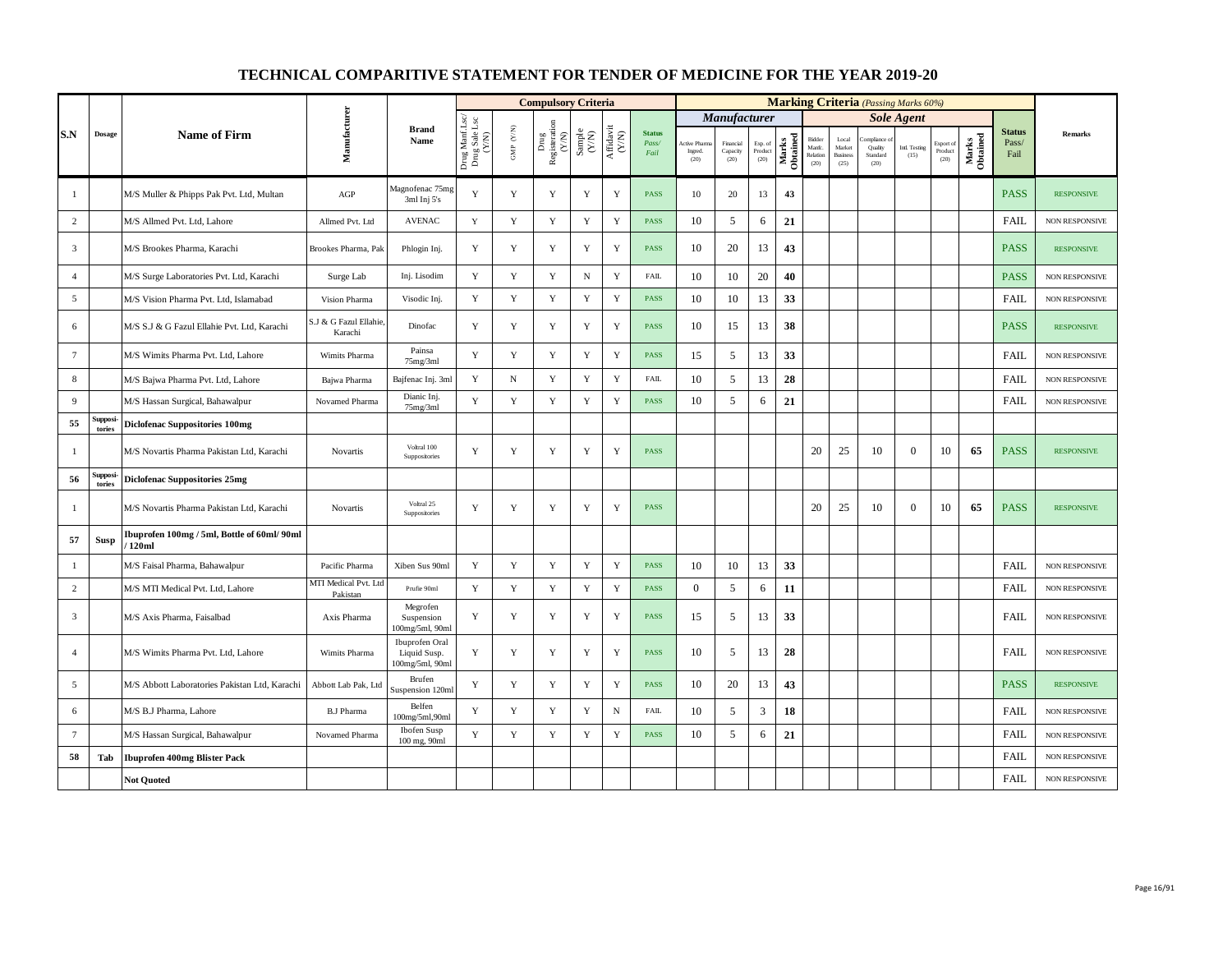|                 |               |                                                    |                                             |                                           |                                          |                                          | <b>Compulsory Criteria</b>                                                |                                                                                                 |             |                                |                                 |                               |                            |                   |                                     |                                            |                                          | <b>Marking Criteria</b> (Passing Marks 60%) |                              |                   |                                |                       |
|-----------------|---------------|----------------------------------------------------|---------------------------------------------|-------------------------------------------|------------------------------------------|------------------------------------------|---------------------------------------------------------------------------|-------------------------------------------------------------------------------------------------|-------------|--------------------------------|---------------------------------|-------------------------------|----------------------------|-------------------|-------------------------------------|--------------------------------------------|------------------------------------------|---------------------------------------------|------------------------------|-------------------|--------------------------------|-----------------------|
|                 |               |                                                    |                                             |                                           |                                          |                                          |                                                                           |                                                                                                 |             |                                |                                 | <b>Manufacturer</b>           |                            |                   |                                     |                                            |                                          | <b>Sole Agent</b>                           |                              |                   |                                |                       |
| S.N             | <b>Dosage</b> | <b>Name of Firm</b>                                | Manufacturer                                | <b>Brand</b><br>Name                      | Drug Manf.Lsc/<br>Drug Sale Lsc<br>(Y/N) | $\ensuremath{\mathrm{GMP}}\xspace$ (Y/N) | $\begin{tabular}{l} \bf Drug \\ \bf Registeration \\ (Y/N) \end{tabular}$ | $\begin{array}{c} \text{Sample} \\ (\text{Y/N}) \\ \text{Affdavit} \\ (\text{Y/N}) \end{array}$ |             | <b>Status</b><br>Pass/<br>Fail | Active Pharm<br>Ingred.<br>(20) | Financial<br>Capacity<br>(20) | Exp. of<br>Product<br>(20) | Marks<br>Obtained | Bidder<br>Manfe<br>Relation<br>(20) | Local<br>Market<br><b>Business</b><br>(25) | ompliance<br>Quality<br>Standard<br>(20) | Intl. Testing<br>(15)                       | Export of<br>Product<br>(20) | Marks<br>Obtained | <b>Status</b><br>Pass/<br>Fail | <b>Remarks</b>        |
| 59              | Inj           | Indomethacin                                       |                                             |                                           |                                          |                                          |                                                                           |                                                                                                 |             |                                |                                 |                               |                            |                   |                                     |                                            |                                          |                                             |                              |                   | <b>FAIL</b>                    | NON RESPONSIVE        |
| $\mathbf{1}$    |               | M/s Chiesi Pharma, Lahore                          | Alfasigma S.p.A                             | Liometacen Inj.                           | Y                                        | $\mathbf Y$                              | $\mathbf Y$                                                               | $\mathbf Y$                                                                                     | $\mathbf Y$ | <b>PASS</b>                    |                                 |                               |                            |                   | 20                                  | 25                                         | 10                                       | $\overline{0}$                              | 10                           | 65                | <b>PASS</b>                    | <b>RESPONSIVE</b>     |
| 60              | Inj           | Ketorolac Trometamol 30mg/ml, 1ml                  |                                             |                                           |                                          |                                          |                                                                           |                                                                                                 |             |                                |                                 |                               |                            |                   |                                     |                                            |                                          |                                             |                              |                   |                                |                       |
| 1               |               | M/S Global Pharma Pvt. Ltd, Islamabad              | Global Pharma Pvt.<br>Ltd, Pakistan         | Toralac Inj<br>(I.V/I.M)                  | Y                                        | $\mathbf Y$                              | Y                                                                         | $\, {\rm N}$                                                                                    | $\mathbf Y$ | FAIL                           | 10                              | 20                            | 13                         | 43                |                                     |                                            |                                          |                                             |                              |                   | <b>PASS</b>                    | NON RESPONSIVE        |
| $\overline{2}$  |               | M/S Vision Pharma Pvt. Ltd, Islamabad              | Vision Pharma                               | Etorac<br>30mg/ml Inj.                    | Y                                        | Y                                        | Y                                                                         | $\mathbf N$                                                                                     | $\mathbf Y$ | <b>FAIL</b>                    | 10                              | 10                            | 13                         | 33                |                                     |                                            |                                          |                                             |                              |                   | <b>FAIL</b>                    | <b>NON RESPONSIVE</b> |
| $\mathbf{3}$    |               | M/S Hudson Pharma, Karachi                         | Hudson Pharma,<br>Pakistan                  | Torason<br>30 <sub>mg</sub>               | $\mathbf Y$                              | $\mathbf Y$                              | $\mathbf Y$                                                               | $\mathbf Y$                                                                                     | $\mathbf Y$ | PASS                           | 10                              | 5                             | 6                          | 21                |                                     |                                            |                                          |                                             |                              |                   | <b>FAIL</b>                    | NON RESPONSIVE        |
| $\overline{4}$  |               | M/S Fynk Pharma, Lahore                            | Fynk Pharma                                 | Torek                                     | Y                                        | exp                                      | Y                                                                         | $\mathbf Y$                                                                                     | $\mathbf Y$ | <b>FAIL</b>                    | 10                              | 5                             | 13                         | 28                |                                     |                                            |                                          |                                             |                              |                   | <b>FAIL</b>                    | NON RESPONSIVE        |
| 5               |               | M/S Wimits Pharma Pvt. Ltd, Lahore                 | Wimits Pharma                               | K-Lac 30mg/ml                             | Y                                        | $\mathbf Y$                              | $\mathbf Y$                                                               | $\mathbf Y$                                                                                     | $\mathbf Y$ | <b>PASS</b>                    | 10                              | 5                             | 13                         | 28                |                                     |                                            |                                          |                                             |                              |                   | <b>FAIL</b>                    | <b>NON RESPONSIVE</b> |
| 6               |               | M/S Hassan Surgical, Bahawalpur                    | Cirin Pharma<br>Marketed by ICI<br>Pakistan | Ketrodil<br>Inj. 30mg                     | $\mathbf Y$                              | $\mathbf Y$                              | $\mathbf Y$                                                               | $\mathbf Y$                                                                                     | $\mathbf Y$ | PASS                           | 10                              | 20                            | 13                         | 43                |                                     |                                            |                                          |                                             |                              |                   | <b>PASS</b>                    | <b>RESPONSIVE</b>     |
| $7\overline{ }$ |               | M/S New Majeed Medicine Co, Bahawalpur             | Martin Dow                                  | Toradol<br>30mg/ml I.M/I.V<br>Inj.        | Y                                        | $\mathbf Y$                              | Y                                                                         | $\mathbf Y$                                                                                     | $\mathbf Y$ | PASS                           | 10                              | 20                            | 13                         | 43                |                                     |                                            |                                          |                                             |                              |                   | <b>PASS</b>                    | <b>RESPONSIVE</b>     |
| 61              | Tab           | Mefenamic Acid 500mg Blister Pack                  |                                             |                                           |                                          |                                          |                                                                           |                                                                                                 |             |                                |                                 |                               |                            |                   |                                     |                                            |                                          |                                             |                              |                   |                                |                       |
| -1              |               | M/S B.J Pharma, Lahore                             | <b>B.J Pharma</b>                           | <b>Benamic Forte</b><br>500 <sub>mg</sub> | Y                                        | Y                                        | Y                                                                         | Y                                                                                               | N           | <b>FAIL</b>                    | 10                              | 5                             | 6                          | 21                |                                     |                                            |                                          |                                             |                              |                   | <b>FAIL</b>                    | NON RESPONSIVE        |
| 62              | <b>Drops</b>  | Paracetamol 100mg/ml, 15ml                         |                                             |                                           |                                          |                                          |                                                                           |                                                                                                 |             |                                |                                 |                               |                            |                   |                                     |                                            |                                          |                                             |                              |                   |                                |                       |
| 1               |               | M/S Jamil Traders, Multan                          | <b>GSK CHC</b>                              | Panadol<br>Drops                          | $\mathbf Y$                              | $\mathbf Y$                              | $\mathbf Y$                                                               | $\mathbf Y$                                                                                     | $\mathbf Y$ | PASS                           | 20                              | 20                            | 13                         | 53                |                                     |                                            |                                          |                                             |                              |                   | <b>PASS</b>                    | <b>RESPONSIVE</b>     |
| 63              | Susp          | Paracetamol 120mg/5ml, Bottle of 60ml /<br>90ml    |                                             |                                           |                                          |                                          |                                                                           |                                                                                                 |             |                                |                                 |                               |                            |                   |                                     |                                            |                                          |                                             |                              |                   |                                |                       |
| 1               |               | M/S Jamil Traders, Multan                          | <b>GSK CHC</b>                              | Panadol Liquied<br>120ml                  | Y                                        | $\mathbf Y$                              | Y                                                                         | <b>NOT AS</b><br>PER SPEC                                                                       | Y           | FAIL                           | 20                              | 20                            | 13                         | 53                |                                     |                                            |                                          |                                             |                              |                   | <b>PASS</b>                    | NON RESPONSIVE        |
| $\overline{c}$  |               | M/S Citi Pharma Pvt. Ltd, Lahore                   | Citi Pharma                                 | Askprol<br>Suspension 60ml                | Y                                        | Y                                        | Y                                                                         | Y                                                                                               | Y           | PASS                           | 10                              | 15                            | 6                          | 31                |                                     |                                            |                                          |                                             |                              |                   | FAIL                           | NON RESPONSIVE        |
| $\overline{3}$  |               | M/S B.J Pharma, Lahore                             | <b>B.J Pharma</b>                           | Bemol 120mg/5ml,<br>60ml                  | Y                                        | Y                                        | Y                                                                         | Y                                                                                               | $\mathbf N$ | <b>FAIL</b>                    | 10                              | 5                             | $\overline{0}$             | 15                |                                     |                                            |                                          |                                             |                              |                   | <b>FAIL</b>                    | NON RESPONSIVE        |
| $\overline{4}$  |               | M/S New Majeed Medicine Co, Bahawalpur             | Reckitt Benckiser<br>Pakistan               | Disprol Syp 60ml                          | Y                                        | $\mathbf Y$                              | Y                                                                         | $\mathbf Y$                                                                                     | $\mathbf Y$ | PASS                           | 10                              | 20                            | 13                         | 43                |                                     |                                            |                                          |                                             |                              |                   | <b>PASS</b>                    | <b>RESPONSIVE</b>     |
| 5               |               | M/S GlaxoSmithKline, Karachi                       | GSK, Karachi                                | Calpol                                    | Y                                        | $\mathbf Y$                              | $\mathbf Y$                                                               | $\mathbf Y$                                                                                     | $\mathbf Y$ | <b>PASS</b>                    | 20                              | 20                            | 13                         | 53                |                                     |                                            |                                          |                                             |                              |                   | <b>PASS</b>                    | <b>RESPONSIVE</b>     |
| 64              | Inj           | Paracetamol 300mg/2ml / Paracetamol +<br>Lidocaine |                                             |                                           |                                          |                                          |                                                                           |                                                                                                 |             |                                |                                 |                               |                            |                   |                                     |                                            |                                          |                                             |                              |                   |                                |                       |
|                 |               | <b>Not Quoted</b>                                  |                                             |                                           |                                          |                                          |                                                                           |                                                                                                 |             |                                |                                 |                               |                            |                   |                                     |                                            |                                          |                                             |                              |                   |                                |                       |
| 65              | Inf           | Paracetamol 100ml                                  |                                             |                                           |                                          |                                          |                                                                           |                                                                                                 |             |                                |                                 |                               |                            |                   |                                     |                                            |                                          |                                             |                              |                   |                                |                       |
| 1               |               | M/S Bosch Pharma Pvt.Ltd, Karachi                  | <b>Bosch Pharma</b><br>Pakistan             | Bofalgan                                  | Y                                        | Y                                        | Y                                                                         | Y                                                                                               | Y           | <b>PASS</b>                    | 10                              | 20                            | 13                         | 43                |                                     |                                            |                                          |                                             |                              |                   | <b>PASS</b>                    | <b>RESPONSIVE</b>     |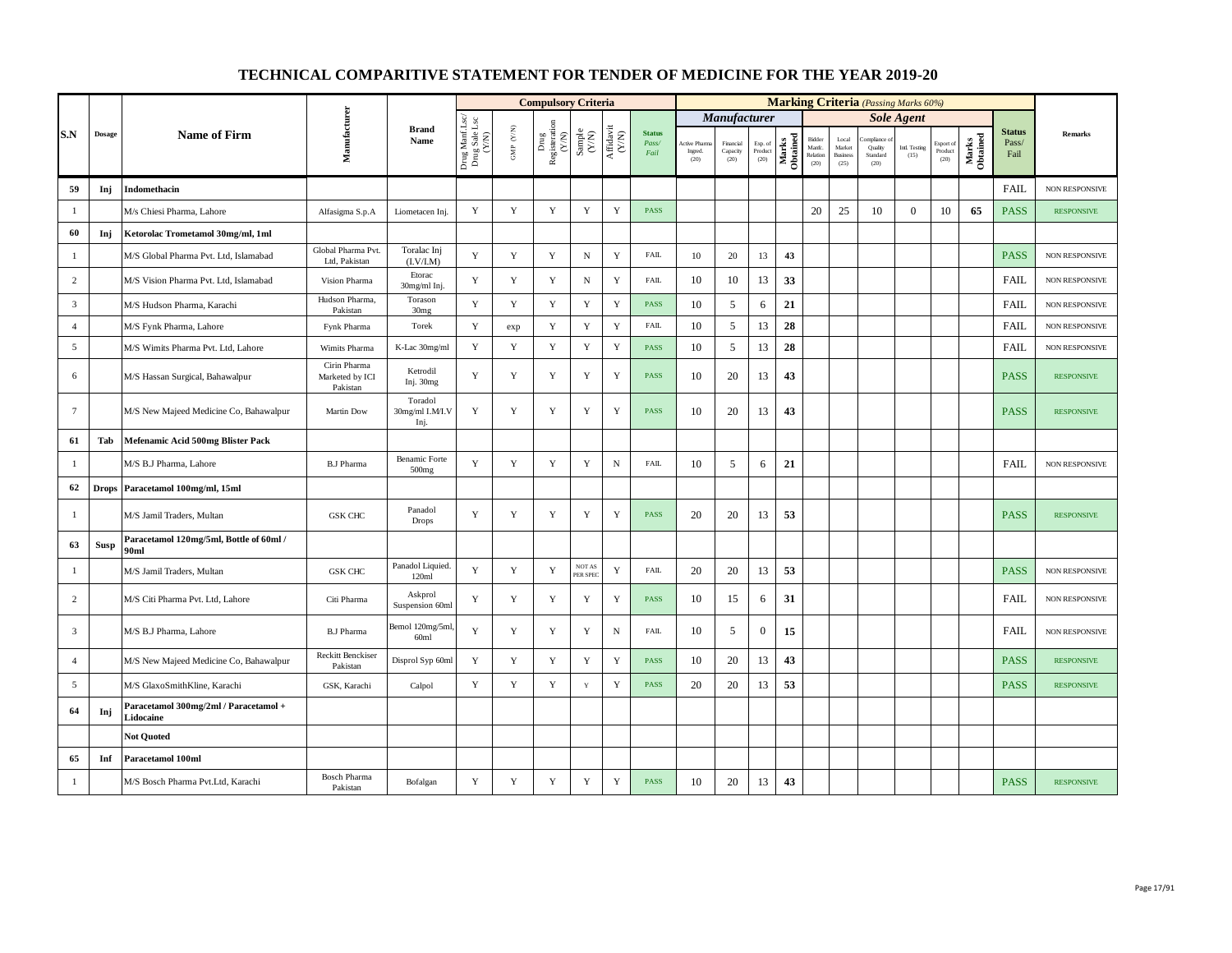|                 |        |                                                              |                          |                                               |                                          |                                  | <b>Compulsory Criteria</b>                                               |                                                                    |                                      |                                |                                 |                               |                            |                   |                                      |                                            | <b>Marking Criteria</b> (Passing Marks 60%) |                       |                                    |                   |                                |                       |
|-----------------|--------|--------------------------------------------------------------|--------------------------|-----------------------------------------------|------------------------------------------|----------------------------------|--------------------------------------------------------------------------|--------------------------------------------------------------------|--------------------------------------|--------------------------------|---------------------------------|-------------------------------|----------------------------|-------------------|--------------------------------------|--------------------------------------------|---------------------------------------------|-----------------------|------------------------------------|-------------------|--------------------------------|-----------------------|
|                 |        |                                                              |                          |                                               |                                          |                                  |                                                                          |                                                                    |                                      |                                |                                 | <b>Manufacturer</b>           |                            |                   |                                      |                                            |                                             | <b>Sole Agent</b>     |                                    |                   |                                |                       |
| S.N             | Dosage | <b>Name of Firm</b>                                          | Manufacturer             | <b>Brand</b><br>Name                          | Drug Manf.Lsc/<br>Drug Sale Lsc<br>(Y/N) | $\text{GMP}\space$ $\text{(YN)}$ | Drug<br>Registeration $\left( \begin{array}{c} \chi \end{array} \right)$ | $\begin{array}{c} \text{Sample} \\ \text{C}(\text{N}) \end{array}$ | $\frac{\text{Affdavit}}{\text{N/N}}$ | <b>Status</b><br>Pass/<br>Fail | Active Pharr<br>Ingred.<br>(20) | Financial<br>Capacity<br>(20) | Exp. of<br>Product<br>(20) | Marks<br>Obtained | Bidder<br>Manfc.<br>Relation<br>(20) | Local<br>Market<br><b>Business</b><br>(25) | Quality<br>Standard<br>(20)                 | Intl. Testing<br>(15) | Export of<br>$\bf Product$<br>(20) | Marks<br>Obtained | <b>Status</b><br>Pass/<br>Fail | Remarks               |
| $\overline{c}$  |        | M/S Vision Pharma Pvt. Ltd, Islamabad                        | Vision Pharma            | Acetamol Inf                                  | Y                                        | $\mathbf Y$                      | Y                                                                        | $\mathbf Y$                                                        | $\mathbf Y$                          | <b>PASS</b>                    | 10                              | 10                            | 13                         | 33                |                                      |                                            |                                             |                       |                                    |                   | FAIL                           | <b>NON RESPONSIVE</b> |
| $\overline{3}$  |        | M/S New Majeed Medicine Co, Bahawalpur                       | Searle Co. Ltd           | Nuberol -P Inj.                               | Y                                        | Y                                | Y                                                                        | Y                                                                  | $\mathbf Y$                          | <b>PASS</b>                    | 10                              | 20                            | 20                         | 50                |                                      |                                            |                                             |                       |                                    |                   | <b>PASS</b>                    | <b>RESPONSIVE</b>     |
| 66              | Tab    | Paracetamol 450mg+ Orphenadrine Citrate<br>35mg Blister Pack |                          |                                               |                                          |                                  |                                                                          |                                                                    |                                      |                                |                                 |                               |                            |                   |                                      |                                            |                                             |                       |                                    |                   |                                |                       |
| -1              |        | M/S Muller & Phipps Pak Pvt. Ltd, Multan                     | AGP                      | Sinaxamol<br>450mg/35mg Tsb.                  | Y                                        | $\mathbf Y$                      | Y                                                                        | $\mathbf Y$                                                        | $\mathbf Y$                          | <b>PASS</b>                    | 10                              | 20                            | 13                         | 43                |                                      |                                            |                                             |                       |                                    |                   | <b>PASS</b>                    | <b>RESPONSIVE</b>     |
| 2               |        | M/S Axis Pharma, Faisalbad                                   | Axis Pharma              | Erogesic<br>Tab.                              | Y                                        | $\mathbf Y$                      | $\mathbf Y$                                                              | $\mathbf Y$                                                        | $\mathbf Y$                          | <b>PASS</b>                    | 15                              | 5                             | 13                         | 33                |                                      |                                            |                                             |                       |                                    |                   | <b>FAIL</b>                    | NON RESPONSIVE        |
| $\overline{3}$  |        | M/S Wilshire Laboratories Pvt. Ltd, Lahore                   | Wilshire Lab, Lahore     | Medigesic Tab<br>35/450mg<br>$(3x10)$ Pack    | Y                                        | Y                                | Y                                                                        | Y                                                                  | Y                                    | <b>PASS</b>                    | 10                              | 10                            | 20                         | 40                |                                      |                                            |                                             |                       |                                    |                   | <b>PASS</b>                    | <b>RESPONSIVE</b>     |
| $\overline{4}$  |        | M/S Fynk Pharma, Lahore                                      | Fynk Pharma              | Fygesic                                       | Y                                        | exp                              | Y                                                                        | Y                                                                  | $\mathbf Y$                          | <b>FAIL</b>                    | 10                              | 5                             | 13                         | 28                |                                      |                                            |                                             |                       |                                    |                   | <b>FAIL</b>                    | <b>NON RESPONSIVE</b> |
| 5               |        | M/S New Majeed Medicine Co, Bahawalpur                       | Searle Co. Ltd           | Nuberol Tab.                                  | Y                                        | $\mathbf Y$                      | $\mathbf Y$                                                              | Y                                                                  | $\mathbf Y$                          | <b>PASS</b>                    | 10                              | 20                            | 20                         | 50                |                                      |                                            |                                             |                       |                                    |                   | <b>PASS</b>                    | <b>RESPONSIVE</b>     |
| 67              | Tab    | <b>Paracetamol 500mg Blister Pack</b>                        |                          |                                               |                                          |                                  |                                                                          |                                                                    |                                      |                                |                                 |                               |                            |                   |                                      |                                            |                                             |                       |                                    |                   |                                |                       |
| $\mathbf{1}$    |        | M/S Axis Pharma, Faisalbad                                   | Axis Pharma              | Axamol Tab.<br>500 <sub>mg</sub>              | Y                                        | Y                                | Y                                                                        | Y                                                                  | Y                                    | <b>PASS</b>                    | 15                              | 5                             | 13                         | 33                |                                      |                                            |                                             |                       |                                    |                   | <b>FAIL</b>                    | NON RESPONSIVE        |
| 2               |        | M/S Star Laboratoreis Pvt. Ltd, Lahore                       | <b>Star Labs</b>         | Residol<br>500mg tab.                         | Y                                        | $\mathbf Y$                      | $\mathbf Y$                                                              | $\mathbf Y$                                                        | $\mathbf Y$                          | <b>PASS</b>                    | $\mathbf{0}$                    | 15                            | 13                         | 28                |                                      |                                            |                                             |                       |                                    |                   | <b>FAIL</b>                    | <b>NON RESPONSIVE</b> |
| $\mathbf{3}$    |        | M/S Jamil Traders, Multan                                    | <b>GSK CHC</b>           | Panadol Tab                                   | $\mathbf Y$                              | $\mathbf Y$                      | $\mathbf Y$                                                              | $\mathbf Y$                                                        | $\mathbf Y$                          | PASS                           | 20                              | 20                            | 13                         | 53                |                                      |                                            |                                             |                       |                                    |                   | <b>PASS</b>                    | <b>RESPONSIVE</b>     |
| $\overline{4}$  |        | M/S Citi Pharma Pvt. Ltd, Lahore                             | Citi Pharma              | Askprol Tab<br>500 <sub>mg</sub>              | Y                                        | $\mathbf Y$                      | Y                                                                        | $\mathbf Y$                                                        | $\mathbf Y$                          | <b>PASS</b>                    | 10                              | 15                            | 6                          | 31                |                                      |                                            |                                             |                       |                                    |                   | <b>FAIL</b>                    | <b>NON RESPONSIVE</b> |
| 5               |        | M/S B.J Pharma, Lahore                                       | <b>B.J Pharma</b>        | Bemol 500mg                                   | Y                                        | $\mathbf Y$                      | Y                                                                        | $\mathbf Y$                                                        | $\,$ N                               | <b>FAIL</b>                    | 10                              | 5                             | 6                          | 21                |                                      |                                            |                                             |                       |                                    |                   | FAIL                           | NON RESPONSIVE        |
| 6               |        | M/S New Majeed Medicine Co, Bahawalpur                       | <b>Barret Hodgson</b>    | Febrol Tab                                    | $\mathbf Y$                              | $\mathbf Y$                      | $\mathbf Y$                                                              | $\mathbf Y$                                                        | $\mathbf Y$                          | <b>PASS</b>                    | 10                              | 20                            | 13                         | 43                |                                      |                                            |                                             |                       |                                    |                   | <b>PASS</b>                    | <b>RESPONSIVE</b>     |
| $7\overline{ }$ |        | M/S GlaxoSmithKline, Karachi                                 | GSK, Karachi             | Calpol Tab.                                   | Y                                        | $\mathbf Y$                      | Y                                                                        | Y                                                                  | Y                                    | <b>PASS</b>                    | 10                              | 20                            | 13                         | 43                |                                      |                                            |                                             |                       |                                    |                   | <b>PASS</b>                    | <b>RESPONSIVE</b>     |
| 68              | Tab    | Paracetamol 325mg + Tramadol 37.5mg<br><b>Blister Pack</b>   |                          |                                               |                                          |                                  |                                                                          |                                                                    |                                      |                                |                                 |                               |                            |                   |                                      |                                            |                                             |                       |                                    |                   |                                |                       |
| $\mathbf{1}$    |        | M/S Muller & Phipps Pak Pvt. Ltd, Multan                     | AGP                      | Calfina Plus<br>37.5mg/325mg<br>Tab.          | Y                                        | $\mathbf Y$                      | Y                                                                        | $\mathbf Y$                                                        | $\mathbf Y$                          | <b>PASS</b>                    | 10                              | 20                            | 13                         | 43                |                                      |                                            |                                             |                       |                                    |                   | <b>PASS</b>                    | <b>RESPONSIVE</b>     |
| 2               |        | M/S Wilshire Laboratories Pvt. Ltd, Lahore                   | Wilshire Lab, Lahore     | Zultracet Tab.<br>37.5/325mg<br>$(2x10)$ Pack | Y                                        | Y                                | Y                                                                        | Y                                                                  | Y                                    | <b>PASS</b>                    | 10                              | 10                            | 20                         | 40                |                                      |                                            |                                             |                       |                                    |                   | <b>PASS</b>                    | <b>RESPONSIVE</b>     |
| $\overline{3}$  |        | M/S Hassan Surgical, Bahawalpur                              | <b>ATCO Laboratories</b> | Distalgesic Tab.                              | Y                                        | $\mathbf Y$                      | Y                                                                        | Y                                                                  | $\mathbf Y$                          | <b>PASS</b>                    | 10                              | 20                            | 13                         | 43                |                                      |                                            |                                             |                       |                                    |                   | <b>PASS</b>                    | <b>RESPONSIVE</b>     |
| $\overline{4}$  |        | M/S New Majeed Medicine Co, Bahawalpur                       | Searle Co. Ltd           | <b>Tramal Plus Tab</b>                        | Y                                        | Y                                | Y                                                                        | $\mathbf Y$                                                        | $\mathbf Y$                          | <b>PASS</b>                    | 10                              | 20                            | 20                         | 50                |                                      |                                            |                                             |                       |                                    |                   | <b>PASS</b>                    | <b>RESPONSIVE</b>     |
| 69              | Tab    | Paracetamol 250mg + Codeine 250mg                            |                          |                                               |                                          |                                  |                                                                          |                                                                    |                                      |                                |                                 |                               |                            |                   |                                      |                                            |                                             |                       |                                    |                   |                                |                       |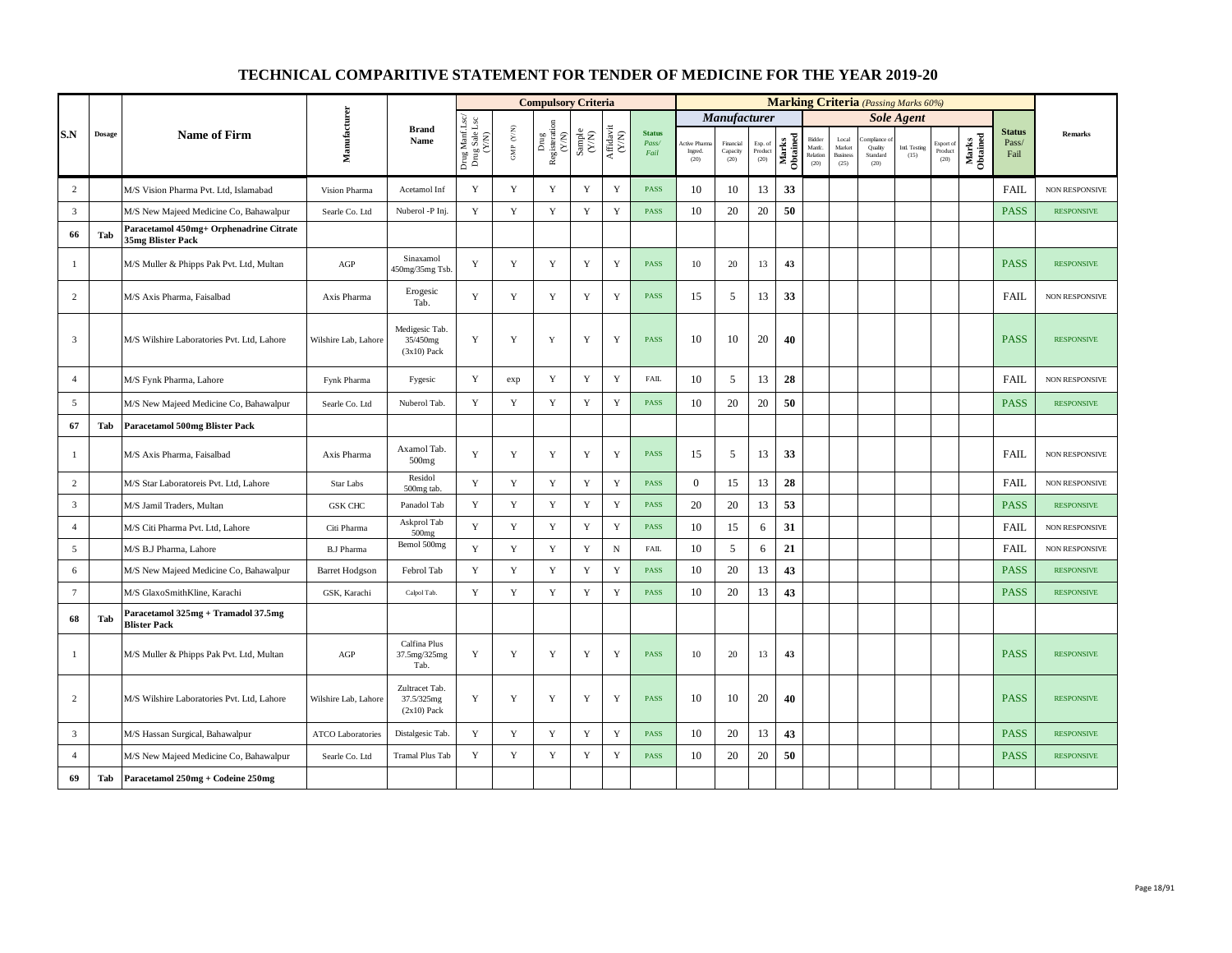|                 |               |                                            |                            |                                                      |                                          |                      | <b>Compulsory Criteria</b>                      |             |                                                                              |                                |                                         |                               |                            |                   |                                      |                                            |                                            | <b>Marking Criteria</b> (Passing Marks 60%) |                              |                   |                                |                       |
|-----------------|---------------|--------------------------------------------|----------------------------|------------------------------------------------------|------------------------------------------|----------------------|-------------------------------------------------|-------------|------------------------------------------------------------------------------|--------------------------------|-----------------------------------------|-------------------------------|----------------------------|-------------------|--------------------------------------|--------------------------------------------|--------------------------------------------|---------------------------------------------|------------------------------|-------------------|--------------------------------|-----------------------|
|                 |               |                                            |                            |                                                      |                                          |                      |                                                 |             |                                                                              |                                |                                         | <b>Manufacturer</b>           |                            |                   |                                      |                                            |                                            | <b>Sole Agent</b>                           |                              |                   |                                |                       |
| S.N             | <b>Dosage</b> | <b>Name of Firm</b>                        | Manufacturer               | <b>Brand</b><br>Name                                 | Drug Manf.Lsc/<br>Drug Sale Lsc<br>(Y/N) | GMP $(\mathbf{Y/N})$ | Drug<br>Registeration (Y/N)<br>Sample<br>Sample |             | $\begin{array}{c} \mathrm{Aff} \mathrm{davit} \\ (\mathrm{Y/N}) \end{array}$ | <b>Status</b><br>Pass/<br>Fail | <b>Active Pharma</b><br>Ingred.<br>(20) | Financial<br>Capacity<br>(20) | Exp. of<br>Product<br>(20) | Marks<br>Obtained | Bidder<br>Manfc.<br>Relation<br>(20) | Local<br>Market<br><b>Business</b><br>(25) | ompliance o<br>Quality<br>Standard<br>(20) | <b>Intl. Testing</b><br>(15)                | Export of<br>Product<br>(20) | Marks<br>Obtained | <b>Status</b><br>Pass/<br>Fail | <b>Remarks</b>        |
|                 |               | <b>Not Ouoted</b>                          |                            |                                                      |                                          |                      |                                                 |             |                                                                              |                                |                                         |                               |                            |                   |                                      |                                            |                                            |                                             |                              |                   |                                |                       |
| 70              | Tab/<br>Cap   | <b>Piroxicam 20mg Blister Pack</b>         |                            |                                                      |                                          |                      |                                                 |             |                                                                              |                                |                                         |                               |                            |                   |                                      |                                            |                                            |                                             |                              |                   |                                |                       |
| $\mathbf{1}$    |               | M/S Axis Pharma, Faisalbad                 | Axis Pharma                | Oricam<br>20mg Cap.                                  | Y                                        | $\mathbf Y$          | $\mathbf Y$                                     | $\mathbf Y$ | $\mathbf Y$                                                                  | <b>PASS</b>                    | 15                                      | 5                             | 13                         | 33                |                                      |                                            |                                            |                                             |                              |                   | <b>FAIL</b>                    | <b>NON RESPONSIVE</b> |
| $\overline{c}$  |               | M/S Wilshire Laboratories Pvt. Ltd, Lahore | Wilshire Lab, Lahore       | Qluz Tab. 20mg<br>$(2x10)$ Pack                      | $\mathbf Y$                              | $\mathbf Y$          | Y                                               | $\mathbf Y$ | $\mathbf Y$                                                                  | <b>PASS</b>                    | 10                                      | 10                            | 20                         | 40                |                                      |                                            |                                            |                                             |                              |                   | <b>PASS</b>                    | <b>RESPONSIVE</b>     |
| $\overline{3}$  |               | M/S Hoover Pharma Pvt. Ltd, Lahore         | Hoover<br>Pharma           | Feldetrol                                            | $\mathbf Y$                              | $\mathbf Y$          | $\mathbf Y$                                     | $\mathbf Y$ | $\mathbf Y$                                                                  | PASS                           | 10                                      | 10                            | 20                         | 40                |                                      |                                            |                                            |                                             |                              |                   | <b>PASS</b>                    | <b>RESPONSIVE</b>     |
| $\overline{4}$  |               | M/S Shrooq Pharma Pvt. Ltd, Lahore         | Shrooq Pharma,<br>Pakistan | Oxipro                                               | Y                                        | Y                    | Y                                               | Y           | Y                                                                            | <b>PASS</b>                    | 10                                      | 5                             | $\boldsymbol{0}$           | 15                |                                      |                                            |                                            |                                             |                              |                   | <b>FAIL</b>                    | NON RESPONSIVE        |
| 5               |               | M/S Pfizer Pakistan, Karachi               | Pfizer Pakistan<br>Ltd     | Feldene 20mg<br>Cap of 40's                          | Y                                        | Y                    | Y                                               | Y           | Y                                                                            | <b>PASS</b>                    | 10                                      | 20                            | 20                         | 50                |                                      |                                            |                                            |                                             |                              |                   | <b>PASS</b>                    | <b>RESPONSIVE</b>     |
| 6               |               | M/S Mega Pharma Ltd, Lahore                | Mega Pharma                | Osteocam<br>Tab 20mg                                 | Y                                        | Y                    | $\mathbf Y$                                     | $\mathbf Y$ | $\mathbf Y$                                                                  | <b>PASS</b>                    | 15                                      | 5                             | 13                         | 33                |                                      |                                            |                                            |                                             |                              |                   | <b>FAIL</b>                    | <b>NON RESPONSIVE</b> |
| $7\phantom{.0}$ |               | M/S Hassan Surgical, Bahawalpur            | Novamed Pharma             | Exican<br>Tab. 20mg                                  | Y                                        | $\mathbf Y$          | $\mathbf Y$                                     | $\mathbf Y$ | $\mathbf Y$                                                                  | <b>PASS</b>                    | 10                                      | 5                             | 6                          | 21                |                                      |                                            |                                            |                                             |                              |                   | <b>FAIL</b>                    | <b>NON RESPONSIVE</b> |
| 8               |               | M/S New Majeed Medicine Co, Bahawalpur     | Martin Dow Marker          | Pcam Tab. 20mg                                       | $\mathbf Y$                              | $\mathbf Y$          | $\mathbf Y$                                     | $\mathbf Y$ | $\mathbf Y$                                                                  | <b>PASS</b>                    | 10                                      | 20                            | 13                         | 43                |                                      |                                            |                                            |                                             |                              |                   | <b>PASS</b>                    | <b>RESPONSIVE</b>     |
| 71              | Tab           | <b>Meloxicam 15mg Blister Pack</b>         |                            |                                                      |                                          |                      |                                                 |             |                                                                              |                                |                                         |                               |                            |                   |                                      |                                            |                                            |                                             |                              |                   |                                |                       |
|                 |               | <b>Not Quoted</b>                          |                            |                                                      |                                          |                      |                                                 |             |                                                                              |                                |                                         |                               |                            |                   |                                      |                                            |                                            |                                             |                              |                   |                                |                       |
| 72              | Cap.<br>Tab   | <b>Tizanidine 4mg Blister Pack</b>         |                            |                                                      |                                          |                      |                                                 |             |                                                                              |                                |                                         |                               |                            |                   |                                      |                                            |                                            |                                             |                              |                   |                                |                       |
| $\mathbf{1}$    |               | M/S Axis Pharma, Faisalbad                 | Axis Pharma                | Tenavax Tab.<br>2mg                                  | Y                                        | $\mathbf Y$          | $\mathbf Y$                                     | $\mathbf Y$ | $\mathbf Y$                                                                  | <b>PASS</b>                    | 15                                      | 5                             | 13                         | 33                |                                      |                                            |                                            |                                             |                              |                   | <b>FAIL</b>                    | <b>NON RESPONSIVE</b> |
| $\overline{c}$  |               | M/S Wilshire Laboratories Pvt. Ltd, Lahore | Wilshire Lab, Lahore       | Agile Forte Tab.<br>4 <sub>mg</sub><br>$(1x10)$ Pack | $\mathbf Y$                              | $\mathbf Y$          | Y                                               | Y           | $\mathbf Y$                                                                  | PASS                           | 10                                      | 10                            | 20                         | 40                |                                      |                                            |                                            |                                             |                              |                   | <b>PASS</b>                    | <b>RESPONSIVE</b>     |
| 3               |               | M/S Rotex Pharma Pvt.Ltd, Islamabad        | Rotex Pharma               | Efibac                                               | Y                                        | Y                    | Y                                               | $\mathbf Y$ | $\mathbf Y$                                                                  | <b>PASS</b>                    | 10                                      | 5                             | $\overline{0}$             | 15                |                                      |                                            |                                            |                                             |                              |                   | <b>FAIL</b>                    | NON RESPONSIVE        |
| $\overline{4}$  |               | M/S Shrooq Pharma Pvt. Ltd, Lahore         | Shrooq Pharma,<br>Pakistan | Tizax                                                | Y                                        | $\mathbf Y$          | $\mathbf Y$                                     | $\mathbf Y$ | $\mathbf Y$                                                                  | <b>PASS</b>                    | 10                                      | 5                             | $20\,$                     | 35                |                                      |                                            |                                            |                                             |                              |                   | <b>FAIL</b>                    | NON RESPONSIVE        |
| 5               |               | M/S Mega Pharma Ltd, Lahore                | Mega Pharma                | Zandic Tab 4mg                                       | $\mathbf Y$                              | $\mathbf Y$          | $\mathbf Y$                                     | $\mathbf Y$ | $\mathbf Y$                                                                  | <b>PASS</b>                    | 10                                      | 5                             | 13                         | 28                |                                      |                                            |                                            |                                             |                              |                   | <b>FAIL</b>                    | NON RESPONSIVE        |
| 6               |               | M/S Hassan Surgical, Bahawalpur            | Sante Pvt. Ltd             | Zantid Tab. 4 mg                                     | Y                                        | $\mathbf Y$          | $\mathbf Y$                                     | $\mathbf Y$ | $\mathbf Y$                                                                  | <b>PASS</b>                    | 10                                      | 10                            | 13                         | 33                |                                      |                                            |                                            |                                             |                              |                   | <b>FAIL</b>                    | NON RESPONSIVE        |
| $7\phantom{.0}$ |               | M/S New Majeed Medicine Co, Bahawalpur     | <b>Barret Hodgson</b>      | Terlax Tab 4mg                                       | $\mathbf Y$                              | $\mathbf Y$          | $\mathbf Y$                                     | $\mathbf Y$ | $\mathbf Y$                                                                  | <b>PASS</b>                    | 10                                      | 20                            | 13                         | 43                |                                      |                                            |                                            |                                             |                              |                   | <b>PASS</b>                    | <b>RESPONSIVE</b>     |
| 73              | Inj           | Fentanyl 100µg/2ml                         |                            |                                                      |                                          |                      |                                                 |             |                                                                              |                                |                                         |                               |                            |                   |                                      |                                            |                                            |                                             |                              |                   |                                |                       |
|                 |               | <b>Not Quoted</b>                          |                            |                                                      |                                          |                      |                                                 |             |                                                                              |                                |                                         |                               |                            |                   |                                      |                                            |                                            |                                             |                              |                   |                                |                       |
| 74              | Inj           | Morphine 15mg/ml, Ampoule of 1ml           |                            |                                                      |                                          |                      |                                                 |             |                                                                              |                                |                                         |                               |                            |                   |                                      |                                            |                                            |                                             |                              |                   |                                |                       |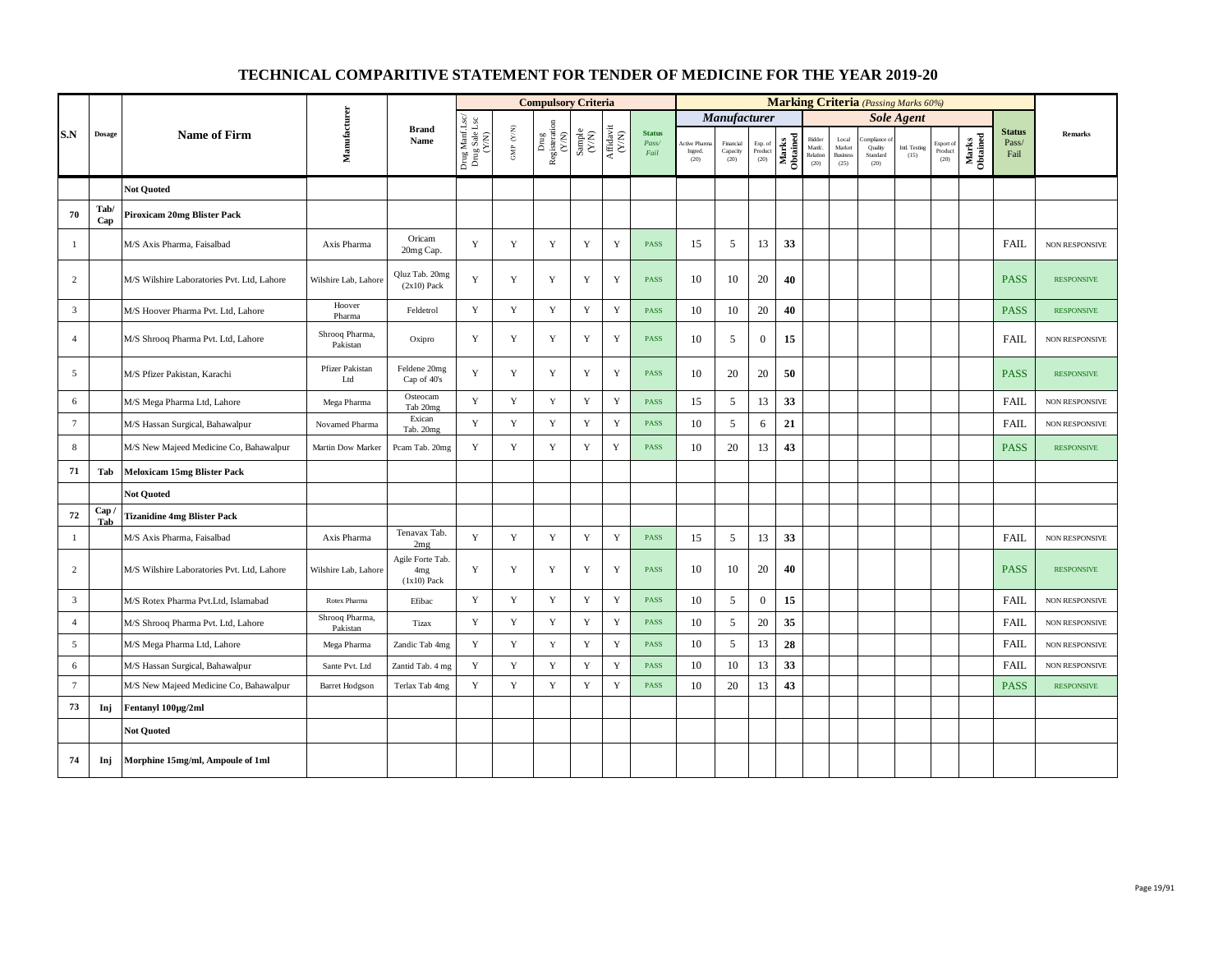|                |               |                                            |                                     |                                                        |                                          |                                         | <b>Compulsory Criteria</b>                                                |                                                                     |                                      |                                |                                       |                               |                            |                   |                                            |                                            | <b>Marking Criteria</b> (Passing Marks 60%) |                       |                              |                   |                                |                       |
|----------------|---------------|--------------------------------------------|-------------------------------------|--------------------------------------------------------|------------------------------------------|-----------------------------------------|---------------------------------------------------------------------------|---------------------------------------------------------------------|--------------------------------------|--------------------------------|---------------------------------------|-------------------------------|----------------------------|-------------------|--------------------------------------------|--------------------------------------------|---------------------------------------------|-----------------------|------------------------------|-------------------|--------------------------------|-----------------------|
|                |               |                                            |                                     |                                                        |                                          |                                         |                                                                           |                                                                     |                                      |                                |                                       | Manufacturer                  |                            |                   |                                            |                                            |                                             | <b>Sole Agent</b>     |                              |                   |                                |                       |
| S.N            | $\bf{Dosage}$ | <b>Name of Firm</b>                        | Manufacturer                        | <b>Brand</b><br>Name                                   | Drug Manf.Lsc/<br>Drug Sale Lsc<br>(Y/N) | $\ensuremath{\mathsf{GMP}}\xspace$ (YN) | $\begin{tabular}{l} \bf Drug \\ \bf Registeration \\ (Y/N) \end{tabular}$ | $\begin{array}{c} \text{Sample} \\ \text{C}(\text{NN}) \end{array}$ | $\frac{\text{Affdavit}}{\text{N/N}}$ | <b>Status</b><br>Pass/<br>Fail | <b>Active Pham</b><br>Ingred.<br>(20) | Financial<br>Capacity<br>(20) | Exp. of<br>Product<br>(20) | Marks<br>Obtained | Bidder<br>Manfc.<br>$\sf Relation$<br>(20) | Local<br>Market<br><b>Business</b><br>(25) | ompliance<br>Quality<br>Standard<br>(20)    | Intl. Testing<br>(15) | Export of<br>Product<br>(20) | Marks<br>Obtained | <b>Status</b><br>Pass/<br>Fail | Remarks               |
|                |               | <b>Not Quoted</b>                          |                                     |                                                        |                                          |                                         |                                                                           |                                                                     |                                      |                                |                                       |                               |                            |                   |                                            |                                            |                                             |                       |                              |                   |                                |                       |
| 75             | Inj           | Papaverine 30mg/ml                         |                                     |                                                        |                                          |                                         |                                                                           |                                                                     |                                      |                                |                                       |                               |                            |                   |                                            |                                            |                                             |                       |                              |                   |                                |                       |
|                |               | <b>Not Ouoted</b>                          |                                     |                                                        |                                          |                                         |                                                                           |                                                                     |                                      |                                |                                       |                               |                            |                   |                                            |                                            |                                             |                       |                              |                   |                                |                       |
| 76             | Inj           | Pethidine 50mg                             |                                     |                                                        |                                          |                                         |                                                                           |                                                                     |                                      |                                |                                       |                               |                            |                   |                                            |                                            |                                             |                       |                              |                   |                                |                       |
|                |               | <b>Not Quoted</b>                          |                                     |                                                        |                                          |                                         |                                                                           |                                                                     |                                      |                                |                                       |                               |                            |                   |                                            |                                            |                                             |                       |                              |                   |                                |                       |
| 77             | Inj           | Nalbuphine HCl 10mg/ml, Ampoule of 1ml     |                                     |                                                        |                                          |                                         |                                                                           |                                                                     |                                      |                                |                                       |                               |                            |                   |                                            |                                            |                                             |                       |                              |                   |                                |                       |
| $\mathbf{1}$   |               | M/S Genix Pharma, Karachi                  | Genix Pharma                        | Nalbuphine<br><b>HCL</b>                               | Y                                        | $\mathbf Y$                             | Y                                                                         | $\mathbf Y$                                                         | $\mathbf Y$                          | <b>PASS</b>                    | 10                                    | 20                            | 13                         | 43                |                                            |                                            |                                             |                       |                              |                   | <b>PASS</b>                    | <b>RESPONSIVE</b>     |
| 2              |               | M/S Global Pharma Pvt. Ltd, Islamabad      | Global Pharma Pvt.<br>Ltd, Pakistan | Nalbin<br>10mg Inj.                                    | Y                                        | Y                                       | $\mathbf Y$                                                               | $\mathbf Y$                                                         | $\mathbf Y$                          | <b>PASS</b>                    | 10                                    | 20                            | 13                         | 43                |                                            |                                            |                                             |                       |                              |                   | <b>PASS</b>                    | <b>RESPONSIVE</b>     |
| $\overline{3}$ |               | M/S Brookes Pharma, Karachi                | Brookes Pharma, Pak                 | Sonotic<br>10mg Inj.                                   | Y                                        | $\mathbf Y$                             | $\mathbf Y$                                                               | $\mathbf Y$                                                         | $\mathbf Y$                          | <b>PASS</b>                    | 10                                    | 20                            | 13                         | 43                |                                            |                                            |                                             |                       |                              |                   | <b>PASS</b>                    | <b>RESPONSIVE</b>     |
| $\overline{4}$ |               | M/S Bosch Pharma Pvt.Ltd, Karachi          | <b>Bosch Pharma</b><br>Pakistan     | Bunail                                                 | Y                                        | $\mathbf Y$                             | $\mathbf Y$                                                               | $\mathbf Y$                                                         | $\mathbf Y$                          | <b>PASS</b>                    | 10                                    | 20                            | 13                         | 43                |                                            |                                            |                                             |                       |                              |                   | <b>PASS</b>                    | <b>RESPONSIVE</b>     |
| 5              |               | M/S Vision Pharma Pvt. Ltd, Islamabad      | Vision Pharma                       | Nalfy 10mg Inj.                                        | Y                                        | $\mathbf Y$                             | $\mathbf Y$                                                               | ${\bf N}$                                                           | $\mathbf Y$                          | <b>FAIL</b>                    | 10                                    | 10                            | 13                         | 33                |                                            |                                            |                                             |                       |                              |                   | FAIL                           | <b>NON RESPONSIVE</b> |
| 6              |               | M/S Wimits Pharma Pvt. Ltd, Lahore         | Wimits Pharma                       | Nal-bee 10mg                                           | Y                                        | Y                                       | <b>LESS</b><br>THAN 1<br>YR                                               | Y                                                                   | $\mathbf N$                          | <b>FAIL</b>                    | $\overline{0}$                        | 5                             | 6                          | 11                |                                            |                                            |                                             |                       |                              |                   | <b>FAIL</b>                    | NON RESPONSIVE        |
| $\tau$         |               | M/S Bajwa Pharma Pvt. Ltd, Lahore          | Bajwa Pharma                        | Falfin Inj. 1ml                                        | Y                                        | $_{\rm N}$                              | $\mathbf Y$                                                               | $\mathbf Y$                                                         | $\mathbf Y$                          | <b>FAIL</b>                    | $\mathbf{0}$                          | 5                             | 6                          | 11                |                                            |                                            |                                             |                       |                              |                   | <b>FAIL</b>                    | <b>NON RESPONSIVE</b> |
| 8              |               | M/S Hassan Surgical, Bahawalpur            | Macter International                | Buphain Inj. 10<br>mg                                  | Y                                        | Y                                       | Y                                                                         | Y                                                                   | $\mathbf Y$                          | <b>PASS</b>                    | 10                                    | 20                            | 13                         | 43                |                                            |                                            |                                             |                       |                              |                   | <b>PASS</b>                    | <b>RESPONSIVE</b>     |
| 9              |               | M/S New Majeed Medicine Co, Bahawalpur     | Indus Pharma                        | Exnal 10mg Inj.                                        | Y                                        | $\mathbf Y$                             | $\mathbf Y$                                                               | Y                                                                   | $\mathbf Y$                          | PASS                           | 10                                    | 20                            | 3                          | 33                |                                            |                                            |                                             |                       |                              |                   | FAIL                           | NON RESPONSIVE        |
| 78             | Inj           | <b>Tramadol 100mg</b>                      |                                     |                                                        |                                          |                                         |                                                                           |                                                                     |                                      |                                |                                       |                               |                            |                   |                                            |                                            |                                             |                       |                              |                   |                                |                       |
| $\mathbf{1}$   |               | M/S Global Pharma Pvt. Ltd, Islamabad      | Global Pharma Pvt.<br>Ltd. Pakistan | Rama-D Inj.                                            | Y                                        | $\mathbf Y$                             | $\mathbf Y$                                                               | Y                                                                   | $\mathbf Y$                          | <b>PASS</b>                    | 10                                    | 20                            | 13                         | 43                |                                            |                                            |                                             |                       |                              |                   | <b>PASS</b>                    | <b>RESPONSIVE</b>     |
| $\overline{c}$ |               | M/S Wilshire Laboratories Pvt. Ltd, Lahore | Wilshire Lab, Lahore                | Zultra Inj.<br>100mg/2ml (I.V)<br>$(I.M)$ $(1x5)$ Pack | Y                                        | $\mathbf Y$                             | Y                                                                         | $\mathbf Y$                                                         | Y                                    | <b>PASS</b>                    | 10                                    | 10                            | 20                         | 40                |                                            |                                            |                                             |                       |                              |                   | <b>PASS</b>                    | <b>RESPONSIVE</b>     |
| $\overline{3}$ |               | M/S Brookes Pharma, Karachi                | Brookes Pharma, Pak                 | Lamadol Inj.                                           | $\mathbf Y$                              | $\mathbf Y$                             | $\mathbf Y$                                                               | $\mathbf Y$                                                         | $\mathbf Y$                          | <b>PASS</b>                    | 10                                    | 20                            | 13                         | 43                |                                            |                                            |                                             |                       |                              |                   | <b>PASS</b>                    | <b>RESPONSIVE</b>     |
| $\overline{4}$ |               | M/S Bosch Pharma Pvt.Ltd, Karachi          | <b>Bosch Pharma</b><br>Pakistan     | Mictra                                                 | Y                                        | $\mathbf Y$                             | $\mathbf Y$                                                               | $\mathbf Y$                                                         | $\mathbf Y$                          | <b>PASS</b>                    | 10                                    | 20                            | 13                         | 43                |                                            |                                            |                                             |                       |                              |                   | <b>PASS</b>                    | <b>RESPONSIVE</b>     |
| 5              |               | M/S Fynk Pharma, Lahore                    | Fynk Pharma                         | T-Mod                                                  | Y                                        | exp                                     | $\mathbf Y$                                                               | $\mathbf Y$                                                         | $\mathbf Y$                          | ${\rm FAIL}$                   | 10                                    | 5                             | 13                         | 28                |                                            |                                            |                                             |                       |                              |                   | FAIL                           | <b>NON RESPONSIVE</b> |
| 6              |               | M/S Wimits Pharma Pvt. Ltd, Lahore         | Wimits Pharma                       | W-Do 100mg                                             | Y                                        | Y                                       | Y                                                                         | $\mathbf Y$                                                         | Y                                    | <b>PASS</b>                    | 10                                    | 5                             | 13                         | 28                |                                            |                                            |                                             |                       |                              |                   | <b>FAIL</b>                    | <b>NON RESPONSIVE</b> |
| $\tau$         |               | M/S Hassan Surgical, Bahawalpur            | <b>ATCO Laboratories</b>            | Maradol Inj.                                           | Y                                        | $\mathbf Y$                             | $\mathbf Y$                                                               | $\mathbf Y$                                                         | $\mathbf Y$                          | <b>PASS</b>                    | 10                                    | 20                            | 13                         | 43                |                                            |                                            |                                             |                       |                              |                   | <b>PASS</b>                    | <b>RESPONSIVE</b>     |
| 8              |               | M/S New Majeed Medicine Co, Bahawalpur     | Searle Co. Ltd                      | Tramadol 100mg                                         | $\mathbf Y$                              | $\mathbf Y$                             | $\mathbf Y$                                                               | $\mathbf Y$                                                         | $\mathbf Y$                          | <b>PASS</b>                    | 15                                    | 20                            | $20\,$                     | 55                |                                            |                                            |                                             |                       |                              |                   | <b>PASS</b>                    | <b>RESPONSIVE</b>     |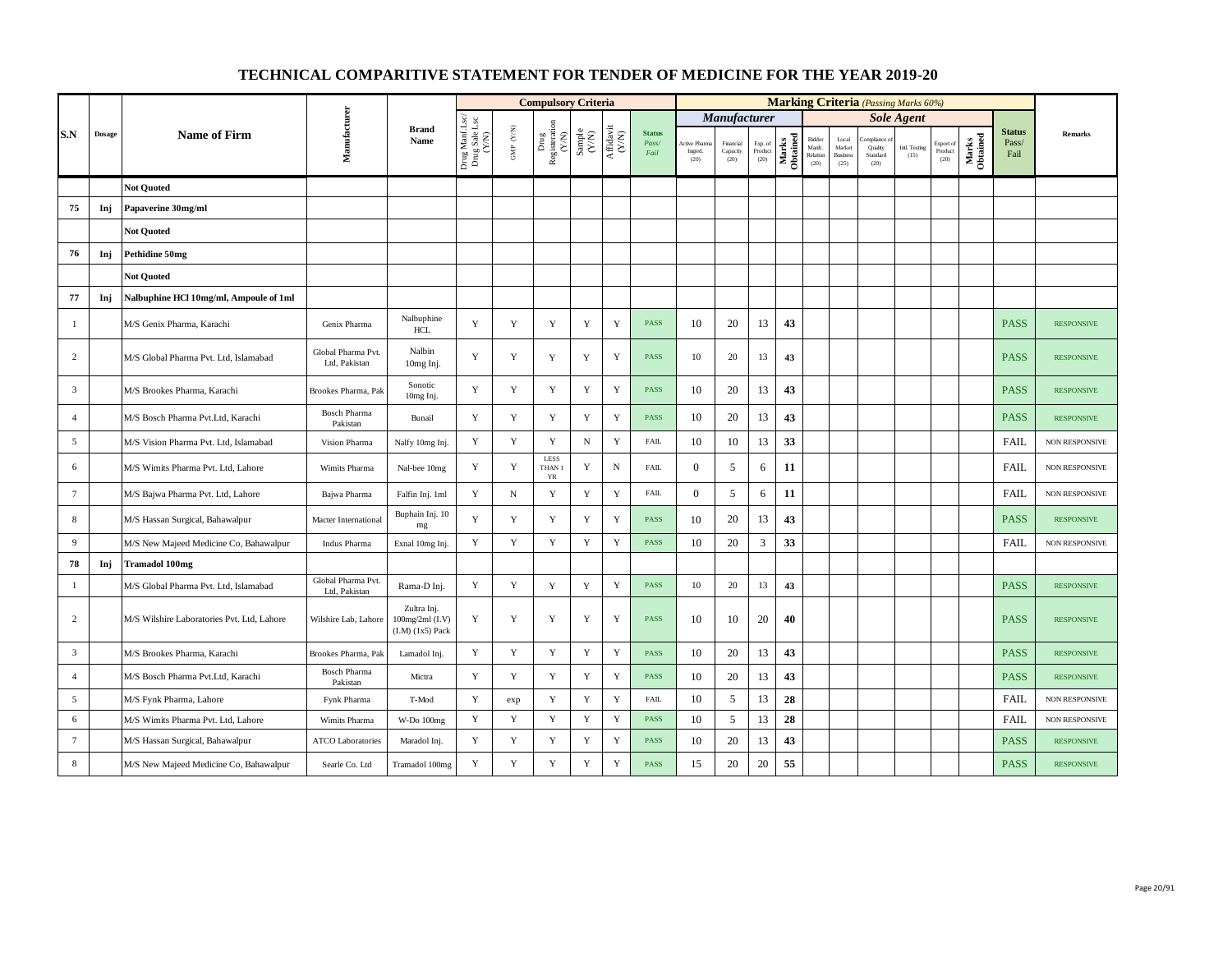|                |               |                                                                  |                                             |                                   |                                          |                                          | <b>Compulsory Criteria</b>                                                                |                                                              |                                      |                                |                               |                                                |    |                                                                                                                                                                         |                                      |                                            | <b>Marking Criteria</b> (Passing Marks 60%) |                       |                              |                   |                                |                       |
|----------------|---------------|------------------------------------------------------------------|---------------------------------------------|-----------------------------------|------------------------------------------|------------------------------------------|-------------------------------------------------------------------------------------------|--------------------------------------------------------------|--------------------------------------|--------------------------------|-------------------------------|------------------------------------------------|----|-------------------------------------------------------------------------------------------------------------------------------------------------------------------------|--------------------------------------|--------------------------------------------|---------------------------------------------|-----------------------|------------------------------|-------------------|--------------------------------|-----------------------|
|                |               |                                                                  |                                             |                                   |                                          |                                          |                                                                                           |                                                              |                                      |                                |                               | <b>Manufacturer</b>                            |    |                                                                                                                                                                         |                                      |                                            |                                             | <b>Sole Agent</b>     |                              |                   |                                |                       |
| S.N            | <b>Dosage</b> | <b>Name of Firm</b>                                              | Manufacturer                                | <b>Brand</b><br>Name              | Drug Manf.Lsc/<br>Drug Sale Lsc<br>(Y/N) | $\ensuremath{\mathsf{GMP}}\xspace$ (Y/N) | $\begin{array}{c} \mathrm{ Drug} \\ \mathrm{Registeration} \\ (Y/\mathrm{N}) \end{array}$ | $\begin{array}{c} \text{Sample} \\ (\text{Y/N}) \end{array}$ | $\frac{\text{Affdavit}}{\text{N/N}}$ | <b>Status</b><br>Pass/<br>Fail | ctive Pham<br>Ingred.<br>(20) | Financial<br>$\operatorname{Capacity}$<br>(20) |    | $\begin{tabular}{c} \bf Exp.\; of \\ \bf Product \\ (20) \\ \end{tabular} \begin{tabular}{c} \bf Exp. \\ \bf H \ddot{a}r \ddot{b}g \\ \bf E \ddot{b}g \\ \end{tabular}$ | Bidder<br>Manfc.<br>Relation<br>(20) | Local<br>Market<br><b>Business</b><br>(25) | pliance<br>Quality<br>Standard<br>(20)      | Intl. Testing<br>(15) | Export of<br>Product<br>(20) | Marks<br>Obtained | <b>Status</b><br>Pass/<br>Fail | <b>Remarks</b>        |
| 79             | Inj           | <b>Hydrocortisone Sodium Succinate 250mg</b>                     |                                             |                                   |                                          |                                          |                                                                                           |                                                              |                                      |                                |                               |                                                |    |                                                                                                                                                                         |                                      |                                            |                                             |                       |                              |                   |                                |                       |
| 1              |               | M/S New Omni Traders, Faisalamad                                 | Amson Vaccines<br>& Pharma                  | Hynonate                          | Y                                        | $\mathbf Y$                              | $\mathbf Y$                                                                               | $\mathbf Y$                                                  | Y                                    | PASS                           | 15                            | 15                                             | 13 | 43                                                                                                                                                                      |                                      |                                            |                                             |                       |                              |                   | <b>PASS</b>                    | <b>RESPONSIVE</b>     |
| $\overline{c}$ |               | M/S Vision Pharma Pvt. Ltd, Islamabad                            | Vision Pharma                               | Cortizone<br>250mg Inj.           | Y                                        | Y                                        | Y                                                                                         | $\, {\rm N}$                                                 | Y                                    | <b>FAIL</b>                    | 15                            | 10                                             | 3  | 28                                                                                                                                                                      |                                      |                                            |                                             |                       |                              |                   | <b>FAIL</b>                    | NON RESPONSIVE        |
| $\mathfrak{Z}$ |               | M/S Hassan Surgical, Bahawalpur                                  | Cirin Pharma<br>Marketed by ICI<br>Pakistan | Hy-Cortisone<br>Inj. 250 mg       | Y                                        | $\mathbf Y$                              | $\mathbf Y$                                                                               | $\mathbf Y$                                                  | $\mathbf Y$                          | <b>PASS</b>                    | 10                            | 20                                             | 13 | 43                                                                                                                                                                      |                                      |                                            |                                             |                       |                              |                   | <b>PASS</b>                    | <b>RESPONSIVE</b>     |
| 80             | Inj           | Dexamethasone                                                    |                                             |                                   |                                          |                                          |                                                                                           |                                                              |                                      |                                |                               |                                                |    |                                                                                                                                                                         |                                      |                                            |                                             |                       |                              |                   |                                |                       |
| -1             |               | M/S New Omni Traders, Faisalamad                                 | Geofman Pharma                              | Dexamedron                        | Y                                        | Y                                        | $\mathbf Y$                                                                               | $\mathbf Y$                                                  | $\mathbf Y$                          | PASS                           | 15                            | 5                                              | 13 | 33                                                                                                                                                                      |                                      |                                            |                                             |                       |                              |                   | <b>FAIL</b>                    | NON RESPONSIVE        |
| $\overline{c}$ |               | M/S Bosch Pharma Pvt.Ltd, Karachi                                | <b>Bosch Pharma</b><br>Pakistan             | Dexamex                           | Y                                        | $\mathbf Y$                              | Y                                                                                         | ${\bf N}$                                                    | $\mathbf Y$                          | <b>FAIL</b>                    | 10                            | 20                                             | 13 | 43                                                                                                                                                                      |                                      |                                            |                                             |                       |                              |                   | <b>PASS</b>                    | <b>NON RESPONSIVE</b> |
| $\overline{3}$ |               | M/S S.J & G Fazul Ellahie Pvt. Ltd, Karachi                      | S.J & G Fazul Ellahie<br>Karachi            | Dexamethasone                     | Y                                        | $\mathbf Y$                              | Y                                                                                         | Y                                                            | Y                                    | <b>PASS</b>                    | 10                            | 15                                             | 13 | 38                                                                                                                                                                      |                                      |                                            |                                             |                       |                              |                   | <b>PASS</b>                    | <b>RESPONSIVE</b>     |
| 81             | Inj           | <b>Methyl Prednisolone 80mg</b>                                  |                                             |                                   |                                          |                                          |                                                                                           |                                                              |                                      |                                |                               |                                                |    |                                                                                                                                                                         |                                      |                                            |                                             |                       |                              |                   |                                |                       |
|                |               | <b>Not Ouoted</b>                                                |                                             |                                   |                                          |                                          |                                                                                           |                                                              |                                      |                                |                               |                                                |    |                                                                                                                                                                         |                                      |                                            |                                             |                       |                              |                   |                                |                       |
| 82             | Inj           | <b>Methyl Prednisolone Sodium Succinate</b><br>500 <sub>mg</sub> |                                             |                                   |                                          |                                          |                                                                                           |                                                              |                                      |                                |                               |                                                |    |                                                                                                                                                                         |                                      |                                            |                                             |                       |                              |                   |                                |                       |
| $\mathbf{1}$   |               | M/S Pfizer Pakistan, Karachi                                     | Pfizer Belgium<br>NV                        | Solu Medrol<br>500mg Inj.         | Y                                        | Y                                        | Y                                                                                         | Y                                                            | Y                                    | PASS                           | 10                            | 20                                             | 20 | 50                                                                                                                                                                      |                                      |                                            |                                             |                       |                              |                   | <b>PASS</b>                    | <b>RESPONSIVE</b>     |
| 83             | Inj           | <b>Methyl Prednisolone Sodium Succinate</b><br>1000mg            |                                             |                                   |                                          |                                          |                                                                                           |                                                              |                                      |                                |                               |                                                |    |                                                                                                                                                                         |                                      |                                            |                                             |                       |                              |                   |                                |                       |
| $\overline{1}$ |               | M/S Pfizer Pakistan, Karachi                                     | Pfizer Belgium<br><b>NV</b>                 | Solu Medrol<br>1000mg Inj.        | Y                                        | Y                                        | Y                                                                                         | $\mathbf Y$                                                  | Y                                    | <b>PASS</b>                    | 10                            | 20                                             | 20 | 50                                                                                                                                                                      |                                      |                                            |                                             |                       |                              |                   | <b>PASS</b>                    | <b>RESPONSIVE</b>     |
| 84             | Tab           | Prednisolone 5mg                                                 |                                             |                                   |                                          |                                          |                                                                                           |                                                              |                                      |                                |                               |                                                |    |                                                                                                                                                                         |                                      |                                            |                                             |                       |                              |                   |                                |                       |
| 1              |               | M/S Pfizer Pakistan, Karachi                                     | Pfizer Pakistan<br>Ltd                      | Deltacortril Tab<br>5mg of 1000's | Y                                        | Y                                        | Y                                                                                         | Y                                                            | Y                                    | <b>PASS</b>                    | 10                            | 20                                             | 20 | 50                                                                                                                                                                      |                                      |                                            |                                             |                       |                              |                   | <b>PASS</b>                    | <b>RESPONSIVE</b>     |
| 85             | Inj           | <b>Desferoxamine 500mg</b>                                       |                                             |                                   |                                          |                                          |                                                                                           |                                                              |                                      |                                |                               |                                                |    |                                                                                                                                                                         |                                      |                                            |                                             |                       |                              |                   |                                |                       |
| -1             |               | M/S Novartis Pharma Pakistan Ltd, Karachi                        | Novartis                                    | Desteral<br>500 <sub>mg</sub>     | Y                                        | Y                                        | $\mathbf Y$                                                                               | $\mathbf Y$                                                  | Y                                    | <b>PASS</b>                    |                               |                                                |    |                                                                                                                                                                         | 20                                   | 25                                         | 10                                          | $\Omega$              | 10                           | 65                | <b>PASS</b>                    | <b>RESPONSIVE</b>     |
| 86             | Tab           | <b>Deferasirox 100mg Blister Pack</b>                            |                                             |                                   |                                          |                                          |                                                                                           |                                                              |                                      |                                |                               |                                                |    |                                                                                                                                                                         |                                      |                                            |                                             |                       |                              |                   |                                |                       |
| 1              |               | M/S Novartis Pharma Pakistan Ltd, Karachi                        | Novartis                                    | Asunra<br>100mg                   | Y                                        | Y                                        | $\mathbf Y$                                                                               | Y                                                            | Y                                    | <b>PASS</b>                    |                               |                                                |    |                                                                                                                                                                         | 20                                   | 25                                         | 10                                          | $\overline{0}$        | 10                           | 65                | <b>PASS</b>                    | <b>RESPONSIVE</b>     |
| 87             | Tab           | <b>Deferasirox 400mg Blister Pack</b>                            |                                             |                                   |                                          |                                          |                                                                                           |                                                              |                                      |                                |                               |                                                |    |                                                                                                                                                                         |                                      |                                            |                                             |                       |                              |                   |                                |                       |
| $\mathbf{1}$   |               | M/S Global Pharma Pvt. Ltd, Islamabad                            | Global Pharma Pvt.<br>Ltd, Pakistan         | Xefra 400mg<br>Dispersible Tab.   | Y                                        | Y                                        | Y                                                                                         | Y                                                            | Y                                    | <b>PASS</b>                    | 15                            | 20                                             | 13 | 48                                                                                                                                                                      |                                      |                                            |                                             |                       |                              |                   | <b>PASS</b>                    | <b>RESPONSIVE</b>     |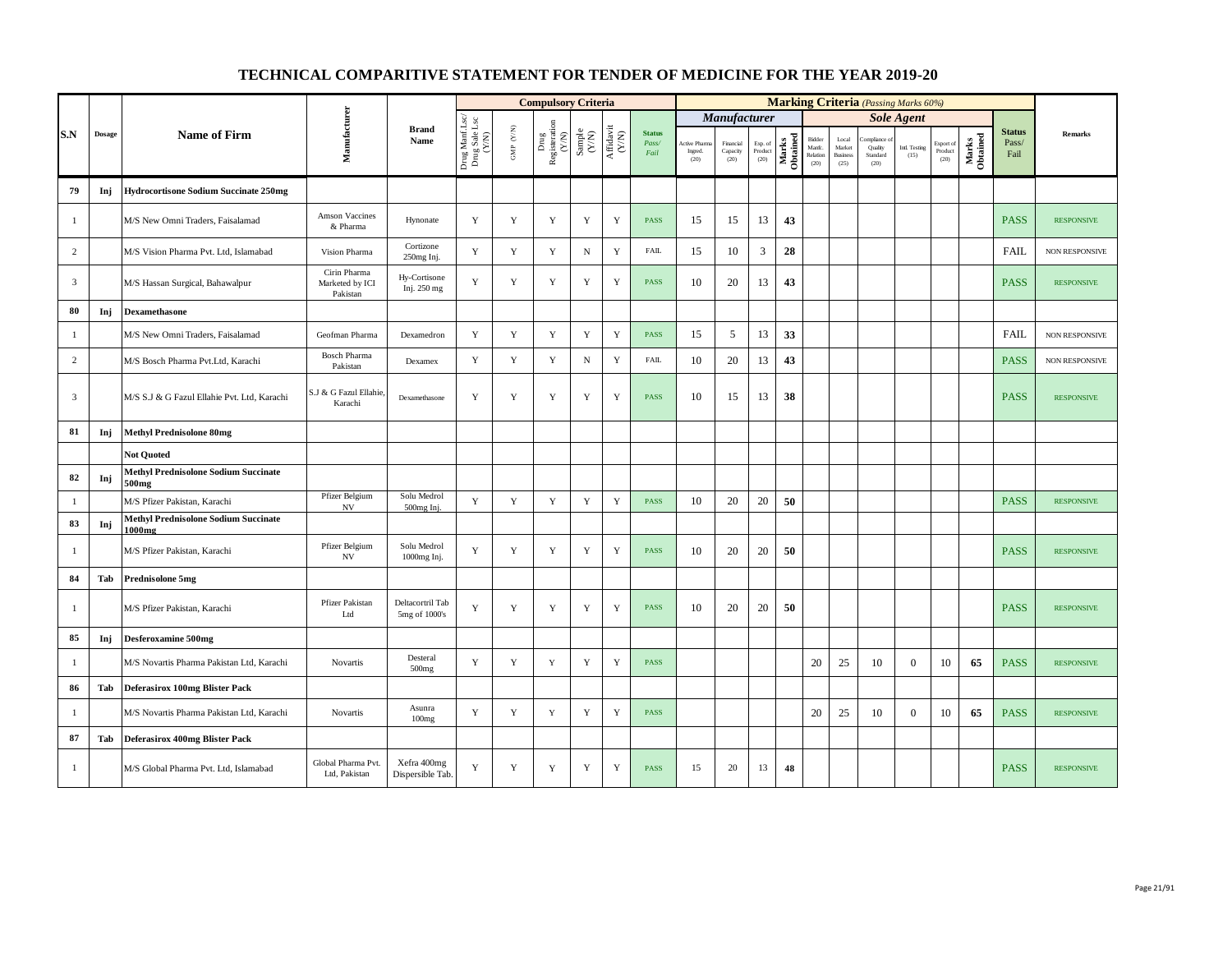|                |        |                                                                  |                                 |                        |                                          |                                                                       | <b>Compulsory Criteria</b>                                                                                                                |             |                                      |                                |                                 |                               |                            |                   |                                      |                                            |                                          | <b>Marking Criteria</b> (Passing Marks 60%) |                              |                   |                                |                       |
|----------------|--------|------------------------------------------------------------------|---------------------------------|------------------------|------------------------------------------|-----------------------------------------------------------------------|-------------------------------------------------------------------------------------------------------------------------------------------|-------------|--------------------------------------|--------------------------------|---------------------------------|-------------------------------|----------------------------|-------------------|--------------------------------------|--------------------------------------------|------------------------------------------|---------------------------------------------|------------------------------|-------------------|--------------------------------|-----------------------|
|                |        |                                                                  |                                 |                        |                                          |                                                                       |                                                                                                                                           |             |                                      |                                |                                 | Manufacturer                  |                            |                   |                                      |                                            |                                          | <b>Sole Agent</b>                           |                              |                   |                                |                       |
| S.N            | Dosage | <b>Name of Firm</b>                                              | Manufacturer                    | <b>Brand</b><br>Name   | Drug Manf.Lsc/<br>Drug Sale Lsc<br>(Y/N) | $\ensuremath{\mathsf{GMP}}\xspace$ $\ensuremath{\mathsf{C/N}}\xspace$ | $\begin{array}{c} \mathrm{Drag} \\ \mathrm{Res} \mathrm{interaction} \\ (\mathrm{Y/N}) \\ \mathrm{Sample} \\ \mathrm{Sample} \end{array}$ |             | $\frac{\text{Affdavit}}{\text{N/N}}$ | <b>Status</b><br>Pass/<br>Fail | Active Pharm<br>Ingred.<br>(20) | Financial<br>Capacity<br>(20) | Exp. of<br>Product<br>(20) | Marks<br>Obtained | Bidder<br>Manfc.<br>Relation<br>(20) | Local<br>Market<br><b>Business</b><br>(25) | ompliance<br>Quality<br>Standard<br>(20) | <b>Intl. Testing</b><br>(15)                | Export of<br>Product<br>(20) | Marks<br>Obtained | <b>Status</b><br>Pass/<br>Fail | <b>Remarks</b>        |
| 2              |        | M/S Novartis Pharma Pakistan Ltd, Karachi                        | Novartis                        | Asunra<br>400mg        | Y                                        | Y                                                                     | Y                                                                                                                                         | Y           | Y                                    | <b>PASS</b>                    |                                 |                               |                            |                   | 20                                   | 25                                         | 10                                       | $\mathbf{0}$                                | 10                           | 65                | <b>PASS</b>                    | <b>RESPONSIVE</b>     |
| $\mathbf{3}$   |        | M/S Hassan Surgical, Bahawalpur                                  | CCL Pharma                      | Dasirox<br>Tab. 400 mg | Y                                        | Y                                                                     | Y                                                                                                                                         | Y           | Y                                    | <b>PASS</b>                    | 10                              | 20                            | 13                         | 43                |                                      |                                            |                                          |                                             |                              |                   | <b>PASS</b>                    | <b>RESPONSIVE</b>     |
| 88             | Inj    | Flumazenil 100mcg/ml, 10ml                                       |                                 |                        |                                          |                                                                       |                                                                                                                                           |             |                                      |                                |                                 |                               |                            |                   |                                      |                                            |                                          |                                             |                              |                   |                                |                       |
|                |        | <b>Not Quoted</b>                                                |                                 |                        |                                          |                                                                       |                                                                                                                                           |             |                                      |                                |                                 |                               |                            |                   |                                      |                                            |                                          |                                             |                              |                   |                                |                       |
| 89             | Inj    | Naloxone HCl 0.4mg/ml, 1ml                                       |                                 |                        |                                          |                                                                       |                                                                                                                                           |             |                                      |                                |                                 |                               |                            |                   |                                      |                                            |                                          |                                             |                              |                   |                                |                       |
| $\mathbf{1}$   |        | M/S Bajwa Pharma Pvt. Ltd, Lahore                                | Bajwa Pharma                    | Naloxo-X<br>Inj. 1ml   | Y                                        | ${\bf N}$                                                             | $\mathbf Y$                                                                                                                               | $\mathbf Y$ | $\mathbf Y$                          | FAIL                           | $\mathbf{0}$                    | 5                             | 6                          | 11                |                                      |                                            |                                          |                                             |                              |                   | <b>FAIL</b>                    | NON RESPONSIVE        |
| $\overline{c}$ |        | M/S Hassan Surgical, Bahawalpur                                  | Siza International              | Athiol 0.4mg/1ml       | $\mathbf Y$                              | $\, {\rm N}$                                                          | $\mathbf Y$                                                                                                                               | $\mathbf Y$ | $\mathbf Y$                          | <b>FAIL</b>                    | 10                              | 5                             | 6                          | 21                |                                      |                                            |                                          |                                             |                              |                   | <b>FAIL</b>                    | NON RESPONSIVE        |
| 90             | Inj    | Pralidoxime Mesylate / Chloride<br>200mg/10ml                    |                                 |                        |                                          |                                                                       |                                                                                                                                           |             |                                      |                                |                                 |                               |                            |                   |                                      |                                            |                                          |                                             |                              |                   |                                |                       |
| $\mathbf{1}$   |        | M/S Hassan Surgical, Bahawalpur                                  | <b>ATCO</b><br>Laboratories     | P-Doxime               | $\mathbf Y$                              | $\mathbf Y$                                                           | $\mathbf Y$                                                                                                                               | $\mathbf Y$ | $\mathbf Y$                          | <b>PASS</b>                    | 10                              | 20                            | 13                         | 43                |                                      |                                            |                                          |                                             |                              |                   | <b>PASS</b>                    | <b>RESPONSIVE</b>     |
| 91             | Inj    | <b>Protamine Sulphate 5ml</b>                                    |                                 |                        |                                          |                                                                       |                                                                                                                                           |             |                                      |                                |                                 |                               |                            |                   |                                      |                                            |                                          |                                             |                              |                   |                                |                       |
|                |        | <b>Not Quoted</b>                                                |                                 |                        |                                          |                                                                       |                                                                                                                                           |             |                                      |                                |                                 |                               |                            |                   |                                      |                                            |                                          |                                             |                              |                   |                                |                       |
| 92             | Inj    | Amikacin 500mg                                                   |                                 |                        |                                          |                                                                       |                                                                                                                                           |             |                                      |                                |                                 |                               |                            |                   |                                      |                                            |                                          |                                             |                              |                   |                                |                       |
| $\mathbf{1}$   |        | M/S Bosch Pharma Pvt.Ltd, Karachi                                | <b>Bosch Pharma</b><br>Pakistan | Amkay                  | $\mathbf Y$                              | $\mathbf Y$                                                           | $\mathbf Y$                                                                                                                               | $\mathbf Y$ | $\mathbf Y$                          | <b>PASS</b>                    | 10                              | 20                            | 13                         | 43                |                                      |                                            |                                          |                                             |                              |                   | <b>PASS</b>                    | <b>RESPONSIVE</b>     |
| $\overline{c}$ |        | M/S Hudson Pharma, Karachi                                       | Hudson Pharma,<br>Pakistan      | Amak 500mg             | Y                                        | Y                                                                     | $\mathbf Y$                                                                                                                               | Y           | $\mathbf Y$                          | <b>PASS</b>                    | 10                              | 5                             | 13                         | 28                |                                      |                                            |                                          |                                             |                              |                   | FAIL                           | <b>NON RESPONSIVE</b> |
| 93             | Inj    | <b>Bleomycin 15mganti</b>                                        |                                 |                        |                                          |                                                                       |                                                                                                                                           |             |                                      |                                |                                 |                               |                            |                   |                                      |                                            |                                          |                                             |                              |                   |                                |                       |
|                |        | <b>Not Ouoted</b>                                                |                                 |                        |                                          |                                                                       |                                                                                                                                           |             |                                      |                                |                                 |                               |                            |                   |                                      |                                            |                                          |                                             |                              |                   |                                |                       |
| 94             | Inj.   | Clindamycin-C 150mg/ml                                           |                                 |                        |                                          |                                                                       |                                                                                                                                           |             |                                      |                                |                                 |                               |                            |                   |                                      |                                            |                                          |                                             |                              |                   |                                |                       |
|                |        | <b>Not Quoted</b>                                                |                                 |                        |                                          |                                                                       |                                                                                                                                           |             |                                      |                                |                                 |                               |                            |                   |                                      |                                            |                                          |                                             |                              |                   |                                |                       |
| 95             | Inj    | Gentamycin 80mg/2ml, 2ml                                         |                                 |                        |                                          |                                                                       |                                                                                                                                           |             |                                      |                                |                                 |                               |                            |                   |                                      |                                            |                                          |                                             |                              |                   |                                |                       |
| $\mathbf{1}$   |        | M/S New Omni Traders, Faisalamad                                 | Geofman Pharma                  | Genom                  | Y                                        | Y                                                                     | Y                                                                                                                                         | $\mathbf Y$ | $\mathbf Y$                          | <b>PASS</b>                    | $\mathbf{0}$                    | 5                             | 20                         | 25                |                                      |                                            |                                          |                                             |                              |                   | <b>FAIL</b>                    | NON RESPONSIVE        |
| 96             | Tab.   | <b>Allupurinol 300mg Blister Pack</b>                            |                                 |                        |                                          |                                                                       |                                                                                                                                           |             |                                      |                                |                                 |                               |                            |                   |                                      |                                            |                                          |                                             |                              |                   |                                |                       |
| $\mathbf{1}$   |        | M/S Mega Pharma Ltd, Lahore                                      | Mega Pharma                     | Agout Tab. 300mg       | Y                                        | Y                                                                     | $\mathbf Y$                                                                                                                               | Y           | $\mathbf Y$                          | <b>PASS</b>                    | 15                              | 5                             | 13                         | 33                |                                      |                                            |                                          |                                             |                              |                   | <b>FAIL</b>                    | <b>NON RESPONSIVE</b> |
| 97             | Tab.   | <b>Hydroxy Chloroquine Sulphate 200mg</b><br><b>Blister Pack</b> |                                 |                        |                                          |                                                                       |                                                                                                                                           |             |                                      |                                |                                 |                               |                            |                   |                                      |                                            |                                          |                                             |                              |                   |                                |                       |
|                |        | <b>Not Quoted</b>                                                |                                 |                        |                                          |                                                                       |                                                                                                                                           |             |                                      |                                |                                 |                               |                            |                   |                                      |                                            |                                          |                                             |                              |                   |                                |                       |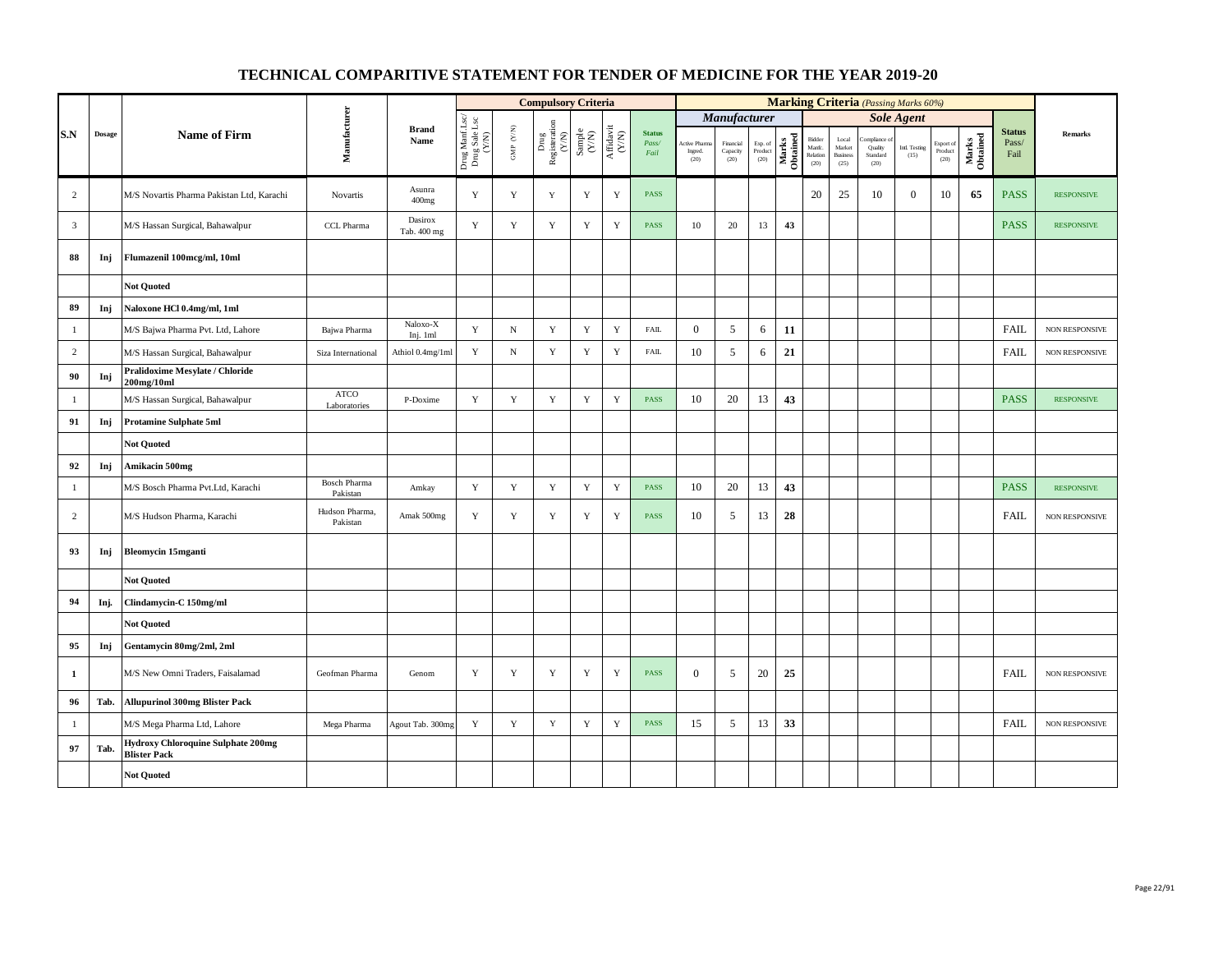|                 |                        |                                                            |                                     |                                              |                                          |                           | <b>Compulsory Criteria</b>                                                                                                      |                                                                     |                                                                             |                                |                                        |                               |                            |                   |                                      |                                            |                                           | <b>Marking Criteria</b> (Passing Marks 60%) |                              |                   |                                |                       |
|-----------------|------------------------|------------------------------------------------------------|-------------------------------------|----------------------------------------------|------------------------------------------|---------------------------|---------------------------------------------------------------------------------------------------------------------------------|---------------------------------------------------------------------|-----------------------------------------------------------------------------|--------------------------------|----------------------------------------|-------------------------------|----------------------------|-------------------|--------------------------------------|--------------------------------------------|-------------------------------------------|---------------------------------------------|------------------------------|-------------------|--------------------------------|-----------------------|
|                 |                        |                                                            |                                     |                                              |                                          |                           |                                                                                                                                 |                                                                     |                                                                             |                                |                                        | Manufacturer                  |                            |                   |                                      |                                            |                                           | <b>Sole Agent</b>                           |                              |                   |                                |                       |
| S.N             | <b>Dosage</b>          | <b>Name of Firm</b>                                        | Manufacturer                        | <b>Brand</b><br>Name                         | Drug Manf.Lsc/<br>Drug Sale Lsc<br>(Y/N) | ${\rm GMP}$ ${\rm (V/N)}$ | $\begin{tabular}{l} \hline \textbf{Drug} \\ \textbf{Re} \textbf{g} \text{isteration} \\ (\textbf{Y/N}) \\ \hline \end{tabular}$ | $\begin{array}{c} \text{Sample} \\ \text{C}(\text{NN}) \end{array}$ | $\begin{array}{c} \textrm{Affdavit} \\ \textrm{(\textbf{Y/N})} \end{array}$ | <b>Status</b><br>Pass/<br>Fail | <b>Active Pharm</b><br>Ingred.<br>(20) | Financial<br>Capacity<br>(20) | Exp. of<br>Product<br>(20) | Marks<br>Obtained | Bidder<br>Manfe.<br>Relation<br>(20) | Local<br>Market<br><b>Business</b><br>(25) | ampliance.<br>Quality<br>Standard<br>(20) | Intl. Testing<br>(15)                       | Export of<br>Product<br>(20) | Marks<br>Obtained | <b>Status</b><br>Pass/<br>Fail | <b>Remarks</b>        |
| 98              | Susp                   | Trimethoprim 80mg + Sulphamethoxazole<br>400mg / 5ml, 50ml |                                     |                                              |                                          |                           |                                                                                                                                 |                                                                     |                                                                             |                                |                                        |                               |                            |                   |                                      |                                            |                                           |                                             |                              |                   |                                |                       |
|                 |                        |                                                            |                                     |                                              |                                          |                           |                                                                                                                                 |                                                                     |                                                                             |                                |                                        |                               |                            |                   |                                      |                                            |                                           |                                             |                              |                   |                                |                       |
| 1               |                        | M/S GlaxoSmithKline, Karachi                               | GSK, Karachi                        | Septran DS<br>Suspension                     | Y                                        | Y                         | Y                                                                                                                               | Y                                                                   | Y                                                                           | <b>PASS</b>                    | 10                                     | 20                            | 13                         | 43                |                                      |                                            |                                           |                                             |                              |                   | <b>PASS</b>                    | <b>RESPONSIVE</b>     |
| 99              | Cap.<br>Tab            | Doxycycline 100mg Blister Pack                             |                                     |                                              |                                          |                           |                                                                                                                                 |                                                                     |                                                                             |                                |                                        |                               |                            |                   |                                      |                                            |                                           |                                             |                              |                   |                                |                       |
| -1              |                        | M/S Axis Pharma, Faisalbad                                 | Axis Pharma                         | Axidox Cap.<br>100mg                         | $\mathbf Y$                              | $\mathbf Y$               | Y                                                                                                                               | Y                                                                   | Y                                                                           | <b>PASS</b>                    | 15                                     | 5                             | 13                         | 33                |                                      |                                            |                                           |                                             |                              |                   | <b>FAIL</b>                    | NON RESPONSIVE        |
| 2               |                        | M/S Star Laboratoreis Pvt. Ltd, Lahore                     | Star Labs                           | <b>Infadox Cap</b>                           | Y                                        | Y                         | Y                                                                                                                               | $\mathbf Y$                                                         | $\mathbf Y$                                                                 | <b>PASS</b>                    | $\theta$                               | 15                            | 13                         | 28                |                                      |                                            |                                           |                                             |                              |                   | <b>FAIL</b>                    | <b>NON RESPONSIVE</b> |
| $\overline{3}$  |                        | M/S Arsons Pharma Pvt. Ltd, Lahore                         | Arsons<br>Pharma                    | Arsodox                                      | Y                                        | $\mathbf Y$               | $\mathbf Y$                                                                                                                     | Y                                                                   | ${\bf N}$                                                                   | <b>FAIL</b>                    | 10                                     | 5                             | 13                         | 28                |                                      |                                            |                                           |                                             |                              |                   | <b>FAIL</b>                    | <b>NON RESPONSIVE</b> |
| $\overline{4}$  |                        | M/S Pfizer Pakistan, Karachi                               | Pfizer Pakistan<br>Ltd              | Vibramycin Cap<br>100mg of 120's             | Y                                        | $\mathbf Y$               | Y                                                                                                                               | Y                                                                   | $\mathbf Y$                                                                 | <b>PASS</b>                    | 10                                     | 20                            | 20                         | 50                |                                      |                                            |                                           |                                             |                              |                   | <b>PASS</b>                    | <b>RESPONSIVE</b>     |
| 5               |                        | M/S Wimits Pharma Pvt. Ltd, Lahore                         | Wimits Pharma                       | Microdox 100mg                               | $\mathbf Y$                              | Y                         | $\mathbf Y$                                                                                                                     | $\mathbf Y$                                                         | Y                                                                           | <b>PASS</b>                    | 10                                     | 5                             | 13                         | 28                |                                      |                                            |                                           |                                             |                              |                   | <b>FAIL</b>                    | NON RESPONSIVE        |
| 6               |                        | M/S B.J Pharma, Lahore                                     | <b>B.J Pharma</b>                   | Foxylin 100mg,<br>Doxycycline<br>100mg       | Y                                        | $\mathbf Y$               | Y                                                                                                                               | Y                                                                   | $\,$ N                                                                      | <b>FAIL</b>                    | 10                                     | 5                             | 6                          | 21                |                                      |                                            |                                           |                                             |                              |                   | <b>FAIL</b>                    | NON RESPONSIVE        |
| $7\phantom{.0}$ |                        | M/S Hassan Surgical, Bahawalpur                            | Novamed Pharma                      | Declocine Cap<br>100mg                       | Y                                        | $\mathbf Y$               | $\mathbf Y$                                                                                                                     | $\mathbf Y$                                                         | $\mathbf Y$                                                                 | <b>PASS</b>                    | 10                                     | 5                             | 6                          | 21                |                                      |                                            |                                           |                                             |                              |                   | <b>FAIL</b>                    | NON RESPONSIVE        |
| 8               |                        | M/S New Majeed Medicine Co, Bahawalpur                     | Martin Dow Marker                   | Supramycin<br>100mg Cap                      | Y                                        | Y                         | Y                                                                                                                               | Y                                                                   | $\mathbf Y$                                                                 | <b>PASS</b>                    | 10                                     | 20                            | 13                         | 43                |                                      |                                            |                                           |                                             |                              |                   | <b>PASS</b>                    | <b>RESPONSIVE</b>     |
| 100             | Infusio<br>$\mathbf n$ | Metronidazole 500mg/100ml ē Hanger                         |                                     |                                              |                                          |                           |                                                                                                                                 |                                                                     |                                                                             |                                |                                        |                               |                            |                   |                                      |                                            |                                           |                                             |                              |                   |                                |                       |
| $\mathbf{1}$    |                        | M/S Global Pharma Pvt. Ltd, Islamabad                      | Global Pharma Pvt.<br>Ltd, Pakistan | Anarob Infusion<br>(Without I.V<br>Set)      | Y                                        | $\mathbf Y$               | Y                                                                                                                               | $_{\rm N}$                                                          | $\mathbf Y$                                                                 | FAIL                           | 10                                     | 20                            | 13                         | 43                |                                      |                                            |                                           |                                             |                              |                   | <b>PASS</b>                    | <b>NON RESPONSIVE</b> |
| 2               |                        | M/S Bosch Pharma Pvt.Ltd, Karachi                          | <b>Bosch Pharma</b><br>Pakistan     | Fiazol                                       | Y                                        | $\mathbf Y$               | Y                                                                                                                               | $\mathbf Y$                                                         | $\mathbf Y$                                                                 | <b>PASS</b>                    | 10                                     | 20                            | 13                         | 43                |                                      |                                            |                                           |                                             |                              |                   | <b>PASS</b>                    | <b>RESPONSIVE</b>     |
| 3               |                        | M/S Sanofi Aventis Pakistan Ltd, Karachi                   | Sanofi                              | <b>Flagyl Infusion</b><br>500mg/100ml        | Y                                        | Y                         | Y                                                                                                                               | Y                                                                   | Y                                                                           | <b>PASS</b>                    | 10                                     | 20                            | 13                         | 43                |                                      |                                            |                                           |                                             |                              |                   | <b>PASS</b>                    | <b>RESPONSIVE</b>     |
| $\overline{4}$  |                        | M/S Hassan Surgical, Bahawalpur                            | Frontier Dextrose Ltd               | Sterimet                                     | Y                                        | $\mathbf Y$               | $\mathbf Y$                                                                                                                     | $\mathbf Y$                                                         | Y                                                                           | <b>PASS</b>                    | 10                                     | 5                             | 13                         | 28                |                                      |                                            |                                           |                                             |                              |                   | FAIL                           | NON RESPONSIVE        |
| 101             | Susp                   | Metronidazole 200mg/5ml, 60ml / 90ml                       |                                     |                                              |                                          |                           |                                                                                                                                 |                                                                     |                                                                             |                                |                                        |                               |                            |                   |                                      |                                            |                                           |                                             |                              |                   |                                |                       |
| -1              |                        | M/S Star Laboratoreis Pvt. Ltd, Lahore                     | Star Labs                           | Nidagyl<br>Susp.                             | Y                                        | $\mathbf Y$               | Y                                                                                                                               | Y                                                                   | Y                                                                           | <b>PASS</b>                    | $\overline{0}$                         | 15                            | $\mathbf{0}$               | 15                |                                      |                                            |                                           |                                             |                              |                   | <b>FAIL</b>                    | NON RESPONSIVE        |
| $\overline{c}$  |                        | M/S Sanofi Aventis Pakistan Ltd, Karachi                   | Sanofi                              | <b>Flagyl Suspension</b><br>200mg/5ml (90ml) | Y                                        | Y                         | Y                                                                                                                               | Y                                                                   | $\mathbf Y$                                                                 | <b>PASS</b>                    | 10                                     | 20                            | 13                         | 43                |                                      |                                            |                                           |                                             |                              |                   | <b>PASS</b>                    | <b>RESPONSIVE</b>     |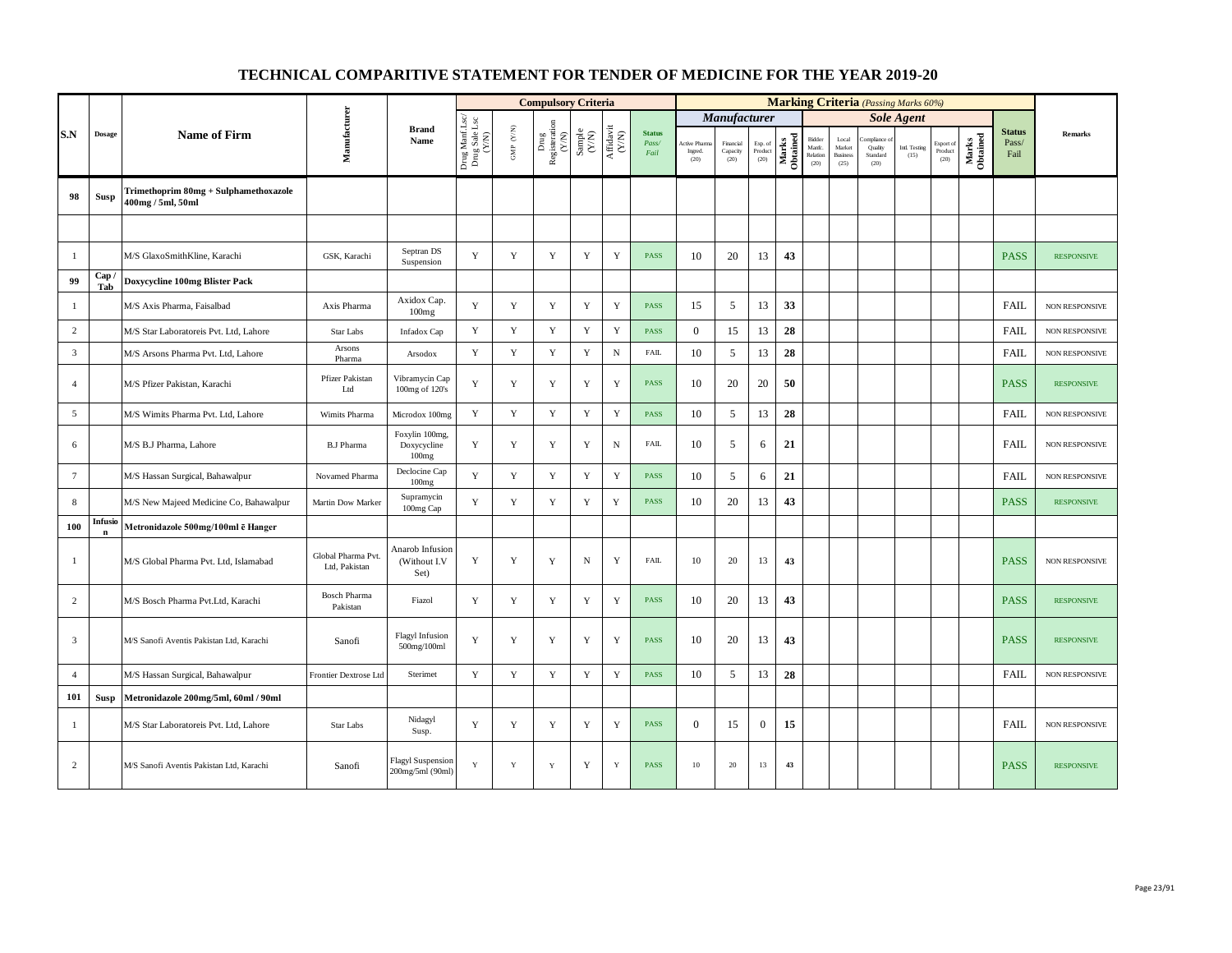|                |               |                                                                                                                                                                      |                                     |                                           |                                          |                               | <b>Compulsory Criteria</b>                                  |                                                              |                                      |                                |                                 |                               |                            |                   |                                      |                                            | <b>Marking Criteria</b> (Passing Marks 60%) |                       |                              |                   |                                |                       |
|----------------|---------------|----------------------------------------------------------------------------------------------------------------------------------------------------------------------|-------------------------------------|-------------------------------------------|------------------------------------------|-------------------------------|-------------------------------------------------------------|--------------------------------------------------------------|--------------------------------------|--------------------------------|---------------------------------|-------------------------------|----------------------------|-------------------|--------------------------------------|--------------------------------------------|---------------------------------------------|-----------------------|------------------------------|-------------------|--------------------------------|-----------------------|
|                |               |                                                                                                                                                                      |                                     |                                           |                                          |                               |                                                             |                                                              |                                      |                                |                                 | Manufacturer                  |                            |                   |                                      |                                            |                                             | <b>Sole Agent</b>     |                              |                   |                                |                       |
| S.N            | <b>Dosage</b> | <b>Name of Firm</b>                                                                                                                                                  | Manufacturer                        | <b>Brand</b><br>Name                      | Drug Manf.Lsc/<br>Drug Sale Lsc<br>(Y/N) | GMP $(\mathbf{Y/N})$          | Drug<br>Registeration $\stackrel{\text{N}}{\left(N\right)}$ | $\begin{array}{c} \text{Sample} \\ (\text{Y/N}) \end{array}$ | $\frac{\text{Affdavit}}{\text{N/N}}$ | <b>Status</b><br>Pass/<br>Fail | Active Pharm<br>Ingred.<br>(20) | Financial<br>Capacity<br>(20) | Exp. of<br>Product<br>(20) | Marks<br>Obtained | Bidder<br>Manfe.<br>Relation<br>(20) | Local<br>Market<br><b>Business</b><br>(25) | ompliance of<br>Quality<br>Standard<br>(20) | Intl. Testing<br>(15) | Export of<br>Product<br>(20) | Marks<br>Obtained | <b>Status</b><br>Pass/<br>Fail | <b>Remarks</b>        |
| $\overline{3}$ |               | M/S B.J Pharma, Lahore                                                                                                                                               | <b>B.J Pharma</b>                   | Entagyl<br>200mg/5ml,<br>60 <sub>ml</sub> | Y                                        | Y                             | Y                                                           | Y                                                            | $\mathbf N$                          | <b>FAIL</b>                    | 10                              | 5                             | $\overline{0}$             | 15                |                                      |                                            |                                             |                       |                              |                   | <b>FAIL</b>                    | <b>NON RESPONSIVE</b> |
| $\overline{4}$ |               | M/S New Majeed Medicine Co, Bahawalpur                                                                                                                               | Searle Co. Ltd                      | Metrozine<br>90ml Susp                    | $\mathbf{Y}$                             | Y                             | Y                                                           | Y                                                            | Y                                    | <b>PASS</b>                    | 10                              | 20                            | 13                         | 43                |                                      |                                            |                                             |                       |                              |                   | <b>PASS</b>                    | <b>RESPONSIVE</b>     |
| 102            | Tab           | Metronidazole 400mg Blister Pack                                                                                                                                     |                                     |                                           |                                          |                               |                                                             |                                                              |                                      |                                |                                 |                               |                            |                   |                                      |                                            |                                             |                       |                              |                   | <b>FAIL</b>                    | NON RESPONSIVE        |
| -1             |               | M/S Star Laboratoreis Pvt. Ltd, Lahore                                                                                                                               | Star Labs                           | Nidagyl<br>400mg Tab.                     | Y                                        | Y                             | Y                                                           | Y                                                            | Y                                    | <b>PASS</b>                    | $\overline{0}$                  | 15                            | 13                         | 28                |                                      |                                            |                                             |                       |                              |                   | <b>FAIL</b>                    | <b>NON RESPONSIVE</b> |
| 2              |               | M/S Sanofi Aventis Pakistan Ltd, Karachi                                                                                                                             | Sanofi                              | Flagyl Tab. 400mg<br>20x10                | Y                                        | Y                             | Y                                                           | Y                                                            | Y                                    | <b>PASS</b>                    | 10 <sup>°</sup>                 | 20                            | 13                         | 43                |                                      |                                            |                                             |                       |                              |                   | <b>PASS</b>                    | <b>RESPONSIVE</b>     |
| $\overline{3}$ |               | M/S B.J Pharma, Lahore                                                                                                                                               | <b>B.J Pharma</b>                   | Entagyl 400mg                             | Y                                        | Y                             | Y                                                           | Y                                                            | $\mathbf N$                          | FAIL                           | 10                              | 5                             | 6                          | 21                |                                      |                                            |                                             |                       |                              |                   | FAIL                           | NON RESPONSIVE        |
| 103            | Tab           | Metronidazole 400mg + Diloxanide 500mg<br><b>Blister Pack</b>                                                                                                        |                                     |                                           |                                          |                               |                                                             |                                                              |                                      |                                |                                 |                               |                            |                   |                                      |                                            |                                             |                       |                              |                   |                                |                       |
| 1              |               | M/S Abbott Laboratories Pakistan Ltd, Karachi                                                                                                                        | Abbott Lab Pak, Ltd                 | Entamizole DS<br>Tab                      | Y                                        | Y                             | Y                                                           | Y                                                            | Y                                    | <b>PASS</b>                    | 10                              | 20                            | 13                         | 43                |                                      |                                            |                                             |                       |                              |                   | <b>PASS</b>                    | <b>RESPONSIVE</b>     |
| 104            | Tab           | Ethambutol HCl 275mg/300mg + INH 75mg<br>+ Rifampicin 150mg ë Bioavailability<br>Studies. Report from the Lab approved by<br>WHO (Blister Pack, Pack of 100 or less) |                                     |                                           |                                          |                               |                                                             |                                                              |                                      |                                |                                 |                               |                            |                   |                                      |                                            |                                             |                       |                              |                   |                                |                       |
| -1             |               | M/S Faisal Pharma, Bahawalpur                                                                                                                                        | Pacific Pharma                      | Rifin-E                                   |                                          | NO BIO EQUILANCE STUDY REPORT |                                                             |                                                              |                                      | FAIL                           | 10                              | 10                            | 20                         | 40                |                                      |                                            |                                             |                       |                              |                   | <b>PASS</b>                    | NON RESPONSIVE        |
| 2              |               | M/S Global Pharma Pvt. Ltd, Islamabad                                                                                                                                | Global Pharma Pvt.<br>Ltd. Pakistan | Rimthree<br>FDC Tab.                      |                                          | NO BIO EQUILANCE STUDY REPORT |                                                             |                                                              |                                      | <b>FAIL</b>                    | 10                              | 20                            | 13                         | 43                |                                      |                                            |                                             |                       |                              |                   | <b>PASS</b>                    | <b>NON RESPONSIVE</b> |
| $\overline{3}$ |               | M/S Pfizer Pakistan, Karachi                                                                                                                                         | Pfizer Pakistan<br>Ltd              | Myrin Forte Tab<br>of 80's                | Y                                        | Y                             | Y                                                           | Y                                                            | Y                                    | <b>PASS</b>                    | 10                              | 20                            | 20                         | 50                |                                      |                                            |                                             |                       |                              |                   | <b>PASS</b>                    | <b>RESPONSIVE</b>     |
| 105            | Tab.          | <b>Ethambutol 400mg Blister Pack</b>                                                                                                                                 |                                     |                                           |                                          |                               |                                                             |                                                              |                                      |                                |                                 |                               |                            |                   |                                      |                                            |                                             |                       |                              |                   |                                |                       |
|                |               | <b>Not Ouoted</b>                                                                                                                                                    |                                     |                                           |                                          |                               |                                                             |                                                              |                                      |                                |                                 |                               |                            |                   |                                      |                                            |                                             |                       |                              |                   |                                |                       |
| 106            | Tab           | Isoniazid 100mg (Blister Pack, Pack of 100<br>or less)                                                                                                               |                                     |                                           |                                          |                               |                                                             |                                                              |                                      |                                |                                 |                               |                            |                   |                                      |                                            |                                             |                       |                              |                   |                                |                       |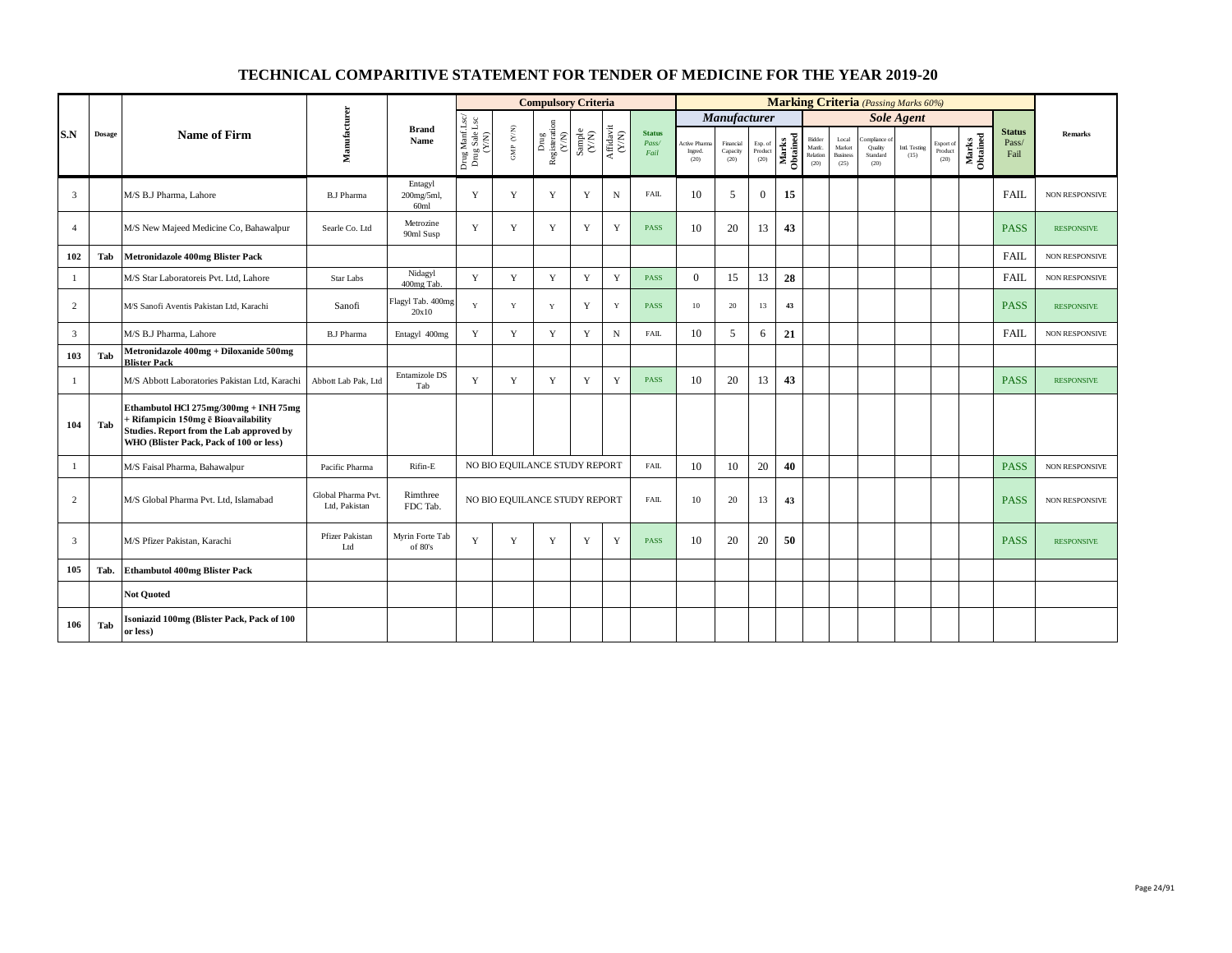|                 |               |                                                                                      |                               |                                 |                                          |                                          | <b>Compulsory Criteria</b>                                                               |                                                              |                                                                                       |                                |                                |                               |                            |                   |                                      |                                            |                                            | <b>Marking Criteria</b> (Passing Marks 60%) |                              |                   |                                |                       |
|-----------------|---------------|--------------------------------------------------------------------------------------|-------------------------------|---------------------------------|------------------------------------------|------------------------------------------|------------------------------------------------------------------------------------------|--------------------------------------------------------------|---------------------------------------------------------------------------------------|--------------------------------|--------------------------------|-------------------------------|----------------------------|-------------------|--------------------------------------|--------------------------------------------|--------------------------------------------|---------------------------------------------|------------------------------|-------------------|--------------------------------|-----------------------|
|                 |               |                                                                                      |                               |                                 |                                          |                                          |                                                                                          |                                                              |                                                                                       |                                |                                | <b>Manufacturer</b>           |                            |                   |                                      |                                            |                                            | <b>Sole Agent</b>                           |                              |                   |                                |                       |
| S.N             | <b>Dosage</b> | Name of Firm                                                                         | Manufacturer                  | <b>Brand</b><br>Name            | Drug Manf.Lsc/<br>Drug Sale Lsc<br>(Y/N) | $\ensuremath{\mathrm{GMP}}\xspace$ (Y/N) | $\begin{array}{c} \mathrm{Drag} \\ \mathrm{Registeration} \\ (Y/\mathrm{N}) \end{array}$ | $\begin{array}{c} \text{Sample} \\ (\text{Y/N}) \end{array}$ | $\begin{array}{c} \mathrm{Aff} \mathrm{dav} \mathrm{i} \\ (\mathrm{Y/N}) \end{array}$ | <b>Status</b><br>Pass/<br>Fail | ctive Pharm<br>Ingred.<br>(20) | Financial<br>Capacity<br>(20) | Exp. of<br>Product<br>(20) | Marks<br>Obtained | Bidder<br>Manfc.<br>Relation<br>(20) | Local<br>Market<br><b>Business</b><br>(25) | ompliance o<br>Quality<br>Standard<br>(20) | Intl. Testing<br>(15)                       | Export of<br>Product<br>(20) | Marks<br>Obtained | <b>Status</b><br>Pass/<br>Fail | <b>Remarks</b>        |
|                 |               | <b>Not Ouoted</b>                                                                    |                               |                                 |                                          |                                          |                                                                                          |                                                              |                                                                                       |                                |                                |                               |                            |                   |                                      |                                            |                                            |                                             |                              |                   |                                |                       |
| 107             | Tab           | Isoniazid 300mg (Blister Pack, Pack of 100<br>or less)                               |                               |                                 |                                          |                                          |                                                                                          |                                                              |                                                                                       |                                |                                |                               |                            |                   |                                      |                                            |                                            |                                             |                              |                   |                                |                       |
|                 |               | <b>Not Quoted</b>                                                                    |                               |                                 |                                          |                                          |                                                                                          |                                                              |                                                                                       |                                |                                |                               |                            |                   |                                      |                                            |                                            |                                             |                              |                   |                                |                       |
| 108             | <b>Syp</b>    | Isoniazid 50mg/5ml, 60ml, 120ml                                                      |                               |                                 |                                          |                                          |                                                                                          |                                                              |                                                                                       |                                |                                |                               |                            |                   |                                      |                                            |                                            |                                             |                              |                   |                                |                       |
|                 |               | <b>Not Quoted</b>                                                                    |                               |                                 |                                          |                                          |                                                                                          |                                                              |                                                                                       |                                |                                |                               |                            |                   |                                      |                                            |                                            |                                             |                              |                   |                                |                       |
| 109             | Tab           | <b>Montelukast Sodium 10mg Blister Pack</b>                                          |                               |                                 |                                          |                                          |                                                                                          |                                                              |                                                                                       |                                |                                |                               |                            |                   |                                      |                                            |                                            |                                             |                              |                   |                                |                       |
| -1              |               | M/S Next Pharma, Lahore                                                              | Next Pharma                   | AIRMONT 10mg                    | Y                                        | Y                                        | Y                                                                                        | Y                                                            | NA                                                                                    | <b>FAIL</b>                    | 15                             | 5                             | 13                         | 33                |                                      |                                            |                                            |                                             |                              |                   | FAIL                           | NON RESPONSIVE        |
| $\overline{2}$  |               | M/S Axis Pharma, Faisalbad                                                           | Axis Pharma                   | Monticel Tab.<br>10mg           | Y                                        | $\mathbf Y$                              | $\mathbf Y$                                                                              | $\mathbf Y$                                                  | $\mathbf Y$                                                                           | <b>PASS</b>                    | 15                             | 5                             | 13                         | 33                |                                      |                                            |                                            |                                             |                              |                   | <b>FAIL</b>                    | <b>NON RESPONSIVE</b> |
| $\overline{3}$  |               | M/S Wilshire Laboratories Pvt. Ltd, Lahore                                           | Wilshire Lab, Lahore          | Tair Tab. 10mg<br>$(2x10)$ Pack | Y                                        | $\mathbf Y$                              | $\mathbf Y$                                                                              | $\mathbf Y$                                                  | Y                                                                                     | <b>PASS</b>                    | 10                             | 10                            | 20                         | 40                |                                      |                                            |                                            |                                             |                              |                   | <b>PASS</b>                    | <b>RESPONSIVE</b>     |
| $\overline{4}$  |               | M/S Herbion Pharma Pak, Islamabad                                                    | Herbion Pakistan              | MONTEL O<br>10 <sub>mg</sub>    | $\mathbf Y$                              | $\mathbf Y$                              | $\mathbf Y$                                                                              | $\mathbf Y$                                                  | $\mathbf Y$                                                                           | <b>PASS</b>                    | 10                             | $10\,$                        | 6                          | 26                |                                      |                                            |                                            |                                             |                              |                   | <b>FAIL</b>                    | <b>NON RESPONSIVE</b> |
| 5               |               | M/S Star Laboratoreis Pvt. Ltd, Lahore                                               | Star Labs                     | Montel-10mg Tab                 | Y                                        | Y                                        | $\mathbf Y$                                                                              | Y                                                            | Y                                                                                     | <b>PASS</b>                    | $\overline{0}$                 | 15                            | 13                         | 28                |                                      |                                            |                                            |                                             |                              |                   | <b>FAIL</b>                    | NON RESPONSIVE        |
| 6               |               | M/S Hoover Pharma Pvt. Ltd, Lahore                                                   | Hoover<br>Pharma              | Femokast                        | Y                                        | Y                                        | $\mathbf Y$                                                                              | $\mathbf Y$                                                  | $\mathbf Y$                                                                           | <b>PASS</b>                    | 10                             | 10                            | 20                         | 40                |                                      |                                            |                                            |                                             |                              |                   | <b>PASS</b>                    | <b>RESPONSIVE</b>     |
| $7\phantom{.0}$ |               | M/S Hiranis Pharma Pvt. Ltd, Karachi                                                 | Hiranis Pharma                | PURGO                           | Expire                                   | $\mathbf Y$                              | $\mathbf Y$                                                                              | $\mathbf Y$                                                  | $\mathbf Y$                                                                           | <b>FAIL</b>                    | 10                             | $\sqrt{5}$                    | 6                          | 21                |                                      |                                            |                                            |                                             |                              |                   | <b>FAIL</b>                    | NON RESPONSIVE        |
| 8               |               | M/S Arsons Pharma Pvt. Ltd, Lahore                                                   | Arsons<br>Pharma              | Melukast<br>10mg                | Y                                        | Y                                        | $\mathbf Y$                                                                              | $\mathbf Y$                                                  | $\mathbf N$                                                                           | <b>FAIL</b>                    | 10                             | 5                             | 13                         | 28                |                                      |                                            |                                            |                                             |                              |                   | <b>FAIL</b>                    | NON RESPONSIVE        |
| 9               |               | M/S Rotex Pharma Pvt.Ltd. Islamabad                                                  | Rotex Pharma                  | Montero                         | Y                                        | $\mathbf Y$                              | $\mathbf Y$                                                                              | $\mathbf Y$                                                  | Y                                                                                     | <b>PASS</b>                    | 10                             | $5\overline{)}$               | 3                          | 18                |                                      |                                            |                                            |                                             |                              |                   | <b>FAIL</b>                    | NON RESPONSIVE        |
| $10\,$          |               | M/S Shrooq Pharma Pvt. Ltd, Lahore                                                   | Shrooq Pharma,<br>Pakistan    | Aeromax                         | $\mathbf Y$                              | $\mathbf Y$                              | $\mathbf Y$                                                                              | $\mathbf Y$                                                  | Y                                                                                     | <b>PASS</b>                    | 10                             | 5                             | 20                         | 35                |                                      |                                            |                                            |                                             |                              |                   | <b>FAIL</b>                    | NON RESPONSIVE        |
| 11              |               | M/S Wimits Pharma Pvt. Ltd, Lahore                                                   | Wimits Pharma                 | Askat 10mg                      | Y                                        | $\mathbf Y$                              | $\mathbf Y$                                                                              | $\mathbf Y$                                                  | $\mathbf Y$                                                                           | <b>PASS</b>                    | 10                             | 5                             | 13                         | 28                |                                      |                                            |                                            |                                             |                              |                   | FAIL                           | <b>NON RESPONSIVE</b> |
| 12              |               | M/S Abbott Laboratories Pakistan Ltd, Karachi                                        | Hignoon Lab for<br>Abbott Lab | Floaid 10mg Tab                 | Y                                        | $\mathbf Y$                              | $\mathbf Y$                                                                              | $\mathbf Y$                                                  | $\mathbf Y$                                                                           | <b>PASS</b>                    | 10                             | 20                            | 6                          | 36                |                                      |                                            |                                            |                                             |                              |                   | <b>PASS</b>                    | <b>RESPONSIVE</b>     |
| 13              |               | M/S Mega Pharma Ltd, Lahore                                                          | Mega Pharma                   | Mykast Tab. 10mg                | Y                                        | Y                                        | $\mathbf Y$                                                                              | $\mathbf Y$                                                  | Y                                                                                     | <b>PASS</b>                    | 15                             | 5                             | 13                         | 33                |                                      |                                            |                                            |                                             |                              |                   | <b>FAIL</b>                    | NON RESPONSIVE        |
| 14              |               | M/S Hassan Surgical, Bahawalpur                                                      | Macter International          | MNTK Tab. 10mg                  | Y                                        | Y                                        | $\mathbf Y$                                                                              | $\mathbf Y$                                                  | $\mathbf Y$                                                                           | <b>PASS</b>                    | 10                             | 20                            | 13                         | 43                |                                      |                                            |                                            |                                             |                              |                   | <b>PASS</b>                    | <b>RESPONSIVE</b>     |
| 15              |               | M/S Muller & Phipps Pak Pvt. Ltd, Multan                                             | $AGP$                         | Lucast 10mg                     | Y                                        | $\mathbf Y$                              | $\mathbf Y$                                                                              | $\mathbf Y$                                                  | $\mathbf Y$                                                                           | <b>PASS</b>                    | 10                             | 20                            | 13                         | 43                |                                      |                                            |                                            |                                             |                              |                   | <b>PASS</b>                    | <b>RESPONSIVE</b>     |
| 16              |               | M/S New Majeed Medicine Co, Bahawalpur                                               | <b>Barret Hodgson</b>         | Aerokast 10mg<br>Chewable Tab   | Y                                        | $\mathbf Y$                              | Y                                                                                        | Y                                                            | Y                                                                                     | <b>PASS</b>                    | 10                             | 20                            | 6                          | 36                |                                      |                                            |                                            |                                             |                              |                   | <b>PASS</b>                    | <b>RESPONSIVE</b>     |
| 110             | Syp           | Pholcodine 10mg + Citric Acid 100mg + Spt.<br>Chloroform 0.75ml per 5ml, 60ml, 120ml |                               |                                 |                                          |                                          |                                                                                          |                                                              |                                                                                       |                                |                                |                               |                            |                   |                                      |                                            |                                            |                                             |                              |                   |                                |                       |
|                 |               | <b>Not Ouoted</b>                                                                    |                               |                                 |                                          |                                          |                                                                                          |                                                              |                                                                                       |                                |                                |                               |                            |                   |                                      |                                            |                                            |                                             |                              |                   |                                |                       |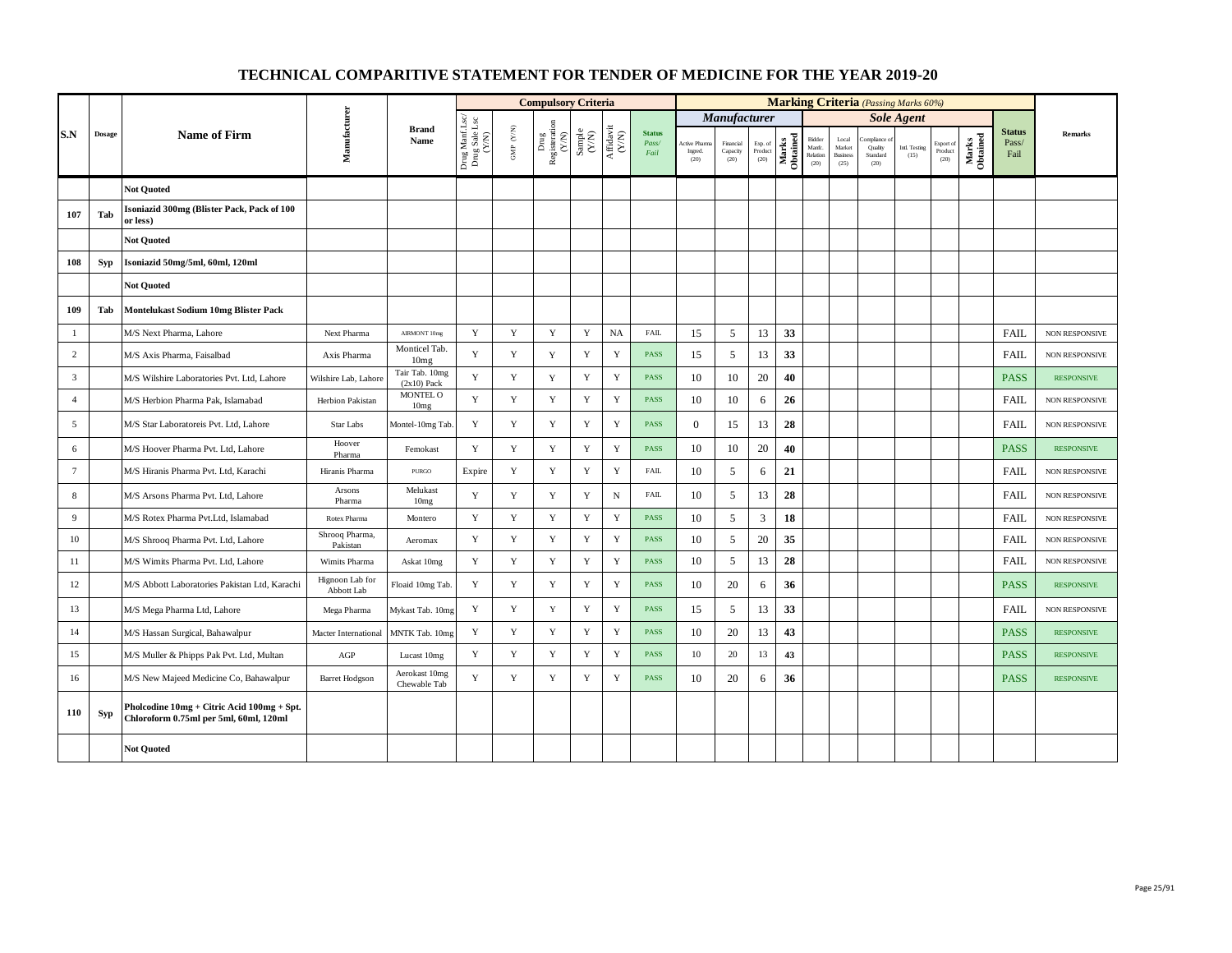|                |               |                                                                                                                                                                                             |                                     |                                 |                                                                                            |                               | <b>Compulsory Criteria</b>                                                |                                                              |                                                                              |                                |                                         |                               |                            |                   |                                      |                                            | <b>Marking Criteria</b> (Passing Marks 60%)  |                       |                              |                   |                                |                   |
|----------------|---------------|---------------------------------------------------------------------------------------------------------------------------------------------------------------------------------------------|-------------------------------------|---------------------------------|--------------------------------------------------------------------------------------------|-------------------------------|---------------------------------------------------------------------------|--------------------------------------------------------------|------------------------------------------------------------------------------|--------------------------------|-----------------------------------------|-------------------------------|----------------------------|-------------------|--------------------------------------|--------------------------------------------|----------------------------------------------|-----------------------|------------------------------|-------------------|--------------------------------|-------------------|
|                |               |                                                                                                                                                                                             |                                     |                                 |                                                                                            |                               |                                                                           |                                                              |                                                                              |                                |                                         | Manufacturer                  |                            |                   |                                      |                                            |                                              | <b>Sole Agent</b>     |                              |                   |                                |                   |
| S.N            | <b>Dosage</b> | Name of Firm                                                                                                                                                                                | Manufacturer                        | <b>Brand</b><br>Name            | $\begin{array}{c} \text{Drug MantLsc} \\ \text{Drug Sale Lsc} \\ (\text{X/M}) \end{array}$ | GMP $(\mathbf{Y/N})$          | $\begin{tabular}{l} \bf Drug \\ \bf Registeration \\ (Y/N) \end{tabular}$ | $\begin{array}{c} \text{Sample} \\ (\text{Y/N}) \end{array}$ | $\begin{array}{c} \mathrm{Aff} \mathrm{davit} \\ (\mathrm{Y/N}) \end{array}$ | <b>Status</b><br>Pass/<br>Fail | <b>Active Pharma</b><br>Ingred.<br>(20) | Financial<br>Capacity<br>(20) | Exp. of<br>Product<br>(20) | Marks<br>Obtained | Bidder<br>Manfc.<br>Relation<br>(20) | Local<br>Market<br><b>Business</b><br>(25) | Compliance of<br>Quality<br>Standard<br>(20) | Intl. Testing<br>(15) | Export of<br>Product<br>(20) | Marks<br>Obtained | <b>Status</b><br>Pass/<br>Fail | <b>Remarks</b>    |
| 111            | <b>Syp</b>    | Pyrazinamide 250mg/5ml, 60ml / 120ml                                                                                                                                                        |                                     |                                 |                                                                                            |                               |                                                                           |                                                              |                                                                              |                                |                                         |                               |                            |                   |                                      |                                            |                                              |                       |                              |                   |                                |                   |
|                |               | <b>Not Ouoted</b>                                                                                                                                                                           |                                     |                                 |                                                                                            |                               |                                                                           |                                                              |                                                                              |                                |                                         |                               |                            |                   |                                      |                                            |                                              |                       |                              |                   |                                |                   |
| 112            | Tab           | Pyrazinamide 500mg (Blister Pack, Pack of<br>$100$ or less)                                                                                                                                 |                                     |                                 |                                                                                            |                               |                                                                           |                                                              |                                                                              |                                |                                         |                               |                            |                   |                                      |                                            |                                              |                       |                              |                   |                                |                   |
|                |               | <b>Not Ouoted</b>                                                                                                                                                                           |                                     |                                 |                                                                                            |                               |                                                                           |                                                              |                                                                              |                                |                                         |                               |                            |                   |                                      |                                            |                                              |                       |                              |                   |                                |                   |
| 113            | Tab           | Rifaximin 200mg/550mg Blister Pack                                                                                                                                                          |                                     |                                 |                                                                                            |                               |                                                                           |                                                              |                                                                              |                                |                                         |                               |                            |                   |                                      |                                            |                                              |                       |                              |                   |                                |                   |
| -1             |               | M/S Muller & Phipps Pak Pvt. Ltd, Multan                                                                                                                                                    | AGP                                 | Zefifax 200mg,<br>Zerifax 550mg | Y                                                                                          | Y                             | Y                                                                         | Y                                                            | Y                                                                            | <b>PASS</b>                    | 10                                      | 20                            | 13                         | 43                |                                      |                                            |                                              |                       |                              |                   | <b>PASS</b>                    | <b>RESPONSIVE</b> |
| $\overline{c}$ |               | M/S Helix Pharma Pvt. Ltd, Karachi                                                                                                                                                          | Helix Pharma                        | Helifax                         | Y                                                                                          | Y                             | Y                                                                         | Y                                                            | Y                                                                            | <b>PASS</b>                    | 10                                      | 15                            | $\theta$                   | 25                |                                      |                                            |                                              |                       |                              |                   | <b>FAIL</b>                    | NON RESPONSIVE    |
| 114            | Tab/<br>Cap   | Rifampicin (150mg / 300mg / 450mg /<br>600mg) (Blister Pack, Pack of 100 or less)                                                                                                           |                                     |                                 |                                                                                            |                               |                                                                           |                                                              |                                                                              |                                |                                         |                               |                            |                   |                                      |                                            |                                              |                       |                              |                   |                                |                   |
|                |               | <b>Not Ouoted</b>                                                                                                                                                                           |                                     |                                 |                                                                                            |                               |                                                                           |                                                              |                                                                              |                                |                                         |                               |                            |                   |                                      |                                            |                                              |                       |                              |                   |                                |                   |
| 115            | Tab           | Rifampicin + INH + Pyrazinamide +<br>Ethambutol $(150mg + 75mg + 400mg +$<br>275mg) ē Bioavailability Studies Report from<br>the Lab approved by WHO (Blister Pack,<br>Pack of 100 or less) |                                     |                                 |                                                                                            |                               |                                                                           |                                                              |                                                                              |                                |                                         |                               |                            |                   |                                      |                                            |                                              |                       |                              |                   |                                |                   |
| 1              |               | M/S Faisal Pharma, Bahawalpur                                                                                                                                                               | Pacific Pharma                      | Rifin-Forte                     |                                                                                            | NO BIO EQUILANCE STUDY REPORT |                                                                           |                                                              |                                                                              | <b>FAIL</b>                    | 10                                      | 10                            | 20                         | 40                |                                      |                                            |                                              |                       |                              |                   | <b>PASS</b>                    | NON RESPONSIVE    |
| 2              |               | M/S Global Pharma Pvt. Ltd, Islamabad                                                                                                                                                       | Global Pharma Pvt.<br>Ltd, Pakistan | Rimstar Tab.                    |                                                                                            | NO BIO EQUILANCE STUDY REPORT |                                                                           |                                                              |                                                                              | <b>FAIL</b>                    | 10                                      | 20                            | 13                         | 43                |                                      |                                            |                                              |                       |                              |                   | <b>PASS</b>                    | NON RESPONSIVE    |
| 3              |               | M/S Pfizer Pakistan, Karachi                                                                                                                                                                | Pfizer Pakistan<br>Ltd              | Myrin-P Forte Tab<br>of 80's    | Y                                                                                          | $\mathbf Y$                   | Y                                                                         | $\mathbf Y$                                                  | Y                                                                            | <b>PASS</b>                    | 10                                      | 20                            | 20                         | 50                |                                      |                                            |                                              |                       |                              |                   | <b>PASS</b>                    | <b>RESPONSIVE</b> |
| 116            | Susp/S<br>уp  | Rifampicin-H 100mg/5ml, 60ml / 120ml                                                                                                                                                        |                                     |                                 |                                                                                            |                               |                                                                           |                                                              |                                                                              |                                |                                         |                               |                            |                   |                                      |                                            |                                              |                       |                              |                   |                                |                   |
|                |               | <b>Not Ouoted</b>                                                                                                                                                                           |                                     |                                 |                                                                                            |                               |                                                                           |                                                              |                                                                              |                                |                                         |                               |                            |                   |                                      |                                            |                                              |                       |                              |                   |                                |                   |
| 117            | Inj           | Streptomycin 1gm ē WFI                                                                                                                                                                      |                                     |                                 |                                                                                            |                               |                                                                           |                                                              |                                                                              |                                |                                         |                               |                            |                   |                                      |                                            |                                              |                       |                              |                   |                                |                   |
|                |               | <b>Not Quoted</b>                                                                                                                                                                           |                                     |                                 |                                                                                            |                               |                                                                           |                                                              |                                                                              |                                |                                         |                               |                            |                   |                                      |                                            |                                              |                       |                              |                   |                                |                   |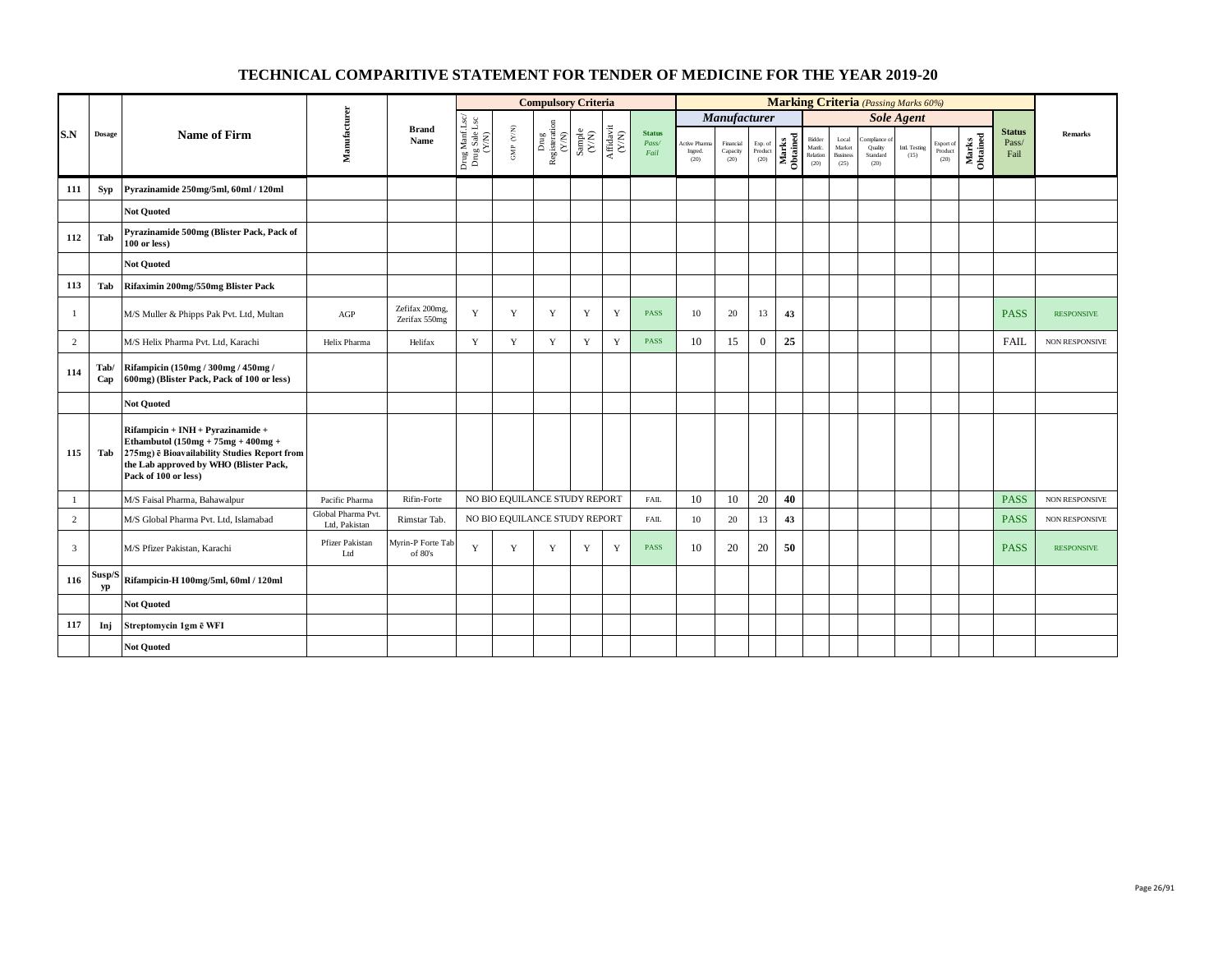|                |               |                                                                                                     |                                        |                                           |                                          |                                         | <b>Compulsory Criteria</b>    |                                                             |                                      |                                |                                       |                               |                            |                   |                                      |                                            | Marking Criteria (Passing Marks 60%)     |                       |                              |                   |                                |                       |
|----------------|---------------|-----------------------------------------------------------------------------------------------------|----------------------------------------|-------------------------------------------|------------------------------------------|-----------------------------------------|-------------------------------|-------------------------------------------------------------|--------------------------------------|--------------------------------|---------------------------------------|-------------------------------|----------------------------|-------------------|--------------------------------------|--------------------------------------------|------------------------------------------|-----------------------|------------------------------|-------------------|--------------------------------|-----------------------|
|                |               |                                                                                                     |                                        |                                           |                                          |                                         |                               |                                                             |                                      |                                |                                       | <b>Manufacturer</b>           |                            |                   |                                      |                                            |                                          | <b>Sole Agent</b>     |                              |                   |                                |                       |
| S.N            | <b>Dosage</b> | <b>Name of Firm</b>                                                                                 | Manufacturer                           | <b>Brand</b><br>Name                      | Drug Manf.Lsc/<br>Drug Sale Lsc<br>(Y/N) | $\ensuremath{\mathsf{GMP}}\xspace$ (YN) | Drug<br>Registeration $(Y/N)$ | $\begin{array}{c} \text{Sample} \\ \text{C/N)} \end{array}$ | $\frac{\text{Affdavit}}{\text{N/N}}$ | <b>Status</b><br>Pass/<br>Fail | <b>Active Pham</b><br>Ingred.<br>(20) | Financial<br>Capacity<br>(20) | Exp. of<br>Product<br>(20) | Marks<br>Obtained | Bidder<br>Manfc.<br>Relation<br>(20) | Local<br>Market<br><b>Business</b><br>(25) | ompliance<br>Quality<br>Standard<br>(20) | Intl. Testing<br>(15) | Export of<br>Product<br>(20) | Marks<br>Obtained | <b>Status</b><br>Pass/<br>Fail | Remarks               |
| 118            | Tab           | Rifampicin 300 mg + Isoniazid 150 mg<br><b>Blister Pack</b>                                         |                                        |                                           |                                          |                                         |                               |                                                             |                                      |                                |                                       |                               |                            |                   |                                      |                                            |                                          |                       |                              |                   |                                |                       |
| -1             |               | M/S Faisal Pharma, Bahawalpur                                                                       | Pacific Pharma                         | Rifinah 300mg                             | $\mathbf Y$                              | $\mathbf Y$                             | <b>NA</b>                     | $\mathbf Y$                                                 | $\mathbf Y$                          | <b>FAIL</b>                    | 10                                    | 10                            | 20                         | 40                |                                      |                                            |                                          |                       |                              |                   | <b>PASS</b>                    | NON RESPONSIVE        |
| $\overline{c}$ |               | M/S Global Pharma Pvt. Ltd, Islamabad                                                               | Global Pharma Pvt.<br>Ltd, Pakistan    | Rimactal INH<br>300mg Tab.                | Y                                        | $\mathbf Y$                             | $\mathbf Y$                   | Y                                                           | $\mathbf Y$                          | <b>PASS</b>                    | 10                                    | 20                            | 13                         | 43                |                                      |                                            |                                          |                       |                              |                   | <b>PASS</b>                    | <b>RESPONSIVE</b>     |
| 119            | Inj           | Aminophylline 250mg/10ml, Ampoule of<br>10ml                                                        |                                        |                                           |                                          |                                         |                               |                                                             |                                      |                                |                                       |                               |                            |                   |                                      |                                            |                                          |                       |                              |                   |                                |                       |
|                |               | <b>Not Quoted</b>                                                                                   |                                        |                                           |                                          |                                         |                               |                                                             |                                      |                                |                                       |                               |                            |                   |                                      |                                            |                                          |                       |                              |                   |                                |                       |
| 120            | Syp           | Aminophylline 32mg, Diphenhydramine<br>8mg, Ammonium Chloride 30mg, Menthol<br>0.98mg, 60ml / 120ml |                                        |                                           |                                          |                                         |                               |                                                             |                                      |                                |                                       |                               |                            |                   |                                      |                                            |                                          |                       |                              |                   |                                |                       |
| $\mathbf{1}$   |               | M/S Axis Pharma, Faisalbad                                                                          | Axis Pharma                            | Deltalin<br>Syp. 120ml                    | Y                                        | $\mathbf Y$                             | $\mathbf Y$                   | $\mathbf Y$                                                 | $\mathbf Y$                          | <b>PASS</b>                    | 15                                    | 5                             | 13                         | 33                |                                      |                                            |                                          |                       |                              |                   | <b>FAIL</b>                    | NON RESPONSIVE        |
| 2              |               | M/S Cibex Pvt. Ltd, Karachi                                                                         | Cibex, Pakistan                        | cibcos syp.                               | $\mathbf Y$                              | $\mathbf Y$                             | $\mathbf Y$                   | NOT AS<br>${\tt PER}$<br>SPEC                               | <b>NA</b>                            | <b>FAIL</b>                    | 10                                    | 5                             | 13                         | 28                |                                      |                                            |                                          |                       |                              |                   | <b>FAIL</b>                    | <b>NON RESPONSIVE</b> |
| 3              |               | M/S Nabi Qasim Pvt. Ltd, Karachi                                                                    | Nabi Qasim                             | Syp. Rexyl<br>(120ml)                     | Y                                        | Y                                       | Y                             | $\mathbf Y$                                                 | $\mathbf Y$                          | <b>PASS</b>                    | 10                                    | 20                            | 6                          | 36                |                                      |                                            |                                          |                       |                              |                   | <b>PASS</b>                    | <b>RESPONSIVE</b>     |
| $\overline{4}$ |               | M/S Hassan Surgical, Bahawalpur                                                                     | Martin Dow Marker                      | Cosome-E<br>Cough Syp                     | Y                                        | $\mathbf Y$                             | $\mathbf Y$                   | NOT AS<br>PER<br>SPEC                                       | $\mathbf Y$                          | <b>FAIL</b>                    | $\mathbf{0}$                          | 20                            | 13                         | 33                |                                      |                                            |                                          |                       |                              |                   | <b>FAIL</b>                    | <b>NON RESPONSIVE</b> |
| 5              |               | M/S New Majeed Medicine Co, Bahawalpur                                                              | Searle Co. Ltd                         | Hydryllin Syp<br>120ml                    | Y                                        | $\mathbf Y$                             | $\mathbf Y$                   | $\mathbf Y$                                                 | $\mathbf Y$                          | <b>PASS</b>                    | 10                                    | 20                            | 13                         | 43                |                                      |                                            |                                          |                       |                              |                   | <b>PASS</b>                    | <b>RESPONSIVE</b>     |
| 6              |               | M/S Star Laboratoreis Pvt. Ltd, Lahore                                                              | Star Labs                              | <b>Bronil Cough</b><br>Syrup (120ml)      | $\mathbf Y$                              | $\mathbf Y$                             | $\mathbf Y$                   | Y                                                           | $\mathbf Y$                          | <b>PASS</b>                    | $\mathbf{0}$                          | 15                            | 3                          | 18                |                                      |                                            |                                          |                       |                              |                   | <b>FAIL</b>                    | NON RESPONSIVE        |
| 121            | Syp           | Ammonium Chloride 100mg + other<br>ingredients 60ml                                                 |                                        |                                           |                                          |                                         |                               |                                                             |                                      |                                |                                       |                               |                            |                   |                                      |                                            |                                          |                       |                              |                   |                                |                       |
|                |               | <b>Not Quoted</b>                                                                                   |                                        |                                           |                                          |                                         |                               |                                                             |                                      |                                |                                       |                               |                            |                   |                                      |                                            |                                          |                       |                              |                   |                                |                       |
| 122            | Inhaler       | <b>Ipratropium Bromide 20mcg Per Actuation,</b><br>200 Actuation                                    |                                        |                                           |                                          |                                         |                               |                                                             |                                      |                                |                                       |                               |                            |                   |                                      |                                            |                                          |                       |                              |                   |                                |                       |
| $\mathbf{1}$   |               | M/S Getz Pharma, Karachi                                                                            | Jewim Pharma<br>Shandong) Co Ltd, Chin | <b>OPTRA HFA</b><br>NHALER 20MCG<br>TP    | Y                                        | Y                                       | Y                             | Y                                                           | Y                                    | <b>PASS</b>                    | 10                                    | 20                            | 13                         | 43                |                                      |                                            |                                          |                       |                              |                   | <b>PASS</b>                    | <b>RESPONSIVE</b>     |
| 123            | $\bf n$       | Solutio Ipratropium Bromide 0.025%, Ampoule of<br>1ml / 2ml / 20ml                                  |                                        |                                           |                                          |                                         |                               |                                                             |                                      |                                |                                       |                               |                            |                   |                                      |                                            |                                          |                       |                              |                   |                                |                       |
| $\mathbf{1}$   |               | M/S New Omni Traders, Faisalamad                                                                    | Geofman Pharma                         | Ipratec                                   | Y                                        | Y                                       | Y                             | <b>NOTAS</b><br>PER SPEC                                    | $\mathbf Y$                          | <b>FAIL</b>                    | $\mathbf{0}$                          | 5                             | 20                         | 25                |                                      |                                            |                                          |                       |                              |                   | <b>FAIL</b>                    | NON RESPONSIVE        |
| $\overline{c}$ |               | M/s Chiesi Pharma, Lahore                                                                           | C.O.C Farmaceutici<br><b>SRL</b>       | Atem<br>(0.025%<br>Nebuliser<br>Solution) | Y                                        | $\mathbf Y$                             | $\mathbf Y$                   | Y                                                           | $\mathbf Y$                          | <b>PASS</b>                    |                                       |                               |                            |                   | 20                                   | 25                                         | 10                                       | $\overline{0}$        | 10                           | 65                | <b>PASS</b>                    | <b>RESPONSIVE</b>     |
| $\overline{3}$ |               | M/S Hudson Pharma, Karachi                                                                          | Hudson Pharma,<br>Pakistan             | Easehale Respules<br>0.025% 2ml           | Y                                        | Y                                       | Y                             | Y                                                           | Y                                    | <b>PASS</b>                    | 10                                    | 5                             | 13                         | 28                |                                      |                                            |                                          |                       |                              |                   | <b>FAIL</b>                    | <b>NON RESPONSIVE</b> |
| $\overline{4}$ |               | M/S Hassan Surgical, Bahawalpur                                                                     | <b>ATCO Laboratories</b>               | <b>IPNEB</b><br>250mcg/ml, 20ml           | $\mathbf Y$                              | Y                                       | $\mathbf Y$                   | Y                                                           | $\mathbf Y$                          | <b>PASS</b>                    | 10                                    | 20                            | 13                         | 43                |                                      |                                            |                                          |                       |                              |                   | <b>PASS</b>                    | <b>RESPONSIVE</b>     |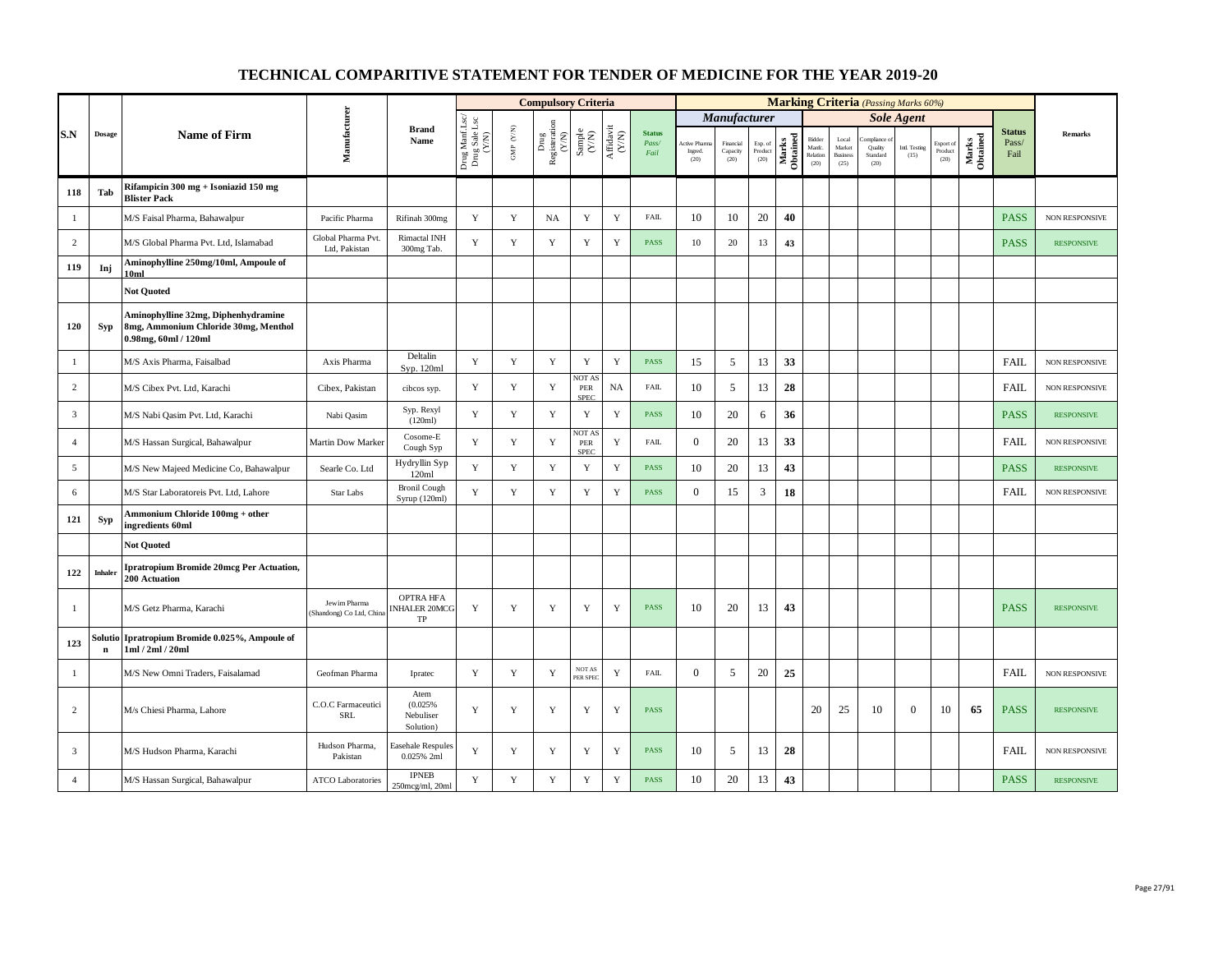|                |             |                                                                   |                          |                                                             |                                          |                                          | <b>Compulsory Criteria</b>                                                                |                                                                     |                                                                              |                                |                               |                               |                            |                   |                                      |                                            |                                         | <b>Marking Criteria</b> (Passing Marks 60%) |                                    |                   |                                |                       |
|----------------|-------------|-------------------------------------------------------------------|--------------------------|-------------------------------------------------------------|------------------------------------------|------------------------------------------|-------------------------------------------------------------------------------------------|---------------------------------------------------------------------|------------------------------------------------------------------------------|--------------------------------|-------------------------------|-------------------------------|----------------------------|-------------------|--------------------------------------|--------------------------------------------|-----------------------------------------|---------------------------------------------|------------------------------------|-------------------|--------------------------------|-----------------------|
|                |             |                                                                   |                          |                                                             |                                          |                                          |                                                                                           |                                                                     |                                                                              |                                |                               | Manufacturer                  |                            |                   |                                      |                                            |                                         | <b>Sole Agent</b>                           |                                    |                   |                                |                       |
| S.N            | Dosage      | <b>Name of Firm</b>                                               | Manufacturer             | <b>Brand</b><br>Name                                        | Drug Manf.Lsc/<br>Drug Sale Lsc<br>(Y/N) | $\ensuremath{\mathsf{GMP}}\xspace$ (Y/N) | $\begin{array}{c} \mathrm{ Drug} \\ \mathrm{Registeration} \\ (\mathrm{Y/N}) \end{array}$ | $\begin{array}{c} \text{Sample} \\ \text{C}(\text{NN}) \end{array}$ | $\begin{array}{c} \mathrm{Aff} \mathrm{davit} \\ (\mathrm{Y/N}) \end{array}$ | <b>Status</b><br>Pass/<br>Fail | Active Pha<br>Ingred.<br>(20) | Financial<br>Capacity<br>(20) | Exp. of<br>Product<br>(20) | Marks<br>Obtained | Bidder<br>Manfe.<br>Relation<br>(20) | Local<br>Market<br><b>Business</b><br>(25) | mpliance<br>Quality<br>Standard<br>(20) | Intl. Testing<br>(15)                       | Export of<br>$\bf Product$<br>(20) | Marks<br>Obtained | <b>Status</b><br>Pass/<br>Fail | Remarks               |
| 124            | Inhaler     | Salbutamol 100mcg + Beclomethasone<br><b>250mcg Per Actuation</b> |                          |                                                             |                                          |                                          |                                                                                           |                                                                     |                                                                              |                                |                               |                               |                            |                   |                                      |                                            |                                         |                                             |                                    |                   |                                |                       |
| $\mathbf{1}$   |             | M/s Chiesi Pharma, Lahore                                         | Chiesi<br>farmaceutici   | Clenil<br>Compositum<br>250mcg+100mcg                       | Y                                        | $\mathbf Y$                              | $\mathbf Y$                                                                               | $\mathbf Y$                                                         | $\mathbf Y$                                                                  | <b>PASS</b>                    |                               |                               |                            |                   | 20                                   | 25                                         | 20                                      | $\overline{0}$                              | 10                                 | 75                | <b>PASS</b>                    | <b>RESPONSIVE</b>     |
| 2              |             | M/S Getz Pharma, Karachi                                          | Getz Pharma,<br>Pakistan | XALTIDE HFA<br><b>INHALER</b><br>100MCG+50MCG<br>TP 1'S     | Y                                        | $\mathbf Y$                              | $\mathbf Y$                                                                               | NOT AS<br>PER<br><b>SPEC</b>                                        | Y                                                                            | <b>FAIL</b>                    | 10                            | 20                            | 13                         | 43                |                                      |                                            |                                         |                                             |                                    |                   | <b>PASS</b>                    | <b>NON RESPONSIVE</b> |
| 125            | Inhale      | Beclomethasone 100 mcg + Formoterol 6mcg                          |                          |                                                             |                                          |                                          |                                                                                           |                                                                     |                                                                              |                                |                               |                               |                            |                   |                                      |                                            |                                         |                                             |                                    |                   |                                |                       |
| $\mathbf{1}$   |             | M/s Chiesi Pharma, Lahore                                         | Chiesi<br>farmaceutici   | Foster                                                      | Y                                        | Y                                        | $\mathbf Y$                                                                               | $\mathbf Y$                                                         | Y                                                                            | <b>PASS</b>                    |                               |                               |                            |                   | 20                                   | 25                                         | 20                                      | $\overline{0}$                              | 20                                 | 85                | <b>PASS</b>                    | <b>RESPONSIVE</b>     |
| 126            | $\mathbf n$ | Solutio Beclomethasone Dipropionate solution<br>$0.8$ mg/2ml      |                          |                                                             |                                          |                                          |                                                                                           |                                                                     |                                                                              |                                |                               |                               |                            |                   |                                      |                                            |                                         |                                             |                                    |                   |                                |                       |
| $\mathbf{1}$   |             | M/s Chiesi Pharma, Lahore                                         | Chiesi<br>farmaceutici   | Clenil Aerosol<br>Nebulising<br>Suspension                  | Y                                        | $\mathbf Y$                              | $\mathbf Y$                                                                               | $\mathbf Y$                                                         | Y                                                                            | <b>PASS</b>                    |                               |                               |                            |                   | 20                                   | 25                                         | 20                                      | $\overline{0}$                              | 20                                 | 85                | <b>PASS</b>                    | <b>RESPONSIVE</b>     |
| 127            | $\mathbf n$ | Solutio Beclomethasone 800mcg, Salbutamol<br>1600mcg              |                          |                                                             |                                          |                                          |                                                                                           |                                                                     |                                                                              |                                |                               |                               |                            |                   |                                      |                                            |                                         |                                             |                                    |                   |                                |                       |
| $\mathbf{1}$   |             | M/s Chiesi Pharma, Lahore                                         | Chiesi<br>farmaceutici   | Clenil compositun<br><b>Aerosol Nebuliser</b><br>Suspension | Y                                        | Y                                        | Y                                                                                         | Y                                                                   | Y                                                                            | <b>PASS</b>                    |                               |                               |                            |                   | 20                                   | 25                                         | 20                                      | $\mathbf{0}$                                | 20                                 | 85                | <b>PASS</b>                    | <b>RESPONSIVE</b>     |
| 128            | Inhaler     | Salbutamol 100mcg                                                 |                          |                                                             |                                          |                                          |                                                                                           |                                                                     |                                                                              |                                |                               |                               |                            |                   |                                      |                                            |                                         |                                             |                                    |                   |                                |                       |
| $\mathbf{1}$   |             | M/S Getz Pharma, Karachi                                          | Getz Pharma,<br>Pakistan | <b>SALBO HFA</b><br>100MCG MDI TP<br>1'S                    | $\mathbf Y$                              | $\mathbf Y$                              | $\mathbf Y$                                                                               | $\mathbf Y$                                                         | $\mathbf Y$                                                                  | PASS                           | 10                            | 20                            | 6                          | 36                |                                      |                                            |                                         |                                             |                                    |                   | <b>PASS</b>                    | <b>RESPONSIVE</b>     |
| $\overline{c}$ |             | M/S Hassan Surgical, Bahawalpur                                   | Macter International     | Inspirol Inh<br>100mcg-HFA                                  | $\mathbf Y$                              | $\mathbf Y$                              | $\mathbf Y$                                                                               | $\mathbf Y$                                                         | $\mathbf Y$                                                                  | PASS                           | 15                            | 20                            | 13                         | 48                |                                      |                                            |                                         |                                             |                                    |                   | <b>PASS</b>                    | <b>RESPONSIVE</b>     |
| 129            | Tab         | <b>Salbutamol 2mg Blister Pack</b>                                |                          |                                                             |                                          |                                          |                                                                                           |                                                                     |                                                                              |                                |                               |                               |                            |                   |                                      |                                            |                                         |                                             |                                    |                   |                                |                       |
| $\mathbf{1}$   |             | M/S GlaxoSmithKline, Karachi                                      | GSK, Karachi             | Ventolin Tab.<br>2mg                                        | Y                                        | $\mathbf Y$                              | $\mathbf Y$                                                                               | $\mathbf Y$                                                         | Y                                                                            | <b>PASS</b>                    | 10                            | 20                            | 13                         | 43                |                                      |                                            |                                         |                                             |                                    |                   | <b>PASS</b>                    | <b>RESPONSIVE</b>     |
| 130            | <b>Syp</b>  | Salbutamol 2mg/5ml, 60ml, 120ml                                   |                          |                                                             |                                          |                                          |                                                                                           |                                                                     |                                                                              |                                |                               |                               |                            |                   |                                      |                                            |                                         |                                             |                                    |                   |                                |                       |
| $\mathbf{1}$   |             | M/S GlaxoSmithKline, Karachi                                      | GSK, Karachi             | Ventolin Syp.<br>120ml                                      | Y                                        | Y                                        | $\mathbf Y$                                                                               | $\mathbf Y$                                                         | Y                                                                            | <b>PASS</b>                    | 10                            | 20                            | 13                         | 43                |                                      |                                            |                                         |                                             |                                    |                   | <b>PASS</b>                    | <b>RESPONSIVE</b>     |
| 131            | Solution    | <b>Salbutamol for Nebulizer 20ml</b>                              |                          |                                                             |                                          |                                          |                                                                                           |                                                                     |                                                                              |                                |                               |                               |                            |                   |                                      |                                            |                                         |                                             |                                    |                   |                                |                       |
| $\mathbf{1}$   |             | M/S GlaxoSmithKline, Karachi                                      | GSK, Karachi             | Ventolin Resp.<br>Solution                                  | Y                                        | Y                                        | $\mathbf Y$                                                                               | $\mathbf Y$                                                         | $\mathbf Y$                                                                  | <b>PASS</b>                    | 20                            | 20                            | 13                         | 53                |                                      |                                            |                                         |                                             |                                    |                   | <b>PASS</b>                    | <b>RESPONSIVE</b>     |
| $\overline{c}$ |             | M/S Hassan Surgical, Bahawalpur                                   | <b>ATCO Laboratories</b> | Bronkal Respirator<br>Solution                              | Y                                        | Y                                        | Y                                                                                         | Y                                                                   | Y                                                                            | <b>PASS</b>                    | 10                            | 20                            | 6                          | 36                |                                      |                                            |                                         |                                             |                                    |                   | <b>PASS</b>                    | <b>RESPONSIVE</b>     |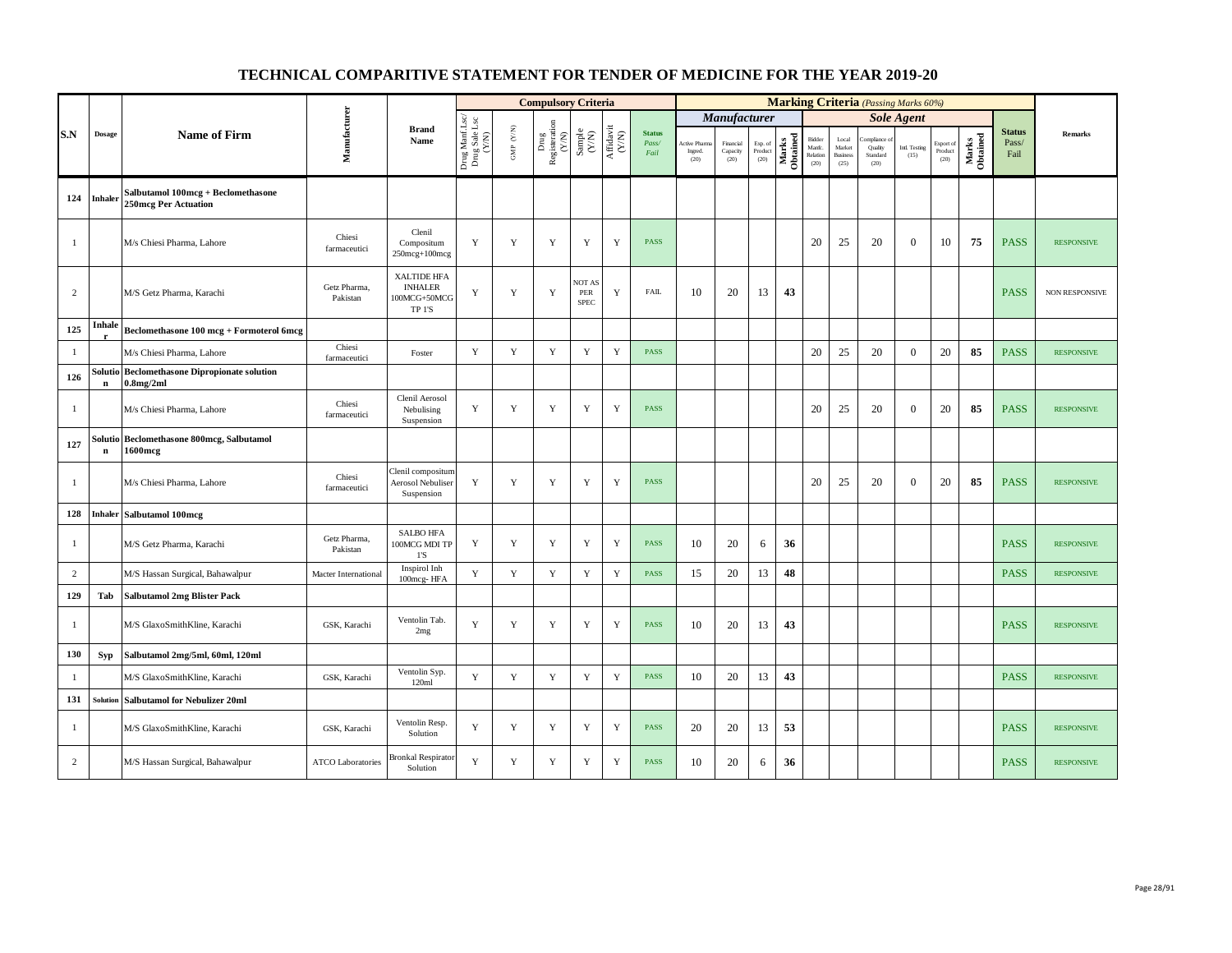|                |               |                                                 |                             |                                                 |                                          |                          | <b>Compulsory Criteria</b>    |                                                            |                    |                                |                                |                               |                            |                   |                                      |                                                     | <b>Marking Criteria</b> (Passing Marks 60%) |                       |                                                    |                   |                                |                       |
|----------------|---------------|-------------------------------------------------|-----------------------------|-------------------------------------------------|------------------------------------------|--------------------------|-------------------------------|------------------------------------------------------------|--------------------|--------------------------------|--------------------------------|-------------------------------|----------------------------|-------------------|--------------------------------------|-----------------------------------------------------|---------------------------------------------|-----------------------|----------------------------------------------------|-------------------|--------------------------------|-----------------------|
|                |               |                                                 |                             |                                                 |                                          |                          |                               |                                                            |                    |                                |                                | Manufacturer                  |                            |                   |                                      |                                                     |                                             | <b>Sole Agent</b>     |                                                    |                   |                                |                       |
| S.N            | <b>Dosage</b> | <b>Name of Firm</b>                             | Manufacturer                | <b>Brand</b><br>Name                            | Drug Manf.Lsc/<br>Drug Sale Lsc<br>(Y/N) | ${\rm GMP}$ ${\rm (YN)}$ | Drug<br>Registeration $(Y/N)$ | $\begin{array}{c} \text{Sample} \\ \text{CAN} \end{array}$ | Affidavit<br>(Y/N) | <b>Status</b><br>Pass/<br>Fail | Active Phan<br>Ingred.<br>(20) | Financial<br>Capacity<br>(20) | Exp. of<br>Product<br>(20) | Marks<br>Obtained | Bidder<br>Manfc.<br>Relation<br>(20) | $_{\rm Local}$<br>Market<br><b>Business</b><br>(25) | mpliance<br>Quality<br>Standard<br>(20)     | Intl. Testing<br>(15) | Export of<br>$\mathop{\text{\rm Product}}$<br>(20) | Marks<br>Obtained | <b>Status</b><br>Pass/<br>Fail | <b>Remarks</b>        |
| 132            | Inhaler       | Salmeterol Xinafoate + Fluticasone<br>25/250mcg |                             |                                                 |                                          |                          |                               |                                                            |                    |                                |                                |                               |                            |                   |                                      |                                                     |                                             |                       |                                                    |                   |                                |                       |
| $\mathbf{1}$   |               | M/S Getz Pharma, Karachi                        | Getz Pharma,<br>Pakistan    | <b>SALTRA HFA</b><br>5MCG +250MCC<br>MDI TP 1'S | Y                                        | $\mathbf Y$              | $\mathbf Y$                   | $\mathbf Y$                                                | $\mathbf Y$        | PASS                           | 10                             | 20                            | 6                          | 36                |                                      |                                                     |                                             |                       |                                                    |                   | <b>PASS</b>                    | <b>RESPONSIVE</b>     |
| $\overline{c}$ |               | M/S GlaxoSmithKline, Karachi                    | GSK, Karachi                | Seretide MDI<br>120D 25/250mcg                  | $\mathbf Y$                              | $\mathbf Y$              | $\mathbf Y$                   | $\mathbf Y$                                                | $\mathbf Y$        | <b>PASS</b>                    | 10                             | 20                            | 13                         | 43                |                                      |                                                     |                                             |                       |                                                    |                   | <b>PASS</b>                    | <b>RESPONSIVE</b>     |
| $\overline{3}$ |               | M/S Hassan Surgical, Bahawalpur                 | Macter International        | Salmicort Inh<br>25/250mcg HFA                  | Y                                        | Y                        | Y                             | Y                                                          | Y                  | <b>PASS</b>                    | 15                             | 20                            | 13                         | 48                |                                      |                                                     |                                             |                       |                                                    |                   | <b>PASS</b>                    | <b>RESPONSIVE</b>     |
| 133            | Cap           | DPI Tiotropium bromide 18 mcgBlister Pack       |                             |                                                 |                                          |                          |                               |                                                            |                    |                                |                                |                               |                            |                   |                                      |                                                     |                                             |                       |                                                    |                   |                                |                       |
| $\mathbf{1}$   |               | M/S Scilife Pharma Pvt. Ltd, Karachi            | Scilife Pharma,<br>Pakistan | Tyo Rota<br>Cap.                                | Y                                        | $\mathbf Y$              | $\mathbf Y$                   | $\mathbf Y$                                                | $\mathbf Y$        | <b>PASS</b>                    | 10                             | 10                            | $\mathbf{0}$               | 20                |                                      |                                                     |                                             |                       |                                                    |                   | FAIL                           | NON RESPONSIVE        |
| 2              |               | M/S New Majeed Medicine Co, Bahawalpur          | Highnoon Lab                | <b>Tiovair Rotacaps</b><br>18mcg                | Y                                        | Y                        | $_{\rm N}$                    | $\mathbf Y$                                                | Y                  | FAIL                           | 10                             | 20                            | $\mathbf{0}$               | 30                |                                      |                                                     |                                             |                       |                                                    |                   | FAIL                           | NON RESPONSIVE        |
| 134            | Tab           | Theophylline 350mg Blister Pack                 |                             |                                                 |                                          |                          |                               |                                                            |                    |                                |                                |                               |                            |                   |                                      |                                                     |                                             |                       |                                                    |                   |                                |                       |
| $\overline{1}$ |               | M/S Muller & Phipps Pak Pvt. Ltd, Multan        | GSK                         | <b>QUIBRON T/SR</b><br>350mg                    | Y                                        | $\mathbf Y$              | $\mathbf Y$                   | $\mathbf Y$                                                | Y                  | PASS                           | 10                             | 20                            | 13                         | 43                |                                      |                                                     |                                             |                       |                                                    |                   | <b>PASS</b>                    | <b>RESPONSIVE</b>     |
| 135            | Inj           | <b>Adenosine 3mg/ml</b>                         |                             |                                                 |                                          |                          |                               |                                                            |                    |                                |                                |                               |                            |                   |                                      |                                                     |                                             |                       |                                                    |                   |                                |                       |
|                |               | <b>Not Quoted</b>                               |                             |                                                 |                                          |                          |                               |                                                            |                    |                                |                                |                               |                            |                   |                                      |                                                     |                                             |                       |                                                    |                   |                                |                       |
| 136            | Inj           | Adrenaline 0.1%, 1ml                            |                             |                                                 |                                          |                          |                               |                                                            |                    |                                |                                |                               |                            |                   |                                      |                                                     |                                             |                       |                                                    |                   |                                |                       |
|                |               | <b>Not Quoted</b>                               |                             |                                                 |                                          |                          |                               |                                                            |                    |                                |                                |                               |                            |                   |                                      |                                                     |                                             |                       |                                                    |                   |                                |                       |
| 137            | Inj           | Amiodarone HCl 150mg/3ml                        |                             |                                                 |                                          |                          |                               |                                                            |                    |                                |                                |                               |                            |                   |                                      |                                                     |                                             |                       |                                                    |                   |                                |                       |
|                |               | <b>Not Ouoted</b>                               |                             |                                                 |                                          |                          |                               |                                                            |                    |                                |                                |                               |                            |                   |                                      |                                                     |                                             |                       |                                                    |                   |                                |                       |
| 138            | Tab           | <b>Amiodarone 200mg Blister Pack</b>            |                             |                                                 |                                          |                          |                               |                                                            |                    |                                |                                |                               |                            |                   |                                      |                                                     |                                             |                       |                                                    |                   |                                |                       |
| $\mathbf{1}$   |               | M/S Sanofi Aventis Pakistan Ltd, Karachi        | Sanofi                      | Cordarone Tab.<br>200mg 3x10                    | Y                                        | Y                        | Y                             | $\mathbf Y$                                                | $\mathbf Y$        | <b>PASS</b>                    | 10 <sup>10</sup>               | 20                            | 13                         | 43                |                                      |                                                     |                                             |                       |                                                    |                   | <b>PASS</b>                    | <b>RESPONSIVE</b>     |
| 139            | Tab           | <b>Amlodipine 5mg Blister Pack</b>              |                             |                                                 |                                          |                          |                               |                                                            |                    |                                |                                |                               |                            |                   |                                      |                                                     |                                             |                       |                                                    |                   |                                |                       |
| $\mathbf{1}$   |               | M/S Wilshire Laboratories Pvt. Ltd, Lahore      | Wilshire Lab, Lahore        | Caprinza Tab. 5mg<br>$(2x10)$ Pack              | Y                                        | Y                        | Y                             | Y                                                          | Y                  | <b>PASS</b>                    | 10                             | 10                            | 20                         | 40                |                                      |                                                     |                                             |                       |                                                    |                   | <b>PASS</b>                    | <b>RESPONSIVE</b>     |
| 2              |               | M/S Pfizer Pakistan, Karachi                    | Pfizer Pakistan<br>Ltd      | Norvasc Tab<br>5mg of 30's                      | Y                                        | $\mathbf Y$              | Y                             | $\mathbf Y$                                                | Y                  | PASS                           | 10                             | 20                            | 20                         | 50                |                                      |                                                     |                                             |                       |                                                    |                   | <b>PASS</b>                    | <b>RESPONSIVE</b>     |
| $\overline{3}$ |               | M/S Mega Pharma Ltd, Lahore                     | Mega Pharma                 | Megadip<br>Tab. 5mg                             | Y                                        | $\mathbf Y$              | Y                             | $\mathbf Y$                                                | $\mathbf Y$        | PASS                           | 10                             | 5                             | 13                         | 28                |                                      |                                                     |                                             |                       |                                                    |                   | FAIL                           | <b>NON RESPONSIVE</b> |
| $\overline{4}$ |               | M/S Hassan Surgical, Bahawalpur                 | Saffron Pharma              | Hypotin<br>5mg Tab.                             | $\mathbf Y$                              | $\mathbf Y$              | $\mathbf Y$                   | $\mathbf Y$                                                | $\mathbf Y$        | PASS                           | $10\,$                         | $10\,$                        | 6                          | 26                |                                      |                                                     |                                             |                       |                                                    |                   | <b>FAIL</b>                    | NON RESPONSIVE        |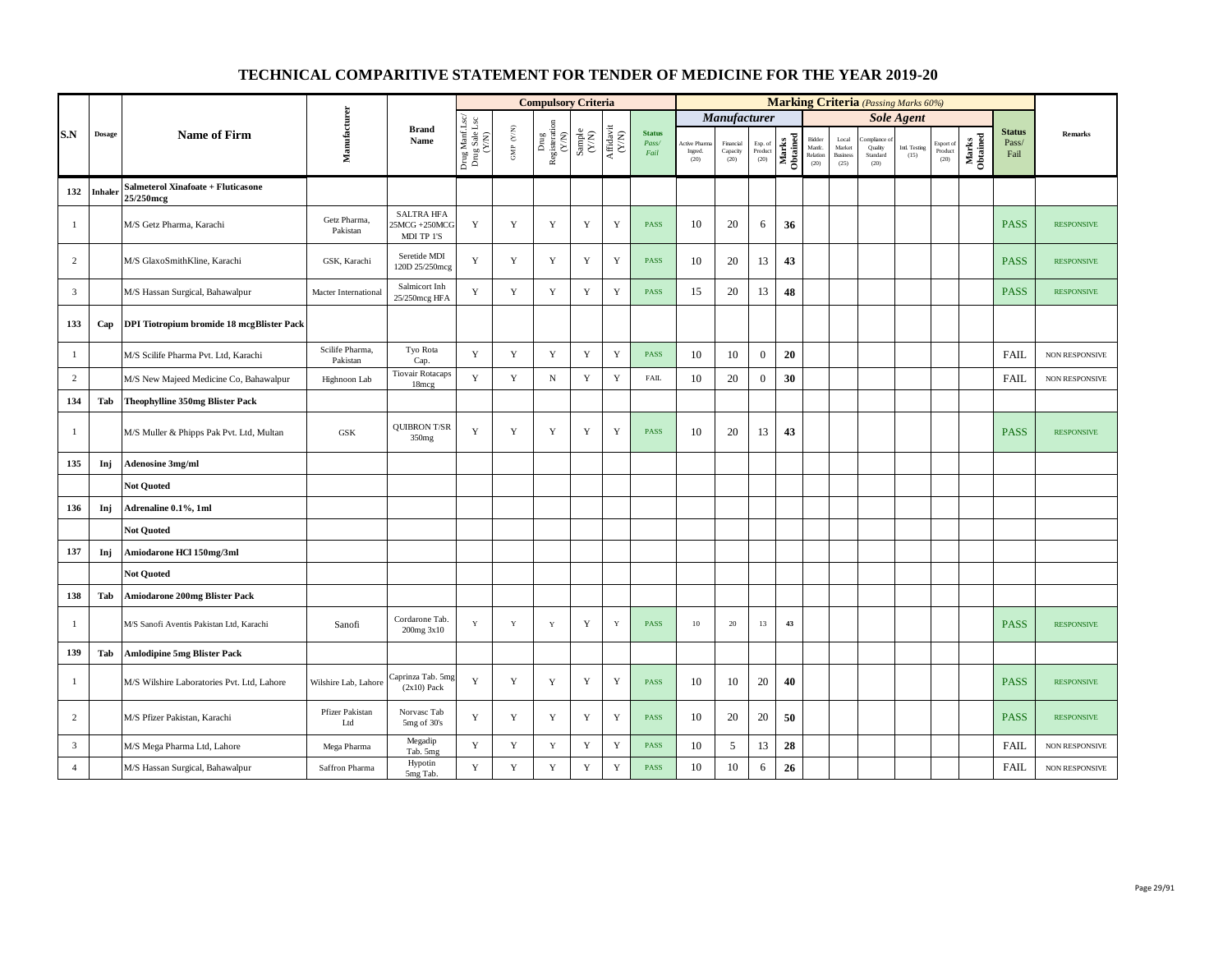|                 |               |                                                |                             |                                                   |                                          |                           | <b>Compulsory Criteria</b>                                                      |                                                              |                    |                                |                                 |                               |                            |                   |                                     |                                            |                                            | <b>Marking Criteria</b> (Passing Marks 60%) |                              |                   |                                |                       |
|-----------------|---------------|------------------------------------------------|-----------------------------|---------------------------------------------------|------------------------------------------|---------------------------|---------------------------------------------------------------------------------|--------------------------------------------------------------|--------------------|--------------------------------|---------------------------------|-------------------------------|----------------------------|-------------------|-------------------------------------|--------------------------------------------|--------------------------------------------|---------------------------------------------|------------------------------|-------------------|--------------------------------|-----------------------|
|                 |               |                                                |                             |                                                   |                                          |                           |                                                                                 |                                                              |                    |                                |                                 | Manufacturer                  |                            |                   |                                     |                                            |                                            | <b>Sole Agent</b>                           |                              |                   |                                |                       |
| S.N             | <b>Dosage</b> | <b>Name of Firm</b>                            | Manufacturer                | <b>Brand</b><br>Name                              | Drug Manf.Lsc/<br>Drug Sale Lsc<br>(Y/N) | ${\rm GMP}$ ${\rm (V/N)}$ | $\begin{array}{c} \mathrm{Drag} \\ \mathrm{Resisteration} \\ (Y/N) \end{array}$ | $\begin{array}{c} \text{Sample} \\ (\text{Y/N}) \end{array}$ | Affidavit<br>(Y/N) | <b>Status</b><br>Pass/<br>Fail | Active Pharm<br>Ingred.<br>(20) | Financial<br>Capacity<br>(20) | Exp. of<br>Product<br>(20) | Obtained<br>Marks | Bidder<br>Manfc<br>Relation<br>(20) | Local<br>Market<br><b>Business</b><br>(25) | ompliance o<br>Quality<br>Standard<br>(20) | Intl. Testing<br>(15)                       | Export of<br>Product<br>(20) | Marks<br>Obtained | <b>Status</b><br>Pass/<br>Fail | <b>Remarks</b>        |
| 5               |               | M/S New Majeed Medicine Co, Bahawalpur         | <b>Barret Hodgson</b>       | Ampress 5mg Tab                                   | Y                                        | $\mathbf Y$               | Y                                                                               | $\mathbf Y$                                                  | $\mathbf Y$        | <b>PASS</b>                    | 10                              | 20                            | 13                         | 43                |                                     |                                            |                                            |                                             |                              |                   | <b>PASS</b>                    | <b>RESPONSIVE</b>     |
| 140             | Tab           | Amlodipine 5mg + Valsartan 80mgBlister<br>Pack |                             |                                                   |                                          |                           |                                                                                 |                                                              |                    |                                |                                 |                               |                            |                   |                                     |                                            |                                            |                                             |                              |                   |                                |                       |
| -1              |               | M/S Genix Pharma, Karachi                      | Genix Pharma                | Amlodipine 5mg<br>Valsartan 80mg                  | Y                                        | Y                         | Y                                                                               | Y                                                            | Y                  | <b>PASS</b>                    | 10                              | 20                            | 13                         | 43                |                                     |                                            |                                            |                                             |                              |                   | <b>PASS</b>                    | <b>RESPONSIVE</b>     |
| $\overline{2}$  |               | M/S Novartis Pharma Pakistan Ltd, Karachi      | <b>Novartis</b>             | Extorge<br>5mg/80mg                               | Y                                        | Y                         | Y                                                                               | Y                                                            | Y                  | <b>PASS</b>                    |                                 |                               |                            |                   | 20                                  | 25                                         | 10                                         | $\Omega$                                    | 10                           | 65                | <b>PASS</b>                    | <b>RESPONSIVE</b>     |
| $\overline{3}$  |               | M/S Helix Pharma Pvt. Ltd, Karachi             | Helix Pharma                | Valsar-M                                          | Y                                        | Y                         | Y                                                                               | Y                                                            | $\mathbf Y$        | <b>PASS</b>                    | $\overline{0}$                  | 15                            | 13                         | 28                |                                     |                                            |                                            |                                             |                              |                   | <b>FAIL</b>                    | <b>NON RESPONSIVE</b> |
| $\overline{4}$  |               | M/S Getz Pharma, Karachi                       | Getz Pharma,<br>Pakistan    | <b>COVAM TAB</b><br>5MG+80MG TP<br>14'S           | Y                                        | Y                         | Y                                                                               | Y                                                            | $\mathbf Y$        | <b>PASS</b>                    | 10                              | 20                            | 3                          | 33                |                                     |                                            |                                            |                                             |                              |                   | <b>FAIL</b>                    | <b>NON RESPONSIVE</b> |
| 5               |               | M/S Scilife Pharma Pvt. Ltd, Karachi           | Scilife Pharma,<br>Pakistan | Amstan                                            | Y                                        | Y                         | Y                                                                               | Y                                                            | $\mathbf Y$        | <b>PASS</b>                    | 10                              | 10                            | $\overline{0}$             | 20                |                                     |                                            |                                            |                                             |                              |                   | <b>FAIL</b>                    | NON RESPONSIVE        |
| 6               |               | M/S B.J Pharma, Lahore                         | <b>B.J Pharma</b>           | Zelot 5/80mg<br>Amlodipine 5mg+<br>Valsartan 80mg | Y                                        | $\mathbf Y$               | N                                                                               | $_{\rm N}$                                                   | $\mathbf N$        | <b>FAIL</b>                    | 10                              | 5                             | $\overline{0}$             | 15                |                                     |                                            |                                            |                                             |                              |                   | FAIL                           | <b>NON RESPONSIVE</b> |
| $7\phantom{.0}$ |               | M/S Hassan Surgical, Bahawalpur                | <b>ATCO Laboratories</b>    | Dioplus 5/80mg                                    | Y                                        | Y                         | Y                                                                               | Y                                                            | Y                  | <b>PASS</b>                    | 10                              | 20                            | 13                         | 43                |                                     |                                            |                                            |                                             |                              |                   | <b>PASS</b>                    | <b>RESPONSIVE</b>     |
| 8               |               | M/S New Majeed Medicine Co, Bahawalpur         | <b>Barret Hodgson</b>       | AV-Sartan<br>5mg+80mg Tab.                        | Y                                        | Y                         | Y                                                                               | Y                                                            | Y                  | <b>PASS</b>                    | 10                              | 20                            | 13                         | 43                |                                     |                                            |                                            |                                             |                              |                   | <b>PASS</b>                    | <b>RESPONSIVE</b>     |
| 141             | Tab           | <b>Atenolol 50mg Blister Pack</b>              |                             |                                                   |                                          |                           |                                                                                 |                                                              |                    |                                |                                 |                               |                            |                   |                                     |                                            |                                            |                                             |                              |                   |                                |                       |
|                 |               | M/S Axis Pharma, Faisalbad                     | Axis Pharma                 | Tenim<br>50mg Tab.                                | Y                                        | $\mathbf Y$               | Y                                                                               | $\mathbf Y$                                                  | $\mathbf Y$        | <b>PASS</b>                    | 15                              | 5                             | 13                         | 33                |                                     |                                            |                                            |                                             |                              |                   | <b>FAIL</b>                    | NON RESPONSIVE        |
| $\overline{c}$  |               | M/S Wilshire Laboratories Pvt. Ltd, Lahore     | Wilshire Lab, Lahore        | Zamcil Tab. 50mg<br>$(2x10)$ Pack                 | Y                                        | $\mathbf Y$               | Y                                                                               | $\mathbf Y$                                                  | $\mathbf Y$        | <b>PASS</b>                    | 10                              | 10                            | 20                         | 40                |                                     |                                            |                                            |                                             |                              |                   | <b>PASS</b>                    | <b>RESPONSIVE</b>     |
| $\overline{3}$  |               | M/S Rotex Pharma Pvt.Ltd. Islamabad            | Rotex Pharma                | Tenormax                                          | Y                                        | Y                         | Y                                                                               | $\mathbf Y$                                                  | $\mathbf Y$        | <b>PASS</b>                    | 10                              | 5                             | 3                          | 18                |                                     |                                            |                                            |                                             |                              |                   | <b>FAIL</b>                    | NON RESPONSIVE        |
| $\overline{4}$  |               | M/S Nabi Qasim Pvt. Ltd, Karachi               | Nabi Qasim                  | Tab. Normitab<br>50 <sub>mg</sub>                 | Y                                        | Y                         | Y                                                                               | Y                                                            | $\mathbf Y$        | <b>PASS</b>                    | 10                              | 20                            | 6                          | 36                |                                     |                                            |                                            |                                             |                              |                   | <b>PASS</b>                    | <b>RESPONSIVE</b>     |
| 5               |               | M/S Mega Pharma Ltd, Lahore                    | Mega Pharma                 | ATL Tab 50mg                                      | Y                                        | Y                         | Y                                                                               | Y                                                            | $\mathbf Y$        | <b>PASS</b>                    | 15                              | 5                             | 13                         | 33                |                                     |                                            |                                            |                                             |                              |                   | <b>FAIL</b>                    | NON RESPONSIVE        |
| 6               |               | M/S Hassan Surgical, Bahawalpur                | Novamed Pharma              | B-loc Tab. 50mg                                   | Y                                        | $\mathbf Y$               | Y                                                                               | $\mathbf Y$                                                  | $\mathbf Y$        | <b>PASS</b>                    | 10                              | 5                             | 6                          | 21                |                                     |                                            |                                            |                                             |                              |                   | <b>FAIL</b>                    | NON RESPONSIVE        |
| $\overline{7}$  |               | M/S New Majeed Medicine Co, Bahawalpur         | Ferozsons Lab               | Atenorm Tab                                       | Y                                        | Y                         | Y                                                                               | Y                                                            | Y                  | <b>PASS</b>                    | 10                              | 20                            | 13                         | 43                |                                     |                                            |                                            |                                             |                              |                   | <b>PASS</b>                    | <b>RESPONSIVE</b>     |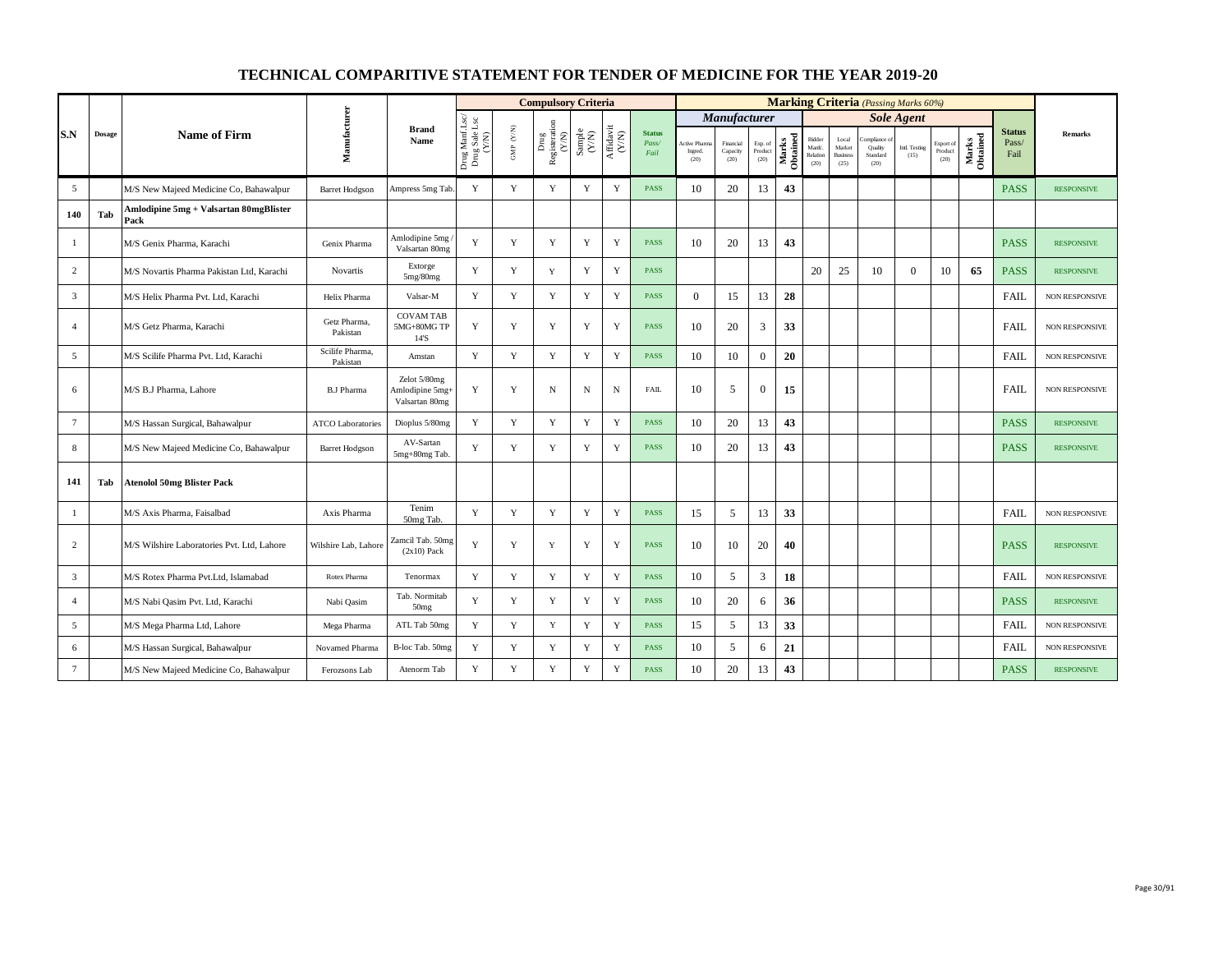|                 |               |                                               |                             |                                                |                                          |                           | <b>Compulsory Criteria</b>                   |                                                              |                                                                              |                                |                                 |                               |                            |                   |                                      |                                            | <b>Marking Criteria</b> (Passing Marks 60%) |                       |                              |                   |                                |                       |
|-----------------|---------------|-----------------------------------------------|-----------------------------|------------------------------------------------|------------------------------------------|---------------------------|----------------------------------------------|--------------------------------------------------------------|------------------------------------------------------------------------------|--------------------------------|---------------------------------|-------------------------------|----------------------------|-------------------|--------------------------------------|--------------------------------------------|---------------------------------------------|-----------------------|------------------------------|-------------------|--------------------------------|-----------------------|
|                 |               |                                               |                             |                                                |                                          |                           |                                              |                                                              |                                                                              |                                |                                 | <b>Manufacturer</b>           |                            |                   |                                      |                                            |                                             | <b>Sole Agent</b>     |                              |                   |                                |                       |
| S.N             | <b>Dosage</b> | <b>Name of Firm</b>                           | Manufacturer                | <b>Brand</b><br>Name                           | Drug Manf.Lsc/<br>Drug Sale Lsc<br>(Y/N) | ${\rm GMP}$ ${\rm (V/N)}$ | Registeration ${\rm (YM)}$<br>$_{\rm{Drag}}$ | $\begin{array}{c} \text{Sample} \\ (\text{Y/N}) \end{array}$ | $\begin{array}{c} \mathrm{Aff} \mathrm{davit} \\ (\mathrm{Y/N}) \end{array}$ | <b>Status</b><br>Pass/<br>Fail | Active Pharr<br>Ingred.<br>(20) | Financial<br>Capacity<br>(20) | Exp. of<br>Product<br>(20) | Marks<br>Obtained | Bidder<br>Manfe.<br>Relation<br>(20) | Local<br>Market<br><b>Business</b><br>(25) | mpliance<br>Quality<br>Standard<br>(20)     | Intl. Testing<br>(15) | Export of<br>Product<br>(20) | Marks<br>Obtained | <b>Status</b><br>Pass/<br>Fail | Remarks               |
| 142             | Tab           | <b>Atorvastatin 20mg Blister Pack</b>         |                             |                                                |                                          |                           |                                              |                                                              |                                                                              |                                |                                 |                               |                            |                   |                                      |                                            |                                             |                       |                              |                   |                                |                       |
| -1              |               | M/S Wilshire Laboratories Pvt. Ltd, Lahore    | Wilshire Lab, Lahore        | Lastolip Tab.<br>20mg<br>$(2x10)$ Pack         | Y                                        | Y                         | Y                                            | Y                                                            | Y                                                                            | <b>PASS</b>                    | 10                              | 10                            | 20                         | 40                |                                      |                                            |                                             |                       |                              |                   | <b>PASS</b>                    | <b>RESPONSIVE</b>     |
| $\overline{c}$  |               | M/S Rotex Pharma Pvt.Ltd, Islamabad           | Rotex Pharma                | Torivas                                        | Y                                        | $\mathbf Y$               | $\mathbf Y$                                  | $\mathbf Y$                                                  | $\mathbf Y$                                                                  | <b>PASS</b>                    | 10                              | 5                             | 3                          | 18                |                                      |                                            |                                             |                       |                              |                   | FAIL                           | NON RESPONSIVE        |
| $\overline{3}$  |               | M/S Getz Pharma, Karachi                      | Getz Pharma,<br>Pakistan    | <b>LIPIGET TAB</b><br>20MG TP 10'S<br>(SEPACK) | Y                                        | Y                         | Y                                            | Y                                                            | Y                                                                            | <b>PASS</b>                    | 10                              | 20                            | 13                         | 43                |                                      |                                            |                                             |                       |                              |                   | <b>PASS</b>                    | <b>RESPONSIVE</b>     |
| $\overline{4}$  |               | M/S Scilife Pharma Pvt. Ltd, Karachi          | Scilife Pharma,<br>Pakistan | Lochol                                         | Y                                        | $\mathbf Y$               | $\mathbf Y$                                  | $_{\rm N}$                                                   | $\mathbf Y$                                                                  | <b>FAIL</b>                    | 10                              | 10                            | $\boldsymbol{0}$           | 20                |                                      |                                            |                                             |                       |                              |                   | <b>FAIL</b>                    | <b>NON RESPONSIVE</b> |
| $\overline{5}$  |               | M/S Nabi Qasim Pvt. Ltd, Karachi              | Nabi Qasim                  | Tab. Descol 20mg                               | $\mathbf Y$                              | $\mathbf Y$               | $\mathbf Y$                                  | $\mathbf Y$                                                  | $\mathbf Y$                                                                  | <b>PASS</b>                    | 10                              | 20                            | 6                          | 36                |                                      |                                            |                                             |                       |                              |                   | <b>PASS</b>                    | <b>RESPONSIVE</b>     |
| 6               |               | M/S Mega Pharma Ltd, Lahore                   | Mega Pharma                 | Megavastin Tabl<br>20 <sub>mg</sub>            | Y                                        | Y                         | $\mathbf Y$                                  | Y                                                            | $\mathbf Y$                                                                  | <b>PASS</b>                    | 15                              | 5                             | 13                         | 33                |                                      |                                            |                                             |                       |                              |                   | <b>FAIL</b>                    | <b>NON RESPONSIVE</b> |
| $7\phantom{.0}$ |               | M/S Hassan Surgical, Bahawalpur               | Novamed Pharma              | Lipilow Tab.<br>20 <sub>mg</sub>               | Y                                        | $\mathbf Y$               | $\mathbf Y$                                  | $\mathbf Y$                                                  | $\mathbf Y$                                                                  | <b>PASS</b>                    | 10                              | 5                             | 6                          | 21                |                                      |                                            |                                             |                       |                              |                   | FAIL                           | <b>NON RESPONSIVE</b> |
| $\,$ 8 $\,$     |               | M/S New Majeed Medicine Co, Bahawalpur        | Highnoon Lab                | Lipirex 20mg Tab                               | Y                                        | $\mathbf Y$               | $\mathbf Y$                                  | $\mathbf Y$                                                  | $\mathbf Y$                                                                  | <b>PASS</b>                    | 10                              | 20                            | 6                          | 36                |                                      |                                            |                                             |                       |                              |                   | <b>PASS</b>                    | <b>RESPONSIVE</b>     |
| 143             | Tab           | <b>Rosuvastatin 10mg</b>                      |                             |                                                |                                          |                           |                                              |                                                              |                                                                              |                                |                                 |                               |                            |                   |                                      |                                            |                                             |                       |                              |                   |                                |                       |
| $\mathbf{1}$    |               | M/S Next Pharma, Lahore                       | Next Pharma                 | <b>ROSUNEXT</b><br>10mg                        | Y                                        | $\mathbf Y$               | $\mathbf Y$                                  | $\mathbf Y$                                                  | <b>NA</b>                                                                    | <b>FAIL</b>                    | 15                              | 5                             | 13                         | 33                |                                      |                                            |                                             |                       |                              |                   | <b>FAIL</b>                    | NON RESPONSIVE        |
| 2               |               | M/S Wilshire Laboratories Pvt. Ltd, Lahore    | Wilshire Lab, Lahon         | Qazzo Tab. 10mg<br>$(2x10)$ Pack               | Y                                        | Y                         | Y                                            | $\mathbf Y$                                                  | $\mathbf Y$                                                                  | <b>PASS</b>                    | 10                              | 10                            | 20                         | 40                |                                      |                                            |                                             |                       |                              |                   | <b>PASS</b>                    | <b>RESPONSIVE</b>     |
| $\overline{3}$  |               | M/S Rotex Pharma Pvt.Ltd, Islamabad           | Rotex Pharma                | Rovi                                           | Y                                        | $\mathbf Y$               | $\mathbf Y$                                  | $\mathbf Y$                                                  | $\mathbf Y$                                                                  | <b>PASS</b>                    | 10                              | 5                             | 6                          | 21                |                                      |                                            |                                             |                       |                              |                   | <b>FAIL</b>                    | <b>NON RESPONSIVE</b> |
| $\overline{4}$  |               | M/S Getz Pharma, Karachi                      | Getz Pharma,<br>Pakistan    | <b>ROVISTA</b><br>TAB 10MG TP<br>10'S          | Y                                        | Y                         | Y                                            | Y                                                            | Y                                                                            | <b>PASS</b>                    | 10                              | 20                            | 13                         | 43                |                                      |                                            |                                             |                       |                              |                   | <b>PASS</b>                    | <b>RESPONSIVE</b>     |
| 5               |               | M/S Scilife Pharma Pvt. Ltd, Karachi          | Scilife Pharma,<br>Pakistan | Kestore                                        | Y                                        | $\mathbf Y$               | $\mathbf Y$                                  | $\mathbf Y$                                                  | $\mathbf Y$                                                                  | <b>PASS</b>                    | 10                              | 10                            | $\mathbf{0}$               | 20                |                                      |                                            |                                             |                       |                              |                   | FAIL                           | NON RESPONSIVE        |
| 6               |               | M/S Abbott Laboratories Pakistan Ltd, Karachi | Pharmatec for Abbot<br>Lab  | Ruvastat 10mg                                  | Y                                        | Y                         | $\mathbf Y$                                  | $\mathbf Y$                                                  | $\mathbf Y$                                                                  | <b>PASS</b>                    | 10                              | 20                            | 13                         | 43                |                                      |                                            |                                             |                       |                              |                   | <b>PASS</b>                    | <b>RESPONSIVE</b>     |
| $7\phantom{.0}$ |               | M/S Hassan Surgical, Bahawalpur               | Novamed Pharma              | Rosomed<br>Tab. 10 mg                          | Y                                        | $\mathbf Y$               | $\mathbf Y$                                  | $\mathbf Y$                                                  | $\mathbf Y$                                                                  | <b>PASS</b>                    | 10                              | 5                             | 6                          | 21                |                                      |                                            |                                             |                       |                              |                   | FAIL                           | <b>NON RESPONSIVE</b> |
| 8               |               | M/S New Majeed Medicine Co, Bahawalpur        | Ferozsons Lab               | Aurora Tab                                     | Y                                        | $\mathbf Y$               | $\mathbf Y$                                  | $\mathbf Y$                                                  | $\mathbf Y$                                                                  | <b>PASS</b>                    | 10                              | 20                            | 6                          | 36                |                                      |                                            |                                             |                       |                              |                   | <b>PASS</b>                    | <b>RESPONSIVE</b>     |
| 144             | Tab           | <b>Bisoprolol 5mg Blister Pack</b>            |                             |                                                |                                          |                           |                                              |                                                              |                                                                              |                                |                                 |                               |                            |                   |                                      |                                            |                                             |                       |                              |                   |                                |                       |
| $\mathbf{1}$    |               | M/S Hassan Surgical, Bahawalpur               | Saffron Pharma              | Safcor 5mg Tab.                                | Y                                        | $\mathbf Y$               | Y                                            | $\mathbf Y$                                                  | $\mathbf Y$                                                                  | <b>PASS</b>                    | 10                              | 10                            | 6                          | 26                |                                      |                                            |                                             |                       |                              |                   | FAIL                           | NON RESPONSIVE        |
| $\overline{c}$  |               | M/S New Majeed Medicine Co, Bahawalpur        | <b>Barret Hodgson</b>       | Barilol 5mg Tab                                | Y                                        | $\mathbf Y$               | Y                                            | Y                                                            | $\mathbf Y$                                                                  | <b>PASS</b>                    | 10                              | 20                            | 13                         | 43                |                                      |                                            |                                             |                       |                              |                   | <b>PASS</b>                    | <b>RESPONSIVE</b>     |
| 145             | Tab           | Bosentan Monohydrate 62.5 mg Blister Pack     |                             |                                                |                                          |                           |                                              |                                                              |                                                                              |                                |                                 |                               |                            |                   |                                      |                                            |                                             |                       |                              |                   |                                |                       |
|                 |               | <b>Not Quoted</b>                             |                             |                                                |                                          |                           |                                              |                                                              |                                                                              |                                |                                 |                               |                            |                   |                                      |                                            |                                             |                       |                              |                   |                                |                       |
| 146             | Tab           | <b>Captopril 25mg Blister Pack</b>            |                             |                                                |                                          |                           |                                              |                                                              |                                                                              |                                |                                 |                               |                            |                   |                                      |                                            |                                             |                       |                              |                   |                                |                       |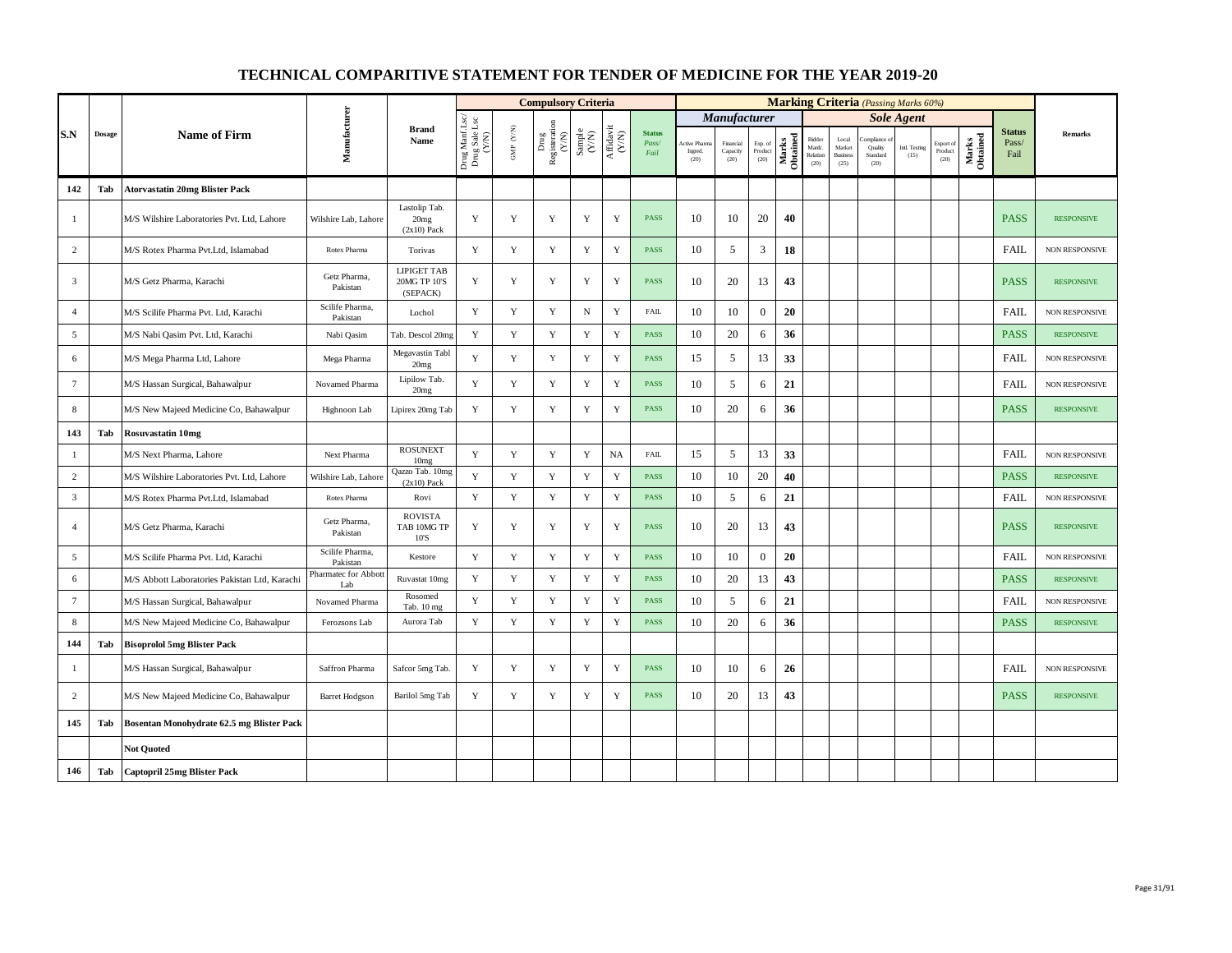|                |               |                                        |                                        |                           |                                          |                                                                       | <b>Compulsory Criteria</b>                                                     |                                                              |                                                                                                      |                                |                                |                               |                            |                   |                                      |                                            |                                         | <b>Marking Criteria</b> (Passing Marks 60%) |                              |                   |                                |                       |
|----------------|---------------|----------------------------------------|----------------------------------------|---------------------------|------------------------------------------|-----------------------------------------------------------------------|--------------------------------------------------------------------------------|--------------------------------------------------------------|------------------------------------------------------------------------------------------------------|--------------------------------|--------------------------------|-------------------------------|----------------------------|-------------------|--------------------------------------|--------------------------------------------|-----------------------------------------|---------------------------------------------|------------------------------|-------------------|--------------------------------|-----------------------|
|                |               |                                        |                                        |                           |                                          |                                                                       |                                                                                |                                                              |                                                                                                      |                                |                                | <b>Manufacturer</b>           |                            |                   |                                      |                                            |                                         | <b>Sole Agent</b>                           |                              |                   |                                |                       |
| S.N            | <b>Dosage</b> | <b>Name of Firm</b>                    | Manufacturer                           | <b>Brand</b><br>Name      | Drug Manf.Lsc/<br>Drug Sale Lsc<br>(Y/N) | $\ensuremath{\mathrm{GMP}}\xspace$ $\ensuremath{\mathrm{C/N}}\xspace$ | $\begin{tabular}{c} \bf{Drag} \\ \bf{Res} is iteration \\ (Y/N) \end{tabular}$ | $\begin{array}{c} \text{Sample} \\ (\text{Y/N}) \end{array}$ | $\begin{array}{c} \mathrm{Aff} \mathrm{dav} \, \mathrm{i} \\ (\mathrm{Y} \, \mathrm{N}) \end{array}$ | <b>Status</b><br>Pass/<br>Fail | Active Phar<br>Ingred.<br>(20) | Financial<br>Capacity<br>(20) | Exp. of<br>Product<br>(20) | Obtained<br>Marks | Bidder<br>Manfc.<br>Relation<br>(20) | Local<br>Market<br><b>Business</b><br>(25) | mpliance<br>Quality<br>Standard<br>(20) | Intl. Testing<br>(15)                       | Export of<br>Product<br>(20) | Marks<br>Obtained | <b>Status</b><br>Pass/<br>Fail | <b>Remarks</b>        |
| $\mathbf{1}$   |               | M/S GlaxoSmithKline, Karachi           | GSK, Karachi                           | Capoten Tab 25mg          | Y                                        | Y                                                                     | Y                                                                              | Y                                                            | Y                                                                                                    | <b>PASS</b>                    | 10                             | 20                            | 13                         | 43                |                                      |                                            |                                         |                                             |                              |                   | <b>PASS</b>                    | <b>RESPONSIVE</b>     |
| 147            | Tab           | <b>Carvedilol 6.25mg Blister Pack</b>  |                                        |                           |                                          |                                                                       |                                                                                |                                                              |                                                                                                      |                                |                                |                               |                            |                   |                                      |                                            |                                         |                                             |                              |                   |                                |                       |
| $\mathbf{1}$   |               | M/S Hassan Surgical, Bahawalpur        | Macter International                   | Hart Tab. 6.25mg          | Y                                        | $\mathbf Y$                                                           | $\mathbf Y$                                                                    | $\mathbf Y$                                                  | $\mathbf Y$                                                                                          | <b>PASS</b>                    | 10                             | 20                            | 13                         | 43                |                                      |                                            |                                         |                                             |                              |                   | <b>PASS</b>                    | <b>RESPONSIVE</b>     |
| $\overline{c}$ |               | M/S New Majeed Medicine Co, Bahawalpur | <b>Barret Hodgson</b>                  | Vedicar<br>6.25mg Tab     | Y                                        | $\mathbf Y$                                                           | $\mathbf Y$                                                                    | Y                                                            | $\mathbf Y$                                                                                          | <b>PASS</b>                    | 10                             | 20                            | 13                         | 43                |                                      |                                            |                                         |                                             |                              |                   | <b>PASS</b>                    | <b>RESPONSIVE</b>     |
| 148            | Tab           | Carvedolol 12.5mg                      |                                        |                           |                                          |                                                                       |                                                                                |                                                              |                                                                                                      |                                |                                |                               |                            |                   |                                      |                                            |                                         |                                             |                              |                   |                                |                       |
| $\mathbf{1}$   |               | M/S New Majeed Medicine Co, Bahawalpur | <b>Barret Hodgson</b>                  | Vedicar<br>12.5mg Tab     | Y                                        | Y                                                                     | Y                                                                              | Y                                                            | $\mathbf Y$                                                                                          | <b>PASS</b>                    | 10                             | 20                            | 13                         | 43                |                                      |                                            |                                         |                                             |                              |                   | <b>PASS</b>                    | <b>RESPONSIVE</b>     |
| 149            | Inj           | Digoxin 0.25mg/ml                      |                                        |                           |                                          |                                                                       |                                                                                |                                                              |                                                                                                      |                                |                                |                               |                            |                   |                                      |                                            |                                         |                                             |                              |                   |                                |                       |
|                |               | <b>Not Quoted</b>                      |                                        |                           |                                          |                                                                       |                                                                                |                                                              |                                                                                                      |                                |                                |                               |                            |                   |                                      |                                            |                                         |                                             |                              |                   |                                |                       |
| 150            | Tab           | Digoxin 250mcg Blister Pack            |                                        |                           |                                          |                                                                       |                                                                                |                                                              |                                                                                                      |                                |                                |                               |                            |                   |                                      |                                            |                                         |                                             |                              |                   |                                |                       |
|                |               | <b>Not Quoted</b>                      |                                        |                           |                                          |                                                                       |                                                                                |                                                              |                                                                                                      |                                |                                |                               |                            |                   |                                      |                                            |                                         |                                             |                              |                   |                                |                       |
| 151            | Tab           | Diltiazem HCl 30mg Blister Pack        |                                        |                           |                                          |                                                                       |                                                                                |                                                              |                                                                                                      |                                |                                |                               |                            |                   |                                      |                                            |                                         |                                             |                              |                   |                                |                       |
| $\mathbf{1}$   |               | M/S New Majeed Medicine Co, Bahawalpur | Highnoon Lab                           | Herbesser<br>30mg Tab     | Y                                        | Y                                                                     | Y                                                                              | Y                                                            | Y                                                                                                    | <b>PASS</b>                    | 10                             | 20                            | 13                         | 43                |                                      |                                            |                                         |                                             |                              |                   | <b>PASS</b>                    | <b>RESPONSIVE</b>     |
| 152            | Tab           | Diltiazem HCl 60mg                     |                                        |                           |                                          |                                                                       |                                                                                |                                                              |                                                                                                      |                                |                                |                               |                            |                   |                                      |                                            |                                         |                                             |                              |                   |                                |                       |
| -1             |               | M/S New Majeed Medicine Co, Bahawalpur | Highnoon Lab                           | Herbesser<br>60mg Tab     | Y                                        | Y                                                                     | $\mathbf Y$                                                                    | $\mathbf Y$                                                  | $\mathbf Y$                                                                                          | <b>PASS</b>                    | 10                             | 20                            | 13                         | 43                |                                      |                                            |                                         |                                             |                              |                   | <b>PASS</b>                    | <b>RESPONSIVE</b>     |
| 153            | Inj           | Dobutamine 250mg/5ml, 5ml              |                                        |                           |                                          |                                                                       |                                                                                |                                                              |                                                                                                      |                                |                                |                               |                            |                   |                                      |                                            |                                         |                                             |                              |                   |                                |                       |
| -1             |               | M/S Medi Mark Pharma, Sahiwal          | Korea, Pharma Co.<br>Ltd, Seoul, Korea | Dobamin<br>250mg Inj.     | Y                                        | Y                                                                     | Y                                                                              | Y                                                            | Y                                                                                                    | <b>PASS</b>                    |                                |                               |                            |                   | 20                                   | 25                                         | $\Omega$                                | $\Omega$                                    | 20                           | 65                | <b>PASS</b>                    | <b>RESPONSIVE</b>     |
| $\overline{c}$ |               | M/S Fynk Pharma, Lahore                | Fynk Pharma                            | Botamin                   | Y                                        | exp                                                                   | $\mathbf Y$                                                                    | Y                                                            | $\mathbf Y$                                                                                          | <b>FAIL</b>                    | 10                             | 5                             | 13                         | 28                |                                      |                                            |                                         |                                             |                              |                   | <b>FAIL</b>                    | <b>NON RESPONSIVE</b> |
| $\overline{3}$ |               | M/S Bajwa Pharma Pvt. Ltd, Lahore      | Bajwa Pharma                           | Dobutine<br>Inj. 20ml     | Y                                        | $\mathbf N$                                                           | LES.<br>THAN 1                                                                 | Y                                                            | ${\bf N}$                                                                                            | <b>FAIL</b>                    | $\theta$                       | 5                             | 3                          | 8                 |                                      |                                            |                                         |                                             |                              |                   | <b>FAIL</b>                    | <b>NON RESPONSIVE</b> |
| $\overline{4}$ |               | M/S Hassan Surgical, Bahawalpur        | Siza<br>International                  | Cordion<br>$250$ mg/5ml   | $\mathbf Y$                              | $\mathbf N$                                                           | $\mathbf Y$                                                                    | Y                                                            | $\mathbf Y$                                                                                          | <b>FAIL</b>                    | 10                             | 5                             | 13                         | 28                |                                      |                                            |                                         |                                             |                              |                   | <b>FAIL</b>                    | NON RESPONSIVE        |
| 5              |               | M/S New Majeed Medicine Co, Bahawalpur | Myungmoon Korea                        | Dobutamine Inj.           | Y                                        | Y                                                                     | Y                                                                              | Y                                                            | Y                                                                                                    | <b>PASS</b>                    |                                |                               |                            |                   | 20                                   | 25                                         | 20                                      | $\overline{0}$                              | 6                            | 71                | <b>PASS</b>                    | <b>RESPONSIVE</b>     |
| 154            | Inj           | Dopamine 40mg/ml                       |                                        |                           |                                          |                                                                       |                                                                                |                                                              |                                                                                                      |                                |                                |                               |                            |                   |                                      |                                            |                                         |                                             |                              |                   |                                |                       |
| $\mathbf{1}$   |               | M/S MTI Medical Pvt. Ltd, Lahore       | MTI Medical Pvt. Ltd<br>Pakistan       | Dopacin                   | $\mathbf Y$                              | $\mathbf Y$                                                           | Y                                                                              | Y                                                            | $\mathbf Y$                                                                                          | PASS                           | 10                             | 5                             | 6                          | 21                |                                      |                                            |                                         |                                             |                              |                   | <b>FAIL</b>                    | NON RESPONSIVE        |
| 2              |               | M/S Wimits Pharma Pvt. Ltd, Lahore     | Wimits Pharma                          | Inj. Dopa<br>$200$ mg/5ml | Y                                        | Y                                                                     | Y                                                                              | Y                                                            | Y                                                                                                    | <b>PASS</b>                    | 10                             | 5                             | 13                         | 28                |                                      |                                            |                                         |                                             |                              |                   | <b>FAIL</b>                    | NON RESPONSIVE        |
| $\overline{3}$ |               | M/S New Majeed Medicine Co, Bahawalpur | Myungmoon Korea                        | Inopan Inj.<br>200mg/5ml  | Y                                        | Y                                                                     | Y                                                                              | Y                                                            | $\mathbf Y$                                                                                          | <b>PASS</b>                    |                                |                               |                            |                   | 20                                   | 25                                         | 20                                      | $\boldsymbol{0}$                            | 6                            | 71                | <b>PASS</b>                    | <b>RESPONSIVE</b>     |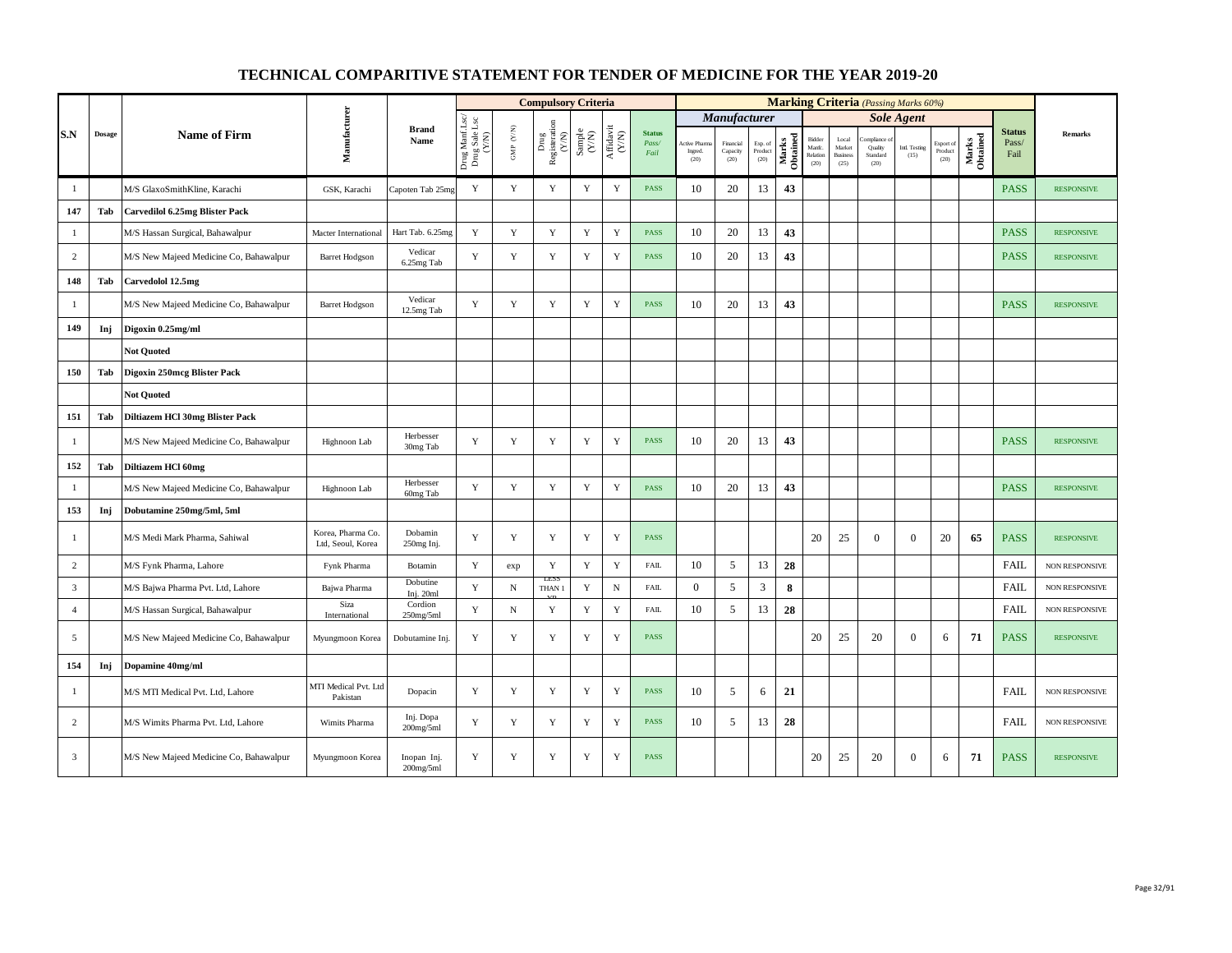|                |               |                                                   |                          |                                     |                                          |                                          | <b>Compulsory Criteria</b>                                                |                                                                     |                                                                              |                                |                                |                                          |                            |                   |                                                                                    |                                            | <b>Marking Criteria</b> (Passing Marks 60%) |                       |                              |                   |                                |                       |
|----------------|---------------|---------------------------------------------------|--------------------------|-------------------------------------|------------------------------------------|------------------------------------------|---------------------------------------------------------------------------|---------------------------------------------------------------------|------------------------------------------------------------------------------|--------------------------------|--------------------------------|------------------------------------------|----------------------------|-------------------|------------------------------------------------------------------------------------|--------------------------------------------|---------------------------------------------|-----------------------|------------------------------|-------------------|--------------------------------|-----------------------|
|                |               |                                                   |                          |                                     |                                          |                                          |                                                                           |                                                                     |                                                                              |                                |                                | Manufacturer                             |                            |                   |                                                                                    |                                            |                                             | <b>Sole Agent</b>     |                              |                   |                                |                       |
| S.N            | <b>Dosage</b> | <b>Name of Firm</b>                               | Manufacturer             | <b>Brand</b><br>Name                | Drug Manf.Lsc/<br>Drug Sale Lsc<br>(Y/N) | $\ensuremath{\mathrm{GMP}}\xspace$ (Y/N) | $\begin{tabular}{c} \bf Drug \\ \bf Registeration \\ (Y/N) \end{tabular}$ | $\begin{array}{c} \text{Sample} \\ \text{C}(\text{NN}) \end{array}$ | $\begin{array}{c} \mathrm{Aff} \mathrm{davit} \\ (\mathrm{Y/N}) \end{array}$ | <b>Status</b><br>Pass/<br>Fail | Active Pham<br>Ingred.<br>(20) | Financial<br>Capacity $\left( 20\right)$ | Exp. of<br>Product<br>(20) | Marks<br>Obtained | Bidder<br>$\begin{array}{ll} \text{Manfc.} \\ \text{Relation} \end{array}$<br>(20) | Local<br>Market<br><b>Business</b><br>(25) | ompliance o<br>Quality<br>Standard<br>(20)  | Intl. Testing<br>(15) | Export of<br>Product<br>(20) | Marks<br>Obtained | <b>Status</b><br>Pass/<br>Fail | <b>Remarks</b>        |
| 155            | Inj           | <b>Glyceryl Trinitrate 5mg/ml</b>                 |                          |                                     |                                          |                                          |                                                                           |                                                                     |                                                                              |                                |                                |                                          |                            |                   |                                                                                    |                                            |                                             |                       |                              |                   |                                |                       |
|                |               | <b>Not Quoted</b>                                 |                          |                                     |                                          |                                          |                                                                           |                                                                     |                                                                              |                                |                                |                                          |                            |                   |                                                                                    |                                            |                                             |                       |                              |                   |                                |                       |
| 156            | Tab           | Doxazosin Mesylate 2mg, 4mg Blister Pack          |                          |                                     |                                          |                                          |                                                                           |                                                                     |                                                                              |                                |                                |                                          |                            |                   |                                                                                    |                                            |                                             |                       |                              |                   |                                |                       |
| $\mathbf{1}$   |               | M/S Pfizer Pakistan, Karachi                      | Pfizer Pakistan<br>Ltd   | Cardura 2mg Tab<br>of 20's<br>& 4mg | $\mathbf Y$                              | $\mathbf Y$                              | $\mathbf Y$                                                               | $\mathbf Y$                                                         | $\mathbf Y$                                                                  | <b>PASS</b>                    | 10                             | 20                                       | 20                         | 50                |                                                                                    |                                            |                                             |                       |                              |                   | <b>PASS</b>                    | <b>RESPONSIVE</b>     |
| 157            | Inj           | Ephedrine 30mg, 1ml                               |                          |                                     |                                          |                                          |                                                                           |                                                                     |                                                                              |                                |                                |                                          |                            |                   |                                                                                    |                                            |                                             |                       |                              |                   |                                |                       |
|                |               | <b>Not Quoted</b>                                 |                          |                                     |                                          |                                          |                                                                           |                                                                     |                                                                              |                                |                                |                                          |                            |                   |                                                                                    |                                            |                                             |                       |                              |                   |                                |                       |
| 158            | Inj           | <b>Esmolol</b>                                    |                          |                                     |                                          |                                          |                                                                           |                                                                     |                                                                              |                                |                                |                                          |                            |                   |                                                                                    |                                            |                                             |                       |                              |                   |                                |                       |
|                |               | <b>Not Quoted</b>                                 |                          |                                     |                                          |                                          |                                                                           |                                                                     |                                                                              |                                |                                |                                          |                            |                   |                                                                                    |                                            |                                             |                       |                              |                   |                                |                       |
| 159            | Tab           | <b>Glyceryl Trinitrate 0.5mgBlister Pack</b>      |                          |                                     |                                          |                                          |                                                                           |                                                                     |                                                                              |                                |                                |                                          |                            |                   |                                                                                    |                                            |                                             |                       |                              |                   |                                |                       |
|                |               | <b>Not Quoted</b>                                 |                          |                                     |                                          |                                          |                                                                           |                                                                     |                                                                              |                                |                                |                                          |                            |                   |                                                                                    |                                            |                                             |                       |                              |                   |                                |                       |
| 160            | Tab           | <b>Glyceryl Trinitrate 0.5mg</b>                  |                          |                                     |                                          |                                          |                                                                           |                                                                     |                                                                              |                                |                                |                                          |                            |                   |                                                                                    |                                            |                                             |                       |                              |                   |                                |                       |
|                |               | <b>Not Quoted</b>                                 |                          |                                     |                                          |                                          |                                                                           |                                                                     |                                                                              |                                |                                |                                          |                            |                   |                                                                                    |                                            |                                             |                       |                              |                   |                                |                       |
| 161            | Tab           | <b>Glyceryl Trinitrate 2.6mg</b>                  |                          |                                     |                                          |                                          |                                                                           |                                                                     |                                                                              |                                |                                |                                          |                            |                   |                                                                                    |                                            |                                             |                       |                              |                   |                                |                       |
| $\mathbf{1}$   |               | M/S Hassan Surgical, Bahawalpur                   | <b>ATCO Laboratories</b> | Cardnit 2.6 mg                      | $\mathbf Y$                              | $\mathbf Y$                              | $\mathbf Y$                                                               | $\mathbf Y$                                                         | $\mathbf Y$                                                                  | PASS                           | 10                             | $20\,$                                   | $\sqrt{3}$                 | 33                |                                                                                    |                                            |                                             |                       |                              |                   | <b>FAIL</b>                    | NON RESPONSIVE        |
| $\overline{c}$ |               | M/S New Majeed Medicine Co, Bahawalpur            | Searle Co. Ltd           | Sustac 2.6mg                        | $\mathbf Y$                              | $\mathbf Y$                              | $\mathbf Y$                                                               | $\mathbf Y$                                                         | $\mathbf Y$                                                                  | PASS                           | 10                             | 20                                       | 13                         | 43                |                                                                                    |                                            |                                             |                       |                              |                   | <b>PASS</b>                    | <b>RESPONSIVE</b>     |
| 162            | Tab           | <b>Glyceryl Trinitrate 6.4mg</b>                  |                          |                                     |                                          |                                          |                                                                           |                                                                     |                                                                              |                                |                                |                                          |                            |                   |                                                                                    |                                            |                                             |                       |                              |                   |                                |                       |
| $\mathbf{1}$   |               | M/S Hassan Surgical, Bahawalpur                   | <b>ATCO Laboratories</b> | Cardnit 6.4 mg                      | Y                                        | $\mathbf Y$                              | $\mathbf Y$                                                               | $\mathbf Y$                                                         | $\mathbf Y$                                                                  | PASS                           | 10                             | 20                                       | $\mathfrak{Z}$             | 33                |                                                                                    |                                            |                                             |                       |                              |                   | <b>FAIL</b>                    | <b>NON RESPONSIVE</b> |
| 163            | <b>Spray</b>  | <b>Glyceryl Trinitrate Spray</b>                  |                          |                                     |                                          |                                          |                                                                           |                                                                     |                                                                              |                                |                                |                                          |                            |                   |                                                                                    |                                            |                                             |                       |                              |                   |                                |                       |
|                |               | <b>Not Quoted</b>                                 |                          |                                     |                                          |                                          |                                                                           |                                                                     |                                                                              |                                |                                |                                          |                            |                   |                                                                                    |                                            |                                             |                       |                              |                   |                                |                       |
| 164            | Patch         | <b>Glyceryl Trinitrate 5mg</b>                    |                          |                                     |                                          |                                          |                                                                           |                                                                     |                                                                              |                                |                                |                                          |                            |                   |                                                                                    |                                            |                                             |                       |                              |                   |                                |                       |
|                |               | <b>Not Quoted</b>                                 |                          |                                     |                                          |                                          |                                                                           |                                                                     |                                                                              |                                |                                |                                          |                            |                   |                                                                                    |                                            |                                             |                       |                              |                   |                                |                       |
| 165            | Inj           | <b>Hydralazine 20mg</b>                           |                          |                                     |                                          |                                          |                                                                           |                                                                     |                                                                              |                                |                                |                                          |                            |                   |                                                                                    |                                            |                                             |                       |                              |                   |                                |                       |
|                |               | <b>Not Quoted</b>                                 |                          |                                     |                                          |                                          |                                                                           |                                                                     |                                                                              |                                |                                |                                          |                            |                   |                                                                                    |                                            |                                             |                       |                              |                   |                                |                       |
| 166            | Tab           | Hydralazine 25mg Blister Pack                     |                          |                                     |                                          |                                          |                                                                           |                                                                     |                                                                              |                                |                                |                                          |                            |                   |                                                                                    |                                            |                                             |                       |                              |                   |                                |                       |
|                |               | <b>Not Quoted</b>                                 |                          |                                     |                                          |                                          |                                                                           |                                                                     |                                                                              |                                |                                |                                          |                            |                   |                                                                                    |                                            |                                             |                       |                              |                   |                                |                       |
| 167            | Inj           | Isosorbide Di-Nitrate 0.1%, 10mg/10ml<br>(ISOKET) |                          |                                     |                                          |                                          |                                                                           |                                                                     |                                                                              |                                |                                |                                          |                            |                   |                                                                                    |                                            |                                             |                       |                              |                   |                                |                       |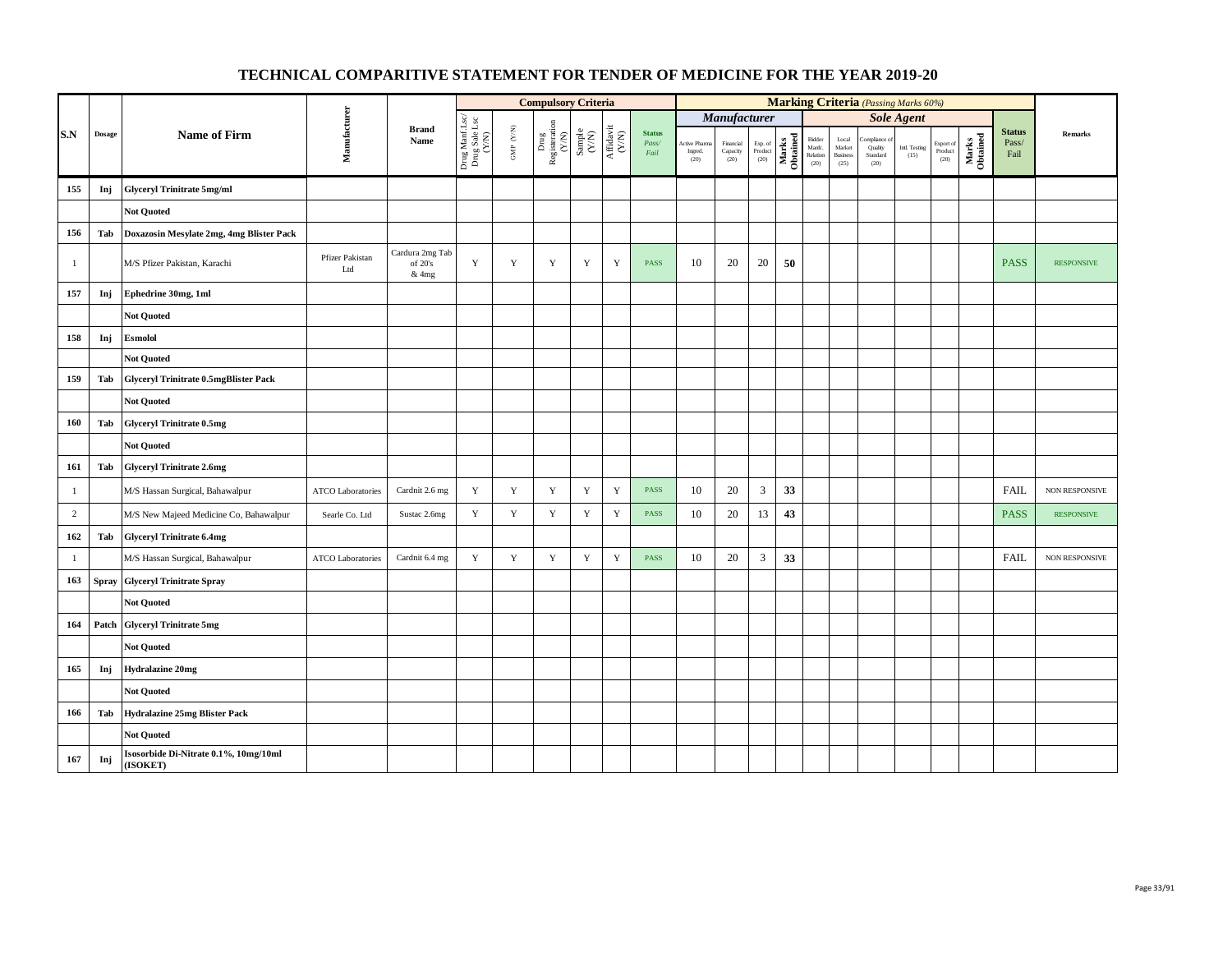|                |        |                                                  |                             |                                  |                                          |                           | <b>Compulsory Criteria</b>                                                                |                                                              |                    |                                |                                 |                               |                            |                   |                                     |                                            |                             | <b>Marking Criteria</b> (Passing Marks 60%) |                              |                   |                                |                       |
|----------------|--------|--------------------------------------------------|-----------------------------|----------------------------------|------------------------------------------|---------------------------|-------------------------------------------------------------------------------------------|--------------------------------------------------------------|--------------------|--------------------------------|---------------------------------|-------------------------------|----------------------------|-------------------|-------------------------------------|--------------------------------------------|-----------------------------|---------------------------------------------|------------------------------|-------------------|--------------------------------|-----------------------|
|                |        |                                                  |                             |                                  |                                          |                           |                                                                                           |                                                              |                    |                                |                                 | <b>Manufacturer</b>           |                            |                   |                                     |                                            |                             | <b>Sole Agent</b>                           |                              |                   |                                |                       |
| S.N            | Dosage | <b>Name of Firm</b>                              | Manufacturer                | <b>Brand</b><br>Name             | Drug Manf.Lsc/<br>Drug Sale Lsc<br>(Y/N) | ${\rm GMP}$ ${\rm (V/N)}$ | $\begin{array}{c} \mathrm{ Drug} \\ \mathrm{Registeration} \\ (\mathrm{Y/N}) \end{array}$ | $\begin{array}{c} \text{Sample} \\ (\text{Y/N}) \end{array}$ | Affidavit<br>(Y/N) | <b>Status</b><br>Pass/<br>Fail | Active Pharm<br>Ingred.<br>(20) | Financial<br>Capacity<br>(20) | Exp. of<br>Product<br>(20) | Marks<br>Obtained | Bidde<br>Manfc.<br>Relation<br>(20) | Local<br>Market<br><b>Business</b><br>(25) | Quality<br>Standard<br>(20) | Intl. Testing<br>(15)                       | Export of<br>Product<br>(20) | Marks<br>Obtained | <b>Status</b><br>Pass/<br>Fail | <b>Remarks</b>        |
| 1              |        | M/S New Majeed Medicine Co, Bahawalpur           | Myungmoon Korea             | Sorbid Inj.                      | Y                                        | Y                         | Y                                                                                         | Y                                                            | Y                  | <b>PASS</b>                    |                                 |                               |                            |                   | 20                                  | 25                                         | 20                          | $\overline{0}$                              | 6                            | 71                | <b>PASS</b>                    | <b>RESPONSIVE</b>     |
| 168            | Tab    | <b>Isosorbide Di-Nitrate 10mg Blister Pack</b>   |                             |                                  |                                          |                           |                                                                                           |                                                              |                    |                                |                                 |                               |                            |                   |                                     |                                            |                             |                                             |                              |                   |                                |                       |
|                |        | <b>Not Quoted</b>                                |                             |                                  |                                          |                           |                                                                                           |                                                              |                    |                                |                                 |                               |                            |                   |                                     |                                            |                             |                                             |                              |                   |                                |                       |
| 169            | Tab    | <b>Isosorbide Mono Nitrate 20mg Blister Pack</b> |                             |                                  |                                          |                           |                                                                                           |                                                              |                    |                                |                                 |                               |                            |                   |                                     |                                            |                             |                                             |                              |                   |                                |                       |
| $\mathbf{1}$   |        | M/S New Majeed Medicine Co, Bahawalpur           | Martin Dow                  | Ismo-20 Tab.<br>20 <sub>mg</sub> | Y                                        | $\mathbf Y$               | Y                                                                                         | Y                                                            | Y                  | <b>PASS</b>                    | 10                              | 20                            | 13                         | 43                |                                     |                                            |                             |                                             |                              |                   | <b>PASS</b>                    | <b>RESPONSIVE</b>     |
| 170            | Tab    | <b>Ivabradin 5mgBlister Pack</b>                 |                             |                                  |                                          |                           |                                                                                           |                                                              |                    |                                |                                 |                               |                            |                   |                                     |                                            |                             |                                             |                              |                   |                                |                       |
| $\mathbf{1}$   |        | M/S Servier Research & Pharma, Lahore            | Servier                     | Coralan<br>5mg                   | Y                                        | $\mathbf Y$               | $\mathbf Y$                                                                               | $_{\rm N}$                                                   | Y                  | FAIL                           | 20                              | 10                            | 20                         | 50                |                                     |                                            |                             |                                             |                              |                   | <b>PASS</b>                    | NON RESPONSIVE        |
| $\overline{c}$ |        | M/S Nabi Qasim Pvt. Ltd, Karachi                 | Nabi Qasim                  | Ivatab 5mg                       | $\mathbf Y$                              | $\mathbf Y$               | $\mathbf Y$                                                                               | $\mathbf Y$                                                  | $\mathbf Y$        | <b>PASS</b>                    | 10                              | 20                            | $\boldsymbol{0}$           | 30                |                                     |                                            |                             |                                             |                              |                   | <b>FAIL</b>                    | NON RESPONSIVE        |
| $\mathbf{3}$   |        | M/S Hassan Surgical, Bahawalpur                  | <b>ATCO Laboratories</b>    | Novacor 5mg                      | Y                                        | Y                         | $\mathbf Y$                                                                               | Y                                                            | Y                  | <b>PASS</b>                    | 10                              | 20                            | 13                         | 43                |                                     |                                            |                             |                                             |                              |                   | <b>PASS</b>                    | <b>RESPONSIVE</b>     |
| 171            | Inj    | Labetalol 50mg                                   |                             |                                  |                                          |                           |                                                                                           |                                                              |                    |                                |                                 |                               |                            |                   |                                     |                                            |                             |                                             |                              |                   |                                |                       |
|                |        | <b>Not Ouoted</b>                                |                             |                                  |                                          |                           |                                                                                           |                                                              |                    |                                |                                 |                               |                            |                   |                                     |                                            |                             |                                             |                              |                   |                                |                       |
| 172            | Tab    | <b>Lisinopril 5mg Blister Pack</b>               |                             |                                  |                                          |                           |                                                                                           |                                                              |                    |                                |                                 |                               |                            |                   |                                     |                                            |                             |                                             |                              |                   |                                |                       |
| $\mathbf{1}$   |        | M/S Scilife Pharma Pvt. Ltd, Karachi             | Scilife Pharma,<br>Pakistan | Trupril                          | Y                                        | $\mathbf Y$               | $\mathbf Y$                                                                               | $\mathbf Y$                                                  | $\mathbf Y$        | <b>PASS</b>                    | 10                              | 10                            | $\mathbf{0}$               | 20                |                                     |                                            |                             |                                             |                              |                   | <b>FAIL</b>                    | <b>NON RESPONSIVE</b> |
| $\overline{c}$ |        | M/S Hassan Surgical, Bahawalpur                  | <b>ATCO</b> Laboratories    | LAME<br>5mg Tab.                 | Y                                        | Y                         | $\mathbf Y$                                                                               | $\mathbf Y$                                                  | Y                  | <b>PASS</b>                    | 10                              | 20                            | 13                         | 43                |                                     |                                            |                             |                                             |                              |                   | <b>PASS</b>                    | <b>RESPONSIVE</b>     |
| 173            | Tab    | <b>Losartan Potassium 50mg Blister Pack</b>      |                             |                                  |                                          |                           |                                                                                           |                                                              |                    |                                |                                 |                               |                            |                   |                                     |                                            |                             |                                             |                              |                   |                                |                       |
| $\mathbf{1}$   |        | M/S Fynk Pharma, Lahore                          | Fynk Pharma                 | Losartan                         | $\mathbf Y$                              | exp                       | $\mathbf Y$                                                                               | $\mathbf Y$                                                  | $\mathbf Y$        | <b>FAIL</b>                    | 10                              | 5                             | 13                         | 28                |                                     |                                            |                             |                                             |                              |                   | <b>FAIL</b>                    | NON RESPONSIVE        |
| $\overline{c}$ |        | M/S Nabi Qasim Pvt. Ltd, Karachi                 | Nabi Qasim                  | Tab. Bepsar<br>50 <sub>mg</sub>  | Y                                        | $\mathbf Y$               | $\mathbf Y$                                                                               | $\mathbf Y$                                                  | $\mathbf Y$        | <b>PASS</b>                    | 10                              | 20                            | $\mathbf{0}$               | 30                |                                     |                                            |                             |                                             |                              |                   | <b>FAIL</b>                    | <b>NON RESPONSIVE</b> |
| $\overline{3}$ |        | M/S PharmEvo Pvt. Ltd, Karachi                   | PharmEvo Pvtl Ltd           | Tansin Tab.<br>50mg CP           | Y                                        | $\mathbf Y$               | $\mathbf Y$                                                                               | $\mathbf Y$                                                  | $\mathbf Y$        | PASS                           | 10                              | 20                            | 13                         | 43                |                                     |                                            |                             |                                             |                              |                   | <b>PASS</b>                    | <b>RESPONSIVE</b>     |
| $\overline{4}$ |        | M/S Mega Pharma Ltd, Lahore                      | Mega Pharma                 | Megasar<br>Tabl 50mg             | Y                                        | $\mathbf Y$               | $\mathbf Y$                                                                               | $\mathbf Y$                                                  | $\mathbf Y$        | <b>PASS</b>                    | 15                              | 5                             | 13                         | 33                |                                     |                                            |                             |                                             |                              |                   | <b>FAIL</b>                    | NON RESPONSIVE        |
| 5              |        | M/S Hassan Surgical, Bahawalpur                  | Saffron Pharma              | Sar-K 50mg Tab.                  | Y                                        | $\mathbf Y$               | $\mathbf Y$                                                                               | $\mathbf Y$                                                  | Y                  | <b>PASS</b>                    | 10                              | 10                            | 6                          | 26                |                                     |                                            |                             |                                             |                              |                   | <b>FAIL</b>                    | <b>NON RESPONSIVE</b> |
| 6              |        | M/S New Majeed Medicine Co, Bahawalpur           | Ferozsons Lab               | Xavor Tab                        | $\mathbf Y$                              | $\mathbf Y$               | $\mathbf Y$                                                                               | $\mathbf Y$                                                  | Y                  | <b>PASS</b>                    | 10                              | 20                            | 6                          | 36                |                                     |                                            |                             |                                             |                              |                   | <b>PASS</b>                    | <b>RESPONSIVE</b>     |
| 174            | Tab    | Valsartan 80 mg                                  |                             |                                  |                                          |                           |                                                                                           |                                                              |                    |                                |                                 |                               |                            |                   |                                     |                                            |                             |                                             |                              |                   |                                |                       |
| $\mathbf{1}$   |        | M/S Novartis Pharma Pakistan Ltd, Karachi        | Novartis                    | Diovan<br>80 <sub>mg</sub>       | Y                                        | $\mathbf Y$               | Y                                                                                         | $\mathbf Y$                                                  | $\mathbf Y$        | <b>PASS</b>                    |                                 |                               |                            |                   | 20                                  | 25                                         | 10                          | $\overline{0}$                              | 10                           | 65                | <b>PASS</b>                    | <b>RESPONSIVE</b>     |
| 2              |        | M/S Getz Pharma, Karachi                         | Getz Pharma,<br>Pakistan    | <b>COVA TAB</b><br>80MG TP 14'S  | Y                                        | Y                         | Y                                                                                         | $\mathbf Y$                                                  | Y                  | <b>PASS</b>                    | 10                              | 20                            | 13                         | 43                |                                     |                                            |                             |                                             |                              |                   | <b>PASS</b>                    | <b>RESPONSIVE</b>     |
| $\mathbf{3}$   |        | M/S Scilife Pharma Pvt. Ltd, Karachi             | Scilife Pharma,<br>Pakistan | Valid                            | $\mathbf Y$                              | $\mathbf Y$               | $\mathbf Y$                                                                               | $\mathbf Y$                                                  | $\mathbf Y$        | <b>PASS</b>                    | 10                              | 10                            | $\boldsymbol{0}$           | 20                |                                     |                                            |                             |                                             |                              |                   | <b>FAIL</b>                    | NON RESPONSIVE        |
| 175            | Inj    | <b>Magnesium Sulphate 50mg/ml</b>                |                             |                                  |                                          |                           |                                                                                           |                                                              |                    |                                |                                 |                               |                            |                   |                                     |                                            |                             |                                             |                              |                   |                                |                       |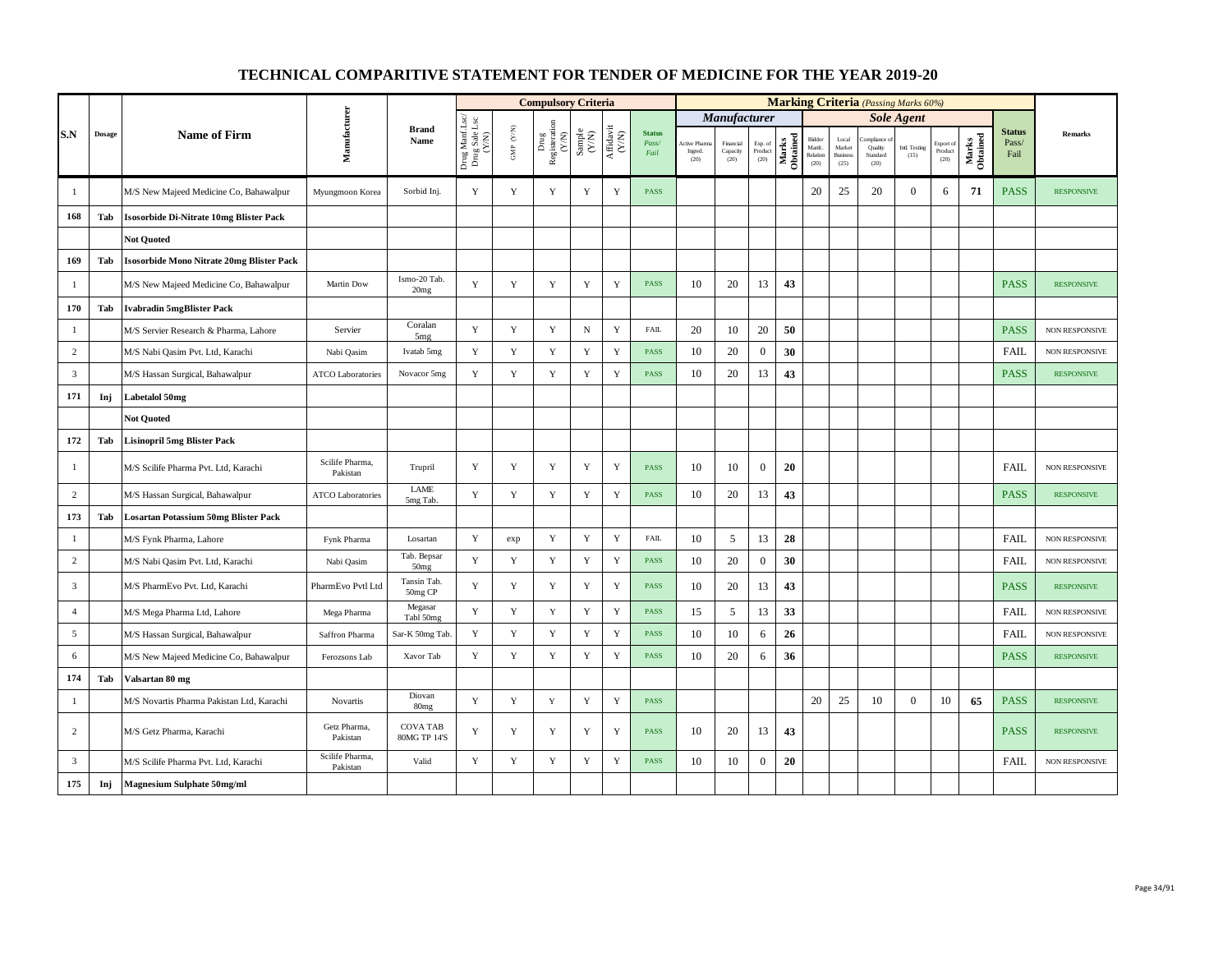|                |        |                                        |                                  |                                                |                                          |                                                                       | <b>Compulsory Criteria</b>    |                                                              |                                                                                       |                                |                                |                               |                            |                   |                                      |                                            | <b>Marking Criteria</b> (Passing Marks 60%)                  |                       |                              |                   |                                |                       |
|----------------|--------|----------------------------------------|----------------------------------|------------------------------------------------|------------------------------------------|-----------------------------------------------------------------------|-------------------------------|--------------------------------------------------------------|---------------------------------------------------------------------------------------|--------------------------------|--------------------------------|-------------------------------|----------------------------|-------------------|--------------------------------------|--------------------------------------------|--------------------------------------------------------------|-----------------------|------------------------------|-------------------|--------------------------------|-----------------------|
|                |        |                                        |                                  |                                                |                                          |                                                                       |                               |                                                              |                                                                                       |                                |                                | Manufacturer                  |                            |                   |                                      |                                            |                                                              | <b>Sole Agent</b>     |                              |                   |                                |                       |
| S.N            | Dosage | <b>Name of Firm</b>                    | Manufacturer                     | <b>Brand</b><br>Name                           | Drug Manf.Lsc/<br>Drug Sale Lsc<br>(Y/N) | $\ensuremath{\mathsf{GMP}}\xspace$ $\ensuremath{\mathsf{C/N}}\xspace$ | Drug<br>Registeration $(Y/N)$ | $\begin{array}{c} \text{Sample} \\ (\text{Y/N}) \end{array}$ | $\begin{array}{c} \mathrm{Aff} \mathrm{dav} \mathrm{i} \\ (\mathrm{Y/N}) \end{array}$ | <b>Status</b><br>Pass/<br>Fail | Active Phan<br>Ingred.<br>(20) | Financial<br>Capacity<br>(20) | Exp. of<br>Product<br>(20) | Marks<br>Obtained | Bidder<br>Manfc.<br>Relation<br>(20) | Local<br>Market<br><b>Business</b><br>(25) | mpliance<br>Quality<br>$\operatorname{\bf Standard}$<br>(20) | Intl. Testing<br>(15) | Export of<br>Product<br>(20) | Marks<br>Obtained | <b>Status</b><br>Pass/<br>Fail | <b>Remarks</b>        |
|                |        | <b>Not Quoted</b>                      |                                  |                                                |                                          |                                                                       |                               |                                                              |                                                                                       |                                |                                |                               |                            |                   |                                      |                                            |                                                              |                       |                              |                   |                                |                       |
| 176            | Tab    | Methyldopa 250mg Blister Pack          |                                  |                                                |                                          |                                                                       |                               |                                                              |                                                                                       |                                |                                |                               |                            |                   |                                      |                                            |                                                              |                       |                              |                   |                                |                       |
|                |        | <b>Not Quoted</b>                      |                                  |                                                |                                          |                                                                       |                               |                                                              |                                                                                       |                                |                                |                               |                            |                   |                                      |                                            |                                                              |                       |                              |                   |                                |                       |
| 177            | Inj    | <b>Metoprolol Tartrate 5mg</b>         |                                  |                                                |                                          |                                                                       |                               |                                                              |                                                                                       |                                |                                |                               |                            |                   |                                      |                                            |                                                              |                       |                              |                   |                                |                       |
| $\mathbf{1}$   |        | M/S Hassan Surgical, Bahawalpur        | <b>ATCO</b> Laboratories         | Merol Inj.                                     | $\mathbf Y$                              | $\mathbf Y$                                                           | $\mathbf Y$                   | $\mathbf Y$                                                  | $\mathbf Y$                                                                           | PASS                           | 10                             | 20                            | 13                         | 43                |                                      |                                            |                                                              |                       |                              |                   | <b>PASS</b>                    | <b>RESPONSIVE</b>     |
| 178            | Tab    | <b>Metoprolol 50mg Blister Pack</b>    |                                  |                                                |                                          |                                                                       |                               |                                                              |                                                                                       |                                |                                |                               |                            |                   |                                      |                                            |                                                              |                       |                              |                   |                                |                       |
| $\mathbf{1}$   |        | M/S Hassan Surgical, Bahawalpur        | <b>ATCO Laboratories</b>         | Merol 50mg Tab.                                | Y                                        | $\mathbf Y$                                                           | $\mathbf Y$                   | $\mathbf Y$                                                  | $\mathbf Y$                                                                           | <b>PASS</b>                    | 10                             | 20                            | 13                         | 43                |                                      |                                            |                                                              |                       |                              |                   | <b>PASS</b>                    | <b>RESPONSIVE</b>     |
| 179            | Tab    | Nebivolol 2.5mg/5mg Blister Pack       |                                  |                                                |                                          |                                                                       |                               |                                                              |                                                                                       |                                |                                |                               |                            |                   |                                      |                                            |                                                              |                       |                              |                   |                                |                       |
| $\mathbf{1}$   |        | M/S Genix Pharma, Karachi              | Genix Pharma                     | Nebivolol                                      | Y                                        | Y                                                                     | Y                             | Y                                                            | Y                                                                                     | <b>PASS</b>                    | 10                             | 20                            | 13                         | 43                |                                      |                                            |                                                              |                       |                              |                   | <b>PASS</b>                    | <b>RESPONSIVE</b>     |
| $\overline{c}$ |        | M/S Getz Pharma, Karachi               | Getz Pharma.<br>Pakistan         | <b>NEBIL TAB</b><br>2.5MG TP 14'S<br>CHG (5MG) | Y                                        | Y                                                                     | Y                             | Y                                                            | Y                                                                                     | <b>PASS</b>                    | 10                             | 20                            | 6                          | 36                |                                      |                                            |                                                              |                       |                              |                   | <b>PASS</b>                    | <b>RESPONSIVE</b>     |
| $\mathbf{3}$   |        | M/S Scilife Pharma Pvt. Ltd, Karachi   | Scilife Pharma,<br>Pakistan      | Nibovo<br>(2.5mg & 5mg)                        | Y                                        | $\mathbf Y$                                                           | $\mathbf Y$                   | $\mathbf Y$                                                  | $\mathbf Y$                                                                           | <b>PASS</b>                    | 10                             | 10                            | $\mathbf{0}$               | 20                |                                      |                                            |                                                              |                       |                              |                   | <b>FAIL</b>                    | <b>NON RESPONSIVE</b> |
| $\overline{4}$ |        | M/S Nabi Qasim Pvt. Ltd, Karachi       | Nabi Qasim                       | Nabiloc<br>(2.5mg, 5mg)                        | Y                                        | Y                                                                     | Y                             | $\mathbf Y$                                                  | Y                                                                                     | <b>PASS</b>                    | 10                             | 20                            | 6                          | 36                |                                      |                                            |                                                              |                       |                              |                   | <b>PASS</b>                    | <b>RESPONSIVE</b>     |
| 5              |        | M/S Hassan Surgical, Bahawalpur        | <b>ATCO Laboratories</b>         | Bynevol 2.5mg                                  | Y                                        | Y                                                                     | Y                             | Y                                                            | $\mathbf Y$                                                                           | <b>PASS</b>                    | 10                             | 20                            | 6                          | 36                |                                      |                                            |                                                              |                       |                              |                   | <b>PASS</b>                    | <b>RESPONSIVE</b>     |
| 6              |        | M/S New Majeed Medicine Co, Bahawalpur | Searle Co. Ltd                   | Byscard 2.5mg<br>& 5mg                         | Y                                        | $\mathbf Y$                                                           | $\mathbf Y$                   | Y                                                            | $\mathbf Y$                                                                           | <b>PASS</b>                    | 10                             | 20                            | 13                         | 43                |                                      |                                            |                                                              |                       |                              |                   | <b>PASS</b>                    | <b>RESPONSIVE</b>     |
| 180            | Tab    | <b>Nimodipine 30mg Blister Pack</b>    |                                  |                                                |                                          |                                                                       |                               |                                                              |                                                                                       |                                |                                |                               |                            |                   |                                      |                                            |                                                              |                       |                              |                   |                                |                       |
|                |        | <b>Not Quoted</b>                      |                                  |                                                |                                          |                                                                       |                               |                                                              |                                                                                       |                                |                                |                               |                            |                   |                                      |                                            |                                                              |                       |                              |                   |                                |                       |
| 181            | Tab    | Nifedipine 30mg Blister Pack           |                                  |                                                |                                          |                                                                       |                               |                                                              |                                                                                       |                                |                                |                               |                            |                   |                                      |                                            |                                                              |                       |                              |                   |                                |                       |
|                |        | <b>Not Quoted</b>                      |                                  |                                                |                                          |                                                                       |                               |                                                              |                                                                                       |                                |                                |                               |                            |                   |                                      |                                            |                                                              |                       |                              |                   |                                |                       |
| 182            | Tab    | Nifedipine 20mg Blister Pack           |                                  |                                                |                                          |                                                                       |                               |                                                              |                                                                                       |                                |                                |                               |                            |                   |                                      |                                            |                                                              |                       |                              |                   |                                |                       |
|                |        | <b>Not Ouoted</b>                      |                                  |                                                |                                          |                                                                       |                               |                                                              |                                                                                       |                                |                                |                               |                            |                   |                                      |                                            |                                                              |                       |                              |                   |                                |                       |
| 183            | Inj    | Nor Epinephrine 1mg/ml                 |                                  |                                                |                                          |                                                                       |                               |                                                              |                                                                                       |                                |                                |                               |                            |                   |                                      |                                            |                                                              |                       |                              |                   |                                |                       |
| $\mathbf{1}$   |        | M/S Allmed Pvt. Ltd, Lahore            | Allmed Pvt. Ltd                  | <b>EPINOR</b>                                  | Y                                        | $\mathbf Y$                                                           | Y                             | $\mathbf Y$                                                  | Y                                                                                     | <b>PASS</b>                    | 10                             | 5                             | 6                          | 21                |                                      |                                            |                                                              |                       |                              |                   | <b>FAIL</b>                    | NON RESPONSIVE        |
| $\overline{c}$ |        | M/S MTI Medical Pvt. Ltd, Lahore       | MTI Medical Pvt. Ltd<br>Pakistan | Norephed                                       | $\mathbf Y$                              | $\mathbf Y$                                                           | Y                             | $\mathbf Y$                                                  | $\mathbf Y$                                                                           | <b>PASS</b>                    | 15                             | 5                             | 13                         | 33                |                                      |                                            |                                                              |                       |                              |                   | <b>FAIL</b>                    | NON RESPONSIVE        |
| $\overline{3}$ |        | M/S Hassan Surgical, Bahawalpur        | <b>ATCO Laboratories</b>         | Nor-Adrin<br>Inj. 4mg/4ml                      | Y                                        | Y                                                                     | Y                             | Y                                                            | Y                                                                                     | <b>PASS</b>                    | 10                             | 20                            | 6                          | 36                |                                      |                                            |                                                              |                       |                              |                   | <b>PASS</b>                    | <b>RESPONSIVE</b>     |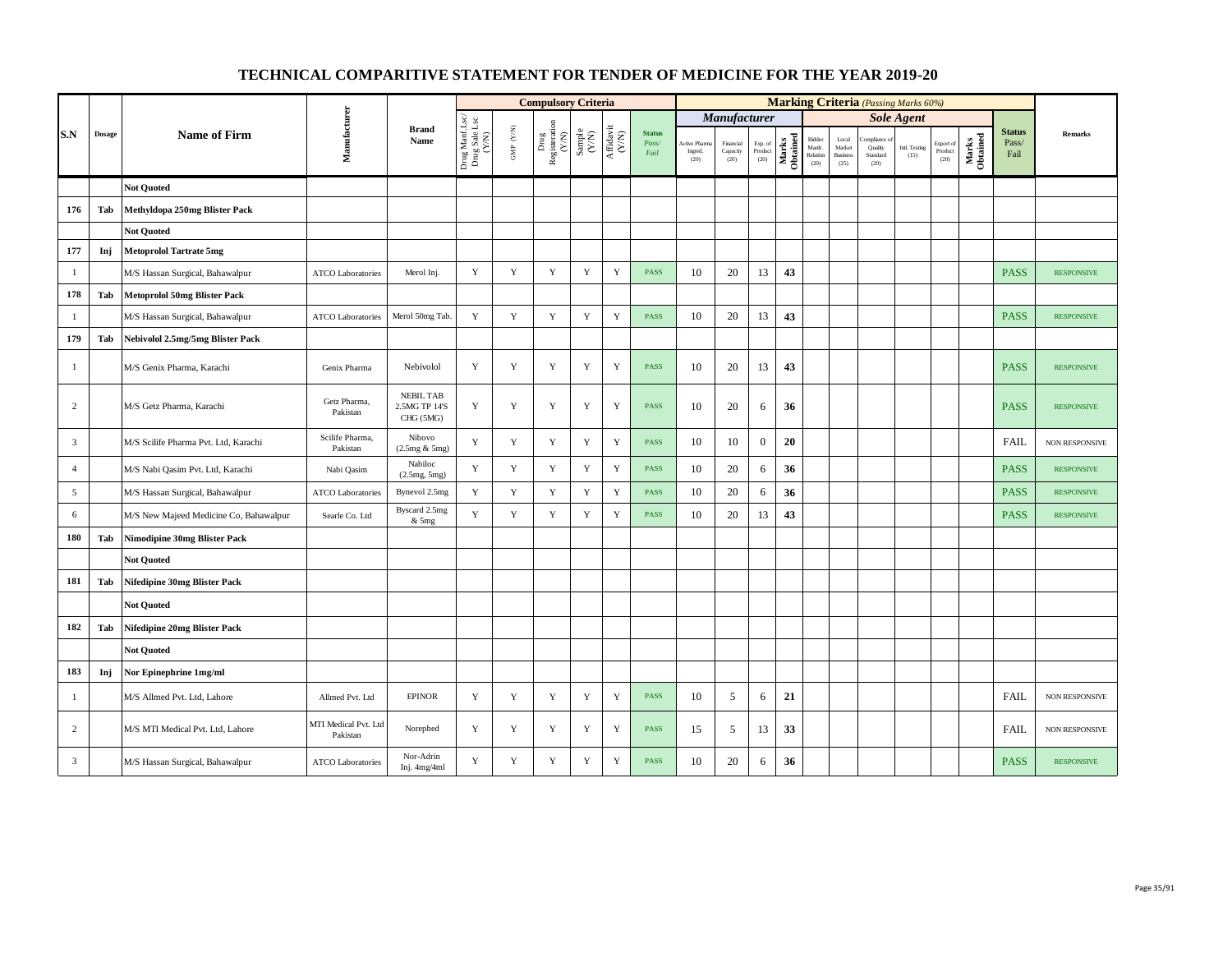|                |               |                                                 |                                       |                          |                                          |                                                                       | <b>Compulsory Criteria</b>                                                |                                                              |                                                                                       |                                |                                |                               |                            |                   |                                      |                                            | <b>Marking Criteria</b> (Passing Marks 60%) |                       |                              |                   |                                |                   |
|----------------|---------------|-------------------------------------------------|---------------------------------------|--------------------------|------------------------------------------|-----------------------------------------------------------------------|---------------------------------------------------------------------------|--------------------------------------------------------------|---------------------------------------------------------------------------------------|--------------------------------|--------------------------------|-------------------------------|----------------------------|-------------------|--------------------------------------|--------------------------------------------|---------------------------------------------|-----------------------|------------------------------|-------------------|--------------------------------|-------------------|
|                |               |                                                 |                                       |                          |                                          |                                                                       |                                                                           |                                                              |                                                                                       |                                |                                | <b>Manufacturer</b>           |                            |                   |                                      |                                            |                                             | <b>Sole Agent</b>     |                              |                   |                                |                   |
| S.N            | <b>Dosage</b> | <b>Name of Firm</b>                             | Manufacturer                          | <b>Brand</b><br>Name     | Drug Manf.Lsc/<br>Drug Sale Lsc<br>(Y/N) | $\ensuremath{\mathsf{GMP}}\xspace$ $\ensuremath{\mathsf{C/N}}\xspace$ | $\begin{tabular}{l} \bf Drug \\ \bf Registeration \\ (Y/N) \end{tabular}$ | $\begin{array}{c} \text{Sample} \\ (\text{Y/N}) \end{array}$ | $\begin{array}{c} \mathrm{Aff} \mathrm{dav} \mathrm{i} \\ (\mathrm{Y/N}) \end{array}$ | <b>Status</b><br>Pass/<br>Fail | Active Phan<br>Ingred.<br>(20) | Financial<br>Capacity<br>(20) | Exp. of<br>Product<br>(20) | Marks<br>Obtained | Bidder<br>Manfc.<br>Relation<br>(20) | Local<br>Market<br><b>Business</b><br>(25) | ompliance o<br>Quality<br>Standard<br>(20)  | Intl. Testing<br>(15) | Export of<br>Product<br>(20) | Marks<br>Obtained | <b>Status</b><br>Pass/<br>Fail | Remarks           |
| 184            | Inj           | Phenylephrine 100mg/ml                          |                                       |                          |                                          |                                                                       |                                                                           |                                                              |                                                                                       |                                |                                |                               |                            |                   |                                      |                                            |                                             |                       |                              |                   |                                |                   |
|                |               | <b>Not Ouoted</b>                               |                                       |                          |                                          |                                                                       |                                                                           |                                                              |                                                                                       |                                |                                |                               |                            |                   |                                      |                                            |                                             |                       |                              |                   |                                |                   |
| 185            | Inj           | <b>Milrinone 10mg</b>                           |                                       |                          |                                          |                                                                       |                                                                           |                                                              |                                                                                       |                                |                                |                               |                            |                   |                                      |                                            |                                             |                       |                              |                   |                                |                   |
| -1             |               | M/S Hassan Surgical, Bahawalpur                 | <b>ATCO Laboratories</b>              | Milron 1mg/ml<br>Inj.    | Y                                        | Y                                                                     | Y                                                                         | Y                                                            | Y                                                                                     | <b>PASS</b>                    | 10                             | 20                            | 6                          | 36                |                                      |                                            |                                             |                       |                              |                   | <b>PASS</b>                    | <b>RESPONSIVE</b> |
| 186            | Tab           | Propanolol 10mg                                 |                                       |                          |                                          |                                                                       |                                                                           |                                                              |                                                                                       |                                |                                |                               |                            |                   |                                      |                                            |                                             |                       |                              |                   |                                |                   |
| $\mathbf{1}$   |               | M/S New Majeed Medicine Co, Bahawalpur          | <b>ICI</b> Pakistan                   | Inderal Tab. 10mg        | $\mathbf Y$                              | $\mathbf Y$                                                           | $\mathbf Y$                                                               | $\mathbf Y$                                                  | $\mathbf Y$                                                                           | PASS                           | 10                             | 20                            | 13                         | 43                |                                      |                                            |                                             |                       |                              |                   | <b>PASS</b>                    | <b>RESPONSIVE</b> |
| 187            | Tab           | <b>Propranolol 40mg</b>                         |                                       |                          |                                          |                                                                       |                                                                           |                                                              |                                                                                       |                                |                                |                               |                            |                   |                                      |                                            |                                             |                       |                              |                   |                                |                   |
| $\mathbf{1}$   |               | M/S New Majeed Medicine Co, Bahawalpur          | <b>ICI</b> Pakistan                   | Inderal Tab. 40mg        | $\mathbf Y$                              | $\mathbf Y$                                                           | $\mathbf Y$                                                               | Y                                                            | $\mathbf Y$                                                                           | <b>PASS</b>                    | 10                             | 20                            | 13                         | 43                |                                      |                                            |                                             |                       |                              |                   | <b>PASS</b>                    | <b>RESPONSIVE</b> |
| 188            | Tab           | <b>Ranolazin 500mgBlister Pack</b>              |                                       |                          |                                          |                                                                       |                                                                           |                                                              |                                                                                       |                                |                                |                               |                            |                   |                                      |                                            |                                             |                       |                              |                   |                                |                   |
|                |               | <b>Not Quoted</b>                               |                                       |                          |                                          |                                                                       |                                                                           |                                                              |                                                                                       |                                |                                |                               |                            |                   |                                      |                                            |                                             |                       |                              |                   |                                |                   |
| 189            | Tab           | <b>Rosuvastatin 10mg</b>                        |                                       |                          |                                          |                                                                       |                                                                           |                                                              |                                                                                       |                                |                                |                               |                            |                   |                                      |                                            |                                             |                       |                              |                   |                                |                   |
| $\mathbf{1}$   |               | M/S Hassan Surgical, Bahawalpur                 | <b>ATCO Laboratories</b>              | Rovator<br>10mg Tab.     | $\mathbf Y$                              | $\mathbf Y$                                                           | $\mathbf Y$                                                               | $\mathbf Y$                                                  | $\mathbf Y$                                                                           | PASS                           | 10                             | 20                            | 6                          | 36                |                                      |                                            |                                             |                       |                              |                   | <b>PASS</b>                    | <b>RESPONSIVE</b> |
| $\overline{c}$ |               | M/S New Majeed Medicine Co, Bahawalpur          | <b>Barrett Hodgson</b>                | Rosubar<br>10mg Tab.     | Y                                        | $\mathbf Y$                                                           | $\mathbf Y$                                                               | Y                                                            | $\mathbf Y$                                                                           | <b>PASS</b>                    | 10                             | 20                            | 13                         | 43                |                                      |                                            |                                             |                       |                              |                   | <b>PASS</b>                    | <b>RESPONSIVE</b> |
| 190            | Inj           | Sodium Nitroprusside 10mg/ml, 5ml Amp /<br>Vial |                                       |                          |                                          |                                                                       |                                                                           |                                                              |                                                                                       |                                |                                |                               |                            |                   |                                      |                                            |                                             |                       |                              |                   |                                |                   |
|                |               | <b>Not Quoted</b>                               |                                       |                          |                                          |                                                                       |                                                                           |                                                              |                                                                                       |                                |                                |                               |                            |                   |                                      |                                            |                                             |                       |                              |                   |                                |                   |
| 191            | Tab           | <b>Terazosin Mesylate 2mg Blister Pack</b>      |                                       |                          |                                          |                                                                       |                                                                           |                                                              |                                                                                       |                                |                                |                               |                            |                   |                                      |                                            |                                             |                       |                              |                   |                                |                   |
| $\mathbf{1}$   |               | M/S Abbott Laboratories Pakistan Ltd, Karachi   | <b>Abbott Laboratories</b><br>Pak Ltd | Hytrin 2mg Tab.          | $\mathbf Y$                              | $\mathbf Y$                                                           | $\mathbf Y$                                                               | Y                                                            | $\mathbf Y$                                                                           | <b>PASS</b>                    | 10                             | 20                            | 13                         | 43                |                                      |                                            |                                             |                       |                              |                   | <b>PASS</b>                    | <b>RESPONSIVE</b> |
| 192            | Tab           | <b>Ramipril 5mg</b>                             |                                       |                          |                                          |                                                                       |                                                                           |                                                              |                                                                                       |                                |                                |                               |                            |                   |                                      |                                            |                                             |                       |                              |                   |                                |                   |
| $\mathbf{1}$   |               | M/S Sanofi Aventis Pakistan Ltd, Karachi        | Sanofi                                | Tritace Tab. 5mg<br>1x28 | Y                                        | Y                                                                     | Y                                                                         | $\mathbf Y$                                                  | Y                                                                                     | <b>PASS</b>                    | 10                             | 20                            | 13                         | 43                |                                      |                                            |                                             |                       |                              |                   | <b>PASS</b>                    | <b>RESPONSIVE</b> |
| $\overline{c}$ |               | M/S PharmEvo Pvt. Ltd, Karachi                  | PharmEvo Pvtl Ltd                     | Ramipace Tab.<br>5mg CP  | Y                                        | $\mathbf Y$                                                           | $\mathbf Y$                                                               | $\mathbf Y$                                                  | $\mathbf Y$                                                                           | <b>PASS</b>                    | 10                             | 20                            | 6                          | 36                |                                      |                                            |                                             |                       |                              |                   | <b>PASS</b>                    | <b>RESPONSIVE</b> |
| 193            | Inj           | Verapamil 5mg/2ml                               |                                       |                          |                                          |                                                                       |                                                                           |                                                              |                                                                                       |                                |                                |                               |                            |                   |                                      |                                            |                                             |                       |                              |                   |                                |                   |
|                |               | <b>Not Quoted</b>                               |                                       |                          |                                          |                                                                       |                                                                           |                                                              |                                                                                       |                                |                                |                               |                            |                   |                                      |                                            |                                             |                       |                              |                   |                                |                   |
| 194            | Tab           | <b>Ivabradine 5mg</b>                           |                                       |                          |                                          |                                                                       |                                                                           |                                                              |                                                                                       |                                |                                |                               |                            |                   |                                      |                                            |                                             |                       |                              |                   |                                |                   |
| $\mathbf{1}$   |               | M/S Servier Research & Pharma, Lahore           | Servier                               | Coralan<br>5mg           | $\mathbf Y$                              | $\mathbf Y$                                                           | $\mathbf Y$                                                               | ${\bf N}$                                                    | $\mathbf Y$                                                                           | <b>FAIL</b>                    | 20                             | 10                            | 20                         | 50                |                                      |                                            |                                             |                       |                              |                   | <b>PASS</b>                    | NON RESPONSIVE    |
| $\overline{c}$ |               | M/S Genix Pharma, Karachi                       | Genix Pharma                          | Ivabradine HCL<br>5mg    | $\mathbf Y$                              | $\mathbf Y$                                                           | $\mathbf Y$                                                               | $\mathbf Y$                                                  | $\mathbf Y$                                                                           | <b>PASS</b>                    | $10\,$                         | $20\,$                        | 13                         | 43                |                                      |                                            |                                             |                       |                              |                   | <b>PASS</b>                    | <b>RESPONSIVE</b> |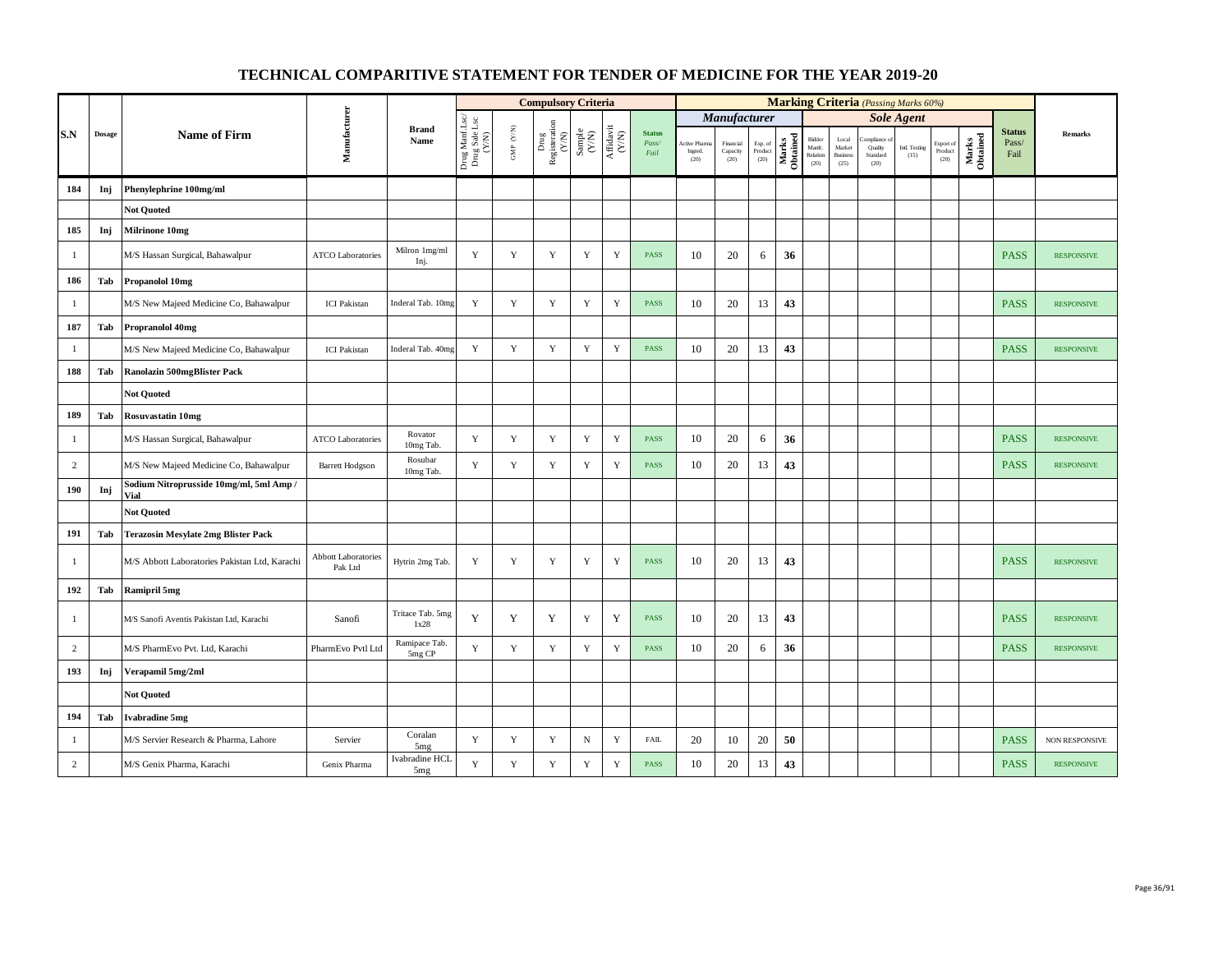|                         |               |                                                           |                                                                    |                                          |                                          |                                                         | <b>Compulsory Criteria</b>                                                                |                                                              |                                                                              |                                |                                  |                               |                            |                   |                                      |                                            | <b>Marking Criteria</b> (Passing Marks 60%) |                       |                              |                   |                                |                       |
|-------------------------|---------------|-----------------------------------------------------------|--------------------------------------------------------------------|------------------------------------------|------------------------------------------|---------------------------------------------------------|-------------------------------------------------------------------------------------------|--------------------------------------------------------------|------------------------------------------------------------------------------|--------------------------------|----------------------------------|-------------------------------|----------------------------|-------------------|--------------------------------------|--------------------------------------------|---------------------------------------------|-----------------------|------------------------------|-------------------|--------------------------------|-----------------------|
|                         |               |                                                           |                                                                    |                                          |                                          |                                                         |                                                                                           |                                                              |                                                                              |                                |                                  | <b>Manufacturer</b>           |                            |                   |                                      |                                            |                                             | <b>Sole Agent</b>     |                              |                   |                                |                       |
| S.N                     | <b>Dosage</b> | <b>Name of Firm</b>                                       | Manufacturer                                                       | <b>Brand</b><br>Name                     | Drug Manf.Lsc/<br>Drug Sale Lsc<br>(Y/N) | $\ensuremath{\mathrm{GMP}}$ $\ensuremath{\mathrm{N/N}}$ | $\begin{array}{c} \mathrm{ Drug} \\ \mathrm{Registeration} \\ \mathrm{(Y/N)} \end{array}$ | $\begin{array}{c} \text{Sample} \\ (\text{Y/N}) \end{array}$ | $\begin{array}{c} \mathrm{Aff} \mathrm{davit} \\ (\mathrm{Y/N}) \end{array}$ | <b>Status</b><br>Pass/<br>Fail | Active Pharma<br>Ingred.<br>(20) | Financial<br>Capacity<br>(20) | Exp. of<br>Product<br>(20) | Marks<br>Obtained | Bidder<br>Manfc.<br>Relation<br>(20) | Local<br>Market<br><b>Business</b><br>(25) | ompliance<br>Quality<br>Standard<br>(20)    | Intl. Testing<br>(15) | Export of<br>Product<br>(20) | Marks<br>Obtained | <b>Status</b><br>Pass/<br>Fail | <b>Remarks</b>        |
| $\overline{\mathbf{3}}$ |               | M/S Hassan Surgical, Bahawalpur                           | <b>ATCO Laboratories</b>                                           | Noracor 5mg Tab                          | $\mathbf Y$                              | $\mathbf Y$                                             | $\mathbf Y$                                                                               | $\mathbf Y$                                                  | $\mathbf Y$                                                                  | <b>PASS</b>                    | $\mathbf{0}$                     | 20                            | $\mathbf{0}$               | 20                |                                      |                                            |                                             |                       |                              |                   | <b>FAIL</b>                    | <b>NON RESPONSIVE</b> |
| 195                     | Tab.          | <b>Tamsulosin 0.4mg Blister Pack</b>                      |                                                                    |                                          |                                          |                                                         |                                                                                           |                                                              |                                                                              |                                |                                  |                               |                            |                   |                                      |                                            |                                             |                       |                              |                   |                                |                       |
| $\mathbf{1}$            |               | M/S Allmed Pvt. Ltd, Lahore                               | Allmed Pvt. Ltd                                                    | <b>URIFLOW</b>                           | Y                                        | $\mathbf Y$                                             | $\mathbf Y$                                                                               | $\mathbf Y$                                                  | $\mathbf Y$                                                                  | PASS                           | 10                               | 5                             | 6                          | 21                |                                      |                                            |                                             |                       |                              |                   | <b>FAIL</b>                    | <b>NON RESPONSIVE</b> |
| 2                       |               | M/S Global Pharma Pvt. Ltd, Islamabad                     | Global Pharma Pvt.<br>Ltd, Pakistan                                | Tamsol<br>0.4mg                          | Y                                        | $\mathbf Y$                                             | $\mathbf Y$                                                                               | Y                                                            | $\mathbf Y$                                                                  | <b>PASS</b>                    | 10                               | 20                            | 13                         | 43                |                                      |                                            |                                             |                       |                              |                   | <b>PASS</b>                    | <b>RESPONSIVE</b>     |
| $\overline{3}$          |               | M/S Getz Pharma, Karachi                                  | Getz Pharma,<br>Pakistan                                           | <b>TAMSOLIN</b><br>CAPS 0.4MG TP<br>20'S | Y                                        | Y                                                       | Y                                                                                         | Y                                                            | Y                                                                            | <b>PASS</b>                    | 10                               | 20                            | 6                          | 36                |                                      |                                            |                                             |                       |                              |                   | <b>PASS</b>                    | <b>RESPONSIVE</b>     |
| $\overline{4}$          |               | M/S Hassan Surgical, Bahawalpur                           | Saffron Pharma                                                     | Urivent 0.4mg<br>Caps.                   | Y                                        | $\mathbf Y$                                             | Y                                                                                         | Y                                                            | $\mathbf Y$                                                                  | <b>PASS</b>                    | 10                               | 10                            | 6                          | 26                |                                      |                                            |                                             |                       |                              |                   | <b>FAIL</b>                    | <b>NON RESPONSIVE</b> |
| 5                       |               | M/S New Majeed Medicine Co, Bahawalpur                    | Highnoon Lab                                                       | Prostam 0.4mg<br>Tab                     | Y                                        | $\mathbf Y$                                             | Y                                                                                         | $\mathbf Y$                                                  | $\mathbf Y$                                                                  | <b>PASS</b>                    | 10                               | 20                            | 6                          | 36                |                                      |                                            |                                             |                       |                              |                   | <b>PASS</b>                    | <b>RESPONSIVE</b>     |
| 196                     | Tab.          | <b>Tolterodine 2mg Blister Pack</b>                       |                                                                    |                                          |                                          |                                                         |                                                                                           |                                                              |                                                                              |                                |                                  |                               |                            |                   |                                      |                                            |                                             |                       |                              |                   |                                |                       |
| $\mathbf{1}$            |               | M/S Hassan Surgical, Bahawalpur                           | Sante Pvt. Ltd                                                     | Zantid 2mg                               | Y                                        | Y                                                       | Y                                                                                         | $_{\rm N}$                                                   | Y                                                                            | <b>FAIL</b>                    | 10                               | 10                            | 13                         | 33                |                                      |                                            |                                             |                       |                              |                   | <b>FAIL</b>                    | <b>NON RESPONSIVE</b> |
| $\overline{2}$          |               | M/S Rotex Pharma Pvt.Ltd, Islamabad                       | Rotex Pharma                                                       | Toltem                                   | $\mathbf Y$                              | $\mathbf Y$                                             | $\mathbf Y$                                                                               | $\mathbf Y$                                                  | $\mathbf Y$                                                                  | <b>PASS</b>                    | 10                               | 5                             | 6                          | 21                |                                      |                                            |                                             |                       |                              |                   | <b>FAIL</b>                    | NON RESPONSIVE        |
| 197                     | Tab.          | <b>Flutamide 250mg Blister Pack</b>                       |                                                                    |                                          |                                          |                                                         |                                                                                           |                                                              |                                                                              |                                |                                  |                               |                            |                   |                                      |                                            |                                             |                       |                              |                   |                                |                       |
|                         |               | <b>Not Quoted</b>                                         |                                                                    |                                          |                                          |                                                         |                                                                                           |                                                              |                                                                              |                                |                                  |                               |                            |                   |                                      |                                            |                                             |                       |                              |                   |                                |                       |
| 198                     | Inj           | Streptokinase 1.5MIU                                      |                                                                    |                                          |                                          |                                                         |                                                                                           |                                                              |                                                                              |                                |                                  |                               |                            |                   |                                      |                                            |                                             |                       |                              |                   |                                |                       |
| 1                       |               | M/S Gene-Tech Lab, Karachi                                | <b>BBT-Biotech GmbH</b><br>Germany Licenser<br>Hoder Phare-Belgiun | Diclair-St                               | Y                                        | Y                                                       | Y                                                                                         | Y                                                            | Y                                                                            | <b>PASS</b>                    |                                  |                               |                            |                   | 20                                   | 25                                         | 10                                          | 7                     | 20                           | 82                | <b>PASS</b>                    | <b>RESPONSIVE</b>     |
| 199                     | Inj           | Frusemide 20mg/2ml, 2ml                                   |                                                                    |                                          |                                          |                                                         |                                                                                           |                                                              |                                                                              |                                |                                  |                               |                            |                   |                                      |                                            |                                             |                       |                              |                   |                                |                       |
| 1                       |               | M/S Wimits Pharma Pvt. Ltd, Lahore                        | Wimits Pharma                                                      | Dreetay<br>20mg/2ml, 2ml                 | Y                                        | Y                                                       | Y                                                                                         | Y                                                            | Y                                                                            | <b>PASS</b>                    | 15                               | 5                             | 20                         | 40                |                                      |                                            |                                             |                       |                              |                   | <b>PASS</b>                    | <b>RESPONSIVE</b>     |
| 2                       |               | M/S Bajwa Pharma Pvt. Ltd, Lahore                         | Bajwa Pharma                                                       | Frusemide<br>Inj. 2ml                    | Y                                        | $_{\rm N}$                                              | $\mathbf Y$                                                                               | $\mathbf Y$                                                  | $\mathbf Y$                                                                  | <b>FAIL</b>                    | 10                               | 5                             | 3                          | 18                |                                      |                                            |                                             |                       |                              |                   | <b>FAIL</b>                    | NON RESPONSIVE        |
| 200                     | Tab           | <b>Frusemide 40mg Blister Pack</b>                        |                                                                    |                                          |                                          |                                                         |                                                                                           |                                                              |                                                                              |                                |                                  |                               |                            |                   |                                      |                                            |                                             |                       |                              |                   |                                |                       |
| $\mathbf{1}$            |               | M/S Sanofi Aventis Pakistan Ltd, Karachi                  | Sanofi                                                             | Lasix<br>Tab. 40mg 2x50                  | Y                                        | $\mathbf Y$                                             | $\mathbf Y$                                                                               | $\mathbf Y$                                                  | $\mathbf Y$                                                                  | <b>PASS</b>                    | $10\,$                           | 20                            | 13                         | 43                |                                      |                                            |                                             |                       |                              |                   | <b>PASS</b>                    | <b>RESPONSIVE</b>     |
| 201                     | Tab           | Frusemide 40mg + Amiloride HCl 5mg<br><b>Blister Pack</b> |                                                                    |                                          |                                          |                                                         |                                                                                           |                                                              |                                                                              |                                |                                  |                               |                            |                   |                                      |                                            |                                             |                       |                              |                   |                                |                       |
| -1                      |               | M/S Sanofi Aventis Pakistan Ltd, Karachi                  | Sanofi                                                             | Lasoride Tab.<br>3x10                    | $\mathbf Y$                              | $\mathbf Y$                                             | $\mathbf Y$                                                                               | $\mathbf Y$                                                  | $\mathbf Y$                                                                  | <b>PASS</b>                    | 10                               | 20                            | 13                         | 43                |                                      |                                            |                                             |                       |                              |                   | <b>PASS</b>                    | <b>RESPONSIVE</b>     |
| 202                     | Tab           | Potassium Chloride (KCl) 500mg Blister<br>Pack            |                                                                    |                                          |                                          |                                                         |                                                                                           |                                                              |                                                                              |                                |                                  |                               |                            |                   |                                      |                                            |                                             |                       |                              |                   |                                |                       |
|                         |               | <b>Not Quoted</b>                                         |                                                                    |                                          |                                          |                                                         |                                                                                           |                                                              |                                                                              |                                |                                  |                               |                            |                   |                                      |                                            |                                             |                       |                              |                   |                                |                       |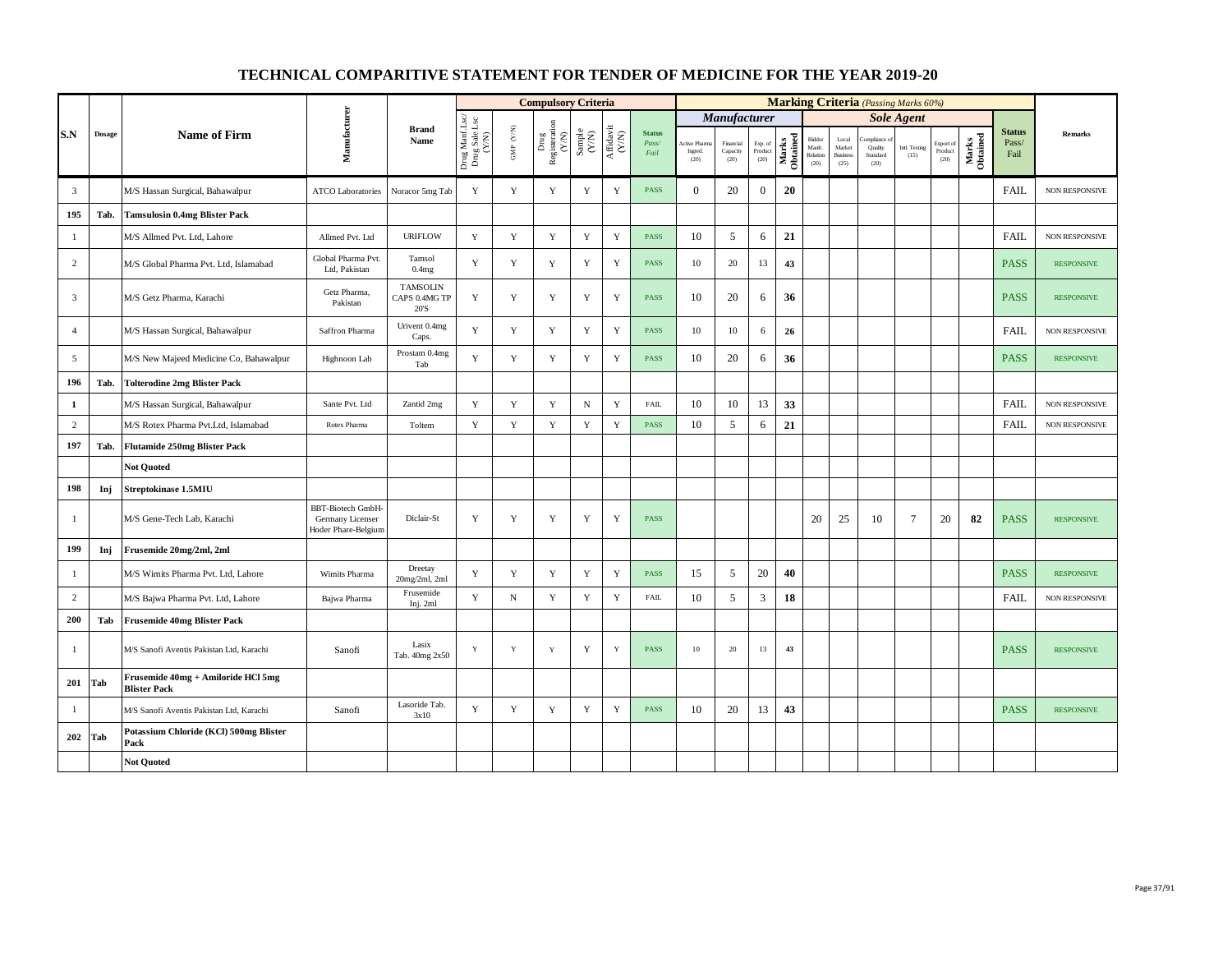|                 |               |                                                                           |                              |                                                     |                                          |                      | <b>Compulsory Criteria</b>                                                               |                                                              |                                                                              |                                |                                         |                               |                            |                   |                                      |                                            |                                          | <b>Marking Criteria</b> (Passing Marks 60%) |                              |                   |                                |                       |
|-----------------|---------------|---------------------------------------------------------------------------|------------------------------|-----------------------------------------------------|------------------------------------------|----------------------|------------------------------------------------------------------------------------------|--------------------------------------------------------------|------------------------------------------------------------------------------|--------------------------------|-----------------------------------------|-------------------------------|----------------------------|-------------------|--------------------------------------|--------------------------------------------|------------------------------------------|---------------------------------------------|------------------------------|-------------------|--------------------------------|-----------------------|
|                 |               |                                                                           |                              |                                                     |                                          |                      |                                                                                          |                                                              |                                                                              |                                |                                         | <i><b>Manufacturer</b></i>    |                            |                   |                                      |                                            |                                          | <b>Sole Agent</b>                           |                              |                   |                                |                       |
| S.N             | <b>Dosage</b> | <b>Name of Firm</b>                                                       | Manufacturer                 | <b>Brand</b><br>Name                                | Drug Manf.Lsc/<br>Drug Sale Lsc<br>(Y/N) | GMP $(\mathbf{Y/N})$ | $\begin{array}{c} \mathrm{Drug} \\ \mathrm{Registeration} \\ (Y/\mathrm{N}) \end{array}$ | $\begin{array}{c} \text{Sample} \\ (\text{Y/N}) \end{array}$ | $\begin{array}{c} \mathrm{Aff} \mathrm{davit} \\ (\mathrm{Y/N}) \end{array}$ | <b>Status</b><br>Pass/<br>Fail | <b>Active Pharma</b><br>Ingred.<br>(20) | Financial<br>Capacity<br>(20) | Exp. of<br>Product<br>(20) | Marks<br>Obtained | Bidder<br>Manfc.<br>Relation<br>(20) | Local<br>Market<br><b>Business</b><br>(25) | ompliance<br>Quality<br>Standard<br>(20) | Intl. Testing<br>(15)                       | Export of<br>Product<br>(20) | Marks<br>Obtained | <b>Status</b><br>Pass/<br>Fail | <b>Remarks</b>        |
| 203             | <b>Syp</b>    | Potassium Chloride (KCl) 40meq/15ml, 60ml<br>120ml                        |                              |                                                     |                                          |                      |                                                                                          |                                                              |                                                                              |                                |                                         |                               |                            |                   |                                      |                                            |                                          |                                             |                              |                   |                                |                       |
|                 |               | <b>Not Quoted</b>                                                         |                              |                                                     |                                          |                      |                                                                                          |                                                              |                                                                              |                                |                                         |                               |                            |                   |                                      |                                            |                                          |                                             |                              |                   |                                |                       |
| 204             | Tab           | <b>Spironolactone 100mg Blister Pack</b>                                  |                              |                                                     |                                          |                      |                                                                                          |                                                              |                                                                              |                                |                                         |                               |                            |                   |                                      |                                            |                                          |                                             |                              |                   |                                |                       |
| $\mathbf{1}$    |               | M/S New Majeed Medicine Co, Bahawalpur                                    | Searle Co. Ltd               | Aldactone<br>100mg Tab.                             | $\mathbf Y$                              | $\mathbf Y$          | $\mathbf Y$                                                                              | $\mathbf Y$                                                  | $\mathbf Y$                                                                  | PASS                           | 10                                      | 20                            | 13                         | 43                |                                      |                                            |                                          |                                             |                              |                   | <b>PASS</b>                    | <b>RESPONSIVE</b>     |
| 205             | Tab           | Spironolactone 50mg + Frusemide 40mg<br><b>Blister Pack</b>               |                              |                                                     |                                          |                      |                                                                                          |                                                              |                                                                              |                                |                                         |                               |                            |                   |                                      |                                            |                                          |                                             |                              |                   |                                |                       |
| $\mathbf{1}$    |               | M/S New Majeed Medicine Co, Bahawalpur                                    | Searle Co. Ltd               | Spiromide<br>40mg Tab.                              | Y                                        | $\mathbf Y$          | $\mathbf Y$                                                                              | Y                                                            | $\mathbf Y$                                                                  | PASS                           | 10                                      | 20                            | 13                         | 43                |                                      |                                            |                                          |                                             |                              |                   | <b>PASS</b>                    | <b>RESPONSIVE</b>     |
| 206             | Tab           | <b>Clopidogrel 75mg Blister Pack</b>                                      |                              |                                                     |                                          |                      |                                                                                          |                                                              |                                                                              |                                |                                         |                               |                            |                   |                                      |                                            |                                          |                                             |                              |                   |                                |                       |
| -1              |               | M/S Wilshire Laboratories Pvt. Ltd, Lahore                                | Wilshire Lab, Lahore         | Flexiflow Tab.<br>75 <sub>mg</sub><br>$(1x14)$ Pack | Y                                        | Y                    | Y                                                                                        | Y                                                            | Y                                                                            | <b>PASS</b>                    | 10                                      | 10                            | 20                         | 40                |                                      |                                            |                                          |                                             |                              |                   | <b>PASS</b>                    | <b>RESPONSIVE</b>     |
| 2               |               | M/S Rotex Pharma Pvt.Ltd, Islamabad                                       | Rotex Pharma                 | Novaclop                                            | Y                                        | Y                    | Y                                                                                        | Y                                                            | Y                                                                            | <b>PASS</b>                    | 10                                      | 5                             | $\mathbf{0}$               | 15                |                                      |                                            |                                          |                                             |                              |                   | FAIL                           | <b>NON RESPONSIVE</b> |
| 3               |               | M/S Scilife Pharma Pvt. Ltd, Karachi                                      | Scilife Pharma,<br>Pakistan  | Norplat                                             | $\mathbf Y$                              | $\mathbf Y$          | $\mathbf Y$                                                                              | $\mathbf Y$                                                  | $\mathbf Y$                                                                  | PASS                           | 10                                      | 10                            | $\mathbf{0}$               | 20                |                                      |                                            |                                          |                                             |                              |                   | <b>FAIL</b>                    | <b>NON RESPONSIVE</b> |
| $\overline{4}$  |               | M/S Wimits Pharma Pvt. Ltd, Lahore                                        | Wimits Pharma                | Wascorel<br>75 <sub>mg</sub>                        | Y                                        | $\mathbf Y$          | $\mathbf Y$                                                                              | $\mathbf Y$                                                  | $\mathbf Y$                                                                  | PASS                           | 10                                      | 5                             | 13                         | 28                |                                      |                                            |                                          |                                             |                              |                   | FAIL                           | <b>NON RESPONSIVE</b> |
| 5               |               | M/S Nabi Qasim Pvt. Ltd, Karachi                                          | Nabi Qasim                   | Tab. Deplat<br>75 <sub>mg</sub>                     | Y                                        | $\mathbf Y$          | $\mathbf Y$                                                                              | Y                                                            | $\mathbf Y$                                                                  | <b>PASS</b>                    | 10                                      | 20                            | 6                          | 36                |                                      |                                            |                                          |                                             |                              |                   | <b>PASS</b>                    | <b>RESPONSIVE</b>     |
| 6               |               | M/S PharmEvo Pvt. Ltd, Karachi                                            | PharmEvo Pvtl Ltd            | Lowplat Tab.<br>75mg cP                             | Y                                        | $\mathbf Y$          | $\mathbf Y$                                                                              | Y                                                            | $\mathbf Y$                                                                  | <b>PASS</b>                    | 10                                      | 20                            | 13                         | 43                |                                      |                                            |                                          |                                             |                              |                   | <b>PASS</b>                    | <b>RESPONSIVE</b>     |
| $7\phantom{.0}$ |               | M/S Abbott Laboratories Pakistan Ltd, Karachi                             | Martin Dow for<br>Abbott Lab | Abiclot 75mg                                        | Y                                        | Y                    | Y                                                                                        | $\mathbf Y$                                                  | Y                                                                            | PASS                           | $\mathbf{0}$                            | 20                            | 6                          | 26                |                                      |                                            |                                          |                                             |                              |                   | <b>FAIL</b>                    | <b>NON RESPONSIVE</b> |
| 8               |               | M/S Hassan Surgical, Bahawalpur                                           | Macter International         | Locril Tab. 75mg                                    | $\mathbf Y$                              | $\mathbf Y$          | $\mathbf Y$                                                                              | Y                                                            | $\mathbf Y$                                                                  | <b>PASS</b>                    | 10                                      | 20                            | 13                         | 43                |                                      |                                            |                                          |                                             |                              |                   | <b>PASS</b>                    | <b>RESPONSIVE</b>     |
| 207             | Inj           | Heparin 5000IU/ml, 5ml                                                    |                              |                                                     |                                          |                      |                                                                                          |                                                              |                                                                              |                                |                                         |                               |                            |                   |                                      |                                            |                                          |                                             |                              |                   |                                |                       |
| $\mathbf{1}$    |               | M/S Hospital Supply Corporation, Karachi                                  | Huons-<br>Korea              | Pine                                                | Y                                        | Y                    | Y                                                                                        | Y                                                            | Y                                                                            | <b>PASS</b>                    |                                         |                               |                            |                   | 20                                   | 25                                         | 20                                       | $\overline{0}$                              | -1                           | 66                | <b>PASS</b>                    | <b>RESPONSIVE</b>     |
| 2               |               | M/S B. Braun Pakistan, Karachi                                            | B. Braun                     | Heparin Sodium<br>B. Brain                          | Y                                        | $\mathbf Y$          | Y                                                                                        | Y                                                            | $\mathbf Y$                                                                  | <b>PASS</b>                    |                                         |                               |                            |                   | 20                                   | 25                                         | 10                                       | $\overline{0}$                              | 10                           | 65                | <b>PASS</b>                    | <b>RESPONSIVE</b>     |
| 208 Inj         |               | Low Molecular Weight Heparin (Enoxaprin<br>40mg) 0.4ml Pre-filled Syringe |                              |                                                     |                                          |                      |                                                                                          |                                                              |                                                                              |                                |                                         |                               |                            |                   |                                      |                                            |                                          |                                             |                              |                   |                                |                       |
| -1              |               | M/S Sanofi Aventis Pakistan Ltd, Karachi                                  | Sanofi                       | Clexane<br>Inj. $40mg$ 1x2                          | Y                                        | Y                    | Y                                                                                        | Y                                                            | Y                                                                            | <b>PASS</b>                    | 20                                      | 20                            | 13                         | 53                |                                      |                                            |                                          |                                             |                              |                   | <b>PASS</b>                    | <b>RESPONSIVE</b>     |
| 209             | Inj           | Low Molecular Weight Heparin (Enoxaprin<br>60mg) 0.6ml Pre-filled Syringe |                              |                                                     |                                          |                      |                                                                                          |                                                              |                                                                              |                                |                                         |                               |                            |                   |                                      |                                            |                                          |                                             |                              |                   |                                |                       |
| $\mathbf{1}$    |               | M/S Sanofi Aventis Pakistan Ltd, Karachi                                  | Sanofi                       | Clexane<br>Inj. $60mg$ 1x2                          | $\mathbf Y$                              | $\mathbf Y$          | $\mathbf Y$                                                                              | $\mathbf Y$                                                  | $\mathbf Y$                                                                  | <b>PASS</b>                    | 20                                      | 20                            | 13                         | 53                |                                      |                                            |                                          |                                             |                              |                   | <b>PASS</b>                    | <b>RESPONSIVE</b>     |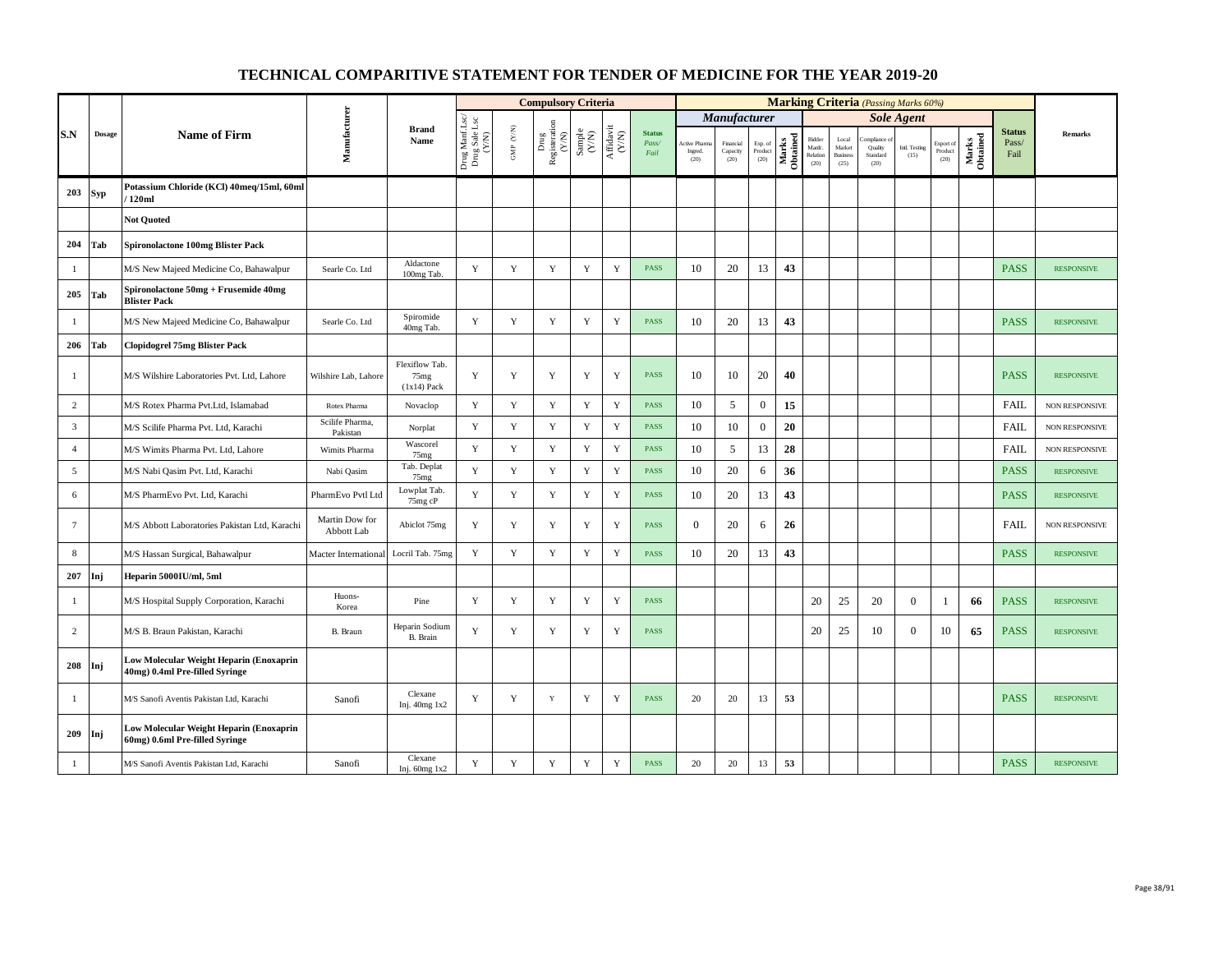|                |               |                                                                             |                                     |                                         |                                          |                      | <b>Compulsory Criteria</b>                        |             |                                                                              |                                |                                         |                               |                            |                   |                                      |                                            | <b>Marking Criteria</b> (Passing Marks 60%) |                       |                                                    |                   |                                |                   |
|----------------|---------------|-----------------------------------------------------------------------------|-------------------------------------|-----------------------------------------|------------------------------------------|----------------------|---------------------------------------------------|-------------|------------------------------------------------------------------------------|--------------------------------|-----------------------------------------|-------------------------------|----------------------------|-------------------|--------------------------------------|--------------------------------------------|---------------------------------------------|-----------------------|----------------------------------------------------|-------------------|--------------------------------|-------------------|
|                |               |                                                                             |                                     |                                         |                                          |                      |                                                   |             |                                                                              |                                |                                         | <i><b>Manufacturer</b></i>    |                            |                   |                                      |                                            |                                             | <b>Sole Agent</b>     |                                                    |                   |                                |                   |
| S.N            | <b>Dosage</b> | <b>Name of Firm</b>                                                         | Manufacturer                        | <b>Brand</b><br>Name                    | Drug Manf.Lsc/<br>Drug Sale Lsc<br>(Y/N) | GMP $(\mathbf{Y/N})$ | Drug<br>Registeration<br>(Y/N)<br>Sample<br>(Y/N) |             | $\begin{array}{c} \mathrm{Aff} \mathrm{davit} \\ (\mathrm{Y/N}) \end{array}$ | <b>Status</b><br>Pass/<br>Fail | <b>Active Pharma</b><br>Ingred.<br>(20) | Financial<br>Capacity<br>(20) | Exp. of<br>Product<br>(20) | Marks<br>Obtained | Bidder<br>Manfc.<br>Relation<br>(20) | Local<br>Market<br><b>Business</b><br>(25) | ompliance o<br>Quality<br>Standard<br>(20)  | Intl. Testing<br>(15) | Export of<br>$\mathop{\text{\rm Product}}$<br>(20) | Marks<br>Obtained | <b>Status</b><br>Pass/<br>Fail | <b>Remarks</b>    |
| 210            | Inj           | Low Molecular Weight Heparin (Enoxaprin<br>80mg) 0.8ml Pre-filled Syringe   |                                     |                                         |                                          |                      |                                                   |             |                                                                              |                                |                                         |                               |                            |                   |                                      |                                            |                                             |                       |                                                    |                   |                                |                   |
| -1             |               | M/S Sanofi Aventis Pakistan Ltd. Karachi                                    | Sanofi                              | Clexane<br>Inj. $80mg$ 1x2              | Y                                        | Y                    | Y                                                 | Y           | Y                                                                            | <b>PASS</b>                    | 20                                      | 20                            | 13                         | 53                |                                      |                                            |                                             |                       |                                                    |                   | <b>PASS</b>                    | <b>RESPONSIVE</b> |
| 211            | Tab           | Rivaroxaban 10mg Blister Pack                                               |                                     |                                         |                                          |                      |                                                   |             |                                                                              |                                |                                         |                               |                            |                   |                                      |                                            |                                             |                       |                                                    |                   |                                |                   |
| $\mathbf{1}$   |               | M/S Muller & Phipps Pak Pvt. Ltd, Multan                                    | AGP                                 | Rivarox 10mg                            | Y                                        | Y                    | Y                                                 | Y           | $\mathbf Y$                                                                  | <b>PASS</b>                    | 10                                      | 20                            | 13                         | 43                |                                      |                                            |                                             |                       |                                                    |                   | <b>PASS</b>                    | <b>RESPONSIVE</b> |
| 2              |               | M/S Scilife Pharma Pvt. Ltd, Karachi                                        | Scilife Pharma,<br>Pakistan         | Arixa                                   | Y                                        | Y                    | Y                                                 | Y           | $\mathbf Y$                                                                  | <b>PASS</b>                    | 10                                      | 10                            | $\mathbf{0}$               | 20                |                                      |                                            |                                             |                       |                                                    |                   | <b>FAIL</b>                    | NON RESPONSIVE    |
| $\overline{3}$ |               | M/S New Majeed Medicine Co, Bahawalpur                                      | <b>Barrett Hodgson</b>              | Rivaclot<br>10mg Tab.                   | Y                                        | Y                    | $\mathbf N$                                       | Y           | $\mathbf Y$                                                                  | <b>FAIL</b>                    | 10                                      | 20                            | 3                          | 33                |                                      |                                            |                                             |                       |                                                    |                   | <b>FAIL</b>                    | NON RESPONSIVE    |
| 212            | Inj           | Tirofiban Hydrochloride 12.5mg/50ml                                         |                                     |                                         |                                          |                      |                                                   |             |                                                                              |                                |                                         |                               |                            |                   |                                      |                                            |                                             |                       |                                                    |                   |                                |                   |
| $\mathbf{1}$   |               | M/S Hassan Surgical, Bahawalpur                                             | <b>ATCO Laboratories</b>            | Aggrastat<br>12.5mg/50ml                | Y                                        | $\mathbf Y$          | $\mathbf Y$                                       | Y           | $\mathbf Y$                                                                  | <b>PASS</b>                    | $\mathbf{0}$                            | 20                            | $\boldsymbol{0}$           | 20                |                                      |                                            |                                             |                       |                                                    |                   | <b>FAIL</b>                    | NON RESPONSIVE    |
| 213            | ľnj           | <b>Tranexamic Acid 250mg</b>                                                |                                     |                                         |                                          |                      |                                                   |             |                                                                              |                                |                                         |                               |                            |                   |                                      |                                            |                                             |                       |                                                    |                   |                                |                   |
| $\mathbf{1}$   |               | M/S Global Pharma Pvt. Ltd, Islamabad                                       | Global Pharma Pvt.<br>Ltd, Pakistan | Transolid<br>250mg Inj.                 | Y                                        | $\mathbf Y$          | Y                                                 | $\mathbf Y$ | $\mathbf Y$                                                                  | <b>PASS</b>                    | 15                                      | 20                            | 13                         | 48                |                                      |                                            |                                             |                       |                                                    |                   | <b>PASS</b>                    | <b>RESPONSIVE</b> |
| 214            | Inj           | <b>Tranexamic Acid 500mg</b>                                                |                                     |                                         |                                          |                      |                                                   |             |                                                                              |                                |                                         |                               |                            |                   |                                      |                                            |                                             |                       |                                                    |                   |                                |                   |
| $\mathbf{1}$   |               | M/S Global Pharma Pvt. Ltd, Islamabad                                       | Global Pharma Pvt.<br>Ltd, Pakistan | Transolid<br>500mg Ini                  | Y                                        | $\mathbf Y$          | $\mathbf Y$                                       | $\mathbf Y$ | $\mathbf Y$                                                                  | <b>PASS</b>                    | 15                                      | 20                            | 13                         | 48                |                                      |                                            |                                             |                       |                                                    |                   | <b>PASS</b>                    | <b>RESPONSIVE</b> |
| $\overline{c}$ |               | M/S Wilshire Laboratories Pvt. Ltd, Lahore                                  | Wilshire Lab, Lahore                | Xavene Inj<br>500mg/5ml<br>$(2x5)$ Pack | $\mathbf Y$                              | $\mathbf Y$          | $\mathbf Y$                                       | Y           | $\mathbf Y$                                                                  | <b>PASS</b>                    | 10                                      | 10                            | 20                         | 40                |                                      |                                            |                                             |                       |                                                    |                   | <b>PASS</b>                    | <b>RESPONSIVE</b> |
| 3              |               | M/S Wimits Pharma Pvt. Ltd, Lahore                                          | Wimits Pharma                       | Tranza 500mg                            | Y                                        | Y                    | Y                                                 | Y           | $\mathbf Y$                                                                  | <b>PASS</b>                    | 10                                      | 5                             | 13                         | 28                |                                      |                                            |                                             |                       |                                                    |                   | <b>FAIL</b>                    | NON RESPONSIVE    |
| 215            | Cap           | <b>Tranexamic Acid 500mg Blister Pack</b>                                   |                                     |                                         |                                          |                      |                                                   |             |                                                                              |                                |                                         |                               |                            |                   |                                      |                                            |                                             |                       |                                                    |                   |                                |                   |
| $\mathbf{1}$   |               | M/S Muller & Phipps Pak Pvt. Ltd, Multan                                    | $AGP$                               | Maxna 500mg                             | $\mathbf Y$                              | $\mathbf Y$          | $\mathbf Y$                                       | $\mathbf Y$ | $\mathbf Y$                                                                  | <b>PASS</b>                    | 10                                      | 20                            | 13                         | 43                |                                      |                                            |                                             |                       |                                                    |                   | <b>PASS</b>                    | <b>RESPONSIVE</b> |
| 2              |               | M/S Global Pharma Pvt. Ltd, Islamabad                                       | Global Pharma Pvt.<br>Ltd, Pakistan | Transolid<br>500mg Cap.                 | Y                                        | Y                    | Y                                                 | Y           | Y                                                                            | <b>PASS</b>                    | 15                                      | 20                            | 13                         | 48                |                                      |                                            |                                             |                       |                                                    |                   | <b>PASS</b>                    | <b>RESPONSIVE</b> |
| 216            | Tab           | Warfarin 5mg Blister Pack                                                   |                                     |                                         |                                          |                      |                                                   |             |                                                                              |                                |                                         |                               |                            |                   |                                      |                                            |                                             |                       |                                                    |                   |                                |                   |
| -1             |               | M/S Shaigan Pharma Pvt. Ltd, Rawalpindi                                     | Shaigan Pharma                      | Warfin 5mg Tab.                         | $\mathbf Y$                              | $\mathbf Y$          | $\mathbf Y$                                       | $\mathbf Y$ | $\mathbf Y$                                                                  | <b>PASS</b>                    | 10                                      | 20                            | 13                         | 43                |                                      |                                            |                                             |                       |                                                    |                   | <b>PASS</b>                    | <b>RESPONSIVE</b> |
| 217            | <b>Susp</b>   | Aluminium Hydroxide, Magnesium<br>Hydroxide, Simethicone /Oxethazine, 120ml |                                     |                                         |                                          |                      |                                                   |             |                                                                              |                                |                                         |                               |                            |                   |                                      |                                            |                                             |                       |                                                    |                   |                                |                   |
| -1             |               | M/S Axis Pharma, Faisalbad                                                  | Axis Pharma                         | Magnicon<br>Susp.120ml                  | $\mathbf Y$                              | $\mathbf Y$          | $\mathbf Y$                                       | $\mathbf Y$ | $\mathbf Y$                                                                  | <b>PASS</b>                    | 15                                      | 5                             | 13                         | 33                |                                      |                                            |                                             |                       |                                                    |                   | <b>FAIL</b>                    | NON RESPONSIVE    |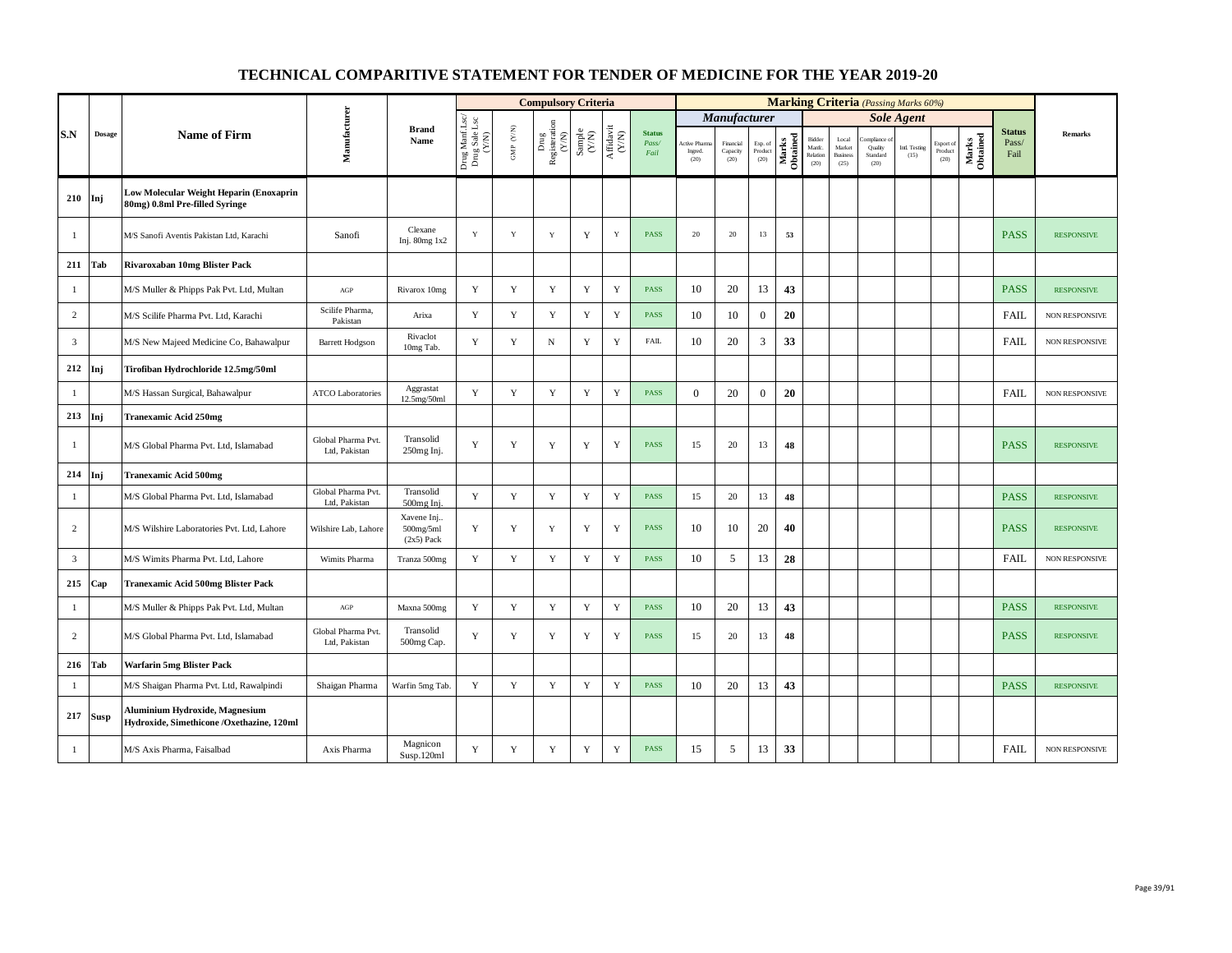|                 |               |                                               |                                       |                                               |                                          |                      | <b>Compulsory Criteria</b>    |                                                             |                                                                              |                                |                                       |                               |                            |                   |                                      |                                            |                                         | <b>Marking Criteria</b> (Passing Marks 60%) |                              |                   |                                |                       |
|-----------------|---------------|-----------------------------------------------|---------------------------------------|-----------------------------------------------|------------------------------------------|----------------------|-------------------------------|-------------------------------------------------------------|------------------------------------------------------------------------------|--------------------------------|---------------------------------------|-------------------------------|----------------------------|-------------------|--------------------------------------|--------------------------------------------|-----------------------------------------|---------------------------------------------|------------------------------|-------------------|--------------------------------|-----------------------|
|                 |               |                                               |                                       |                                               |                                          |                      |                               |                                                             |                                                                              |                                |                                       | <b>Manufacturer</b>           |                            |                   |                                      |                                            |                                         | <b>Sole Agent</b>                           |                              |                   |                                |                       |
| S.N             | <b>Dosage</b> | <b>Name of Firm</b>                           | Manufacturer                          | <b>Brand</b><br>Name                          | Drug Manf.Lsc/<br>Drug Sale Lsc<br>(Y/N) | GMP $(\mathbf{Y/N})$ | Drug<br>Registeration $(Y/N)$ | $\begin{array}{c} \text{Sample} \\ \text{C/N)} \end{array}$ | $\begin{array}{c} \mathrm{Aff} \mathrm{davit} \\ (\mathrm{Y/N}) \end{array}$ | <b>Status</b><br>Pass/<br>Fail | <b>Active Phan</b><br>Ingred.<br>(20) | Financial<br>Capacity<br>(20) | Exp. of<br>Product<br>(20) | Marks<br>Obtained | Bidder<br>Manfe.<br>Relation<br>(20) | Local<br>Market<br><b>Business</b><br>(25) | mpliance<br>Quality<br>Standard<br>(20) | Intl. Testing<br>(15)                       | Export of<br>Product<br>(20) | Marks<br>Obtained | <b>Status</b><br>Pass/<br>Fail | Remarks               |
| 2               |               | M/S Abbott Laboratories Pakistan Ltd, Karachi | <b>Abbott Laboratories</b><br>Pak Ltd | Dijex MP<br>Suspension<br>(Carminative)       | Y                                        | $\mathbf Y$          | Y                             | $\mathbf Y$                                                 | $\mathbf Y$                                                                  | PASS                           | 10                                    | 20                            | 13                         | 43                |                                      |                                            |                                         |                                             |                              |                   | <b>PASS</b>                    | <b>RESPONSIVE</b>     |
| $\overline{3}$  |               | M/S B.J Pharma, Lahore                        | <b>B.J Pharma</b>                     | Demox Syp<br>120ml                            | Y                                        | $\mathbf Y$          | $\mathbf Y$                   | $\mathbf Y$                                                 | $_{\rm N}$                                                                   | <b>FAIL</b>                    | 10                                    | 5                             | $\boldsymbol{0}$           | 15                |                                      |                                            |                                         |                                             |                              |                   | <b>FAIL</b>                    | <b>NON RESPONSIVE</b> |
| $\overline{4}$  |               | M/S Hassan Surgical, Bahawalpur               | Macter International                  | Dimeco Susp<br>120ml                          | Y                                        | $\mathbf Y$          | $\mathbf Y$                   | $\mathbf Y$                                                 | Y                                                                            | <b>PASS</b>                    | 10                                    | 20                            | 13                         | 43                |                                      |                                            |                                         |                                             |                              |                   | <b>PASS</b>                    | <b>RESPONSIVE</b>     |
| 5               |               | M/S New Majeed Medicine Co, Bahawalpur        | <b>ICI</b> Pakistan                   | Mucaine Syp 120m                              | Y                                        | $\mathbf Y$          | $\mathbf Y$                   | $\mathbf Y$                                                 | $\mathbf Y$                                                                  | PASS                           | 10                                    | 20                            | 6                          | 36                |                                      |                                            |                                         |                                             |                              |                   | <b>PASS</b>                    | <b>RESPONSIVE</b>     |
| 218             | ، Cap<br>Tab  | <b>Omeprazole 20mg Blister Pack</b>           |                                       |                                               |                                          |                      |                               |                                                             |                                                                              |                                |                                       |                               |                            |                   |                                      |                                            |                                         |                                             |                              |                   |                                |                       |
| -1              |               | M/S MTI Medical Pvt. Ltd, Lahore              | MTI Medical Pvt. Ltd<br>Pakistan      | Gotec Cap<br>20mg                             | Y                                        | $\mathbf Y$          | Y                             | Y                                                           | Y                                                                            | PASS                           | 10                                    | 5                             | 13                         | 28                |                                      |                                            |                                         |                                             |                              |                   | FAIL                           | NON RESPONSIVE        |
| $\overline{2}$  |               | M/S Next Pharma, Lahore                       | Next Pharma                           | OMECAP<br>20mg                                | Y                                        | Y                    | $\mathbf Y$                   | $\mathbf Y$                                                 | <b>NA</b>                                                                    | <b>FAIL</b>                    | 15                                    | 5                             | 13                         | 33                |                                      |                                            |                                         |                                             |                              |                   | <b>FAIL</b>                    | <b>NON RESPONSIVE</b> |
| $\overline{3}$  |               | M/S Axis Pharma, Faisalbad                    | Axis Pharma                           | Mark-<br>20 Cap                               | $\mathbf Y$                              | Y                    | Y                             | $\mathbf Y$                                                 | $\mathbf Y$                                                                  | <b>PASS</b>                    | 15                                    | 5                             | 13                         | 33                |                                      |                                            |                                         |                                             |                              |                   | <b>FAIL</b>                    | NON RESPONSIVE        |
| $\overline{4}$  |               | M/S Wilshire Laboratories Pvt. Ltd, Lahore    | Wilshire Lab, Lahore                  | Benzim Cap. 20mg<br>$(4x5)$ Pack              | Y                                        | $\mathbf Y$          | $\mathbf Y$                   | $\mathbf Y$                                                 | Y                                                                            | PASS                           | 10                                    | 10                            | 20                         | 40                |                                      |                                            |                                         |                                             |                              |                   | <b>PASS</b>                    | <b>RESPONSIVE</b>     |
| 5               |               | M/S Brookes Pharma, Karachi                   | Brookes Pharma, Pak                   | Omesec Cap.                                   | Y                                        | Y                    | Y                             | Y                                                           | Y                                                                            | PASS                           | 10                                    | 20                            | 13                         | 43                |                                      |                                            |                                         |                                             |                              |                   | <b>PASS</b>                    | <b>RESPONSIVE</b>     |
| 6               |               | M/S Arsons Pharma Pvt. Ltd, Lahore            | Arsons<br>Pharma                      | Romprazole                                    | $\mathbf Y$                              | $\mathbf Y$          | Y                             | $\mathbf Y$                                                 | ${\rm N}$                                                                    | ${\rm FAIL}$                   | $\mathbf{0}$                          | 5                             | 6                          | 11                |                                      |                                            |                                         |                                             |                              |                   | FAIL                           | <b>NON RESPONSIVE</b> |
| $7\phantom{.0}$ |               | M/S Getz Pharma, Karachi                      | Getz Pharma,<br>Pakistan              | <b>RISEK CAPS</b><br>20MG TP 14'S<br>(SEPACK) | Y                                        | $\mathbf Y$          | Y                             | Y                                                           | Y                                                                            | PASS                           | 10                                    | 20                            | 13                         | 43                |                                      |                                            |                                         |                                             |                              |                   | <b>PASS</b>                    | <b>RESPONSIVE</b>     |
| 8               |               | M/S Citi Pharma Pvt. Ltd, Lahore              | Citi Pharma                           | Promy Caps.<br>20mg                           | Y                                        | Y                    | $\mathbf Y$                   | Y                                                           | $\mathbf Y$                                                                  | PASS                           | 10                                    | 15                            | 6                          | 31                |                                      |                                            |                                         |                                             |                              |                   | FAIL                           | NON RESPONSIVE        |
| 9               |               | M/S Scilife Pharma Pvt. Ltd, Karachi          | Scilife Pharma,<br>Pakistan           | Lomisec                                       | Y                                        | $\mathbf Y$          | Y                             | $\mathbf Y$                                                 | $\mathbf Y$                                                                  | <b>PASS</b>                    | 10                                    | 10                            | $\overline{0}$             | 20                |                                      |                                            |                                         |                                             |                              |                   | <b>FAIL</b>                    | <b>NON RESPONSIVE</b> |
| 10              |               | M/S S.J & G Fazul Ellahie Pvt. Ltd, Karachi   | S.J & G Fazul Ellahie.<br>Karachi     | Vify                                          | Y                                        | Y                    | Y                             | Y                                                           | Y                                                                            | <b>PASS</b>                    | 10                                    | 15                            | 13                         | 38                |                                      |                                            |                                         |                                             |                              |                   | <b>PASS</b>                    | <b>RESPONSIVE</b>     |
| 11              |               | M/S Wimits Pharma Pvt. Ltd, Lahore            | Wimits Pharma                         | Oray 20mg                                     | Y                                        | $\mathbf Y$          | $\mathbf Y$                   | $\mathbf Y$                                                 | $\mathbf Y$                                                                  | <b>PASS</b>                    | 15                                    | 5                             | 13                         | 33                |                                      |                                            |                                         |                                             |                              |                   | <b>FAIL</b>                    | <b>NON RESPONSIVE</b> |
| 12              |               | M/S PharmEvo Pvt. Ltd, Karachi                | PharmEvo Pvtl Ltd                     | Zoltar Caps. 20mg<br>CP                       | Y                                        | $\mathbf Y$          | $\mathbf Y$                   | $\mathbf Y$                                                 | $\mathbf Y$                                                                  | PASS                           | 10                                    | 20                            | 13                         | 43                |                                      |                                            |                                         |                                             |                              |                   | <b>PASS</b>                    | <b>RESPONSIVE</b>     |
| 13              |               | M/S B.J Pharma, Lahore                        | <b>B.J Pharma</b>                     | Omium-20                                      | Y                                        | $\mathbf Y$          | $\mathbf Y$                   | $\mathbf Y$                                                 | $_{\rm N}$                                                                   | FAIL                           | 10                                    | 5                             | 6                          | 21                |                                      |                                            |                                         |                                             |                              |                   | <b>FAIL</b>                    | NON RESPONSIVE        |
| 14              |               | M/S Hassan Surgical, Bahawalpur               | Novamed Pharma                        | O-Zole Cap 20mg                               | $\mathbf Y$                              | $\mathbf Y$          | $\mathbf Y$                   | Y                                                           | $\mathbf Y$                                                                  | PASS                           | 10                                    | 5                             | 6                          | 21                |                                      |                                            |                                         |                                             |                              |                   | FAIL                           | <b>NON RESPONSIVE</b> |
| 15              |               | M/S Star Laboratoreis Pvt. Ltd, Lahore        | <b>Star Labs</b>                      | Segazole Cap<br>20mg                          | Y                                        | Y                    | Y                             | Y                                                           | $\mathbf Y$                                                                  | PASS                           | $\boldsymbol{0}$                      | 15                            | 13                         | 28                |                                      |                                            |                                         |                                             |                              |                   | <b>FAIL</b>                    | NON RESPONSIVE        |
| 219             | Inj           | <b>Granisetron 3mg</b>                        |                                       |                                               |                                          |                      |                               |                                                             |                                                                              |                                |                                       |                               |                            |                   |                                      |                                            |                                         |                                             |                              |                   |                                |                       |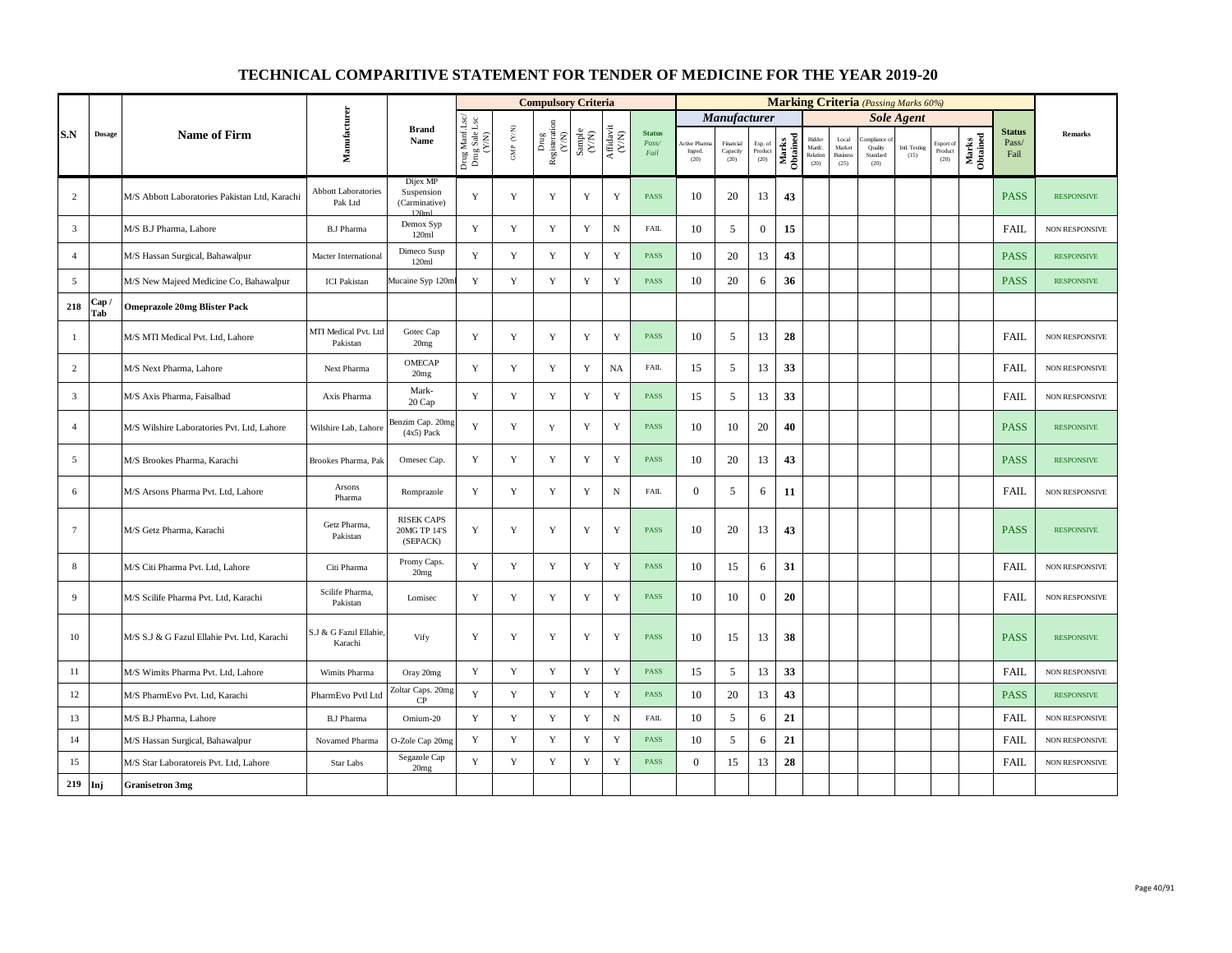|                 |               |                                               |                                   |                                               |                                          |                                         | <b>Compulsory Criteria</b>                                                |                                                                     |                                      |                                |                                       |                               |                            |                   |                                      |                                            | <b>Marking Criteria</b> (Passing Marks 60%) |                       |                                                    |                   |                                |                       |
|-----------------|---------------|-----------------------------------------------|-----------------------------------|-----------------------------------------------|------------------------------------------|-----------------------------------------|---------------------------------------------------------------------------|---------------------------------------------------------------------|--------------------------------------|--------------------------------|---------------------------------------|-------------------------------|----------------------------|-------------------|--------------------------------------|--------------------------------------------|---------------------------------------------|-----------------------|----------------------------------------------------|-------------------|--------------------------------|-----------------------|
|                 |               |                                               |                                   |                                               |                                          |                                         |                                                                           |                                                                     |                                      |                                |                                       | Manufacturer                  |                            |                   |                                      |                                            |                                             | <b>Sole Agent</b>     |                                                    |                   |                                |                       |
| S.N             | $\bf{Dosage}$ | <b>Name of Firm</b>                           | Manufacturer                      | <b>Brand</b><br>Name                          | Drug Manf.Lsc/<br>Drug Sale Lsc<br>(Y/N) | $\ensuremath{\mathsf{GMP}}\xspace$ (YN) | $\begin{tabular}{l} \bf Drug \\ \bf Registeration \\ (Y/N) \end{tabular}$ | $\begin{array}{c} \text{Sample} \\ \text{C}(\text{NN}) \end{array}$ | $\frac{\text{Affdavit}}{\text{N/N}}$ | <b>Status</b><br>Pass/<br>Fail | <b>Active Phan</b><br>Ingred.<br>(20) | Financial<br>Capacity<br>(20) | Exp. of<br>Product<br>(20) | Marks<br>Obtained | Bidder<br>Manfc.<br>Relation<br>(20) | Local<br>Market<br><b>Business</b><br>(25) | mpliance<br>Quality<br>Standard<br>(20)     | Intl. Testing<br>(15) | Export of<br>$\mathop{\text{\rm Product}}$<br>(20) | Marks<br>Obtained | <b>Status</b><br>Pass/<br>Fail | <b>Remarks</b>        |
|                 |               | <b>Not Quoted</b>                             |                                   |                                               |                                          |                                         |                                                                           |                                                                     |                                      |                                |                                       |                               |                            |                   |                                      |                                            |                                             |                       |                                                    |                   |                                |                       |
| 220             | Cap<br>Tab    | <b>Esomeprazole 40mg</b>                      |                                   |                                               |                                          |                                         |                                                                           |                                                                     |                                      |                                |                                       |                               |                            |                   |                                      |                                            |                                             |                       |                                                    |                   |                                |                       |
| $\mathbf{1}$    |               | M/S Wilshire Laboratories Pvt. Ltd, Lahore    | Wilshire Lab, Lahore              | Zune Tab. 40mg<br>$(2x10)$ Pack               | Y                                        | $\mathbf Y$                             | Y                                                                         | Y                                                                   | $\mathbf Y$                          | <b>PASS</b>                    | 10                                    | 10                            | 20                         | 40                |                                      |                                            |                                             |                       |                                                    |                   | <b>PASS</b>                    | <b>RESPONSIVE</b>     |
| 2               |               | M/S Herbion Pharma Pak, Islamabad             | Herbion Pakistan                  | ESNOVE X<br>40mg Cap.                         | Y                                        | $\mathbf Y$                             | Y                                                                         | Y                                                                   | $\mathbf Y$                          | <b>PASS</b>                    | 10                                    | 10                            | 20                         | 40                |                                      |                                            |                                             |                       |                                                    |                   | <b>PASS</b>                    | <b>RESPONSIVE</b>     |
| 3               |               | M/S Hiranis Pharma Pvt. Ltd. Karachi          | Hiranis Pharma                    | LOMAC                                         | <b>EXPIRE</b>                            | Y                                       | Y                                                                         | $\mathbf Y$                                                         | $\mathbf Y$                          | <b>FAIL</b>                    | 10                                    | 5                             | 6                          | 21                |                                      |                                            |                                             |                       |                                                    |                   | <b>FAIL</b>                    | <b>NON RESPONSIVE</b> |
| $\overline{4}$  |               | M/S Arsons Pharma Pvt. Ltd, Lahore            | Arsons<br>Pharma                  | Reciper<br>40 <sub>mg</sub>                   | Y                                        | Y                                       | $\mathbf Y$                                                               | Y                                                                   | ${\bf N}$                            | <b>FAIL</b>                    | $\mathbf{0}$                          | 5                             | 6                          | 11                |                                      |                                            |                                             |                       |                                                    |                   | FAIL                           | NON RESPONSIVE        |
| 5               |               | M/S Getz Pharma, Karachi                      | Getz Pharma,<br>Pakistan          | <b>NEXUM CAPS</b><br>40MG TP 14'S<br>(SEPACK) | $\mathbf Y$                              | $\mathbf Y$                             | Y                                                                         | Y                                                                   | Y                                    | <b>PASS</b>                    | 10                                    | 20                            | 13                         | 43                |                                      |                                            |                                             |                       |                                                    |                   | <b>PASS</b>                    | <b>RESPONSIVE</b>     |
| 6               |               | M/S Wimits Pharma Pvt. Ltd, Lahore            | Wimits Pharma                     | Oray 20mg                                     | Y                                        | Y                                       | Y                                                                         | $\mathbf Y$                                                         | $\mathbf Y$                          | <b>PASS</b>                    | 15                                    | 5                             | 13                         | 33                |                                      |                                            |                                             |                       |                                                    |                   | <b>FAIL</b>                    | NON RESPONSIVE        |
| $7\phantom{.0}$ |               | M/S Abbott Laboratories Pakistan Ltd, Karachi | Pharmatec for Abbott<br>Lab       | Ezomol<br>40mg Cap                            | Y                                        | $\mathbf Y$                             | $\mathbf Y$                                                               | $\mathbf Y$                                                         | $\mathbf Y$                          | <b>PASS</b>                    | 10                                    | 20                            | 13                         | 43                |                                      |                                            |                                             |                       |                                                    |                   | <b>PASS</b>                    | <b>RESPONSIVE</b>     |
| 8               |               | M/S B.J Pharma, Lahore                        | <b>B.J Pharma</b>                 | E-Omium-40mg                                  | Y                                        | $\mathbf Y$                             | $\mathbf Y$                                                               | $\mathbf Y$                                                         | ${\bf N}$                            | <b>FAIL</b>                    | 10                                    | 5                             | $\boldsymbol{0}$           | 15                |                                      |                                            |                                             |                       |                                                    |                   | <b>FAIL</b>                    | NON RESPONSIVE        |
| 9               |               | M/S Hassan Surgical, Bahawalpur               | Sante Pvt. Ltd                    | Esocool<br>Cap 40mg                           | Y                                        | $\mathbf Y$                             | Y                                                                         | $\mathbf Y$                                                         | $\mathbf Y$                          | <b>PASS</b>                    | 10                                    | 10                            | 13                         | 33                |                                      |                                            |                                             |                       |                                                    |                   | <b>FAIL</b>                    | NON RESPONSIVE        |
| 10              |               | M/S New Majeed Medicine Co, Bahawalpur        | <b>Barrett Hodgson</b>            | Acireg Cap.<br>40 <sub>mg</sub>               | Y                                        | Y                                       | Y                                                                         | Y                                                                   | Y                                    | <b>PASS</b>                    | 10                                    | 20                            | 3                          | 33                |                                      |                                            |                                             |                       |                                                    |                   | <b>FAIL</b>                    | <b>NON RESPONSIVE</b> |
| 221             | Cap /<br>Tab  | <b>Omeprazole 40mg Blister Pack</b>           |                                   |                                               |                                          |                                         |                                                                           |                                                                     |                                      |                                |                                       |                               |                            |                   |                                      |                                            |                                             |                       |                                                    |                   |                                |                       |
| $\mathbf{1}$    |               | M/S MTI Medical Pvt. Ltd, Lahore              | MTI Medical Pvt. Ltd<br>Pakistan  | Gotec Cap<br>40mg                             | Y                                        | Y                                       | Y                                                                         | Y                                                                   | $\mathbf Y$                          | <b>PASS</b>                    | 10                                    | 5                             | 13                         | 28                |                                      |                                            |                                             |                       |                                                    |                   | <b>FAIL</b>                    | NON RESPONSIVE        |
| $\overline{c}$  |               | M/S Next Pharma, Lahore                       | Next Pharma                       | OMECAP<br>40mg                                | Y                                        | Y                                       | $\mathbf Y$                                                               | $\mathbf Y$                                                         | <b>NA</b>                            | <b>FAIL</b>                    | 15                                    | 5                             | 13                         | 33                |                                      |                                            |                                             |                       |                                                    |                   | <b>FAIL</b>                    | NON RESPONSIVE        |
| $\overline{3}$  |               | M/S Axis Pharma, Faisalbad                    | Axis Pharma                       | Mark-<br>40 Cap                               | Y                                        | Y                                       | Y                                                                         | Y                                                                   | Y                                    | <b>PASS</b>                    | 15                                    | 5                             | 13                         | 33                |                                      |                                            |                                             |                       |                                                    |                   | <b>FAIL</b>                    | NON RESPONSIVE        |
| $\overline{4}$  |               | M/S Wilshire Laboratories Pvt. Ltd. Lahore    | Wilshire Lab, Lahore              | Benzim Tab. 40mg<br>$(1x14)$ Pack             | Y                                        | Y                                       | Y                                                                         | Y                                                                   | Y                                    | <b>PASS</b>                    | 10                                    | 10                            | 20                         | 40                |                                      |                                            |                                             |                       |                                                    |                   | <b>PASS</b>                    | <b>RESPONSIVE</b>     |
| 5               |               | M/S Getz Pharma, Karachi                      | Getz Pharma,<br>Pakistan          | <b>RISEK CAPS</b><br>40MG TP 14'S<br>(SEPACK) | Y                                        | Y                                       | Y                                                                         | $\mathbf Y$                                                         | Y                                    | <b>PASS</b>                    | 10                                    | 20                            | 13                         | 43                |                                      |                                            |                                             |                       |                                                    |                   | <b>PASS</b>                    | <b>RESPONSIVE</b>     |
| 6               |               | M/S Scilife Pharma Pvt. Ltd, Karachi          | Scilife Pharma,<br>Pakistan       | Lomisec                                       | Y                                        | Y                                       | $\mathbf Y$                                                               | Y                                                                   | $\mathbf Y$                          | <b>PASS</b>                    | 10                                    | 10                            | $\overline{0}$             | 20                |                                      |                                            |                                             |                       |                                                    |                   | FAIL                           | NON RESPONSIVE        |
| $7\phantom{.0}$ |               | M/S S.J & G Fazul Ellahie Pvt. Ltd, Karachi   | S.J & G Fazul Ellahie.<br>Karachi | Vify                                          | Y                                        | Y                                       | Y                                                                         | Y                                                                   | Y                                    | <b>PASS</b>                    | 10                                    | 15                            | 13                         | 38                |                                      |                                            |                                             |                       |                                                    |                   | <b>PASS</b>                    | <b>RESPONSIVE</b>     |
| 8               |               | M/S Wimits Pharma Pvt. Ltd, Lahore            | Wimits Pharma                     | Oray 40mg                                     | Y                                        | Y                                       | Y                                                                         | N                                                                   | Y                                    | <b>FAIL</b>                    | 15                                    | 5                             | 13                         | 33                |                                      |                                            |                                             |                       |                                                    |                   | <b>FAIL</b>                    | NON RESPONSIVE        |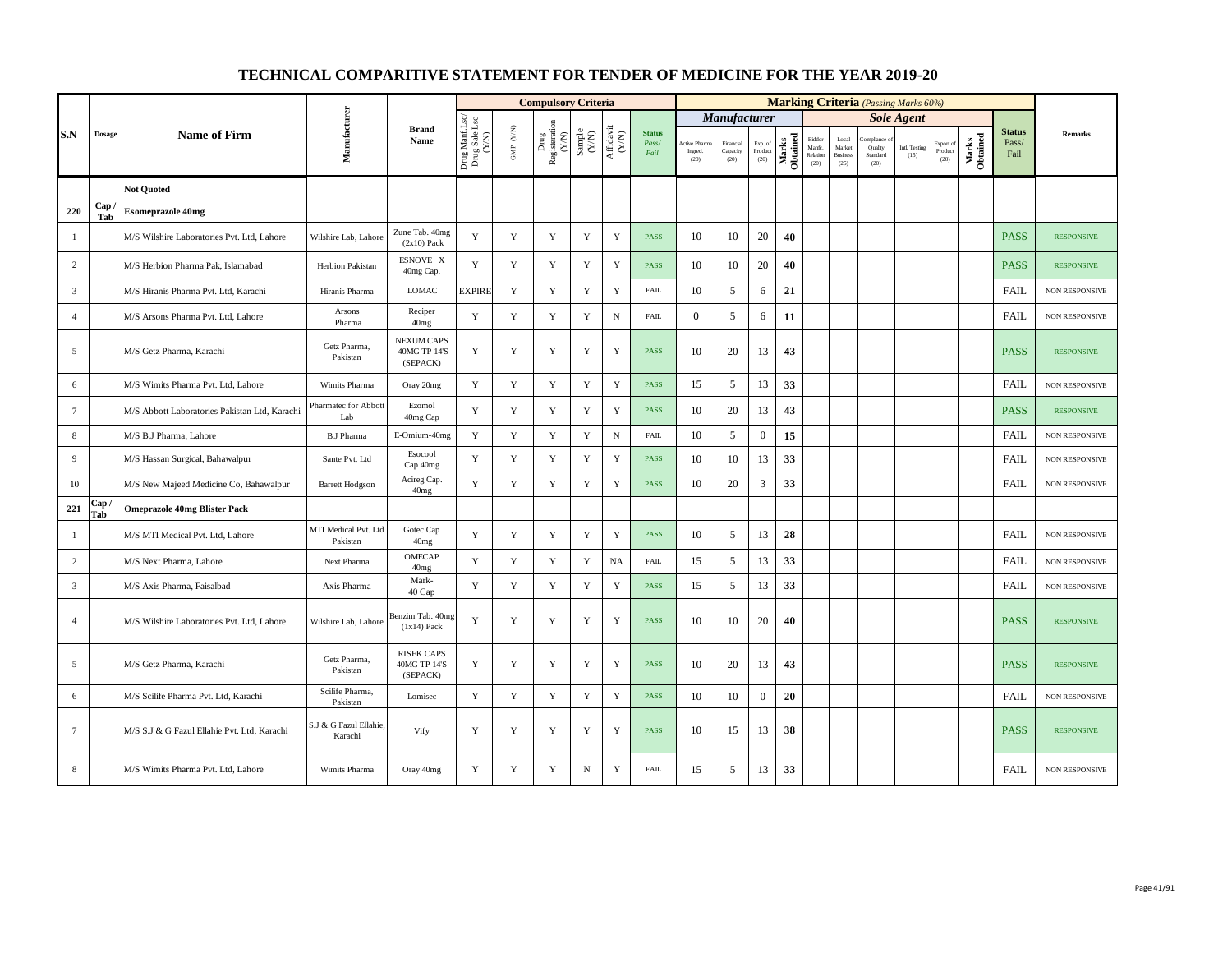|                 |               |                                             |                                   |                                       |                                          |                                          | <b>Compulsory Criteria</b>     |                                                              |                                                                              |                                |                                |                               |                            |                   |                                      |                                            | <b>Marking Criteria</b> (Passing Marks 60%) |                       |                              |                   |                                |                       |
|-----------------|---------------|---------------------------------------------|-----------------------------------|---------------------------------------|------------------------------------------|------------------------------------------|--------------------------------|--------------------------------------------------------------|------------------------------------------------------------------------------|--------------------------------|--------------------------------|-------------------------------|----------------------------|-------------------|--------------------------------------|--------------------------------------------|---------------------------------------------|-----------------------|------------------------------|-------------------|--------------------------------|-----------------------|
|                 |               |                                             |                                   |                                       |                                          |                                          |                                |                                                              |                                                                              |                                |                                | Manufacturer                  |                            |                   |                                      |                                            |                                             | <b>Sole Agent</b>     |                              |                   |                                |                       |
| S.N             | <b>Dosage</b> | <b>Name of Firm</b>                         | Manufacturer                      | <b>Brand</b><br>Name                  | Drug Manf.Lsc/<br>Drug Sale Lsc<br>(Y/N) | $\ensuremath{\mathsf{GMP}}\xspace$ (Y/N) | Drug<br>Registeration<br>(Y/N) | $\begin{array}{c} \text{Sample} \\ (\text{Y/N}) \end{array}$ | $\begin{array}{c} \mathrm{Aff} \mathrm{davit} \\ (\mathrm{Y/N}) \end{array}$ | <b>Status</b><br>Pass/<br>Fail | Active Phar<br>Ingred.<br>(20) | Financial<br>Capacity<br>(20) | Exp. of<br>Product<br>(20) | Marks<br>Obtained | Bidder<br>Manfc.<br>Relation<br>(20) | Local<br>Market<br><b>Business</b><br>(25) | mpliance<br>Quality<br>Standard<br>(20)     | Intl. Testing<br>(15) | Export of<br>Product<br>(20) | Marks<br>Obtained | <b>Status</b><br>Pass/<br>Fail | Remarks               |
| 9               |               | M/S PharmEvo Pvt. Ltd, Karachi              | PharmEvo Pvtl Ltd                 | Zoltar Caps. 40mg<br>CP <sub></sub>   | Y                                        | $\mathbf Y$                              | NA                             | $\mathbf Y$                                                  | $\mathbf Y$                                                                  | FAIL                           | 10                             | 20                            | 13                         | 43                |                                      |                                            |                                             |                       |                              |                   | <b>PASS</b>                    | NON RESPONSIVE        |
| 10              |               | M/S B.J Pharma, Lahore                      | <b>B.J Pharma</b>                 | E-Omium-40mg                          | Y                                        | Y                                        | Y                              | $\mathbf Y$                                                  | $_{\rm N}$                                                                   | FAIL                           | 10                             | 5                             | $\mathbf{0}$               | 15                |                                      |                                            |                                             |                       |                              |                   | <b>FAIL</b>                    | NON RESPONSIVE        |
| 11              |               | M/S Hassan Surgical, Bahawalpur             | Novamed Pharma                    | O-Zole<br>Cap 40mg                    | Y                                        | Y                                        | Y                              | $\mathbf Y$                                                  | Y                                                                            | PASS                           | 10                             | 5                             | 6                          | 21                |                                      |                                            |                                             |                       |                              |                   | <b>FAIL</b>                    | NON RESPONSIVE        |
| 222             | Inj           | Omeprazole 40mg(Lyophilized powder)         |                                   |                                       |                                          |                                          |                                |                                                              |                                                                              |                                |                                |                               |                            |                   |                                      |                                            |                                             |                       |                              |                   |                                |                       |
| $\overline{1}$  |               | M/S Wilshire Laboratories Pvt. Ltd, Lahore  | Wilshire Lab, Lahore              | Benzim Inj. 40mg<br>$(I.V)$ 1's Pack  | $\mathbf Y$                              | $\mathbf Y$                              | Y                              | $\mathbf Y$                                                  | $\mathbf Y$                                                                  | PASS                           | 10                             | 10                            | 20                         | 40                |                                      |                                            |                                             |                       |                              |                   | <b>PASS</b>                    | <b>RESPONSIVE</b>     |
| $\overline{c}$  |               | M/S Bosch Pharma Pvt.Ltd, Karachi           | <b>Bosch Pharma</b><br>Pakistan   | Omezol                                | Y                                        | $\mathbf Y$                              | Y                              | Y                                                            | Y                                                                            | <b>PASS</b>                    | 10                             | 20                            | 13                         | 43                |                                      |                                            |                                             |                       |                              |                   | <b>PASS</b>                    | <b>RESPONSIVE</b>     |
| $\overline{3}$  |               | M/S Getz Pharma, Karachi                    | Getz Pharma,<br>Pakistan          | <b>RISEK I.V 40MG</b><br>TP 1'S (REV) | Y                                        | $\mathbf Y$                              | Y                              | $\mathbf Y$                                                  | $\mathbf Y$                                                                  | PASS                           | 10                             | 20                            | 13                         | 43                |                                      |                                            |                                             |                       |                              |                   | <b>PASS</b>                    | <b>RESPONSIVE</b>     |
| $\overline{4}$  |               | M/S Vision Pharma Pvt. Ltd, Islamabad       | Vision Pharma                     | Rapid<br>40mg I.V Inj.                | $\mathbf Y$                              | $\mathbf Y$                              | $\mathbf Y$                    | $\mathbf Y$                                                  | $\mathbf Y$                                                                  | PASS                           | 10                             | 10                            | 13                         | 33                |                                      |                                            |                                             |                       |                              |                   | <b>FAIL</b>                    | NON RESPONSIVE        |
| 5               |               | M/S S.J & G Fazul Ellahie Pvt. Ltd, Karachi | S.J & G Fazul Ellahie,<br>Karachi | Vify                                  | $\mathbf Y$                              | $\mathbf Y$                              | Y                              | $\mathbf Y$                                                  | Y                                                                            | PASS                           | 10                             | 15                            | 13                         | 38                |                                      |                                            |                                             |                       |                              |                   | <b>PASS</b>                    | <b>RESPONSIVE</b>     |
| 6               |               | M/S Fynk Pharma, Lahore                     | Fynk Pharma                       | Fymezole                              | Y                                        | exp                                      | Y                              | Y                                                            | Y                                                                            | FAIL                           | 10                             | 5                             | 13                         | 28                |                                      |                                            |                                             |                       |                              |                   | <b>FAIL</b>                    | NON RESPONSIVE        |
| $7\phantom{.0}$ |               | M/S Nabi Qasim Pvt. Ltd, Karachi            | Nabi Qasim                        | Loprot I.V 40mg                       | Y                                        | $\mathbf Y$                              | $\mathbf Y$                    | $\mathbf Y$                                                  | $\mathbf Y$                                                                  | <b>PASS</b>                    | 15                             | 20                            | 6                          | 41                |                                      |                                            |                                             |                       |                              |                   | <b>PASS</b>                    | <b>RESPONSIVE</b>     |
| 8               |               | M/S Hassan Surgical, Bahawalpur             | Bio-Labs                          | Delka<br>40mg Lyophilized<br>Inj.     | Y                                        | Y                                        | Y                              | Y                                                            | Y                                                                            | <b>PASS</b>                    | 10                             | 10                            | 13                         | 33                |                                      |                                            |                                             |                       |                              |                   | <b>FAIL</b>                    | <b>NON RESPONSIVE</b> |
| 223             | Tab           | <b>Ranitidine 150mg Blister Pack</b>        |                                   |                                       |                                          |                                          |                                |                                                              |                                                                              |                                |                                |                               |                            |                   |                                      |                                            |                                             |                       |                              |                   |                                |                       |
| $\mathbf{1}$    |               | M/S Axis Pharma, Faisalbad                  | Axis Pharma                       | Renoxid<br>150mg Tab                  | $\mathbf Y$                              | $\mathbf Y$                              | $\mathbf Y$                    | $\mathbf Y$                                                  | $\mathbf Y$                                                                  | PASS                           | 15                             | 5                             | 13                         | 33                |                                      |                                            |                                             |                       |                              |                   | FAIL                           | NON RESPONSIVE        |
| $\overline{c}$  |               | M/S GlaxoSmithKline, Karachi                | GSK, Karachi                      | Zantac Tab<br>150mg                   | Y                                        | $\mathbf Y$                              | $\mathbf Y$                    | $\mathbf Y$                                                  | $\mathbf Y$                                                                  | PASS                           | 20                             | 20                            | 13                         | 53                |                                      |                                            |                                             |                       |                              |                   | <b>PASS</b>                    | <b>RESPONSIVE</b>     |
| $\overline{3}$  |               | M/S Nabi Qasim Pvt. Ltd, Karachi            | Nabi Qasim                        | Tab. Pepticure<br>150mg               | Y                                        | Y                                        | Y                              | Y                                                            | Y                                                                            | <b>PASS</b>                    | 10                             | 20                            | 3                          | 33                |                                      |                                            |                                             |                       |                              |                   | <b>FAIL</b>                    | NON RESPONSIVE        |
| $\overline{4}$  |               | M/S Mega Pharma Ltd, Lahore                 | Mega Pharma                       | Reliance<br>Tabl 150mg                | Y                                        | Y                                        | Y                              | Y                                                            | $\mathbf Y$                                                                  | <b>PASS</b>                    | 15                             | 5                             | 13                         | 33                |                                      |                                            |                                             |                       |                              |                   | <b>FAIL</b>                    | NON RESPONSIVE        |
| 5               |               | M/S New Majeed Medicine Co, Bahawalpur      | Indus Pharma                      | Anzol 150mg Tab                       | Y                                        | Y                                        | Y                              | $\mathbf Y$                                                  | Y                                                                            | <b>PASS</b>                    | 10                             | 20                            | 3                          | 33                |                                      |                                            |                                             |                       |                              |                   | FAIL                           | NON RESPONSIVE        |
| 224             | Inj           | Ranitidine 50mg/2ml, Amp of 2ml             |                                   |                                       |                                          |                                          |                                |                                                              |                                                                              |                                |                                |                               |                            |                   |                                      |                                            |                                             |                       |                              |                   |                                |                       |
| $\mathbf{1}$    |               | M/S Surge Laboratories Pvt. Ltd, Karachi    | Surge Lab                         | Inj. Pepjecct 50mg                    | Y                                        | $\mathbf Y$                              | Y                              | Y                                                            | Y                                                                            | PASS                           | 10                             | 10                            | 20                         | 40                |                                      |                                            |                                             |                       |                              |                   | <b>PASS</b>                    | <b>RESPONSIVE</b>     |
| 2               |               | M/S Bosch Pharma Pvt.Ltd, Karachi           | <b>Bosch Pharma</b><br>Pakistan   | Nulcer                                | Y                                        | $\mathbf Y$                              | $\mathbf Y$                    | $\mathbf Y$                                                  | Y                                                                            | PASS                           | 10                             | 20                            | 13                         | 43                |                                      |                                            |                                             |                       |                              |                   | <b>PASS</b>                    | <b>RESPONSIVE</b>     |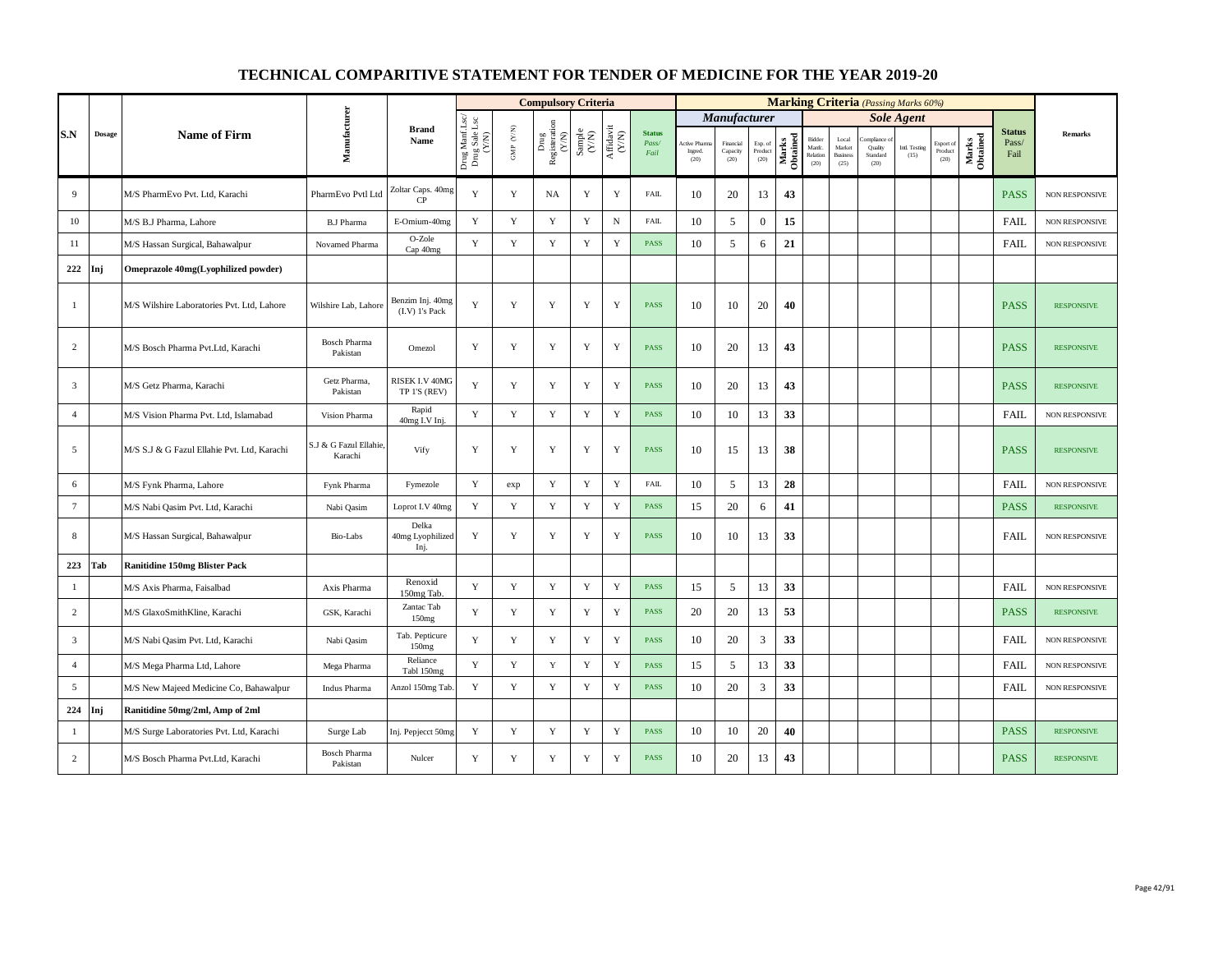|                 |                      |                                                            |                                     |                                      |                                          |                          | <b>Compulsory Criteria</b>                                                               |                                                             |                    |                                |                                |                               |                            |                   |                                      |                                            | <b>Marking Criteria</b> (Passing Marks 60%) |                       |                                                    |                   |                                |                       |
|-----------------|----------------------|------------------------------------------------------------|-------------------------------------|--------------------------------------|------------------------------------------|--------------------------|------------------------------------------------------------------------------------------|-------------------------------------------------------------|--------------------|--------------------------------|--------------------------------|-------------------------------|----------------------------|-------------------|--------------------------------------|--------------------------------------------|---------------------------------------------|-----------------------|----------------------------------------------------|-------------------|--------------------------------|-----------------------|
|                 |                      |                                                            |                                     |                                      |                                          |                          |                                                                                          |                                                             |                    |                                |                                | <b>Manufacturer</b>           |                            |                   |                                      |                                            |                                             | <b>Sole Agent</b>     |                                                    |                   |                                |                       |
| S.N             | <b>Dosage</b>        | <b>Name of Firm</b>                                        | Manufacturer                        | <b>Brand</b><br>Name                 | Drug Manf.Lsc/<br>Drug Sale Lsc<br>(Y/N) | ${\rm GMP}$ ${\rm (YN)}$ | $\begin{array}{c} \mathrm{Drug} \\ \mathrm{Registeration} \\ (Y/\mathrm{N}) \end{array}$ | $\begin{array}{c} \text{Sample} \\ \text{C/N)} \end{array}$ | Affidavit<br>(Y/N) | <b>Status</b><br>Pass/<br>Fail | Active Phan<br>Ingred.<br>(20) | Financial<br>Capacity<br>(20) | Exp. of<br>Product<br>(20) | Marks<br>Obtained | Bidder<br>Manfc.<br>Relation<br>(20) | Local<br>Market<br><b>Business</b><br>(25) | mpliance<br>Quality<br>Standard<br>(20)     | Intl. Testing<br>(15) | Export of<br>$\mathop{\text{\rm Product}}$<br>(20) | Marks<br>Obtained | <b>Status</b><br>Pass/<br>Fail | <b>Remarks</b>        |
| $\overline{3}$  |                      | M/S GlaxoSmithKline, Karachi                               | GSK, Karachi                        | Zantac Inj.<br>2ml                   | Y                                        | $\mathbf Y$              | Y                                                                                        | Y                                                           | $\mathbf Y$        | <b>PASS</b>                    | 20                             | 20                            | 13                         | 53                |                                      |                                            |                                             |                       |                                                    |                   | <b>PASS</b>                    | <b>RESPONSIVE</b>     |
| $\overline{4}$  |                      | M/S New Majeed Medicine Co, Bahawalpur                     | Indus Pharma                        | Anzol Inj.                           | Y                                        | $\mathbf Y$              | $\mathbf Y$                                                                              | Y                                                           | $\mathbf Y$        | PASS                           | 10                             | 20                            | 3                          | 33                |                                      |                                            |                                             |                       |                                                    |                   | <b>FAIL</b>                    | <b>NON RESPONSIVE</b> |
| 225             | Susp                 | Sucralfate 1g/5ml, 60ml / 120ml                            |                                     |                                      |                                          |                          |                                                                                          |                                                             |                    |                                |                                |                               |                            |                   |                                      |                                            |                                             |                       |                                                    |                   |                                |                       |
|                 |                      | <b>Not Quoted</b>                                          |                                     |                                      |                                          |                          |                                                                                          |                                                             |                    |                                |                                |                               |                            |                   |                                      |                                            |                                             |                       |                                                    |                   |                                |                       |
| 226             | Tab                  | Sodium Bicarbonate 300mgs + Peppermint<br>oil Blister Pack |                                     |                                      |                                          |                          |                                                                                          |                                                             |                    |                                |                                |                               |                            |                   |                                      |                                            |                                             |                       |                                                    |                   |                                |                       |
|                 |                      | <b>Not Quoted</b>                                          |                                     |                                      |                                          |                          |                                                                                          |                                                             |                    |                                |                                |                               |                            |                   |                                      |                                            |                                             |                       |                                                    |                   |                                |                       |
| 227             | Inj                  | Dimenhydrinate 50mg/ml                                     |                                     |                                      |                                          |                          |                                                                                          |                                                             |                    |                                |                                |                               |                            |                   |                                      |                                            |                                             |                       |                                                    |                   |                                |                       |
| $\mathbf{1}$    |                      | M/S Wimits Pharma Pvt. Ltd, Lahore                         | Wimits Pharma                       | Mavinate 50mg/m                      | Y                                        | $\mathbf Y$              | Y                                                                                        | $\mathbf Y$                                                 | $\mathbf Y$        | <b>PASS</b>                    | 15                             | 5                             | 13                         | 33                |                                      |                                            |                                             |                       |                                                    |                   | FAIL                           | NON RESPONSIVE        |
| $\overline{c}$  |                      | M/S Bajwa Pharma Pvt. Ltd, Lahore                          | Bajwa Pharma                        | Menhydrin<br>Inj. 1ml                | Y                                        | ${\bf N}$                | $\mathbf Y$                                                                              | $\mathbf Y$                                                 | $\mathbf Y$        | <b>FAIL</b>                    | 10                             | 5                             | 3                          | 18                |                                      |                                            |                                             |                       |                                                    |                   | <b>FAIL</b>                    | NON RESPONSIVE        |
| $\overline{3}$  |                      | M/S New Majeed Medicine Co, Bahawalpur                     | Searle Co. Ltd                      | Gravinate Inj.                       | Y                                        | $\mathbf Y$              | Y                                                                                        | Y                                                           | $\mathbf Y$        | <b>PASS</b>                    | 10                             | 20                            | 20                         | 50                |                                      |                                            |                                             |                       |                                                    |                   | <b>PASS</b>                    | <b>RESPONSIVE</b>     |
| 228             | Syp                  | Dimenhydrinate 12.5mg/4ml, 60ml / 120ml                    |                                     |                                      |                                          |                          |                                                                                          |                                                             |                    |                                |                                |                               |                            |                   |                                      |                                            |                                             |                       |                                                    |                   |                                |                       |
| $\mathbf{1}$    |                      | M/S New Majeed Medicine Co, Bahawalpur                     | Searle Co. Ltd                      | Gravinate Liquid<br>60 <sub>ml</sub> | Y                                        | $\mathbf Y$              | Y                                                                                        | Y                                                           | $\mathbf Y$        | <b>PASS</b>                    | 10                             | 20                            | 20                         | 50                |                                      |                                            |                                             |                       |                                                    |                   | <b>PASS</b>                    | <b>RESPONSIVE</b>     |
| 229             | Tab                  | <b>Domperidone 10mg Blister Pack</b>                       |                                     |                                      |                                          |                          |                                                                                          |                                                             |                    |                                |                                |                               |                            |                   |                                      |                                            |                                             |                       |                                                    |                   |                                |                       |
| 1               |                      | M/S Next Pharma, Lahore                                    | Next Pharma                         | <b>DOMFLASH</b><br>10 <sub>mg</sub>  | Y                                        | $\mathbf Y$              | Y                                                                                        | Y                                                           | <b>NA</b>          | <b>FAIL</b>                    | 15                             | 5                             | 13                         | 33                |                                      |                                            |                                             |                       |                                                    |                   | FAIL                           | NON RESPONSIVE        |
| $\overline{2}$  |                      | M/S Global Pharma Pvt. Ltd, Islamabad                      | Global Pharma Pvt.<br>Ltd. Pakistan | Pelton Tab.                          | Y                                        | Y                        | Y                                                                                        | Y                                                           | $\mathbf Y$        | <b>PASS</b>                    | 15                             | 20                            | 13                         | 48                |                                      |                                            |                                             |                       |                                                    |                   | <b>PASS</b>                    | <b>RESPONSIVE</b>     |
| $\overline{3}$  |                      | M/S Axis Pharma, Faisalbad                                 | Axis Pharma                         | Dypin Tab. 10mg                      | Y                                        | $\mathbf Y$              | $\mathbf Y$                                                                              | $\mathbf Y$                                                 | $\mathbf Y$        | PASS                           | 15                             | 5                             | 6                          | 26                |                                      |                                            |                                             |                       |                                                    |                   | FAIL                           | NON RESPONSIVE        |
| $\overline{4}$  |                      | M/S Shrooq Pharma Pvt. Ltd, Lahore                         | Shrooq Pharma,<br>Pakistan          | Dome One                             | Y                                        | Y                        | Y                                                                                        | $\mathbf Y$                                                 | $\mathbf Y$        | <b>PASS</b>                    | 15                             | 5                             | 20                         | 40                |                                      |                                            |                                             |                       |                                                    |                   | <b>PASS</b>                    | <b>RESPONSIVE</b>     |
| $5\overline{5}$ |                      | M/S Hassan Surgical, Bahawalpur                            | <b>ATCO Laboratories</b>            | Vomilux Tab                          | Y                                        | $\mathbf Y$              | $\mathbf Y$                                                                              | $\mathbf Y$                                                 | $\mathbf Y$        | <b>PASS</b>                    | 10                             | 20                            | 6                          | 36                |                                      |                                            |                                             |                       |                                                    |                   | <b>PASS</b>                    | <b>RESPONSIVE</b>     |
| 6               |                      | M/S New Majeed Medicine Co, Bahawalpur                     | <b>Barrett Hodgson</b>              | Domel Tab                            | Y                                        | $\mathbf Y$              | $\mathbf Y$                                                                              | $\mathbf Y$                                                 | $\mathbf Y$        | <b>PASS</b>                    | 10                             | 20                            | 3                          | 33                |                                      |                                            |                                             |                       |                                                    |                   | FAIL                           | <b>NON RESPONSIVE</b> |
| 230             | Syp /<br><b>Susp</b> | Domperidone 5mg/5ml, 60ml, 120ml                           |                                     |                                      |                                          |                          |                                                                                          |                                                             |                    |                                |                                |                               |                            |                   |                                      |                                            |                                             |                       |                                                    |                   |                                |                       |
| $\mathbf{1}$    |                      | M/S Global Pharma Pvt. Ltd, Islamabad                      | Global Pharma Pvt.<br>Ltd, Pakistan | Pelton Susp.<br>120ml                | Y                                        | $\mathbf Y$              | $\mathbf Y$                                                                              | $\mathbf Y$                                                 | $\mathbf Y$        | <b>PASS</b>                    | 15                             | 20                            | 13                         | 48                |                                      |                                            |                                             |                       |                                                    |                   | <b>PASS</b>                    | <b>RESPONSIVE</b>     |
| $\overline{c}$  |                      | M/S Axis Pharma, Faisalbad                                 | Axis Pharma                         | Dypin Susp.<br>120ml, 60ml           | $\mathbf Y$                              | $\mathbf Y$              | Y                                                                                        | $\mathbf Y$                                                 | $\mathbf Y$        | PASS                           | 15                             | 5                             | 13                         | 33                |                                      |                                            |                                             |                       |                                                    |                   | <b>FAIL</b>                    | NON RESPONSIVE        |
| $\mathbf{3}$    |                      | M/S Hoover Pharma Pvt. Ltd, Lahore                         | Hoover<br>Pharma                    | Mopridon Oral<br>Susp. 120mL         | $\mathbf Y$                              | $\mathbf Y$              | $\mathbf Y$                                                                              | $\mathbf Y$                                                 | $\mathbf Y$        | <b>PASS</b>                    | 10                             | $10\,$                        | $20\,$                     | 40                |                                      |                                            |                                             |                       |                                                    |                   | <b>PASS</b>                    | <b>RESPONSIVE</b>     |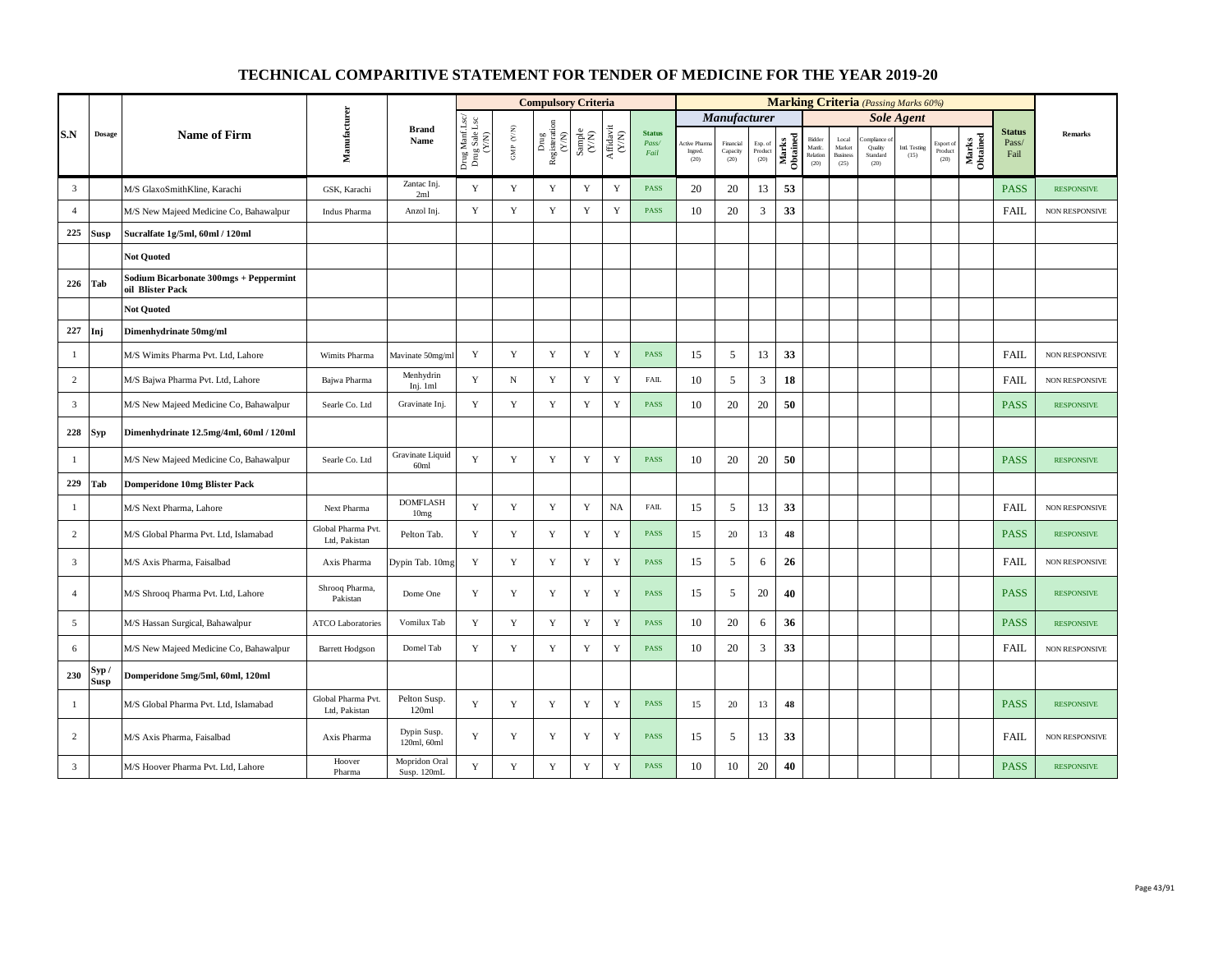|                         |        |                                          |                                           |                               |                                                                                                                                                                                                                                       |                          | <b>Compulsory Criteria</b>                                                               |                                                              |                    |                                |                                 |                               |                            |                   |                                      |                                            | <b>Marking Criteria</b> (Passing Marks 60%) |                       |                              |                   |                                |                       |
|-------------------------|--------|------------------------------------------|-------------------------------------------|-------------------------------|---------------------------------------------------------------------------------------------------------------------------------------------------------------------------------------------------------------------------------------|--------------------------|------------------------------------------------------------------------------------------|--------------------------------------------------------------|--------------------|--------------------------------|---------------------------------|-------------------------------|----------------------------|-------------------|--------------------------------------|--------------------------------------------|---------------------------------------------|-----------------------|------------------------------|-------------------|--------------------------------|-----------------------|
|                         |        |                                          |                                           |                               |                                                                                                                                                                                                                                       |                          |                                                                                          |                                                              |                    |                                |                                 | <b>Manufacturer</b>           |                            |                   |                                      |                                            |                                             | <b>Sole Agent</b>     |                              |                   |                                |                       |
| S.N                     | Dosage | <b>Name of Firm</b>                      | Manufacturer                              | <b>Brand</b><br>Name          | $\begin{array}{c} \mathbf{D}\mathbf{r}\mathbf{u}\mathbf{g}\,\mathbf{M}\mathbf{m}\text{f.Lsc}\\ \mathbf{D}\mathbf{r}\mathbf{u}\mathbf{g}\,\mathbf{S}\mathbf{a}\mathbf{b}\,\mathbf{L}\mathbf{sc}\\ (\mathbf{X}/\mathbf{N}) \end{array}$ | ${\rm GMP}$ ${\rm (YN)}$ | $\begin{array}{c} \mathrm{Drug} \\ \mathrm{Registeration} \\ (Y/\mathrm{N}) \end{array}$ | $\begin{array}{c} \text{Sample} \\ (\text{Y/N}) \end{array}$ | Affidavit<br>(Y/N) | <b>Status</b><br>Pass/<br>Fail | Active Pharn<br>Ingred.<br>(20) | Financial<br>Capacity<br>(20) | Exp. of<br>Product<br>(20) | Marks<br>Obtained | Bidder<br>Manfc.<br>Relation<br>(20) | Local<br>Market<br><b>Business</b><br>(25) | mpIance<br>Quality<br>Standard<br>(20)      | Intl. Testing<br>(15) | Export of<br>Product<br>(20) | Marks<br>Obtained | <b>Status</b><br>Pass/<br>Fail | <b>Remarks</b>        |
| $\overline{4}$          |        | M/S Wimits Pharma Pvt. Ltd, Lahore       | Wimits Pharma                             | Donits 5mg/5ml,<br>60ml       | Y                                                                                                                                                                                                                                     | $\mathbf Y$              | Y                                                                                        | Y                                                            | Y                  | <b>PASS</b>                    | 15                              | 5                             | 13                         | 33                |                                      |                                            |                                             |                       |                              |                   | <b>FAIL</b>                    | NON RESPONSIVE        |
| 5                       |        | M/S Hassan Surgical, Bahawalpur          | <b>ATCO Laboratories</b>                  | Vomilux<br>Susp.60ml          | Y                                                                                                                                                                                                                                     | $\mathbf Y$              | $\mathbf Y$                                                                              | $\mathbf Y$                                                  | $\mathbf Y$        | <b>PASS</b>                    | 10                              | 20                            | 6                          | 36                |                                      |                                            |                                             |                       |                              |                   | <b>PASS</b>                    | <b>RESPONSIVE</b>     |
| 6                       |        | M/S New Majeed Medicine Co, Bahawalpur   | <b>Barrett Hodgson</b>                    | Domel Susp 60mL               | Y                                                                                                                                                                                                                                     | $\mathbf Y$              | $\mathbf Y$                                                                              | $\mathbf Y$                                                  | $\mathbf Y$        | <b>PASS</b>                    | 10                              | 20                            | 13                         | 43                |                                      |                                            |                                             |                       |                              |                   | <b>PASS</b>                    | <b>RESPONSIVE</b>     |
| 231                     | Tab    | <b>Metoclopramide 10mg Blister Pack</b>  |                                           |                               |                                                                                                                                                                                                                                       |                          |                                                                                          |                                                              |                    |                                |                                 |                               |                            |                   |                                      |                                            |                                             |                       |                              |                   |                                |                       |
| $\mathbf{1}$            |        | M/S Global Pharma Pvt. Ltd, Islamabad    | Global Pharma Pvt.<br>Ltd, Pakistan       | Mediclop<br>Tab.              | Y                                                                                                                                                                                                                                     | $\mathbf Y$              | Y                                                                                        | $\mathbf Y$                                                  | $\mathbf Y$        | <b>PASS</b>                    | 10                              | 20                            | 13                         | 43                |                                      |                                            |                                             |                       |                              |                   | <b>PASS</b>                    | <b>RESPONSIVE</b>     |
| 2                       |        | M/S GlaxoSmithKline, Karachi             | GSK, Karachi                              | Maxolon Tab.<br>10mg          | Y                                                                                                                                                                                                                                     | Y                        | Y                                                                                        | Y                                                            | $\mathbf Y$        | <b>PASS</b>                    | 20                              | 20                            | 13                         | 53                |                                      |                                            |                                             |                       |                              |                   | <b>PASS</b>                    | <b>RESPONSIVE</b>     |
| $\overline{3}$          |        | M/S B.J Pharma, Lahore                   | <b>B.J Pharma</b>                         | Metide 10mg                   | Y                                                                                                                                                                                                                                     | Y                        | $\mathbf Y$                                                                              | Y                                                            | $\mathbf N$        | <b>FAIL</b>                    | 10                              | 5                             | $\mathbf{0}$               | 15                |                                      |                                            |                                             |                       |                              |                   | <b>FAIL</b>                    | <b>NON RESPONSIVE</b> |
| $\overline{4}$          |        | M/S New Majeed Medicine Co, Bahawalpur   | Indus Pharma                              | Metoclon Tab                  | Y                                                                                                                                                                                                                                     | Y                        | Y                                                                                        | Y                                                            | $\mathbf Y$        | <b>PASS</b>                    | 10                              | 20                            | 3                          | 33                |                                      |                                            |                                             |                       |                              |                   | <b>FAIL</b>                    | NON RESPONSIVE        |
| 232                     | Inj    | Metoclopramide 5mg/ml                    |                                           |                               |                                                                                                                                                                                                                                       |                          |                                                                                          |                                                              |                    |                                |                                 |                               |                            |                   |                                      |                                            |                                             |                       |                              |                   |                                |                       |
| 1                       |        | M/S Global Pharma Pvt. Ltd, Islamabad    | Global Pharma Pvt.<br>Ltd. Pakistan       | Mediclop<br>Inj.              | Y                                                                                                                                                                                                                                     | Y                        | Y                                                                                        | Y                                                            | Y                  | <b>PASS</b>                    | 10                              | 20                            | 13                         | 43                |                                      |                                            |                                             |                       |                              |                   | <b>PASS</b>                    | <b>RESPONSIVE</b>     |
| $\overline{2}$          |        | M/S Surge Laboratories Pvt. Ltd, Karachi | Surge Lab                                 | Inj. Clotide<br>$(10mg$ 2ml)  | $\mathbf Y$                                                                                                                                                                                                                           | $\mathbf Y$              | $\mathbf Y$                                                                              | $\mathbf Y$                                                  | $\mathbf Y$        | <b>PASS</b>                    | 10                              | 10                            | 20                         | 40                |                                      |                                            |                                             |                       |                              |                   | <b>PASS</b>                    | <b>RESPONSIVE</b>     |
| $\overline{\mathbf{3}}$ |        | M/S New Majeed Medicine Co, Bahawalpur   | Indus Pharma                              | Metoclon Inj.                 | Y                                                                                                                                                                                                                                     | $\mathbf Y$              | $\mathbf Y$                                                                              | $\mathbf Y$                                                  | $\mathbf Y$        | <b>PASS</b>                    | 10                              | 20                            | 6                          | 36                |                                      |                                            |                                             |                       |                              |                   | <b>PASS</b>                    | <b>RESPONSIVE</b>     |
| 233                     | Inj    | <b>Ondansetron 8mg</b>                   |                                           |                               |                                                                                                                                                                                                                                       |                          |                                                                                          |                                                              |                    |                                |                                 |                               |                            |                   |                                      |                                            |                                             |                       |                              |                   |                                |                       |
| $\mathbf{1}$            |        | M/S Allmed Pvt. Ltd, Lahore              | Allmed Pvt. Ltd                           | <b>ANOMED</b>                 | $\mathbf Y$                                                                                                                                                                                                                           | $\mathbf Y$              | Y                                                                                        | Y                                                            | $\mathbf Y$        | <b>PASS</b>                    | 15                              | 5                             | 13                         | 33                |                                      |                                            |                                             |                       |                              |                   | <b>FAIL</b>                    | NON RESPONSIVE        |
| 2                       |        | M/S MTI Medical Pvt. Ltd, Lahore         | MTI Medical Pvt. Ltd<br>Pakistan          | Mondas                        | Y                                                                                                                                                                                                                                     | $\mathbf Y$              | Y                                                                                        | $\mathbf Y$                                                  | $\mathbf Y$        | <b>PASS</b>                    | 10                              | 5                             | 13                         | 28                |                                      |                                            |                                             |                       |                              |                   | <b>FAIL</b>                    | NON RESPONSIVE        |
| $\overline{3}$          |        | M/S Himmel Pharma Pvt. Ltd, Lahore       | Vision Pharma,<br>Karachi                 | Doston                        | Y                                                                                                                                                                                                                                     | $\mathbf Y$              | Y                                                                                        | $_{\rm N}$                                                   | $\mathbf Y$        | <b>FAIL</b>                    |                                 |                               |                            |                   | $\mathbf{0}$                         | 10                                         | $\overline{0}$                              | $7\phantom{.0}$       | $\boldsymbol{0}$             | 17                | <b>FAIL</b>                    | <b>NON RESPONSIVE</b> |
| $\overline{4}$          |        | M/S Fynk Pharma, Lahore                  | Fynk Pharma                               | Onvin                         | Y                                                                                                                                                                                                                                     | exp                      | $\mathbf Y$                                                                              | $\mathbf Y$                                                  | $\mathbf Y$        | <b>FAIL</b>                    | 10                              | 5                             | 13                         | 28                |                                      |                                            |                                             |                       |                              |                   | <b>FAIL</b>                    | NON RESPONSIVE        |
| $5\overline{5}$         |        | M/S Hassan Surgical, Bahawalpur          | CCL Pharma                                | Danset<br>Inj. 2mg/ml         | Y                                                                                                                                                                                                                                     | $\mathbf Y$              | $\mathbf Y$                                                                              | $\mathbf Y$                                                  | $\mathbf Y$        | <b>PASS</b>                    | 10                              | 20                            | 13                         | 43                |                                      |                                            |                                             |                       |                              |                   | <b>PASS</b>                    | <b>RESPONSIVE</b>     |
| 6                       |        | M/S New Majeed Medicine Co, Bahawalpur   | Novartis/<br>Sandoz/Hexal, Ag,<br>Germany | Ondansetron<br>Sandoz 8mg/4ml | Y                                                                                                                                                                                                                                     | Y                        | Y                                                                                        | Y                                                            | $\mathbf Y$        | <b>PASS</b>                    |                                 |                               |                            |                   | 20                                   | 25                                         | 15                                          | $\overline{0}$        | $\overline{0}$               | 60                | <b>PASS</b>                    | <b>RESPONSIVE</b>     |
| 234                     | Tab    | <b>Ondansetron 8mg Blister Pack</b>      |                                           |                               |                                                                                                                                                                                                                                       |                          |                                                                                          |                                                              |                    |                                |                                 |                               |                            |                   |                                      |                                            |                                             |                       |                              |                   |                                |                       |
| 1                       |        | M/S Allmed Pvt. Ltd, Lahore              | Allmed Pvt. Ltd                           | <b>ANOMED</b>                 | Y                                                                                                                                                                                                                                     | Y                        | $\mathbf Y$                                                                              | $\mathbf Y$                                                  | $\mathbf Y$        | <b>PASS</b>                    | 15                              | 5                             | 13                         | 33                |                                      |                                            |                                             |                       |                              |                   | <b>FAIL</b>                    | <b>NON RESPONSIVE</b> |
| 235                     | Tab    | <b>Prochlorperazine 5mg Blister Pack</b> |                                           |                               |                                                                                                                                                                                                                                       |                          |                                                                                          |                                                              |                    |                                |                                 |                               |                            |                   |                                      |                                            |                                             |                       |                              |                   |                                |                       |
|                         |        | <b>Not Ouoted</b>                        |                                           |                               |                                                                                                                                                                                                                                       |                          |                                                                                          |                                                              |                    |                                |                                 |                               |                            |                   |                                      |                                            |                                             |                       |                              |                   |                                |                       |
| 236                     | Tab.   | <b>Baclofen 10mg Blister Pack</b>        |                                           |                               |                                                                                                                                                                                                                                       |                          |                                                                                          |                                                              |                    |                                |                                 |                               |                            |                   |                                      |                                            |                                             |                       |                              |                   |                                |                       |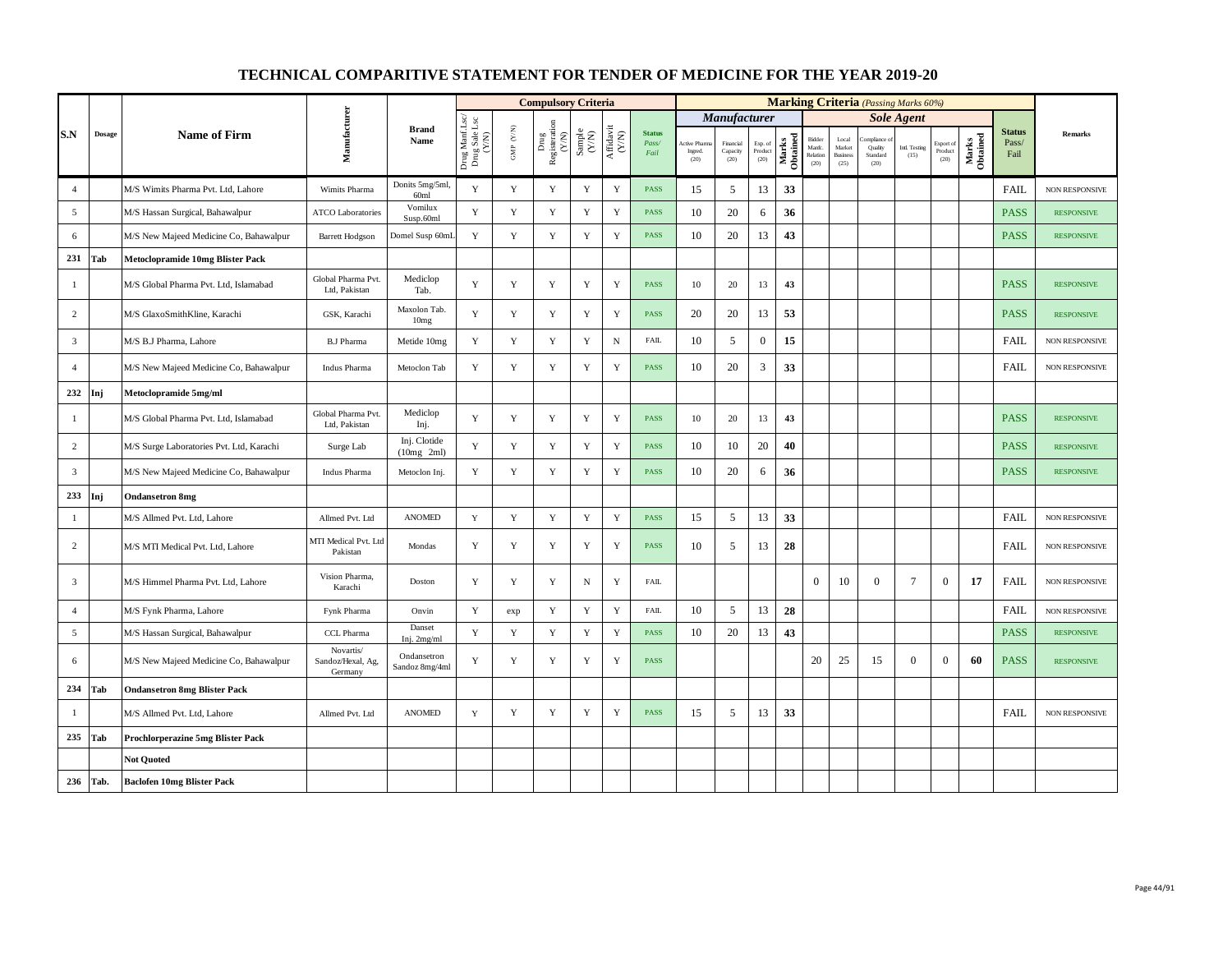|                |               |                                          |                          |                                               |                                          |                                         | <b>Compulsory Criteria</b>                                                               |                                                              |                                      |                                |                                |                               |                            |                   |                                      |                                            | <b>Marking Criteria</b> (Passing Marks 60%) |                       |                              |                   |                                |                   |
|----------------|---------------|------------------------------------------|--------------------------|-----------------------------------------------|------------------------------------------|-----------------------------------------|------------------------------------------------------------------------------------------|--------------------------------------------------------------|--------------------------------------|--------------------------------|--------------------------------|-------------------------------|----------------------------|-------------------|--------------------------------------|--------------------------------------------|---------------------------------------------|-----------------------|------------------------------|-------------------|--------------------------------|-------------------|
|                |               |                                          |                          |                                               |                                          |                                         |                                                                                          |                                                              |                                      |                                |                                | Manufacturer                  |                            |                   |                                      |                                            |                                             | <b>Sole Agent</b>     |                              |                   |                                |                   |
| S.N            | <b>Dosage</b> | <b>Name of Firm</b>                      | Manufacturer             | <b>Brand</b><br>Name                          | Drug Manf.Lsc/<br>Drug Sale Lsc<br>(Y/N) | $\ensuremath{\mathsf{GMP}}\xspace$ (YN) | $\begin{array}{c} \mathrm{Drag} \\ \mathrm{Resisteration} \\ (Y/\mathrm{N}) \end{array}$ | $\begin{array}{c} \text{Sample} \\ (\text{Y/N}) \end{array}$ | $\frac{\text{Affdavit}}{\text{N/N}}$ | <b>Status</b><br>Pass/<br>Fail | Active Phar<br>Ingred.<br>(20) | Financial<br>Capacity<br>(20) | Exp. of<br>Product<br>(20) | Marks<br>Obtained | Bidder<br>Manfe.<br>Relation<br>(20) | Local<br>Market<br><b>Business</b><br>(25) | mpIance<br>Quality<br>Standard<br>(20)      | Intl. Testing<br>(15) | Export of<br>Product<br>(20) | Marks<br>Obtained | <b>Status</b><br>Pass/<br>Fail | <b>Remarks</b>    |
|                |               | <b>Not Ouoted</b>                        |                          |                                               |                                          |                                         |                                                                                          |                                                              |                                      |                                |                                |                               |                            |                   |                                      |                                            |                                             |                       |                              |                   |                                |                   |
| 237            | Inj           | Drotaverine HCl 40mg/2ml                 |                          |                                               |                                          |                                         |                                                                                          |                                                              |                                      |                                |                                |                               |                            |                   |                                      |                                            |                                             |                       |                              |                   |                                |                   |
| -1             |               | M/S Sanofi Aventis Pakistan Ltd, Karachi | Sanofi                   | No-Spa<br>Inj. 40mg/2ml 25's                  | $\mathbf Y$                              | $\mathbf Y$                             | Y                                                                                        | Y                                                            | Y                                    | <b>PASS</b>                    | 10 <sup>°</sup>                | 20                            | 13                         | 43                |                                      |                                            |                                             |                       |                              |                   | <b>PASS</b>                    | <b>RESPONSIVE</b> |
| $\overline{c}$ |               | M/S Fynk Pharma, Lahore                  | Fynk Pharma              | Drospa                                        | Y                                        | exp                                     | $\mathbf Y$                                                                              | $\mathbf Y$                                                  | $\mathbf Y$                          | <b>FAIL</b>                    | 10                             | 5                             | 13                         | 28                |                                      |                                            |                                             |                       |                              |                   | FAIL                           | NON RESPONSIVE    |
| 238            | Tab           | <b>Drotaverine 40mg Blister Pack</b>     |                          |                                               |                                          |                                         |                                                                                          |                                                              |                                      |                                |                                |                               |                            |                   |                                      |                                            |                                             |                       |                              |                   |                                |                   |
| $\overline{1}$ |               | M/S Sanofi Aventis Pakistan Ltd, Karachi | Sanofi                   | No-Spa<br>Tab. 40mg 2x10                      | Y                                        | $\mathbf Y$                             | $\mathbf Y$                                                                              | $\mathbf Y$                                                  | Y                                    | PASS                           | 10                             | 20                            | 13                         | 43                |                                      |                                            |                                             |                       |                              |                   | <b>PASS</b>                    | <b>RESPONSIVE</b> |
| 2              |               | M/S Fynk Pharma, Lahore                  | Fynk Pharma              | Drospa                                        | Y                                        | exp                                     | $\mathbf Y$                                                                              | Y                                                            | $\mathbf Y$                          | <b>FAIL</b>                    | 10                             | 5                             | 13                         | 28                |                                      |                                            |                                             |                       |                              |                   | FAIL                           | NON RESPONSIVE    |
| $\overline{3}$ |               | M/S New Majeed Medicine Co, Bahawalpur   | Searle Co. Ltd           | Relispa Tab                                   | $\mathbf Y$                              | $\mathbf Y$                             | $\mathbf Y$                                                                              | $\mathbf Y$                                                  | $\mathbf Y$                          | <b>PASS</b>                    | 10                             | 20                            | 13                         | 43                |                                      |                                            |                                             |                       |                              |                   | <b>PASS</b>                    | <b>RESPONSIVE</b> |
| 239            | Tab           | <b>Hyoscine Blister Pack</b>             |                          |                                               |                                          |                                         |                                                                                          |                                                              |                                      |                                |                                |                               |                            |                   |                                      |                                            |                                             |                       |                              |                   |                                |                   |
|                |               | <b>Not Quoted</b>                        |                          |                                               |                                          |                                         |                                                                                          |                                                              |                                      |                                |                                |                               |                            |                   |                                      |                                            |                                             |                       |                              |                   |                                |                   |
| 240            |               | Oral Rehydration Salt (O.R.S)            |                          |                                               |                                          |                                         |                                                                                          |                                                              |                                      |                                |                                |                               |                            |                   |                                      |                                            |                                             |                       |                              |                   |                                |                   |
| $\mathbf{1}$   |               | M/S Axis Pharma, Faisalbad               | Axis Pharma              | Oraes<br>Scchet                               | Y                                        | $\mathbf Y$                             | $\mathbf Y$                                                                              | $\mathbf Y$                                                  | $\mathbf Y$                          | PASS                           | 15                             | 5                             | 13                         | 33                |                                      |                                            |                                             |                       |                              |                   | <b>FAIL</b>                    | NON RESPONSIVE    |
| $\overline{2}$ |               | M/S B.J Pharma, Lahore                   | <b>B.J Pharma</b>        | BJ Lyte (Sachet)<br>Pack of 50                | Y                                        | $\mathbf Y$                             | $\mathbf Y$                                                                              | $\mathbf Y$                                                  | $_{\rm N}$                           | <b>FAIL</b>                    | 10                             | 5                             | 6                          | 21                |                                      |                                            |                                             |                       |                              |                   | <b>FAIL</b>                    | NON RESPONSIVE    |
| $\overline{3}$ |               | M/S Hassan Surgical, Bahawalpur          | <b>ATCO</b> Laboratories | Osmolar Orange<br>Flavoured                   | $\mathbf Y$                              | $\mathbf Y$                             | $\mathbf Y$                                                                              | $\mathbf Y$                                                  | $\mathbf Y$                          | PASS                           | 10                             | 20                            | 13                         | 43                |                                      |                                            |                                             |                       |                              |                   | <b>PASS</b>                    | <b>RESPONSIVE</b> |
| $\overline{4}$ |               | M/S New Majeed Medicine Co, Bahawalpur   | Searle Co. Ltd           | <b>Peditral Sachet</b><br>ORS Lemon &<br>Lime | Y                                        | $\mathbf Y$                             | Y                                                                                        | $\mathbf Y$                                                  | $\mathbf Y$                          | <b>PASS</b>                    | 10                             | 20                            | 13                         | 43                |                                      |                                            |                                             |                       |                              |                   | <b>PASS</b>                    | <b>RESPONSIVE</b> |
| 241            | Tab           | <b>Glipizide 5mg Blister Pack</b>        |                          |                                               |                                          |                                         |                                                                                          |                                                              |                                      |                                |                                |                               |                            |                   |                                      |                                            |                                             |                       |                              |                   |                                |                   |
|                |               | <b>Not Quoted</b>                        |                          |                                               |                                          |                                         |                                                                                          |                                                              |                                      |                                |                                |                               |                            |                   |                                      |                                            |                                             |                       |                              |                   |                                |                   |
| 242            | Tab           | <b>Glimepiride 4mg</b>                   |                          |                                               |                                          |                                         |                                                                                          |                                                              |                                      |                                |                                |                               |                            |                   |                                      |                                            |                                             |                       |                              |                   |                                |                   |
| $\mathbf{1}$   |               | M/S Muller & Phipps Pak Pvt. Ltd, Multan | AGP                      | Gluconorm 4mg                                 | Y                                        | Y                                       | $\mathbf Y$                                                                              | $\mathbf Y$                                                  | $\mathbf Y$                          | <b>PASS</b>                    | 10                             | 20                            | 13                         | 43                |                                      |                                            |                                             |                       |                              |                   | <b>PASS</b>                    | <b>RESPONSIVE</b> |
| $\sqrt{2}$     |               | M/S Axis Pharma, Faisalbad               | Axis Pharma              | Glanyl Tab. 4mg                               | Y                                        | Y                                       | $\mathbf Y$                                                                              | Y                                                            | $\mathbf Y$                          | PASS                           | 15                             | 5                             | 6                          | 26                |                                      |                                            |                                             |                       |                              |                   | <b>FAIL</b>                    | NON RESPONSIVE    |
| $\overline{3}$ |               | M/S Getz Pharma, Karachi                 | Getz Pharma,<br>Pakistan | <b>GETRYL TAB</b><br>4MG TP 20'S<br>(SEPACK)  | $\mathbf Y$                              | $\mathbf Y$                             | $\mathbf Y$                                                                              | $\mathbf Y$                                                  | $\mathbf Y$                          | <b>PASS</b>                    | 10                             | 20                            | 13                         | 43                |                                      |                                            |                                             |                       |                              |                   | <b>PASS</b>                    | <b>RESPONSIVE</b> |
| $\overline{4}$ |               | M/S Sanofi Aventis Pakistan Ltd, Karachi | Sanofi                   | Amaryl Tab. 4mg<br>2x15                       | Y                                        | Y                                       | Y                                                                                        | Y                                                            | Y                                    | <b>PASS</b>                    | 10                             | 20                            | 13                         | 43                |                                      |                                            |                                             |                       |                              |                   | <b>PASS</b>                    | <b>RESPONSIVE</b> |
| 5              |               | M/S PharmEvo Pvt. Ltd, Karachi           | PharmEvo Pvtl Ltd        | Evopride Tab.<br>4mg CP (30's)                | $\mathbf Y$                              | $\mathbf Y$                             | $\mathbf Y$                                                                              | $\mathbf Y$                                                  | Y                                    | PASS                           | 10                             | 20                            | 6                          | 36                |                                      |                                            |                                             |                       |                              |                   | <b>PASS</b>                    | <b>RESPONSIVE</b> |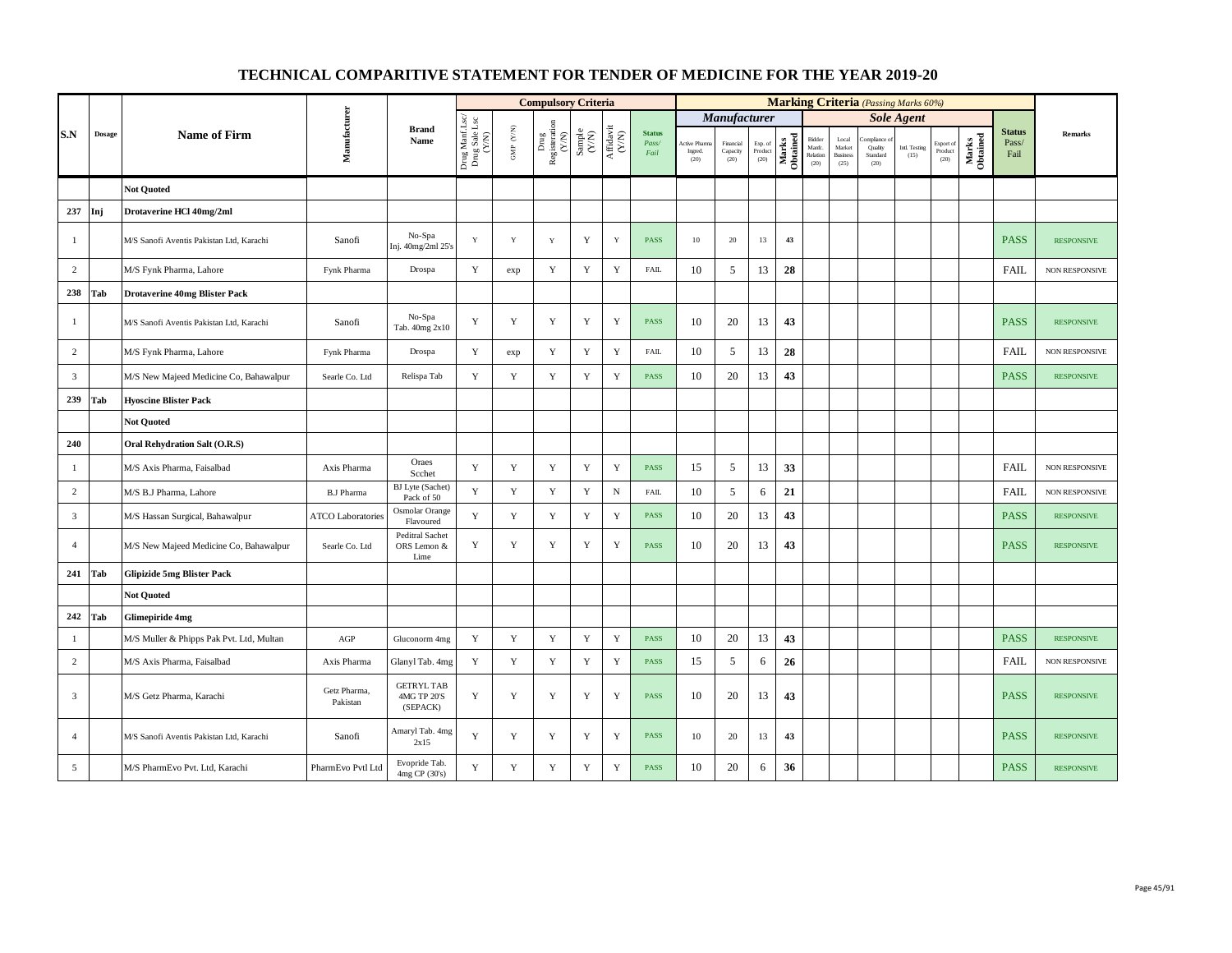|                |               |                                               |                               |                                                           |                                          |                           | <b>Compulsory Criteria</b>                                                                |                                                             |                    |                                |                                |                               |                            |                   |                                      |                                            | <b>Marking Criteria</b> (Passing Marks 60%) |                       |                              |                   |                                |                       |
|----------------|---------------|-----------------------------------------------|-------------------------------|-----------------------------------------------------------|------------------------------------------|---------------------------|-------------------------------------------------------------------------------------------|-------------------------------------------------------------|--------------------|--------------------------------|--------------------------------|-------------------------------|----------------------------|-------------------|--------------------------------------|--------------------------------------------|---------------------------------------------|-----------------------|------------------------------|-------------------|--------------------------------|-----------------------|
|                |               |                                               |                               |                                                           |                                          |                           |                                                                                           |                                                             |                    |                                |                                | <b>Manufacturer</b>           |                            |                   |                                      |                                            |                                             | <b>Sole Agent</b>     |                              |                   |                                |                       |
| S.N            | $\bf{Dosage}$ | <b>Name of Firm</b>                           | Manufacturer                  | <b>Brand</b><br>Name                                      | Drug Manf.Lsc/<br>Drug Sale Lsc<br>(Y/N) | ${\rm GMP}$ ${\rm (V/N)}$ | $\begin{array}{c} \mathrm{ Drug} \\ \mathrm{Registeration} \\ (Y/\mathrm{N}) \end{array}$ | $\begin{array}{c} \text{Sample} \\ \text{C/N)} \end{array}$ | Affidavit<br>(Y/N) | <b>Status</b><br>Pass/<br>Fail | Active Phan<br>Ingred.<br>(20) | Financial<br>Capacity<br>(20) | Exp. of<br>Product<br>(20) | Marks<br>Obtained | Bidder<br>Manfc.<br>Relation<br>(20) | Local<br>Market<br><b>Business</b><br>(25) | mpliance<br>Quality<br>Standard<br>(20)     | Intl. Testing<br>(15) | Export of<br>Product<br>(20) | Marks<br>Obtained | <b>Status</b><br>Pass/<br>Fail | Remarks               |
| 6              |               | M/S Abbott Laboratories Pakistan Ltd, Karachi | Hignoon Lab for<br>Abbott Lab | Econid Tab 4mg                                            | Y                                        | Y                         | Y                                                                                         | Y                                                           | Y                  | <b>PASS</b>                    | 10                             | 20                            | 6                          | 36                |                                      |                                            |                                             |                       |                              |                   | <b>PASS</b>                    | <b>RESPONSIVE</b>     |
| $\overline{7}$ |               | M/S Mega Pharma Ltd, Lahore                   | Mega Pharma                   | Megapride<br>Tab. 4mg                                     | Y                                        | Y                         | Y                                                                                         | Y                                                           | Y                  | <b>PASS</b>                    | 10                             | 5                             | 13                         | 28                |                                      |                                            |                                             |                       |                              |                   | <b>FAIL</b>                    | NON RESPONSIVE        |
| $8\,$          |               | M/S Hassan Surgical, Bahawalpur               | Macter Internaional           | Gilo Tab. 4mg                                             | Y                                        | $\mathbf Y$               | $\mathbf Y$                                                                               | $\mathbf Y$                                                 | $\mathbf Y$        | <b>PASS</b>                    | 10                             | 20                            | 13                         | 43                |                                      |                                            |                                             |                       |                              |                   | <b>PASS</b>                    | <b>RESPONSIVE</b>     |
| 9              |               | M/S New Majeed Medicine Co, Bahawalpur        | <b>Barrett Hodgson</b>        | Biabold 4mg Tab                                           | Y                                        | $\mathbf Y$               | Y                                                                                         | $\mathbf Y$                                                 | Y                  | <b>PASS</b>                    | 10                             | 20                            | 13                         | 43                |                                      |                                            |                                             |                       |                              |                   | <b>PASS</b>                    | <b>RESPONSIVE</b>     |
| 243            | Tab           | Glimepiride 1mg / 2mg Blister Pack            |                               |                                                           |                                          |                           |                                                                                           |                                                             |                    |                                |                                |                               |                            |                   |                                      |                                            |                                             |                       |                              |                   |                                |                       |
| -1             |               | M/S Muller & Phipps Pak Pvt. Ltd, Multan      | AGP                           | Gluconorm 1mg,<br>Gluconorm 2mg                           | Y                                        | Y                         | Y                                                                                         | Y                                                           | $\mathbf Y$        | <b>PASS</b>                    | 10                             | 20                            | 13                         | 43                |                                      |                                            |                                             |                       |                              |                   | <b>PASS</b>                    | <b>RESPONSIVE</b>     |
| $\overline{c}$ |               | M/S Axis Pharma, Faisalbad                    | Axis Pharma                   | Glanyl Tab. 2mg                                           | Y                                        | $\mathbf Y$               | Y                                                                                         | $\mathbf Y$                                                 | $\mathbf Y$        | <b>PASS</b>                    | 15                             | 5                             | 13                         | 33                |                                      |                                            |                                             |                       |                              |                   | <b>FAIL</b>                    | NON RESPONSIVE        |
| $\overline{3}$ |               | M/S Wilshire Laboratories Pvt. Ltd, Lahore    | Wilshire Lab, Lahore          | Glyset Tab. 1mg<br>$(2x10)$ Pack $(2mg)$                  | Y                                        | Y                         | Y                                                                                         | Y                                                           | $\mathbf Y$        | <b>PASS</b>                    | 10                             | 10                            | 20                         | 40                |                                      |                                            |                                             |                       |                              |                   | <b>PASS</b>                    | <b>RESPONSIVE</b>     |
| $\overline{4}$ |               | M/S Getz Pharma, Karachi                      | Getz Pharma,<br>Pakistan      | <b>GETRYL TAB</b><br>1MG TP 20'S<br>(SEPACK) CHG<br>(2MG) | Y                                        | $\mathbf Y$               | Y                                                                                         | $\mathbf Y$                                                 | $\mathbf Y$        | <b>PASS</b>                    | 10                             | 20                            | 13                         | 43                |                                      |                                            |                                             |                       |                              |                   | <b>PASS</b>                    | <b>RESPONSIVE</b>     |
| 5              |               | M/S PharmEvo Pvt. Ltd, Karachi                | PharmEvo Pvtl Ltd             | Evopride Tab.<br>2mg CP (30's)                            | $\mathbf Y$                              | $\mathbf Y$               | $\mathbf Y$                                                                               | $\mathbf Y$                                                 | $\mathbf Y$        | <b>PASS</b>                    | 10                             | 20                            | 6                          | 36                |                                      |                                            |                                             |                       |                              |                   | <b>PASS</b>                    | <b>RESPONSIVE</b>     |
| 6              |               | M/S Abbott Laboratories Pakistan Ltd, Karachi | Hignoon Lab for<br>Abbott Lab | Econid Tab<br>2mg (1mg)                                   | Y                                        | $\mathbf Y$               | $\mathbf Y$                                                                               | $\mathbf Y$                                                 | $\mathbf Y$        | <b>PASS</b>                    | 10                             | 20                            | 6                          | 36                |                                      |                                            |                                             |                       |                              |                   | <b>PASS</b>                    | <b>RESPONSIVE</b>     |
| $\tau$         |               | M/S Mega Pharma Ltd, Lahore                   | Mega Pharma                   | Megapride<br>Tab. 2mg                                     | Y                                        | Y                         | Y                                                                                         | $\mathbf Y$                                                 | $\mathbf Y$        | <b>PASS</b>                    | 10                             | 5                             | 13                         | 28                |                                      |                                            |                                             |                       |                              |                   | <b>FAIL</b>                    | <b>NON RESPONSIVE</b> |
| 8              |               | M/S Hassan Surgical, Bahawalpur               | Saffron Pharma                | Safgo 2mg Tab.                                            | Y                                        | $\mathbf Y$               | $\mathbf Y$                                                                               | $\mathbf Y$                                                 | $\mathbf Y$        | <b>PASS</b>                    | 10                             | 10                            | 6                          | 26                |                                      |                                            |                                             |                       |                              |                   | <b>FAIL</b>                    | NON RESPONSIVE        |
| 9              |               | M/S New Majeed Medicine Co, Bahawalpur        | <b>Barrett Hodgson</b>        | Biabold 1mg Tab                                           | Y                                        | Y                         | Y                                                                                         | Y                                                           | Y                  | <b>PASS</b>                    | 10                             | 20                            | 13                         | 43                |                                      |                                            |                                             |                       |                              |                   | <b>PASS</b>                    | <b>RESPONSIVE</b>     |
| 244            | Tab           | Gliclazide 30mg Blister Pack                  |                               |                                                           |                                          |                           |                                                                                           |                                                             |                    |                                |                                |                               |                            |                   |                                      |                                            |                                             |                       |                              |                   |                                |                       |
| 1              |               | M/S Servier Research & Pharma, Lahore         | Servier                       | Diamicron<br>30 <sub>mg</sub>                             | Y                                        | Y                         | $\mathbf Y$                                                                               | $\mathbf Y$                                                 | $\mathbf Y$        | <b>PASS</b>                    | 20                             | 10                            | 20                         | 50                |                                      |                                            |                                             |                       |                              |                   | <b>PASS</b>                    | <b>RESPONSIVE</b>     |
| $\overline{c}$ |               | M/S Next Pharma, Lahore                       | Next Pharma                   | <b>GLINEXT MR</b><br>30 <sub>mg</sub>                     | Y                                        | $\mathbf Y$               | $\mathbf Y$                                                                               | $\mathbf Y$                                                 | NA                 | <b>FAIL</b>                    | 15                             | 5                             | 13                         | 33                |                                      |                                            |                                             |                       |                              |                   | <b>FAIL</b>                    | NON RESPONSIVE        |
| $\overline{3}$ |               | M/S Scilife Pharma Pvt. Ltd, Karachi          | Scilife Pharma.<br>Pakistan   | Scicon MR                                                 | Y                                        | Y                         | Y                                                                                         | Y                                                           | Y                  | <b>PASS</b>                    | 10                             | 10                            | $\overline{0}$             | 20                |                                      |                                            |                                             |                       |                              |                   | <b>FAIL</b>                    | NON RESPONSIVE        |
| 245            | Inj           | Human Insulin 70/30 100IU, 10ml               |                               |                                                           |                                          |                           |                                                                                           |                                                             |                    |                                |                                |                               |                            |                   |                                      |                                            |                                             |                       |                              |                   | <b>FAIL</b>                    | <b>NON RESPONSIVE</b> |
| -1             |               | M/S Muller & Phipps Pak Pvt. Ltd, Multan      | <b>NOVO</b>                   | Mixtard<br>HM Vial                                        | Y                                        | Y                         | $\mathbf Y$                                                                               | $\mathbf Y$                                                 | $\mathbf Y$        | <b>PASS</b>                    |                                |                               |                            |                   | 20                                   | 25                                         | 20                                          | $\overline{0}$        | 20                           | 85                | <b>PASS</b>                    | <b>RESPONSIVE</b>     |
| $\overline{c}$ |               | M/S Getz Pharma, Karachi                      | Getz Pharma,<br>Pakistan      | <b>INSUGET INJ</b><br>70/30<br>10ML TP 1'S                | Y                                        | Y                         | Y                                                                                         | Y                                                           | $\mathbf Y$        | <b>PASS</b>                    | 10                             | 20                            | 13                         | 43                |                                      |                                            |                                             |                       |                              |                   | <b>PASS</b>                    | <b>RESPONSIVE</b>     |
| 246            | Inj           | Human Insulin NPH 100IU, 10ml                 |                               |                                                           |                                          |                           |                                                                                           |                                                             |                    |                                |                                |                               |                            |                   |                                      |                                            |                                             |                       |                              |                   |                                |                       |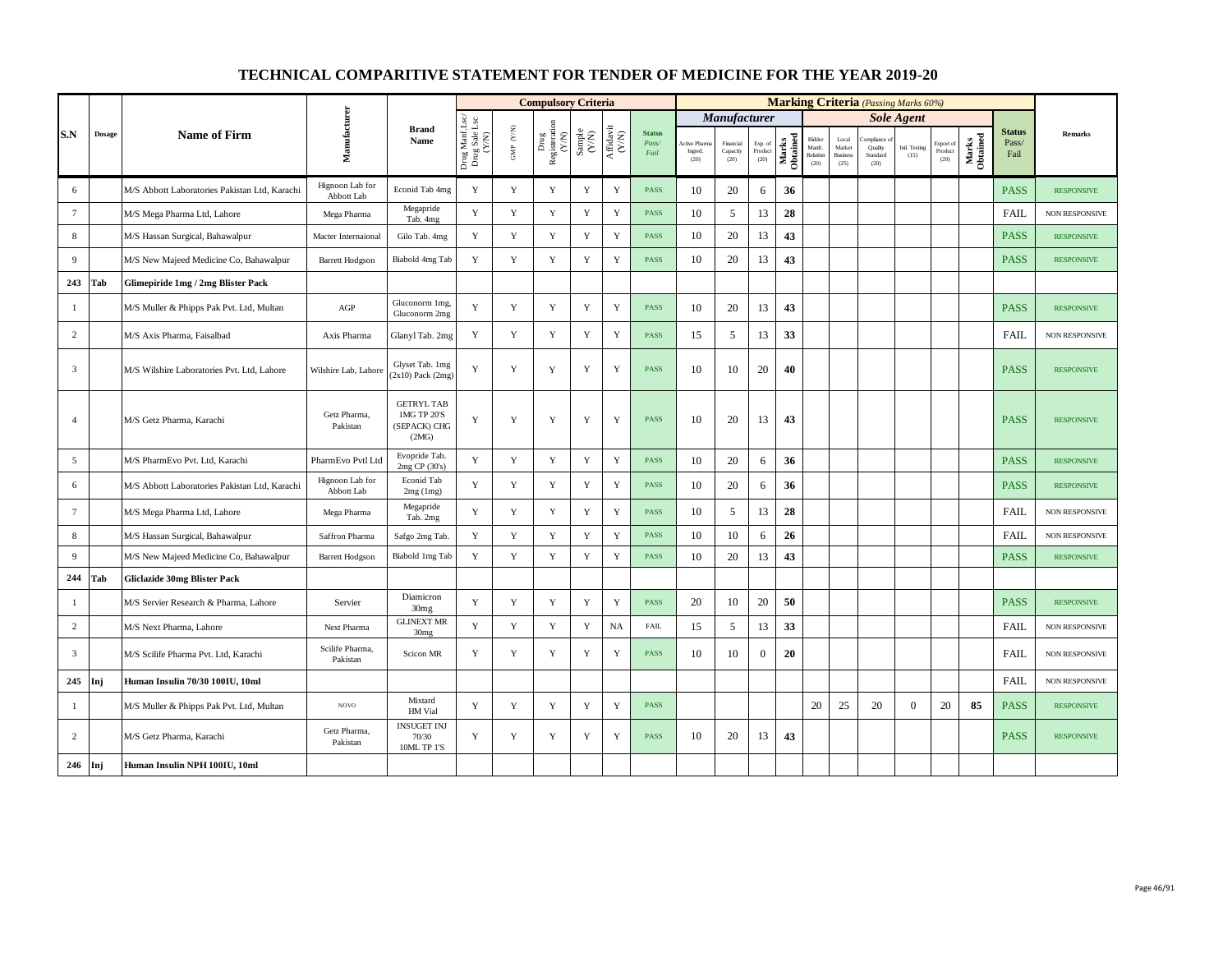|                |               |                                                                   |                            |                                                     |                                          |                                                                       | <b>Compulsory Criteria</b>                                                               |                                                             |                    |                                |                                |                               |                            |                   |                                      |                                            | <b>Marking Criteria</b> (Passing Marks 60%) |                       |                              |                   |                                |                   |
|----------------|---------------|-------------------------------------------------------------------|----------------------------|-----------------------------------------------------|------------------------------------------|-----------------------------------------------------------------------|------------------------------------------------------------------------------------------|-------------------------------------------------------------|--------------------|--------------------------------|--------------------------------|-------------------------------|----------------------------|-------------------|--------------------------------------|--------------------------------------------|---------------------------------------------|-----------------------|------------------------------|-------------------|--------------------------------|-------------------|
|                |               |                                                                   |                            |                                                     |                                          |                                                                       |                                                                                          |                                                             |                    |                                |                                | Manufacturer                  |                            |                   |                                      |                                            |                                             | <b>Sole Agent</b>     |                              |                   |                                |                   |
| S.N            | <b>Dosage</b> | <b>Name of Firm</b>                                               | Manufacturer               | <b>Brand</b><br>Name                                | Drug Manf.Lsc/<br>Drug Sale Lsc<br>(Y/N) | $\ensuremath{\mathsf{GMP}}\xspace$ $\ensuremath{\mathsf{C/N}}\xspace$ | $\begin{array}{c} \mathrm{Drug} \\ \mathrm{Registeration} \\ (Y/\mathrm{N}) \end{array}$ | $\begin{array}{c} \text{Sample} \\ \text{C/N)} \end{array}$ | Affidavit<br>(Y/N) | <b>Status</b><br>Pass/<br>Fail | Active Pham<br>Ingred.<br>(20) | Financial<br>Capacity<br>(20) | Exp. of<br>Product<br>(20) | Marks<br>Obtained | Bidder<br>Manfc.<br>Relation<br>(20) | Local<br>Market<br><b>Business</b><br>(25) | mpliance<br>Quality<br>Standard<br>(20)     | Intl. Testing<br>(15) | Export of<br>Product<br>(20) | Marks<br>Obtained | <b>Status</b><br>Pass/<br>Fail | Remarks           |
| -1             |               | M/S Muller & Phipps Pak Pvt. Ltd, Multan                          | $_{\rm NOVO}$              | Insultard<br>HM Vial                                | $\mathbf Y$                              | $\mathbf Y$                                                           | Y                                                                                        | $\mathbf Y$                                                 | $\mathbf Y$        | <b>PASS</b>                    |                                |                               |                            |                   | 20                                   | 25                                         | 20                                          | $\boldsymbol{0}$      | 20                           | 85                | <b>PASS</b>                    | <b>RESPONSIVE</b> |
| $\overline{c}$ |               | M/S Getz Pharma, Karachi                                          | Getz Pharma,<br>Pakistan   | <b>INSUGET INJ</b><br><b>NPH</b><br>10ML TP 1'S     | Y                                        | $\mathbf Y$                                                           | $\mathbf Y$                                                                              | Y                                                           | $\mathbf Y$        | <b>PASS</b>                    | 10                             | 20                            | 13                         | 43                |                                      |                                            |                                             |                       |                              |                   | <b>PASS</b>                    | <b>RESPONSIVE</b> |
| 247            | Inj           | Human Insulin R 100IU, 10ml                                       |                            |                                                     |                                          |                                                                       |                                                                                          |                                                             |                    |                                |                                |                               |                            |                   |                                      |                                            |                                             |                       |                              |                   |                                |                   |
| $\mathbf{1}$   |               | M/S Muller & Phipps Pak Pvt. Ltd, Multan                          | <b>NOVO</b>                | Actrapid<br>HM Vial                                 | Y                                        | $\mathbf Y$                                                           | $\mathbf Y$                                                                              | $\mathbf Y$                                                 | $\mathbf Y$        | <b>PASS</b>                    |                                |                               |                            |                   | 20                                   | 25                                         | 20                                          | $\mathbf{0}$          | 20                           | 85                | <b>PASS</b>                    | <b>RESPONSIVE</b> |
| $\overline{c}$ |               | M/S Getz Pharma, Karachi                                          | Getz Pharma,<br>Pakistan   | <b>INSUGET INJ</b><br><b>REGULAR</b><br>10ML TP 1'S | $\mathbf Y$                              | $\mathbf Y$                                                           | Y                                                                                        | Y                                                           | $\mathbf Y$        | <b>PASS</b>                    | 10                             | 20                            | 13                         | 43                |                                      |                                            |                                             |                       |                              |                   | <b>PASS</b>                    | <b>RESPONSIVE</b> |
| 248            | Tab           | Metformin 500mg Blister Pack                                      |                            |                                                     |                                          |                                                                       |                                                                                          |                                                             |                    |                                |                                |                               |                            |                   |                                      |                                            |                                             |                       |                              |                   |                                |                   |
| -1             |               | M/S Sanofi Aventis Pakistan Ltd, Karachi                          | Sanofi                     | Neodipar<br>Tab. 500mg 5x10                         | Y                                        | Y                                                                     | Y                                                                                        | Y                                                           | Y                  | <b>PASS</b>                    | 10                             | 20                            | 13                         | 43                |                                      |                                            |                                             |                       |                              |                   | <b>PASS</b>                    | <b>RESPONSIVE</b> |
| $\overline{c}$ |               | M/S Abbott Laboratories Pakistan Ltd, Karachi                     | Abbott Lab Pakistan<br>Ltd | Neophage<br>Tab 500mg                               | $\mathbf Y$                              | $\mathbf Y$                                                           | Y                                                                                        | $\mathbf Y$                                                 | $\mathbf Y$        | <b>PASS</b>                    | 10                             | 20                            | 13                         | 43                |                                      |                                            |                                             |                       |                              |                   | <b>PASS</b>                    | <b>RESPONSIVE</b> |
| $\overline{3}$ |               | M/S New Majeed Medicine Co, Bahawalpur                            | Martin Dow Marker          | Glucophage<br>500mg Tab                             | Y                                        | Y                                                                     | Y                                                                                        | Y                                                           | Y                  | <b>PASS</b>                    | 10                             | 20                            | 13                         | 43                |                                      |                                            |                                             |                       |                              |                   | <b>PASS</b>                    | <b>RESPONSIVE</b> |
| 249            | Inj           | Methyl Ergometrine 0.2mg/ml                                       |                            |                                                     |                                          |                                                                       |                                                                                          |                                                             |                    |                                |                                |                               |                            |                   |                                      |                                            |                                             |                       |                              |                   |                                |                   |
|                |               | <b>Not Quoted</b>                                                 |                            |                                                     |                                          |                                                                       |                                                                                          |                                                             |                    |                                |                                |                               |                            |                   |                                      |                                            |                                             |                       |                              |                   |                                |                   |
| 250            | Inj           | Hydroxyprogesterone Caproate 250mg in<br><b>1ml Oily Solution</b> |                            |                                                     |                                          |                                                                       |                                                                                          |                                                             |                    |                                |                                |                               |                            |                   |                                      |                                            |                                             |                       |                              |                   |                                |                   |
|                |               | <b>Not Ouoted</b>                                                 |                            |                                                     |                                          |                                                                       |                                                                                          |                                                             |                    |                                |                                |                               |                            |                   |                                      |                                            |                                             |                       |                              |                   |                                |                   |
| 251            | Inj           | Oxytocin 5IU/ml                                                   |                            |                                                     |                                          |                                                                       |                                                                                          |                                                             |                    |                                |                                |                               |                            |                   |                                      |                                            |                                             |                       |                              |                   |                                |                   |
| $\mathbf{1}$   |               | M/S New Omni Traders, Faisalamad                                  | Geofman Pharma             | Tocinox                                             | $\mathbf Y$                              | $\mathbf Y$                                                           | $\mathbf Y$                                                                              | $\mathbf Y$                                                 | $\mathbf Y$        | <b>PASS</b>                    | 15                             | 5                             | 20                         | 40                |                                      |                                            |                                             |                       |                              |                   | <b>PASS</b>                    | <b>RESPONSIVE</b> |
| $\overline{c}$ |               | M/S New Majeed Medicine Co, Bahawalpur                            | Indus Pharma               | Syntomax Inj. 5IU                                   | Y                                        | $\mathbf Y$                                                           | $\mathbf Y$                                                                              | $\mathbf Y$                                                 | $\mathbf Y$        | <b>PASS</b>                    | 10                             | 20                            | 6                          | 36                |                                      |                                            |                                             |                       |                              |                   | <b>PASS</b>                    | <b>RESPONSIVE</b> |
| 252            | Tab           | <b>Misoprostol 200mcg Blister Pack</b>                            |                            |                                                     |                                          |                                                                       |                                                                                          |                                                             |                    |                                |                                |                               |                            |                   |                                      |                                            |                                             |                       |                              |                   |                                |                   |
| -1             |               | M/S Nabi Qasim Pvt. Ltd, Karachi                                  | Nabi Qasim                 | Tecmixo<br>$200$ mcg                                | Y                                        | $\mathbf Y$                                                           | Y                                                                                        | $\mathbf Y$                                                 | $\mathbf Y$        | <b>PASS</b>                    | 15                             | 20                            | 6                          | 41                |                                      |                                            |                                             |                       |                              |                   | <b>PASS</b>                    | <b>RESPONSIVE</b> |
| $\overline{c}$ |               | M/S Hassan Surgical, Bahawalpur                                   | <b>ATCO Laboratories</b>   | Prosotec<br>200mcg Tab.                             | Y                                        | $\mathbf Y$                                                           | $\mathbf Y$                                                                              | Y                                                           | $\mathbf Y$        | <b>PASS</b>                    | 10                             | 20                            | 13                         | 43                |                                      |                                            |                                             |                       |                              |                   | <b>PASS</b>                    | <b>RESPONSIVE</b> |
| 253            | Tab           | Norethisterone 5mg Blister Pack                                   |                            |                                                     |                                          |                                                                       |                                                                                          |                                                             |                    |                                |                                |                               |                            |                   |                                      |                                            |                                             |                       |                              |                   |                                |                   |
|                |               | <b>Not Quoted</b>                                                 |                            |                                                     |                                          |                                                                       |                                                                                          |                                                             |                    |                                |                                |                               |                            |                   |                                      |                                            |                                             |                       |                              |                   |                                |                   |
| 254            | Tab           | Prostaglandin E1 (Dinoprostone 3mg)                               |                            |                                                     |                                          |                                                                       |                                                                                          |                                                             |                    |                                |                                |                               |                            |                   |                                      |                                            |                                             |                       |                              |                   |                                |                   |
|                |               | <b>Not Quoted</b>                                                 |                            |                                                     |                                          |                                                                       |                                                                                          |                                                             |                    |                                |                                |                               |                            |                   |                                      |                                            |                                             |                       |                              |                   |                                |                   |
| 255            | Tab           | Prostaglandin E2 Blister Pack                                     |                            |                                                     |                                          |                                                                       |                                                                                          |                                                             |                    |                                |                                |                               |                            |                   |                                      |                                            |                                             |                       |                              |                   |                                |                   |
|                |               | <b>Not Quoted</b>                                                 |                            |                                                     |                                          |                                                                       |                                                                                          |                                                             |                    |                                |                                |                               |                            |                   |                                      |                                            |                                             |                       |                              |                   |                                |                   |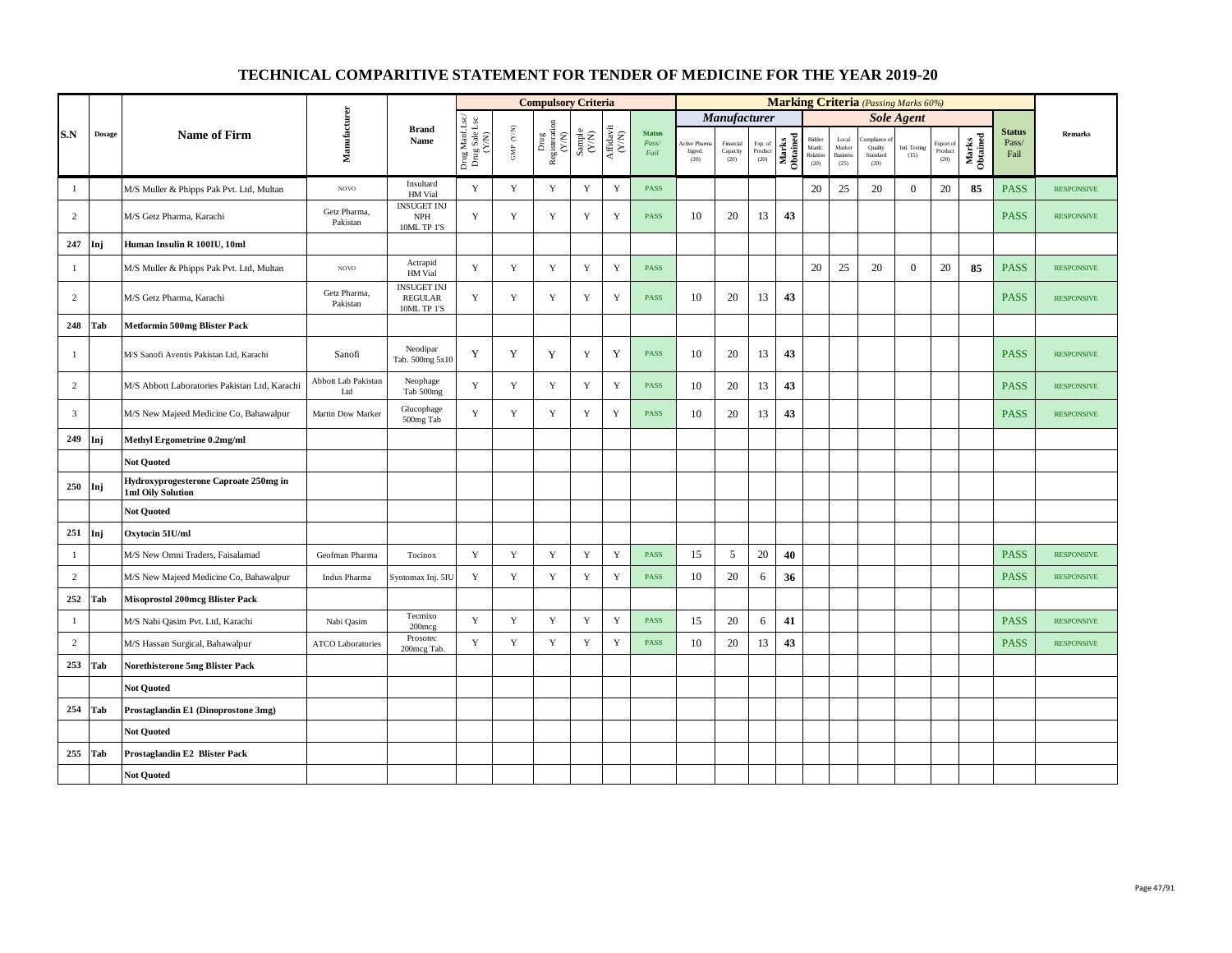|                |              |                                                                                                                                                                                                         |                                   |                                                |                                                                                           |                                         | <b>Compulsory Criteria</b>                                                                |                                                                |                                                                                          |                                |                                        |                               |                            |                   |                                      |                                            |                                         | <b>Marking Criteria</b> (Passing Marks 60%) |                              |                   |                                |                       |
|----------------|--------------|---------------------------------------------------------------------------------------------------------------------------------------------------------------------------------------------------------|-----------------------------------|------------------------------------------------|-------------------------------------------------------------------------------------------|-----------------------------------------|-------------------------------------------------------------------------------------------|----------------------------------------------------------------|------------------------------------------------------------------------------------------|--------------------------------|----------------------------------------|-------------------------------|----------------------------|-------------------|--------------------------------------|--------------------------------------------|-----------------------------------------|---------------------------------------------|------------------------------|-------------------|--------------------------------|-----------------------|
|                |              |                                                                                                                                                                                                         |                                   |                                                |                                                                                           |                                         |                                                                                           |                                                                |                                                                                          |                                |                                        | <b>Manufacturer</b>           |                            |                   |                                      |                                            |                                         | <b>Sole Agent</b>                           |                              |                   |                                |                       |
| S.N            | Dosage       | <b>Name of Firm</b>                                                                                                                                                                                     | Manufacturer                      | <b>Brand</b><br>Name                           | $\begin{array}{c} \text{Drag MantLsc} \\ \text{Drag Sale Lsc} \\ \text{V/M)} \end{array}$ | $\ensuremath{\mathsf{GMP}}\xspace$ (YN) | $\begin{array}{c} \mathrm{ Drug} \\ \mathrm{Registeration} \\ \mathrm{(Y/N)} \end{array}$ | $\begin{array}{c} \mathrm{Sample} \\ \mathrm{CNN} \end{array}$ | $\begin{array}{c} \mathrm{Aff} \mathrm{dav} \, \mathrm{i} \\ (\mathrm{Y/N}) \end{array}$ | <b>Status</b><br>Pass/<br>Fail | <b>Active Pharr</b><br>Ingred.<br>(20) | Financial<br>Capacity<br>(20) | Exp. of<br>Product<br>(20) | Marks<br>Obtained | Bidder<br>Manfc.<br>Relation<br>(20) | Local<br>Market<br><b>Business</b><br>(25) | mpliance<br>Quality<br>Standard<br>(20) | Intl. Testing<br>(15)                       | Export of<br>Product<br>(20) | Marks<br>Obtained | <b>Status</b><br>Pass/<br>Fail | Remarks               |
| 256            | Inj          | Prostaglandin F2 Alpha 5mg/ml (Dinoprost)                                                                                                                                                               |                                   |                                                |                                                                                           |                                         |                                                                                           |                                                                |                                                                                          |                                |                                        |                               |                            |                   |                                      |                                            |                                         |                                             |                              |                   |                                |                       |
|                |              | <b>Not Ouoted</b>                                                                                                                                                                                       |                                   |                                                |                                                                                           |                                         |                                                                                           |                                                                |                                                                                          |                                |                                        |                               |                            |                   |                                      |                                            |                                         |                                             |                              |                   |                                |                       |
|                |              | Modified Fluid Gelatin 4%, 500ml ē Set /                                                                                                                                                                |                                   |                                                |                                                                                           |                                         |                                                                                           |                                                                |                                                                                          |                                |                                        |                               |                            |                   |                                      |                                            |                                         |                                             |                              |                   |                                |                       |
| 257            | Inj          | Polygelline 35gm + Sodium Ions 145mmol +<br>Potassium Ions 5.1mmol + Calcium Ions<br>6.25mmol + Chloride Ions 145mmol + Traces<br>of Phosphate and Sulphate per 1000ml,<br>Bottle of 500ml ë Giving Set |                                   |                                                |                                                                                           |                                         |                                                                                           |                                                                |                                                                                          |                                |                                        |                               |                            |                   |                                      |                                            |                                         |                                             |                              |                   |                                |                       |
| $\mathbf{1}$   |              | M/S Sanofi Aventis Pakistan Ltd, Karachi                                                                                                                                                                | Sanofi                            | Haemaccel<br>Inf 500ml                         | Y                                                                                         | Y                                       | Y                                                                                         | Y                                                              | $\mathbf Y$                                                                              | <b>PASS</b>                    | 10                                     | 20                            | 13                         | 43                |                                      |                                            |                                         |                                             |                              |                   | <b>PASS</b>                    | <b>RESPONSIVE</b>     |
| $\overline{c}$ |              | M/S New Majeed Medicine Co, Bahawalpur                                                                                                                                                                  | <b>B.Braun Pakistan</b>           | Gelofusine 500ml<br>With Registered<br>I.V Set | Y                                                                                         | $\mathbf Y$                             | Y                                                                                         | Y                                                              | $\mathbf Y$                                                                              | <b>PASS</b>                    |                                        |                               |                            |                   | 20                                   | 25                                         | 10                                      | $\overline{0}$                              | 20                           | 75                | <b>PASS</b>                    | <b>RESPONSIVE</b>     |
| 259            | Tab          | <b>Carbamazepine 200mg Blister Pack</b>                                                                                                                                                                 |                                   |                                                |                                                                                           |                                         |                                                                                           |                                                                |                                                                                          |                                |                                        |                               |                            |                   |                                      |                                            |                                         |                                             |                              |                   |                                |                       |
| -1             |              | M/S Novartis Pharma Pakistan Ltd, Karachi                                                                                                                                                               | GSk,                              | Tegral Tab.                                    | Y                                                                                         | Y                                       | Y                                                                                         | Y                                                              | $\mathbf Y$                                                                              | <b>PASS</b>                    | 10                                     | 20                            | 6                          | 36                |                                      |                                            |                                         |                                             |                              |                   | <b>PASS</b>                    | <b>RESPONSIVE</b>     |
| $\overline{c}$ |              | M/S Hassan Surgical, Bahawalpur                                                                                                                                                                         | Platinum<br>Pharma                | Seizunil<br>Tab. 200mg                         | Y                                                                                         | Y                                       | Y                                                                                         | Y                                                              | Y                                                                                        | <b>PASS</b>                    | $\overline{0}$                         | 15                            | 6                          | 21                |                                      |                                            |                                         |                                             |                              |                   | <b>FAIL</b>                    | NON RESPONSIVE        |
| $\overline{3}$ |              | M/S New Majeed Medicine Co, Bahawalpur                                                                                                                                                                  | Martin Dow Marker                 | Teril 200mg Tab.                               | Y                                                                                         | $\mathbf Y$                             | $\mathbf Y$                                                                               | Y                                                              | Y                                                                                        | <b>PASS</b>                    | 10                                     | 20                            | 13                         | 43                |                                      |                                            |                                         |                                             |                              |                   | <b>PASS</b>                    | <b>RESPONSIVE</b>     |
| 260            | Syp/Su<br>sp | Carbamazepine 100mg/5ml, Bottle 100ml /<br>120ml                                                                                                                                                        |                                   |                                                |                                                                                           |                                         |                                                                                           |                                                                |                                                                                          |                                |                                        |                               |                            |                   |                                      |                                            |                                         |                                             |                              |                   |                                |                       |
| -1             |              | M/S Hassan Surgical, Bahawalpur                                                                                                                                                                         | Platinum<br>Pharma                | Seizunil<br>Susp. 100mg/5ml,<br>120ml          | Y                                                                                         | Y                                       | Y                                                                                         | Y                                                              | Y                                                                                        | <b>PASS</b>                    | $\Omega$                               | 15                            | 6                          | 21                |                                      |                                            |                                         |                                             |                              |                   | FAIL                           | <b>NON RESPONSIVE</b> |
| 261            | <b>Drops</b> | Clonazepam 0.25% (Pediatric)                                                                                                                                                                            |                                   |                                                |                                                                                           |                                         |                                                                                           |                                                                |                                                                                          | <b>FAIL</b>                    |                                        |                               |                            |                   |                                      |                                            |                                         |                                             |                              |                   | FAIL                           | NON RESPONSIVE        |
| -1             |              | M/S New Majeed Medicine Co, Bahawalpur                                                                                                                                                                  | Martin Dow                        | <b>Rivotril Drops</b><br>0.25%                 | Y                                                                                         | $\mathbf Y$                             | $\mathbf Y$                                                                               | $_{\rm N}$                                                     | $\mathbf Y$                                                                              | <b>FAIL</b>                    | 10                                     | 20                            | 6                          | 36                |                                      |                                            |                                         |                                             |                              |                   | <b>PASS</b>                    | NON RESPONSIVE        |
| 262            | Tab          | <b>Clonazepam 2mg Blister Pack</b>                                                                                                                                                                      |                                   |                                                |                                                                                           |                                         |                                                                                           |                                                                |                                                                                          |                                |                                        |                               |                            |                   |                                      |                                            |                                         |                                             |                              |                   |                                |                       |
|                |              | <b>Not Quoted</b>                                                                                                                                                                                       |                                   |                                                |                                                                                           |                                         |                                                                                           |                                                                |                                                                                          |                                |                                        |                               |                            |                   |                                      |                                            |                                         |                                             |                              |                   |                                |                       |
| 263            | <b>Syp</b>   | Divalproex Sodium / Sodium Valproate<br>250mg/5ml, 60ml, 120ml                                                                                                                                          |                                   |                                                |                                                                                           |                                         |                                                                                           |                                                                |                                                                                          |                                |                                        |                               |                            |                   |                                      |                                            |                                         |                                             |                              |                   |                                |                       |
| $\mathbf{1}$   |              | M/S Abbott Laboratories Pakistan Ltd, Karachi                                                                                                                                                           | <b>Abbott Lab Pakistan</b><br>Ltd | Epival Syp 120mL                               | Y                                                                                         | $\mathbf Y$                             | $\mathbf Y$                                                                               | Y                                                              | $\mathbf Y$                                                                              | <b>PASS</b>                    | 10                                     | $20\,$                        | 13                         | 43                |                                      |                                            |                                         |                                             |                              |                   | <b>PASS</b>                    | <b>RESPONSIVE</b>     |
| $\overline{c}$ |              | M/S Hassan Surgical, Bahawalpur                                                                                                                                                                         | Platinum<br>Pharma                | Dapakan<br>250mg/5ml, 120ml                    | Y                                                                                         | Y                                       | Y                                                                                         | $\mathbf Y$                                                    | $\mathbf Y$                                                                              | <b>PASS</b>                    | $\overline{0}$                         | 15                            | 6                          | 21                |                                      |                                            |                                         |                                             |                              |                   | FAIL                           | <b>NON RESPONSIVE</b> |
| 264            | Tab          | Divalproex Sodium / Sodium Valproate<br>500mg Blister Pack                                                                                                                                              |                                   |                                                |                                                                                           |                                         |                                                                                           |                                                                |                                                                                          |                                |                                        |                               |                            |                   |                                      |                                            |                                         |                                             |                              |                   |                                |                       |
| $\mathbf{1}$   |              | M/S Abbott Laboratories Pakistan Ltd, Karachi                                                                                                                                                           | Abbott Lab Pakistan<br>Ltd        | Epival 500mg Tab                               | $\mathbf Y$                                                                               | $\mathbf Y$                             | $\mathbf Y$                                                                               | Y                                                              | Y                                                                                        | <b>PASS</b>                    | 10                                     | 20                            | 13                         | 43                |                                      |                                            |                                         |                                             |                              |                   | <b>PASS</b>                    | <b>RESPONSIVE</b>     |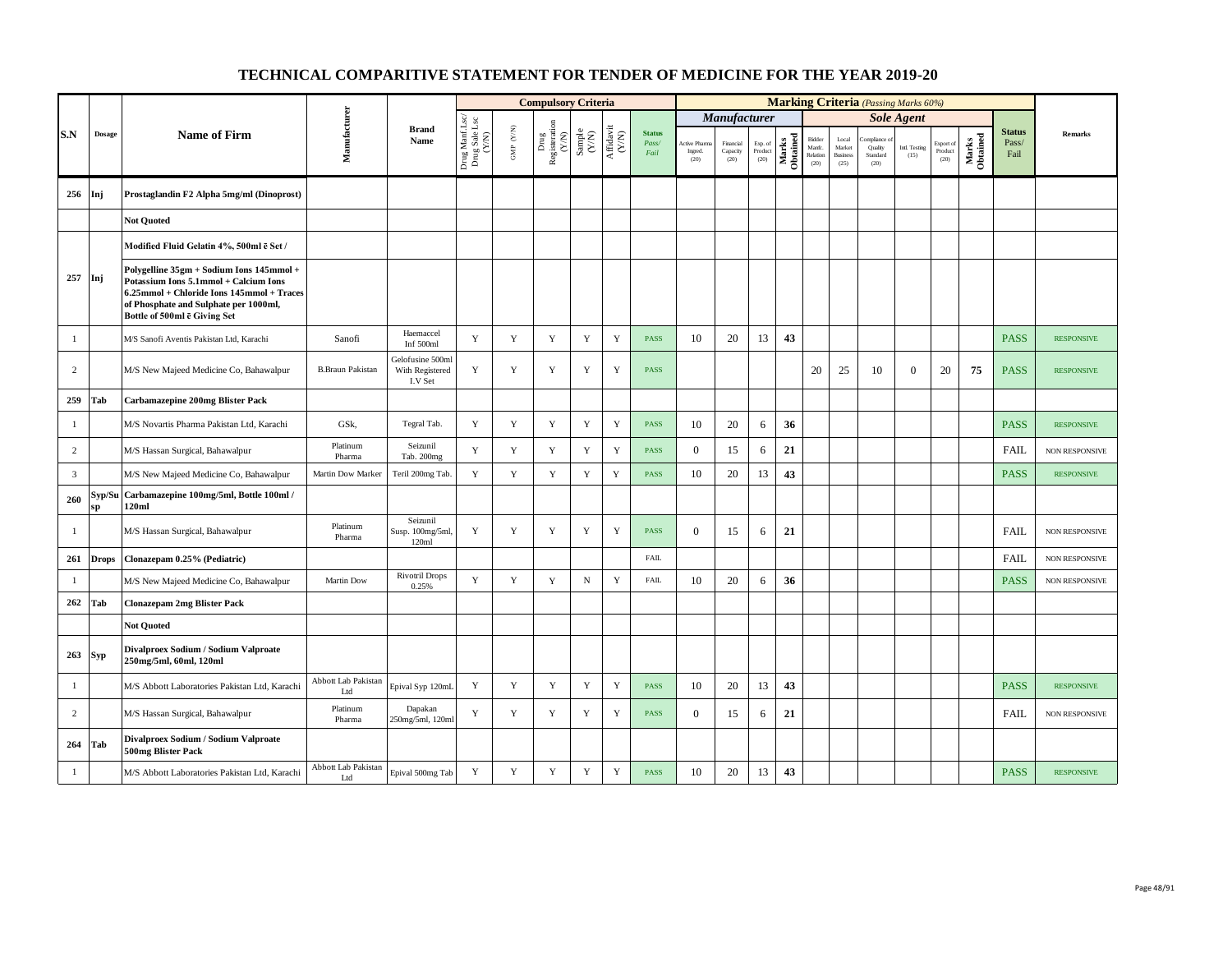|                 |               |                                                   |                            |                                      |                                                                                                                                     |                          | <b>Compulsory Criteria</b>    |                                                            |                                                                              |                                |                                |                               |                            |                   |                                      |                                            | <b>Marking Criteria</b> (Passing Marks 60%) |                       |                              |                   |                                |                       |
|-----------------|---------------|---------------------------------------------------|----------------------------|--------------------------------------|-------------------------------------------------------------------------------------------------------------------------------------|--------------------------|-------------------------------|------------------------------------------------------------|------------------------------------------------------------------------------|--------------------------------|--------------------------------|-------------------------------|----------------------------|-------------------|--------------------------------------|--------------------------------------------|---------------------------------------------|-----------------------|------------------------------|-------------------|--------------------------------|-----------------------|
|                 |               |                                                   |                            |                                      |                                                                                                                                     |                          |                               |                                                            |                                                                              |                                |                                | <b>Manufacturer</b>           |                            |                   |                                      |                                            |                                             | <b>Sole Agent</b>     |                              |                   |                                |                       |
| S.N             | <b>Dosage</b> | <b>Name of Firm</b>                               | Manufacturer               | <b>Brand</b><br>Name                 | $\begin{array}{c} \mathop{\mathrm{Drag\,MantLsc}}\\ \mathop{\mathrm{Drag\,Sale\,Lsc}}\\ \mathop{\mathrm{CVA}}\nolimits \end{array}$ | ${\rm GMP}$ ${\rm (YN)}$ | Drug<br>Registeration $(Y/N)$ | $\begin{array}{c} \text{Sample} \\ \text{CAN} \end{array}$ | $\begin{array}{c} \mathrm{Aff} \mathrm{davit} \\ (\mathrm{Y/N}) \end{array}$ | <b>Status</b><br>Pass/<br>Fail | Active Phan<br>Ingred.<br>(20) | Financial<br>Capacity<br>(20) | Exp. of<br>Product<br>(20) | Marks<br>Obtained | Bidder<br>Manfc.<br>Relation<br>(20) | Local<br>Market<br><b>Business</b><br>(25) | mpliance<br>Quality<br>Standard<br>(20)     | Intl. Testing<br>(15) | Export of<br>Product<br>(20) | Marks<br>Obtained | <b>Status</b><br>Pass/<br>Fail | <b>Remarks</b>        |
| $\overline{c}$  |               | M/S Hassan Surgical, Bahawalpur                   | Platinum<br>Pharma         | Dapakan<br>500mg Tab.                | Y                                                                                                                                   | Y                        | Y                             | Y                                                          | Y                                                                            | <b>PASS</b>                    | $\overline{0}$                 | 15                            | 6                          | 21                |                                      |                                            |                                             |                       |                              |                   | <b>FAIL</b>                    | NON RESPONSIVE        |
| 265             | Inj           | Divalproex Sodium / Sodium Valproate<br>500mg/5ml |                            |                                      |                                                                                                                                     |                          |                               |                                                            |                                                                              |                                |                                |                               |                            |                   |                                      |                                            |                                             |                       |                              |                   |                                |                       |
| -1              |               | M/S Abbott Laboratories Pakistan Ltd, Karachi     | Abbott Lab Pakistan<br>Ltd | Epival I.V                           | Y                                                                                                                                   | Y                        | Y                             | Y                                                          | Y                                                                            | PASS                           | 10                             | 20                            | 13                         | 43                |                                      |                                            |                                             |                       |                              |                   | <b>PASS</b>                    | <b>RESPONSIVE</b>     |
| 266             | Inj           | <b>Lacosamide 200mg</b>                           |                            |                                      |                                                                                                                                     |                          |                               |                                                            |                                                                              |                                |                                |                               |                            |                   |                                      |                                            |                                             |                       |                              |                   |                                |                       |
|                 |               | <b>Not Quoted</b>                                 |                            |                                      |                                                                                                                                     |                          |                               |                                                            |                                                                              |                                |                                |                               |                            |                   |                                      |                                            |                                             |                       |                              |                   |                                |                       |
| 267             | Tab           | Lacosamide 100mg                                  |                            |                                      |                                                                                                                                     |                          |                               |                                                            |                                                                              |                                |                                |                               |                            |                   |                                      |                                            |                                             |                       |                              |                   |                                |                       |
| $\mathbf{1}$    |               | M/S Genix Pharma, Karachi                         | Genix Pharma               | Lacosamide<br>100mg                  | Y                                                                                                                                   | $\mathbf Y$              | $\mathbf Y$                   | $\mathbf Y$                                                | $\mathbf Y$                                                                  | PASS                           | 10                             | 20                            | 13                         | 43                |                                      |                                            |                                             |                       |                              |                   | <b>PASS</b>                    | <b>RESPONSIVE</b>     |
| 2               |               | M/S New Majeed Medicine Co, Bahawalpur            | <b>Barrett Hodgson</b>     | Lacosbar<br>100mg Tab.               | Y                                                                                                                                   | $\mathbf Y$              | Y                             | $\mathbf Y$                                                | Y                                                                            | PASS                           | $\overline{0}$                 | 20                            | 6                          | 26                |                                      |                                            |                                             |                       |                              |                   | <b>FAIL</b>                    | NON RESPONSIVE        |
| 268             | Inj           | <b>Levetiracetam 500mg</b>                        |                            |                                      |                                                                                                                                     |                          |                               |                                                            |                                                                              |                                |                                |                               |                            |                   |                                      |                                            |                                             |                       |                              |                   |                                |                       |
| -1              |               | M/S Helix Pharma Pvt. Ltd, Karachi                | Helix Pharma               | Eplipsa<br>I.V Inj.                  | Y                                                                                                                                   | Y                        | Y                             | Y                                                          | $\mathbf Y$                                                                  | <b>PASS</b>                    | $\mathbf{0}$                   | 15                            | 13                         | 28                |                                      |                                            |                                             |                       |                              |                   | <b>FAIL</b>                    | NON RESPONSIVE        |
| $\overline{c}$  |               | M/S Hassan Surgical, Bahawalpur                   | CCL Pharma                 | Epicetam<br>Inj. 500mg/5ml           | Y                                                                                                                                   | Y                        | Y                             | Y                                                          | $\mathbf Y$                                                                  | PASS                           | 10                             | 20                            | 13                         | 43                |                                      |                                            |                                             |                       |                              |                   | <b>PASS</b>                    | <b>RESPONSIVE</b>     |
| $\overline{3}$  |               | M/S New Majeed Medicine Co, Bahawalpur            | Searle Co. ltd             | Lumark Inj.                          | Y                                                                                                                                   | Y                        | $\mathbf Y$                   | $\mathbf Y$                                                | $\mathbf Y$                                                                  | PASS                           | 10                             | 20                            | 13                         | 43                |                                      |                                            |                                             |                       |                              |                   | <b>PASS</b>                    | <b>RESPONSIVE</b>     |
| 269             | Tab           | <b>Levetiracetam 500mg Blister Pack</b>           |                            |                                      |                                                                                                                                     |                          |                               |                                                            |                                                                              |                                |                                |                               |                            |                   |                                      |                                            |                                             |                       |                              |                   |                                |                       |
| $\mathbf{1}$    |               | M/S Hiranis Pharma Pvt. Ltd, Karachi              | Hiranis Pharma             | <b>LEKRA</b>                         | Expire                                                                                                                              | Y                        | Y                             | Y                                                          | Y                                                                            | FAIL                           | 10                             | 5                             | 6                          | 21                |                                      |                                            |                                             |                       |                              |                   | <b>FAIL</b>                    | NON RESPONSIVE        |
| $\overline{c}$  |               | M/S Helix Pharma Pvt. Ltd, Karachi                | Helix Pharma               | Eplipsa                              | Y                                                                                                                                   | $\mathbf Y$              | $\mathbf Y$                   | $\mathbf Y$                                                | $\mathbf Y$                                                                  | PASS                           | $\mathbf{0}$                   | 15                            | $\boldsymbol{0}$           | 15                |                                      |                                            |                                             |                       |                              |                   | FAIL                           | <b>NON RESPONSIVE</b> |
| $\overline{3}$  |               | M/S Rotex Pharma Pvt.Ltd, Islamabad               | Rotex Pharma               | Levitra                              | Y                                                                                                                                   | $\mathbf Y$              | $\mathbf Y$                   | $\mathbf Y$                                                | $\mathbf Y$                                                                  | <b>PASS</b>                    | 10                             | 5                             | 13                         | 28                |                                      |                                            |                                             |                       |                              |                   | <b>FAIL</b>                    | <b>NON RESPONSIVE</b> |
| $\overline{4}$  |               | M/S Getz Pharma, Karachi                          | Getz Pharma,<br>Pakistan   | <b>XETICAM TAB</b><br>500MG TP 10'S  | Y                                                                                                                                   | Y                        | Y                             | Y                                                          | Y                                                                            | <b>PASS</b>                    | 10                             | 20                            | 6                          | 36                |                                      |                                            |                                             |                       |                              |                   | <b>PASS</b>                    | <b>RESPONSIVE</b>     |
| 5               |               | M/S Shrooq Pharma Pvt. Ltd, Lahore                | Shrooq Pharma,<br>Pakistan | Levtral                              | Y                                                                                                                                   | $\mathbf Y$              | Y                             | $\mathbf Y$                                                | $\mathbf Y$                                                                  | PASS                           | 15                             | 5                             | 20                         | 40                |                                      |                                            |                                             |                       |                              |                   | <b>PASS</b>                    | <b>RESPONSIVE</b>     |
| 6               |               | M/S Wimits Pharma Pvt. Ltd, Lahore                | Wimits Pharma              | Levic 500mg                          | Y                                                                                                                                   | Y                        | $\mathbf Y$                   | $\mathbf Y$                                                | $\mathbf Y$                                                                  | PASS                           | 10                             | 5                             | 13                         | 28                |                                      |                                            |                                             |                       |                              |                   | FAIL                           | NON RESPONSIVE        |
| $7\phantom{.0}$ |               | M/S PharmEvo Pvt. Ltd, Karachi                    | PharmEvo Pvtl Ltd          | Klevra Tab.<br>500mg CP              | Y                                                                                                                                   | Y                        | Y                             | Y                                                          | Y                                                                            | <b>PASS</b>                    | 10                             | 20                            | 6                          | 36                |                                      |                                            |                                             |                       |                              |                   | <b>PASS</b>                    | <b>RESPONSIVE</b>     |
| 8               |               | M/S New Majeed Medicine Co, Bahawalpur            | Searle Co. Ltd             | Lumark<br>500mg Tab.                 | Y                                                                                                                                   | $\mathbf Y$              | $\mathbf Y$                   | $\mathbf Y$                                                | Y                                                                            | PASS                           | 10                             | 20                            | 13                         | 43                |                                      |                                            |                                             |                       |                              |                   | <b>PASS</b>                    | <b>RESPONSIVE</b>     |
| 270             | Syp           | Levetiracetam 60ml / 120ml                        |                            |                                      |                                                                                                                                     |                          |                               |                                                            |                                                                              |                                |                                |                               |                            |                   |                                      |                                            |                                             |                       |                              |                   |                                |                       |
| -1              |               | M/S Hiranis Pharma Pvt. Ltd. Karachi              | Hiranis Pharma             | <b>LEKRA</b> Oral<br>Solution (30ml) | Expire                                                                                                                              | Y                        | Y                             | <b>NOT AS</b><br>PER<br><b>SPEC</b>                        | Y                                                                            | <b>FAIL</b>                    | 10                             | 5                             | 6                          | 21                |                                      |                                            |                                             |                       |                              |                   | <b>FAIL</b>                    | NON RESPONSIVE        |
| $\sqrt{2}$      |               | M/S Wimits Pharma Pvt. Ltd, Lahore                | Wimits Pharma              | Levic 100mg<br>(120ml)               | $\mathbf Y$                                                                                                                         | $\mathbf Y$              | $\mathbf Y$                   | $\mathbf Y$                                                | $\mathbf Y$                                                                  | <b>PASS</b>                    | 15                             | $\sqrt{5}$                    | 13                         | 33                |                                      |                                            |                                             |                       |                              |                   | FAIL                           | NON RESPONSIVE        |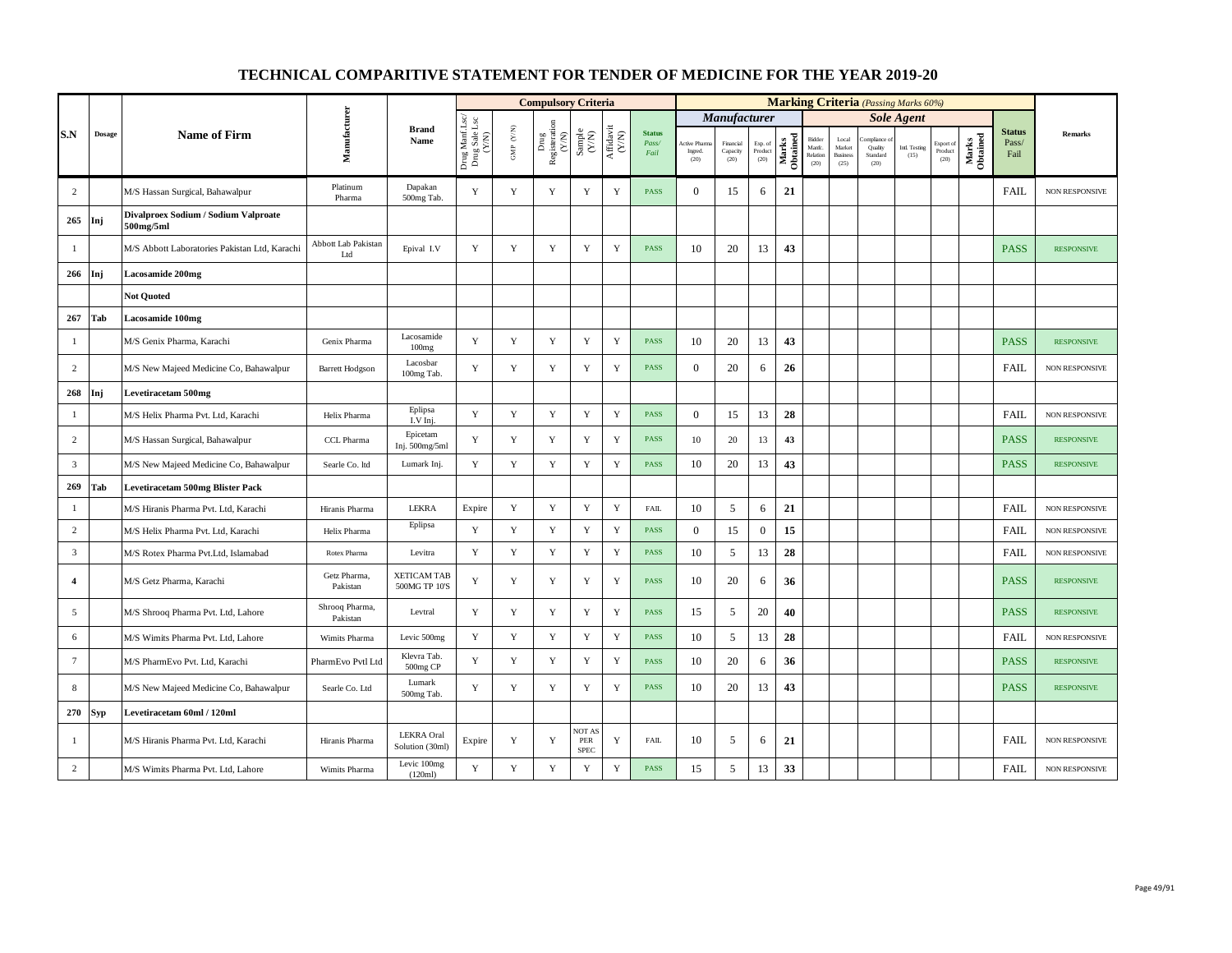|                 |               |                                                 |                             |                                                    |                                          |                          | <b>Compulsory Criteria</b>                                                                |                                                                    |                                                                              |                                |                                |                               |                            |                   |                                      |                                            |                                         | <b>Marking Criteria</b> (Passing Marks 60%) |                              |                   |                                |                       |
|-----------------|---------------|-------------------------------------------------|-----------------------------|----------------------------------------------------|------------------------------------------|--------------------------|-------------------------------------------------------------------------------------------|--------------------------------------------------------------------|------------------------------------------------------------------------------|--------------------------------|--------------------------------|-------------------------------|----------------------------|-------------------|--------------------------------------|--------------------------------------------|-----------------------------------------|---------------------------------------------|------------------------------|-------------------|--------------------------------|-----------------------|
|                 |               |                                                 |                             |                                                    |                                          |                          |                                                                                           |                                                                    |                                                                              |                                |                                | <b>Manufacturer</b>           |                            |                   |                                      |                                            |                                         | <b>Sole Agent</b>                           |                              |                   |                                |                       |
| S.N             | <b>Dosage</b> | <b>Name of Firm</b>                             | Manufacturer                | <b>Brand</b><br>Name                               | Drug Manf.Lsc/<br>Drug Sale Lsc<br>(Y/N) | ${\rm GMP}$ ${\rm (YN)}$ | $\begin{array}{c} \mathrm{ Drug} \\ \mathrm{Registeration} \\ (Y/\mathrm{N}) \end{array}$ | $\begin{array}{c} \text{Sample} \\ \text{C}(\text{N}) \end{array}$ | $\begin{array}{c} \mathrm{Aff} \mathrm{davit} \\ (\mathrm{Y/N}) \end{array}$ | <b>Status</b><br>Pass/<br>Fail | Active Phar<br>Ingred.<br>(20) | Financial<br>Capacity<br>(20) | Exp. of<br>Product<br>(20) | Marks<br>Obtained | Bidder<br>Manfc.<br>Relation<br>(20) | Local<br>Market<br><b>Business</b><br>(25) | mpliance<br>Quality<br>Standard<br>(20) | Intl. Testing<br>(15)                       | Export of<br>Product<br>(20) | Marks<br>Obtained | <b>Status</b><br>Pass/<br>Fail | $\bf Remarks$         |
| $\overline{3}$  |               | M/S PharmEvo Pvt. Ltd, Karachi                  | PharmEvo Pvtl Ltd           | Klevra Oral<br>Solution<br>500mg /5ml CP<br>(60ml) | Y                                        | Y                        | Y                                                                                         | Y                                                                  | Y                                                                            | <b>PASS</b>                    | 10                             | 20                            | 6                          | 36                |                                      |                                            |                                         |                                             |                              |                   | <b>PASS</b>                    | <b>RESPONSIVE</b>     |
| $\overline{4}$  |               | M/S New Majeed Medicine Co, Bahawalpur          | Searle Co. Ltd              | Lumark Oral Sol<br>60ml                            | Y                                        | $\mathbf Y$              | $\mathbf Y$                                                                               | $\mathbf Y$                                                        | $\mathbf Y$                                                                  | <b>PASS</b>                    | 10                             | 20                            | 13                         | 43                |                                      |                                            |                                         |                                             |                              |                   | <b>PASS</b>                    | <b>RESPONSIVE</b>     |
| 271             | Tab           | Levodopa 250mg + Carbidopa 25mg Blister<br>Pack |                             |                                                    |                                          |                          |                                                                                           |                                                                    |                                                                              |                                |                                |                               |                            |                   |                                      |                                            |                                         |                                             |                              |                   |                                |                       |
|                 |               | <b>Not Quoted</b>                               |                             |                                                    |                                          |                          |                                                                                           |                                                                    |                                                                              |                                |                                |                               |                            |                   |                                      |                                            |                                         |                                             |                              |                   |                                |                       |
| 272             | Inj           | <b>Phenobarbitone 200mg</b>                     |                             |                                                    |                                          |                          |                                                                                           |                                                                    |                                                                              |                                |                                |                               |                            |                   |                                      |                                            |                                         |                                             |                              |                   |                                |                       |
|                 |               | <b>Not Quoted</b>                               |                             |                                                    |                                          |                          |                                                                                           |                                                                    |                                                                              |                                |                                |                               |                            |                   |                                      |                                            |                                         |                                             |                              |                   |                                |                       |
| 273             | Elixir        | Phenobarbitone 20mg/5ml                         |                             |                                                    |                                          |                          |                                                                                           |                                                                    |                                                                              |                                |                                |                               |                            |                   |                                      |                                            |                                         |                                             |                              |                   |                                |                       |
|                 |               | <b>Not Quoted</b>                               |                             |                                                    |                                          |                          |                                                                                           |                                                                    |                                                                              |                                |                                |                               |                            |                   |                                      |                                            |                                         |                                             |                              |                   |                                |                       |
| 274             | Tab           | <b>Phenytoin Sodium 100mg Blister Pack</b>      |                             |                                                    |                                          |                          |                                                                                           |                                                                    |                                                                              |                                |                                |                               |                            |                   |                                      |                                            |                                         |                                             |                              |                   |                                |                       |
|                 |               | <b>Not Quoted</b>                               |                             |                                                    |                                          |                          |                                                                                           |                                                                    |                                                                              |                                |                                |                               |                            |                   |                                      |                                            |                                         |                                             |                              |                   |                                |                       |
| 275             | Inj           | Phenytoin Sodium 250mg / 5ml                    |                             |                                                    |                                          |                          |                                                                                           |                                                                    |                                                                              |                                |                                |                               |                            |                   |                                      |                                            |                                         |                                             |                              |                   |                                |                       |
| $\mathbf{1}$    |               | M/S Hassan Surgical, Bahawalpur                 | <b>ATCO</b><br>Laboratories | Epigren Inj.                                       | $\mathbf Y$                              | $\mathbf Y$              | $\mathbf Y$                                                                               | $\mathbf Y$                                                        | $\mathbf Y$                                                                  | PASS                           | 10                             | 20                            | 13                         | 43                |                                      |                                            |                                         |                                             |                              |                   | <b>PASS</b>                    | <b>RESPONSIVE</b>     |
| 276             | Cap           | Pregabalin 75mg Blister Pack                    |                             |                                                    |                                          |                          |                                                                                           |                                                                    |                                                                              |                                |                                |                               |                            |                   |                                      |                                            |                                         |                                             |                              |                   |                                |                       |
| $\mathbf{1}$    |               | M/S Next Pharma, Lahore                         | Next Pharma                 | <b>RESLORTON</b><br>75 <sub>mg</sub>               | Y                                        | Y                        | $\mathbf Y$                                                                               | $\mathbf Y$                                                        | NA                                                                           | ${\rm FAIL}$                   | 15                             | 5                             | 13                         | 33                |                                      |                                            |                                         |                                             |                              |                   | FAIL                           | NON RESPONSIVE        |
| 2               |               | M/S Wilshire Laboratories Pvt. Ltd, Lahore      | Wilshire Lab, Lahore        | Xaar Cap. 75mg<br>$(4x5)$ Pack                     | $\mathbf Y$                              | $\mathbf Y$              | $\mathbf Y$                                                                               | $\mathbf Y$                                                        | Y                                                                            | PASS                           | 10                             | 10                            | 20                         | 40                |                                      |                                            |                                         |                                             |                              |                   | <b>PASS</b>                    | <b>RESPONSIVE</b>     |
| $\mathbf{3}$    |               | M/S Hoover Pharma Pvt. Ltd, Lahore              | Hoover<br>Pharma            | Neoglan                                            | Y                                        | $\mathbf Y$              | $\mathbf Y$                                                                               | $\mathbf Y$                                                        | $\mathbf Y$                                                                  | <b>PASS</b>                    | 10                             | 10                            | 20                         | 40                |                                      |                                            |                                         |                                             |                              |                   | <b>PASS</b>                    | <b>RESPONSIVE</b>     |
| $\overline{4}$  |               | M/S Rotex Pharma Pvt.Ltd, Islamabad             | Rotex Pharma                | Novatron                                           | Y                                        | Y                        | $\mathbf Y$                                                                               | $\mathbf Y$                                                        | $\mathbf Y$                                                                  | <b>PASS</b>                    | 10                             | 5                             | $\boldsymbol{0}$           | 15                |                                      |                                            |                                         |                                             |                              |                   | FAIL                           | NON RESPONSIVE        |
| 5               |               | M/S Getz Pharma, Karachi                        | Getz Pharma,<br>Pakistan    | <b>GABICA CAPS</b><br>75MG TP 14'S<br><b>CHG</b>   | $\mathbf Y$                              | $\mathbf Y$              | $\mathbf Y$                                                                               | $\mathbf Y$                                                        | $\mathbf Y$                                                                  | <b>PASS</b>                    | 10                             | 20                            | 6                          | 36                |                                      |                                            |                                         |                                             |                              |                   | <b>PASS</b>                    | <b>RESPONSIVE</b>     |
| 6               |               | M/S Wimits Pharma Pvt. Ltd, Lahore              | Wimits Pharma               | Ebalin 75mg                                        | $\mathbf Y$                              | $\mathbf Y$              | Y                                                                                         | $\mathbf Y$                                                        | $\mathbf Y$                                                                  | <b>PASS</b>                    | 15                             | 5                             | 13                         | 33                |                                      |                                            |                                         |                                             |                              |                   | <b>FAIL</b>                    | NON RESPONSIVE        |
| $7\phantom{.0}$ |               | M/S Nabi Qasim Pvt. Ltd, Karachi                | Nabi Qasim                  | Cap. Preneu 75mg                                   | $\mathbf Y$                              | $\mathbf Y$              | $\mathbf Y$                                                                               | $\mathbf Y$                                                        | Y                                                                            | <b>PASS</b>                    | 10                             | 20                            | $\mathfrak{Z}$             | 33                |                                      |                                            |                                         |                                             |                              |                   | <b>FAIL</b>                    | <b>NON RESPONSIVE</b> |
| 8               |               | M/S Hassan Surgical, Bahawalpur                 | <b>ATCO</b><br>Laboratories | Syngab 75mg Cap                                    | Y                                        | $\mathbf Y$              | $\mathbf Y$                                                                               | $\mathbf Y$                                                        | Y                                                                            | <b>PASS</b>                    | 10                             | 20                            | 13                         | 43                |                                      |                                            |                                         |                                             |                              |                   | <b>PASS</b>                    | <b>RESPONSIVE</b>     |
| 9               |               | M/S New Majeed Medicine Co, Bahawalpur          | <b>Barrett Hodgson</b>      | Neugalin 75mg<br>Cap                               | Y                                        | Y                        | $\mathbf Y$                                                                               | $\mathbf Y$                                                        | Y                                                                            | <b>PASS</b>                    | 10                             | 20                            | 6                          | 36                |                                      |                                            |                                         |                                             |                              |                   | <b>PASS</b>                    | <b>RESPONSIVE</b>     |
| 277             | Cap           | <b>Thiocolchicosid 4mg Blister Pack</b>         |                             |                                                    |                                          |                          |                                                                                           |                                                                    |                                                                              |                                |                                |                               |                            |                   |                                      |                                            |                                         |                                             |                              |                   |                                |                       |
|                 |               | <b>Not Quoted</b>                               |                             |                                                    |                                          |                          |                                                                                           |                                                                    |                                                                              |                                |                                |                               |                            |                   |                                      |                                            |                                         |                                             |                              |                   |                                |                       |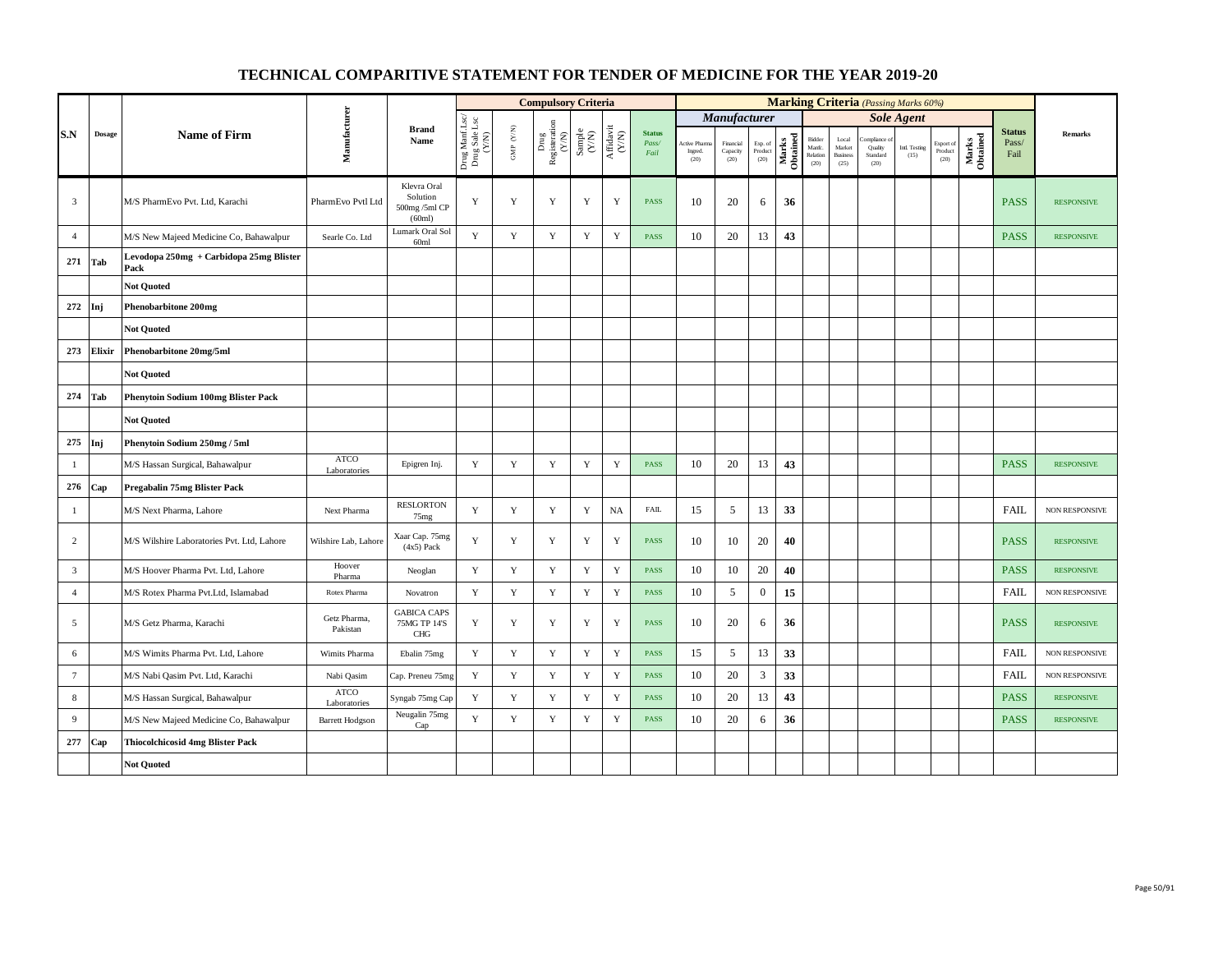|                |                     |                                                                 |                                   |                                                    |                                          |                                                                       | <b>Compulsory Criteria</b>                                                               |                                                                     |                                                                                       |                                |                                |                               |                            |                   |                                      |                                            | <b>Marking Criteria</b> (Passing Marks 60%)                  |                       |                              |                   |                                |                   |
|----------------|---------------------|-----------------------------------------------------------------|-----------------------------------|----------------------------------------------------|------------------------------------------|-----------------------------------------------------------------------|------------------------------------------------------------------------------------------|---------------------------------------------------------------------|---------------------------------------------------------------------------------------|--------------------------------|--------------------------------|-------------------------------|----------------------------|-------------------|--------------------------------------|--------------------------------------------|--------------------------------------------------------------|-----------------------|------------------------------|-------------------|--------------------------------|-------------------|
|                |                     |                                                                 |                                   |                                                    |                                          |                                                                       |                                                                                          |                                                                     |                                                                                       |                                |                                | <b>Manufacturer</b>           |                            |                   |                                      |                                            |                                                              | <b>Sole Agent</b>     |                              |                   |                                |                   |
| S.N            | <b>Dosage</b>       | <b>Name of Firm</b>                                             | Manufacturer                      | <b>Brand</b><br>Name                               | Drug Manf.Lsc/<br>Drug Sale Lsc<br>(Y/N) | $\ensuremath{\mathsf{GMP}}\xspace$ $\ensuremath{\mathsf{C/N}}\xspace$ | $\begin{array}{c} \mathrm{Drug} \\ \mathrm{Registeration} \\ (Y/\mathrm{N}) \end{array}$ | $\begin{array}{c} \text{Sample} \\ \text{C}(\text{NN}) \end{array}$ | $\begin{array}{c} \mathrm{Aff} \mathrm{dav} \mathrm{i} \\ (\mathrm{Y/N}) \end{array}$ | <b>Status</b><br>Pass/<br>Fail | Active Phan<br>Ingred.<br>(20) | Financial<br>Capacity<br>(20) | Exp. of<br>Product<br>(20) | Marks<br>Obtained | Bidder<br>Manfc.<br>Relation<br>(20) | Local<br>Market<br><b>Business</b><br>(25) | mpliance<br>Quality<br>$\operatorname{\bf Standard}$<br>(20) | Intl. Testing<br>(15) | Export of<br>Product<br>(20) | Marks<br>Obtained | <b>Status</b><br>Pass/<br>Fail | <b>Remarks</b>    |
| 278            | Tab                 | Alprazolam 0.5mg Blister Pack                                   |                                   |                                                    |                                          |                                                                       |                                                                                          |                                                                     |                                                                                       |                                |                                |                               |                            |                   |                                      |                                            |                                                              |                       |                              |                   |                                |                   |
|                |                     | <b>Not Ouoted</b>                                               |                                   |                                                    |                                          |                                                                       |                                                                                          |                                                                     |                                                                                       |                                |                                |                               |                            |                   |                                      |                                            |                                                              |                       |                              |                   |                                |                   |
| 279            | Tab                 | <b>Amitriptyline 25mg Blister Pack</b>                          |                                   |                                                    |                                          |                                                                       |                                                                                          |                                                                     |                                                                                       |                                |                                |                               |                            |                   |                                      |                                            |                                                              |                       |                              |                   |                                |                   |
|                |                     | <b>Not Quoted</b>                                               |                                   |                                                    |                                          |                                                                       |                                                                                          |                                                                     |                                                                                       |                                |                                |                               |                            |                   |                                      |                                            |                                                              |                       |                              |                   |                                |                   |
| 280            | Tab                 | <b>Bromazepam 3mg Blister Pack</b>                              |                                   |                                                    |                                          |                                                                       |                                                                                          |                                                                     |                                                                                       |                                |                                |                               |                            |                   |                                      |                                            |                                                              |                       |                              |                   |                                |                   |
| $\mathbf{1}$   |                     | M/S New Majeed Medicine Co, Bahawalpur                          | Martin Dow                        | Lexotanil<br>Tab 3mg                               | Y                                        | Y                                                                     | $\mathbf Y$                                                                              | $\mathbf Y$                                                         | $\mathbf Y$                                                                           | <b>PASS</b>                    | 10                             | 20                            | 13                         | 43                |                                      |                                            |                                                              |                       |                              |                   | <b>PASS</b>                    | <b>RESPONSIVE</b> |
| 281            | Tab                 | <b>Citalopram 20mg Blister Pack</b>                             |                                   |                                                    |                                          |                                                                       |                                                                                          |                                                                     |                                                                                       |                                |                                |                               |                            |                   |                                      |                                            |                                                              |                       |                              |                   |                                |                   |
| $\mathbf{1}$   |                     | M/S New Majeed Medicine Co, Bahawalpur                          | <b>Barrett Hodgson</b>            | Eradep<br>Tab 20mg                                 | Y                                        | $\mathbf Y$                                                           | $\mathbf Y$                                                                              | Y                                                                   | $\mathbf Y$                                                                           | PASS                           | 10                             | 20                            | 13                         | 43                |                                      |                                            |                                                              |                       |                              |                   | <b>PASS</b>                    | <b>RESPONSIVE</b> |
| 282            | Cap /<br><b>Tab</b> | <b>Clomipramine 25mg Blister Pack</b>                           |                                   |                                                    |                                          |                                                                       |                                                                                          |                                                                     |                                                                                       |                                |                                |                               |                            |                   |                                      |                                            |                                                              |                       |                              |                   |                                |                   |
|                |                     | <b>Not Quoted</b>                                               |                                   |                                                    |                                          |                                                                       |                                                                                          |                                                                     |                                                                                       |                                |                                |                               |                            |                   |                                      |                                            |                                                              |                       |                              |                   |                                |                   |
| 283            | Tab                 | <b>Chlorpromazine 25mg Blister Pack</b>                         |                                   |                                                    |                                          |                                                                       |                                                                                          |                                                                     |                                                                                       |                                |                                |                               |                            |                   |                                      |                                            |                                                              |                       |                              |                   |                                |                   |
|                |                     | <b>Not Quoted</b>                                               |                                   |                                                    |                                          |                                                                       |                                                                                          |                                                                     |                                                                                       |                                |                                |                               |                            |                   |                                      |                                            |                                                              |                       |                              |                   |                                |                   |
| 284            | Tab                 | Diazepam 5mg Blister Pack                                       |                                   |                                                    |                                          |                                                                       |                                                                                          |                                                                     |                                                                                       |                                |                                |                               |                            |                   |                                      |                                            |                                                              |                       |                              |                   |                                |                   |
| $\mathbf{1}$   |                     | M/S New Majeed Medicine Co, Bahawalpur                          | Martin Dow                        | Valium Tab 5mg                                     | Y                                        | $\mathbf Y$                                                           | $\mathbf Y$                                                                              | $\mathbf Y$                                                         | $\mathbf Y$                                                                           | <b>PASS</b>                    | 10                             | 20                            | 13                         | 43                |                                      |                                            |                                                              |                       |                              |                   | <b>PASS</b>                    | <b>RESPONSIVE</b> |
|                | 285 Tab             | Dosulepin Hydrochloride (Dothiepin) 25mg<br><b>Blister Pack</b> |                                   |                                                    |                                          |                                                                       |                                                                                          |                                                                     |                                                                                       |                                |                                |                               |                            |                   |                                      |                                            |                                                              |                       |                              |                   |                                |                   |
| $\mathbf{1}$   |                     | M/S Abbott Laboratories Pakistan Ltd, Karachi                   | <b>Abbott Lab Pakistan</b><br>Ltd | Rpothiaden<br>25mg                                 | $\mathbf Y$                              | $\mathbf Y$                                                           | $\mathbf Y$                                                                              | $\mathbf Y$                                                         | $\mathbf Y$                                                                           | <b>PASS</b>                    | 10                             | 20                            | 13                         | 43                |                                      |                                            |                                                              |                       |                              |                   | <b>PASS</b>                    | <b>RESPONSIVE</b> |
| 286            | Tab                 | <b>Escitalopram 10mg Blister Pack</b>                           |                                   |                                                    |                                          |                                                                       |                                                                                          |                                                                     |                                                                                       |                                |                                |                               |                            |                   |                                      |                                            |                                                              |                       |                              |                   |                                |                   |
| $\mathbf{1}$   |                     | M/S Axis Pharma, Faisalbad                                      | Axis Pharma                       | Tramalex<br>Tab. 10mg                              | Y                                        | Y                                                                     | $\mathbf Y$                                                                              | $\mathbf Y$                                                         | $\mathbf Y$                                                                           | <b>PASS</b>                    | 15                             | 5                             | 13                         | 33                |                                      |                                            |                                                              |                       |                              |                   | <b>FAIL</b>                    | NON RESPONSIVE    |
| $\overline{c}$ |                     | M/S Wilshire Laboratories Pvt. Ltd, Lahore                      | Wilshire Lab, Lahore              | Cheer Up Tab.<br>10 <sub>mg</sub><br>$(3x10)$ Pack | $\mathbf Y$                              | $\mathbf Y$                                                           | Y                                                                                        | $\mathbf Y$                                                         | $\mathbf Y$                                                                           | PASS                           | 10                             | 10                            | 20                         | 40                |                                      |                                            |                                                              |                       |                              |                   | <b>PASS</b>                    | <b>RESPONSIVE</b> |
| $\overline{3}$ |                     | M/S Brookes Pharma, Karachi                                     | Brookes Pharma, Pak               | Re-Uptol<br>10mg Tabs.                             | Y                                        | $\mathbf Y$                                                           | Y                                                                                        | Y                                                                   | $\mathbf Y$                                                                           | PASS                           | 10                             | 20                            | 13                         | 43                |                                      |                                            |                                                              |                       |                              |                   | <b>PASS</b>                    | <b>RESPONSIVE</b> |
| $\overline{4}$ |                     | M/S Rotex Pharma Pvt.Ltd, Islamabad                             | Rotex Pharma                      | Gerolin                                            | Y                                        | $\mathbf Y$                                                           | $\mathbf Y$                                                                              | $\mathbf Y$                                                         | $\mathbf Y$                                                                           | <b>PASS</b>                    | 10                             | 5                             | 6                          | 21                |                                      |                                            |                                                              |                       |                              |                   | <b>FAIL</b>                    | NON RESPONSIVE    |
| 5              |                     | M/S PharmEvo Pvt. Ltd, Karachi                                  | PharmEvo Pvtl Ltd                 | Estar Tab.<br>10mg CP (14's)                       | Y                                        | Y                                                                     | Y                                                                                        | $\mathbf Y$                                                         | Y                                                                                     | <b>PASS</b>                    | 10                             | 20                            | 13                         | 43                |                                      |                                            |                                                              |                       |                              |                   | <b>PASS</b>                    | <b>RESPONSIVE</b> |
| 6              |                     | M/S New Majeed Medicine Co, Bahawalpur                          | <b>Barrett Hodgson</b>            | Seradep<br>Tab 10mg                                | Y                                        | Y                                                                     | $\mathbf Y$                                                                              | Y                                                                   | $\mathbf Y$                                                                           | <b>PASS</b>                    | 10                             | 20                            | 13                         | 43                |                                      |                                            |                                                              |                       |                              |                   | <b>PASS</b>                    | <b>RESPONSIVE</b> |
| 287            | Cap /<br>Tab        | <b>Fluoxetine HCl 20mg Blister Pack</b>                         |                                   |                                                    |                                          |                                                                       |                                                                                          |                                                                     |                                                                                       |                                |                                |                               |                            |                   |                                      |                                            |                                                              |                       |                              |                   |                                |                   |
|                |                     | <b>Not Quoted</b>                                               |                                   |                                                    |                                          |                                                                       |                                                                                          |                                                                     |                                                                                       |                                |                                |                               |                            |                   |                                      |                                            |                                                              |                       |                              |                   |                                |                   |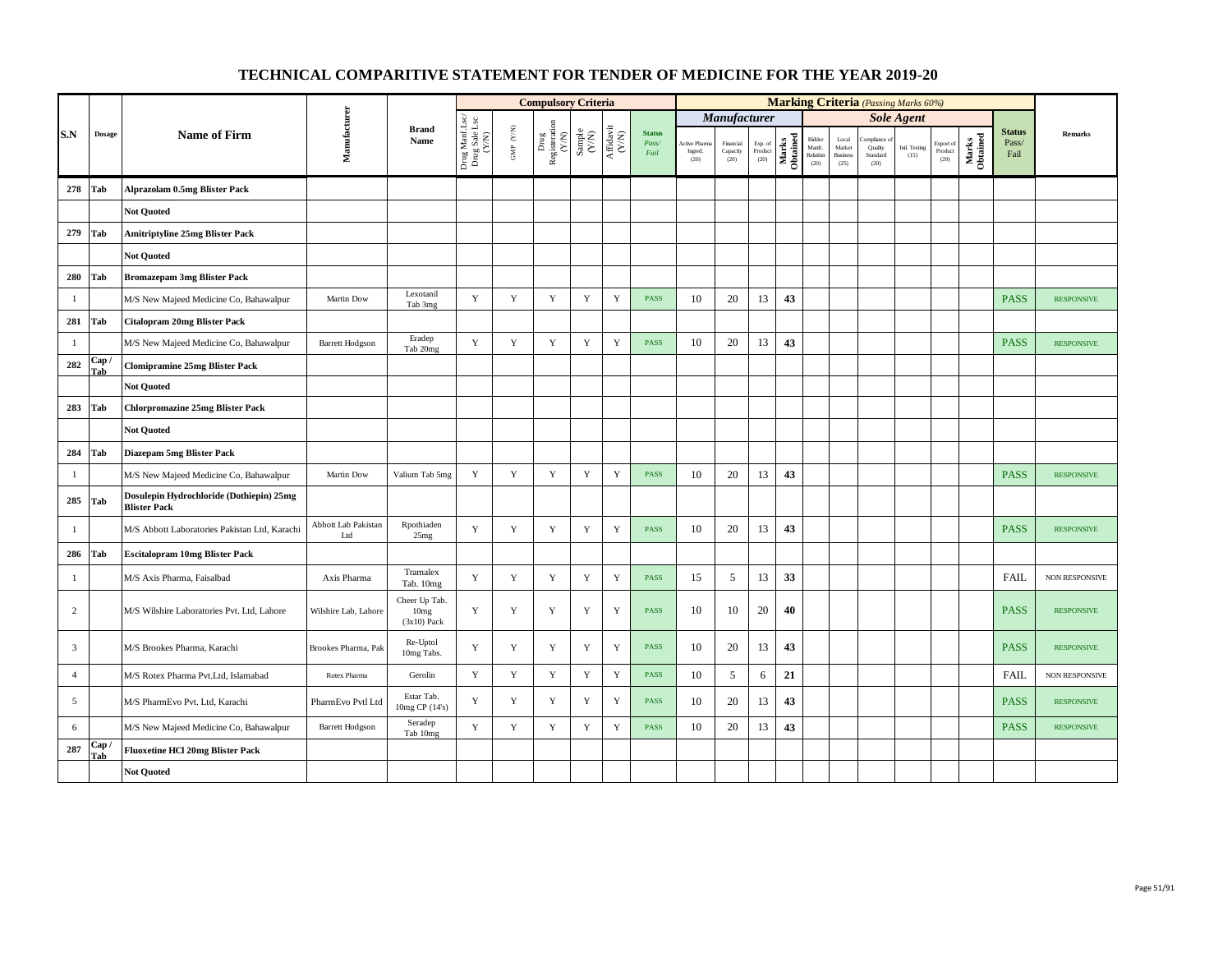|                |               |                                        |                            |                                |                                          |                      | <b>Compulsory Criteria</b>                                                                                                                     |             |                                                                              |                                |                                  |                                                |                                       |                   |                                      |                                            |                                          | <b>Marking Criteria</b> (Passing Marks 60%) |                                          |                   |                                |                       |
|----------------|---------------|----------------------------------------|----------------------------|--------------------------------|------------------------------------------|----------------------|------------------------------------------------------------------------------------------------------------------------------------------------|-------------|------------------------------------------------------------------------------|--------------------------------|----------------------------------|------------------------------------------------|---------------------------------------|-------------------|--------------------------------------|--------------------------------------------|------------------------------------------|---------------------------------------------|------------------------------------------|-------------------|--------------------------------|-----------------------|
|                |               |                                        |                            |                                |                                          |                      |                                                                                                                                                |             |                                                                              |                                |                                  | <b>Manufacturer</b>                            |                                       |                   |                                      |                                            |                                          | <b>Sole Agent</b>                           |                                          |                   |                                |                       |
| S.N            | <b>Dosage</b> | <b>Name of Firm</b>                    | Manufacturer               | <b>Brand</b><br>Name           | Drug Manf.Lsc/<br>Drug Sale Lsc<br>(Y/N) | GMP $(\mathbf{Y/N})$ | $\begin{array}{c} \mathbf{D}\mathbf{rug}\\ \mathbf{Resi} \mathbf{isiteration}\\ (\mathbf{Y/N})\\ \mathbf{Sample}\\ (\mathbf{Y/N}) \end{array}$ |             | $\begin{array}{c} \mathrm{Aff} \mathrm{davit} \\ (\mathrm{Y/N}) \end{array}$ | <b>Status</b><br>Pass/<br>Fail | Active Pharma<br>Ingred.<br>(20) | Financial<br>$\operatorname{Capacity}$<br>(20) | Exp. of<br>Product $\left( 20\right)$ | Marks<br>Obtained | Bidder<br>Manfc.<br>Relation<br>(20) | Local<br>Market<br><b>Business</b><br>(25) | sonalismo<br>Quality<br>Standard<br>(20) | Intl. Testing<br>(15)                       | Export of<br>$P_{\text{roduct}}$<br>(20) | Marks<br>Obtained | <b>Status</b><br>Pass/<br>Fail | <b>Remarks</b>        |
| 288            | Inj           | Fluphenazine 25mg, Ampoule of 1ml      |                            |                                |                                          |                      |                                                                                                                                                |             |                                                                              |                                |                                  |                                                |                                       |                   |                                      |                                            |                                          |                                             |                                          |                   |                                |                       |
|                |               | <b>Not Quoted</b>                      |                            |                                |                                          |                      |                                                                                                                                                |             |                                                                              |                                |                                  |                                                |                                       |                   |                                      |                                            |                                          |                                             |                                          |                   |                                |                       |
| 289            | Tab           | <b>Haloperidol 5mg</b>                 |                            |                                |                                          |                      |                                                                                                                                                |             |                                                                              |                                |                                  |                                                |                                       |                   |                                      |                                            |                                          |                                             |                                          |                   |                                |                       |
| $\mathbf{1}$   |               | M/S New Majeed Medicine Co, Bahawalpur | Searle Co. Ltd             | Seranace<br>$5\mathrm{mg}$ Tab | Y                                        | Y                    | Y                                                                                                                                              | Y           | $\mathbf Y$                                                                  | <b>PASS</b>                    | 10                               | 20                                             | 13                                    | 43                |                                      |                                            |                                          |                                             |                                          |                   | <b>PASS</b>                    | <b>RESPONSIVE</b>     |
| 290            | Tab           | <b>Haloperidol 10mg</b>                |                            |                                |                                          |                      |                                                                                                                                                |             |                                                                              |                                |                                  |                                                |                                       |                   |                                      |                                            |                                          |                                             |                                          |                   |                                |                       |
|                |               | <b>Not Quoted</b>                      |                            |                                |                                          |                      |                                                                                                                                                |             |                                                                              |                                |                                  |                                                |                                       |                   |                                      |                                            |                                          |                                             |                                          |                   |                                |                       |
| 291            | Inj           | Haloperidol 5mg/ml                     |                            |                                |                                          |                      |                                                                                                                                                |             |                                                                              |                                |                                  |                                                |                                       |                   |                                      |                                            |                                          |                                             |                                          |                   |                                |                       |
|                |               | <b>Not Quoted</b>                      |                            |                                |                                          |                      |                                                                                                                                                |             |                                                                              |                                |                                  |                                                |                                       |                   |                                      |                                            |                                          |                                             |                                          |                   |                                |                       |
| 292            | Tab           | <b>Imipramine 25mg Blister Pack</b>    |                            |                                |                                          |                      |                                                                                                                                                |             |                                                                              |                                |                                  |                                                |                                       |                   |                                      |                                            |                                          |                                             |                                          |                   |                                |                       |
|                |               | <b>Not Quoted</b>                      |                            |                                |                                          |                      |                                                                                                                                                |             |                                                                              |                                |                                  |                                                |                                       |                   |                                      |                                            |                                          |                                             |                                          |                   |                                |                       |
| 293            | Tab           | Nortriptyline 25mg Blister Pack        |                            |                                |                                          |                      |                                                                                                                                                |             |                                                                              |                                |                                  |                                                |                                       |                   |                                      |                                            |                                          |                                             |                                          |                   |                                |                       |
|                |               | <b>Not Quoted</b>                      |                            |                                |                                          |                      |                                                                                                                                                |             |                                                                              |                                |                                  |                                                |                                       |                   |                                      |                                            |                                          |                                             |                                          |                   |                                |                       |
| 294            | Cap /<br>Tab  | <b>Olanzapine 5mg Blister Pack</b>     |                            |                                |                                          |                      |                                                                                                                                                |             |                                                                              |                                |                                  |                                                |                                       |                   |                                      |                                            |                                          |                                             |                                          |                   |                                |                       |
| $\mathbf{1}$   |               | M/S Hiranis Pharma Pvt. Ltd, Karachi   | Hiranis Pharma             | <b>LINZAP</b>                  | Expire                                   | $\mathbf Y$          | $\mathbf Y$                                                                                                                                    | $\mathbf Y$ | $\mathbf Y$                                                                  | ${\rm FAIL}$                   | $\mathbf{0}$                     | 5                                              | 6                                     | 11                |                                      |                                            |                                          |                                             |                                          |                   | FAIL                           | NON RESPONSIVE        |
| $\overline{c}$ |               | M/S Shrooq Pharma Pvt. Ltd, Lahore     | Shrooq Pharma,<br>Pakistan | Olpin                          | Y                                        | $\mathbf Y$          | Y                                                                                                                                              | $\mathbf Y$ | $\mathbf Y$                                                                  | <b>PASS</b>                    | 10                               | 5                                              | 20                                    | 35                |                                      |                                            |                                          |                                             |                                          |                   | FAIL                           | NON RESPONSIVE        |
| $\overline{3}$ |               | M/S Fynk Pharma, Lahore                | Fynk Pharma                | Olpine                         | $\mathbf Y$                              | exp                  | $\mathbf Y$                                                                                                                                    | $\mathbf Y$ | $\mathbf Y$                                                                  | ${\rm FAIL}$                   | 10                               | 5                                              | 13                                    | 28                |                                      |                                            |                                          |                                             |                                          |                   | FAIL                           | <b>NON RESPONSIVE</b> |
| 295            | Inj           | Procyclidine 10mg/2ml                  |                            |                                |                                          |                      |                                                                                                                                                |             |                                                                              |                                |                                  |                                                |                                       |                   |                                      |                                            |                                          |                                             |                                          |                   |                                |                       |
|                |               | <b>Not Quoted</b>                      |                            |                                |                                          |                      |                                                                                                                                                |             |                                                                              |                                |                                  |                                                |                                       |                   |                                      |                                            |                                          |                                             |                                          |                   |                                |                       |
| 296            | Tab           | Procyclidine 5mg                       |                            |                                |                                          |                      |                                                                                                                                                |             |                                                                              |                                |                                  |                                                |                                       |                   |                                      |                                            |                                          |                                             |                                          |                   |                                |                       |
|                |               | <b>Not Quoted</b>                      |                            |                                |                                          |                      |                                                                                                                                                |             |                                                                              |                                |                                  |                                                |                                       |                   |                                      |                                            |                                          |                                             |                                          |                   |                                |                       |
| 297            | Tab           | Quetiapine 25 mg Blister Pack          |                            |                                |                                          |                      |                                                                                                                                                |             |                                                                              |                                |                                  |                                                |                                       |                   |                                      |                                            |                                          |                                             |                                          |                   |                                |                       |
| $\mathbf{1}$   |               | M/S Hiranis Pharma Pvt. Ltd, Karachi   | Hiranis Pharma             | QUTENZA                        | Expire                                   |                      | Not as per sepcifications                                                                                                                      |             |                                                                              | <b>FAIL</b>                    | $\mathbf{0}$                     | $\mathbf{0}$                                   | $\mathbf{0}$                          | $\bf{0}$          |                                      |                                            |                                          |                                             |                                          |                   | FAIL                           | NON RESPONSIVE        |
| $\overline{2}$ |               | M/S Helix Pharma Pvt. Ltd, Karachi     | Helix Pharma               | Q-Par                          | $\mathbf Y$                              | $\mathbf Y$          | Y                                                                                                                                              | Y           | $\mathbf Y$                                                                  | PASS                           | 10                               | 15                                             | $\boldsymbol{0}$                      | 25                |                                      |                                            |                                          |                                             |                                          |                   | <b>FAIL</b>                    | NON RESPONSIVE        |
| $\overline{3}$ |               | M/S Shrooq Pharma Pvt. Ltd, Lahore     | Shrooq Pharma,<br>Pakistan | Qutirate                       | Y                                        | $\mathbf Y$          | $\mathbf Y$                                                                                                                                    | $\mathbf Y$ | $\mathbf Y$                                                                  | PASS                           | 10                               | 5                                              | 20                                    | 35                |                                      |                                            |                                          |                                             |                                          |                   | FAIL                           | NON RESPONSIVE        |
| $\overline{4}$ |               | M/S Fynk Pharma, Lahore                | Fynk Pharma                | Quitapin                       | Y                                        | exp                  | $\mathbf Y$                                                                                                                                    | $\mathbf Y$ | $\mathbf Y$                                                                  | ${\rm FAIL}$                   | 10                               | 5                                              | 13                                    | 28                |                                      |                                            |                                          |                                             |                                          |                   | FAIL                           | <b>NON RESPONSIVE</b> |
| 5              |               | M/S PharmEvo Pvt. Ltd, Karachi         | PharmEvo Pvtl Ltd          | Evokalm<br>Tab. 25mg CP        | Y                                        | Y                    | Y                                                                                                                                              | $\mathbf Y$ | Y                                                                            | <b>PASS</b>                    | 10                               | $20\,$                                         | 3                                     | 33                |                                      |                                            |                                          |                                             |                                          |                   | FAIL                           | <b>NON RESPONSIVE</b> |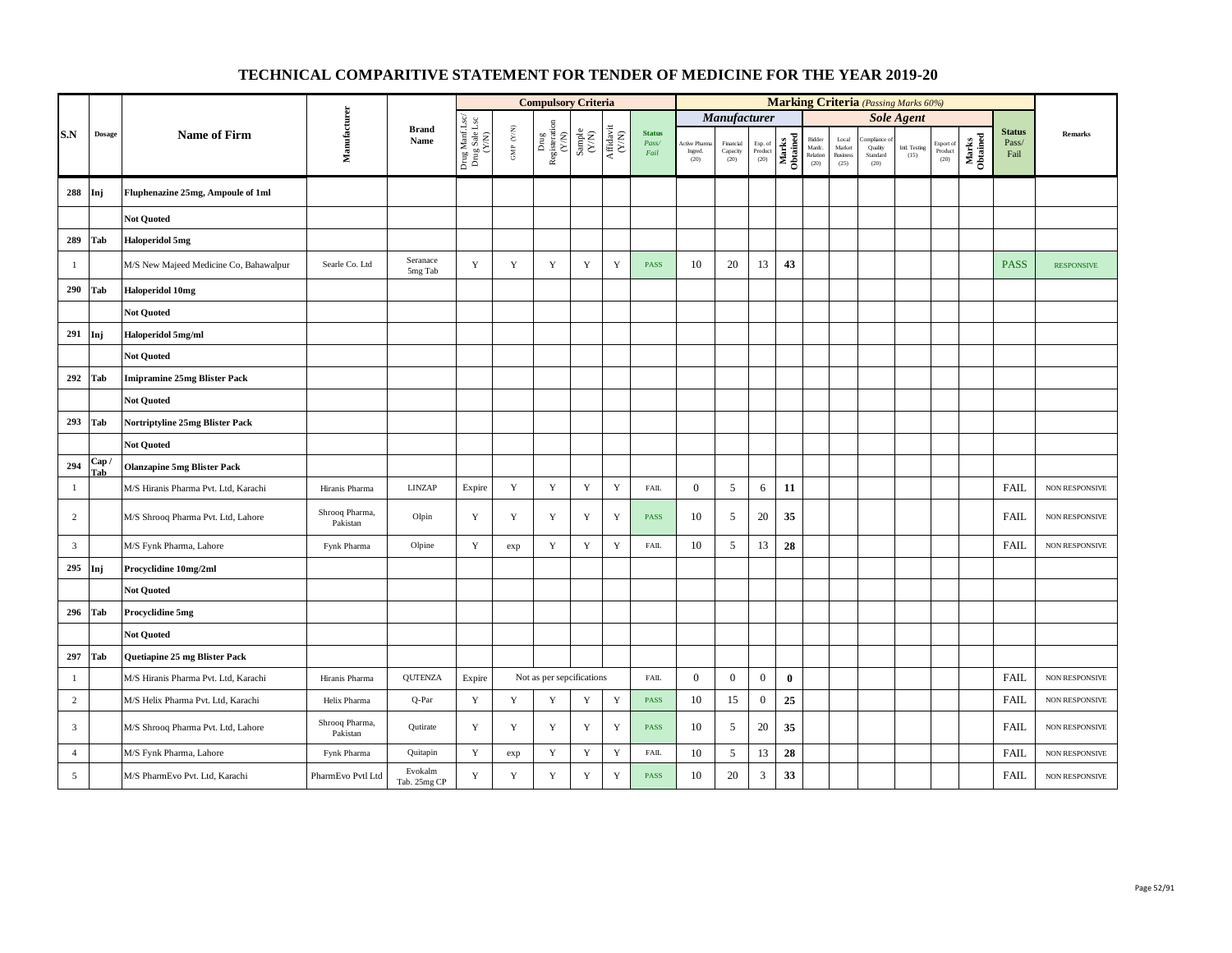|                |              |                                                                   |                            |                                                   |                                          |                      | <b>Compulsory Criteria</b>                                                   |                                                              |                                                                              |                                |                                 |                               |                            |                   |                                      |                                            | <b>Marking Criteria</b> (Passing Marks 60%) |                       |                              |                   |                                |                       |
|----------------|--------------|-------------------------------------------------------------------|----------------------------|---------------------------------------------------|------------------------------------------|----------------------|------------------------------------------------------------------------------|--------------------------------------------------------------|------------------------------------------------------------------------------|--------------------------------|---------------------------------|-------------------------------|----------------------------|-------------------|--------------------------------------|--------------------------------------------|---------------------------------------------|-----------------------|------------------------------|-------------------|--------------------------------|-----------------------|
|                |              |                                                                   |                            |                                                   |                                          |                      |                                                                              |                                                              |                                                                              |                                |                                 | <b>Manufacturer</b>           |                            |                   |                                      |                                            |                                             | <b>Sole Agent</b>     |                              |                   |                                |                       |
| S.N            | Dosage       | <b>Name of Firm</b>                                               | Manufacturer               | <b>Brand</b><br>Name                              | Drug Manf.Lsc/<br>Drug Sale Lsc<br>(Y/N) | GMP $(\mathbf{Y/N})$ | $\begin{array}{c} \rm{Drag} \\ \rm{Registeration} \\ \rm{(Y/N)} \end{array}$ | $\begin{array}{c} \text{Sample} \\ (\text{Y/N}) \end{array}$ | $\begin{array}{c} \mathrm{Aff} \mathrm{davit} \\ (\mathrm{Y/N}) \end{array}$ | <b>Status</b><br>Pass/<br>Fail | Active Pharn<br>Ingred.<br>(20) | Financial<br>Capacity<br>(20) | Exp. of<br>Product<br>(20) | Marks<br>Obtained | Bidder<br>Manfc.<br>Relation<br>(20) | Local<br>Market<br><b>Business</b><br>(25) | mpliance o<br>Quality<br>Standard<br>(20)   | Intl. Testing<br>(15) | Export of<br>Product<br>(20) | Marks<br>Obtained | <b>Status</b><br>Pass/<br>Fail | Remarks               |
| 298            | Tab          | <b>Resperidone 2mg Blister Pack</b>                               |                            |                                                   |                                          |                      |                                                                              |                                                              |                                                                              |                                |                                 |                               |                            |                   |                                      |                                            |                                             |                       |                              |                   |                                |                       |
| -1             |              | M/S Wilshire Laboratories Pvt. Ltd, Lahore                        | Wilshire Lab, Lahore       | Neo Risp Tab.<br>2mg<br>$(1x10)$ Pack             | Y                                        | Y                    | Y                                                                            | Y                                                            | Y                                                                            | <b>PASS</b>                    | 10                              | 10                            | 20                         | 40                |                                      |                                            |                                             |                       |                              |                   | <b>PASS</b>                    | <b>RESPONSIVE</b>     |
| 2              |              | M/S Hiranis Pharma Pvt. Ltd, Karachi                              | Hiranis Pharma             | <b>ZARGUS</b>                                     | Expire                                   | Y                    | $\mathbf Y$                                                                  | $\mathbf Y$                                                  | $\mathbf Y$                                                                  | FAIL                           | $\mathbf{0}$                    | 5                             | 6                          | 11                |                                      |                                            |                                             |                       |                              |                   | <b>FAIL</b>                    | NON RESPONSIVE        |
| $\overline{3}$ |              | M/S Shrooq Pharma Pvt. Ltd, Lahore                                | Shrooq Pharma,<br>Pakistan | Rismal                                            | Y                                        | Y                    | Y                                                                            | Y                                                            | Y                                                                            | PASS                           | 10                              | 5                             | 20                         | 35                |                                      |                                            |                                             |                       |                              |                   | <b>FAIL</b>                    | <b>NON RESPONSIVE</b> |
| $\overline{4}$ |              | M/S Nabi Qasim Pvt. Ltd, Karachi                                  | Nabi Qasim                 | Tab. Buzon 2mg                                    | Y                                        | Y                    | Y                                                                            | $\mathbf Y$                                                  | $\mathbf Y$                                                                  | PASS                           | 10                              | 20                            | $\overline{0}$             | 30                |                                      |                                            |                                             |                       |                              |                   | <b>FAIL</b>                    | NON RESPONSIVE        |
| 5              |              | M/S Mega Pharma Ltd, Lahore                                       | Mega Pharma                | Dawn Tab. 2mg                                     | $\mathbf Y$                              | $\mathbf Y$          | $\mathbf Y$                                                                  | $\mathbf Y$                                                  | $\mathbf Y$                                                                  | <b>PASS</b>                    | 10                              | 5                             | 13                         | 28                |                                      |                                            |                                             |                       |                              |                   | <b>FAIL</b>                    | NON RESPONSIVE        |
| 6              |              | M/S New Majeed Medicine Co, Bahawalpur                            | <b>Barrett Hodgson</b>     | Persch Tab 2mg                                    | Y                                        | Y                    | $\mathbf Y$                                                                  | Y                                                            | $\mathbf Y$                                                                  | <b>PASS</b>                    | 10                              | 20                            | 13                         | 43                |                                      |                                            |                                             |                       |                              |                   | <b>PASS</b>                    | <b>RESPONSIVE</b>     |
| 299            | Tab          | <b>Resperidone 4mg Blister Pack</b>                               |                            |                                                   |                                          |                      |                                                                              |                                                              |                                                                              |                                |                                 |                               |                            |                   |                                      |                                            |                                             |                       |                              |                   |                                |                       |
| -1             |              | M/S Wilshire Laboratories Pvt. Ltd, Lahore                        | Wilshire Lab, Lahore       | Neo Risp Tab.<br>4 <sub>mg</sub><br>$(1x10)$ Pack | Y                                        | Y                    | Y                                                                            | Y                                                            | Y                                                                            | <b>PASS</b>                    | 10                              | 10                            | 20                         | 40                |                                      |                                            |                                             |                       |                              |                   | <b>PASS</b>                    | <b>RESPONSIVE</b>     |
| $\overline{c}$ |              | M/S Helix Pharma Pvt. Ltd. Karachi                                | Helix Pharma               | Recept                                            | Y                                        | Y                    | $\mathbf Y$                                                                  | $\mathbf Y$                                                  | $\mathbf Y$                                                                  | <b>PASS</b>                    | $\overline{0}$                  | 15                            | $\boldsymbol{0}$           | 15                |                                      |                                            |                                             |                       |                              |                   | <b>FAIL</b>                    | NON RESPONSIVE        |
| $\overline{3}$ |              | M/S Shrooq Pharma Pvt. Ltd, Lahore                                | Shrooq Pharma,<br>Pakistan | Rismal                                            | Y                                        | Y                    | Y                                                                            | $\mathbf Y$                                                  | $\mathbf Y$                                                                  | <b>PASS</b>                    | 10                              | 5                             | 20                         | 35                |                                      |                                            |                                             |                       |                              |                   | <b>FAIL</b>                    | <b>NON RESPONSIVE</b> |
| $\overline{4}$ |              | M/S New Majeed Medicine Co, Bahawalpur                            | <b>Barrett Hodgson</b>     | Persch<br>Tab 4mg                                 | Y                                        | $\mathbf Y$          | $\mathbf Y$                                                                  | $\mathbf Y$                                                  | $\mathbf Y$                                                                  | PASS                           | 10                              | 20                            | 13                         | 43                |                                      |                                            |                                             |                       |                              |                   | <b>PASS</b>                    | <b>RESPONSIVE</b>     |
| 300            | Tab          | <b>Acetazolamide 250mg Blister Pack</b>                           |                            |                                                   |                                          |                      |                                                                              |                                                              |                                                                              |                                |                                 |                               |                            |                   |                                      |                                            |                                             |                       |                              |                   |                                |                       |
|                |              | <b>Not Quoted</b>                                                 |                            |                                                   |                                          |                      |                                                                              |                                                              |                                                                              |                                |                                 |                               |                            |                   |                                      |                                            |                                             |                       |                              |                   |                                |                       |
| 301            | <b>Drops</b> | Atropine 1%, 7.5ml/10ml/15ml                                      |                            |                                                   |                                          |                      |                                                                              |                                                              |                                                                              |                                |                                 |                               |                            |                   |                                      |                                            |                                             |                       |                              |                   |                                |                       |
|                |              | <b>Not Quoted</b>                                                 |                            |                                                   |                                          |                      |                                                                              |                                                              |                                                                              |                                |                                 |                               |                            |                   |                                      |                                            |                                             |                       |                              |                   |                                |                       |
| 302            | Solutic<br>n | <b>Balanced Electrolyte Solution for Ophthalmic</b><br>Irrigation |                            |                                                   |                                          |                      |                                                                              |                                                              |                                                                              |                                |                                 |                               |                            |                   |                                      |                                            |                                             |                       |                              |                   |                                |                       |
| $\mathbf{1}$   |              | M/S Medipak Ltd, Lahore                                           | Medipak Ltd,<br>Pakistan   | Mediso B.E.S<br>500ml                             | Y                                        | exp                  | Y                                                                            | Y                                                            | Y                                                                            | <b>FAIL</b>                    | $\mathbf{0}$                    | 10                            | 6                          | 16                |                                      |                                            |                                             |                       |                              |                   | <b>FAIL</b>                    | <b>NON RESPONSIVE</b> |
| 303            | <b>Drops</b> | <b>Brimonidine tartrate 0.2%</b>                                  |                            |                                                   |                                          |                      |                                                                              |                                                              |                                                                              |                                |                                 |                               |                            |                   |                                      |                                            |                                             |                       |                              |                   |                                |                       |
| -1             |              | M/S Alza Pharma, Rawalpindi                                       | Alza<br>Pharma             | Alzagan                                           | Y                                        | Y                    | Y                                                                            | Y                                                            | $\mathbf N$                                                                  | FAIL                           | $\mathbf{0}$                    | 5                             | 13                         | 18                |                                      |                                            |                                             |                       |                              |                   | <b>FAIL</b>                    | NON RESPONSIVE        |
| $\overline{2}$ |              | M/S New Majeed Medicine Co, Bahawalpur                            | <b>Barrett Hodgson</b>     | Alphagan<br>Ophthalmic Sol                        | Y                                        | $\mathbf Y$          | $\mathbf Y$                                                                  | $\mathbf Y$                                                  | Y                                                                            | PASS                           | $\mathbf{0}$                    | 20                            | 13                         | 33                |                                      |                                            |                                             |                       |                              |                   | <b>FAIL</b>                    | NON RESPONSIVE        |
| 304            | Inj          | Carbachol                                                         |                            |                                                   |                                          |                      |                                                                              |                                                              |                                                                              |                                |                                 |                               |                            |                   |                                      |                                            |                                             |                       |                              |                   |                                |                       |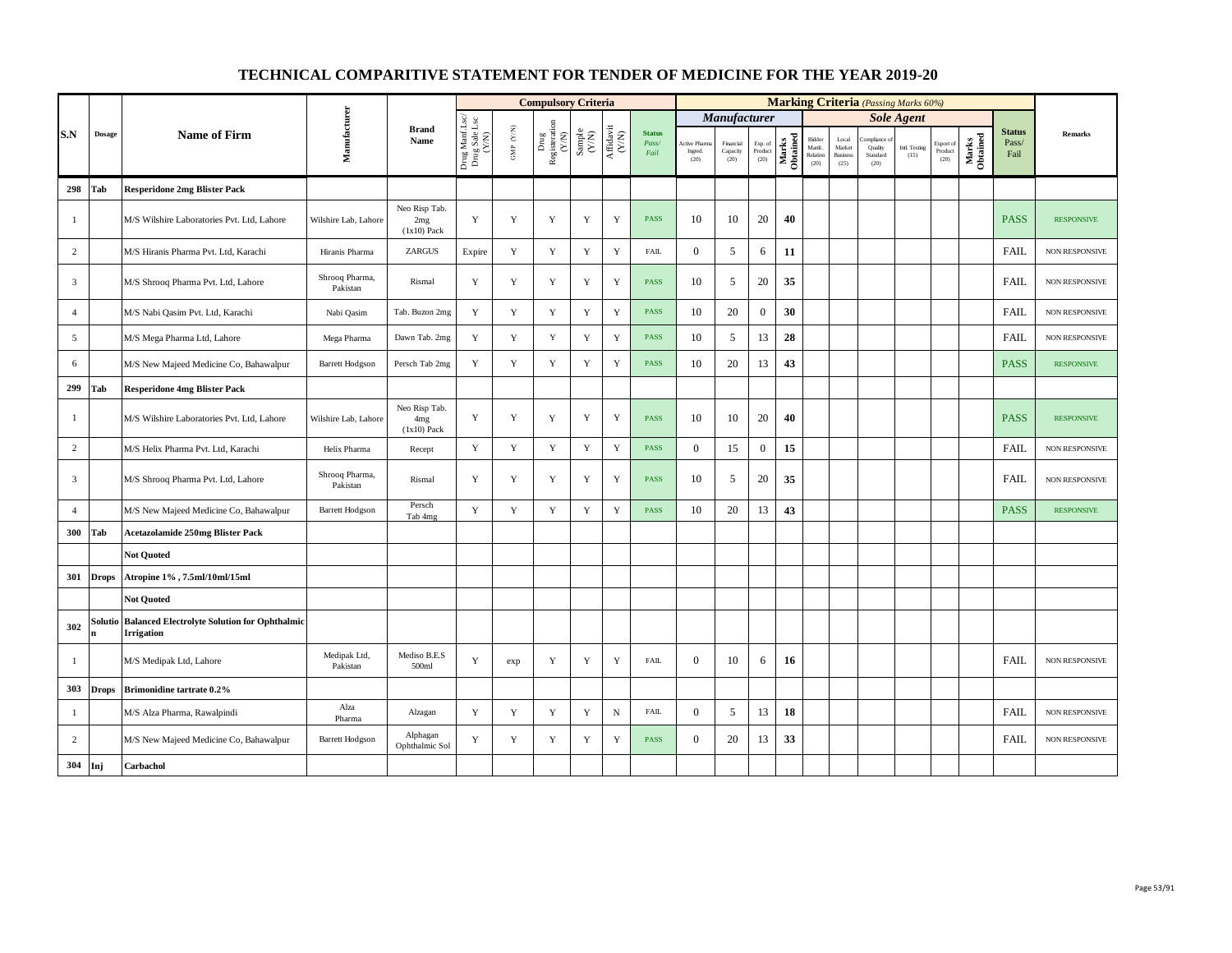|                |               |                                                                 |                               |                                             |                                          |                      | <b>Compulsory Criteria</b>                                                                |                                                                     |                                                                              |                                |                                                                  |                               |                            |                       |                                      |                                            |                                         | <b>Marking Criteria</b> (Passing Marks 60%) |                              |                   |                                |                       |
|----------------|---------------|-----------------------------------------------------------------|-------------------------------|---------------------------------------------|------------------------------------------|----------------------|-------------------------------------------------------------------------------------------|---------------------------------------------------------------------|------------------------------------------------------------------------------|--------------------------------|------------------------------------------------------------------|-------------------------------|----------------------------|-----------------------|--------------------------------------|--------------------------------------------|-----------------------------------------|---------------------------------------------|------------------------------|-------------------|--------------------------------|-----------------------|
|                |               |                                                                 |                               |                                             |                                          |                      |                                                                                           |                                                                     |                                                                              |                                |                                                                  | Manufacturer                  |                            |                       |                                      |                                            |                                         | <b>Sole Agent</b>                           |                              |                   |                                |                       |
| S.N            | <b>Dosage</b> | <b>Name of Firm</b>                                             | Manufacturer                  | <b>Brand</b><br>Name                        | Drug Manf.Lsc/<br>Drug Sale Lsc<br>(Y/N) | GMP $(\mathbf{Y/N})$ | $\begin{array}{c} \mathrm{ Drug} \\ \mathrm{Registeration} \\ (Y/\mathrm{N}) \end{array}$ | $\begin{array}{c} \text{Sample} \\ \text{C}(\text{NN}) \end{array}$ | $\begin{array}{c} \mathrm{Aff} \mathrm{davit} \\ (\mathrm{Y/N}) \end{array}$ | <b>Status</b><br>Pass/<br>Fail | Active Phan<br>$\operatorname*{Ingred.}% \mathcal{M}(G)$<br>(20) | Financial<br>Capacity<br>(20) | Exp. of<br>Product<br>(20) | Marks<br>Obtained     | Bidder<br>Manfc.<br>Relation<br>(20) | Local<br>Market<br><b>Business</b><br>(25) | mpliance<br>Quality<br>Standard<br>(20) | Intl. Testing<br>(15)                       | Export of<br>Product<br>(20) | Marks<br>Obtained | <b>Status</b><br>Pass/<br>Fail | Remarks               |
| 1              |               | M/S Kamran Bashir & Brothers, Lahore                            | Omni Lens<br>Pvt. Ltd / India | Omni Chol                                   |                                          |                      |                                                                                           |                                                                     |                                                                              |                                |                                                                  |                               |                            | <b>MEDICAL DEVICE</b> |                                      |                                            |                                         |                                             |                              |                   |                                |                       |
| 305            | <b>Drops</b>  | Chloramphenicol 0.5% + Dexamethasone<br>$0.1\%$ , 5ml / 10ml    |                               |                                             |                                          |                      |                                                                                           |                                                                     |                                                                              |                                |                                                                  |                               |                            |                       |                                      |                                            |                                         |                                             |                              |                   |                                |                       |
| 1              |               | M/S Hassan Surgical, Bahawalpur                                 | Sante Pvt. Ltd                | Dexoptic-C Susp                             | Y                                        | Y                    | Y                                                                                         | $\mathbf N$                                                         | Y                                                                            | <b>FAIL</b>                    | 10                                                               | 10                            | 6                          | 26                    |                                      |                                            |                                         |                                             |                              |                   | <b>FAIL</b>                    | <b>NON RESPONSIVE</b> |
|                |               | <b>Not Ouoted</b>                                               |                               |                                             |                                          |                      |                                                                                           |                                                                     |                                                                              |                                |                                                                  |                               |                            |                       |                                      |                                            |                                         |                                             |                              |                   | <b>FAIL</b>                    | NON RESPONSIVE        |
| 306            | <b>Drops</b>  | Chloramphenicol 0.5%, 10ml / 15ml                               |                               |                                             |                                          |                      |                                                                                           |                                                                     |                                                                              |                                |                                                                  |                               |                            |                       |                                      |                                            |                                         |                                             |                              |                   | <b>FAIL</b>                    | NON RESPONSIVE        |
| $\mathbf{1}$   |               | M/S Hassan Surgical, Bahawalpur                                 | Sante Pvt. Ltd                | Santochlor Sol                              | Y                                        | $\mathbf Y$          | $\mathbf Y$                                                                               | $\mathbf Y$                                                         | $\mathbf Y$                                                                  | <b>PASS</b>                    | 10                                                               | 10                            | 6                          | 26                    |                                      |                                            |                                         |                                             |                              |                   | <b>FAIL</b>                    | <b>NON RESPONSIVE</b> |
| 2              |               | M/S New Majeed Medicine Co, Bahawalpur                          | <b>Barrett Hodgson</b>        | Chloroptic<br>Ophthalmic Sol<br>0.5%        | Y                                        | $\mathbf Y$          | Y                                                                                         | $\mathbf Y$                                                         | Y                                                                            | <b>PASS</b>                    | 10                                                               | 10                            | 6                          | 26                    |                                      |                                            |                                         |                                             |                              |                   | <b>FAIL</b>                    | <b>NON RESPONSIVE</b> |
| 307            | Ointm<br>ent  | Chloramphenicol 1% ē Hydrocortisone 0.5%<br><b>Eye Ointment</b> |                               |                                             |                                          |                      |                                                                                           |                                                                     |                                                                              |                                |                                                                  |                               |                            |                       |                                      |                                            |                                         |                                             |                              |                   | <b>FAIL</b>                    | NON RESPONSIVE        |
|                |               | <b>Not Quoted</b>                                               |                               |                                             |                                          |                      |                                                                                           |                                                                     |                                                                              |                                |                                                                  |                               |                            |                       |                                      |                                            |                                         |                                             |                              |                   | FAIL                           | NON RESPONSIVE        |
| 308            | Ointm<br>ent  | <b>Chloramphenicol Eye Ointment</b>                             |                               |                                             |                                          |                      |                                                                                           |                                                                     |                                                                              |                                |                                                                  |                               |                            |                       |                                      |                                            |                                         |                                             |                              |                   | <b>FAIL</b>                    | <b>NON RESPONSIVE</b> |
|                |               | <b>Not Quoted</b>                                               |                               |                                             |                                          |                      |                                                                                           |                                                                     |                                                                              |                                |                                                                  |                               |                            |                       |                                      |                                            |                                         |                                             |                              |                   | <b>FAIL</b>                    | NON RESPONSIVE        |
| 309            | <b>Drops</b>  | Ciprofloxacin 0.3%, 5ml/10ml/15ml                               |                               |                                             |                                          |                      |                                                                                           |                                                                     |                                                                              |                                |                                                                  |                               |                            |                       |                                      |                                            |                                         |                                             |                              |                   |                                |                       |
| $\mathbf{1}$   |               | M/S Novartis Pharma Pakistan Ltd, Karachi                       | <b>Novartis</b>               | Ciloxan Sterile<br>Ophthalmic<br>Suspension | Y                                        | Y                    | Y                                                                                         | N                                                                   | Y                                                                            | <b>FAIL</b>                    |                                                                  |                               |                            |                       | $\Omega$                             | $\overline{0}$                             | $\Omega$                                | $\overline{0}$                              | $\overline{0}$               | $\Omega$          | FAIL                           | <b>NON RESPONSIVE</b> |
| $\overline{c}$ |               | M/S Medipak Ltd, Lahore                                         | Medipak Ltd,<br>Pakistan      | Ciprofena<br>5ml                            | Y                                        | exp                  | $\mathbf Y$                                                                               | $\mathbf Y$                                                         | Y                                                                            | <b>FAIL</b>                    | $\mathbf{0}$                                                     | 10                            | 13                         | 23                    |                                      |                                            |                                         |                                             |                              |                   | <b>FAIL</b>                    | <b>NON RESPONSIVE</b> |
| 310            | <b>Drops</b>  | Cyclopentolate HCl 1%, 10ml/15ml                                |                               |                                             |                                          |                      |                                                                                           |                                                                     |                                                                              |                                |                                                                  |                               |                            |                       |                                      |                                            |                                         |                                             |                              |                   |                                |                       |
|                |               | <b>Not Quoted</b>                                               |                               |                                             |                                          |                      |                                                                                           |                                                                     |                                                                              |                                |                                                                  |                               |                            |                       |                                      |                                            |                                         |                                             |                              |                   |                                |                       |
| 311            | <b>Drops</b>  | Dexamethasone 0.1% + Tobramycin 0.3%,<br>5ml / 10ml             |                               |                                             |                                          |                      |                                                                                           |                                                                     |                                                                              |                                |                                                                  |                               |                            |                       |                                      |                                            |                                         |                                             |                              |                   |                                |                       |
| $\mathbf{1}$   |               | M/S Novartis Pharma Pakistan Ltd, Karachi                       | Novartis                      | Tobradex<br>Suspension                      | Y                                        | $\mathbf Y$          | Y                                                                                         | Y                                                                   | Y                                                                            | <b>PASS</b>                    |                                                                  |                               |                            |                       | $\overline{0}$                       | $\mathbf{0}$                               | $\Omega$                                | $\overline{0}$                              | $\mathbf{0}$                 | $\mathbf{0}$      | <b>FAIL</b>                    | NON RESPONSIVE        |
| $\overline{c}$ |               | M/S Shaigan Pharma Pvt. Ltd, Rawalpindi                         | Shaigan Pharma                | Mydex<br>Ophthalmic<br>Suspension           | Y                                        | Y                    | Y                                                                                         | $\mathbf Y$                                                         | Y                                                                            | <b>PASS</b>                    | 10                                                               | 20                            | 13                         | 43                    |                                      |                                            |                                         |                                             |                              |                   | <b>PASS</b>                    | <b>RESPONSIVE</b>     |
| $\overline{3}$ |               | M/S Medipak Ltd, Lahore                                         | Medipak Ltd,<br>Pakistan      | Mebradex<br>5ml                             | Y                                        | exp                  | $\mathbf Y$                                                                               | $\mathbf Y$                                                         | Y                                                                            | <b>FAIL</b>                    | $\boldsymbol{0}$                                                 | 10                            | $\boldsymbol{0}$           | 10                    |                                      |                                            |                                         |                                             |                              |                   | <b>FAIL</b>                    | <b>NON RESPONSIVE</b> |
| $\overline{4}$ |               | M/S Alza Pharma, Rawalpindi                                     | Alza<br>Pharma                | Tod                                         | $\mathbf Y$                              | $\mathbf Y$          | ess then<br>year                                                                          | $_{\rm N}$                                                          | ${\bf N}$                                                                    | ${\rm FAIL}$                   | $\mathbf{0}$                                                     | 5                             | $\boldsymbol{0}$           | 5                     |                                      |                                            |                                         |                                             |                              |                   | <b>FAIL</b>                    | NON RESPONSIVE        |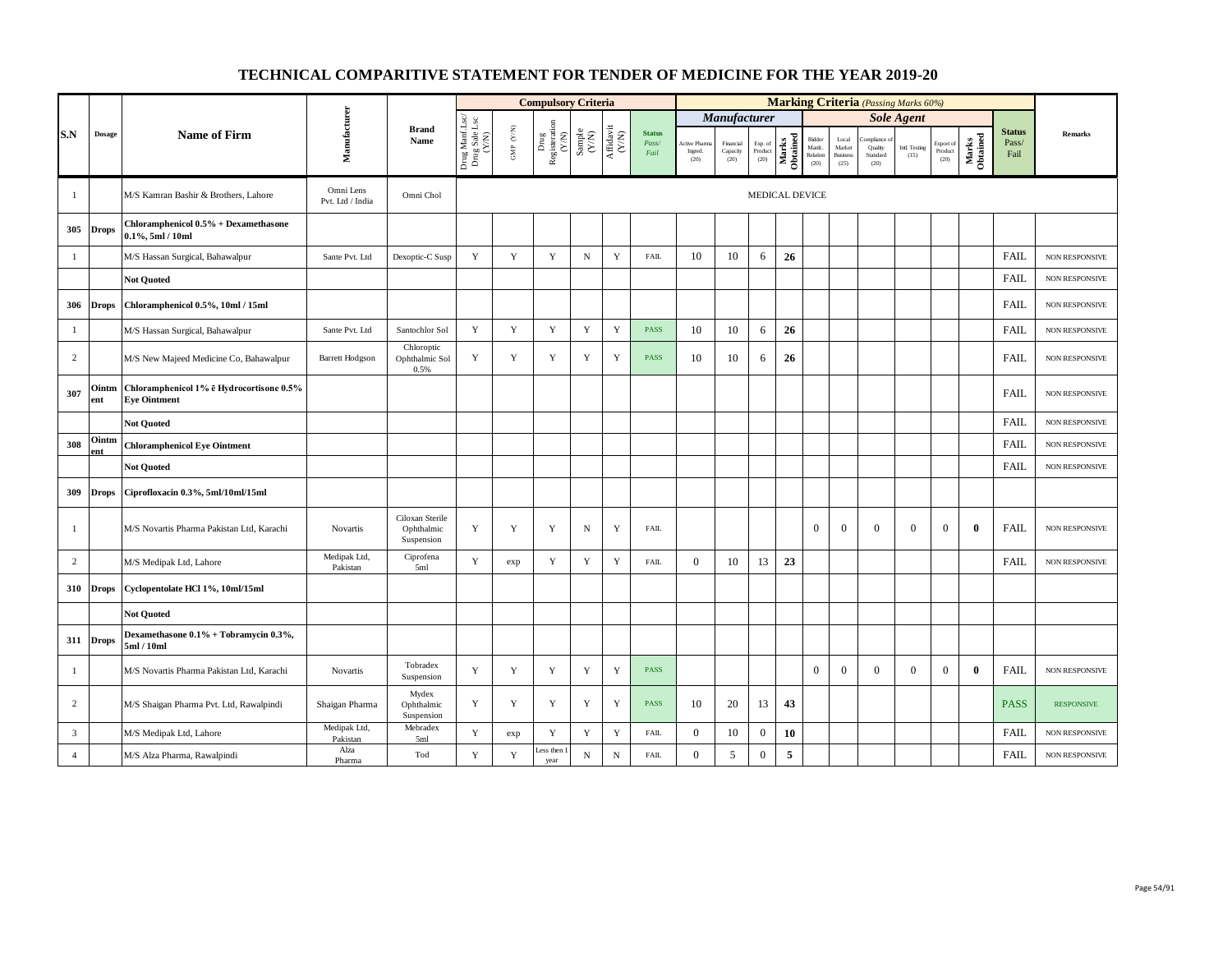|                |                     |                                                                       |                               |                                                  |                                          |                          | <b>Compulsory Criteria</b>                                  |                                                            |                    |                                |                                |                               |                            |                   |                                      |                                                     |                                         | <b>Marking Criteria</b> (Passing Marks 60%) |                              |                   |                                |                   |
|----------------|---------------------|-----------------------------------------------------------------------|-------------------------------|--------------------------------------------------|------------------------------------------|--------------------------|-------------------------------------------------------------|------------------------------------------------------------|--------------------|--------------------------------|--------------------------------|-------------------------------|----------------------------|-------------------|--------------------------------------|-----------------------------------------------------|-----------------------------------------|---------------------------------------------|------------------------------|-------------------|--------------------------------|-------------------|
|                |                     |                                                                       |                               |                                                  |                                          |                          |                                                             |                                                            |                    |                                |                                | Manufacturer                  |                            |                   |                                      |                                                     |                                         | <b>Sole Agent</b>                           |                              |                   |                                |                   |
| S.N            | Dosage              | <b>Name of Firm</b>                                                   | Manufacturer                  | <b>Brand</b><br>Name                             | Drug Manf.Lsc/<br>Drug Sale Lsc<br>(Y/N) | ${\rm GMP}$ ${\rm (YN)}$ | Drug<br>Registeration $\stackrel{\text{N}}{\left(N\right)}$ | $\begin{array}{c} \text{Sample} \\ \text{CAN} \end{array}$ | Affidavit<br>(Y/N) | <b>Status</b><br>Pass/<br>Fail | Active Phar<br>Ingred.<br>(20) | Financial<br>Capacity<br>(20) | Exp. of<br>Product<br>(20) | Marks<br>Obtained | Bidder<br>Manfc.<br>Relation<br>(20) | $_{\rm Local}$<br>Market<br><b>Business</b><br>(25) | mpliance<br>Quality<br>Standard<br>(20) | Intl. Testing<br>(15)                       | Export of<br>Product<br>(20) | Marks<br>Obtained | <b>Status</b><br>Pass/<br>Fail | Remarks           |
| 5              |                     | M/S Hassan Surgical, Bahawalpur                                       | Sante Pvt. Ltd                | Santodex Sterile<br>Ophthalmic Susp<br>5ml       | Y                                        | Y                        | Y                                                           | Y                                                          | $\mathbf Y$        | <b>PASS</b>                    | 10                             | 10                            | 6                          | 26                |                                      |                                                     |                                         |                                             |                              |                   | <b>FAIL</b>                    | NON RESPONSIVE    |
| 6              |                     | M/S New Majeed Medicine Co, Bahawalpur                                | <b>Barrett Hodgson</b>        | Eyebradex Eye<br><b>Drops</b>                    | $\mathbf Y$                              | $\mathbf Y$              | Y                                                           | $\mathbf Y$                                                | $\mathbf Y$        | <b>PASS</b>                    | 10                             | 20                            | 13                         | 43                |                                      |                                                     |                                         |                                             |                              |                   | <b>PASS</b>                    | <b>RESPONSIVE</b> |
| 312            | <b>Drops</b>        | Dexamethasone 0.1%, 5ml / 10ml                                        |                               |                                                  |                                          |                          |                                                             |                                                            |                    |                                |                                |                               |                            |                   |                                      |                                                     |                                         |                                             |                              |                   |                                |                   |
| $\mathbf{1}$   |                     | M/S Novartis Pharma Pakistan Ltd, Karachi                             | Novartis                      | Maxidex Sterile<br>Ophthalmic<br>Suspension 10ml | Y                                        | $\mathbf Y$              | Y                                                           | $\mathbf Y$                                                | $\mathbf Y$        | <b>PASS</b>                    |                                |                               |                            |                   | $\boldsymbol{0}$                     | $\boldsymbol{0}$                                    | $\mathbf{0}$                            | $\mathbf{0}$                                | $\boldsymbol{0}$             | $\bf{0}$          | <b>FAIL</b>                    | NON RESPONSIVE    |
| 313            | Inj                 | Diflucane 2mg/ml (Intravitreal)                                       |                               |                                                  |                                          |                          |                                                             |                                                            |                    |                                |                                |                               |                            |                   |                                      |                                                     |                                         |                                             |                              |                   |                                |                   |
|                |                     | <b>Not Quoted</b>                                                     |                               |                                                  |                                          |                          |                                                             |                                                            |                    |                                |                                |                               |                            |                   |                                      |                                                     |                                         |                                             |                              |                   |                                |                   |
| 314            | <b>Strips</b>       | Flourescine Sodium Strips, Pack of 25x2's                             |                               |                                                  |                                          |                          |                                                             |                                                            |                    |                                |                                |                               |                            |                   |                                      |                                                     |                                         |                                             |                              |                   |                                |                   |
|                |                     | <b>Not Quoted</b>                                                     |                               |                                                  |                                          |                          |                                                             |                                                            |                    |                                |                                |                               |                            |                   |                                      |                                                     |                                         |                                             |                              |                   |                                |                   |
| 315            | <b>Drops</b>        | Fucidic Acid 1%, 5ml / 10ml                                           |                               |                                                  |                                          |                          |                                                             |                                                            |                    |                                |                                |                               |                            |                   |                                      |                                                     |                                         |                                             |                              |                   |                                |                   |
|                |                     | <b>Not Ouoted</b>                                                     |                               |                                                  |                                          |                          |                                                             |                                                            |                    |                                |                                |                               |                            |                   |                                      |                                                     |                                         |                                             |                              |                   |                                |                   |
| 316            | Prefille<br>syringe | Hydroxyl Propyl Methyl Cellulose (HPMC)<br>2% prefilled glass syringe |                               |                                                  |                                          |                          |                                                             |                                                            |                    |                                |                                |                               |                            |                   |                                      |                                                     |                                         |                                             |                              |                   |                                |                   |
| $\mathbf{1}$   |                     | M/S Kamran Bashir & Brothers, Lahore                                  | Omni Lens<br>Pvt. Ltd / India | Omni Visc 2%                                     |                                          |                          |                                                             |                                                            |                    |                                |                                |                               |                            | MEDICAL DEVICE    |                                      |                                                     |                                         |                                             |                              |                   |                                |                   |
| 2              |                     | M/S Mubarak Vision, Lahore                                            | Albomed/Germany               | Pe-Ha-Visco 2.4%                                 |                                          |                          |                                                             |                                                            |                    |                                |                                |                               |                            | MEDICAL DEVICE    |                                      |                                                     |                                         |                                             |                              |                   |                                |                   |
| 317            | <b>Drops</b>        | Latanoprost 50mcg/ml, 2.5ml                                           |                               |                                                  |                                          |                          |                                                             |                                                            |                    |                                |                                |                               |                            |                   |                                      |                                                     |                                         |                                             |                              |                   |                                |                   |
| $\mathbf{1}$   |                     | M/S Hassan Surgical, Bahawalpur                                       | Sante Pvt. Ltd                | Vislat Ophthalmic<br>Sol                         | Y                                        | $\mathbf Y$              | $\mathbf Y$                                                 | ${\bf N}$                                                  | $\mathbf Y$        | <b>FAIL</b>                    | 10                             | 10                            | 6                          | 26                |                                      |                                                     |                                         |                                             |                              |                   | <b>FAIL</b>                    | NON RESPONSIVE    |
| 318            | <b>Drops</b>        | Moxifloxacin 0.5%, 3ml/5ml                                            |                               |                                                  |                                          |                          |                                                             |                                                            |                    |                                |                                |                               |                            |                   |                                      |                                                     |                                         |                                             |                              |                   |                                |                   |
| -1             |                     | M/S Novartis Pharma Pakistan Ltd, Karachi                             | <b>Novartis</b>               | Vigamox Sterile<br>Ophthalmic<br>Solution        | Y                                        | $\mathbf Y$              | Y                                                           | Y                                                          | Y                  | PASS                           |                                |                               |                            |                   | $\mathbf{0}$                         | $\overline{0}$                                      | $\Omega$                                | $\overline{0}$                              | $\boldsymbol{0}$             | $\bf{0}$          | <b>FAIL</b>                    | NON RESPONSIVE    |
| $\overline{c}$ |                     | M/S Shaigan Pharma Pvt. Ltd, Rawalpindi                               | Shaigan Pharma                | Mionex<br>Ophthalmic<br>Solution                 | Y                                        | Y                        | Y                                                           | Y                                                          | Y                  | <b>PASS</b>                    | 10                             | 20                            | 13                         | 43                |                                      |                                                     |                                         |                                             |                              |                   | <b>PASS</b>                    | <b>RESPONSIVE</b> |
| $\overline{3}$ |                     | M/S Medipak Ltd, Lahore                                               | Medipak Ltd,<br>Pakistan      | Medimox<br>5ml                                   | Y                                        | exp                      | $\mathbf Y$                                                 | $\mathbf Y$                                                | $\mathbf Y$        | FAIL                           | $\mathbf{0}$                   | 10                            | $\mathbf{0}$               | 10                |                                      |                                                     |                                         |                                             |                              |                   | <b>FAIL</b>                    | NON RESPONSIVE    |
| $\overline{4}$ |                     | M/S Alza Pharma, Rawalpindi                                           | Alza<br>Pharma                | Alzox Eye Drops                                  | $\mathbf Y$                              | $\mathbf Y$              | $\mathbf Y$                                                 | $\mathbf Y$                                                | $_{\rm N}$         | FAIL                           | $\mathbf{0}$                   | 5                             | 13                         | 18                |                                      |                                                     |                                         |                                             |                              |                   | FAIL                           | NON RESPONSIVE    |
| 5              |                     | M/S Hassan Surgical, Bahawalpur                                       | Sante Pvt. Ltd                | Ophthalmic Sol                                   | Y                                        | $\mathbf Y$              | $\mathbf Y$                                                 | $\mathbf Y$                                                | Y                  | PASS                           | 10                             | 10                            | 6                          | 26                |                                      |                                                     |                                         |                                             |                              |                   | <b>FAIL</b>                    | NON RESPONSIVE    |
| 6              |                     | M/S New Majeed Medicine Co, Bahawalpur                                | Barrett Hodgson               | Moxigan 0.5%<br>Sterile Ophth Sol,<br>5ml        | Y                                        | Y                        | Y                                                           | Y                                                          | Y                  | <b>PASS</b>                    | 10                             | 20                            | 13                         | 43                |                                      |                                                     |                                         |                                             |                              |                   | <b>PASS</b>                    | <b>RESPONSIVE</b> |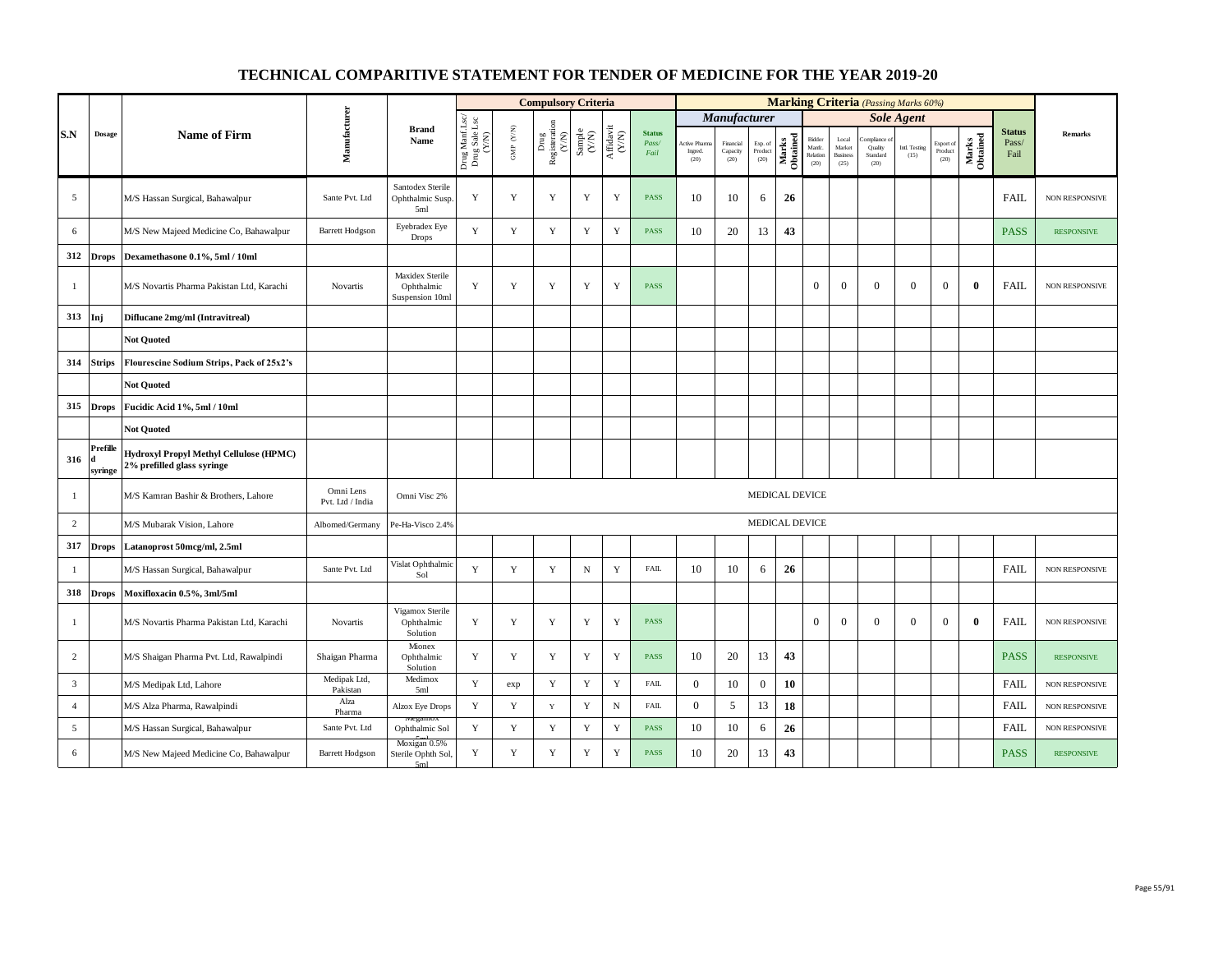|                |                     |                                                                                                            |                          |                                                 |                                          |                      | <b>Compulsory Criteria</b>                                                                                                                |             |                                      |                                |                                  |                               |                            |                   |                                                       |                                            |                                            | <b>Marking Criteria</b> (Passing Marks 60%) |                              |                   |                                |                   |
|----------------|---------------------|------------------------------------------------------------------------------------------------------------|--------------------------|-------------------------------------------------|------------------------------------------|----------------------|-------------------------------------------------------------------------------------------------------------------------------------------|-------------|--------------------------------------|--------------------------------|----------------------------------|-------------------------------|----------------------------|-------------------|-------------------------------------------------------|--------------------------------------------|--------------------------------------------|---------------------------------------------|------------------------------|-------------------|--------------------------------|-------------------|
|                |                     |                                                                                                            |                          |                                                 |                                          |                      |                                                                                                                                           |             |                                      |                                |                                  | <b>Manufacturer</b>           |                            |                   |                                                       |                                            |                                            | <b>Sole Agent</b>                           |                              |                   |                                |                   |
| S.N            | <b>Dosage</b>       | <b>Name of Firm</b>                                                                                        | Manufacturer             | <b>Brand</b><br>Name                            | Drug Manf.Lsc/<br>Drug Sale Lsc<br>(Y/N) | GMP $(\mathbf{Y/N})$ | $\begin{array}{c} \mathrm{Drag} \\ \mathrm{Res} \mathrm{interaction} \\ (\mathrm{Y/N}) \\ \mathrm{Sample} \\ \mathrm{Sample} \end{array}$ |             | $\frac{\text{Affdavit}}{\text{N/N}}$ | <b>Status</b><br>Pass/<br>Fail | Active Pharma<br>Ingred.<br>(20) | Financial<br>Capacity<br>(20) | Exp. of<br>Product<br>(20) | Marks<br>Obtained | Bidder<br>Manfc.<br>$\operatorname{Relation}$<br>(20) | Local<br>Market<br><b>Business</b><br>(25) | ompliance o<br>Quality<br>Standard<br>(20) | Intl. Testing<br>(15)                       | Export of<br>Product<br>(20) | Marks<br>Obtained | <b>Status</b><br>Pass/<br>Fail | <b>Remarks</b>    |
| 319            | Solutio<br>n        | Perflouro carburo liquid (PFCL)                                                                            |                          |                                                 |                                          |                      |                                                                                                                                           |             |                                      |                                |                                  |                               |                            |                   |                                                       |                                            |                                            |                                             |                              |                   |                                |                   |
| -1             |                     | M/S Mubarak Vision, Lahore                                                                                 | Alchimia/ Italy          | $HPF-10$                                        |                                          |                      |                                                                                                                                           |             |                                      |                                |                                  |                               |                            | MEDICAL DEVICE    |                                                       |                                            |                                            |                                             |                              |                   |                                |                   |
| 320            | <b>Drops</b>        | Phenylephrine 10%, 5ml / 10ml                                                                              |                          |                                                 |                                          |                      |                                                                                                                                           |             |                                      |                                |                                  |                               |                            |                   |                                                       |                                            |                                            |                                             |                              |                   |                                |                   |
|                |                     | <b>Not Quoted</b>                                                                                          |                          |                                                 |                                          |                      |                                                                                                                                           |             |                                      |                                |                                  |                               |                            |                   |                                                       |                                            |                                            |                                             |                              |                   |                                |                   |
| 321            | <b>Drops</b>        | Pilocarpine 2%, 4%, 5ml / 10ml                                                                             |                          |                                                 |                                          |                      |                                                                                                                                           |             |                                      |                                |                                  |                               |                            |                   |                                                       |                                            |                                            |                                             |                              |                   |                                |                   |
|                |                     | <b>Not Quoted</b>                                                                                          |                          |                                                 |                                          |                      |                                                                                                                                           |             |                                      |                                |                                  |                               |                            |                   |                                                       |                                            |                                            |                                             |                              |                   |                                |                   |
| 322            | Ear<br><b>Drops</b> | Polymyxin B. Sulpahte 10000 Units,<br>Neomycin Sulphate 3400 Units /<br><b>Hydrocortisone acetate 10mg</b> |                          |                                                 |                                          |                      |                                                                                                                                           |             |                                      |                                |                                  |                               |                            |                   |                                                       |                                            |                                            |                                             |                              |                   |                                |                   |
| $\mathbf{1}$   |                     | M/S GlaxoSmithKline, Karachi                                                                               | GSK, Karachi             | Otosporin<br>Ear Deops                          | Y                                        | $\mathbf Y$          | Y                                                                                                                                         | $\mathbf Y$ | $\mathbf Y$                          | <b>PASS</b>                    | 10                               | 20                            | 13                         | 43                |                                                       |                                            |                                            |                                             |                              |                   | <b>PASS</b>                    | <b>RESPONSIVE</b> |
| 323            | Ointm<br>ent        | Polymyxin B. Sulphate + Bacitracin ē HPMC<br><b>Eye Ointment</b>                                           |                          |                                                 |                                          |                      |                                                                                                                                           |             |                                      |                                |                                  |                               |                            |                   |                                                       |                                            |                                            |                                             |                              |                   |                                |                   |
| 1              |                     | M/S GlaxoSmithKline, Karachi                                                                               | GSK, Karachi             | Polyfax Eye<br>Ointment                         | Y                                        | $\mathbf Y$          | $\mathbf Y$                                                                                                                               | Y           | $\mathbf Y$                          | <b>PASS</b>                    | 20                               | 20                            | 13                         | 53                |                                                       |                                            |                                            |                                             |                              |                   | <b>PASS</b>                    | <b>RESPONSIVE</b> |
| 324            | <b>Drops</b>        | Proparacaine HCl 0.5% + Benzalkonium<br>Chloride 0.01%, 15ml                                               |                          |                                                 |                                          |                      |                                                                                                                                           |             |                                      |                                |                                  |                               |                            |                   |                                                       |                                            |                                            |                                             |                              |                   |                                |                   |
|                |                     | <b>Not Quoted</b>                                                                                          |                          |                                                 |                                          |                      |                                                                                                                                           |             |                                      |                                |                                  |                               |                            |                   |                                                       |                                            |                                            |                                             |                              |                   |                                |                   |
| 325            | <b>Drops</b>        | Timolol Maleate 0.5%, 5ml / 10ml                                                                           |                          |                                                 |                                          |                      |                                                                                                                                           |             |                                      |                                |                                  |                               |                            |                   |                                                       |                                            |                                            |                                             |                              |                   |                                |                   |
| $\mathbf{1}$   |                     | M/S Alza Pharma, Rawalpindi                                                                                | Alza<br>Pharma           | Timol                                           | Y                                        | $\mathbf Y$          | Less then<br>year                                                                                                                         | ${\bf N}$   | ${\bf N}$                            | ${\rm FAIL}$                   | $\mathbf{0}$                     | 5                             | $\boldsymbol{0}$           | 5                 |                                                       |                                            |                                            |                                             |                              |                   | <b>FAIL</b>                    | NON RESPONSIVE    |
| $\overline{c}$ |                     | M/S Hassan Surgical, Bahawalpur                                                                            | Sante Pvt. Ltd           | Betalol Sol 5ml                                 | Y                                        | $\mathbf Y$          | $\mathbf Y$                                                                                                                               | $\mathbf Y$ | $\mathbf Y$                          | <b>PASS</b>                    | 10                               | 10                            | 6                          | 26                |                                                       |                                            |                                            |                                             |                              |                   | <b>FAIL</b>                    | NON RESPONSIVE    |
| 326            | <b>Drops</b>        | Tobramycin 0.3%, 5ml / 10ml                                                                                |                          |                                                 |                                          |                      |                                                                                                                                           |             |                                      |                                |                                  |                               |                            |                   |                                                       |                                            |                                            |                                             |                              |                   |                                |                   |
| $\mathbf{1}$   |                     | M/S Novartis Pharma Pakistan Ltd, Karachi                                                                  | Novartis                 | <b>Tobrex Sterile</b><br>Ophthalmic<br>Ointment | Y                                        | Y                    | Y                                                                                                                                         | Y           | Y                                    | <b>PASS</b>                    |                                  |                               |                            |                   | $\overline{0}$                                        | $\overline{0}$                             | $\overline{0}$                             | $\overline{0}$                              | $\mathbf{0}$                 | $\bf{0}$          | <b>FAIL</b>                    | NON RESPONSIVE    |
| $\overline{c}$ |                     | M/S Medipak Ltd, Lahore                                                                                    | Medipak Ltd,<br>Pakistan | Tobraxia<br>5ml                                 | $\mathbf Y$                              | exp                  | $\mathbf Y$                                                                                                                               | $\mathbf Y$ | $\mathbf Y$                          | <b>FAIL</b>                    | $\mathbf{0}$                     | 10                            | 13                         | 23                |                                                       |                                            |                                            |                                             |                              |                   | FAIL                           | NON RESPONSIVE    |
| 3              |                     | M/S Alza Pharma, Rawalpindi                                                                                | Alza<br>Pharma           | Tobralux                                        | $\mathbf Y$                              | $\mathbf Y$          | ess then<br>year                                                                                                                          | $_{\rm N}$  | ${\bf N}$                            | ${\rm FAIL}$                   | $\overline{0}$                   | 5                             | $\boldsymbol{0}$           | 5                 |                                                       |                                            |                                            |                                             |                              |                   | <b>FAIL</b>                    | NON RESPONSIVE    |
| $\overline{4}$ |                     | M/S New Majeed Medicine Co, Bahawalpur                                                                     | <b>Barrett Hodgson</b>   | Eyedrex<br>Ophthalmic Sol<br>$0.3%$ , 5ml       | Y                                        | $\mathbf Y$          | Y                                                                                                                                         | Y           | Y                                    | <b>PASS</b>                    | 10                               | 20                            | 13                         | 43                |                                                       |                                            |                                            |                                             |                              |                   | <b>PASS</b>                    | <b>RESPONSIVE</b> |
| 327            | <b>Drops</b>        | Tropicamide 1%, 5ml / 10ml                                                                                 |                          |                                                 |                                          |                      |                                                                                                                                           |             |                                      |                                |                                  |                               |                            |                   |                                                       |                                            |                                            |                                             |                              |                   |                                |                   |
|                |                     | <b>Not Quoted</b>                                                                                          |                          |                                                 |                                          |                      |                                                                                                                                           |             |                                      |                                |                                  |                               |                            |                   |                                                       |                                            |                                            |                                             |                              |                   |                                |                   |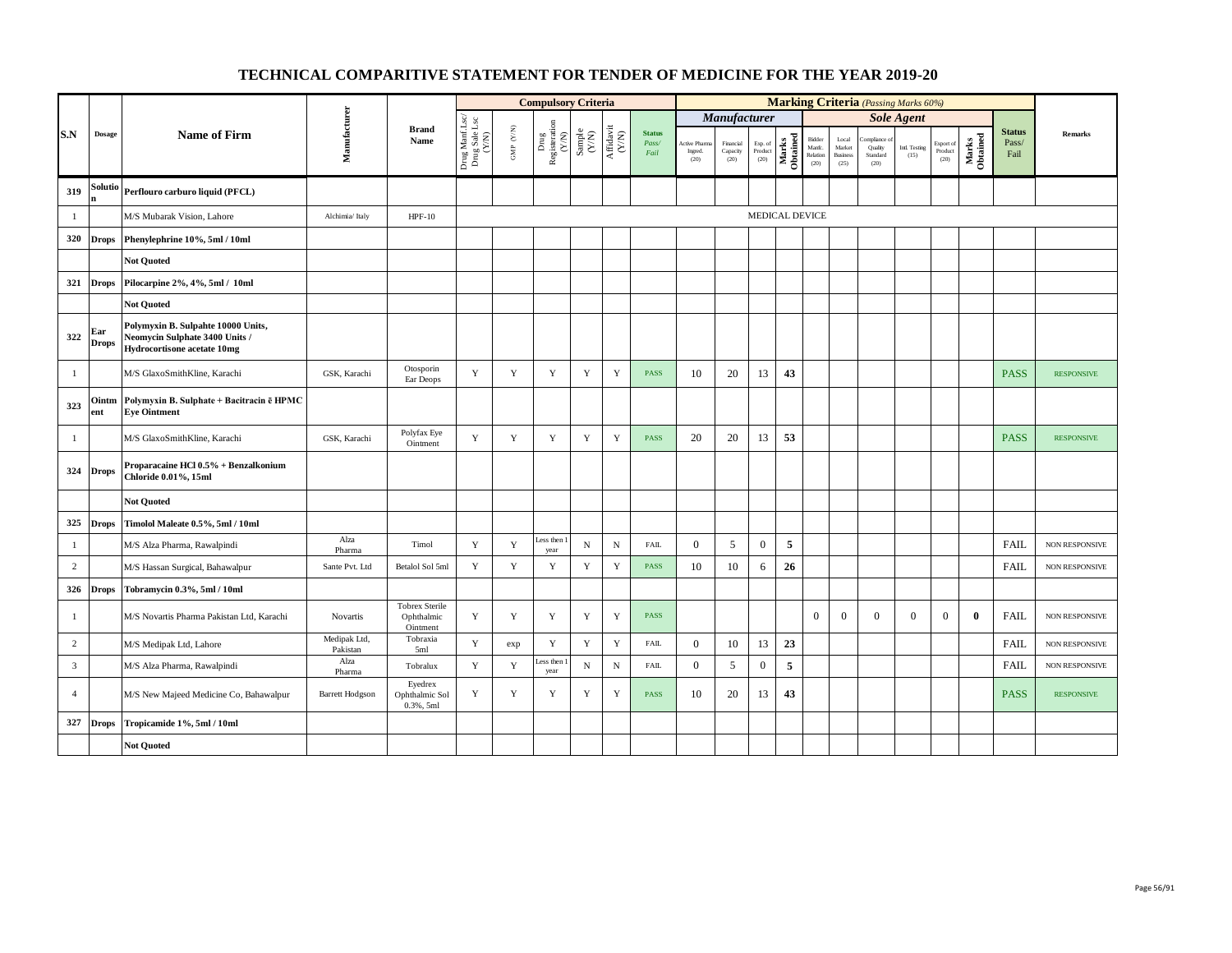|                |                                          |                                           |                               |                                       |                                          |                          | <b>Compulsory Criteria</b>                                                   |                                                                     |                                                                              |                                |                                |                               |                            |                   |                                      |                                                     |                                         | <b>Marking Criteria</b> (Passing Marks 60%) |                              |                   |                                |                       |
|----------------|------------------------------------------|-------------------------------------------|-------------------------------|---------------------------------------|------------------------------------------|--------------------------|------------------------------------------------------------------------------|---------------------------------------------------------------------|------------------------------------------------------------------------------|--------------------------------|--------------------------------|-------------------------------|----------------------------|-------------------|--------------------------------------|-----------------------------------------------------|-----------------------------------------|---------------------------------------------|------------------------------|-------------------|--------------------------------|-----------------------|
|                |                                          |                                           |                               |                                       |                                          |                          |                                                                              |                                                                     |                                                                              |                                |                                | Manufacturer                  |                            |                   |                                      |                                                     |                                         | <b>Sole Agent</b>                           |                              |                   |                                |                       |
| S.N            | Dosage                                   | <b>Name of Firm</b>                       | Manufacturer                  | <b>Brand</b><br>Name                  | Drug Manf.Lsc/<br>Drug Sale Lsc<br>(Y/N) | ${\rm GMP}$ ${\rm (YN)}$ | Drug<br>Registeration $\left( \begin{array}{c} \chi / N \end{array} \right)$ | $\begin{array}{c} \text{Sample} \\ \text{C}(\text{NN}) \end{array}$ | $\begin{array}{c} \mathrm{Aff} \mathrm{davit} \\ (\mathrm{Y/N}) \end{array}$ | <b>Status</b><br>Pass/<br>Fail | Active Phar<br>Ingred.<br>(20) | Financial<br>Capacity<br>(20) | Exp. of<br>Product<br>(20) | Marks<br>Obtained | Bidder<br>Manfc.<br>Relation<br>(20) | $_{\rm Local}$<br>Market<br><b>Business</b><br>(25) | mpliance<br>Quality<br>Standard<br>(20) | Intl. Testing<br>(15)                       | Export of<br>Product<br>(20) | Marks<br>Obtained | <b>Status</b><br>Pass/<br>Fail | Remarks               |
| 328            | Inj                                      | <b>Vision Blue</b>                        |                               |                                       |                                          |                          |                                                                              |                                                                     |                                                                              |                                |                                |                               |                            |                   |                                      |                                                     |                                         |                                             |                              |                   |                                |                       |
| -1             |                                          | M/S Kamran Bashir & Brothers, Lahore      | Omni Lens<br>Pvt. Ltd / India | Omni Blue                             |                                          |                          |                                                                              |                                                                     |                                                                              |                                |                                |                               |                            | MEDICAL DEVICE    |                                      |                                                     |                                         |                                             |                              |                   |                                |                       |
| $\overline{2}$ |                                          | M/S Mubarak Vision, Lahore                | Alchimia/Italy                | RS-Blue                               |                                          |                          |                                                                              |                                                                     |                                                                              |                                |                                |                               |                            | MEDICAL DEVICE    |                                      |                                                     |                                         |                                             |                              |                   |                                |                       |
| 329            | Eye<br><b>Drop</b>                       | Nepafenac                                 |                               |                                       |                                          |                          |                                                                              |                                                                     |                                                                              |                                |                                |                               |                            |                   |                                      |                                                     |                                         |                                             |                              |                   |                                |                       |
| $\mathbf{1}$   |                                          | M/S Novartis Pharma Pakistan Ltd, Karachi | Novartis                      | Nevanac<br><b>Eye Drops</b>           | $\mathbf Y$                              | $\mathbf Y$              | Y                                                                            | ${\bf N}$                                                           | Y                                                                            | <b>FAIL</b>                    |                                |                               |                            |                   | $\mathbf{0}$                         | $\mathbf{0}$                                        | $\Omega$                                | $\mathbf{0}$                                | $\boldsymbol{0}$             | $\mathbf{0}$      | FAIL                           | NON RESPONSIVE        |
| $\overline{2}$ |                                          | M/S Medipak Ltd, Lahore                   | Medipak Ltd,<br>Pakistan      | Nepawell<br>5ml                       | Y                                        | exp                      | $\mathbf Y$                                                                  | $\mathbf Y$                                                         | $\mathbf Y$                                                                  | FAIL                           | $\boldsymbol{0}$               | $10\,$                        | $\boldsymbol{0}$           | 10                |                                      |                                                     |                                         |                                             |                              |                   | <b>FAIL</b>                    | NON RESPONSIVE        |
| $\overline{3}$ |                                          | M/S Alza Pharma, Rawalpindi               | Alza<br>Pharma                | Neplo                                 | Y                                        | $\mathbf Y$              | $\mathbf Y$                                                                  | $\mathbf Y$                                                         | $_{\rm N}$                                                                   | FAIL                           | $\boldsymbol{0}$               | $\sqrt{5}$                    | 13                         | 18                |                                      |                                                     |                                         |                                             |                              |                   | <b>FAIL</b>                    | <b>NON RESPONSIVE</b> |
| $\overline{4}$ |                                          | M/S Hassan Surgical, Bahawalpur           | Sante Pvt. Ltd                | Nepac 0.1%<br>Ophthalmic Susp.        | Y                                        | Y                        | Y                                                                            | $\mathbf Y$                                                         | $\mathbf Y$                                                                  | <b>PASS</b>                    | 10                             | 10                            | 6                          | 26                |                                      |                                                     |                                         |                                             |                              |                   | <b>FAIL</b>                    | <b>NON RESPONSIVE</b> |
| 5              |                                          | M/S New Majeed Medicine Co, Bahawalpur    | <b>Barrett Hodgson</b>        | Barinep<br>Ophthalmic Susp            | Y                                        | $\mathbf Y$              | $\mathbf Y$                                                                  | $\mathbf Y$                                                         | ${\bf N}$                                                                    | FAIL                           | $\overline{0}$                 | 20                            | 6                          | 26                |                                      |                                                     |                                         |                                             |                              |                   | FAIL                           | NON RESPONSIVE        |
| 330            | Eye<br><b>Drop</b>                       | Natamycin 5%                              |                               |                                       |                                          |                          |                                                                              |                                                                     |                                                                              |                                |                                |                               |                            |                   |                                      |                                                     |                                         |                                             |                              |                   |                                |                       |
| -1             |                                          | M/S Alza Pharma, Rawalpindi               | Alza<br>Pharma                | Natamin                               | Y                                        | Y                        | Y                                                                            | Y                                                                   | $_{\rm N}$                                                                   | <b>FAIL</b>                    | $\overline{0}$                 | 5                             | $\overline{0}$             | 5                 |                                      |                                                     |                                         |                                             |                              |                   | <b>FAIL</b>                    | NON RESPONSIVE        |
| $\overline{2}$ |                                          | M/S Hassan Surgical, Bahawalpur           | Sante Pvt. Ltd                | Natasan Susp.                         | $\mathbf Y$                              | $\mathbf Y$              | $\mathbf Y$                                                                  | $\mathbf Y$                                                         | $\mathbf Y$                                                                  | PASS                           | 10                             | 10                            | 6                          | 26                |                                      |                                                     |                                         |                                             |                              |                   | <b>FAIL</b>                    | <b>NON RESPONSIVE</b> |
| 331            | Eye<br>Drop                              | Fluromethalone 0.1%                       |                               |                                       |                                          |                          |                                                                              |                                                                     |                                                                              |                                |                                |                               |                            |                   |                                      |                                                     |                                         |                                             |                              |                   |                                |                       |
| -1             |                                          | M/S Shaigan Pharma Pvt. Ltd, Rawalpindi   | Shaigan Pharma                | Lamcy<br>Ophthalmic<br>Suspension     | Y                                        | Y                        | Y                                                                            | Y                                                                   | Y                                                                            | <b>PASS</b>                    | 10                             | 20                            | 13                         | 43                |                                      |                                                     |                                         |                                             |                              |                   | <b>PASS</b>                    | <b>RESPONSIVE</b>     |
| $\overline{c}$ |                                          | M/S Alza Pharma, Rawalpindi               | Alza<br>Pharma                | Fluramax                              | $\mathbf Y$                              | $\mathbf Y$              | $\mathbf Y$                                                                  | $\mathbf Y$                                                         | $_{\rm N}$                                                                   | FAIL                           | $\boldsymbol{0}$               | 5                             | 13                         | 18                |                                      |                                                     |                                         |                                             |                              |                   | <b>FAIL</b>                    | NON RESPONSIVE        |
| 3              |                                          | M/S Hassan Surgical, Bahawalpur           | Sante Pvt. Ltd                | Ocuflur Susp.                         | Y                                        | $\mathbf Y$              | Y                                                                            | $\mathbf Y$                                                         | $\mathbf Y$                                                                  | PASS                           | 10                             | 10                            | 6                          | 26                |                                      |                                                     |                                         |                                             |                              |                   | <b>FAIL</b>                    | NON RESPONSIVE        |
| $\overline{4}$ |                                          | M/S New Majeed Medicine Co, Bahawalpur    | <b>Barrett Hodgson</b>        | <b>FML</b> Liquifilim<br>Str Oph Susp | Y                                        | Y                        | N                                                                            | Y                                                                   | Y                                                                            | <b>FAIL</b>                    | $\mathbf{0}$                   | 20                            | 6                          | 26                |                                      |                                                     |                                         |                                             |                              |                   | <b>FAIL</b>                    | NON RESPONSIVE        |
| 332            | )pth.<br><u>Solutic</u>                  | <b>Hypertonic Eye Solution</b>            |                               |                                       |                                          |                          |                                                                              |                                                                     |                                                                              |                                |                                |                               |                            |                   |                                      |                                                     |                                         |                                             |                              |                   |                                |                       |
|                |                                          | <b>Not Quoted</b>                         |                               |                                       |                                          |                          |                                                                              |                                                                     |                                                                              |                                |                                |                               |                            |                   |                                      |                                                     |                                         |                                             |                              |                   |                                |                       |
| 333            | ${\bf E} {\bf a} {\bf r}$<br><b>Drop</b> | Ciproflaxacin + Dexamethasone             |                               |                                       |                                          |                          |                                                                              |                                                                     |                                                                              |                                |                                |                               |                            |                   |                                      |                                                     |                                         |                                             |                              |                   |                                |                       |
| -1             |                                          | M/S Hassan Surgical, Bahawalpur           | Sante Pvt. Ltd                | Zeprodex Otic Ear<br>Drops            | Y                                        | Y                        | Y                                                                            | Y                                                                   | Y                                                                            | <b>PASS</b>                    | 10                             | 10                            | 6                          | 26                |                                      |                                                     |                                         |                                             |                              |                   | <b>FAIL</b>                    | NON RESPONSIVE        |
| $\overline{c}$ |                                          | M/S New Majeed Medicine Co, Bahawalpur    | <b>Barrett Hodgson</b>        | Cipotic-D Ear<br><b>Drops</b>         | $\mathbf Y$                              | $\mathbf Y$              | $\mathbf Y$                                                                  | Y                                                                   | $\mathbf Y$                                                                  | <b>PASS</b>                    | 10                             | $20\,$                        | 6                          | 36                |                                      |                                                     |                                         |                                             |                              |                   | <b>PASS</b>                    | <b>RESPONSIVE</b>     |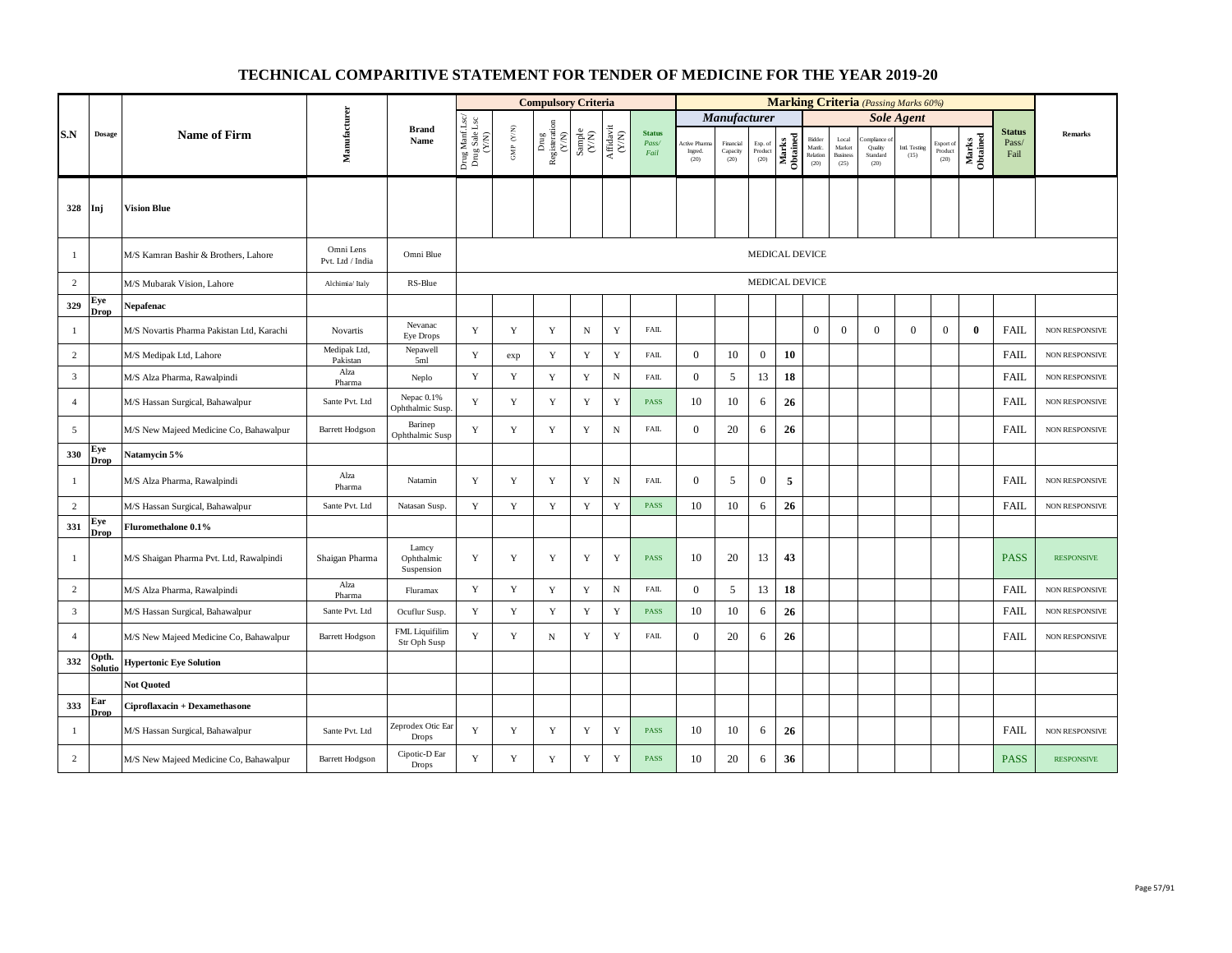|                |                    |                                                        |                                     |                            |                                          |                                          | <b>Compulsory Criteria</b>                                                                                                                |             |                                                                                       |                                |                                 |                               |                            |                   |                                      |                                            |                                           | <b>Marking Criteria</b> (Passing Marks 60%) |                              |                   |                                |                       |
|----------------|--------------------|--------------------------------------------------------|-------------------------------------|----------------------------|------------------------------------------|------------------------------------------|-------------------------------------------------------------------------------------------------------------------------------------------|-------------|---------------------------------------------------------------------------------------|--------------------------------|---------------------------------|-------------------------------|----------------------------|-------------------|--------------------------------------|--------------------------------------------|-------------------------------------------|---------------------------------------------|------------------------------|-------------------|--------------------------------|-----------------------|
|                |                    |                                                        |                                     |                            |                                          |                                          |                                                                                                                                           |             |                                                                                       |                                |                                 | Manufacturer                  |                            |                   |                                      |                                            |                                           | <b>Sole Agent</b>                           |                              |                   |                                |                       |
| S.N            | $\bf{Dosage}$      | <b>Name of Firm</b>                                    | Manufacturer                        | <b>Brand</b><br>Name       | Drug Manf.Lsc/<br>Drug Sale Lsc<br>(Y/N) | $\ensuremath{\mathsf{GMP}}\xspace$ (Y/N) | $\begin{array}{c} \mathrm{Drag} \\ \mathrm{Res} \mathrm{interaction} \\ (\mathrm{Y/N}) \\ \mathrm{Sample} \\ \mathrm{Sample} \end{array}$ |             | $\begin{array}{c} \mathrm{Aff} \mathrm{dav} \mathrm{i} \\ (\mathrm{Y/N}) \end{array}$ | <b>Status</b><br>Pass/<br>Fail | Active Pharm<br>Ingred.<br>(20) | Financial<br>Capacity<br>(20) | Exp. of<br>Product<br>(20) | Marks<br>Obtained | Bidder<br>Manfc.<br>Relation<br>(20) | Local<br>Market<br><b>Business</b><br>(25) | 'ompliance<br>Quality<br>Standard<br>(20) | Intl. Testing<br>(15)                       | Export of<br>Product<br>(20) | Marks<br>Obtained | <b>Status</b><br>Pass/<br>Fail | <b>Remarks</b>        |
| 334            | Ear<br><b>Drop</b> | Nystatin, Gramicidin/Triamcinolone,<br>Neomycin        |                                     |                            |                                          |                                          |                                                                                                                                           |             |                                                                                       |                                |                                 |                               |                            |                   |                                      |                                            |                                           |                                             |                              |                   |                                |                       |
|                |                    | <b>Not Quoted</b>                                      |                                     |                            |                                          |                                          |                                                                                                                                           |             |                                                                                       |                                |                                 |                               |                            |                   |                                      |                                            |                                           |                                             |                              |                   |                                |                       |
| 335            | Ear<br>Drop        | Clotrimazol                                            |                                     |                            |                                          |                                          |                                                                                                                                           |             |                                                                                       |                                |                                 |                               |                            |                   |                                      |                                            |                                           |                                             |                              |                   |                                |                       |
|                |                    | <b>Not Quoted</b>                                      |                                     |                            |                                          |                                          |                                                                                                                                           |             |                                                                                       |                                |                                 |                               |                            |                   |                                      |                                            |                                           |                                             |                              |                   |                                |                       |
| 336            | Ear<br><b>Drop</b> | Tobramycin + Dexamethasone                             |                                     |                            |                                          |                                          |                                                                                                                                           |             |                                                                                       |                                |                                 |                               |                            |                   |                                      |                                            |                                           |                                             |                              |                   |                                |                       |
| $\mathbf{1}$   |                    | M/S Hassan Surgical, Bahawalpur                        | Sante Pvt. Ltd                      | Dexatob<br>Ear Drops       | Y                                        | $\mathbf Y$                              | $\mathbf Y$                                                                                                                               | Y           | $\mathbf Y$                                                                           | <b>PASS</b>                    | 10                              | 10                            | 6                          | 26                |                                      |                                            |                                           |                                             |                              |                   | <b>FAIL</b>                    | NON RESPONSIVE        |
| 337            | Tab                | Calcium + Vitamin D                                    |                                     |                            |                                          |                                          |                                                                                                                                           |             |                                                                                       |                                |                                 |                               |                            |                   |                                      |                                            |                                           |                                             |                              |                   | FAIL                           | NON RESPONSIVE        |
| $\mathbf{1}$   |                    | M/S Jamil Traders, Multan                              | <b>GSK CHC</b>                      | Qalsan D<br>Tab            | $\mathbf Y$                              | $\mathbf Y$                              | $\mathbf Y$                                                                                                                               | $\mathbf Y$ | $\mathbf Y$                                                                           | <b>PASS</b>                    | 10                              | 20                            | 13                         | 43                |                                      |                                            |                                           |                                             |                              |                   | <b>PASS</b>                    | <b>RESPONSIVE</b>     |
| $\overline{c}$ |                    | M/S GlaxoSmithKline, Karachi                           | GSK, Karachi                        | Chewcal<br>Tab.            | Y                                        | Y                                        | Y                                                                                                                                         | Y           | $\mathbf Y$                                                                           | <b>PASS</b>                    | 10                              | 20                            | 13                         | 43                |                                      |                                            |                                           |                                             |                              |                   | <b>PASS</b>                    | <b>RESPONSIVE</b>     |
| 338            | Tab                | Calcium Carbonate + Vitamin (Effervescent)             |                                     |                            |                                          |                                          |                                                                                                                                           |             |                                                                                       |                                |                                 |                               |                            |                   |                                      |                                            |                                           |                                             |                              |                   |                                |                       |
| $\mathbf{1}$   |                    | M/S Jamil Traders, Multan                              | <b>GSK CHC</b>                      | CaC 1000<br>Plus           | Y                                        | $\mathbf Y$                              | $\mathbf Y$                                                                                                                               | $\mathbf Y$ | $\mathbf Y$                                                                           | <b>PASS</b>                    | 10                              | 20                            | 13                         | 43                |                                      |                                            |                                           |                                             |                              |                   | <b>PASS</b>                    | <b>RESPONSIVE</b>     |
| 2              |                    | M/S Abbott Laboratories Pakistan Ltd, Karachi          | Abbott Lab Pakistan<br>Ltd          | Abocal<br>Effervescent Tab | Y                                        | Y                                        | Y                                                                                                                                         | Y           | $\mathbf Y$                                                                           | <b>PASS</b>                    | 10                              | 20                            | 13                         | 43                |                                      |                                            |                                           |                                             |                              |                   | <b>PASS</b>                    | <b>RESPONSIVE</b>     |
| 339            | Inj                | <b>Calcium Gluconate 10ml</b>                          |                                     |                            |                                          |                                          |                                                                                                                                           |             |                                                                                       |                                |                                 |                               |                            |                   |                                      |                                            |                                           |                                             |                              |                   |                                |                       |
|                |                    | <b>Not Ouoted</b>                                      |                                     |                            |                                          |                                          |                                                                                                                                           |             |                                                                                       |                                |                                 |                               |                            |                   |                                      |                                            |                                           |                                             |                              |                   |                                |                       |
| 340            | Inj                | Cholecalciferol (Vitamin D3)                           |                                     |                            |                                          |                                          |                                                                                                                                           |             |                                                                                       |                                |                                 |                               |                            |                   |                                      |                                            |                                           |                                             |                              |                   |                                |                       |
| $\mathbf{1}$   |                    | M/S Global Pharma Pvt. Ltd, Islamabad                  | Global Pharma Pvt.<br>Ltd, Pakistan | Calciferol<br>Inj.         | Y                                        | Y                                        | Y                                                                                                                                         | Y           | Y                                                                                     | <b>PASS</b>                    | 10                              | 20                            | 13                         | 43                |                                      |                                            |                                           |                                             |                              |                   | <b>PASS</b>                    | <b>RESPONSIVE</b>     |
| $\overline{c}$ |                    | M/S Helix Pharma Pvt. Ltd, Karachi                     | Helix Pharma                        | Doris Oral I.M<br>Inj.     | Y                                        | $\mathbf Y$                              | $\mathbf Y$                                                                                                                               | $\mathbf Y$ | $\mathbf Y$                                                                           | <b>PASS</b>                    | $\mathbf{0}$                    | 15                            | 13                         | 28                |                                      |                                            |                                           |                                             |                              |                   | <b>FAIL</b>                    | NON RESPONSIVE        |
| 3              |                    | M/S Wimits Pharma Pvt. Ltd, Lahore                     | Wimits Pharma                       | Cal-Dee 5mg/ml             | Y                                        | $\mathbf Y$                              | $\mathbf Y$                                                                                                                               | $\mathbf Y$ | $\mathbf Y$                                                                           | <b>PASS</b>                    | 15                              | 5                             | 13                         | 33                |                                      |                                            |                                           |                                             |                              |                   | <b>FAIL</b>                    | <b>NON RESPONSIVE</b> |
| $\overline{4}$ |                    | M/S Hassan Surgical, Bahawalpur                        | Macter International                | DX3 Inj. 5mg/ml            | Y                                        | Y                                        | Y                                                                                                                                         | Y           | Y                                                                                     | <b>PASS</b>                    | 10                              | 20                            | 13                         | 43                |                                      |                                            |                                           |                                             |                              |                   | <b>PASS</b>                    | <b>RESPONSIVE</b>     |
| 341            | <b>Syp</b>         | Ferrous Gluconate + Vitamin B. Complex<br>60ml / 120ml |                                     |                            |                                          |                                          |                                                                                                                                           |             |                                                                                       |                                |                                 |                               |                            |                   |                                      |                                            |                                           |                                             |                              |                   |                                |                       |
| $\mathbf{1}$   |                    | M/S New Majeed Medicine Co, Bahawalpur                 | Martin Dow Marker                   | Sangobion Syp<br>120ml     | Y                                        | Y                                        | Y                                                                                                                                         | Y           | Y                                                                                     | <b>PASS</b>                    | 10                              | 20                            | 13                         | 43                |                                      |                                            |                                           |                                             |                              |                   | <b>PASS</b>                    | <b>RESPONSIVE</b>     |
| 342            | Tab                | Ferrous Sulphate 150mg Blister Pack                    |                                     |                            |                                          |                                          |                                                                                                                                           |             |                                                                                       |                                |                                 |                               |                            |                   |                                      |                                            |                                           |                                             |                              |                   |                                |                       |
|                |                    | <b>Not Quoted</b>                                      |                                     |                            |                                          |                                          |                                                                                                                                           |             |                                                                                       |                                |                                 |                               |                            |                   |                                      |                                            |                                           |                                             |                              |                   |                                |                       |
| 343            | Tab                | <b>Folic Acid 5mg Blister Pack</b>                     |                                     |                            |                                          |                                          |                                                                                                                                           |             |                                                                                       |                                |                                 |                               |                            |                   |                                      |                                            |                                           |                                             |                              |                   |                                |                       |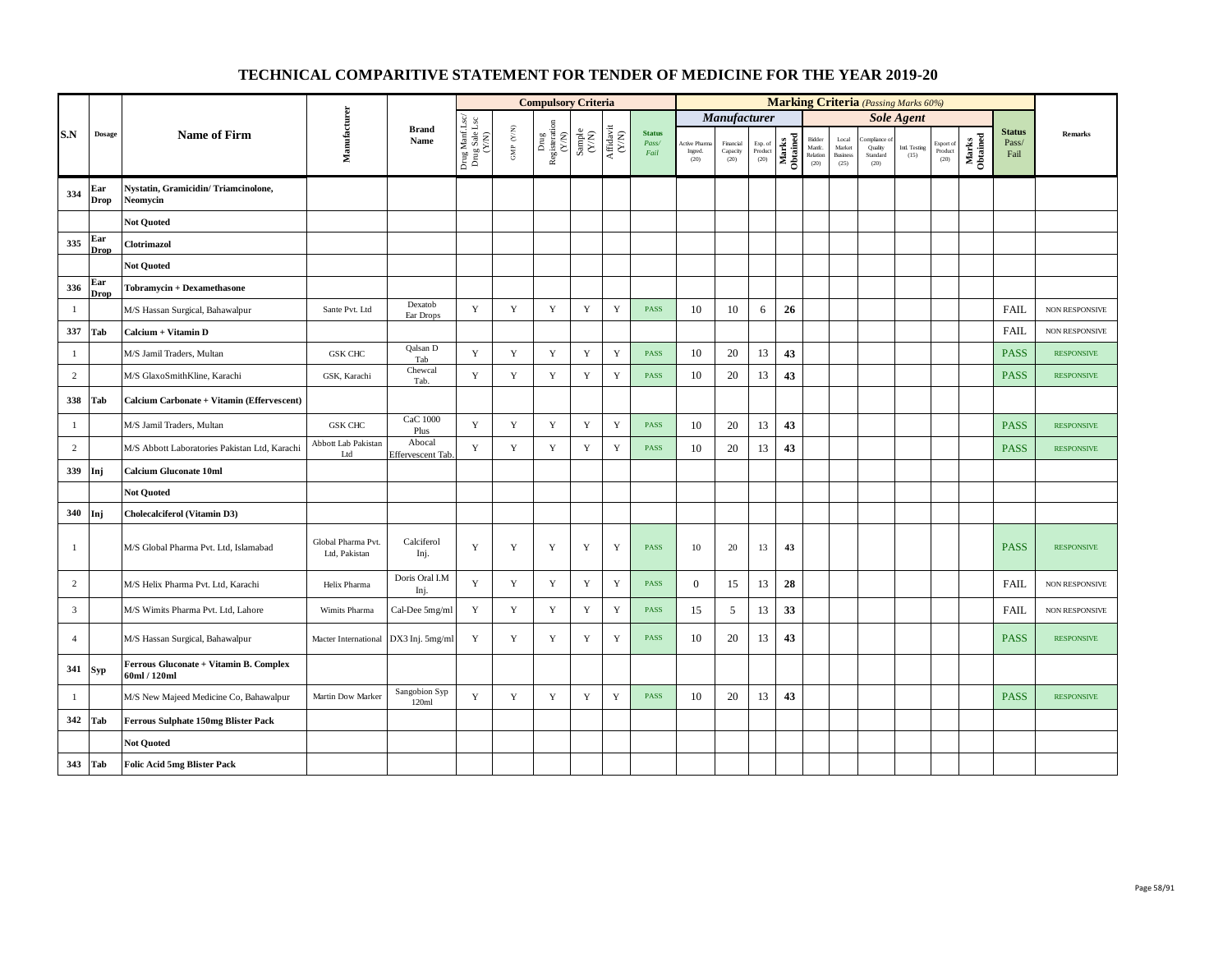|                 |               |                                            |                                    |                                         |                                          |                                          | <b>Compulsory Criteria</b>                           |                                                                                                 |             |                                |                                        |                               |                            |                   |                                      |                                            |                                            | <b>Marking Criteria</b> (Passing Marks 60%) |                              |                   |                                |                       |
|-----------------|---------------|--------------------------------------------|------------------------------------|-----------------------------------------|------------------------------------------|------------------------------------------|------------------------------------------------------|-------------------------------------------------------------------------------------------------|-------------|--------------------------------|----------------------------------------|-------------------------------|----------------------------|-------------------|--------------------------------------|--------------------------------------------|--------------------------------------------|---------------------------------------------|------------------------------|-------------------|--------------------------------|-----------------------|
|                 |               |                                            |                                    |                                         |                                          |                                          |                                                      |                                                                                                 |             |                                |                                        | Manufacturer                  |                            |                   |                                      |                                            |                                            | <b>Sole Agent</b>                           |                              |                   |                                |                       |
| S.N             | <b>Dosage</b> | <b>Name of Firm</b>                        | Manufacturer                       | <b>Brand</b><br>Name                    | Drug Manf.Lsc/<br>Drug Sale Lsc<br>(Y/N) | $\text{GMP}\,$ $\left(\text{Y/N}\right)$ | ${\rm Drug} \atop {\rm Registeration}$ Registeration | $\begin{array}{c} \text{Sample} \\ (\text{Y/N}) \\ \text{Affdavit} \\ (\text{Y/N}) \end{array}$ |             | <b>Status</b><br>Pass/<br>Fail | <b>Active Pharm</b><br>Ingred.<br>(20) | Financial<br>Capacity<br>(20) | Exp. of<br>Product<br>(20) | Marks<br>Obtained | Bidder<br>Manfc.<br>Relation<br>(20) | Local<br>Market<br><b>Business</b><br>(25) | ompliance o<br>Quality<br>Standard<br>(20) | Intl. Testing<br>(15)                       | Export of<br>Product<br>(20) | Marks<br>Obtained | <b>Status</b><br>Pass/<br>Fail | <b>Remarks</b>        |
| $\overline{1}$  |               | M/S B.J Pharma, Lahore                     | <b>B.J Pharma</b>                  | Folic Acid 5mg,<br>Pack of 1000's       | Y                                        | Y                                        | Y                                                    | Y                                                                                               | $\mathbf N$ | <b>FAIL</b>                    | 10                                     | 5                             | 6                          | 21                |                                      |                                            |                                            |                                             |                              |                   | <b>FAIL</b>                    | <b>NON RESPONSIVE</b> |
| 344             | Inj           | Iron Sucrose 20mg, 5ml                     |                                    |                                         |                                          |                                          |                                                      |                                                                                                 |             |                                |                                        |                               |                            |                   |                                      |                                            |                                            |                                             |                              |                   | FAIL                           | NON RESPONSIVE        |
| -1              |               | M/S Muller & Phipps Pak Pvt. Ltd, Multan   | AGP                                | Rubiject<br>20mg/5ml                    | Y                                        | Y                                        | Y                                                    | Y                                                                                               | Y           | <b>PASS</b>                    | 10                                     | 20                            | 13                         | 43                |                                      |                                            |                                            |                                             |                              |                   | <b>PASS</b>                    | <b>RESPONSIVE</b>     |
| 2               |               | M/S Global Pharma Pvt. Ltd. Islamabad      | Global Pharma Pvt<br>Ltd, Pakistan | G-Fer Inj.                              | Y                                        | Y                                        | Y                                                    | Y                                                                                               | Y           | <b>PASS</b>                    | 10                                     | 20                            | 13                         | 43                |                                      |                                            |                                            |                                             |                              |                   | <b>PASS</b>                    | <b>RESPONSIVE</b>     |
| $\overline{3}$  |               | M/S Wilshire Laboratories Pvt. Ltd. Lahore | Wilshire Lab. Lahore               | Fiore Inj.<br>100mg/5ml<br>$(1x5)$ Pack | Y                                        | Y                                        | Y                                                    | Y                                                                                               | Y           | <b>PASS</b>                    | 10                                     | 10                            | 20                         | 40                |                                      |                                            |                                            |                                             |                              |                   | <b>PASS</b>                    | <b>RESPONSIVE</b>     |
| $\overline{4}$  |               | M/S Shaigan Pharma Pvt. Ltd, Rawalpindi    | Shaigan Pharma                     | Irose Ini.                              | Y                                        | Y                                        | Y                                                    | Y                                                                                               | Y           | <b>PASS</b>                    | 10                                     | 20                            | 13                         | 43                |                                      |                                            |                                            |                                             |                              |                   | <b>PASS</b>                    | <b>RESPONSIVE</b>     |
| 5               |               | M/S Bosch Pharma Pvt.Ltd. Karachi          | <b>Bosch Pharma</b><br>Pakistan    | Clefer                                  | Y                                        | Y                                        | Y                                                    | $\mathbf Y$                                                                                     | Y           | <b>PASS</b>                    | 10                                     | 20                            | 13                         | 43                |                                      |                                            |                                            |                                             |                              |                   | <b>PASS</b>                    | <b>RESPONSIVE</b>     |
| 6               |               | M/S Hudson Pharma, Karachi                 | Hudson Pharma.<br>Pakistan         | Ferris<br>100mg/5ml Inj.                | Y                                        | Y                                        | Y                                                    | Y                                                                                               | Y           | <b>PASS</b>                    | 10                                     | 5                             | 13                         | 28                |                                      |                                            |                                            |                                             |                              |                   | <b>FAIL</b>                    | <b>NON RESPONSIVE</b> |
| $7\phantom{.0}$ |               | M/S Wimits Pharma Pvt. Ltd, Lahore         | Wimits Pharma                      | Epicare<br>100mg/5ml                    | Y                                        | Y                                        | Y                                                    | Y                                                                                               | Y           | <b>PASS</b>                    | 15                                     | 5                             | 13                         | 33                |                                      |                                            |                                            |                                             |                              |                   | <b>FAIL</b>                    | NON RESPONSIVE        |
| 8               |               | M/S New Majeed Medicine Co, Bahawalpur     | <b>Barrett Hodgson</b>             | Ivefer I.V Inj.<br>100mg/5ml            | Y                                        | Y                                        | Y                                                    | Y                                                                                               | Y           | <b>PASS</b>                    | 10                                     | 20                            | 13                         | 43                |                                      |                                            |                                            |                                             |                              |                   | <b>PASS</b>                    | <b>RESPONSIVE</b>     |
| 345             | Cap /<br>Tab  | <b>Mecobalamine 500mcg Blister Pack</b>    |                                    |                                         |                                          |                                          |                                                      |                                                                                                 |             |                                |                                        |                               |                            |                   |                                      |                                            |                                            |                                             |                              |                   |                                |                       |
| 1               |               | M/S Muller & Phipps Pak Pvt. Ltd, Multan   | AGP                                | Mecovate 500mcg                         | Y                                        | Y                                        | Y                                                    | Y                                                                                               | Y           | <b>PASS</b>                    | 10                                     | 20                            | 13                         | 43                |                                      |                                            |                                            |                                             |                              |                   | <b>PASS</b>                    | <b>RESPONSIVE</b>     |
| 2               |               | M/S Allmed Pvt. Ltd. Lahore                | Allmed Pvt. Ltd                    | <b>MEAMIN</b>                           | Y                                        | Y                                        | Y                                                    | Y                                                                                               | Y           | <b>PASS</b>                    | 15                                     | 5                             | 6                          | 26                |                                      |                                            |                                            |                                             |                              |                   | <b>FAIL</b>                    | <b>NON RESPONSIVE</b> |
| 3               |               | M/S Axis Pharma, Faisalbad                 | Axis Pharma                        | Axicobal Tab.<br>500mcg                 | Y                                        | Y                                        | Y                                                    | Y                                                                                               | Y           | <b>PASS</b>                    | 15                                     | 5                             | 13                         | 33                |                                      |                                            |                                            |                                             |                              |                   | <b>FAIL</b>                    | NON RESPONSIVE        |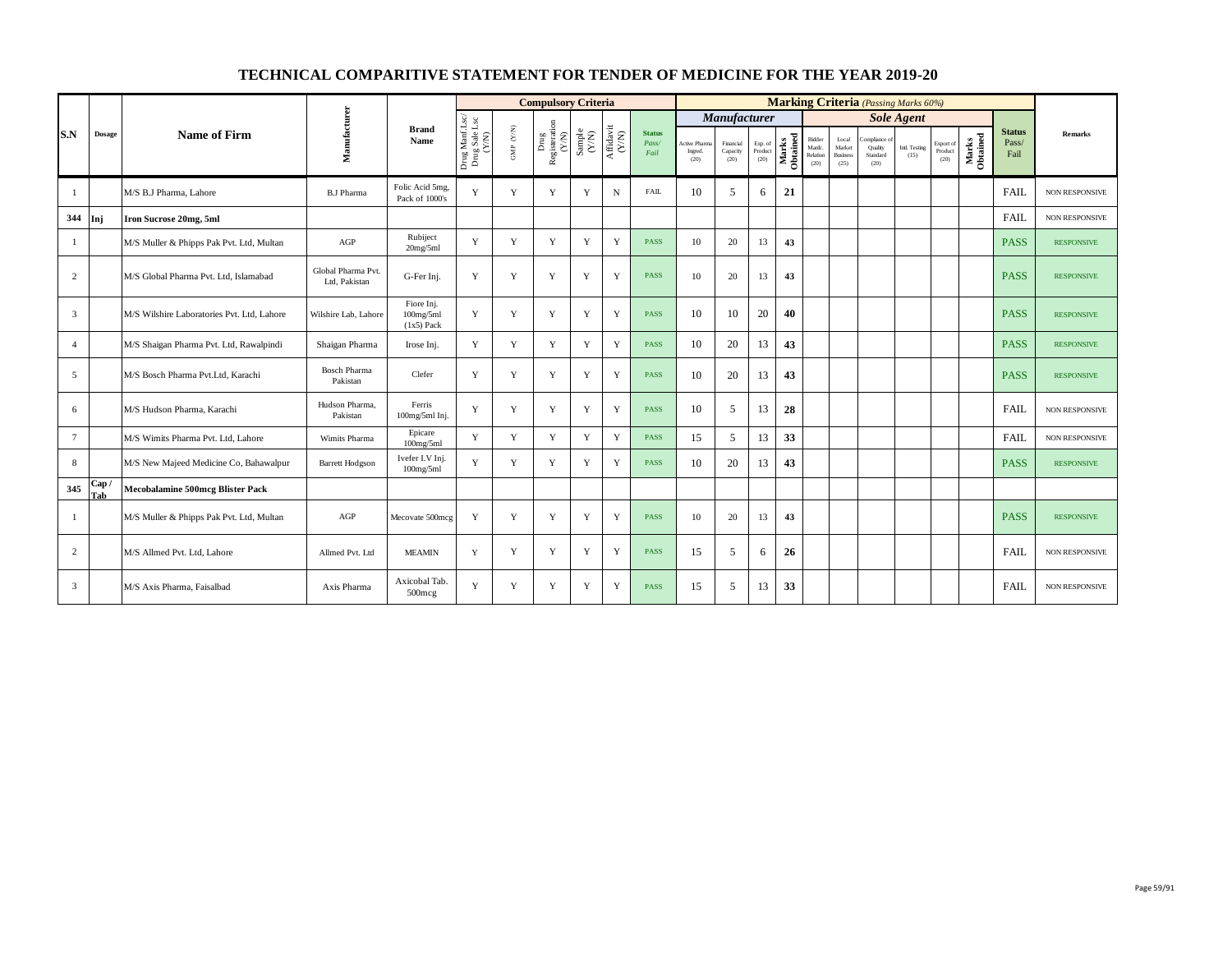|                 |        |                                                                                                                                          |                                   |                                                   |                                          |                          | <b>Compulsory Criteria</b>    |                                                              |                                                                           |                                |                                       |                               |                            |                   |                                      |                                            |                                         | <b>Marking Criteria</b> (Passing Marks 60%) |                              |                   |                                |                       |
|-----------------|--------|------------------------------------------------------------------------------------------------------------------------------------------|-----------------------------------|---------------------------------------------------|------------------------------------------|--------------------------|-------------------------------|--------------------------------------------------------------|---------------------------------------------------------------------------|--------------------------------|---------------------------------------|-------------------------------|----------------------------|-------------------|--------------------------------------|--------------------------------------------|-----------------------------------------|---------------------------------------------|------------------------------|-------------------|--------------------------------|-----------------------|
|                 |        |                                                                                                                                          |                                   |                                                   |                                          |                          |                               |                                                              |                                                                           |                                |                                       | <b>Manufacturer</b>           |                            |                   |                                      |                                            |                                         | <b>Sole Agent</b>                           |                              |                   |                                |                       |
| S.N             | Dosage | <b>Name of Firm</b>                                                                                                                      | Manufacturer                      | <b>Brand</b><br>Name                              | Drug Manf.Lsc/<br>Drug Sale Lsc<br>(Y/N) | ${\rm GMP}$ ${\rm (YN)}$ | Registeration $(Y/N)$<br>Drug | $\begin{array}{c} \text{Sample} \\ (\text{Y/N}) \end{array}$ | $\begin{array}{c} \textrm{Affdavit} \\ \textrm{(\Upsilon/N)} \end{array}$ | <b>Status</b><br>Pass/<br>Fail | <b>Active Phar</b><br>Ingred.<br>(20) | Financial<br>Capacity<br>(20) | Exp. of<br>Product<br>(20) | Marks<br>Obtained | Bidder<br>Manfc.<br>Relation<br>(20) | Local<br>Market<br><b>Business</b><br>(25) | mpliance<br>Quality<br>Standard<br>(20) | Intl. Testing<br>(15)                       | Export of<br>Product<br>(20) | Marks<br>Obtained | <b>Status</b><br>Pass/<br>Fail | <b>Remarks</b>        |
| $\overline{4}$  |        | M/S Wilshire Laboratories Pvt. Ltd, Lahore                                                                                               | Wilshire Lab, Lahore              | Xyster Tab.<br>500mcg (3x10)<br>Pack              | $\mathbf Y$                              | $\mathbf Y$              | N                             | Y                                                            | Y                                                                         | ${\rm FAIL}$                   | 10                                    | 10                            | 20                         | 40                |                                      |                                            |                                         |                                             |                              |                   | <b>PASS</b>                    | NON RESPONSIVE        |
| 5               |        | M/S Arsons Pharma Pvt. Ltd, Lahore                                                                                                       | Arsons<br>Pharma                  | Meccofol                                          | Y                                        | Y                        | Y                             | Y                                                            | $\,$ N                                                                    | <b>FAIL</b>                    | 10                                    | 5                             | 6                          | 21                |                                      |                                            |                                         |                                             |                              |                   | FAIL                           | NON RESPONSIVE        |
| 6               |        | M/S Rotex Pharma Pvt.Ltd, Islamabad                                                                                                      | Rotex Pharma                      | Medoneuro                                         | Y                                        | $\mathbf Y$              | $\mathbf Y$                   | $\mathbf Y$                                                  | Y                                                                         | <b>PASS</b>                    | 10                                    | 5                             | 3                          | 18                |                                      |                                            |                                         |                                             |                              |                   | <b>FAIL</b>                    | NON RESPONSIVE        |
| $7\phantom{.0}$ |        | M/S Getz Pharma, Karachi                                                                                                                 | Getz Pharma,<br>Pakistan          | <b>NERVON TAB</b><br>500MCG TP 30'S<br><b>CHG</b> | $\mathbf Y$                              | $\mathbf Y$              | Y                             | $\mathbf Y$                                                  | Y                                                                         | PASS                           | 10                                    | 20                            | 13                         | 43                |                                      |                                            |                                         |                                             |                              |                   | <b>PASS</b>                    | <b>RESPONSIVE</b>     |
| 8               |        | M/S Nabi Qasim Pvt. Ltd, Karachi                                                                                                         | Nabi Qasim                        | Tab. Mecobal<br>$500$ mcg                         | Y                                        | Y                        | Y                             | Y                                                            | Y                                                                         | <b>PASS</b>                    | 10                                    | 20                            | 6                          | 36                |                                      |                                            |                                         |                                             |                              |                   | <b>PASS</b>                    | <b>RESPONSIVE</b>     |
| 9               |        | M/S B.J Pharma, Lahore                                                                                                                   | <b>B.J Pharma</b>                 | Bemin 500mcg                                      | Y                                        | $\mathbf Y$              | $\mathbf Y$                   | $\mathbf Y$                                                  | ${\bf N}$                                                                 | <b>FAIL</b>                    | 10                                    | 5                             | $\mathbf{0}$               | 15                |                                      |                                            |                                         |                                             |                              |                   | <b>FAIL</b>                    | <b>NON RESPONSIVE</b> |
| 10              |        | M/S Hassan Surgical, Bahawalpur                                                                                                          | Saffron Pharma                    | Bezel 500mcg Tab                                  | Y                                        | $\mathbf Y$              | $\mathbf Y$                   | $\mathbf Y$                                                  | $\mathbf Y$                                                               | <b>PASS</b>                    | 10                                    | 10                            | 6                          | 26                |                                      |                                            |                                         |                                             |                              |                   | <b>FAIL</b>                    | NON RESPONSIVE        |
| 11              |        | M/S New Majeed Medicine Co, Bahawalpur                                                                                                   | <b>Barrett Hodgson</b>            | Mylaxon Tab<br>500mcg                             | Y                                        | Y                        | Y                             | $\mathbf Y$                                                  | $\mathbf Y$                                                               | <b>PASS</b>                    | 10                                    | 20                            | 13                         | 43                |                                      |                                            |                                         |                                             |                              |                   | <b>PASS</b>                    | <b>RESPONSIVE</b>     |
| 12              |        | M/S Star Laboratoreis Pvt. Ltd, Lahore                                                                                                   | Star Labs                         | Mecalamin Tab<br>500mcg                           | Y                                        | $\mathbf Y$              | $\mathbf Y$                   | ${\bf N}$                                                    | $\mathbf Y$                                                               | <b>FAIL</b>                    | $\overline{0}$                        | 15                            | $\overline{0}$             | 15                |                                      |                                            |                                         |                                             |                              |                   | <b>FAIL</b>                    | NON RESPONSIVE        |
| 346             | Tab    | Multi Vitamin (Vit-A 5000, Vit-D 1000,<br>Thiamine 3mg, Riboflavin 3mg,<br>Nicotinamide 20mg, Ascorbic Acid 30mg)<br><b>Blister Pack</b> |                                   |                                                   |                                          |                          |                               |                                                              |                                                                           |                                |                                       |                               |                            |                   |                                      |                                            |                                         |                                             |                              |                   |                                |                       |
| -1              |        | M/S GlaxoSmithKline, Karachi                                                                                                             | GSK, Karachi                      | Revitale - Multi<br>Tab. Bottle Pack              | Y                                        | Y                        | Y                             | Y                                                            | Y                                                                         | PASS                           | 10                                    | 20                            | 13                         | 43                |                                      |                                            |                                         |                                             |                              |                   | <b>PASS</b>                    | <b>RESPONSIVE</b>     |
| 2               |        | M/S Abbott Laboratories Pakistan Ltd, Karachi                                                                                            | <b>Abbott Lab Pakistan</b><br>Ltd | Vidaylin-T Tab                                    | Y                                        | $\mathbf Y$              | Y                             | $\mathbf Y$                                                  | $\mathbf Y$                                                               | <b>PASS</b>                    | 10                                    | 20                            | 13                         | 43                |                                      |                                            |                                         |                                             |                              |                   | <b>PASS</b>                    | <b>RESPONSIVE</b>     |
| $\overline{3}$  |        | M/S Hassan Surgical, Bahawalpur                                                                                                          | Martin Dow Marker                 | Multibionta Cap                                   | Y                                        | Y                        | $_{\rm N}$                    | $\mathbf Y$                                                  | $\mathbf Y$                                                               | <b>FAIL</b>                    | $\overline{0}$                        | 20                            | 13                         | 33                |                                      |                                            |                                         |                                             |                              |                   | <b>FAIL</b>                    | NON RESPONSIVE        |
| $\overline{4}$  |        | M/S New Majeed Medicine Co, Bahawalpur                                                                                                   | Searle Co. Ltd                    | Vitrum                                            | Y                                        | $\mathbf Y$              | $_{\rm N}$                    | $\mathbf Y$                                                  | $\mathbf Y$                                                               | <b>FAIL</b>                    | $\overline{0}$                        | 20                            | 6                          | 26                |                                      |                                            |                                         |                                             |                              |                   | <b>FAIL</b>                    | NON RESPONSIVE        |
| 347             | Inj    | Sodium Hyaluronate 20mg/25mg                                                                                                             |                                   |                                                   |                                          |                          |                               |                                                              |                                                                           |                                |                                       |                               |                            |                   |                                      |                                            |                                         |                                             |                              |                   |                                |                       |
|                 |        | <b>Not Ouoted</b>                                                                                                                        |                                   |                                                   |                                          |                          |                               |                                                              |                                                                           |                                |                                       |                               |                            |                   |                                      |                                            |                                         |                                             |                              |                   |                                |                       |
| 348             | Tab    | Vitamin B1+B6+B12 Blister Pack                                                                                                           |                                   |                                                   |                                          |                          |                               |                                                              |                                                                           |                                |                                       |                               |                            |                   |                                      |                                            |                                         |                                             |                              |                   |                                |                       |
| -1              |        | M/S New Majeed Medicine Co, Bahawalpur                                                                                                   | Martin Dow Marker                 | Neurobion Tab                                     | Y                                        | Y                        | Y                             | Y                                                            | Y                                                                         | <b>PASS</b>                    | 10                                    | 20                            | 13                         | 43                |                                      |                                            |                                         |                                             |                              |                   | <b>PASS</b>                    | <b>RESPONSIVE</b>     |
| 349             | Syp    | Vitamin B Complex, 60ml/120ml                                                                                                            |                                   |                                                   |                                          |                          |                               |                                                              |                                                                           |                                |                                       |                               |                            |                   |                                      |                                            |                                         |                                             |                              |                   |                                |                       |
| $\mathbf{1}$    |        | M/S Abbott Laboratories Pakistan Ltd, Karachi                                                                                            | Abbott Lab Pakistan<br>Ltd        | Surbex Syp                                        | Y                                        | Y                        | Y                             | NOT AS<br>PER<br>SPEC                                        | Y                                                                         | <b>FAIL</b>                    | 10                                    | $20\,$                        | 13                         | 43                |                                      |                                            |                                         |                                             |                              |                   | <b>PASS</b>                    | NON RESPONSIVE        |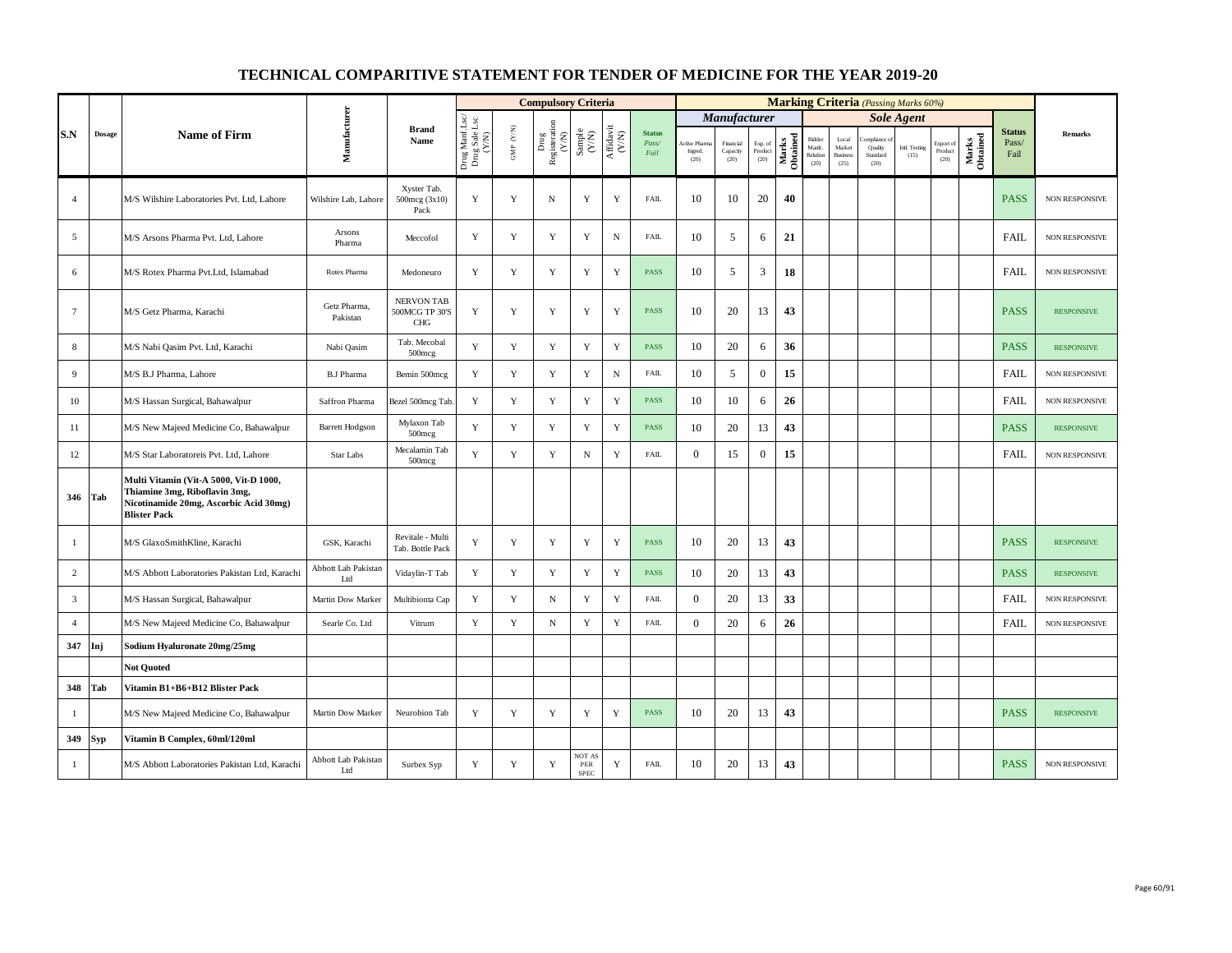|                |            |                                                                                                                 |                                   |                               |                                          |                          | <b>Compulsory Criteria</b>                                  |                                                              |                                      |                                |                                |                               |                            |                   |                                      |                                            | <b>Marking Criteria</b> (Passing Marks 60%) |                       |                                               |                   |                                |                   |
|----------------|------------|-----------------------------------------------------------------------------------------------------------------|-----------------------------------|-------------------------------|------------------------------------------|--------------------------|-------------------------------------------------------------|--------------------------------------------------------------|--------------------------------------|--------------------------------|--------------------------------|-------------------------------|----------------------------|-------------------|--------------------------------------|--------------------------------------------|---------------------------------------------|-----------------------|-----------------------------------------------|-------------------|--------------------------------|-------------------|
|                |            |                                                                                                                 |                                   |                               |                                          |                          |                                                             |                                                              |                                      |                                |                                | Manufacturer                  |                            |                   |                                      |                                            |                                             | <b>Sole Agent</b>     |                                               |                   |                                |                   |
| S.N            | Dosage     | <b>Name of Firm</b>                                                                                             | Manufacturer                      | <b>Brand</b><br>Name          | Drug Manf.Lsc/<br>Drug Sale Lsc<br>(Y/N) | ${\rm GMP}$ ${\rm (YN)}$ | Drug<br>Registeration $\stackrel{\text{N}}{\left(N\right)}$ | $\begin{array}{c} \text{Sample} \\ (\text{Y/N}) \end{array}$ | $\frac{\text{Affdavit}}{\text{N/N}}$ | <b>Status</b><br>Pass/<br>Fail | Active Phan<br>Ingred.<br>(20) | Financial<br>Capacity<br>(20) | Exp. of<br>Product<br>(20) | Marks<br>Obtained | Bidder<br>Manfe.<br>Relation<br>(20) | Local<br>Market<br><b>Business</b><br>(25) | mpliance<br>Quality<br>Standard<br>(20)     | Intl. Testing<br>(15) | $\operatorname{Export}$ of<br>Product<br>(20) | Marks<br>Obtained | <b>Status</b><br>Pass/<br>Fail | <b>Remarks</b>    |
| $\overline{2}$ |            | M/S New Majeed Medicine Co, Bahawalpur                                                                          | Martin Dow Marker                 | Polygion<br>Forte Syp 120ml   | Y                                        | $\mathbf Y$              | $\mathbf Y$                                                 | $\mathbf Y$                                                  | $\mathbf Y$                          | <b>PASS</b>                    | 10                             | 20                            | 13                         | 43                |                                      |                                            |                                             |                       |                                               |                   | <b>PASS</b>                    | <b>RESPONSIVE</b> |
| 350            | Inj        | Calcium Chloride 20% w/v amp of 10 ml                                                                           |                                   |                               |                                          |                          |                                                             |                                                              |                                      |                                |                                |                               |                            |                   |                                      |                                            |                                             |                       |                                               |                   |                                |                   |
|                |            | <b>Not Quoted</b>                                                                                               |                                   |                               |                                          |                          |                                                             |                                                              |                                      |                                |                                |                               |                            |                   |                                      |                                            |                                             |                       |                                               |                   |                                |                   |
| 351            | Inj        | Vitamin B12                                                                                                     |                                   |                               |                                          |                          |                                                             |                                                              |                                      |                                |                                |                               |                            |                   |                                      |                                            |                                             |                       |                                               |                   |                                |                   |
|                |            | <b>Not Quoted</b>                                                                                               |                                   |                               |                                          |                          |                                                             |                                                              |                                      |                                |                                |                               |                            |                   |                                      |                                            |                                             |                       |                                               |                   |                                |                   |
| 352            | Tab        | <b>Alfacalcidiol 0.5mcgBlister Pack</b>                                                                         |                                   |                               |                                          |                          |                                                             |                                                              |                                      |                                |                                |                               |                            |                   |                                      |                                            |                                             |                       |                                               |                   |                                |                   |
| $\mathbf{1}$   |            | M/S Genome Pharma, Rawalpindi                                                                                   | Genome Pharma                     | Alciron                       | Y                                        | $\mathbf Y$              | Y                                                           | $\mathbf Y$                                                  | $\mathbf Y$                          | <b>PASS</b>                    | $\mathbf{0}$                   | 5                             | 6                          | 11                |                                      |                                            |                                             |                       |                                               |                   | <b>FAIL</b>                    | NON RESPONSIVE    |
| 2              |            | M/S Hassan Surgical, Bahawalpur                                                                                 | Macter International              | Cadla<br>Tab. 0.5mcg          | Y                                        | $\mathbf Y$              | $\mathbf Y$                                                 | $\mathbf Y$                                                  | $\mathbf Y$                          | <b>PASS</b>                    | 10                             | 20                            | 13                         | 43                |                                      |                                            |                                             |                       |                                               |                   | <b>PASS</b>                    | <b>RESPONSIVE</b> |
| 353            | Cap.       | Vitamin E 600 Blister Pack                                                                                      |                                   |                               |                                          |                          |                                                             |                                                              |                                      |                                |                                |                               |                            |                   |                                      |                                            |                                             |                       |                                               |                   |                                |                   |
| $\mathbf{1}$   |            | M/S New Majeed Medicine Co, Bahawalpur                                                                          | Martin Dow Marker Evion Cap 400mg |                               | Y                                        | $\mathbf Y$              | $\mathbf Y$                                                 | $\mathbf Y$                                                  | $\mathbf Y$                          | PASS                           | 10                             | 20                            | 13                         | 43                |                                      |                                            |                                             |                       |                                               |                   | <b>PASS</b>                    | <b>RESPONSIVE</b> |
| 354            | Inj        | Vitamin K 10mg/1ml                                                                                              |                                   |                               |                                          |                          |                                                             |                                                              |                                      |                                |                                |                               |                            |                   |                                      |                                            |                                             |                       |                                               |                   |                                |                   |
|                |            | <b>Not Quoted</b>                                                                                               |                                   |                               |                                          |                          |                                                             |                                                              |                                      |                                |                                |                               |                            |                   |                                      |                                            |                                             |                       |                                               |                   |                                |                   |
| 355            | Tab.       | Potassium Citrate 10mEq Blister Pack                                                                            |                                   |                               |                                          |                          |                                                             |                                                              |                                      |                                |                                |                               |                            |                   |                                      |                                            |                                             |                       |                                               |                   |                                |                   |
| $\mathbf{1}$   |            | M/S Genome Pharma, Rawalpindi                                                                                   | Genome Pharma                     | $Uro-K$                       | Y                                        | $\mathbf Y$              | Y                                                           | $\mathbf Y$                                                  | $\mathbf Y$                          | <b>PASS</b>                    | $\mathbf{0}$                   | 5                             | 6                          | 11                |                                      |                                            |                                             |                       |                                               |                   | <b>FAIL</b>                    | NON RESPONSIVE    |
| 356            | Tab        | <b>Pyridoxine 50mg Blister Pack</b>                                                                             |                                   |                               |                                          |                          |                                                             |                                                              |                                      |                                |                                |                               |                            |                   |                                      |                                            |                                             |                       |                                               |                   |                                |                   |
|                |            | <b>Not Quoted</b>                                                                                               |                                   |                               |                                          |                          |                                                             |                                                              |                                      |                                |                                |                               |                            |                   |                                      |                                            |                                             |                       |                                               |                   |                                |                   |
| 357            | <b>Syp</b> | Zinc Sulphate Monohydrate 20mg / 5ml,<br>60ml / 120ml                                                           |                                   |                               |                                          |                          |                                                             |                                                              |                                      |                                |                                |                               |                            |                   |                                      |                                            |                                             |                       |                                               |                   |                                |                   |
| $\mathbf{1}$   |            | M/S B.J Pharma, Lahore                                                                                          | <b>B.J Pharma</b>                 | Zephate Syp 5ml<br>20mg, 60ml | $\mathbf Y$                              | Y                        | Y                                                           | Y                                                            | $\, {\bf N}$                         | <b>FAIL</b>                    | 10                             | 5                             | 6                          | 21                |                                      |                                            |                                             |                       |                                               |                   | <b>FAIL</b>                    | NON RESPONSIVE    |
| $\overline{2}$ |            | M/S New Majeed Medicine Co, Bahawalpur                                                                          | <b>Barrett Hodgson</b>            | ZincDay Syp 60m               | $\mathbf Y$                              | $\mathbf Y$              | $\mathbf Y$                                                 | $\mathbf Y$                                                  | $\mathbf Y$                          | PASS                           | 10                             | 20                            | 13                         | 43                |                                      |                                            |                                             |                       |                                               |                   | <b>PASS</b>                    | <b>RESPONSIVE</b> |
| 358            | Tab        | <b>Ossein Mineral Complex 830mg</b>                                                                             |                                   |                               |                                          |                          |                                                             |                                                              |                                      |                                |                                |                               |                            |                   |                                      |                                            |                                             |                       |                                               |                   |                                |                   |
|                |            | <b>Not Quoted</b>                                                                                               |                                   |                               |                                          |                          |                                                             |                                                              |                                      |                                |                                |                               |                            |                   |                                      |                                            |                                             |                       |                                               |                   |                                |                   |
| 359            | <b>Syp</b> | Vitamin A+Zinc+Iron+Iodine                                                                                      |                                   |                               |                                          |                          |                                                             |                                                              |                                      |                                |                                |                               |                            |                   |                                      |                                            |                                             |                       |                                               |                   |                                |                   |
|                |            | <b>Not Ouoted</b>                                                                                               |                                   |                               |                                          |                          |                                                             |                                                              |                                      |                                |                                |                               |                            |                   |                                      |                                            |                                             |                       |                                               |                   |                                |                   |
| 360 Inj        |            | Procain 0.27mg/10ml + Magnesium chloride<br>3.25mg/10ml + Postassium Chloride<br>1.19mg/10ml (Inj Cardioplegia) |                                   |                               |                                          |                          |                                                             |                                                              |                                      |                                |                                |                               |                            |                   |                                      |                                            |                                             |                       |                                               |                   |                                |                   |
|                |            | <b>Not Quoted</b>                                                                                               |                                   |                               |                                          |                          |                                                             |                                                              |                                      |                                |                                |                               |                            |                   |                                      |                                            |                                             |                       |                                               |                   |                                |                   |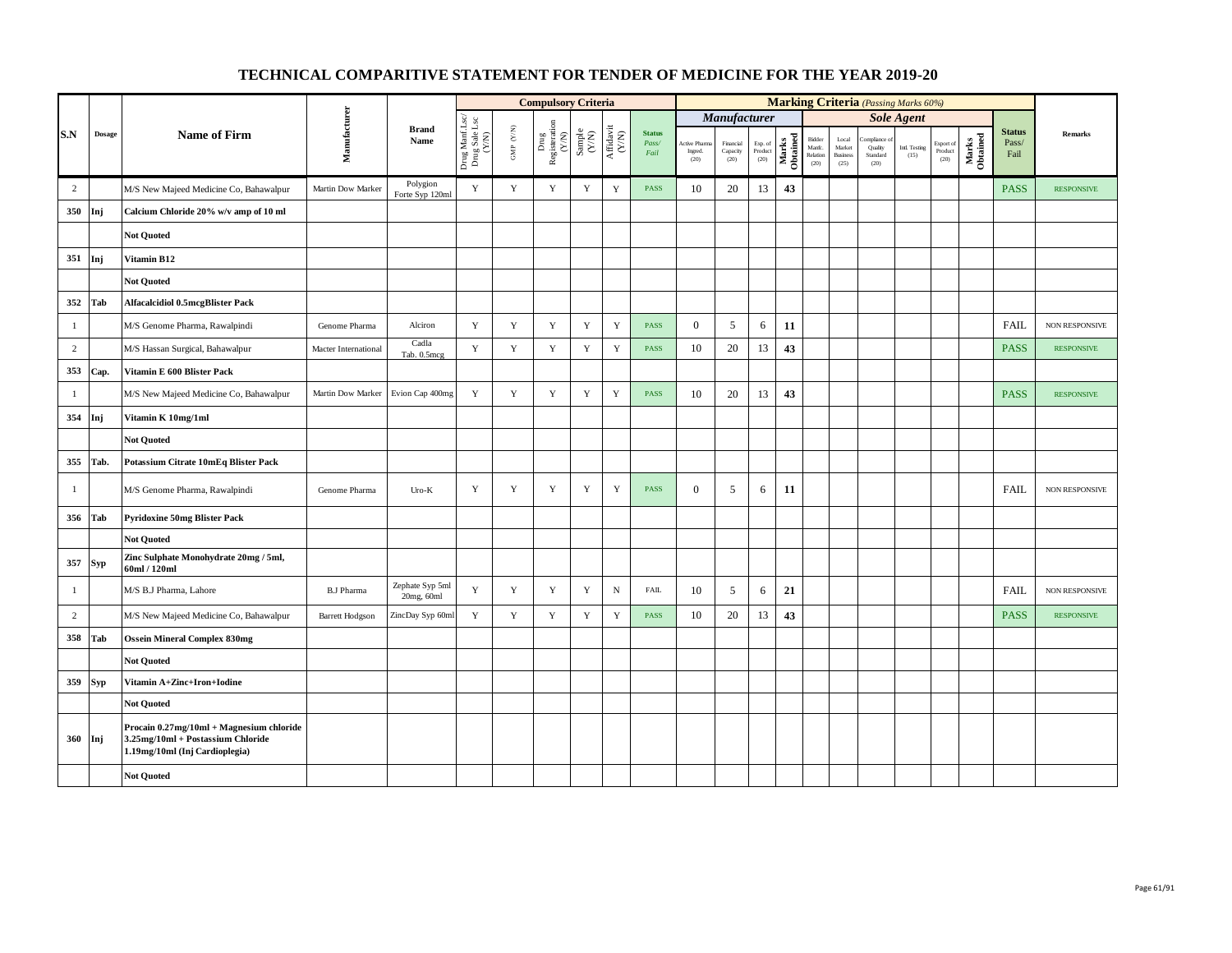|                |                       |                                                                         |                       |                                   |                                          |                                         | <b>Compulsory Criteria</b>                                                                  |                                                              |                                                                              |                                |                                 |                               |                            |                   |                                      |                                            | <b>Marking Criteria</b> (Passing Marks 60%) |                       |                              |                   |                                |                       |
|----------------|-----------------------|-------------------------------------------------------------------------|-----------------------|-----------------------------------|------------------------------------------|-----------------------------------------|---------------------------------------------------------------------------------------------|--------------------------------------------------------------|------------------------------------------------------------------------------|--------------------------------|---------------------------------|-------------------------------|----------------------------|-------------------|--------------------------------------|--------------------------------------------|---------------------------------------------|-----------------------|------------------------------|-------------------|--------------------------------|-----------------------|
|                |                       |                                                                         |                       |                                   |                                          |                                         |                                                                                             |                                                              |                                                                              |                                |                                 | Manufacturer                  |                            |                   |                                      |                                            |                                             | <b>Sole Agent</b>     |                              |                   |                                |                       |
| S.N            | <b>Dosage</b>         | <b>Name of Firm</b>                                                     | Manufacturer          | <b>Brand</b><br>Name              | Drug Manf.Lsc/<br>Drug Sale Lsc<br>(Y/N) | $\ensuremath{\mathsf{GMP}}\xspace$ (YN) | $\begin{tabular}{c} \bf \textit{Drug} \\ \bf \textit{Resisteration} \\ (Y/N) \end{tabular}$ | $\begin{array}{c} \text{Sample} \\ (\text{Y/N}) \end{array}$ | $\begin{array}{c} \mathrm{Aff} \mathrm{davit} \\ (\mathrm{Y/N}) \end{array}$ | <b>Status</b><br>Pass/<br>Fail | Active Pharr<br>Ingred.<br>(20) | Financial<br>Capacity<br>(20) | Exp. of<br>Product<br>(20) | Marks<br>Obtained | Bidder<br>Manfc.<br>Relation<br>(20) | Local<br>Market<br><b>Business</b><br>(25) | mpliance<br>Quality<br>Standard<br>(20)     | Intl. Testing<br>(15) | Export of<br>Product<br>(20) | Marks<br>Obtained | <b>Status</b><br>Pass/<br>Fail | Remarks               |
| 361            | Oint/<br>cream        | Acyclovir                                                               |                       |                                   |                                          |                                         |                                                                                             |                                                              |                                                                              |                                |                                 |                               |                            |                   |                                      |                                            |                                             |                       |                              |                   |                                |                       |
|                |                       | <b>Not Quoted</b>                                                       |                       |                                   |                                          |                                         |                                                                                             |                                                              |                                                                              |                                |                                 |                               |                            |                   |                                      |                                            |                                             |                       |                              |                   |                                |                       |
| 362            | Mouth<br>Wash         | Benzydamine HCl + Chlorhexidine<br><b>Gluconate</b>                     |                       |                                   |                                          |                                         |                                                                                             |                                                              |                                                                              |                                |                                 |                               |                            |                   |                                      |                                            |                                             |                       |                              |                   |                                |                       |
| -1             |                       | M/S Hiranis Pharma Pvt. Ltd, Karachi                                    | Hiranis Pharma        | <b>DENTISEPT</b>                  | Expire                                   | $\mathbf Y$                             | $\mathbf Y$                                                                                 | Y                                                            | $\mathbf Y$                                                                  | <b>FAIL</b>                    | 10                              | 5                             | 6                          | 21                |                                      |                                            |                                             |                       |                              |                   | FAIL                           | NON RESPONSIVE        |
| 363            | Cream<br>Ointm<br>ent | Betamethasone 17-Valerate 0.1% w/w +<br>Neomycin 0.5% w/w, Tube of 15gm |                       |                                   |                                          |                                         |                                                                                             |                                                              |                                                                              |                                |                                 |                               |                            |                   |                                      |                                            |                                             |                       |                              |                   |                                |                       |
| $\mathbf{1}$   |                       | M/S Hoover Pharma Pvt. Ltd, Lahore                                      | Hoover<br>Pharma      | Bevate - N<br>Cream               | $\mathbf Y$                              | $\mathbf Y$                             | $\mathbf Y$                                                                                 | $\mathbf Y$                                                  | $\mathbf Y$                                                                  | <b>PASS</b>                    | 10                              | 10                            | 20                         | 40                |                                      |                                            |                                             |                       |                              |                   | <b>PASS</b>                    | <b>RESPONSIVE</b>     |
| $\overline{c}$ |                       | M/S GlaxoSmithKline, Karachi                                            | GSK, Karachi          | Betnovate-N<br>Cream,<br>Ointment | Y                                        | $\mathbf Y$                             | Y                                                                                           | $\mathbf Y$                                                  | $\mathbf Y$                                                                  | <b>PASS</b>                    | 10                              | 20                            | 13                         | 43                |                                      |                                            |                                             |                       |                              |                   | <b>PASS</b>                    | <b>RESPONSIVE</b>     |
| 364            | Cream                 | Betamethasone 17-Valerate 0.1% w/w, Tube<br>of 15gm                     |                       |                                   |                                          |                                         |                                                                                             |                                                              |                                                                              |                                |                                 |                               |                            |                   |                                      |                                            |                                             |                       |                              |                   |                                |                       |
| $\mathbf{1}$   |                       | M/S Hoover Pharma Pvt. Ltd, Lahore                                      | Hoover<br>Pharma      | <b>Bevate Cream</b>               | $\mathbf Y$                              | $\mathbf Y$                             | $\mathbf Y$                                                                                 | $\mathbf Y$                                                  | $\mathbf Y$                                                                  | PASS                           | 10                              | 5                             | 20                         | 35                |                                      |                                            |                                             |                       |                              |                   | FAIL                           | NON RESPONSIVE        |
| 2              |                       | M/S GlaxoSmithKline, Karachi                                            | GSK, Karachi          | Betnovate Cream,<br>Ointment      | Y                                        | Y                                       | Y                                                                                           | Y                                                            | Y                                                                            | <b>PASS</b>                    | 20                              | 20                            | 13                         | 53                |                                      |                                            |                                             |                       |                              |                   | <b>PASS</b>                    | <b>RESPONSIVE</b>     |
| 365            | Lotion                | Calamine Lotion B.P. Bottle of 120ml                                    |                       |                                   |                                          |                                         |                                                                                             |                                                              |                                                                              |                                |                                 |                               |                            |                   |                                      |                                            |                                             |                       |                              |                   |                                |                       |
|                |                       | <b>Not Quoted</b>                                                       |                       |                                   |                                          |                                         |                                                                                             |                                                              |                                                                              |                                |                                 |                               |                            |                   |                                      |                                            |                                             |                       |                              |                   |                                |                       |
| 366            | Cream<br>Ointm<br>ent | Clobetasol 0.05% w/w, Tube of 5gm                                       |                       |                                   |                                          |                                         |                                                                                             |                                                              |                                                                              |                                |                                 |                               |                            |                   |                                      |                                            |                                             |                       |                              |                   |                                |                       |
| -1             |                       | M/S GlaxoSmithKline, Karachi                                            | GSK, Karachi          | Dermovate Cream<br>Ointment       | Y                                        | $\mathbf Y$                             | $\mathbf Y$                                                                                 | $\mathbf Y$                                                  | $\mathbf Y$                                                                  | <b>PASS</b>                    | 20                              | 20                            | 13                         | 53                |                                      |                                            |                                             |                       |                              |                   | <b>PASS</b>                    | <b>RESPONSIVE</b>     |
| 367            | Cream                 | Clotrimazole 1%, Tube of 10gm / 20gm                                    |                       |                                   |                                          |                                         |                                                                                             |                                                              |                                                                              |                                |                                 |                               |                            |                   |                                      |                                            |                                             |                       |                              |                   | <b>FAIL</b>                    | NON RESPONSIVE        |
| $\mathbf{1}$   |                       | M/S Jamil Traders, Multan                                               | <b>GSK CHC</b>        | Hydrozole Cream                   | Y                                        | $\mathbf Y$                             | $_{\rm N}$                                                                                  | $\mathbf Y$                                                  | $\mathbf Y$                                                                  | <b>FAIL</b>                    | 10                              | 20                            | 13                         | 43                |                                      |                                            |                                             |                       |                              |                   | <b>PASS</b>                    | <b>NON RESPONSIVE</b> |
| $\overline{2}$ |                       | M/S New Majeed Medicine Co, Bahawalpur                                  | <b>Bayer Pakistan</b> | Conesten<br>Clotrimazole<br>Cream | $\mathbf Y$                              | $\mathbf Y$                             | Y                                                                                           | $\mathbf Y$                                                  | $\mathbf Y$                                                                  | <b>PASS</b>                    |                                 |                               |                            |                   | 20                                   | 25                                         | 10                                          | 15                    | -1                           | 71                | <b>PASS</b>                    | <b>RESPONSIVE</b>     |
| 368            | Cream<br>Ointm<br>ent | Fucidic Acid 2%, Tube of 15gm                                           |                       |                                   |                                          |                                         |                                                                                             |                                                              |                                                                              |                                |                                 |                               |                            |                   |                                      |                                            |                                             |                       |                              |                   |                                |                       |
| $\mathbf{1}$   |                       | M/S Hoover Pharma Pvt. Ltd, Lahore                                      | Hoover<br>Pharma      | Fusiwel<br>Cream                  | Y                                        | Y                                       | $\mathbf Y$                                                                                 | Y                                                            | $\mathbf Y$                                                                  | <b>PASS</b>                    | 10                              | 10                            | 20                         | 40                |                                      |                                            |                                             |                       |                              |                   | <b>PASS</b>                    | <b>RESPONSIVE</b>     |
| $\overline{c}$ |                       | M/S Arsons Pharma Pvt. Ltd, Lahore                                      | Arsons<br>Pharma      | Arsibact                          | Y                                        | Y                                       | Y                                                                                           | Y                                                            | ${\bf N}$                                                                    | <b>FAIL</b>                    | 10                              | 5                             | 6                          | 21                |                                      |                                            |                                             |                       |                              |                   | <b>FAIL</b>                    | <b>NON RESPONSIVE</b> |
| $\mathbf{3}$   |                       | M/S Alza Pharma, Rawalpindi                                             | Alza<br>Pharma        | Fucitop                           | $\mathbf Y$                              | $\mathbf Y$                             | $\mathbf Y$                                                                                 | $\mathbf Y$                                                  | $\, {\rm N}$                                                                 | <b>FAIL</b>                    | $\overline{0}$                  | 5                             | $\boldsymbol{0}$           | $\mathbf{5}$      |                                      |                                            |                                             |                       |                              |                   | FAIL                           | NON RESPONSIVE        |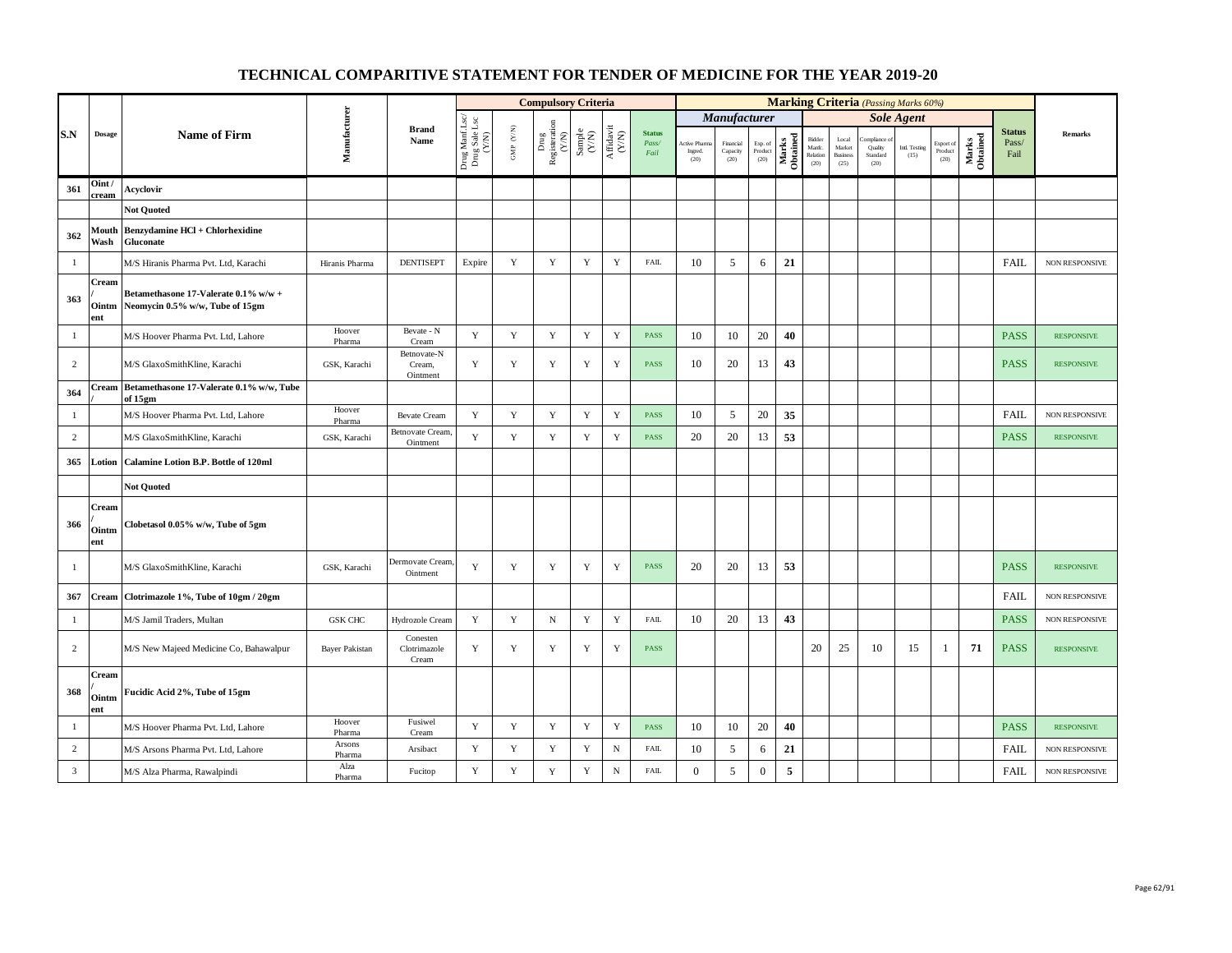|                |              |                                                               |                             |                                     |                                          |                                          | <b>Compulsory Criteria</b>                                                   |                                                              |                                      |                                |                                         |                               |                            |                   |                                      |                                            | <b>Marking Criteria</b> (Passing Marks 60%) |                       |                              |                   |                                |                       |
|----------------|--------------|---------------------------------------------------------------|-----------------------------|-------------------------------------|------------------------------------------|------------------------------------------|------------------------------------------------------------------------------|--------------------------------------------------------------|--------------------------------------|--------------------------------|-----------------------------------------|-------------------------------|----------------------------|-------------------|--------------------------------------|--------------------------------------------|---------------------------------------------|-----------------------|------------------------------|-------------------|--------------------------------|-----------------------|
|                |              |                                                               |                             |                                     |                                          |                                          |                                                                              |                                                              |                                      |                                |                                         | <b>Manufacturer</b>           |                            |                   |                                      |                                            |                                             | <b>Sole Agent</b>     |                              |                   |                                |                       |
| S.N            | Dosage       | <b>Name of Firm</b>                                           | Manufacturer                | <b>Brand</b><br>Name                | Drug Manf.Lsc/<br>Drug Sale Lsc<br>(Y/N) | $\ensuremath{\mathrm{GMP}}\xspace$ (Y/N) | $\begin{array}{c} \rm{Drag} \\ \rm{Registeration} \\ \rm{(Y/N)} \end{array}$ | $\begin{array}{c} \text{Sample} \\ (\text{Y/N}) \end{array}$ | $\frac{\text{Affdavit}}{\text{N/N}}$ | <b>Status</b><br>Pass/<br>Fail | <b>Active Pharms</b><br>Ingred.<br>(20) | Financial<br>Capacity<br>(20) | Exp. of<br>Product<br>(20) | Marks<br>Obtained | Bidder<br>Manfc.<br>Relation<br>(20) | Local<br>Market<br><b>Business</b><br>(25) | ompliance<br>Quality<br>Standard<br>(20)    | Intl. Testing<br>(15) | Export of<br>Product<br>(20) | Marks<br>Obtained | <b>Status</b><br>Pass/<br>Fail | <b>Remarks</b>        |
| $\overline{4}$ |              | M/S Shrooq Pharma Pvt. Ltd, Lahore                            | Shrooq Pharma,<br>Pakistan  | Fusimin                             | Y                                        | Y                                        | Y                                                                            | Y                                                            | Y                                    | <b>PASS</b>                    | 10                                      | 5                             | 20                         | 35                |                                      |                                            |                                             |                       |                              |                   | <b>FAIL</b>                    | <b>NON RESPONSIVE</b> |
| 5              |              | M/S Nabi Qasim Pvt. Ltd, Karachi                              | Nabi Qasim                  | Cream Zudic<br>15gm                 | Y                                        | Y                                        | Y                                                                            | $\mathbf Y$                                                  | Y                                    | <b>PASS</b>                    | 15                                      | 20                            | 13                         | 48                |                                      |                                            |                                             |                       |                              |                   | <b>PASS</b>                    | <b>RESPONSIVE</b>     |
| 6              |              | M/S Hassan Surgical, Bahawalpur                               | <b>ATCO</b><br>Laboratories | Fusac Cream                         | Y                                        | Y                                        | $\mathbf Y$                                                                  | Y                                                            | $\mathbf Y$                          | <b>PASS</b>                    | 10                                      | 20                            | 6                          | 36                |                                      |                                            |                                             |                       |                              |                   | <b>PASS</b>                    | <b>RESPONSIVE</b>     |
|                |              |                                                               |                             |                                     |                                          |                                          |                                                                              |                                                              |                                      |                                |                                         |                               |                            |                   |                                      |                                            |                                             |                       |                              |                   |                                |                       |
| 369            | <b>Cream</b> | Hydrocortisone 1%, Tube of 5gm                                |                             |                                     |                                          |                                          |                                                                              |                                                              |                                      |                                |                                         |                               |                            |                   |                                      |                                            |                                             |                       |                              |                   |                                |                       |
|                |              | <b>Not Quoted</b>                                             |                             |                                     |                                          |                                          |                                                                              |                                                              |                                      |                                |                                         |                               |                            |                   |                                      |                                            |                                             |                       |                              |                   |                                |                       |
| 370            | <b>Cream</b> | Ketoconazole 2%. Tube of 10gm                                 |                             |                                     |                                          |                                          |                                                                              |                                                              |                                      |                                |                                         |                               |                            |                   |                                      |                                            |                                             |                       |                              |                   |                                |                       |
|                |              | <b>Not Quoted</b>                                             |                             |                                     |                                          |                                          |                                                                              |                                                              |                                      |                                |                                         |                               |                            |                   |                                      |                                            |                                             |                       |                              |                   |                                |                       |
| 371            | Lotion       | Permethrin 5%                                                 |                             |                                     |                                          |                                          |                                                                              |                                                              |                                      |                                |                                         |                               |                            |                   |                                      |                                            |                                             |                       |                              |                   |                                |                       |
| $\mathbf{1}$   |              | M/S Shaigan Pharma Pvt. Ltd, Rawalpindi                       | Shaigan Pharma              | Skab Lotion                         | $\mathbf Y$                              | $\mathbf Y$                              | $\mathbf Y$                                                                  | $\mathbf Y$                                                  | $\mathbf Y$                          | <b>PASS</b>                    | 10                                      | 20                            | 13                         | 43                |                                      |                                            |                                             |                       |                              |                   | <b>PASS</b>                    | <b>RESPONSIVE</b>     |
| $\overline{c}$ |              | M/S Hoover Pharma Pvt. Ltd, Lahore                            | Hoover<br>Pharma            | Mitex<br>Lotion                     | Y                                        | $\mathbf Y$                              | $\mathbf Y$                                                                  | $\mathbf Y$                                                  | $\mathbf Y$                          | PASS                           | 10                                      | 10                            | 20                         | 40                |                                      |                                            |                                             |                       |                              |                   | <b>PASS</b>                    | <b>RESPONSIVE</b>     |
| $\overline{3}$ |              | M/S Hassan Surgical, Bahawalpur                               | <b>ATCO Laboratories</b>    | Scabfree Lotion                     | $\mathbf Y$                              | $\mathbf Y$                              | $\mathbf Y$                                                                  | $\mathbf Y$                                                  | $\mathbf Y$                          | <b>PASS</b>                    | 10                                      | 20                            | 13                         | 43                |                                      |                                            |                                             |                       |                              |                   | <b>PASS</b>                    | <b>RESPONSIVE</b>     |
| 372            | Ointm<br>ent | Polymyxin B. Sulphate Zinc Bacitracin, Tube<br>of 10gm / 20gm |                             |                                     |                                          |                                          |                                                                              |                                                              |                                      |                                |                                         |                               |                            |                   |                                      |                                            |                                             |                       |                              |                   |                                |                       |
| $\mathbf{1}$   |              | M/S GlaxoSmithKline, Karachi                                  | GSK, Karachi                | Polyfax skin<br>Ointment            | Y                                        | $\mathbf Y$                              | Y                                                                            | Y                                                            | Y                                    | PASS                           | 20                                      | 20                            | 13                         | 53                |                                      |                                            |                                             |                       |                              |                   | <b>PASS</b>                    | <b>RESPONSIVE</b>     |
| 373            |              | Cream Silver Sulphadiazine 50gm                               |                             |                                     |                                          |                                          |                                                                              |                                                              |                                      |                                |                                         |                               |                            |                   |                                      |                                            |                                             |                       |                              |                   |                                |                       |
| -1             |              | M/S Hoover Pharma Pvt. Ltd, Lahore                            | Hoover<br>Pharma            | Sentobe<br>Cream                    | Y                                        | Y                                        | Y                                                                            | $\mathbf Y$                                                  | $\mathbf Y$                          | <b>PASS</b>                    | 10                                      | 10                            | 20                         | 40                |                                      |                                            |                                             |                       |                              |                   | <b>PASS</b>                    | <b>RESPONSIVE</b>     |
| 374            | Cream<br>vag | Clotrimazole 2%, Tube of 35g                                  |                             |                                     |                                          |                                          |                                                                              |                                                              |                                      |                                |                                         |                               |                            |                   |                                      |                                            |                                             |                       |                              |                   |                                |                       |
| -1             |              | M/S Arsons Pharma Pvt. Ltd, Lahore                            | Arsons<br>Pharma            | Arvizol 2%                          | Y                                        | Y                                        | Y                                                                            | $\mathbf N$                                                  | $_{\rm N}$                           | <b>FAIL</b>                    | 10                                      | 5                             | 13                         | 28                |                                      |                                            |                                             |                       |                              |                   | <b>FAIL</b>                    | <b>NON RESPONSIVE</b> |
| 375            | Tab<br>vag   | <b>Clotrimazole 500mg Blister Pack</b>                        |                             |                                     |                                          |                                          |                                                                              |                                                              |                                      |                                |                                         |                               |                            |                   |                                      |                                            |                                             |                       |                              |                   |                                |                       |
| $\mathbf{1}$   |              | M/S Axis Pharma, Faisalbad                                    | Axis Pharma                 | Femecare<br>Tab. 500mg              | $\mathbf Y$                              | $\mathbf Y$                              | $\mathbf Y$                                                                  | $\mathbf Y$                                                  | $\mathbf Y$                          | PASS                           | 15                                      | 5                             | 13                         | 33                |                                      |                                            |                                             |                       |                              |                   | <b>FAIL</b>                    | <b>NON RESPONSIVE</b> |
| $\overline{c}$ |              | M/S Arsons Pharma Pvt. Ltd, Lahore                            | Arsons<br>Pharma            | Arvizol Tab.                        | Y                                        | $\mathbf Y$                              | $\mathbf Y$                                                                  | $\mathbf Y$                                                  | $_{\rm N}$                           | FAIL                           | 10                                      | 5                             | 6                          | 21                |                                      |                                            |                                             |                       |                              |                   | <b>FAIL</b>                    | NON RESPONSIVE        |
| $\mathbf{3}$   |              | M/S New Majeed Medicine Co, Bahawalpur                        | <b>Barrett Hodgson</b>      | Barresten Tab.<br>500 <sub>mg</sub> | Y                                        | Y                                        | Y                                                                            | Y                                                            | Y                                    | <b>PASS</b>                    | 10                                      | 20                            | 13                         | 43                |                                      |                                            |                                             |                       |                              |                   | <b>PASS</b>                    | <b>RESPONSIVE</b>     |
| 376            | Cap          | <b>Fluconazole 150mg Blister Pack</b>                         |                             |                                     |                                          |                                          |                                                                              |                                                              |                                      |                                |                                         |                               |                            |                   |                                      |                                            |                                             |                       |                              |                   |                                |                       |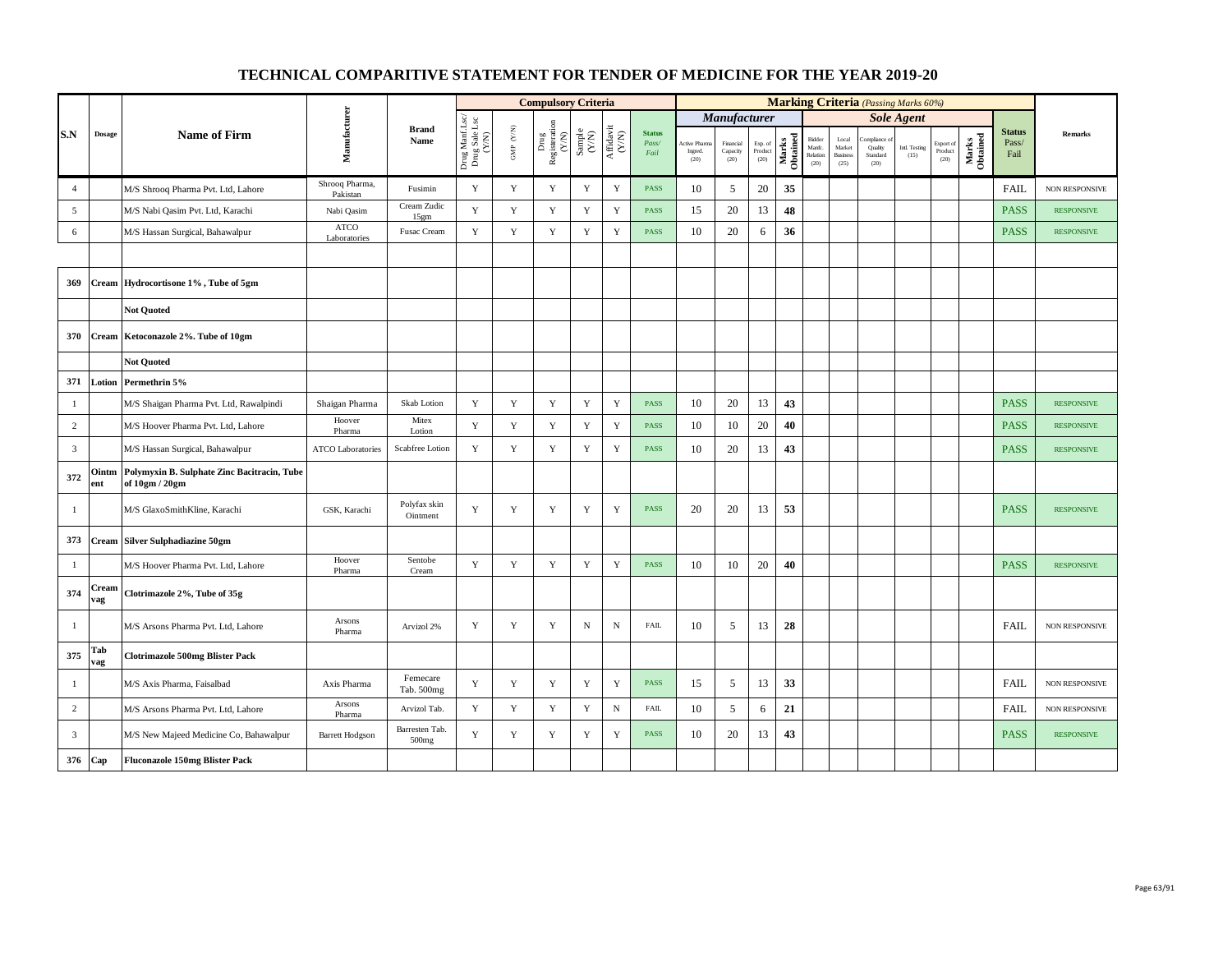|                 |               |                                           |                                                 |                                          |                                          |                          | <b>Compulsory Criteria</b>    |                                                            |                                                                              |                                |                                |                               |                            |                   |                                      |                                                     | <b>Marking Criteria</b> (Passing Marks 60%) |                       |                              |                   |                                |                       |
|-----------------|---------------|-------------------------------------------|-------------------------------------------------|------------------------------------------|------------------------------------------|--------------------------|-------------------------------|------------------------------------------------------------|------------------------------------------------------------------------------|--------------------------------|--------------------------------|-------------------------------|----------------------------|-------------------|--------------------------------------|-----------------------------------------------------|---------------------------------------------|-----------------------|------------------------------|-------------------|--------------------------------|-----------------------|
|                 |               |                                           |                                                 |                                          |                                          |                          |                               |                                                            |                                                                              |                                |                                | Manufacturer                  |                            |                   |                                      |                                                     |                                             | <b>Sole Agent</b>     |                              |                   |                                |                       |
| S.N             | <b>Dosage</b> | <b>Name of Firm</b>                       | Manufacturer                                    | <b>Brand</b><br>Name                     | Drug Manf.Lsc/<br>Drug Sale Lsc<br>(Y/N) | ${\rm GMP}$ ${\rm (YN)}$ | Drug<br>Registeration $(Y/N)$ | $\begin{array}{c} \text{Sample} \\ \text{CAN} \end{array}$ | $\begin{array}{c} \mathrm{Aff} \mathrm{davit} \\ (\mathrm{Y/N}) \end{array}$ | <b>Status</b><br>Pass/<br>Fail | Active Phan<br>Ingred.<br>(20) | Financial<br>Capacity<br>(20) | Exp. of<br>Product<br>(20) | Marks<br>Obtained | Bidder<br>Manfc.<br>Relation<br>(20) | $_{\rm Local}$<br>Market<br><b>Business</b><br>(25) | mpliance<br>Quality<br>Standard<br>(20)     | Intl. Testing<br>(15) | Export of<br>Product<br>(20) | Marks<br>Obtained | <b>Status</b><br>Pass/<br>Fail | <b>Remarks</b>        |
| -1              |               | M/S Axis Pharma, Faisalbad                | Axis Pharma                                     | Axicon Cap.<br>150mg                     | Y                                        | $\mathbf Y$              | Y                             | $\mathbf Y$                                                | Y                                                                            | <b>PASS</b>                    | 15                             | 5                             | 6                          | 26                |                                      |                                                     |                                             |                       |                              |                   | <b>FAIL</b>                    | <b>NON RESPONSIVE</b> |
| $\overline{c}$  |               | M/S Hiranis Pharma Pvt. Ltd, Karachi      | Hiranis Pharma                                  | LOGICAN                                  | Expire                                   | Y                        | Y                             | $\mathbf Y$                                                | Y                                                                            | <b>FAIL</b>                    | 10                             | 5                             | 6                          | 21                |                                      |                                                     |                                             |                       |                              |                   | <b>FAIL</b>                    | NON RESPONSIVE        |
| $\overline{3}$  |               | M/S Arsons Pharma Pvt. Ltd, Lahore        | Arsons<br>Pharma                                | Arsozol                                  | $\mathbf Y$                              | $\mathbf Y$              | $\mathbf Y$                   | $\mathbf Y$                                                | $_{\rm N}$                                                                   | FAIL                           | 10                             | 5                             | 6                          | 21                |                                      |                                                     |                                             |                       |                              |                   | FAIL                           | NON RESPONSIVE        |
| $\overline{4}$  |               | M/S GlaxoSmithKline, Karachi              | GSK, Karachi                                    | Zolanix Caps<br>150mg                    | Y                                        | Y                        | Y                             | $\mathbf Y$                                                | $\mathbf Y$                                                                  | <b>PASS</b>                    | 10                             | 20                            | 13                         | 43                |                                      |                                                     |                                             |                       |                              |                   | <b>PASS</b>                    | <b>RESPONSIVE</b>     |
| 5               |               | M/S Shrooq Pharma Pvt. Ltd, Lahore        | Shrooq Pharma,<br>Pakistan                      | Cozil                                    | Y                                        | $\mathbf Y$              | Y                             | $\mathbf Y$                                                | $\mathbf Y$                                                                  | PASS                           | 10                             | 5                             | 20                         | 35                |                                      |                                                     |                                             |                       |                              |                   | <b>FAIL</b>                    | <b>NON RESPONSIVE</b> |
| 6               |               | M/S Nabi Qasim Pvt. Ltd, Karachi          | Nabi Qasim                                      | Cap. Fluderm<br>150mg                    | Y                                        | $\mathbf Y$              | $\mathbf Y$                   | Y                                                          | $\mathbf Y$                                                                  | PASS                           | 10                             | 20                            | 6                          | 36                |                                      |                                                     |                                             |                       |                              |                   | <b>PASS</b>                    | <b>RESPONSIVE</b>     |
| $7\phantom{.0}$ |               | M/S Mega Pharma Ltd, Lahore               | Mega Pharma                                     | Ranzo<br>Caps. 150mg                     | Y                                        | $\mathbf Y$              | $\mathbf Y$                   | $\mathbf Y$                                                | $\mathbf Y$                                                                  | PASS                           | 15                             | 5                             | 13                         | 33                |                                      |                                                     |                                             |                       |                              |                   | <b>FAIL</b>                    | NON RESPONSIVE        |
| 8               |               | M/S B.J Pharma, Lahore                    | <b>B.J Pharma</b>                               | Feozol 150mg,                            | Y                                        | $\mathbf Y$              | $\mathbf Y$                   | $\mathbf Y$                                                | ${\rm N}$                                                                    | FAIL                           | 10                             | 5                             | $\mathbf{0}$               | 15                |                                      |                                                     |                                             |                       |                              |                   | FAIL                           | NON RESPONSIVE        |
| 9               |               | M/S Hassan Surgical, Bahawalpur           | Sante Pvt. Ltd                                  | Sanflucan 150mg<br>Cap                   | Y                                        | $\mathbf Y$              | $\mathbf Y$                   | $\mathbf Y$                                                | $\mathbf Y$                                                                  | PASS                           | 10                             | $10\,$                        | 13                         | 33                |                                      |                                                     |                                             |                       |                              |                   | <b>FAIL</b>                    | NON RESPONSIVE        |
| 377             | Inj           | <b>Fluconazole 50ml</b>                   |                                                 |                                          |                                          |                          |                               |                                                            |                                                                              |                                |                                |                               |                            |                   |                                      |                                                     |                                             |                       |                              |                   |                                |                       |
|                 |               | <b>Not Quoted</b>                         |                                                 |                                          |                                          |                          |                               |                                                            |                                                                              |                                |                                |                               |                            |                   |                                      |                                                     |                                             |                       |                              |                   |                                |                       |
| 378             | Syp           | Fluconazole 50 mg / 5ml                   |                                                 |                                          |                                          |                          |                               |                                                            |                                                                              |                                |                                |                               |                            |                   |                                      |                                                     |                                             |                       |                              |                   |                                |                       |
|                 |               | <b>Not Quoted</b>                         |                                                 |                                          |                                          |                          |                               |                                                            |                                                                              |                                |                                |                               |                            |                   |                                      |                                                     |                                             |                       |                              |                   |                                |                       |
| 379             | Cap           | <b>Itraconazole 100mg Blister Pack</b>    |                                                 |                                          |                                          |                          |                               |                                                            |                                                                              |                                |                                |                               |                            |                   |                                      |                                                     |                                             |                       |                              |                   |                                |                       |
|                 |               | <b>Not Quoted</b>                         |                                                 |                                          |                                          |                          |                               |                                                            |                                                                              |                                |                                |                               |                            |                   |                                      |                                                     |                                             |                       |                              |                   |                                |                       |
| 380             | Oral<br>Gel   | <b>Miconazole</b>                         |                                                 |                                          |                                          |                          |                               |                                                            |                                                                              |                                |                                |                               |                            |                   |                                      |                                                     |                                             |                       |                              |                   |                                |                       |
|                 |               | <b>Not Quoted</b>                         |                                                 |                                          |                                          |                          |                               |                                                            |                                                                              |                                |                                |                               |                            |                   |                                      |                                                     |                                             |                       |                              |                   |                                |                       |
| 381             | <b>Susp</b>   | Nystatin 100000 Units Per ml ē Dropper    |                                                 |                                          |                                          |                          |                               |                                                            |                                                                              |                                |                                |                               |                            |                   |                                      |                                                     |                                             |                       |                              |                   |                                |                       |
| $\mathbf{1}$    |               | M/S New Majeed Medicine Co, Bahawalpur    | <b>ICI</b> Pakistan                             | <b>Nilstat Drops</b><br>30 <sub>ml</sub> | Y                                        | Y                        | $\mathbf Y$                   | Y                                                          | $\mathbf Y$                                                                  | PASS                           | 10                             | 20                            | 6                          | 36                |                                      |                                                     |                                             |                       |                              |                   | <b>PASS</b>                    | <b>RESPONSIVE</b>     |
| 382             | Tab           | <b>Terbinafine 250mg Blister Pack</b>     |                                                 |                                          |                                          |                          |                               |                                                            |                                                                              |                                |                                |                               |                            |                   |                                      |                                                     |                                             |                       |                              |                   |                                |                       |
| -1              |               | M/S Novartis Pharma Pakistan Ltd, Karachi | <b>Novartis</b>                                 | Lamisil<br>250mg tab.                    | Y                                        | Y                        | Y                             | $_{\rm N}$                                                 | Y                                                                            | <b>FAIL</b>                    | 10                             | 20                            | 13                         | 43                |                                      |                                                     |                                             |                       |                              |                   | <b>PASS</b>                    | NON RESPONSIVE        |
| $\overline{c}$  |               | M/S Nabi Qasim Pvt. Ltd, Karachi          | Nabi Qasim                                      | Tab. Mycoderm<br>250mg                   | Y                                        | Y                        | $\mathbf Y$                   | Y                                                          | $\mathbf Y$                                                                  | PASS                           | 10                             | 20                            | 6                          | 36                |                                      |                                                     |                                             |                       |                              |                   | <b>PASS</b>                    | <b>RESPONSIVE</b>     |
| $\overline{3}$  |               | M/S Hassan Surgical, Bahawalpur           | <b>ATCO Laboratories</b>                        | Terbiderm<br>Forte Tab.                  | Y                                        | $\mathbf Y$              | $\mathbf Y$                   | Y                                                          | Y                                                                            | <b>PASS</b>                    | 10                             | 20                            | 13                         | 43                |                                      |                                                     |                                             |                       |                              |                   | <b>PASS</b>                    | <b>RESPONSIVE</b>     |
| 383             | Inj           | <b>Bevacizumab 400mg</b>                  |                                                 |                                          |                                          |                          |                               |                                                            |                                                                              |                                |                                |                               |                            |                   |                                      |                                                     |                                             |                       |                              |                   |                                |                       |
| $\mathbf{1}$    |               | M/S Roche Pakistan Pvt. Ltd, Karachi      | F.Hoffmann-La<br>Roche Ltd Basel<br>Switzerland | A Vastin Vial<br>400mg/16ml              | $\mathbf Y$                              | $\mathbf Y$              | Y                             | ${\bf N}$                                                  | $\mathbf Y$                                                                  | <b>FAIL</b>                    |                                |                               |                            |                   | 20                                   | 25                                                  | 10                                          | $\boldsymbol{0}$      | 10                           | 65                | <b>PASS</b>                    | NON RESPONSIVE        |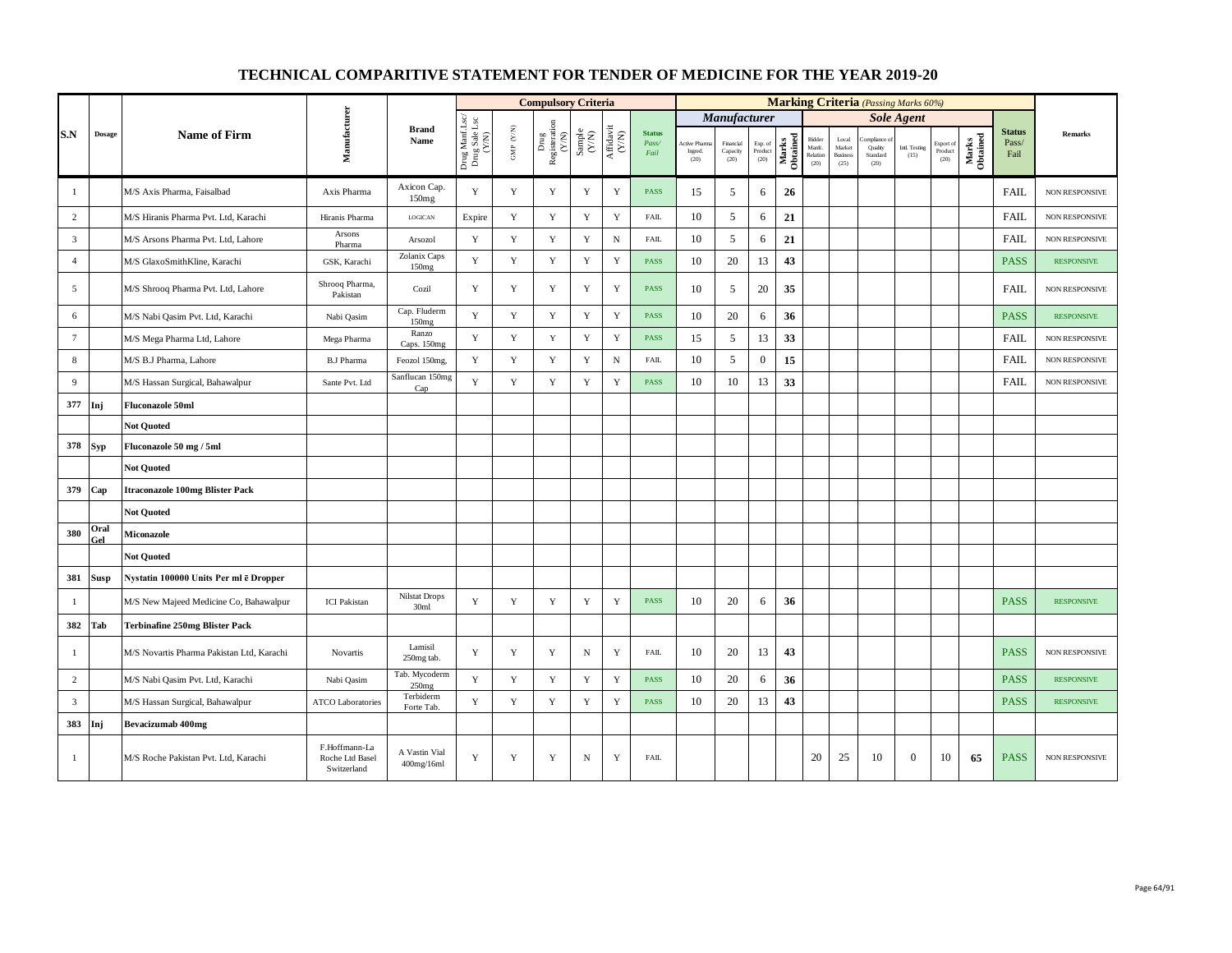|                |        |                                          |                                      |                                      |                                          |                      | <b>Compulsory Criteria</b>                                                      |                                                              |                                      |                                |                                |                               |                            |                   |                                      |                                                     |                                          | <b>Marking Criteria</b> (Passing Marks 60%) |                                                |                   |                                |                   |
|----------------|--------|------------------------------------------|--------------------------------------|--------------------------------------|------------------------------------------|----------------------|---------------------------------------------------------------------------------|--------------------------------------------------------------|--------------------------------------|--------------------------------|--------------------------------|-------------------------------|----------------------------|-------------------|--------------------------------------|-----------------------------------------------------|------------------------------------------|---------------------------------------------|------------------------------------------------|-------------------|--------------------------------|-------------------|
|                |        |                                          |                                      |                                      |                                          |                      |                                                                                 |                                                              |                                      |                                |                                | Manufacturer                  |                            |                   |                                      |                                                     |                                          | <b>Sole Agent</b>                           |                                                |                   |                                |                   |
| S.N            | Dosage | <b>Name of Firm</b>                      | Manufacturer                         | <b>Brand</b><br>Name                 | Drug Manf.Lsc/<br>Drug Sale Lsc<br>(Y/N) | GMP $(\mathbf{Y/N})$ | $\begin{array}{c} \mathrm{Drag} \\ \mathrm{Resisteration} \\ (Y/N) \end{array}$ | $\begin{array}{c} \text{Sample} \\ (\text{Y/N}) \end{array}$ | $\frac{\text{Affdavit}}{\text{Y/N}}$ | <b>Status</b><br>Pass/<br>Fail | Active Pham<br>Ingred.<br>(20) | Financial<br>Capacity<br>(20) | Exp. of<br>Product<br>(20) | Marks<br>Obtained | Bidder<br>Manfc.<br>Relation<br>(20) | $_{\rm Local}$<br>Market<br><b>Business</b><br>(25) | ompliance<br>Quality<br>Standard<br>(20) | Intl. Testing<br>(15)                       | Export of<br>$\mathop{\text{Product}}$<br>(20) | Marks<br>Obtained | <b>Status</b><br>Pass/<br>Fail | <b>Remarks</b>    |
| 384            | Tab    | <b>Bicalutamide 50mg</b>                 |                                      |                                      |                                          |                      |                                                                                 |                                                              |                                      |                                |                                |                               |                            |                   |                                      |                                                     |                                          |                                             |                                                |                   |                                |                   |
| $\mathbf{1}$   |        | M/S Himmel Pharma Pvt. Ltd, Lahore       | Celon Lab, India                     | Cosalon                              | Y                                        | Y                    | $\mathbf Y$                                                                     | ${\bf N}$                                                    | $\mathbf Y$                          | <b>FAIL</b>                    |                                |                               |                            |                   | $\boldsymbol{0}$                     | 10                                                  | $\overline{0}$                           | $\mathbf{0}$                                | $\mathbf{0}$                                   | 10                | <b>FAIL</b>                    | NON RESPONSIVE    |
| 385            | Inj    | <b>Calcium Folinate 50mg</b>             |                                      |                                      |                                          |                      |                                                                                 |                                                              |                                      |                                |                                |                               |                            |                   |                                      |                                                     |                                          |                                             |                                                |                   |                                |                   |
|                |        | <b>Not Quoted</b>                        |                                      |                                      |                                          |                      |                                                                                 |                                                              |                                      |                                |                                |                               |                            |                   |                                      |                                                     |                                          |                                             |                                                |                   |                                |                   |
| 386            | Tab    | <b>Capecitabine 500mg</b>                |                                      |                                      |                                          |                      |                                                                                 |                                                              |                                      |                                |                                |                               |                            |                   |                                      |                                                     |                                          |                                             |                                                |                   |                                |                   |
| $\mathbf{1}$   |        | M/S Helix Pharma Pvt. Ltd, Karachi       | Helix Pharma                         | Relicitabine                         | $\mathbf Y$                              | $\mathbf Y$          | $\mathbf Y$                                                                     | $\mathbf N$                                                  | $\mathbf Y$                          | <b>FAIL</b>                    |                                |                               |                            |                   | $\boldsymbol{0}$                     | $\mathfrak{S}$                                      | $\overline{0}$                           | $\mathbf{0}$                                | $\boldsymbol{0}$                               | 5                 | <b>FAIL</b>                    | NON RESPONSIVE    |
| $\overline{c}$ |        | M/S Roche Pakistan Pvt. Ltd, Karachi     | Shanghai Roche<br>Pharma Ltd., China | Xeloda Tab 500mg                     | $\mathbf Y$                              | $\mathbf Y$          | $\mathbf Y$                                                                     | ${\bf N}$                                                    | $\mathbf Y$                          | <b>FAIL</b>                    |                                |                               |                            |                   | 20                                   | 25                                                  | 10                                       | $\mathbf{0}$                                | 10                                             | 65                | <b>PASS</b>                    | NON RESPONSIVE    |
| 387            | Inj    | Carboplatin 150mg                        |                                      |                                      |                                          |                      |                                                                                 |                                                              |                                      |                                |                                |                               |                            |                   |                                      |                                                     |                                          |                                             |                                                |                   |                                |                   |
| $\mathbf{1}$   |        | M/S Helix Pharma Pvt. Ltd, Karachi       | Helix Pharma                         | Carbol                               | $\mathbf Y$                              | $\mathbf Y$          | $\mathbf Y$                                                                     | ${\bf N}$                                                    | $\mathbf Y$                          | FAIL                           |                                |                               |                            |                   | $\mathbf{0}$                         | 20                                                  | $\overline{0}$                           | $\mathbf{0}$                                | $\boldsymbol{0}$                               | 20                | <b>FAIL</b>                    | NON RESPONSIVE    |
| $\overline{c}$ |        | M/S Hassan Surgical, Bahawalpur          | ATCO Lab / Dabur<br>Pharma           | Kemocarb 150mg                       | $\mathbf Y$                              | $\mathbf Y$          | <b>NA</b>                                                                       | $\mathbf Y$                                                  | $\mathbf Y$                          | <b>FAIL</b>                    |                                |                               |                            |                   | $\mathbf{0}$                         | 25                                                  | $\overline{0}$                           | $\mathbf{0}$                                | $\boldsymbol{0}$                               | 25                | <b>FAIL</b>                    | NON RESPONSIVE    |
| 388            | Inj    | Cisplatin 10mg                           |                                      |                                      |                                          |                      |                                                                                 |                                                              |                                      |                                |                                |                               |                            |                   |                                      |                                                     |                                          |                                             |                                                |                   |                                |                   |
|                |        | <b>Not Quoted</b>                        |                                      |                                      |                                          |                      |                                                                                 |                                                              |                                      |                                |                                |                               |                            |                   |                                      |                                                     |                                          |                                             |                                                |                   |                                |                   |
| 389            | Inj    | Cisplatin 50mg                           |                                      |                                      |                                          |                      |                                                                                 |                                                              |                                      |                                |                                |                               |                            |                   |                                      |                                                     |                                          |                                             |                                                |                   |                                |                   |
|                |        | <b>Not Quoted</b>                        |                                      |                                      |                                          |                      |                                                                                 |                                                              |                                      |                                |                                |                               |                            |                   |                                      |                                                     |                                          |                                             |                                                |                   |                                |                   |
| 390            | Inj    | Cyclophosphamide 1gm                     |                                      |                                      |                                          |                      |                                                                                 |                                                              |                                      |                                |                                |                               |                            |                   |                                      |                                                     |                                          |                                             |                                                |                   |                                |                   |
|                |        | <b>Not Quoted</b>                        |                                      |                                      |                                          |                      |                                                                                 |                                                              |                                      |                                |                                |                               |                            |                   |                                      |                                                     |                                          |                                             |                                                |                   |                                |                   |
| 391            | Inj    | <b>Cytarabine 500mg</b>                  |                                      |                                      |                                          |                      |                                                                                 |                                                              |                                      |                                |                                |                               |                            |                   |                                      |                                                     |                                          |                                             |                                                |                   |                                |                   |
|                |        | <b>Not Quoted</b>                        |                                      |                                      |                                          |                      |                                                                                 |                                                              |                                      |                                |                                |                               |                            |                   |                                      |                                                     |                                          |                                             |                                                |                   |                                |                   |
| 392 Inj        |        | Dacarbazine 200mg                        |                                      |                                      |                                          |                      |                                                                                 |                                                              |                                      |                                |                                |                               |                            |                   |                                      |                                                     |                                          |                                             |                                                |                   |                                |                   |
|                |        | <b>Not Quoted</b>                        |                                      |                                      |                                          |                      |                                                                                 |                                                              |                                      |                                |                                |                               |                            |                   |                                      |                                                     |                                          |                                             |                                                |                   |                                |                   |
| 393            | Inj    | Docetaxel 20mg/80mg/120mg                |                                      |                                      |                                          |                      |                                                                                 |                                                              |                                      |                                |                                |                               |                            |                   |                                      |                                                     |                                          |                                             |                                                |                   |                                |                   |
| $\mathbf{1}$   |        | M/S Himmel Pharma Pvt. Ltd, Lahore       | Aqvida Gmbh,<br>Germany              | Docetaxel Aqvida<br>20mg/80mg        | $\mathbf Y$                              | Y                    | $\mathbf Y$                                                                     | $\, {\rm N}$                                                 | Y                                    | <b>FAIL</b>                    |                                |                               |                            |                   | $\mathbf{0}$                         | 5                                                   | $\overline{0}$                           | $\boldsymbol{0}$                            | $\boldsymbol{0}$                               | 5                 | FAIL                           | NON RESPONSIVE    |
| 2              |        | M/S Sanofi Aventis Pakistan Ltd, Karachi | Sanofi                               | Taxotere<br>$20mg/1ml$ ,<br>80mg/4ml | Y                                        | Y                    | Y                                                                               | $\mathbf Y$                                                  | Y                                    | <b>PASS</b>                    |                                |                               |                            |                   | 20                                   | 25                                                  | 10                                       | $\boldsymbol{0}$                            | 10                                             | 65                | <b>PASS</b>                    | <b>RESPONSIVE</b> |
| 3              |        | M/S Al Habib Pharma, Karachi             | Laboratories, IMA                    | Docetaxel AHP<br>20mg Inj.           | $\mathbf Y$                              | $\mathbf Y$          | $_{\rm N}$                                                                      | $\mathbf Y$                                                  | <b>NA</b>                            | <b>FAIL</b>                    |                                |                               |                            |                   | 20                                   | $\mathbf{0}$                                        | 10                                       | $\boldsymbol{0}$                            | -1                                             | 31                | <b>FAIL</b>                    | NON RESPONSIVE    |
| 4              |        | M/S New Majeed Medicine Co, Bahawalpur   | Novartis / Sandoz                    | Ebedoce<br>20mg/2ml &<br>80mg/8ml    | Y                                        | Y                    | Y                                                                               | $\, {\rm N}$                                                 | $\mathbf Y$                          | ${\rm FAIL}$                   |                                |                               |                            |                   | 20                                   | 25                                                  | 20                                       | $\boldsymbol{0}$                            | $\boldsymbol{0}$                               | 65                | <b>PASS</b>                    | NON RESPONSIVE    |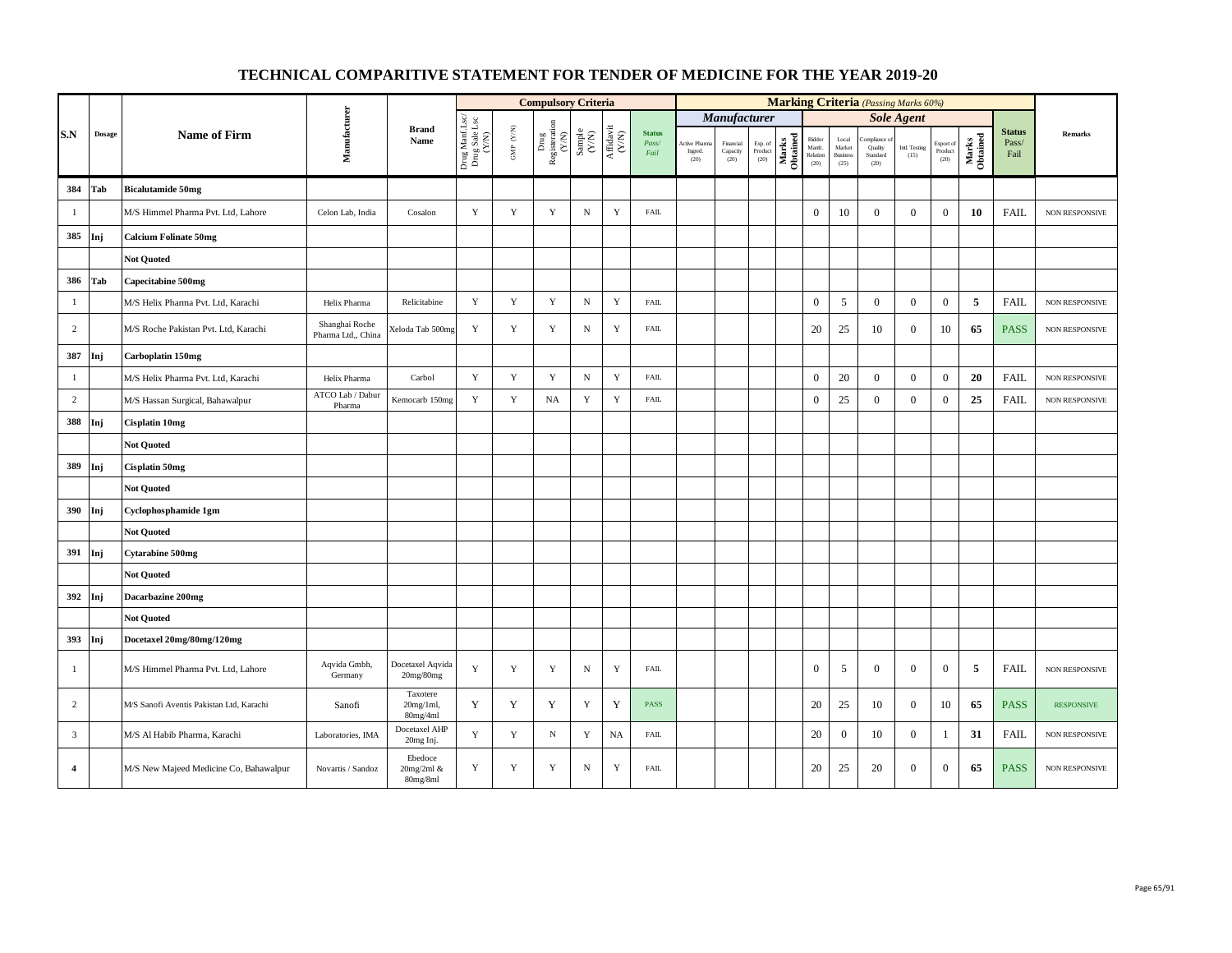|                |               |                                           |                                                                      |                              |                                          |                                                                       | <b>Compulsory Criteria</b>                                                      |                                                              |                                      |                        |                 |                  |                    |                   |                            |                          |                     | <b>Marking Criteria</b> (Passing Marks 60%) |                       |                   |                        |                   |
|----------------|---------------|-------------------------------------------|----------------------------------------------------------------------|------------------------------|------------------------------------------|-----------------------------------------------------------------------|---------------------------------------------------------------------------------|--------------------------------------------------------------|--------------------------------------|------------------------|-----------------|------------------|--------------------|-------------------|----------------------------|--------------------------|---------------------|---------------------------------------------|-----------------------|-------------------|------------------------|-------------------|
|                |               |                                           |                                                                      |                              |                                          |                                                                       |                                                                                 |                                                              |                                      |                        |                 | Manufacturer     |                    |                   |                            |                          |                     | <b>Sole Agent</b>                           |                       |                   |                        |                   |
| S.N            | <b>Dosage</b> | <b>Name of Firm</b>                       | Manufacturer                                                         | <b>Brand</b><br>Name         |                                          | $\ensuremath{\mathsf{GMP}}\xspace$ $\ensuremath{\mathsf{C/N}}\xspace$ | $\begin{array}{c} \mathrm{ Drug} \\ \mathrm{Registeration} \\ (YN) \end{array}$ | $\begin{array}{c} \text{Sample} \\ (\text{Y/N}) \end{array}$ | $\frac{\text{Affdavit}}{\text{N/N}}$ | <b>Status</b><br>Pass/ | Active Pham     | Financial        | Exp. of<br>Product |                   | Bidder                     | $_{\rm Local}$<br>Market | mpliance<br>Quality | Intl. Testing                               | Export of             |                   | <b>Status</b><br>Pass/ | Remarks           |
|                |               |                                           |                                                                      |                              | Drug Manf.Lsc/<br>Drug Sale Lsc<br>(Y/N) |                                                                       |                                                                                 |                                                              |                                      | Fail                   | Ingred.<br>(20) | Capacity<br>(20) | (20)               | Marks<br>Obtained | Manfc.<br>Relation<br>(20) | <b>Business</b><br>(25)  | Standard<br>(20)    | (15)                                        | $\bf Product$<br>(20) | Marks<br>Obtained | Fail                   |                   |
| 394            | Inj           | Doxorubicin 50mg                          |                                                                      |                              |                                          |                                                                       |                                                                                 |                                                              |                                      |                        |                 |                  |                    |                   |                            |                          |                     |                                             |                       |                   |                        |                   |
| -1             |               | M/S Hassan Surgical, Bahawalpur           | ATCO Lab / Dabur<br>Pharma                                           | Adrim 50mg Inj.              | Y                                        | Y                                                                     | Y                                                                               | $_{\rm N}$                                                   | $\mathbf Y$                          | <b>FAIL</b>            |                 |                  |                    |                   | $\boldsymbol{0}$           | 25                       | $\overline{0}$      | $\overline{0}$                              | $\overline{0}$        | 25                | FAIL                   | NON RESPONSIVE    |
| 395            | Inj           | Daunorubicin 20mg                         |                                                                      |                              |                                          |                                                                       |                                                                                 |                                                              |                                      |                        |                 |                  |                    |                   |                            |                          |                     |                                             |                       |                   |                        |                   |
|                |               | <b>Not Ouoted</b>                         |                                                                      |                              |                                          |                                                                       |                                                                                 |                                                              |                                      |                        |                 |                  |                    |                   |                            |                          |                     |                                             |                       |                   |                        |                   |
| 396            | Inj           | <b>Duanorubicin 20mg</b>                  |                                                                      |                              |                                          |                                                                       |                                                                                 |                                                              |                                      |                        |                 |                  |                    |                   |                            |                          |                     |                                             |                       |                   |                        |                   |
|                |               | <b>Not Quoted</b>                         |                                                                      |                              |                                          |                                                                       |                                                                                 |                                                              |                                      |                        |                 |                  |                    |                   |                            |                          |                     |                                             |                       |                   |                        |                   |
| 397            | Tab           | Erlotinib 150mg                           |                                                                      |                              |                                          |                                                                       |                                                                                 |                                                              |                                      |                        |                 |                  |                    |                   |                            |                          |                     |                                             |                       |                   |                        |                   |
| $\mathbf{1}$   |               | M/S Roche Pakistan Pvt. Ltd, Karachi      | F. Hoffmann-La Roche<br>Ltd Grenzacherstra sse<br>Basel, Switzerland | Tarceva FC Tab.<br>150mg     | $\mathbf Y$                              | $\mathbf Y$                                                           | Y                                                                               | $\, {\rm N}$                                                 | Y                                    | <b>FAIL</b>            |                 |                  |                    |                   | 20                         | 25                       | 10                  | $\boldsymbol{0}$                            | 10                    | 65                | <b>PASS</b>            | NON RESPONSIVE    |
| 398            | Tab           | <b>Eltrombopag 25mg Blister Pack</b>      |                                                                      |                              |                                          |                                                                       |                                                                                 |                                                              |                                      |                        |                 |                  |                    |                   |                            |                          |                     |                                             |                       |                   |                        |                   |
| $\mathbf{1}$   |               | M/S Novartis Pharma Pakistan Ltd, Karachi | Novartis                                                             | Revolade                     | $\mathbf Y$                              | $\mathbf Y$                                                           | $\mathbf Y$                                                                     | Y                                                            | $\mathbf Y$                          | PASS                   |                 |                  |                    |                   | 20                         | 25                       | 10                  | $\mathbf{0}$                                | 10                    | 65                | <b>PASS</b>            | <b>RESPONSIVE</b> |
| 399            | Inj           | <b>Epirubicin 50mg</b>                    |                                                                      |                              |                                          |                                                                       |                                                                                 |                                                              |                                      |                        |                 |                  |                    |                   |                            |                          |                     |                                             |                       |                   |                        |                   |
|                |               | <b>Not Quoted</b>                         |                                                                      |                              |                                          |                                                                       |                                                                                 |                                                              |                                      |                        |                 |                  |                    |                   |                            |                          |                     |                                             |                       |                   |                        |                   |
| 400            | Inj           | <b>Etoposide 100mg</b>                    |                                                                      |                              |                                          |                                                                       |                                                                                 |                                                              |                                      |                        |                 |                  |                    |                   |                            |                          |                     |                                             |                       |                   |                        |                   |
| $\mathbf{1}$   |               | M/S Hassan Surgical, Bahawalpur           | ATCO Lab / Dabur<br>Pharma                                           | Fytosid<br>100mg Inj.        | $\mathbf Y$                              | $\mathbf Y$                                                           | $\mathbf Y$                                                                     | $\mathbf Y$                                                  | $\mathbf Y$                          | PASS                   |                 |                  |                    |                   | $\boldsymbol{0}$           | 10                       | $\mathbf{0}$        | $\mathbf{0}$                                | $\mathbf{0}$          | 10                | <b>FAIL</b>            | NON RESPONSIVE    |
| 401            | Tab           | <b>Exemestane 25mg</b>                    |                                                                      |                              |                                          |                                                                       |                                                                                 |                                                              |                                      |                        |                 |                  |                    |                   |                            |                          |                     |                                             |                       |                   |                        |                   |
|                |               | <b>Not Quoted</b>                         |                                                                      |                              |                                          |                                                                       |                                                                                 |                                                              |                                      |                        |                 |                  |                    |                   |                            |                          |                     |                                             |                       |                   |                        |                   |
| 402            | Inj           | Etoposide 20mg/ml                         |                                                                      |                              |                                          |                                                                       |                                                                                 |                                                              |                                      |                        |                 |                  |                    |                   |                            |                          |                     |                                             |                       |                   |                        |                   |
|                |               | <b>Not Quoted</b>                         |                                                                      |                              |                                          |                                                                       |                                                                                 |                                                              |                                      |                        |                 |                  |                    |                   |                            |                          |                     |                                             |                       |                   |                        |                   |
| 403            | Inj           | <b>Filgrastim 300mcg</b>                  |                                                                      |                              |                                          |                                                                       |                                                                                 |                                                              |                                      |                        |                 |                  |                    |                   |                            |                          |                     |                                             |                       |                   |                        |                   |
| -1             |               | M/S AJM Pharma, Karachi                   | Hangzhou Jiuyuan<br>Gene Engineering Co<br>Ltd, China                | Jilifen 300ug                | Y                                        | $\mathbf Y$                                                           | Y                                                                               | $\mathbf Y$                                                  | $\mathbf Y$                          | <b>PASS</b>            |                 |                  |                    |                   | 20                         | 25                       | $\overline{0}$      | $\mathbf{0}$                                | -1                    | 46                | <b>FAIL</b>            | NON RESPONSIVE    |
| $\overline{c}$ |               | M/S Sami Pharma Pvt. Ltd, Karachi         | Sami Pharma                                                          | <b>NEOFIL</b><br>300mcg Inj. | Y                                        | Y                                                                     | Y                                                                               | $\mathbf Y$                                                  | Y                                    | <b>PASS</b>            |                 |                  |                    |                   | 20                         | 25                       | 20                  | $\mathbf{0}$                                | -1                    | 66                | <b>PASS</b>            | <b>RESPONSIVE</b> |
| $\overline{3}$ |               | M/S Hassan Surgical, Bahawalpur           | <b>BF</b> Biosciences                                                | Filgen Inj.                  | $\mathbf Y$                              | $\mathbf Y$                                                           | $\mathbf Y$                                                                     | Y                                                            | $\mathbf Y$                          | PASS                   | 15              | 5                | 20                 | 40                |                            |                          |                     |                                             |                       |                   | <b>PASS</b>            | <b>RESPONSIVE</b> |
| $\overline{4}$ |               | M/S New Majeed Medicine Co, Bahawalpur    | <b>GENELEUK Bio</b><br>Pharmaceuticals,<br>China.                    | Geneleukim<br>300mcg Inj.    | Y                                        | $\mathbf Y$                                                           | Y                                                                               | $\mathbf Y$                                                  | $\mathbf Y$                          | <b>PASS</b>            |                 |                  |                    |                   | 20                         | 25                       | 10                  | $\mathbf{0}$                                | $\overline{4}$        | 59                | <b>FAIL</b>            | NON RESPONSIVE    |
| 404            | Inj           | Fluorouracil (5-Fluorouracil) 500mg       |                                                                      |                              |                                          |                                                                       |                                                                                 |                                                              |                                      |                        |                 |                  |                    |                   |                            |                          |                     |                                             |                       |                   |                        |                   |
|                |               | <b>Not Quoted</b>                         |                                                                      |                              |                                          |                                                                       |                                                                                 |                                                              |                                      |                        |                 |                  |                    |                   |                            |                          |                     |                                             |                       |                   |                        |                   |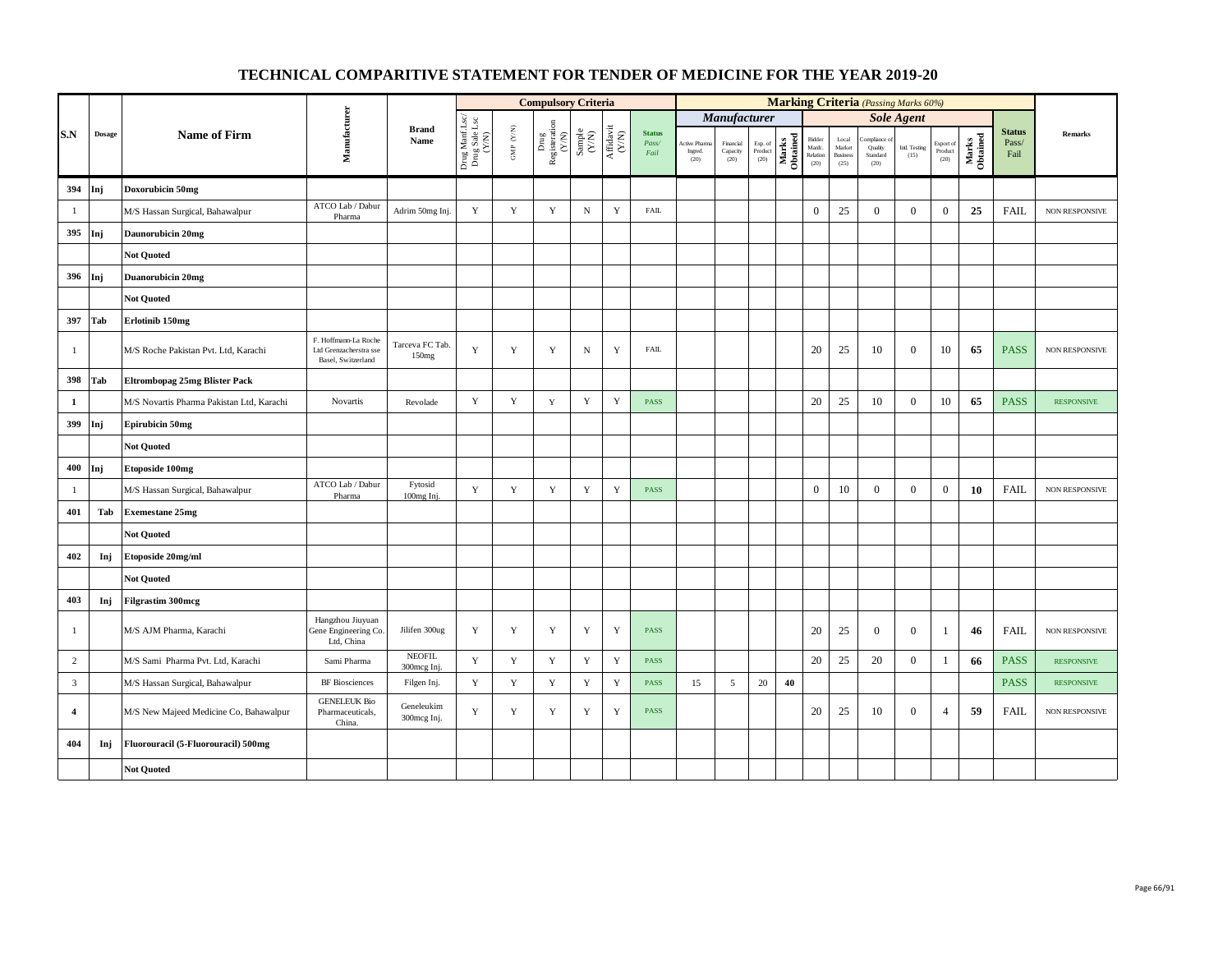|                         |               |                                           |                                 |                                    |                                          |                                          | <b>Compulsory Criteria</b>                                                                          |                                                                    |                                                                                                   |                                |                                        |                               |                            |                   |                                                       |                                            |                                                           | <b>Marking Criteria</b> (Passing Marks 60%) |                              |                   |                                |                   |
|-------------------------|---------------|-------------------------------------------|---------------------------------|------------------------------------|------------------------------------------|------------------------------------------|-----------------------------------------------------------------------------------------------------|--------------------------------------------------------------------|---------------------------------------------------------------------------------------------------|--------------------------------|----------------------------------------|-------------------------------|----------------------------|-------------------|-------------------------------------------------------|--------------------------------------------|-----------------------------------------------------------|---------------------------------------------|------------------------------|-------------------|--------------------------------|-------------------|
|                         |               |                                           |                                 |                                    |                                          |                                          |                                                                                                     |                                                                    |                                                                                                   |                                |                                        | <b>Manufacturer</b>           |                            |                   |                                                       |                                            |                                                           | <b>Sole Agent</b>                           |                              |                   |                                |                   |
| S.N                     | <b>Dosage</b> | <b>Name of Firm</b>                       | Manufacturer                    | <b>Brand</b><br>Name               | Drug Manf.Lsc/<br>Drug Sale Lsc<br>(Y/N) | $\ensuremath{\mathsf{GMP}}\xspace$ (Y/N) | $\begin{tabular}{l} \hline \textbf{Drug} \\ \textbf{Registeration} \\ (\textbf{Y/N}) \end{tabular}$ | $\begin{array}{c} \text{Sample} \\ \text{C}(\text{N}) \end{array}$ | $\begin{array}{c} \mathrm{Aff} \mathrm{dav} \, \mathrm{i} \\ (\mathrm{Y} \mathrm{N}) \end{array}$ | <b>Status</b><br>Pass/<br>Fail | <b>Active Pharm</b><br>Ingred.<br>(20) | Financial<br>Capacity<br>(20) | Exp. of<br>Product<br>(20) | Marks<br>Obtained | Bidder<br>Manfe.<br>$\operatorname{Relation}$<br>(20) | Local<br>Market<br><b>Business</b><br>(25) | ompliance<br>Quality<br>$\operatorname{Standard}$<br>(20) | Intl. Testing<br>(15)                       | Export of<br>Product<br>(20) | Marks<br>Obtained | <b>Status</b><br>Pass/<br>Fail | <b>Remarks</b>    |
| 405                     | Inj           | <b>Fludarabine 50mg</b>                   |                                 |                                    |                                          |                                          |                                                                                                     |                                                                    |                                                                                                   |                                |                                        |                               |                            |                   |                                                       |                                            |                                                           |                                             |                              |                   |                                |                   |
|                         |               | <b>Not Ouoted</b>                         |                                 |                                    |                                          |                                          |                                                                                                     |                                                                    |                                                                                                   |                                |                                        |                               |                            |                   |                                                       |                                            |                                                           |                                             |                              |                   |                                |                   |
| 406                     | Inj           | Gemcitabine 1gm                           |                                 |                                    |                                          |                                          |                                                                                                     |                                                                    |                                                                                                   |                                |                                        |                               |                            |                   |                                                       |                                            |                                                           |                                             |                              |                   |                                |                   |
| $\overline{1}$          |               | M/S Himmel Pharma Pvt. Ltd, Lahore        | Celon Lab, India                | Celzar 1gm                         | Y                                        | $\mathbf Y$                              | $\mathbf Y$                                                                                         | ${\bf N}$                                                          | Y                                                                                                 | <b>FAIL</b>                    |                                        |                               |                            |                   | $\mathbf{0}$                                          | 20                                         | $\overline{0}$                                            | $\mathbf{0}$                                | $\mathbf{0}$                 | 20                | <b>FAIL</b>                    | NON RESPONSIVE    |
| $\sqrt{2}$              |               | M/S Hassan Surgical, Bahawalpur           | ATCO Lab / Dabur<br>Pharma      | Gemita 1gm Inj                     | Y                                        | $\mathbf Y$                              | $\mathbf Y$                                                                                         | $\mathbf Y$                                                        | $\mathbf Y$                                                                                       | <b>PASS</b>                    |                                        |                               |                            |                   | $\boldsymbol{0}$                                      | 25                                         | $\theta$                                                  | $\mathbf{0}$                                | $\boldsymbol{0}$             | 25                | <b>FAIL</b>                    | NON RESPONSIVE    |
| $\overline{\mathbf{3}}$ |               | M/S New Majeed Medicine Co, Bahawalpur    | Novartis / Sandoz               | Gemcitabine<br>Ebewe<br>1G/1000ml  | Y                                        | $\mathbf Y$                              | $\mathbf Y$                                                                                         | ${\bf N}$                                                          | $\mathbf Y$                                                                                       | <b>FAIL</b>                    |                                        |                               |                            |                   | 20                                                    | 25                                         | 20                                                        | $\mathbf{0}$                                | $\boldsymbol{0}$             | 65                | <b>PASS</b>                    | NON RESPONSIVE    |
| 407                     | Inj           | <b>Gemcitabine 200mg</b>                  |                                 |                                    |                                          |                                          |                                                                                                     |                                                                    |                                                                                                   |                                |                                        |                               |                            |                   |                                                       |                                            |                                                           |                                             |                              |                   |                                |                   |
| $\overline{1}$          |               | M/S Himmel Pharma Pvt. Ltd, Lahore        | Celon Lab, India                | Celzar<br>200 <sub>mg</sub>        | Y                                        | $\mathbf Y$                              | $\mathbf Y$                                                                                         | $_{\rm N}$                                                         | $\mathbf Y$                                                                                       | <b>FAIL</b>                    |                                        |                               |                            |                   | $\mathbf{0}$                                          | $20\,$                                     | $\boldsymbol{0}$                                          | $\boldsymbol{0}$                            | $\boldsymbol{0}$             | 20                | <b>FAIL</b>                    | NON RESPONSIVE    |
| $\sqrt{2}$              |               | M/S Hassan Surgical, Bahawalpur           | ATCO Lab / Dabur<br>Pharma      | Gemita<br>200mg Inj.               | Y                                        | $\mathbf Y$                              | $\mathbf Y$                                                                                         | $\mathbf Y$                                                        | $\mathbf Y$                                                                                       | <b>PASS</b>                    |                                        |                               |                            |                   | $\mathbf{0}$                                          | 25                                         | $\mathbf{0}$                                              | $\boldsymbol{0}$                            | $\bf{0}$                     | 25                | <b>FAIL</b>                    | NON RESPONSIVE    |
| $\overline{\mathbf{3}}$ |               | M/S New Majeed Medicine Co, Bahawalpur    | Novartis / Sandoz               | Gemcitabine<br>Ebewe<br>200mg/20nl | Y                                        | $\mathbf Y$                              | Y                                                                                                   | Y                                                                  | Y                                                                                                 | <b>PASS</b>                    |                                        |                               |                            |                   | 20                                                    | 25                                         | 20                                                        | $\mathbf{0}$                                | 10                           | 75                | <b>PASS</b>                    | <b>RESPONSIVE</b> |
| 408                     | Inj.          | <b>Trastuzumab 440mg</b>                  |                                 |                                    |                                          |                                          |                                                                                                     |                                                                    |                                                                                                   |                                |                                        |                               |                            |                   |                                                       |                                            |                                                           |                                             |                              |                   |                                |                   |
| $\mathbf{1}$            |               | M/S Muller & Phipps Pak Pvt. Ltd, Multan  | $\rm{AGP}$                      | Hertaz 440mg                       | Y                                        | $\mathbf Y$                              | $\mathbf Y$                                                                                         | $\mathbf Y$                                                        | $\mathbf Y$                                                                                       | <b>PASS</b>                    |                                        |                               |                            |                   | 5                                                     | 5                                          | $\mathbf{0}$                                              | $\overline{0}$                              | $\mathbf{1}$                 | 11                | <b>FAIL</b>                    | NON RESPONSIVE    |
| 2                       |               | M/S Roche Pakistan Pvt. Ltd, Karachi      | Genetech Inc.<br>Hillsboro, USA | Hecceptin Vial<br>440mg            | Y                                        | Y                                        | Y                                                                                                   | $\mathbf N$                                                        | Y                                                                                                 | <b>FAIL</b>                    |                                        |                               |                            |                   | 20                                                    | 25                                         | 10                                                        | $\mathbf{0}$                                | 10                           | 65                | <b>PASS</b>                    | NON RESPONSIVE    |
| 409                     | Cap           | Hydroxyurea 500mg Blister Pack            |                                 |                                    |                                          |                                          |                                                                                                     |                                                                    |                                                                                                   |                                |                                        |                               |                            |                   |                                                       |                                            |                                                           |                                             |                              |                   |                                |                   |
| -1                      |               | M/S Rotex Pharma Pvt.Ltd, Islamabad       | Rotex Pharma                    | <b>HDX</b>                         | $\mathbf Y$                              | $\mathbf Y$                              | $\mathbf Y$                                                                                         | $\mathbf Y$                                                        | $\mathbf Y$                                                                                       | <b>PASS</b>                    | 10                                     | 5                             | $\mathbf{0}$               | 15                |                                                       |                                            |                                                           |                                             |                              |                   | <b>FAIL</b>                    | NON RESPONSIVE    |
| 410                     | Inj           | Interlukin                                |                                 |                                    |                                          |                                          |                                                                                                     |                                                                    |                                                                                                   |                                |                                        |                               |                            |                   |                                                       |                                            |                                                           |                                             |                              |                   |                                |                   |
|                         |               | <b>Not Quoted</b>                         |                                 |                                    |                                          |                                          |                                                                                                     |                                                                    |                                                                                                   |                                |                                        |                               |                            |                   |                                                       |                                            |                                                           |                                             |                              |                   |                                |                   |
| 411                     | Tab           | <b>Irinotecan 40mg</b>                    |                                 |                                    |                                          |                                          |                                                                                                     |                                                                    |                                                                                                   |                                |                                        |                               |                            |                   |                                                       |                                            |                                                           |                                             |                              |                   |                                |                   |
|                         |               | <b>Not Ouoted</b>                         |                                 |                                    |                                          |                                          |                                                                                                     |                                                                    |                                                                                                   |                                |                                        |                               |                            |                   |                                                       |                                            |                                                           |                                             |                              |                   |                                |                   |
| 412                     | Inj           | <b>Ifosfamide 1gm</b>                     |                                 |                                    |                                          |                                          |                                                                                                     |                                                                    |                                                                                                   |                                |                                        |                               |                            |                   |                                                       |                                            |                                                           |                                             |                              |                   |                                |                   |
|                         |               | <b>Not Quoted</b>                         |                                 |                                    |                                          |                                          |                                                                                                     |                                                                    |                                                                                                   |                                |                                        |                               |                            |                   |                                                       |                                            |                                                           |                                             |                              |                   |                                |                   |
| 413                     | Tab           | Letrozole 2.5mg                           |                                 |                                    |                                          |                                          |                                                                                                     |                                                                    |                                                                                                   |                                |                                        |                               |                            |                   |                                                       |                                            |                                                           |                                             |                              |                   |                                |                   |
| $\mathbf{1}$            |               | M/S Faisal Pharma, Bahawalpur             | Pacific Pharma                  | Femizol<br>2.5mg                   | $\mathbf Y$                              | $\mathbf Y$                              | Y                                                                                                   | $\, {\rm N}$                                                       | Y                                                                                                 | <b>FAIL</b>                    | 10                                     | 10                            | 6                          | 26                |                                                       |                                            |                                                           |                                             |                              |                   | <b>FAIL</b>                    | NON RESPONSIVE    |
| $\overline{c}$          |               | M/S Novartis Pharma Pakistan Ltd, Karachi | Novartis                        | Femara<br>2.5 <sub>mg</sub>        | $\mathbf Y$                              | $\mathbf Y$                              | $\mathbf Y$                                                                                         | $\mathbf Y$                                                        | $\mathbf Y$                                                                                       | <b>PASS</b>                    |                                        |                               |                            |                   | 20                                                    | 25                                         | 10                                                        | $\mathbf{0}$                                | 10                           | 65                | <b>PASS</b>                    | <b>RESPONSIVE</b> |
| 414                     | Inj           | Mesna 400mg                               |                                 |                                    |                                          |                                          |                                                                                                     |                                                                    |                                                                                                   |                                |                                        |                               |                            |                   |                                                       |                                            |                                                           |                                             |                              |                   |                                |                   |
|                         |               | <b>Not Quoted</b>                         |                                 |                                    |                                          |                                          |                                                                                                     |                                                                    |                                                                                                   |                                |                                        |                               |                            |                   |                                                       |                                            |                                                           |                                             |                              |                   |                                |                   |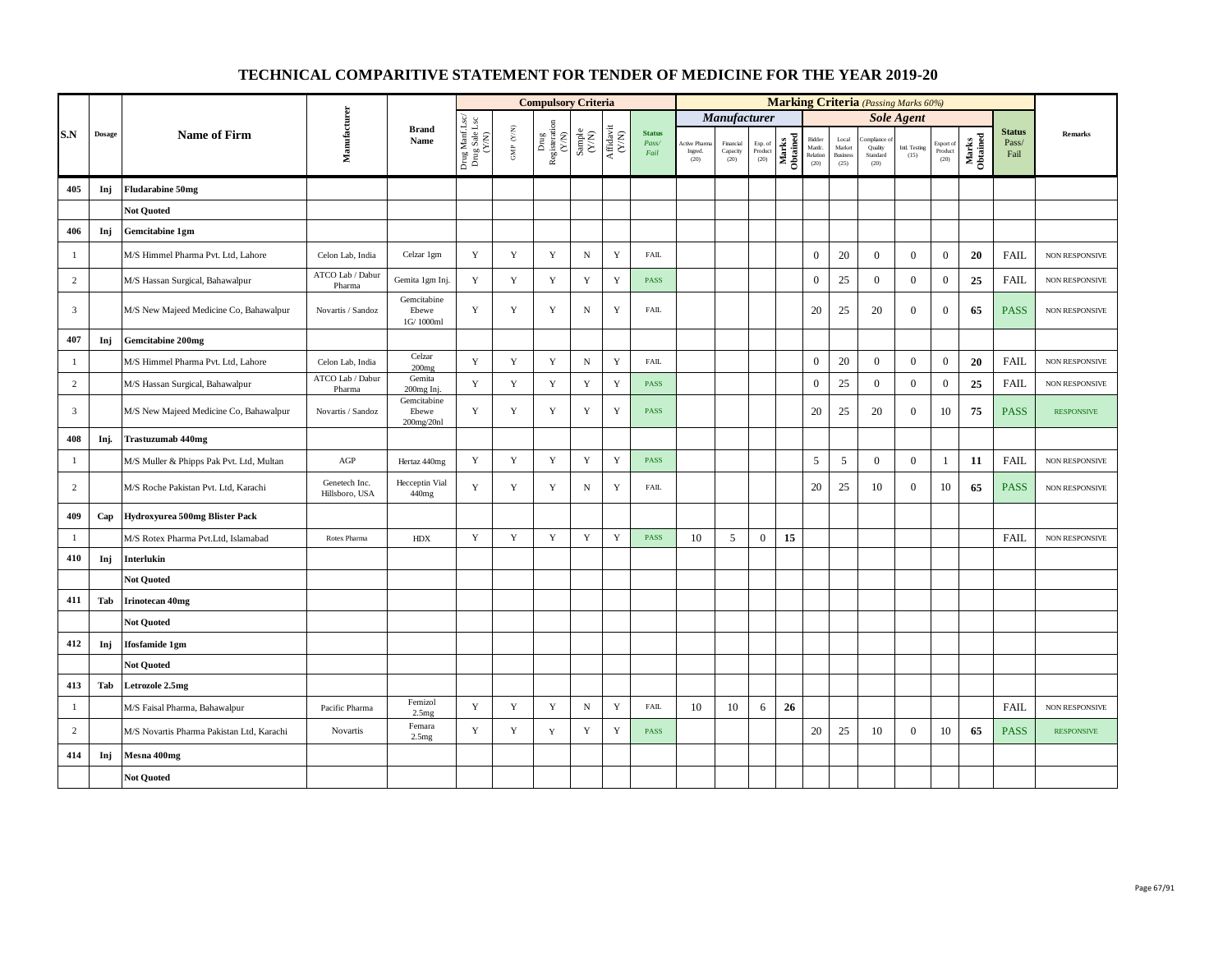|                         |               |                                           |                                                |                                              |                                                                                           |                      | <b>Compulsory Criteria</b>                                                                                    |                                                                     |                                                                                       |                                |                                        |                               |                            |                   |                                                       |                                            |                                          | <b>Marking Criteria</b> (Passing Marks 60%) |                              |                   |                                |                       |
|-------------------------|---------------|-------------------------------------------|------------------------------------------------|----------------------------------------------|-------------------------------------------------------------------------------------------|----------------------|---------------------------------------------------------------------------------------------------------------|---------------------------------------------------------------------|---------------------------------------------------------------------------------------|--------------------------------|----------------------------------------|-------------------------------|----------------------------|-------------------|-------------------------------------------------------|--------------------------------------------|------------------------------------------|---------------------------------------------|------------------------------|-------------------|--------------------------------|-----------------------|
|                         |               |                                           |                                                |                                              |                                                                                           |                      |                                                                                                               |                                                                     |                                                                                       |                                |                                        | Manufacturer                  |                            |                   |                                                       |                                            |                                          | <b>Sole Agent</b>                           |                              |                   |                                |                       |
| S.N                     | <b>Dosage</b> | <b>Name of Firm</b>                       | Manufacturer                                   | <b>Brand</b><br>Name                         | $\begin{array}{c} \text{Drag MantLsc} \\ \text{Drag Sale Lsc} \\ \text{CYN)} \end{array}$ | GMP $(\mathbf{Y/N})$ | $\begin{tabular}{l} \hline \textbf{Drug} \\ \textbf{Registeration} \\ (\textbf{Y/N}) \\ \hline \end{tabular}$ | $\begin{array}{c} \text{Sample} \\ \text{C}(\text{NN}) \end{array}$ | $\begin{array}{c} \mathrm{Aff} \mathrm{dav} \mathrm{i} \\ (\mathrm{Y/N}) \end{array}$ | <b>Status</b><br>Pass/<br>Fail | <b>Active Pharm</b><br>Ingred.<br>(20) | Financial<br>Capacity<br>(20) | Exp. of<br>Product<br>(20) | Marks<br>Obtained | Bidder<br>Manfe.<br>$\operatorname{Relation}$<br>(20) | Local<br>Market<br><b>Business</b><br>(25) | ompliance<br>Quality<br>Standard<br>(20) | Intl. Testing<br>(15)                       | Export of<br>Product<br>(20) | Marks<br>Obtained | <b>Status</b><br>Pass/<br>Fail | Remarks               |
| 415                     | Inj           | Mitomycin-C 10mg                          |                                                |                                              |                                                                                           |                      |                                                                                                               |                                                                     |                                                                                       |                                |                                        |                               |                            |                   |                                                       |                                            |                                          |                                             |                              |                   |                                |                       |
|                         |               | <b>Not Quoted</b>                         |                                                |                                              |                                                                                           |                      |                                                                                                               |                                                                     |                                                                                       |                                |                                        |                               |                            |                   |                                                       |                                            |                                          |                                             |                              |                   |                                |                       |
| 416                     | Tab           | <b>Methotrexate 10mg Blister Pack</b>     |                                                |                                              |                                                                                           |                      |                                                                                                               |                                                                     |                                                                                       |                                |                                        |                               |                            |                   |                                                       |                                            |                                          |                                             |                              |                   |                                |                       |
|                         |               | <b>Not Quoted</b>                         |                                                |                                              |                                                                                           |                      |                                                                                                               |                                                                     |                                                                                       |                                |                                        |                               |                            |                   |                                                       |                                            |                                          |                                             |                              |                   |                                |                       |
| 417                     | Inj.          | <b>Methotrexate 50mg</b>                  |                                                |                                              |                                                                                           |                      |                                                                                                               |                                                                     |                                                                                       |                                |                                        |                               |                            |                   |                                                       |                                            |                                          |                                             |                              |                   |                                |                       |
|                         |               | <b>Not Ouoted</b>                         |                                                |                                              |                                                                                           |                      |                                                                                                               |                                                                     |                                                                                       |                                |                                        |                               |                            |                   |                                                       |                                            |                                          |                                             |                              |                   |                                |                       |
| 418                     | Inj           | Oxaliplatin 50mg/100mg                    |                                                |                                              |                                                                                           |                      |                                                                                                               |                                                                     |                                                                                       |                                |                                        |                               |                            |                   |                                                       |                                            |                                          |                                             |                              |                   |                                |                       |
| $\mathbf{1}$            |               | M/S Helix Pharma Pvt. Ltd, Karachi        | Helix Pharma                                   | Oxol 50mg/25ml,<br>100mg/50ml                | $\mathbf Y$                                                                               | $\mathbf Y$          | $\mathbf Y$                                                                                                   | $_{\rm N}$                                                          | $\mathbf Y$                                                                           | <b>FAIL</b>                    |                                        |                               |                            |                   | $\mathbf{0}$                                          | 20                                         | $\overline{0}$                           | $\mathbf{0}$                                | $\mathbf{0}$                 | 20                | <b>FAIL</b>                    | NON RESPONSIVE        |
| 2                       |               | M/S Himmel Pharma Pvt. Ltd, Lahore        | Aqvida Gmbh,<br>Germany                        | Oxaliptatin Aqvida<br>50mg/100mg             | Y                                                                                         | Y                    | Y                                                                                                             | $_{\rm N}$                                                          | Y                                                                                     | <b>FAIL</b>                    |                                        |                               |                            |                   | $\mathbf{0}$                                          | 5                                          | $\overline{0}$                           | $\overline{0}$                              | $\mathbf{0}$                 | 5                 | <b>FAIL</b>                    | NON RESPONSIVE        |
| 3                       |               | M/S Sanofi Aventis Pakistan Ltd, Karachi  | Sanofi                                         | Eloxatin<br>50mg/10ml 1x1,<br>100mg/20ml 1x1 | Y                                                                                         | Y                    | Y                                                                                                             | $\mathbf Y$                                                         | Y                                                                                     | <b>PASS</b>                    |                                        |                               |                            |                   | 20                                                    | 25                                         | 10                                       | $\mathbf{0}$                                | 10                           | 65                | <b>PASS</b>                    | <b>RESPONSIVE</b>     |
| $\overline{4}$          |               | M/S Al Habib Pharma, Karachi              | Laboratories, IMA                              | Oxaliplatin AHP<br>50mg Inj.                 | Y                                                                                         | $\mathbf Y$          | $_{\rm N}$                                                                                                    | $\mathbf Y$                                                         | <b>NA</b>                                                                             | ${\rm FAIL}$                   |                                        |                               |                            |                   | 20                                                    | $\mathbf{0}$                               | 10                                       | $\mathbf{0}$                                | $\mathbf{1}$                 | 31                | <b>FAIL</b>                    | NON RESPONSIVE        |
| $\overline{5}$          |               | M/S New Majeed Medicine Co, Bahawalpur    | Novartis / Sandoz                              | Oxaliplatin EBW<br>50mg/10ml &<br>100mg/20ml | Y                                                                                         | Y                    | Y                                                                                                             | Y                                                                   | Y                                                                                     | <b>PASS</b>                    |                                        |                               |                            |                   | 20                                                    | 25                                         | 20                                       | $\mathbf{0}$                                | $\boldsymbol{0}$             | 65                | <b>PASS</b>                    | <b>RESPONSIVE</b>     |
| 419                     | Inj           | <b>Paclitaxel 30mg</b>                    |                                                |                                              |                                                                                           |                      |                                                                                                               |                                                                     |                                                                                       |                                |                                        |                               |                            |                   |                                                       |                                            |                                          |                                             |                              |                   |                                |                       |
| $\mathbf{1}$            |               | M/S Himmel Pharma Pvt. Ltd, Lahore        | Aqvida Gmbh,<br>Germany                        | Piclitaxel Aqvida<br>30 <sub>mg</sub>        | Y                                                                                         | $\mathbf Y$          | NA                                                                                                            | $\, {\rm N}$                                                        | $\mathbf Y$                                                                           | ${\rm FAIL}$                   |                                        |                               |                            |                   | $\boldsymbol{0}$                                      | $\mathbf{0}$                               | $\boldsymbol{0}$                         | $\mathbf{0}$                                | $\boldsymbol{0}$             | $\bf{0}$          | FAIL                           | NON RESPONSIVE        |
| $\overline{c}$          |               | M/S Hassan Surgical, Bahawalpur           | ATCO Lab / Dabur<br>Pharma                     | Intaxel 30mg Inj.                            | $\mathbf Y$                                                                               | $\mathbf Y$          | $\mathbf Y$                                                                                                   | $\mathbf Y$                                                         | $\mathbf Y$                                                                           | <b>PASS</b>                    |                                        |                               |                            |                   | $\boldsymbol{0}$                                      | 25                                         | $\overline{0}$                           | $\mathbf{0}$                                | $\boldsymbol{0}$             | 25                | <b>FAIL</b>                    | <b>NON RESPONSIVE</b> |
| $\overline{\mathbf{3}}$ |               | M/S New Majeed Medicine Co, Bahawalpur    | Novartis / Sandoz                              | Paclitaxel EBW<br>30mg/5ml                   | Y                                                                                         | $\mathbf Y$          | $\mathbf Y$                                                                                                   | $\mathbf Y$                                                         | $\mathbf Y$                                                                           | <b>PASS</b>                    |                                        |                               |                            |                   | 20                                                    | 25                                         | 20                                       | $\mathbf{0}$                                | $\boldsymbol{0}$             | 65                | <b>PASS</b>                    | <b>RESPONSIVE</b>     |
| 420                     | Inj           | <b>Pamidronate 90mg</b>                   |                                                |                                              |                                                                                           |                      |                                                                                                               |                                                                     |                                                                                       |                                |                                        |                               |                            |                   |                                                       |                                            |                                          |                                             |                              |                   |                                |                       |
|                         |               | <b>Not Ouoted</b>                         |                                                |                                              |                                                                                           |                      |                                                                                                               |                                                                     |                                                                                       |                                |                                        |                               |                            |                   |                                                       |                                            |                                          |                                             |                              |                   |                                |                       |
| 421                     | Inj           | Rituximab 500mg                           |                                                |                                              |                                                                                           |                      |                                                                                                               |                                                                     |                                                                                       |                                |                                        |                               |                            |                   |                                                       |                                            |                                          |                                             |                              |                   |                                |                       |
| $\mathbf{1}$            |               | M/S Roche Pakistan Pvt. Ltd, Karachi      | Roche Diagnostics<br>GmbH, Manheim,<br>Germany | Ristova Vial<br>500mg/50ml                   |                                                                                           | $\mathbf Y$          | Y                                                                                                             | $_{\rm N}$                                                          | $\mathbf Y$                                                                           | <b>FAIL</b>                    |                                        |                               |                            |                   | 20                                                    | 25                                         | 10                                       | $\mathbf{0}$                                | $10\,$                       | 65                | <b>PASS</b>                    | NON RESPONSIVE        |
| 422                     | Tab           | <b>Ruxolitinib 15mg Blister Pack</b>      |                                                |                                              |                                                                                           |                      |                                                                                                               |                                                                     |                                                                                       |                                |                                        |                               |                            |                   |                                                       |                                            |                                          |                                             |                              |                   |                                |                       |
| $\mathbf{1}$            |               | M/S Novartis Pharma Pakistan Ltd, Karachi | Novartis                                       | Jakavi 15mg                                  | Y                                                                                         | Y                    | $\mathbf Y$                                                                                                   | $\mathbf Y$                                                         | $\mathbf Y$                                                                           | <b>PASS</b>                    |                                        |                               |                            |                   | 20                                                    | 25                                         | 10                                       | $\mathbf{0}$                                | $10\,$                       | 65                | <b>PASS</b>                    | <b>RESPONSIVE</b>     |
| 423                     | Tab           | Sorafenib 200mg                           |                                                |                                              |                                                                                           |                      |                                                                                                               |                                                                     |                                                                                       |                                |                                        |                               |                            |                   |                                                       |                                            |                                          |                                             |                              |                   |                                |                       |
|                         |               | <b>Not Quoted</b>                         |                                                |                                              |                                                                                           |                      |                                                                                                               |                                                                     |                                                                                       |                                |                                        |                               |                            |                   |                                                       |                                            |                                          |                                             |                              |                   |                                |                       |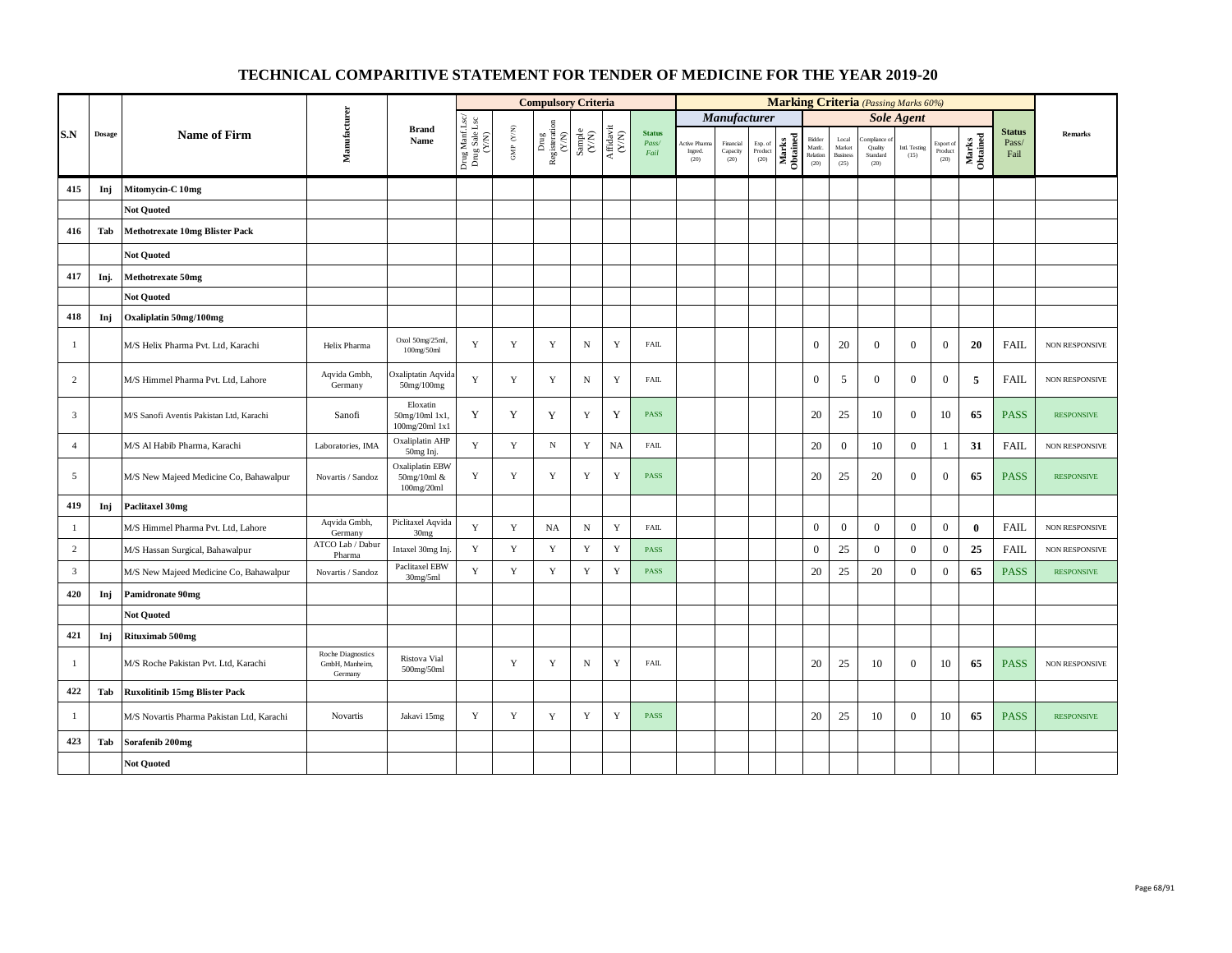|     |               |                                     |                            |                        |                                          |                                  | <b>Compulsory Criteria</b>                                                   |   |                                                                                                 |                                |                                  |                               |                            |                   |                                      |                                            |                                              | <b>Marking Criteria</b> (Passing Marks 60%) |                              |                   |                                |                       |
|-----|---------------|-------------------------------------|----------------------------|------------------------|------------------------------------------|----------------------------------|------------------------------------------------------------------------------|---|-------------------------------------------------------------------------------------------------|--------------------------------|----------------------------------|-------------------------------|----------------------------|-------------------|--------------------------------------|--------------------------------------------|----------------------------------------------|---------------------------------------------|------------------------------|-------------------|--------------------------------|-----------------------|
|     |               |                                     |                            |                        |                                          |                                  |                                                                              |   |                                                                                                 |                                |                                  | <b>Manufacturer</b>           |                            |                   |                                      |                                            |                                              | <b>Sole Agent</b>                           |                              |                   |                                |                       |
| S.N | <b>Dosage</b> | <b>Name of Firm</b>                 | Manufacturer               | <b>Brand</b><br>Name   | Drug Manf.Lsc/<br>Drug Sale Lsc<br>(Y/N) | $\textsc{GMP}\,$ $\textsc{C/N})$ | $\begin{array}{c} \rm{Drag} \\ \rm{Registeration} \\ \rm{(Y/N)} \end{array}$ |   | $\begin{array}{c} \text{Sample} \\ (\text{Y/N}) \\ \text{Affdavit} \\ (\text{Y/N}) \end{array}$ | <b>Status</b><br>Pass/<br>Fail | Active Pharma<br>Ingred.<br>(20) | Financial<br>Capacity<br>(20) | Exp. of<br>Product<br>(20) | Marks<br>Obtained | Bidder<br>Manfc.<br>Relation<br>(20) | Local<br>Market<br><b>Business</b><br>(25) | Compliance of<br>Quality<br>Standard<br>(20) | Intl. Testing<br>(15)                       | Export of<br>Product<br>(20) | Marks<br>Obtained | <b>Status</b><br>Pass/<br>Fail | <b>Remarks</b>        |
| 424 | Tab           | <b>Tamoxifen 10mg</b>               |                            |                        |                                          |                                  |                                                                              |   |                                                                                                 |                                |                                  |                               |                            |                   |                                      |                                            |                                              |                                             |                              |                   |                                |                       |
| -1  |               | M/S Rotex Pharma Pvt.Ltd, Islamabad | Rotex Pharma               | Novex                  | Y                                        | Y                                | Y                                                                            | Y | Y                                                                                               | PASS                           | 10                               | 5                             | $\overline{0}$             | 15                |                                      |                                            |                                              |                                             |                              |                   | FAIL                           | <b>NON RESPONSIVE</b> |
| 425 | Cap           | <b>Temozolamide 100mg</b>           |                            |                        |                                          |                                  |                                                                              |   |                                                                                                 |                                |                                  |                               |                            |                   |                                      |                                            |                                              |                                             |                              |                   |                                |                       |
|     |               | <b>Not Quoted</b>                   |                            |                        |                                          |                                  |                                                                              |   |                                                                                                 |                                |                                  |                               |                            |                   |                                      |                                            |                                              |                                             |                              |                   |                                |                       |
| 426 | Inj           | <b>Thymupentin 1mg</b>              |                            |                        |                                          |                                  |                                                                              |   |                                                                                                 |                                |                                  |                               |                            |                   |                                      |                                            |                                              |                                             |                              |                   |                                |                       |
| -1  |               | M/S Graton Pharma, Karachi          | Graton<br>Pharma           | Thymupen               | Y                                        | Y                                | Y                                                                            | Y | Y                                                                                               | PASS                           |                                  |                               |                            |                   | 20                                   | 25                                         | $\Omega$                                     | $\overline{0}$                              | 20                           | 65                | <b>PASS</b>                    | <b>RESPONSIVE</b>     |
| 427 | Inj           | <b>Topotecan 4mg</b>                |                            |                        |                                          |                                  |                                                                              |   |                                                                                                 |                                |                                  |                               |                            |                   |                                      |                                            |                                              |                                             |                              |                   |                                |                       |
|     |               | <b>Not Quoted</b>                   |                            |                        |                                          |                                  |                                                                              |   |                                                                                                 |                                |                                  |                               |                            |                   |                                      |                                            |                                              |                                             |                              |                   |                                |                       |
| 428 | Inj           | <b>Vinblastine 10mg</b>             |                            |                        |                                          |                                  |                                                                              |   |                                                                                                 |                                |                                  |                               |                            |                   |                                      |                                            |                                              |                                             |                              |                   |                                |                       |
|     |               | <b>Not Quoted</b>                   |                            |                        |                                          |                                  |                                                                              |   |                                                                                                 |                                |                                  |                               |                            |                   |                                      |                                            |                                              |                                             |                              |                   |                                |                       |
| 429 | Inj           | <b>Vincristine 1mg</b>              |                            |                        |                                          |                                  |                                                                              |   |                                                                                                 |                                |                                  |                               |                            |                   |                                      |                                            |                                              |                                             |                              |                   |                                |                       |
|     |               | <b>Not Quoted</b>                   |                            |                        |                                          |                                  |                                                                              |   |                                                                                                 |                                |                                  |                               |                            |                   |                                      |                                            |                                              |                                             |                              |                   |                                |                       |
| 430 | Inj           | Vincristine 2mg                     |                            |                        |                                          |                                  |                                                                              |   |                                                                                                 |                                |                                  |                               |                            |                   |                                      |                                            |                                              |                                             |                              |                   |                                |                       |
|     |               | <b>Not Quoted</b>                   |                            |                        |                                          |                                  |                                                                              |   |                                                                                                 |                                |                                  |                               |                            |                   |                                      |                                            |                                              |                                             |                              |                   |                                |                       |
| 431 | Inj           | Vinorelbine 10mg                    |                            |                        |                                          |                                  |                                                                              |   |                                                                                                 |                                |                                  |                               |                            |                   |                                      |                                            |                                              |                                             |                              |                   |                                |                       |
|     |               | M/S Hassan Surgical, Bahawalpur     | ATCO Lab / Dabur<br>Pharma | Vinelbine 50mg<br>Inj. | Y                                        | Y                                | Y                                                                            | Y | Y                                                                                               | <b>PASS</b>                    |                                  |                               |                            |                   | $\overline{0}$                       | 25                                         | $\Omega$                                     | $\overline{0}$                              | $\mathbf{0}$                 | 25                | <b>FAIL</b>                    | <b>NON RESPONSIVE</b> |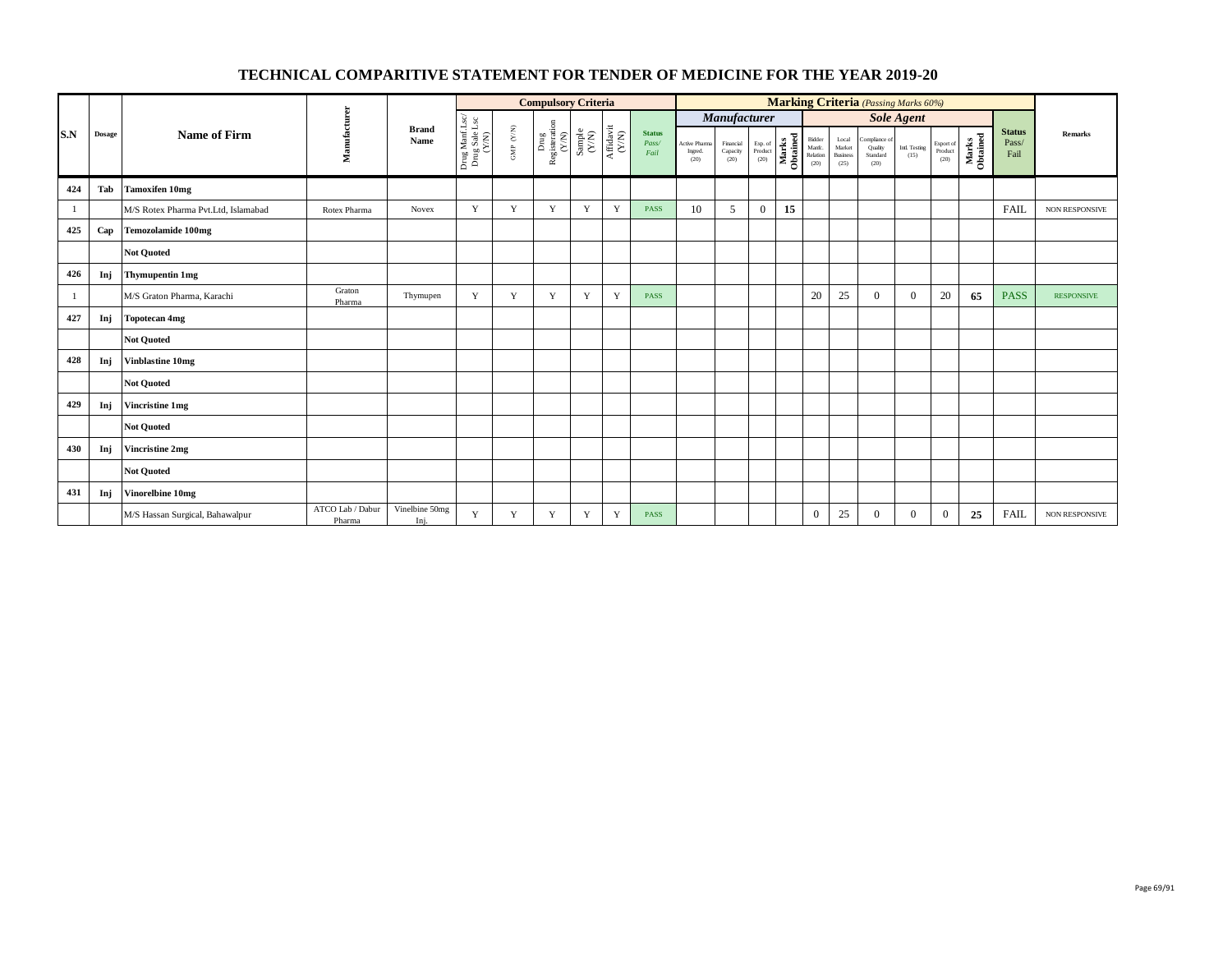|                |               |                                            |                                           |                                       |                                          |                      | <b>Compulsory Criteria</b>                                                                |                                                              |                    |                                |                                 |                               |                            |                   |                                     |                                            |                                           | <b>Marking Criteria</b> (Passing Marks 60%) |                              |                   |                                |                       |
|----------------|---------------|--------------------------------------------|-------------------------------------------|---------------------------------------|------------------------------------------|----------------------|-------------------------------------------------------------------------------------------|--------------------------------------------------------------|--------------------|--------------------------------|---------------------------------|-------------------------------|----------------------------|-------------------|-------------------------------------|--------------------------------------------|-------------------------------------------|---------------------------------------------|------------------------------|-------------------|--------------------------------|-----------------------|
|                |               |                                            |                                           |                                       |                                          |                      |                                                                                           |                                                              |                    |                                |                                 | <b>Manufacturer</b>           |                            |                   |                                     |                                            |                                           | <b>Sole Agent</b>                           |                              |                   |                                |                       |
| S.N            | <b>Dosage</b> | <b>Name of Firm</b>                        | Manufacturer                              | <b>Brand</b><br>Name                  | Drug Manf.Lsc/<br>Drug Sale Lsc<br>(Y/N) | GMP $(\mathbf{Y/N})$ | $\begin{array}{c} \mathrm{ Drug} \\ \mathrm{Registeration} \\ \mathrm{(Y/N)} \end{array}$ | $\begin{array}{c} \text{Sample} \\ (\text{Y/N}) \end{array}$ | Affidavit<br>(Y/N) | <b>Status</b><br>Pass/<br>Fail | Active Pharm<br>Ingred.<br>(20) | Financial<br>Capacity<br>(20) | Exp. of<br>Product<br>(20) | Marks<br>Obtained | Bidder<br>Manfc<br>Relation<br>(20) | Local<br>Market<br><b>Business</b><br>(25) | mpliance :<br>Quality<br>Standard<br>(20) | Intl. Testing<br>(15)                       | Export of<br>Product<br>(20) | Marks<br>Obtained | <b>Status</b><br>Pass/<br>Fail | <b>Remarks</b>        |
| 432            | Inj           | Zoledronic Acid 4mg                        |                                           |                                       |                                          |                      |                                                                                           |                                                              |                    |                                |                                 |                               |                            |                   |                                     |                                            |                                           |                                             |                              |                   |                                |                       |
| -1             |               | M/S Novartis Pharma Pakistan Ltd, Karachi  | Novartis                                  | Zometa 4mg                            | Y                                        | $\mathbf Y$          | NA                                                                                        | Y                                                            | Y                  | <b>FAIL</b>                    |                                 |                               |                            |                   | 20                                  | 25                                         | 10                                        | $\mathbf{0}$                                | 10                           | 65                | <b>PASS</b>                    | NON RESPONSIVE        |
| $\overline{c}$ |               | M/S Graton Pharma, Karachi                 | Graton<br>Pharma                          | Z-Dron                                | $\mathbf Y$                              | $\mathbf Y$          | $\mathbf Y$                                                                               | $\mathbf Y$                                                  | $\mathbf Y$        | <b>PASS</b>                    |                                 |                               |                            |                   | $\sqrt{5}$                          | 10                                         | $\mathbf{0}$                              | $\mathbf{0}$                                | -1                           | 16                | <b>FAIL</b>                    | NON RESPONSIVE        |
| $\overline{3}$ |               | M/S Himmel Pharma Pvt. Ltd, Lahore         | Delpharm, France                          | Zolimetax<br>4 <sub>mg</sub>          | Y                                        | Y                    | $\mathbf Y$                                                                               | ${\bf N}$                                                    | $\mathbf Y$        | <b>FAIL</b>                    |                                 |                               |                            |                   | $\mathbf{0}$                        | 5                                          | $\mathbf{0}$                              | $\mathbf{0}$                                | $\mathbf{0}$                 | 5                 | FAIL                           | <b>NON RESPONSIVE</b> |
| $\overline{4}$ |               | M/S Al Habib Pharma, Karachi               | Laboratories, IMA                         | Zoledronic Acid<br>AHP 4mg Inj.       | Y                                        | Y                    | $_{\rm N}$                                                                                | Y                                                            | <b>NA</b>          | <b>FAIL</b>                    |                                 |                               |                            |                   | 20                                  | $\overline{0}$                             | 10                                        | $\mathbf{0}$                                | - 1                          | 31                | <b>FAIL</b>                    | <b>NON RESPONSIVE</b> |
| 5              |               | M/S Hassan Surgical, Bahawalpur            | Macter International                      | Macdronic<br>4mg/5ml I.V              | $\mathbf Y$                              | $\mathbf Y$          | Y                                                                                         | $\mathbf Y$                                                  | $\mathbf Y$        | PASS                           | 10                              | 20                            | 13                         | 43                |                                     |                                            |                                           |                                             |                              |                   | <b>PASS</b>                    | <b>RESPONSIVE</b>     |
| 433            | Inj           | <b>Anti-Rabies Vaccine</b>                 |                                           |                                       |                                          |                      |                                                                                           |                                                              |                    |                                |                                 |                               |                            |                   |                                     |                                            |                                           |                                             |                              |                   |                                |                       |
| -1             |               | M/S New Omni Traders, Faisalamad           | Liaoning chend da<br>bio technology china | Rabio                                 | $\mathbf Y$                              | $\mathbf Y$          | $\mathbf Y$                                                                               | Y                                                            | Y                  | <b>PASS</b>                    |                                 |                               |                            |                   | 20                                  | 25                                         | 20                                        | $\tau$                                      | -1                           | 73                | <b>PASS</b>                    | <b>RESPONSIVE</b>     |
| 2              |               | M/S Hassan Surgical, Bahawalpur            | Human biological<br>Institute, India      | Abhayrab Vaccine                      | Y                                        | Y                    | Y                                                                                         | Y                                                            | Y                  | <b>PASS</b>                    |                                 |                               |                            |                   | 20                                  | 25                                         | 20                                        | $\mathbf{0}$                                | -1                           | 66                | <b>PASS</b>                    | <b>RESPONSIVE</b>     |
| 434            | Inj           | Anti-Snake Venom (Lyophilized powder)      |                                           |                                       |                                          |                      |                                                                                           |                                                              |                    |                                |                                 |                               |                            |                   |                                     |                                            |                                           |                                             |                              |                   |                                |                       |
| -1             |               | M/S Hakimsons Impex Pvt. Ltd, Karachi      | Bharat<br>Serum & Vaccines<br>Ltd, India  | Anti Snake<br>Venom Serum             | Y                                        | Y                    | Y                                                                                         | Y                                                            | Y                  | <b>PASS</b>                    |                                 |                               |                            |                   | 20                                  | 25                                         | 20                                        | $\overline{0}$                              | 10                           | 75                | <b>PASS</b>                    | <b>RESPONSIVE</b>     |
| 435            | Inj           | Anti-Tetanus Toxoid 0.5ml                  |                                           |                                       |                                          |                      |                                                                                           |                                                              |                    |                                |                                 |                               |                            |                   |                                     |                                            |                                           |                                             |                              |                   |                                |                       |
| 1              |               | M/S New Omni Traders, Faisalamad           | Amson Vaccines<br>& Pharma                | Imatet                                | Y                                        | $\mathbf Y$          | Y                                                                                         | $\mathbf Y$                                                  | $\mathbf Y$        | PASS                           | 10                              | 15                            | 13                         | 38                |                                     |                                            |                                           |                                             |                              |                   | <b>PASS</b>                    | <b>RESPONSIVE</b>     |
| 436            | Inj           | <b>Tetanus Immunoglobulin</b>              |                                           |                                       |                                          |                      |                                                                                           |                                                              |                    |                                |                                 |                               |                            |                   |                                     |                                            |                                           |                                             |                              |                   |                                |                       |
| -1             |               | M/S Hakimsons Impex Pvt. Ltd, Karachi      | CSL Behring,<br>Germany                   | Tetagam P                             | Y                                        | Y                    | Y                                                                                         | Y                                                            | Y                  | <b>PASS</b>                    |                                 |                               |                            |                   | 20                                  | 25                                         | 10                                        | $\mathbf{0}$                                | 10                           | 65                | <b>PASS</b>                    | <b>RESPONSIVE</b>     |
| 437            | Inj           | <b>Immunoglobulin for Rabies</b>           |                                           |                                       |                                          |                      |                                                                                           |                                                              |                    |                                |                                 |                               |                            |                   |                                     |                                            |                                           |                                             |                              |                   |                                |                       |
|                |               | <b>Not Quoted</b>                          |                                           |                                       |                                          |                      |                                                                                           |                                                              |                    |                                |                                 |                               |                            |                   |                                     |                                            |                                           |                                             |                              |                   |                                |                       |
| 438            | Inj           | <b>Hepatitis B Vaccine</b>                 |                                           |                                       |                                          |                      |                                                                                           |                                                              |                    |                                |                                 |                               |                            |                   |                                     |                                            |                                           |                                             |                              |                   |                                |                       |
| -1             |               | M/S New Omni Traders, Faisalamad           | Amson Vaccines<br>& Pharma                | Amvax                                 | Y                                        | Y                    | Y                                                                                         | Y                                                            | Y                  | <b>PASS</b>                    | $\Omega$                        | 15                            | $\overline{0}$             | 15                |                                     |                                            |                                           |                                             |                              |                   | FAIL                           | <b>NON RESPONSIVE</b> |
| 2              |               | M/S Hakimsons Impex Pvt. Ltd, Karachi      | CSL Behring,<br>Germany                   | Berirab-P                             | Y                                        | Y                    | Y                                                                                         | Y                                                            | Y                  | <b>PASS</b>                    |                                 |                               |                            |                   | 20                                  | 25                                         | 10                                        | $\overline{0}$                              | 10                           | 65                | <b>PASS</b>                    | <b>RESPONSIVE</b>     |
| 3              |               | M/S New Majeed Medicine Co, Bahawalpur     | Hoffmann Human<br>Health Pakistan         | Hepatitis B<br>Vaccine<br>0.5ml & 1ml | Y                                        | Y                    | Y                                                                                         | Y                                                            | Y                  | <b>PASS</b>                    |                                 |                               |                            |                   | 20                                  | 25                                         | 20                                        | $\overline{0}$                              | $\theta$                     | 65                | <b>PASS</b>                    | <b>RESPONSIVE</b>     |
| 439            | Inj           | Human Albumin 20%, 100ml                   |                                           |                                       |                                          |                      |                                                                                           |                                                              |                    |                                |                                 |                               |                            |                   |                                     |                                            |                                           |                                             |                              |                   |                                |                       |
| $\mathbf{1}$   |               | M/S Popular International Pvt. Ltd, Multan | Popular Int                               | <b>GRIFOLS USA</b>                    | $\mathbf Y$                              | $\mathbf Y$          | Y                                                                                         | $\mathbf Y$                                                  | $\mathbf Y$        | <b>PASS</b>                    |                                 |                               |                            |                   | 20                                  | 25                                         | 20                                        | $\mathbf{0}$                                | -1                           | 66                | <b>PASS</b>                    | <b>RESPONSIVE</b>     |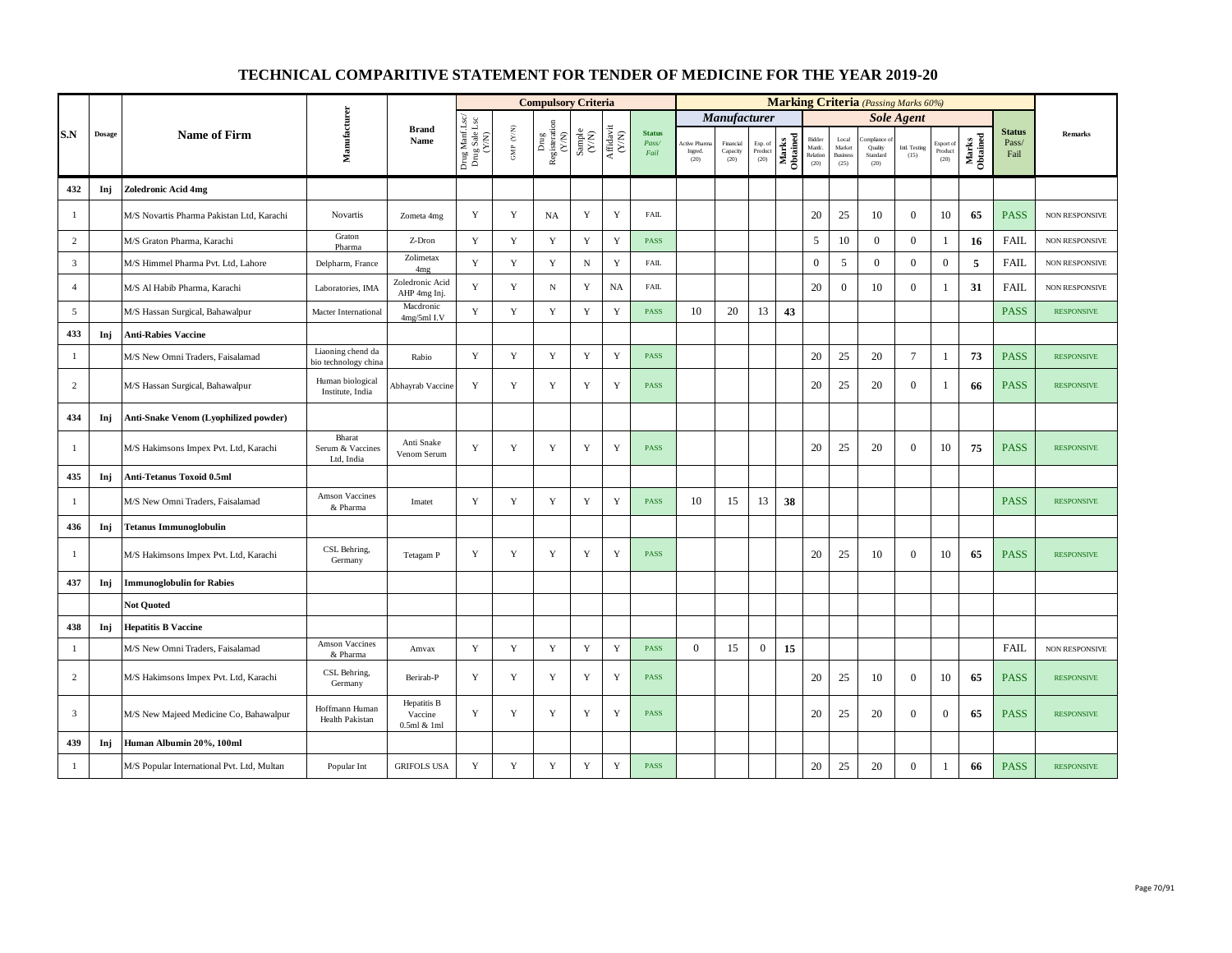|                |        |                                                               |                                                                                            |                                       |                                          |                                                                       | <b>Compulsory Criteria</b>       |                                                                     |                                                                                                |                                |                                       |                               |                            |                   |                                      |                                            | <b>Marking Criteria</b> (Passing Marks 60%) |                       |                              |                   |                                |                       |
|----------------|--------|---------------------------------------------------------------|--------------------------------------------------------------------------------------------|---------------------------------------|------------------------------------------|-----------------------------------------------------------------------|----------------------------------|---------------------------------------------------------------------|------------------------------------------------------------------------------------------------|--------------------------------|---------------------------------------|-------------------------------|----------------------------|-------------------|--------------------------------------|--------------------------------------------|---------------------------------------------|-----------------------|------------------------------|-------------------|--------------------------------|-----------------------|
|                |        |                                                               |                                                                                            |                                       |                                          |                                                                       |                                  |                                                                     |                                                                                                |                                |                                       | Manufacturer                  |                            |                   |                                      |                                            |                                             | <b>Sole Agent</b>     |                              |                   |                                |                       |
| S.N            | Dosage | <b>Name of Firm</b>                                           | Manufacturer                                                                               | <b>Brand</b><br>Name                  | Drug Manf.Lsc/<br>Drug Sale Lsc<br>(Y/N) | $\ensuremath{\mathsf{GMP}}\xspace$ $\ensuremath{\mathsf{C/N}}\xspace$ | ${\rm Drag}$ Registeration (Y/N) | $\begin{array}{c} \text{Sample} \\ \text{C}(\text{NN}) \end{array}$ | $\begin{array}{c} \mathrm{Aff} \mathrm{dav} \mathrm{i} \\ (\mathrm{Y} \mathrm{N}) \end{array}$ | <b>Status</b><br>Pass/<br>Fail | <b>Active Phan</b><br>Ingred.<br>(20) | Financial<br>Capacity<br>(20) | Exp. of<br>Product<br>(20) | Marks<br>Obtained | Bidder<br>Manfc.<br>Relation<br>(20) | Local<br>Market<br><b>Business</b><br>(25) | mpliance<br>Quality<br>Standard<br>(20)     | Intl. Testing<br>(15) | Export of<br>Product<br>(20) | Marks<br>Obtained | <b>Status</b><br>Pass/<br>Fail | <b>Remarks</b>        |
| $\overline{c}$ |        | M/S Hakimsons Impex Pvt. Ltd, Karachi                         | CSL Behring,<br>Germany                                                                    | Human<br>Albumin                      | Y                                        | $\mathbf Y$                                                           | Y                                | Y                                                                   | $\mathbf Y$                                                                                    | <b>PASS</b>                    |                                       |                               |                            |                   | 20                                   | 25                                         | 10                                          | $\overline{0}$        | 10                           | 65                | <b>PASS</b>                    | <b>RESPONSIVE</b>     |
| 440            | Inj    | Human Albumin 20%, 50ml                                       |                                                                                            |                                       |                                          |                                                                       |                                  |                                                                     |                                                                                                |                                |                                       |                               |                            |                   |                                      |                                            |                                             |                       |                              |                   |                                |                       |
| $\mathbf{1}$   |        | M/S Popular International Pvt. Ltd, Multan                    | Popular Int                                                                                | <b>GRIFOLS USA</b>                    | Y                                        | $\mathbf Y$                                                           | $\mathbf Y$                      | $\mathbf Y$                                                         | $\mathbf Y$                                                                                    | <b>PASS</b>                    |                                       |                               |                            |                   | 20                                   | 25                                         | 20                                          | $\mathbf{0}$          | $\mathbf{1}$                 | 66                | <b>PASS</b>                    | <b>RESPONSIVE</b>     |
| 2              |        | M/S Hakimsons Impex Pvt. Ltd, Karachi                         | CSL Behring,<br>Germany                                                                    | Human<br>Albumin                      | Y                                        | Y                                                                     | Y                                | Y                                                                   | Y                                                                                              | <b>PASS</b>                    |                                       |                               |                            |                   | 20                                   | 25                                         | 10                                          | $\overline{0}$        | 10                           | 65                | <b>PASS</b>                    | <b>RESPONSIVE</b>     |
| 441            | Inj    | IV Immunoglobulin Vial of 10ml                                |                                                                                            |                                       |                                          |                                                                       |                                  |                                                                     |                                                                                                |                                |                                       |                               |                            |                   |                                      |                                            |                                             |                       |                              |                   |                                |                       |
| $\mathbf{1}$   |        | M/S 3A Diagnostics, Lahore                                    | Shanghai Xinxing<br>(SXX), China                                                           | IVIG Ph4                              | Y                                        | $\mathbf Y$                                                           | Expire                           | Y                                                                   | $\mathbf Y$                                                                                    | FAIL                           |                                       |                               |                            |                   | 20                                   | 25                                         | $\overline{0}$                              | $\mathbf{0}$          | 1                            | 46                | <b>FAIL</b>                    | NON RESPONSIVE        |
| 442            | Inj    | IV Immunoglobulin Vial of 50ml                                |                                                                                            |                                       |                                          |                                                                       |                                  |                                                                     |                                                                                                |                                |                                       |                               |                            |                   |                                      |                                            |                                             |                       |                              |                   |                                |                       |
| $\mathbf{1}$   |        | M/S Popular International Pvt. Ltd, Multan                    | Popular Int                                                                                | <b>RAAS Blood</b><br>Products         | $\mathbf Y$                              | $\mathbf Y$                                                           | $\mathbf Y$                      | $\mathbf Y$                                                         | $\mathbf Y$                                                                                    | <b>PASS</b>                    |                                       |                               |                            |                   | 20                                   | 25                                         | $\tau$                                      | 10                    | -1                           | 63                | <b>PASS</b>                    | <b>RESPONSIVE</b>     |
| 443            | Inj.   | <b>Influenza Vaccine</b>                                      |                                                                                            |                                       |                                          |                                                                       |                                  |                                                                     |                                                                                                |                                |                                       |                               |                            |                   |                                      |                                            |                                             |                       |                              |                   |                                |                       |
|                |        | <b>Not Ouoted</b>                                             |                                                                                            |                                       |                                          |                                                                       |                                  |                                                                     |                                                                                                |                                |                                       |                               |                            |                   |                                      |                                            |                                             |                       |                              |                   |                                |                       |
| 444            | Inj.   | <b>Pneumococcal Vaccine</b>                                   |                                                                                            |                                       |                                          |                                                                       |                                  |                                                                     |                                                                                                |                                |                                       |                               |                            |                   |                                      |                                            |                                             |                       |                              |                   |                                |                       |
| $\mathbf{1}$   |        | M/S Wyeth Pakistan Ltd, Karachi                               | Pfizer Ireland Pharma<br>Grange<br>Castle Business Par<br>Clondalkin, Dublin 22<br>Ireland | Prevenar<br>13V Inj.                  | Y                                        | $\mathbf Y$                                                           | $\mathbf Y$                      | Y                                                                   | $\mathbf Y$                                                                                    | PASS                           |                                       |                               |                            |                   | 20                                   | 25                                         | 20                                          | $\boldsymbol{0}$      | 20                           | 85                | <b>PASS</b>                    | <b>RESPONSIVE</b>     |
| 445            | Inj    | Rho (D) Immunoglobulin 300mcg, 2ml                            |                                                                                            |                                       |                                          |                                                                       |                                  |                                                                     |                                                                                                |                                |                                       |                               |                            |                   |                                      |                                            |                                             |                       |                              |                   |                                |                       |
| $\mathbf{1}$   |        | M/S Popular International Pvt. Ltd, Multan                    | Popular Int                                                                                | Kedrion Italy                         | Y                                        | $\mathbf Y$                                                           | $\mathbf Y$                      | $\mathbf Y$                                                         | $\mathbf Y$                                                                                    | <b>PASS</b>                    |                                       |                               |                            |                   | 20                                   | 25                                         | $\overline{0}$                              | $\overline{0}$        | 20                           | 65                | <b>PASS</b>                    | <b>RESPONSIVE</b>     |
| $\overline{c}$ |        | M/S Hakimsons Impex Pvt. Ltd, Karachi                         | CSL Behring,<br>Switzerland                                                                | Rhophylac                             | $\mathbf Y$                              | $\mathbf Y$                                                           | $\mathbf Y$                      | ${\bf N}$                                                           | $\mathbf Y$                                                                                    | <b>FAIL</b>                    |                                       |                               |                            |                   | 20                                   | 25                                         | 20                                          | $\mathbf{0}$          | 10                           | 75                | <b>PASS</b>                    | NON RESPONSIVE        |
| 446            | Inj    | <b>Inj. Meningococcal Vaccine</b>                             |                                                                                            |                                       |                                          |                                                                       |                                  |                                                                     |                                                                                                |                                |                                       |                               |                            |                   |                                      |                                            |                                             |                       |                              |                   |                                |                       |
|                |        | <b>Not Quoted</b>                                             |                                                                                            |                                       |                                          |                                                                       |                                  |                                                                     |                                                                                                |                                |                                       |                               |                            |                   |                                      |                                            |                                             |                       |                              |                   |                                |                       |
| 447            | Inj    | Beractant, vial of 4ml / Poractant Alfa 1.5ml<br>(Equivalent) |                                                                                            |                                       |                                          |                                                                       |                                  |                                                                     |                                                                                                |                                |                                       |                               |                            |                   |                                      |                                            |                                             |                       |                              |                   |                                |                       |
| -1             |        | M/S AJM Pharma, Karachi                                       | Bles-Canada                                                                                | Bles 4ml<br>(Surfactant)              | Y                                        | Y                                                                     | Y                                | Y                                                                   | Y                                                                                              | <b>PASS</b>                    |                                       |                               |                            |                   | 20                                   | 25                                         | $\theta$                                    | $\theta$              | -1                           | 46                | <b>FAIL</b>                    | <b>NON RESPONSIVE</b> |
| $\overline{c}$ |        | M/s Chiesi Pharma, Lahore                                     | Chiesi<br>Pharma                                                                           | <b>Curosurf Sterile</b><br>Suspension | $\mathbf Y$                              | $\mathbf Y$                                                           | $\mathbf Y$                      | Y                                                                   | $\mathbf Y$                                                                                    | <b>PASS</b>                    |                                       |                               |                            |                   | 20                                   | 25                                         | 20                                          | $\mathbf{0}$          | 20                           | 85                | <b>PASS</b>                    | <b>RESPONSIVE</b>     |
| 448            | Inj    | <b>Octreotide Acetate 0.1mg</b>                               |                                                                                            |                                       |                                          |                                                                       |                                  |                                                                     |                                                                                                |                                |                                       |                               |                            |                   |                                      |                                            |                                             |                       |                              |                   |                                |                       |
| $\mathbf{1}$   |        | M/S Novartis Pharma Pakistan Ltd, Karachi                     | Novartis                                                                                   | Sandostatin<br>0.1 <sub>mg</sub>      | Y                                        | $\mathbf Y$                                                           | $\mathbf Y$                      | Y                                                                   | $\mathbf Y$                                                                                    | <b>PASS</b>                    |                                       |                               |                            |                   | 20                                   | 25                                         | 10                                          | $\mathbf{0}$          | 10                           | 65                | <b>PASS</b>                    | <b>RESPONSIVE</b>     |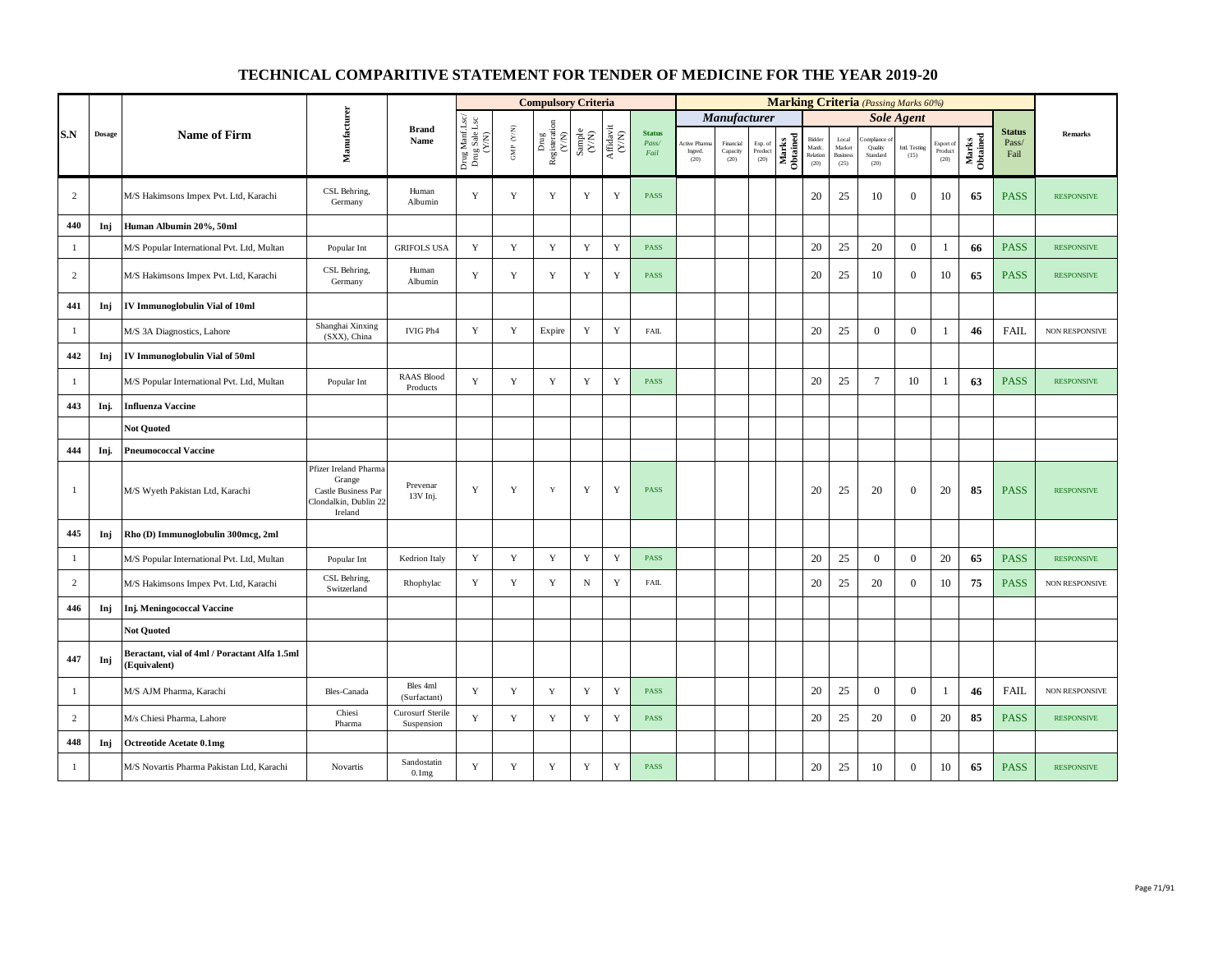|                |            |                                                                  |                                               |                                        |                                          |                      | <b>Compulsory Criteria</b>                                                |                                                              |                                                                              |                                |                                |                               |                            |                   |                                      |                                            | <b>Marking Criteria</b> (Passing Marks 60%) |                       |                              |                   |                                |                   |
|----------------|------------|------------------------------------------------------------------|-----------------------------------------------|----------------------------------------|------------------------------------------|----------------------|---------------------------------------------------------------------------|--------------------------------------------------------------|------------------------------------------------------------------------------|--------------------------------|--------------------------------|-------------------------------|----------------------------|-------------------|--------------------------------------|--------------------------------------------|---------------------------------------------|-----------------------|------------------------------|-------------------|--------------------------------|-------------------|
|                |            |                                                                  |                                               |                                        |                                          |                      |                                                                           |                                                              |                                                                              |                                |                                | <b>Manufacturer</b>           |                            |                   |                                      |                                            |                                             | <b>Sole Agent</b>     |                              |                   |                                |                   |
| S.N            | Dosage     | <b>Name of Firm</b>                                              | Manufacturer                                  | <b>Brand</b><br>Name                   | Drug Manf.Lsc/<br>Drug Sale Lsc<br>(Y/N) | GMP $(\mathbf{Y/N})$ | $\begin{tabular}{l} \bf Drag \\ \bf Registeration \\ (Y/N) \end{tabular}$ | $\begin{array}{c} \text{Sample} \\ (\text{Y/N}) \end{array}$ | $\begin{array}{c} \mathrm{Aff} \mathrm{davit} \\ (\mathrm{Y/N}) \end{array}$ | <b>Status</b><br>Pass/<br>Fail | Active Phan<br>Ingred.<br>(20) | Financial<br>Capacity<br>(20) | Exp. of<br>Product<br>(20) | Marks<br>Obtained | Bidder<br>Manfc.<br>Relation<br>(20) | Local<br>Market<br><b>Business</b><br>(25) | mpliance o<br>Quality<br>Standard<br>(20)   | Intl. Testing<br>(15) | Export of<br>Product<br>(20) | Marks<br>Obtained | <b>Status</b><br>Pass/<br>Fail | <b>Remarks</b>    |
| 2              |            | M/S New Majeed Medicine Co, Bahawalpur                           | Aster Life Sciences                           | Asterotdie Acetate<br>Inj. $0.1$ mg/ml | Y                                        | Y                    | Y                                                                         | Y                                                            | Y                                                                            | <b>PASS</b>                    |                                |                               |                            |                   | 5                                    | 20                                         | 20                                          | $\overline{0}$        | 10                           | 55                | <b>FAIL</b>                    | NON RESPONSIVE    |
| 449            | Cap<br>Tab | Artemether + Lumefantrine 80/480mg<br><b>Blister Pack</b>        |                                               |                                        |                                          |                      |                                                                           |                                                              |                                                                              |                                |                                |                               |                            |                   |                                      |                                            |                                             |                       |                              |                   |                                |                   |
| $\mathbf{1}$   |            | M/S Axis Pharma, Faisalbad                                       | Axis Pharma                                   | Alumax Forte<br>80mg+480mg             | Y                                        | Y                    | Y                                                                         | Y                                                            | $\mathbf Y$                                                                  | <b>PASS</b>                    | 15                             | 5                             | 13                         | 33                |                                      |                                            |                                             |                       |                              |                   | <b>FAIL</b>                    | NON RESPONSIVE    |
| $\overline{c}$ |            | M/S Shaigan Pharma Pvt. Ltd, Rawalpindi                          | Shaigan Pharma                                | Temprin Plus<br>Tab.                   | Y                                        | Y                    | Y                                                                         | Y                                                            | $\mathbf Y$                                                                  | <b>PASS</b>                    | 10                             | 20                            | 13                         | 43                |                                      |                                            |                                             |                       |                              |                   | <b>PASS</b>                    | <b>RESPONSIVE</b> |
| $\mathbf{3}$   |            | M/S Abbott Laboratories Pakistan Ltd, Karachi                    | Hignoon Lab for<br><b>Abbott Laboratories</b> | Defal Tab                              | $\mathbf Y$                              | $\mathbf Y$          | Y                                                                         | $\mathbf Y$                                                  | $\mathbf Y$                                                                  | PASS                           | 10                             | 20                            | 6                          | 36                |                                      |                                            |                                             |                       |                              |                   | <b>PASS</b>                    | <b>RESPONSIVE</b> |
| $\overline{4}$ |            | M/S B.J Pharma, Lahore                                           | <b>B.J Pharma</b>                             | Artrin DS                              | Y                                        | Y                    | Y                                                                         | $_{\rm N}$                                                   | $_{\rm N}$                                                                   | FAIL                           | 10                             | 5                             | $\overline{0}$             | 15                |                                      |                                            |                                             |                       |                              |                   | FAIL                           | NON RESPONSIVE    |
| 5              |            | M/S Hassan Surgical, Bahawalpur                                  | <b>ATCO Laboratories</b>                      | A-Fantrine BD<br>80mg/480mg            | Y                                        | Y                    | Y                                                                         | Y                                                            | $\mathbf Y$                                                                  | <b>PASS</b>                    | $\overline{0}$                 | 20                            | $\boldsymbol{0}$           | 20                |                                      |                                            |                                             |                       |                              |                   | <b>FAIL</b>                    | NON RESPONSIVE    |
| 6              |            | M/S New Majeed Medicine Co, Bahawalpur                           | <b>Barrett Hodgson</b>                        | MalEra Max Tab<br>80mg/480mg           | Y                                        | $\mathbf Y$          | $\mathbf Y$                                                               | Y                                                            | $\mathbf Y$                                                                  | PASS                           | 10                             | 20                            | 13                         | 43                |                                      |                                            |                                             |                       |                              |                   | <b>PASS</b>                    | <b>RESPONSIVE</b> |
| 450            | Susp       | Artemether 15mg + Lumefantrine<br>90mg/5ml, Bottle of 30ml       |                                               |                                        |                                          |                      |                                                                           |                                                              |                                                                              |                                |                                |                               |                            |                   |                                      |                                            |                                             |                       |                              |                   |                                |                   |
| $\mathbf{1}$   |            | M/S Abbott Laboratories Pakistan Ltd, Karachi                    | Hignoon Lab for<br><b>Abbott Laboratories</b> | Defal<br>Suspension 30ml               | Y                                        | Y                    | Y                                                                         | Y                                                            | Y                                                                            | <b>PASS</b>                    | 10                             | 20                            | 6                          | 36                |                                      |                                            |                                             |                       |                              |                   | <b>PASS</b>                    | <b>RESPONSIVE</b> |
| $\overline{c}$ |            | M/S New Majeed Medicine Co, Bahawalpur                           | <b>Barrett Hodgson</b>                        | MalEra Dry Susp<br>30ml                | Y                                        | $\mathbf Y$          | $\mathbf Y$                                                               | $\mathbf Y$                                                  | $\mathbf Y$                                                                  | PASS                           | 10                             | 20                            | 13                         | 43                |                                      |                                            |                                             |                       |                              |                   | <b>PASS</b>                    | <b>RESPONSIVE</b> |
| 451            | Inj        | Artemether 80mg/ml                                               |                                               |                                        |                                          |                      |                                                                           |                                                              |                                                                              |                                |                                |                               |                            |                   |                                      |                                            |                                             |                       |                              |                   |                                |                   |
| $\mathbf{1}$   |            | M/S New Majeed Medicine Co, Bahawalpur                           | <b>Barrett Hodgson</b>                        | MalEra 80mg/ml<br>Inj.                 | Y                                        | $\mathbf Y$          | $\mathbf Y$                                                               | $\mathbf Y$                                                  | $\mathbf Y$                                                                  | PASS                           | 10                             | 20                            | 13                         | 43                |                                      |                                            |                                             |                       |                              |                   | <b>PASS</b>                    | <b>RESPONSIVE</b> |
| 452            | Inj        | Chloroquine Phosphate 64.5mg, 5ml<br><b>Equivalent 40mg Base</b> |                                               |                                        |                                          |                      |                                                                           |                                                              |                                                                              |                                |                                |                               |                            |                   |                                      |                                            |                                             |                       |                              |                   |                                |                   |
|                |            | <b>Not Quoted</b>                                                |                                               |                                        |                                          |                      |                                                                           |                                                              |                                                                              |                                |                                |                               |                            |                   |                                      |                                            |                                             |                       |                              |                   |                                |                   |
| 453            | Tab        | <b>Chloroquine Phosphate 250mg Blister Pack</b>                  |                                               |                                        |                                          |                      |                                                                           |                                                              |                                                                              |                                |                                |                               |                            |                   |                                      |                                            |                                             |                       |                              |                   |                                |                   |
|                |            | <b>Not Ouoted</b>                                                |                                               |                                        |                                          |                      |                                                                           |                                                              |                                                                              |                                |                                |                               |                            |                   |                                      |                                            |                                             |                       |                              |                   |                                |                   |
| 454            | Inj        | Quinine Dihydrochloride 300mg/ml.<br><b>Ampoule of 2ml</b>       |                                               |                                        |                                          |                      |                                                                           |                                                              |                                                                              |                                |                                |                               |                            |                   |                                      |                                            |                                             |                       |                              |                   |                                |                   |
|                |            | <b>Not Quoted</b>                                                |                                               |                                        |                                          |                      |                                                                           |                                                              |                                                                              |                                |                                |                               |                            |                   |                                      |                                            |                                             |                       |                              |                   |                                |                   |
| 455            | Inj.       | <b>Artesunate 60mg</b>                                           |                                               |                                        |                                          |                      |                                                                           |                                                              |                                                                              |                                |                                |                               |                            |                   |                                      |                                            |                                             |                       |                              |                   |                                |                   |
|                |            | <b>Not Quoted</b>                                                |                                               |                                        |                                          |                      |                                                                           |                                                              |                                                                              |                                |                                |                               |                            |                   |                                      |                                            |                                             |                       |                              |                   |                                |                   |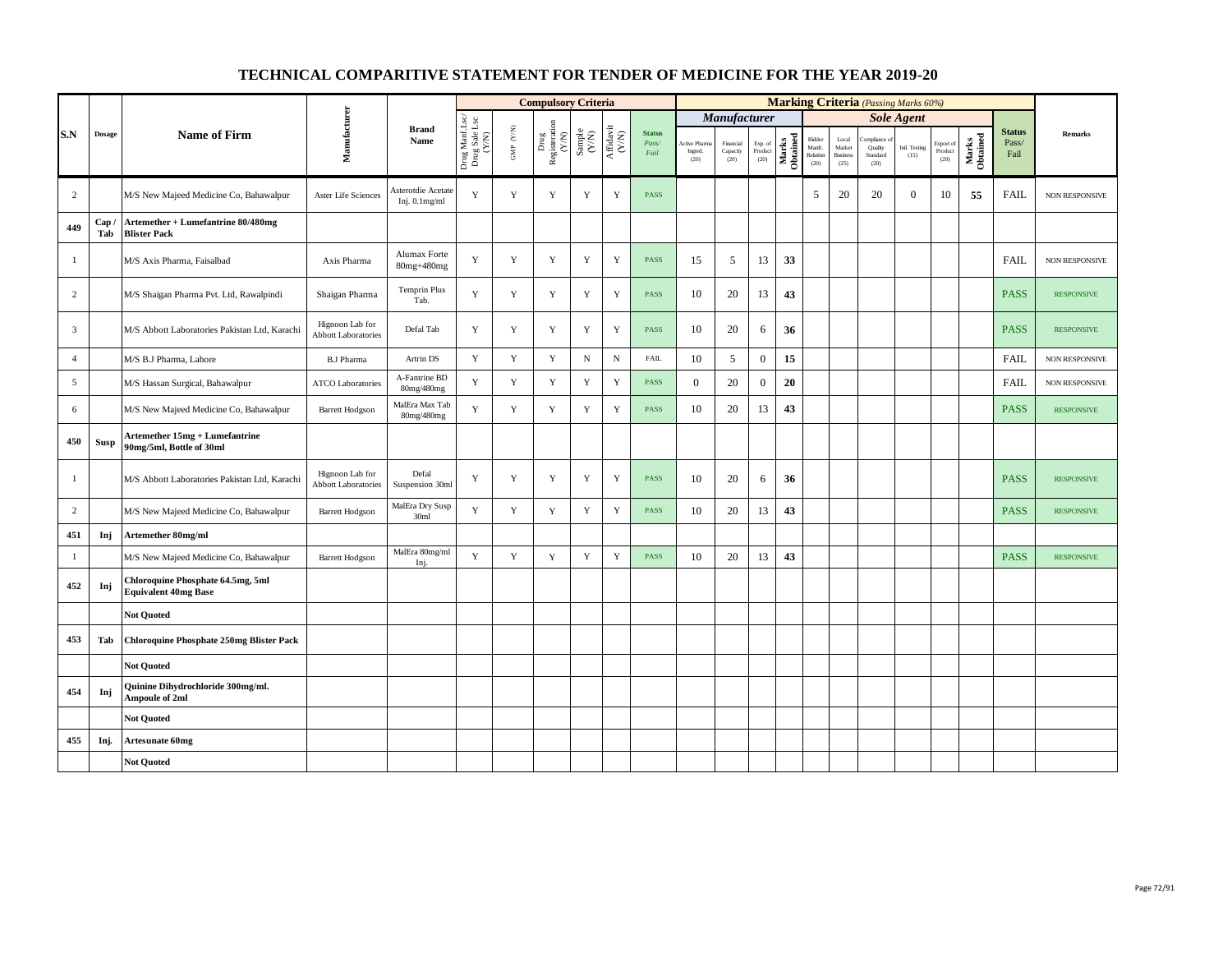|                         |            |                                               |                                               |                                                 |                                                               |                           | <b>Compulsory Criteria</b>     |                                                                     |                                                                                       |                                |                                       |                               |                            |                   |                                      |                                            |                             | <b>Marking Criteria</b> (Passing Marks 60%) |                                                    |                   |                                |                       |
|-------------------------|------------|-----------------------------------------------|-----------------------------------------------|-------------------------------------------------|---------------------------------------------------------------|---------------------------|--------------------------------|---------------------------------------------------------------------|---------------------------------------------------------------------------------------|--------------------------------|---------------------------------------|-------------------------------|----------------------------|-------------------|--------------------------------------|--------------------------------------------|-----------------------------|---------------------------------------------|----------------------------------------------------|-------------------|--------------------------------|-----------------------|
|                         |            |                                               |                                               |                                                 |                                                               |                           |                                |                                                                     |                                                                                       |                                |                                       | <b>Manufacturer</b>           |                            |                   |                                      |                                            |                             | <b>Sole Agent</b>                           |                                                    |                   |                                |                       |
| S.N                     | Dosage     | <b>Name of Firm</b>                           | Manufacturer                                  | <b>Brand</b><br>Name                            | Drug Manf.Lsc/<br>Drug Sale Lsc<br>$\left(\mathrm{NN}\right)$ | ${\rm GMP}$ ${\rm (V/N)}$ | Drug<br>Registeration<br>(Y/N) | $\begin{array}{c} \text{Sample} \\ \text{C}(\text{NN}) \end{array}$ | $\begin{array}{c} \mathrm{Aff} \mathrm{dav} \mathrm{i} \\ (\mathrm{Y/N}) \end{array}$ | <b>Status</b><br>Pass/<br>Fail | <b>Active Phan</b><br>Ingred.<br>(20) | Financial<br>Capacity<br>(20) | Exp. of<br>Product<br>(20) | Marks<br>Obtained | Bidder<br>Manfe.<br>Relation<br>(20) | Local<br>Market<br><b>Business</b><br>(25) | Quality<br>Standard<br>(20) | Intl. Testing<br>(15)                       | Export of<br>$\mathop{\text{\rm Product}}$<br>(20) | Marks<br>Obtained | <b>Status</b><br>Pass/<br>Fail | Remarks               |
| 456                     | Tab        | <b>Bisacodyl 4mg/5mg Blister Pack</b>         |                                               |                                                 |                                                               |                           |                                |                                                                     |                                                                                       |                                |                                       |                               |                            |                   |                                      |                                            |                             |                                             |                                                    |                   |                                |                       |
|                         |            | <b>Not Quoted</b>                             |                                               |                                                 |                                                               |                           |                                |                                                                     |                                                                                       |                                |                                       |                               |                            |                   |                                      |                                            |                             |                                             |                                                    |                   |                                |                       |
| 457                     | <b>Syp</b> | Lactulose 3.35g/5ml, 60ml / 120ml             |                                               |                                                 |                                                               |                           |                                |                                                                     |                                                                                       |                                |                                       |                               |                            |                   |                                      |                                            |                             |                                             |                                                    |                   |                                |                       |
| $\mathbf{1}$            |            | M/S Herbion Pharma Pak, Islamabad             | Herbion Pakistan                              | LACNOV EX<br>Syp. 120ml                         | $\mathbf Y$                                                   | $\mathbf Y$               | $\mathbf Y$                    | $\mathbf Y$                                                         | $\mathbf Y$                                                                           | <b>PASS</b>                    | 15                                    | $10\,$                        | 13                         | 38                |                                      |                                            |                             |                                             |                                                    |                   | <b>PASS</b>                    | <b>RESPONSIVE</b>     |
| 2                       |            | M/S Getz Pharma, Karachi                      | Herbion Pakistan                              | LILIAC SYP<br>120ML TP 1'S<br>(New Code)        | Y                                                             | Y                         | $\mathbf Y$                    | Y                                                                   | Y                                                                                     | <b>PASS</b>                    | 10                                    | 20                            | 13                         | 43                |                                      |                                            |                             |                                             |                                                    |                   | <b>PASS</b>                    | <b>RESPONSIVE</b>     |
| $\overline{\mathbf{3}}$ |            | M/S Abbott Laboratories Pakistan Ltd, Karachi | Hignoon Lab for<br><b>Abbott Laboratories</b> | Duphalac Syp<br>120ml                           | Y                                                             | $\mathbf Y$               | $\mathbf Y$                    | $\mathbf Y$                                                         | $\mathbf Y$                                                                           | <b>PASS</b>                    | 10                                    | 20                            | 13                         | 43                |                                      |                                            |                             |                                             |                                                    |                   | <b>PASS</b>                    | <b>RESPONSIVE</b>     |
| 458                     | <b>Syp</b> | Lactitol monohydricn 60ml / 120ml             |                                               |                                                 |                                                               |                           |                                |                                                                     |                                                                                       |                                |                                       |                               |                            |                   |                                      |                                            |                             |                                             |                                                    |                   |                                |                       |
|                         |            | <b>Not Quoted</b>                             |                                               |                                                 |                                                               |                           |                                |                                                                     |                                                                                       |                                |                                       |                               |                            |                   |                                      |                                            |                             |                                             |                                                    |                   |                                |                       |
| 459                     | Inj        | Terlipressin 1mg (Lyophilized powder)         |                                               |                                                 |                                                               |                           |                                |                                                                     |                                                                                       |                                |                                       |                               |                            |                   |                                      |                                            |                             |                                             |                                                    |                   |                                |                       |
| -1                      |            | M/S Getz Pharma, Karachi                      | Hybio Pharma,<br>China                        | TERLIP INJ.<br>1MG TP 1'S                       | $\mathbf Y$                                                   | $\mathbf Y$               | $\mathbf Y$                    | $\mathbf Y$                                                         | $\mathbf Y$                                                                           | <b>PASS</b>                    | 10                                    | 20                            | $\sqrt{6}$                 | 36                |                                      |                                            |                             |                                             |                                                    |                   | <b>PASS</b>                    | <b>RESPONSIVE</b>     |
| $\overline{c}$          |            | M/S Hassan Surgical, Bahawalpur               | <b>BF</b> Biosciences                         | Novapressin Inj.                                | $\mathbf Y$                                                   | Y                         | $\mathbf Y$                    | $\mathbf Y$                                                         | $\mathbf Y$                                                                           | <b>PASS</b>                    | 15                                    | 5                             | 20                         | 40                |                                      |                                            |                             |                                             |                                                    |                   | <b>PASS</b>                    | <b>RESPONSIVE</b>     |
| 460                     | Tab        | <b>Carbimazole 5mg Blister Pack</b>           |                                               |                                                 |                                                               |                           |                                |                                                                     |                                                                                       |                                |                                       |                               |                            |                   |                                      |                                            |                             |                                             |                                                    |                   |                                |                       |
|                         |            | <b>Not Quoted</b>                             |                                               |                                                 |                                                               |                           |                                |                                                                     |                                                                                       |                                |                                       |                               |                            |                   |                                      |                                            |                             |                                             |                                                    |                   |                                |                       |
| 461                     | Tab        | <b>Thyroxin Sodium Anhydrous 50mcg</b>        |                                               |                                                 |                                                               |                           |                                |                                                                     |                                                                                       |                                |                                       |                               |                            |                   |                                      |                                            |                             |                                             |                                                    |                   |                                |                       |
| -1                      |            | M/S Abbott Laboratories Pakistan Ltd, Karachi | Hignoon Lab for<br><b>Abbott Laboratories</b> | Thyronorm<br>50mcg Tab.                         | Y                                                             | Y                         | Y                              | Y                                                                   | Y                                                                                     | <b>PASS</b>                    | 10                                    | 20                            | 6                          | 36                |                                      |                                            |                             |                                             |                                                    |                   | <b>PASS</b>                    | <b>RESPONSIVE</b>     |
| 462                     | Inj        | <b>Calcitriol 1.0mcg</b>                      |                                               |                                                 |                                                               |                           |                                |                                                                     |                                                                                       |                                |                                       |                               |                            |                   |                                      |                                            |                             |                                             |                                                    |                   |                                |                       |
|                         |            | <b>Not Ouoted</b>                             |                                               |                                                 |                                                               |                           |                                |                                                                     |                                                                                       |                                |                                       |                               |                            |                   |                                      |                                            |                             |                                             |                                                    |                   |                                |                       |
| 463                     | Inj        | Epoetin Alfa 2000IU Prefilled Syrings         |                                               |                                                 |                                                               |                           |                                |                                                                     |                                                                                       |                                |                                       |                               |                            |                   |                                      |                                            |                             |                                             |                                                    |                   |                                |                       |
| $\mathbf{1}$            |            | M/S AJM Pharma, Karachi                       | 3S Bio-<br>China                              | EPEAO 2000IU<br>(PFS) Inj.                      | Y                                                             | $\mathbf Y$               | Less than<br>1 yr              | $\mathbf Y$                                                         | $\mathbf Y$                                                                           | ${\rm FAIL}$                   |                                       |                               |                            |                   | $\mathbf{0}$                         | $\mathbf{0}$                               | $\mathbf{0}$                | $\overline{0}$                              | 1                                                  | 1                 | FAIL                           | NON RESPONSIVE        |
| $\overline{c}$          |            | M/S Sami Pharma Pvt. Ltd, Karachi             | Sami Pharma                                   | <b>ROPO</b><br>2000 IU Inj.                     | $\mathbf Y$                                                   | Y                         | $\mathbf Y$                    | $\mathbf Y$                                                         | Y                                                                                     | <b>PASS</b>                    |                                       |                               |                            |                   | 20                                   | 25                                         | 20                          | $\overline{0}$                              | 1                                                  | 66                | <b>PASS</b>                    | <b>RESPONSIVE</b>     |
| $\overline{3}$          |            | M/S Hassan Surgical, Bahawalpur               | <b>BF</b> Biosciences                         | Eritrogen 2000IU<br>With Insulin<br>Syringe FOC | Y                                                             | $\mathbf Y$               | Y                              | <b>JOT AS</b><br>PER<br><b>SPEC</b>                                 | Y                                                                                     | ${\rm FAIL}$                   | 15                                    | 5                             | 13                         | 33                |                                      |                                            |                             |                                             |                                                    |                   | <b>FAIL</b>                    | <b>NON RESPONSIVE</b> |
| $\overline{4}$          |            | M/S New Majeed Medicine Co, Bahawalpur        | Aster Lfe Sciences                            | Epotiv 2000IU<br>Prefilled Inj.                 | $\mathbf Y$                                                   | $\mathbf Y$               | $\mathbf Y$                    | Y                                                                   | Y                                                                                     | <b>PASS</b>                    |                                       |                               |                            |                   | 5                                    | 5                                          | 10                          | $\overline{0}$                              | 20                                                 | 40                | <b>FAIL</b>                    | NON RESPONSIVE        |
| 464                     | Inj        | Epoetin Alfa 4000IU Prefilled Syrings         |                                               |                                                 |                                                               |                           |                                |                                                                     |                                                                                       |                                |                                       |                               |                            |                   |                                      |                                            |                             |                                             |                                                    |                   |                                |                       |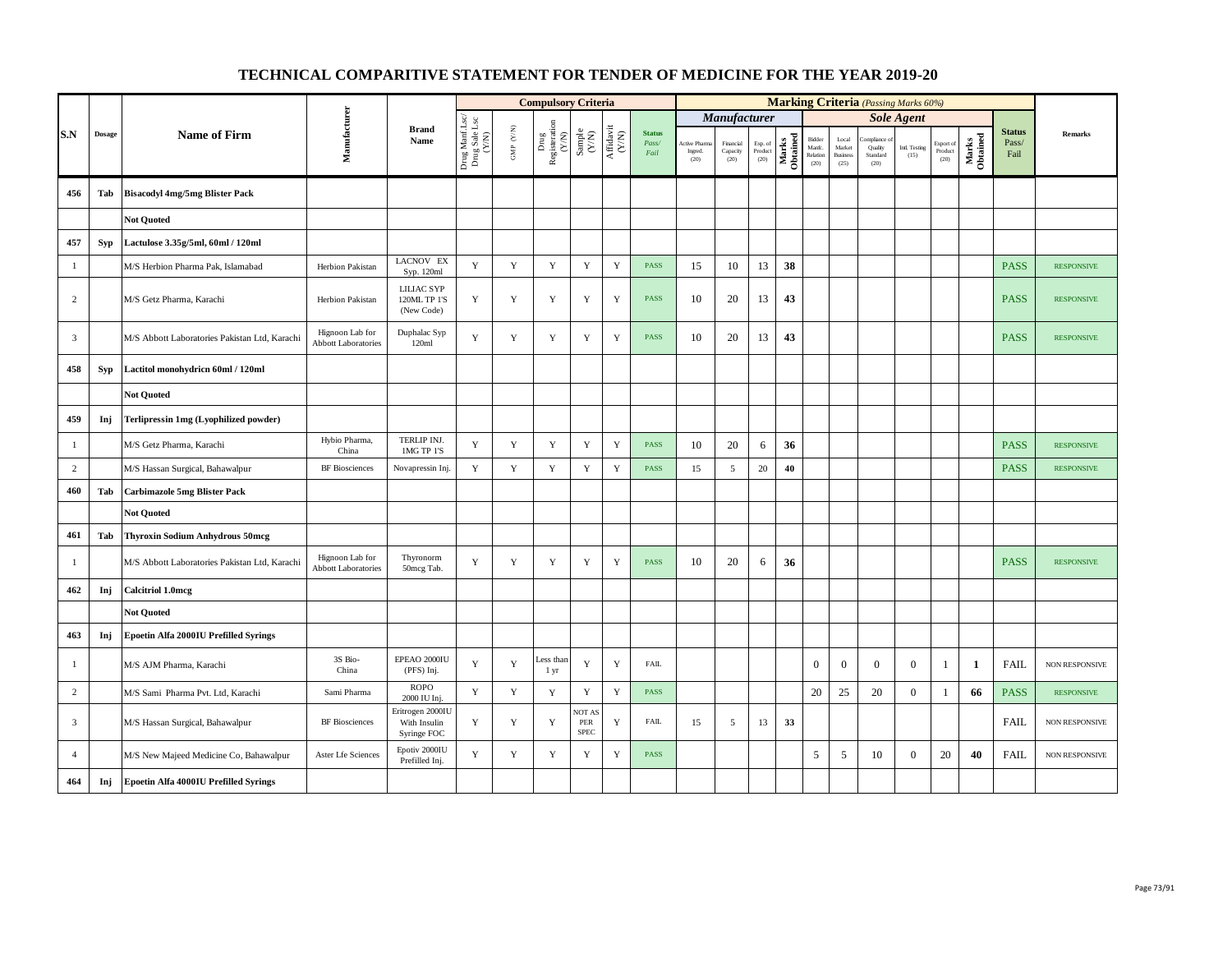|                |               |                                                                  |                            |                                                 |                                          |                                          | <b>Compulsory Criteria</b>                                               |                                                              |                                                                              |                                |                                 |                               |                            |                   |                                     |                                            |                             | <b>Marking Criteria</b> (Passing Marks 60%) |                              |                   |                                |                       |
|----------------|---------------|------------------------------------------------------------------|----------------------------|-------------------------------------------------|------------------------------------------|------------------------------------------|--------------------------------------------------------------------------|--------------------------------------------------------------|------------------------------------------------------------------------------|--------------------------------|---------------------------------|-------------------------------|----------------------------|-------------------|-------------------------------------|--------------------------------------------|-----------------------------|---------------------------------------------|------------------------------|-------------------|--------------------------------|-----------------------|
|                |               |                                                                  |                            |                                                 |                                          |                                          |                                                                          |                                                              |                                                                              |                                |                                 | Manufacturer                  |                            |                   |                                     |                                            |                             | <b>Sole Agent</b>                           |                              |                   |                                |                       |
| S.N            | <b>Dosage</b> | <b>Name of Firm</b>                                              | Manufacturer               | <b>Brand</b><br>Name                            | Drug Manf.Lsc/<br>Drug Sale Lsc<br>(Y/N) | $\text{GMP}\,$ $\left(\text{Y/N}\right)$ | Drug<br>Registeration $\left( \begin{array}{c} \chi \end{array} \right)$ | $\begin{array}{c} \text{Sample} \\ (\text{Y/N}) \end{array}$ | $\begin{array}{c} \mathrm{Aff} \mathrm{davit} \\ (\mathrm{Y/N}) \end{array}$ | <b>Status</b><br>Pass/<br>Fail | Active Pharr<br>Ingred.<br>(20) | Financial<br>Capacity<br>(20) | Exp. of<br>Product<br>(20) | Marks<br>Obtained | Bidder<br>Manfe<br>Relation<br>(20) | Local<br>Market<br><b>Business</b><br>(25) | Quality<br>Standard<br>(20) | <b>Intl. Testing</b><br>(15)                | Export of<br>Product<br>(20) | Marks<br>Obtained | <b>Status</b><br>Pass/<br>Fail | <b>Remarks</b>        |
| 1              |               | M/S AJM Pharma, Karachi                                          | 3S Bio-<br>China           | EPEAO 4000IU<br>$(PFS)$ Inj.                    | Y                                        | $\mathbf Y$                              | Less than<br>1 yr                                                        | $\mathbf Y$                                                  | $\mathbf Y$                                                                  | <b>FAIL</b>                    |                                 |                               |                            |                   | $\boldsymbol{0}$                    | $\mathbf{0}$                               | $\Omega$                    | $\bf{0}$                                    |                              | 1                 | <b>FAIL</b>                    | NON RESPONSIVE        |
| 2              |               | M/S Sami Pharma Pvt. Ltd, Karachi                                | Sami Pharma                | <b>ROPO</b><br>4000 IU Inj.                     | Y                                        | Y                                        | Y                                                                        | Y                                                            | $\mathbf Y$                                                                  | <b>PASS</b>                    |                                 |                               |                            |                   | 20                                  | 25                                         | 20                          | $\mathbf{0}$                                |                              | 66                | <b>PASS</b>                    | <b>RESPONSIVE</b>     |
| $\overline{3}$ |               | M/S Hassan Surgical, Bahawalpur                                  | <b>BF</b> Biosciences      | Eritrogen 4000IL<br>With Insulin<br>Syringe FOC | Y                                        | Y                                        | Y                                                                        | <b>NOT AS</b><br>PER<br><b>SPEC</b>                          | Y                                                                            | <b>FAIL</b>                    | 15                              | 5                             | 13                         | 33                |                                     |                                            |                             |                                             |                              |                   | <b>FAIL</b>                    | <b>NON RESPONSIVE</b> |
| $\overline{4}$ |               | M/S New Majeed Medicine Co, Bahawalpur                           | Aster Lfe Sciences         | Epotiv 4000IU<br>Prefilled Inj.                 | Y                                        | Y                                        | Y                                                                        | Y                                                            | $\mathbf Y$                                                                  | <b>PASS</b>                    |                                 |                               |                            |                   | 5                                   | 5                                          | 10                          | $\mathbf{0}$                                | 20                           | 40                | <b>FAIL</b>                    | NON RESPONSIVE        |
| 465            | Inj           | <b>Epotein Beta 5000IU Prefilled Syringes</b>                    |                            |                                                 |                                          |                                          |                                                                          |                                                              |                                                                              |                                |                                 |                               |                            |                   |                                     |                                            |                             |                                             |                              |                   |                                |                       |
| -1             |               | M/S Roche Pakistan Pvt. Ltd, Karachi                             | Roche Diagnostics<br>GmbH, | Recormon PF Syr<br>5000IU/0.3ml                 | Y                                        | Y                                        | Y                                                                        | Y                                                            | Y                                                                            | <b>PASS</b>                    |                                 |                               |                            |                   | 20                                  | 25                                         | 10                          | $\mathbf{0}$                                | 10                           | 65                | <b>PASS</b>                    | <b>RESPONSIVE</b>     |
| 466            | Syp           | Cetrizine Dihydrochloride 5mg/5ml, Bottle of<br>60 <sub>ml</sub> |                            |                                                 |                                          |                                          |                                                                          |                                                              |                                                                              |                                |                                 |                               |                            |                   |                                     |                                            |                             |                                             |                              |                   |                                |                       |
| -1             |               | M/S Axis Pharma, Faisalbad                                       | Axis Pharma                | Ceridal<br>Syp. 60ml                            | Y                                        | $\mathbf Y$                              | Y                                                                        | Y                                                            | $\mathbf Y$                                                                  | PASS                           | 15                              | 5                             | 13                         | 33                |                                     |                                            |                             |                                             |                              |                   | <b>FAIL</b>                    | NON RESPONSIVE        |
| 2              |               | M/S Herbion Pharma Pak, Islamabad                                | Herbion Pakistan           | ZANLAN Syp.                                     | Y                                        | Y                                        | Y                                                                        | N                                                            | Y                                                                            | <b>FAIL</b>                    | 10                              | 10                            | 6                          | 26                |                                     |                                            |                             |                                             |                              |                   | <b>FAIL</b>                    | NON RESPONSIVE        |
| $\overline{3}$ |               | M/S Hoover Pharma Pvt. Ltd, Lahore                               | Hoover<br>Pharma           | Cetorid Oral<br>Solution 60ml                   | Y                                        | Y                                        | Y                                                                        | <b>NOT AS</b><br>PER<br><b>SPEC</b>                          | Y                                                                            | <b>FAIL</b>                    | 10                              | 10                            | 20                         | 40                |                                     |                                            |                             |                                             |                              |                   | <b>PASS</b>                    | NON RESPONSIVE        |
| $\overline{4}$ |               | M/S Cibex Pvt. Ltd, Karachi                                      | Cibex, Pakistan            | Rhizin sol<br>$5mg/5ml$ , 60ml                  | $\mathbf Y$                              | Y                                        | Y                                                                        | $\mathbf Y$                                                  | <b>NA</b>                                                                    | <b>FAIL</b>                    | 10                              | 5                             | 13                         | 28                |                                     |                                            |                             |                                             |                              |                   | <b>FAIL</b>                    | <b>NON RESPONSIVE</b> |
| 5              |               | M/S GlaxoSmithKline, Karachi                                     | GSK, Karachi               | Zyretec Oral<br>Suspension 60ml                 | Y                                        | $\mathbf Y$                              | Y                                                                        | $\mathbf Y$                                                  | $\mathbf Y$                                                                  | <b>PASS</b>                    | 10                              | 20                            | 13                         | 43                |                                     |                                            |                             |                                             |                              |                   | <b>PASS</b>                    | <b>RESPONSIVE</b>     |
| 6              |               | M/S Wimits Pharma Pvt. Ltd, Lahore                               | Wimits Pharma              | Cetrido 5mg<br>(60ml)                           | Y                                        | Y                                        | Y                                                                        | $\mathbf Y$                                                  | $\mathbf Y$                                                                  | PASS                           | 15                              | 5                             | 13                         | 33                |                                     |                                            |                             |                                             |                              |                   | <b>FAIL</b>                    | NON RESPONSIVE        |
| $\tau$         |               | M/S B.J Pharma, Lahore                                           | <b>B.J Pharma</b>          | <b>Trezine Syp</b><br>5ml, 60ml                 | Y                                        | $\mathbf Y$                              | Y                                                                        | $\mathbf Y$                                                  | ${\bf N}$                                                                    | <b>FAIL</b>                    | 10                              | 5                             | 6                          | 21                |                                     |                                            |                             |                                             |                              |                   | <b>FAIL</b>                    | <b>NON RESPONSIVE</b> |
| 8              |               | M/S New Majeed Medicine Co, Bahawalpur                           | <b>Barrett Hodgson</b>     | Gixer Oral Sol<br>60 <sub>ml</sub>              | $\mathbf{Y}$                             | Y                                        | Y                                                                        | Y                                                            | $\mathbf Y$                                                                  | <b>PASS</b>                    | 10                              | 20                            | 13                         | 43                |                                     |                                            |                             |                                             |                              |                   | <b>PASS</b>                    | <b>RESPONSIVE</b>     |
|                |               | M/S Muller & Phipps Pak Pvt. Ltd, Multan                         | AGP                        | Rigix Oral<br>5mg/5ml, 120ml                    | Y                                        | $\mathbf Y$                              | $\mathbf Y$                                                              | ${\bf N}$                                                    | $\mathbf Y$                                                                  | <b>FAIL</b>                    | $10\,$                          | 20                            | 13                         | 43                |                                     |                                            |                             |                                             |                              |                   | <b>PASS</b>                    | NON RESPONSIVE        |
| 467            | Tab           | Cetrizine Hydrochloride 10mg Blister Pack                        |                            |                                                 |                                          |                                          |                                                                          |                                                              |                                                                              |                                |                                 |                               |                            |                   |                                     |                                            |                             |                                             |                              |                   |                                |                       |
| $\mathbf{1}$   |               | M/S Muller & Phipps Pak Pvt. Ltd, Multan                         | $AGP$                      | Rigix 10mg                                      | Y                                        | Y                                        | Y                                                                        | $\, {\rm N}$                                                 | Y                                                                            | FAIL                           | $\bf{0}$                        | 20                            | 13                         | 33                |                                     |                                            |                             |                                             |                              |                   | <b>FAIL</b>                    | NON RESPONSIVE        |
| $\overline{2}$ |               | M/S Axis Pharma, Faisalbad                                       | Axis Pharma                | Ceridal<br>Tab. 10mg                            | Y                                        | Y                                        | Y                                                                        | $\mathbf Y$                                                  | $\mathbf Y$                                                                  | <b>PASS</b>                    | 15                              | 5                             | 13                         | 33                |                                     |                                            |                             |                                             |                              |                   | <b>FAIL</b>                    | NON RESPONSIVE        |
| $\overline{3}$ |               | M/S Herbion Pharma Pak, Islamabad                                | Herbion Pakistan           | ZANLAN Tab                                      | Y                                        | Y                                        | $\mathbf Y$                                                              | y                                                            | $\mathbf Y$                                                                  | <b>PASS</b>                    | 10                              | 10                            | 6                          | 26                |                                     |                                            |                             |                                             |                              |                   | <b>FAIL</b>                    | <b>NON RESPONSIVE</b> |
| $\overline{4}$ |               | M/S Arsons Pharma Pvt. Ltd, Lahore                               | Arsons<br>Pharma           | Citraclor                                       | Y                                        | $\mathbf Y$                              | Y                                                                        | $\mathbf Y$                                                  | $_{\rm N}$                                                                   | <b>FAIL</b>                    | 10                              | 5                             | 6                          | 21                |                                     |                                            |                             |                                             |                              |                   | <b>FAIL</b>                    | NON RESPONSIVE        |
| 5              |               | M/S GlaxoSmithKline, Karachi                                     | GSK, Karachi               | Zyretec Tab.                                    | Y                                        | $\mathbf Y$                              | Y                                                                        | $\mathbf Y$                                                  | $\mathbf Y$                                                                  | <b>PASS</b>                    | 10                              | 20                            | 13                         | 43                |                                     |                                            |                             |                                             |                              |                   | <b>PASS</b>                    | <b>RESPONSIVE</b>     |
| 6              |               | M/S Wimits Pharma Pvt. Ltd, Lahore                               | Wimits Pharma              | Cetrido 10mg                                    | $\mathbf Y$                              | $\mathbf Y$                              | $\mathbf Y$                                                              | $\mathbf Y$                                                  | $\mathbf Y$                                                                  | PASS                           | 15                              | 5                             | 13                         | 33                |                                     |                                            |                             |                                             |                              |                   | <b>FAIL</b>                    | NON RESPONSIVE        |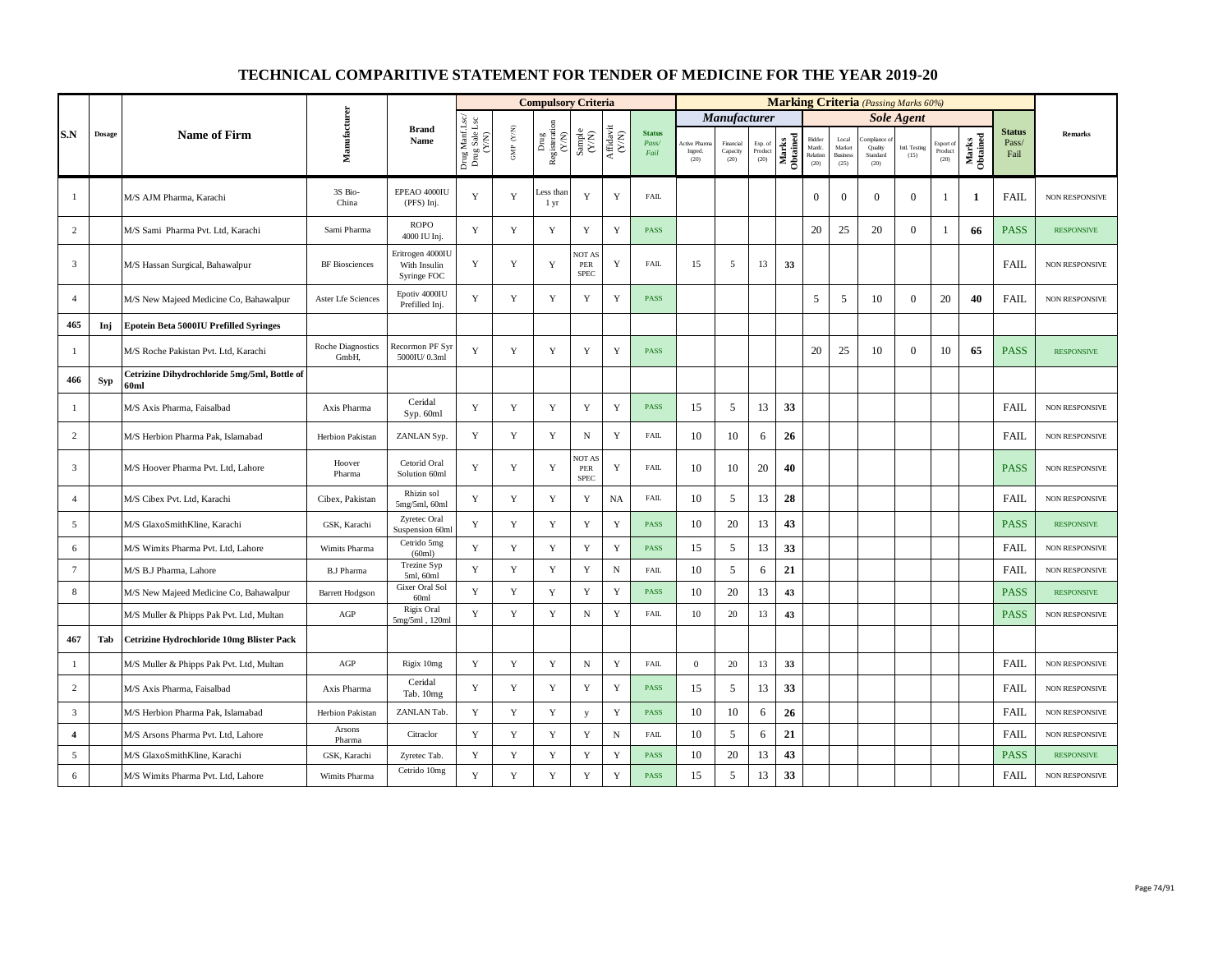|                 |               |                                                      |                          |                                          |                                          |                          | <b>Compulsory Criteria</b>                                                                 |                                                              |                                      |                                |                                |                               |                            |                   |                                     |                                            | <b>Marking Criteria</b> (Passing Marks 60%) |                       |                              |                   |                                |                       |
|-----------------|---------------|------------------------------------------------------|--------------------------|------------------------------------------|------------------------------------------|--------------------------|--------------------------------------------------------------------------------------------|--------------------------------------------------------------|--------------------------------------|--------------------------------|--------------------------------|-------------------------------|----------------------------|-------------------|-------------------------------------|--------------------------------------------|---------------------------------------------|-----------------------|------------------------------|-------------------|--------------------------------|-----------------------|
|                 |               |                                                      |                          |                                          |                                          |                          |                                                                                            |                                                              |                                      |                                |                                | Manufacturer                  |                            |                   |                                     |                                            |                                             | <b>Sole Agent</b>     |                              |                   |                                |                       |
| S.N             | $\bf{Dosage}$ | <b>Name of Firm</b>                                  | Manufacturer             | <b>Brand</b><br>Name                     | Drug Manf.Lsc/<br>Drug Sale Lsc<br>(Y/N) | ${\rm GMP}$ ${\rm (YN)}$ | $\begin{tabular}{c} \hline \texttt{Drug} \\ \texttt{Resisteration} \\ (Y/N) \end{tabular}$ | $\begin{array}{c} \text{Sample} \\ (\text{Y/N}) \end{array}$ | $\frac{\text{Affdavit}}{\text{C/N}}$ | <b>Status</b><br>Pass/<br>Fail | Active Pham<br>Ingred.<br>(20) | Financial<br>Capacity<br>(20) | Exp. of<br>Product<br>(20) | Marks<br>Obtained | Bidder<br>Manfc<br>Relation<br>(20) | Local<br>Market<br><b>Business</b><br>(25) | mpIance<br>Quality<br>Standard<br>(20)      | Intl. Testing<br>(15) | Export of<br>Product<br>(20) | Marks<br>Obtained | <b>Status</b><br>Pass/<br>Fail | Remarks               |
| $7\phantom{.0}$ |               | M/S Mega Pharma Ltd, Lahore                          | Mega Pharma              | Daisy Tab. 10mg                          | Y                                        | $\mathbf Y$              | $\mathbf Y$                                                                                | $\mathbf Y$                                                  | $\mathbf Y$                          | PASS                           | 15                             | 5                             | 13                         | 33                |                                     |                                            |                                             |                       |                              |                   | FAIL                           | NON RESPONSIVE        |
| 8               |               | M/S New Majeed Medicine Co, Bahawalpur               | <b>Barrett Hodgson</b>   | Gixer Tab. 10mg                          | $\mathbf Y$                              | $\mathbf Y$              | $\mathbf Y$                                                                                | $\mathbf Y$                                                  | $\mathbf Y$                          | <b>PASS</b>                    | 10                             | 20                            | 13                         | 43                |                                     |                                            |                                             |                       |                              |                   | <b>PASS</b>                    | <b>RESPONSIVE</b>     |
| 468             | Inj           | Chloropheniramine Maleate 10mg/ml                    |                          |                                          |                                          |                          |                                                                                            |                                                              |                                      |                                |                                |                               |                            |                   |                                     |                                            |                                             |                       |                              |                   |                                |                       |
|                 |               | <b>Not Quoted</b>                                    |                          |                                          |                                          |                          |                                                                                            |                                                              |                                      |                                |                                |                               |                            |                   |                                     |                                            |                                             |                       |                              |                   |                                |                       |
| 469             | Tab           | <b>Chloropheniramine Maleate 4mg Blister</b><br>Pack |                          |                                          |                                          |                          |                                                                                            |                                                              |                                      |                                |                                |                               |                            |                   |                                     |                                            |                                             |                       |                              |                   |                                |                       |
| $\mathbf{1}$    |               | M/S B.J Pharma, Lahore                               | <b>B.J Pharma</b>        | Chloropheniramine<br>Maleate 4mg         | Y                                        | $\mathbf Y$              | $\mathbf Y$                                                                                | $\mathbf Y$                                                  | $\mathbf N$                          | <b>FAIL</b>                    | 10                             | 5                             | 20                         | 35                |                                     |                                            |                                             |                       |                              |                   | <b>FAIL</b>                    | NON RESPONSIVE        |
| 470             | Cap/<br>Tab   | <b>Fexofenadine 120mg Blister Pack</b>               |                          |                                          |                                          |                          |                                                                                            |                                                              |                                      |                                |                                |                               |                            |                   |                                     |                                            |                                             |                       |                              |                   |                                |                       |
| $\mathbf{1}$    |               | M/S Rotex Pharma Pvt.Ltd, Islamabad                  | Rotex Pharma             | Fix-It                                   | Y                                        | $\mathbf Y$              | Y                                                                                          | $\mathbf Y$                                                  | $\mathbf Y$                          | <b>PASS</b>                    | 10                             | $\sqrt{5}$                    | $\mathbf{0}$               | 15                |                                     |                                            |                                             |                       |                              |                   | FAIL                           | NON RESPONSIVE        |
| 2               |               | M/S Getz Pharma, Karachi                             | Getz Pharma,<br>Pakistan | <b>FEXET TAB</b><br>120MG<br>TP 20'S CHG | Y                                        | Y                        | $\mathbf Y$                                                                                | $\mathbf Y$                                                  | $\mathbf Y$                          | PASS                           | 10                             | 20                            | 13                         | 43                |                                     |                                            |                                             |                       |                              |                   | <b>PASS</b>                    | <b>RESPONSIVE</b>     |
| $\overline{3}$  |               | M/S Sanofi Aventis Pakistan Ltd, Karachi             | Sanofi                   | Telfast<br>Tab. 120mg 1x10               | $\mathbf Y$                              | $\mathbf Y$              | $\mathbf Y$                                                                                | $\mathbf Y$                                                  | $\mathbf Y$                          | PASS                           | 10                             | 20                            | 13                         | 43                |                                     |                                            |                                             |                       |                              |                   | <b>PASS</b>                    | <b>RESPONSIVE</b>     |
| 471             | Tab           | <b>Fexofenadine 180mg</b>                            |                          |                                          |                                          |                          |                                                                                            |                                                              |                                      |                                |                                |                               |                            |                   |                                     |                                            |                                             |                       |                              |                   |                                |                       |
| $\mathbf{1}$    |               | M/S Wilshire Laboratories Pvt. Ltd, Lahore           | Wilshire Lab, Lahore     | Sizzle Tab. 180mg<br>$(2x10)$ Pack       | Y                                        | $\mathbf Y$              | Y                                                                                          | $\mathbf Y$                                                  | $\mathbf Y$                          | PASS                           | 10                             | 10                            | 20                         | 40                |                                     |                                            |                                             |                       |                              |                   | <b>PASS</b>                    | <b>RESPONSIVE</b>     |
| 2               |               | M/S Rotex Pharma Pvt.Ltd, Islamabad                  | Rotex Pharma             | Altiva                                   | $\mathbf Y$                              | $\mathbf Y$              | Y                                                                                          | ${\bf N}$                                                    | $\mathbf Y$                          | <b>FAIL</b>                    | 10                             | 5                             | $\mathbf{0}$               | 15                |                                     |                                            |                                             |                       |                              |                   | <b>FAIL</b>                    | <b>NON RESPONSIVE</b> |
| $\overline{3}$  |               | M/S Getz Pharma, Karachi                             | Getz Pharma,<br>Pakistan | <b>FEXET TAB</b><br>180MG<br>TP 20'S CHG | Y                                        | $\mathbf Y$              | Y                                                                                          | $\mathbf Y$                                                  | $\mathbf Y$                          | <b>PASS</b>                    | 10                             | 20                            | 13                         | 43                |                                     |                                            |                                             |                       |                              |                   | <b>PASS</b>                    | <b>RESPONSIVE</b>     |
| $\overline{4}$  |               | M/S Sanofi Aventis Pakistan Ltd, Karachi             | Sanofi                   | Telfast<br>Tab. 180mg 1x10               | Y                                        | $\mathbf Y$              | Y                                                                                          | $\mathbf Y$                                                  | $\mathbf Y$                          | PASS                           | $10\,$                         | 20                            | 13                         | 43                |                                     |                                            |                                             |                       |                              |                   | <b>PASS</b>                    | <b>RESPONSIVE</b>     |
| 472             | Inj           | Pheniramine Meleate 22.7mg/ml                        |                          |                                          |                                          |                          |                                                                                            |                                                              |                                      |                                |                                |                               |                            |                   |                                     |                                            |                                             |                       |                              |                   |                                |                       |
|                 |               | <b>Not Quoted</b>                                    |                          |                                          |                                          |                          |                                                                                            |                                                              |                                      |                                |                                |                               |                            |                   |                                     |                                            |                                             |                       |                              |                   |                                |                       |
| 473             | Tab           | <b>Alendronate sodium 10mg Blister Pack</b>          |                          |                                          |                                          |                          |                                                                                            |                                                              |                                      |                                |                                |                               |                            |                   |                                     |                                            |                                             |                       |                              |                   |                                |                       |
|                 |               | <b>Not Quoted</b>                                    |                          |                                          |                                          |                          |                                                                                            |                                                              |                                      |                                |                                |                               |                            |                   |                                     |                                            |                                             |                       |                              |                   |                                |                       |
| 474             | Tab           | <b>Alendronate sodium 70mg Blister Pack</b>          |                          |                                          |                                          |                          |                                                                                            |                                                              |                                      |                                |                                |                               |                            |                   |                                     |                                            |                                             |                       |                              |                   |                                |                       |
| $\mathbf{1}$    |               | M/S New Majeed Medicine Co, Bahawalpur               | <b>Barrett Hodgson</b>   | Bonpart Tab.<br>70 <sub>mg</sub>         | $\mathbf Y$                              | $\mathbf Y$              | Y                                                                                          | $_{\rm N}$                                                   | $\mathbf Y$                          | <b>FAIL</b>                    | $\boldsymbol{0}$               | 20                            | 6                          | 26                |                                     |                                            |                                             |                       |                              |                   | <b>FAIL</b>                    | NON RESPONSIVE        |
| 475             | Susp          | Albendazole 200mg/5ml                                |                          |                                          |                                          |                          |                                                                                            |                                                              |                                      |                                |                                |                               |                            |                   |                                     |                                            |                                             |                       |                              |                   |                                |                       |
| $\mathbf{1}$    |               | M/S B.J Pharma, Lahore                               | <b>B.J Pharma</b>        | Bezole Oral Susp<br>5ml, 200mg, 10ml     | $\mathbf Y$                              | $\mathbf Y$              | Y                                                                                          | $\mathbf Y$                                                  | ${\bf N}$                            | <b>FAIL</b>                    | 10                             | 5                             | $\overline{0}$             | 15                |                                     |                                            |                                             |                       |                              |                   | <b>FAIL</b>                    | NON RESPONSIVE        |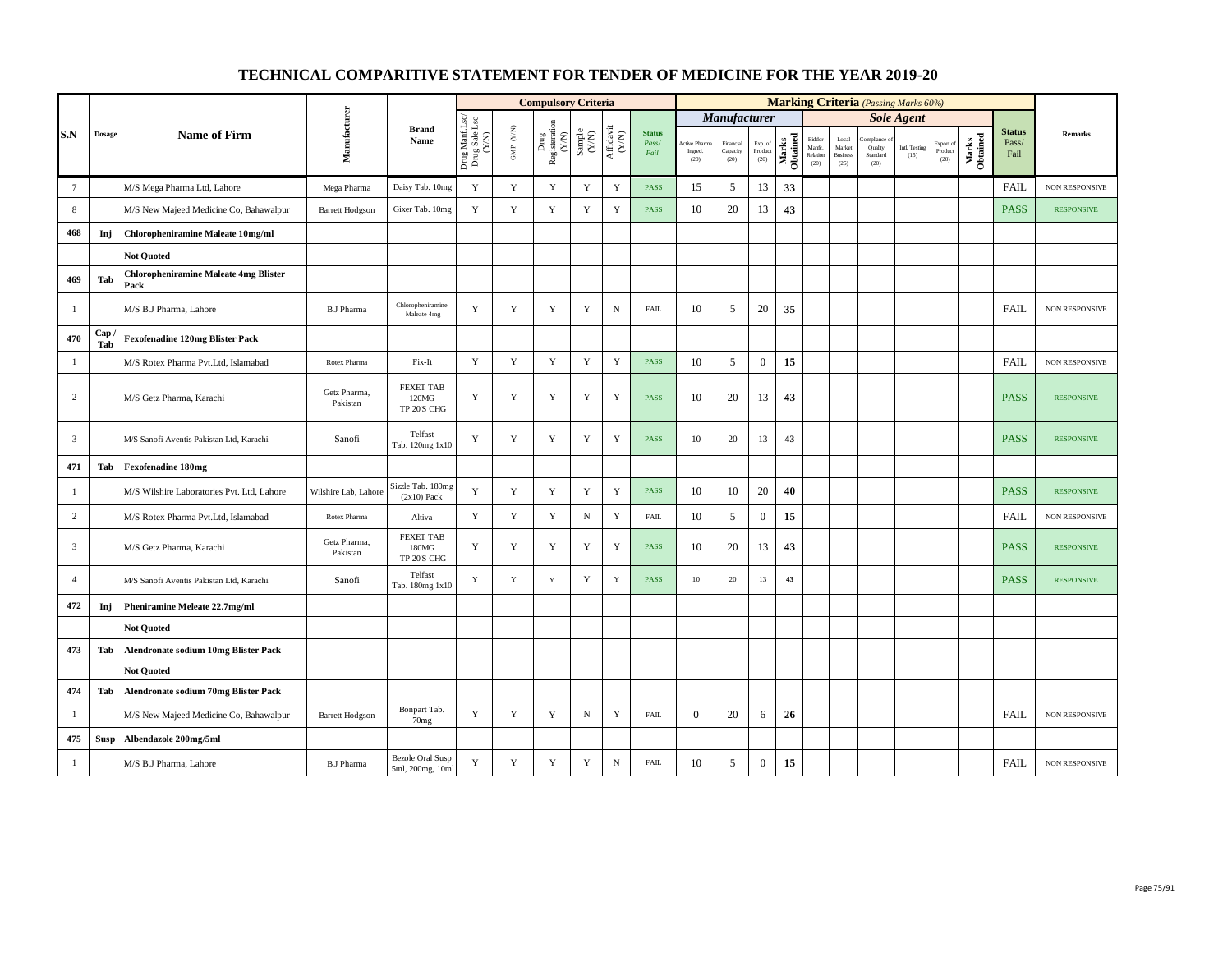|              |                                             |                                           |                   |                                                                                                    |                                          |                                          | <b>Compulsory Criteria</b>                                                                |                                                              |                                      |                                |                                  |                               |                                                                        |                   |                                                       |                                            |                                             | <b>Marking Criteria</b> (Passing Marks 60%) |                              |                   |                                |                   |
|--------------|---------------------------------------------|-------------------------------------------|-------------------|----------------------------------------------------------------------------------------------------|------------------------------------------|------------------------------------------|-------------------------------------------------------------------------------------------|--------------------------------------------------------------|--------------------------------------|--------------------------------|----------------------------------|-------------------------------|------------------------------------------------------------------------|-------------------|-------------------------------------------------------|--------------------------------------------|---------------------------------------------|---------------------------------------------|------------------------------|-------------------|--------------------------------|-------------------|
|              |                                             |                                           |                   |                                                                                                    |                                          |                                          |                                                                                           |                                                              |                                      |                                |                                  | Manufacturer                  |                                                                        |                   |                                                       |                                            |                                             | <b>Sole Agent</b>                           |                              |                   |                                |                   |
| S.N          | Dosage                                      | <b>Name of Firm</b>                       | Manufacturer      | <b>Brand</b><br>Name                                                                               | Drug Manf.Lsc/<br>Drug Sale Lsc<br>(Y/N) | $\ensuremath{\mathrm{GMP}}\xspace$ (Y/N) | $\begin{array}{c} \mathrm{ Drug} \\ \mathrm{Registeration} \\ \mathrm{(Y/N)} \end{array}$ | $\begin{array}{c} \text{Sample} \\ (\text{Y/N}) \end{array}$ | $\frac{\text{Affdavit}}{\text{N/N}}$ | <b>Status</b><br>Pass/<br>Fail | Active Pharma<br>Ingred.<br>(20) | Financial<br>Capacity<br>(20) | $\begin{array}{c} \text{Exp. of}\\ \text{Product} \end{array}$<br>(20) | Marks<br>Obtained | Bidder<br>Manfc.<br>$\operatorname{Relation}$<br>(20) | Local<br>Market<br><b>Business</b><br>(25) | ompliance of<br>Quality<br>Standard<br>(20) | Intl. Testing<br>(15)                       | Export of<br>Product<br>(20) | Marks<br>Obtained | <b>Status</b><br>Pass/<br>Fail | <b>Remarks</b>    |
| 476          | Tab                                         | <b>Albendazole 200mg Blister Pack</b>     |                   |                                                                                                    |                                          |                                          |                                                                                           |                                                              |                                      |                                |                                  |                               |                                                                        |                   |                                                       |                                            |                                             |                                             |                              |                   |                                |                   |
| $\mathbf{1}$ |                                             | M/S B.J Pharma, Lahore                    | <b>B.J Pharma</b> | Albazole Tab.<br>200mg                                                                             | Y                                        | $\mathbf Y$                              | $\mathbf Y$                                                                               | $\mathbf Y$                                                  | $\mathbf N$                          | <b>FAIL</b>                    | 10                               | 5                             | $\mathbf{0}$                                                           | 15                |                                                       |                                            |                                             |                                             |                              |                   | <b>FAIL</b>                    | NON RESPONSIVE    |
| 477          | Tab                                         | Mebendazole 100mg Blister Pack            |                   |                                                                                                    |                                          |                                          |                                                                                           |                                                              |                                      |                                |                                  |                               |                                                                        |                   |                                                       |                                            |                                             |                                             |                              |                   |                                |                   |
|              |                                             | <b>Not Quoted</b>                         |                   |                                                                                                    |                                          |                                          |                                                                                           |                                                              |                                      |                                |                                  |                               |                                                                        |                   |                                                       |                                            |                                             |                                             |                              |                   |                                |                   |
| 478          | Tab                                         | <b>Azathioprine 50mg Blister Pack</b>     |                   |                                                                                                    |                                          |                                          |                                                                                           |                                                              |                                      |                                |                                  |                               |                                                                        |                   |                                                       |                                            |                                             |                                             |                              |                   |                                |                   |
|              |                                             | <b>Not Quoted</b>                         |                   |                                                                                                    |                                          |                                          |                                                                                           |                                                              |                                      |                                |                                  |                               |                                                                        |                   |                                                       |                                            |                                             |                                             |                              |                   |                                |                   |
| 479          | Cap/<br>Tab                                 | <b>Clomiphene citrate Blister Pack</b>    |                   |                                                                                                    |                                          |                                          |                                                                                           |                                                              |                                      |                                |                                  |                               |                                                                        |                   |                                                       |                                            |                                             |                                             |                              |                   |                                |                   |
|              |                                             | <b>Not Quoted</b>                         |                   |                                                                                                    |                                          |                                          |                                                                                           |                                                              |                                      |                                |                                  |                               |                                                                        |                   |                                                       |                                            |                                             |                                             |                              |                   |                                |                   |
| 480          | Tab                                         | <b>Cyclophosphamide 50mg Blister Pack</b> |                   |                                                                                                    |                                          |                                          |                                                                                           |                                                              |                                      |                                |                                  |                               |                                                                        |                   |                                                       |                                            |                                             |                                             |                              |                   |                                |                   |
|              |                                             | <b>Not Quoted</b>                         |                   |                                                                                                    |                                          |                                          |                                                                                           |                                                              |                                      |                                |                                  |                               |                                                                        |                   |                                                       |                                            |                                             |                                             |                              |                   |                                |                   |
| 481          | Inj                                         | <b>Caffeine</b>                           |                   |                                                                                                    |                                          |                                          |                                                                                           |                                                              |                                      |                                |                                  |                               |                                                                        |                   |                                                       |                                            |                                             |                                             |                              |                   |                                |                   |
| $\mathbf{1}$ |                                             | M/s Chiesi Pharma, Lahore                 | Alfasigma S.p.A   | Peyona                                                                                             | $\mathbf Y$                              | $\mathbf Y$                              | $\mathbf Y$                                                                               | $\mathbf Y$                                                  | $\mathbf Y$                          | <b>PASS</b>                    |                                  |                               |                                                                        |                   | 20                                                    | 10                                         | 20                                          | $\mathbf{0}$                                | 20                           | 70                | <b>PASS</b>                    | <b>RESPONSIVE</b> |
| 482          | <b>Syp</b>                                  | Disodium Hydrogen Citrate 60ml / 120ml    |                   |                                                                                                    |                                          |                                          |                                                                                           |                                                              |                                      |                                |                                  |                               |                                                                        |                   |                                                       |                                            |                                             |                                             |                              |                   |                                |                   |
|              |                                             | <b>Not Quoted</b>                         |                   |                                                                                                    |                                          |                                          |                                                                                           |                                                              |                                      |                                |                                  |                               |                                                                        |                   |                                                       |                                            |                                             |                                             |                              |                   |                                |                   |
| 483          |                                             | <b>Enema Enema Solution 120ml</b>         |                   |                                                                                                    |                                          |                                          |                                                                                           |                                                              |                                      |                                |                                  |                               |                                                                        |                   |                                                       |                                            |                                             |                                             |                              |                   |                                |                   |
| $\mathbf{1}$ |                                             | M/S Nabi Qasim Pvt. Ltd, Karachi          | Nabi Qasim        | <b>Kleen Enema</b><br>(Monobasic<br>Sodium<br>Phosephate 16gm<br>Diabasic Sodium<br>Phosphate 6gm) | $\mathbf Y$                              | Y                                        | Y                                                                                         | Y                                                            | Y                                    | <b>PASS</b>                    | 10                               | 20                            | 6                                                                      | 36                |                                                       |                                            |                                             |                                             |                              |                   | <b>PASS</b>                    | <b>RESPONSIVE</b> |
| 484          |                                             | Drops Gentamycin Ear Drops 0.3%           |                   |                                                                                                    |                                          |                                          |                                                                                           |                                                              |                                      |                                |                                  |                               |                                                                        |                   |                                                       |                                            |                                             |                                             |                              |                   |                                |                   |
|              |                                             | <b>Not Quoted</b>                         |                   |                                                                                                    |                                          |                                          |                                                                                           |                                                              |                                      |                                |                                  |                               |                                                                        |                   |                                                       |                                            |                                             |                                             |                              |                   |                                |                   |
| 485          | $\operatorname{\mathbf{Suppo}}$<br>sitories | <b>Glycerine Suppositories</b>            |                   |                                                                                                    |                                          |                                          |                                                                                           |                                                              |                                      |                                |                                  |                               |                                                                        |                   |                                                       |                                            |                                             |                                             |                              |                   |                                |                   |
|              |                                             | <b>Not Quoted</b>                         |                   |                                                                                                    |                                          |                                          |                                                                                           |                                                              |                                      |                                |                                  |                               |                                                                        |                   |                                                       |                                            |                                             |                                             |                              |                   |                                |                   |
| 486          | Cap.                                        | <b>Loperamide Blister Pack</b>            |                   |                                                                                                    |                                          |                                          |                                                                                           |                                                              |                                      |                                |                                  |                               |                                                                        |                   |                                                       |                                            |                                             |                                             |                              |                   |                                |                   |
|              |                                             | <b>Not Quoted</b>                         |                   |                                                                                                    |                                          |                                          |                                                                                           |                                                              |                                      |                                |                                  |                               |                                                                        |                   |                                                       |                                            |                                             |                                             |                              |                   |                                |                   |
| 487          | Inj.                                        | Linezolid 600mg/300ml                     |                   |                                                                                                    |                                          |                                          |                                                                                           |                                                              |                                      |                                |                                  |                               |                                                                        |                   |                                                       |                                            |                                             |                                             |                              |                   |                                |                   |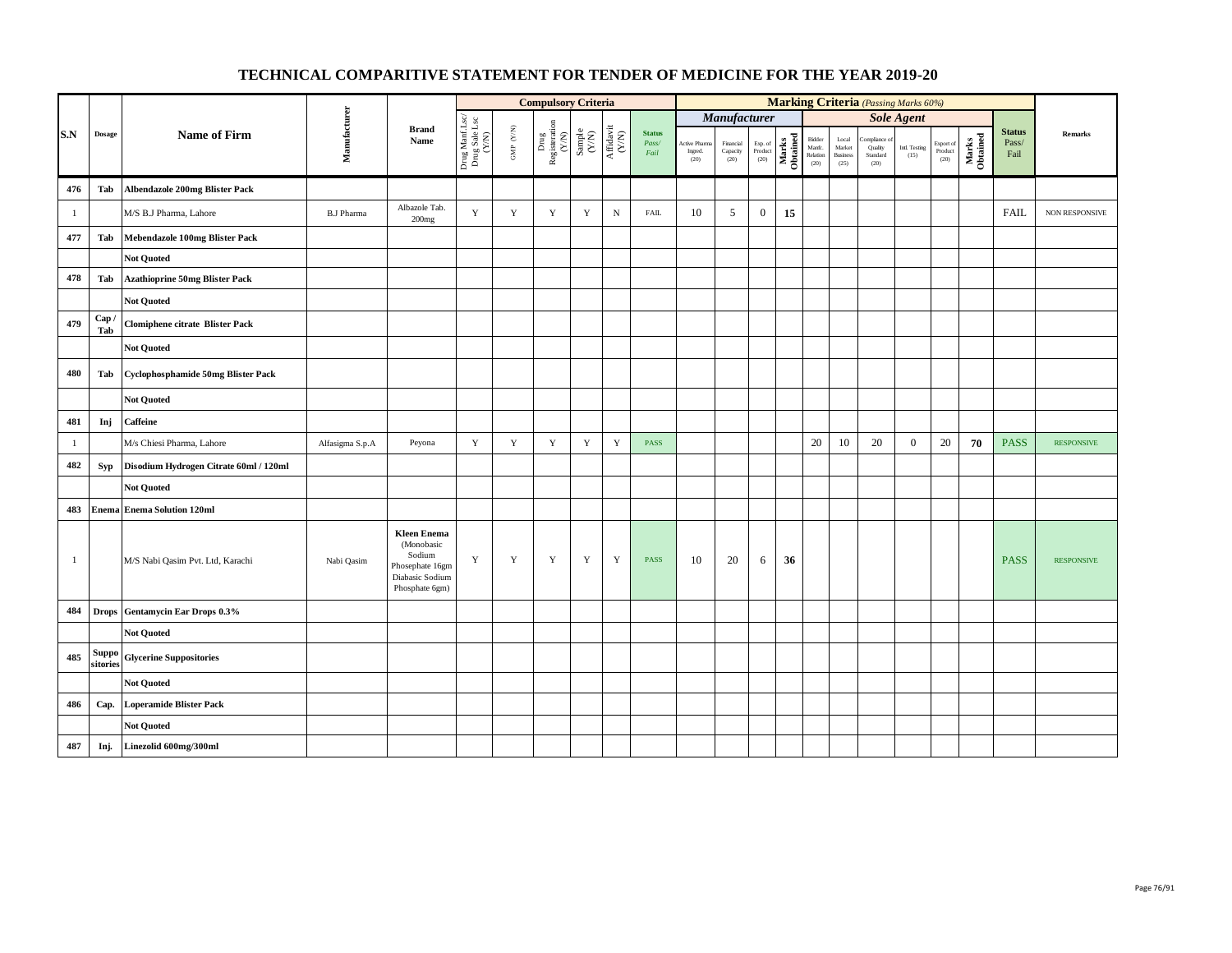|                |               |                                                                |                                     |                                         |                                          |                      | <b>Compulsory Criteria</b>                      |             |                                                                                       |                                |                                |                               |                            |                   |                                      |                                            |                                            | <b>Marking Criteria</b> (Passing Marks 60%) |                              |                   |                                |                       |
|----------------|---------------|----------------------------------------------------------------|-------------------------------------|-----------------------------------------|------------------------------------------|----------------------|-------------------------------------------------|-------------|---------------------------------------------------------------------------------------|--------------------------------|--------------------------------|-------------------------------|----------------------------|-------------------|--------------------------------------|--------------------------------------------|--------------------------------------------|---------------------------------------------|------------------------------|-------------------|--------------------------------|-----------------------|
|                |               |                                                                |                                     |                                         |                                          |                      |                                                 |             |                                                                                       |                                |                                | <b>Manufacturer</b>           |                            |                   |                                      |                                            |                                            | <b>Sole Agent</b>                           |                              |                   |                                |                       |
| S.N            | <b>Dosage</b> | <b>Name of Firm</b>                                            | Manufacturer                        | <b>Brand</b><br>Name                    | Drug Manf.Lsc/<br>Drug Sale Lsc<br>(Y/N) | GMP $(\mathbf{Y/N})$ | Drug<br>Registeration (Y/N)<br>Sample<br>Sample |             | $\begin{array}{c} \mathrm{Aff} \mathrm{dav} \mathrm{i} \\ (\mathrm{Y/N}) \end{array}$ | <b>Status</b><br>Pass/<br>Fail | ctive Pharm<br>Ingred.<br>(20) | Financial<br>Capacity<br>(20) | Exp. of<br>Product<br>(20) | Marks<br>Obtained | Bidder<br>Manfe.<br>Relation<br>(20) | Local<br>Market<br><b>Business</b><br>(25) | ompliance o<br>Quality<br>Standard<br>(20) | Intl. Testing<br>(15)                       | Export of<br>Product<br>(20) | Marks<br>Obtained | <b>Status</b><br>Pass/<br>Fail | Remarks               |
| $\mathbf{1}$   |               | M/S Wilshire Laboratories Pvt. Ltd, Lahore                     | Wilshire Lab, Lahore                | Volinza Inj.<br>600mg/300ml 1's<br>Pack | Y                                        | $\mathbf Y$          | Y                                               | Y           | $\mathbf Y$                                                                           | <b>PASS</b>                    | 10                             | 10                            | 20                         | 40                |                                      |                                            |                                            |                                             |                              |                   | <b>PASS</b>                    | <b>RESPONSIVE</b>     |
| 2              |               | M/S Bosch Pharma Pvt.Ltd. Karachi                              | <b>Bosch Pharma</b><br>Pakistan     | Zolrest                                 | Y                                        | Y                    | Y                                               | $\mathbf Y$ | $\mathbf Y$                                                                           | <b>PASS</b>                    | 10                             | 20                            | 13                         | 43                |                                      |                                            |                                            |                                             |                              |                   | <b>PASS</b>                    | <b>RESPONSIVE</b>     |
| $\mathbf{3}$   |               | M/S Vision Pharma Pvt. Ltd, Islamabad                          | Vision Pharma                       | Linzy Inf.                              | Y                                        | $\mathbf Y$          | $\mathbf Y$                                     | $\mathbf Y$ | $\mathbf Y$                                                                           | <b>PASS</b>                    | 10                             | 10                            | $\mathbf{0}$               | 20                |                                      |                                            |                                            |                                             |                              |                   | <b>FAIL</b>                    | NON RESPONSIVE        |
| $\overline{4}$ |               | M/S New Majeed Medicine Co, Bahawalpur                         | <b>Barrett Hodgson</b>              | Barizold Inf<br>600mg/300ml             | Y                                        | $\mathbf Y$          | Y                                               | $\mathbf Y$ | Y                                                                                     | <b>PASS</b>                    | 10                             | 20                            | 6                          | 36                |                                      |                                            |                                            |                                             |                              |                   | <b>PASS</b>                    | <b>RESPONSIVE</b>     |
| 488            | Tab.          | <b>Linezolid 600mg Blister Pack</b>                            |                                     |                                         |                                          |                      |                                                 |             |                                                                                       |                                |                                |                               |                            |                   |                                      |                                            |                                            |                                             |                              |                   |                                |                       |
| $\mathbf{1}$   |               | M/S Global Pharma Pvt. Ltd, Islamabad                          | Global Pharma Pvt.<br>Ltd, Pakistan | Linzy 600mg<br>Tab.                     | Y                                        | $\mathbf Y$          | $\mathbf Y$                                     | Y           | $\mathbf Y$                                                                           | <b>PASS</b>                    | 15                             | 20                            | 13                         | 48                |                                      |                                            |                                            |                                             |                              |                   | <b>PASS</b>                    | <b>RESPONSIVE</b>     |
| $\overline{2}$ |               | M/S Rotex Pharma Pvt.Ltd, Islamabad                            | Rotex Pharma                        | Nezo                                    | Y                                        | Y                    | $\mathbf Y$                                     | $\mathbf Y$ | $\mathbf Y$                                                                           | <b>PASS</b>                    | 10                             | 5                             | $\mathbf{0}$               | 15                |                                      |                                            |                                            |                                             |                              |                   | <b>FAIL</b>                    | NON RESPONSIVE        |
| $\overline{3}$ |               | M/S Bosch Pharma Pvt.Ltd, Karachi                              | <b>Bosch Pharma</b><br>Pakistan     | Zolrest                                 | Y                                        | Y                    | Y                                               | Y           | $\mathbf Y$                                                                           | <b>PASS</b>                    | 10                             | 20                            | 13                         | 43                |                                      |                                            |                                            |                                             |                              |                   | <b>PASS</b>                    | <b>RESPONSIVE</b>     |
| $\overline{4}$ |               | M/S Hassan Surgical, Bahawalpur                                | <b>ATCO Laboratories</b>            | Avotrexid<br>600mg Tab.                 | Y                                        | $\mathbf Y$          | $\mathbf Y$                                     | $\mathbf Y$ | $\mathbf Y$                                                                           | <b>PASS</b>                    | 10                             | 20                            | 13                         | 43                |                                      |                                            |                                            |                                             |                              |                   | <b>PASS</b>                    | <b>RESPONSIVE</b>     |
| 5              |               | M/S New Majeed Medicine Co, Bahawalpur                         | <b>Barrett Hodgson</b>              | Barizold<br>600mg Tab                   | Y                                        | Y                    | Y                                               | Y           | Y                                                                                     | <b>PASS</b>                    | 10                             | 20                            | 6                          | 36                |                                      |                                            |                                            |                                             |                              |                   | <b>PASS</b>                    | <b>RESPONSIVE</b>     |
| 489            | <b>Syp</b>    | Linezolid 100mg/5ml                                            |                                     |                                         |                                          |                      |                                                 |             |                                                                                       |                                |                                |                               |                            |                   |                                      |                                            |                                            |                                             |                              |                   |                                |                       |
| $\mathbf{1}$   |               | M/S New Majeed Medicine Co, Bahawalpur                         | <b>Barrett Hodgson</b>              | Barizold<br>Dry Susp<br>100mg/5ml, 60ml | Y                                        | Y                    | Y                                               | Y           | Y                                                                                     | <b>PASS</b>                    | 10                             | 20                            | 6                          | 36                |                                      |                                            |                                            |                                             |                              |                   | <b>PASS</b>                    | <b>RESPONSIVE</b>     |
| 490            | Soluti        | Micro enema 20ml                                               |                                     |                                         |                                          |                      |                                                 |             |                                                                                       |                                |                                |                               |                            |                   |                                      |                                            |                                            |                                             |                              |                   |                                |                       |
|                |               | <b>Not Ouoted</b>                                              |                                     |                                         |                                          |                      |                                                 |             |                                                                                       |                                |                                |                               |                            |                   |                                      |                                            |                                            |                                             |                              |                   |                                |                       |
| 491            | Tab           | <b>Solifenacin 5mg Blister Pack</b>                            |                                     |                                         |                                          |                      |                                                 |             |                                                                                       |                                |                                |                               |                            |                   |                                      |                                            |                                            |                                             |                              |                   |                                |                       |
| -1             |               | M/S Genix Pharma, Karachi                                      | Genix Pharma                        | Solifenacin<br>Succinate 5mg            | Y                                        | Y                    | Y                                               | Y           | Y                                                                                     | <b>PASS</b>                    | 10                             | 20                            | 13                         | 43                |                                      |                                            |                                            |                                             |                              |                   | <b>PASS</b>                    | <b>RESPONSIVE</b>     |
| $\overline{c}$ |               | M/S Rotex Pharma Pvt.Ltd. Islamabad                            | Rotex Pharma                        | Soliget                                 | Y                                        | Y                    | $\mathbf Y$                                     | $\mathbf Y$ | $\mathbf Y$                                                                           | <b>PASS</b>                    | 10                             | 5                             | $\mathbf{0}$               | 15                |                                      |                                            |                                            |                                             |                              |                   | <b>FAIL</b>                    | <b>NON RESPONSIVE</b> |
| $\overline{3}$ |               | M/S Getz Pharma, Karachi                                       | Getz Pharma,<br>Pakistan            | <b>SOLIFEN</b><br>TAB 5MG TP 10'S       | Y                                        | Y                    | Y                                               | Y           | Y                                                                                     | PASS                           | 10                             | 20                            | 6                          | 36                |                                      |                                            |                                            |                                             |                              |                   | <b>PASS</b>                    | <b>RESPONSIVE</b>     |
| 492            | Cap           | Tamsolusin 400mcg + Deutasteride 500mcg<br><b>Blister Pack</b> |                                     |                                         |                                          |                      |                                                 |             |                                                                                       |                                |                                |                               |                            |                   |                                      |                                            |                                            |                                             |                              |                   |                                |                       |
| -1             |               | M/S Global Pharma Pvt. Ltd, Islamabad                          | Global Pharma Pvt.<br>Ltd, Pakistan | Tamsol-D<br>Cap.                        | Y                                        | Y                    | Y                                               | Y           | Y                                                                                     | <b>PASS</b>                    | 10                             | 20                            | 13                         | 43                |                                      |                                            |                                            |                                             |                              |                   | <b>PASS</b>                    | <b>RESPONSIVE</b>     |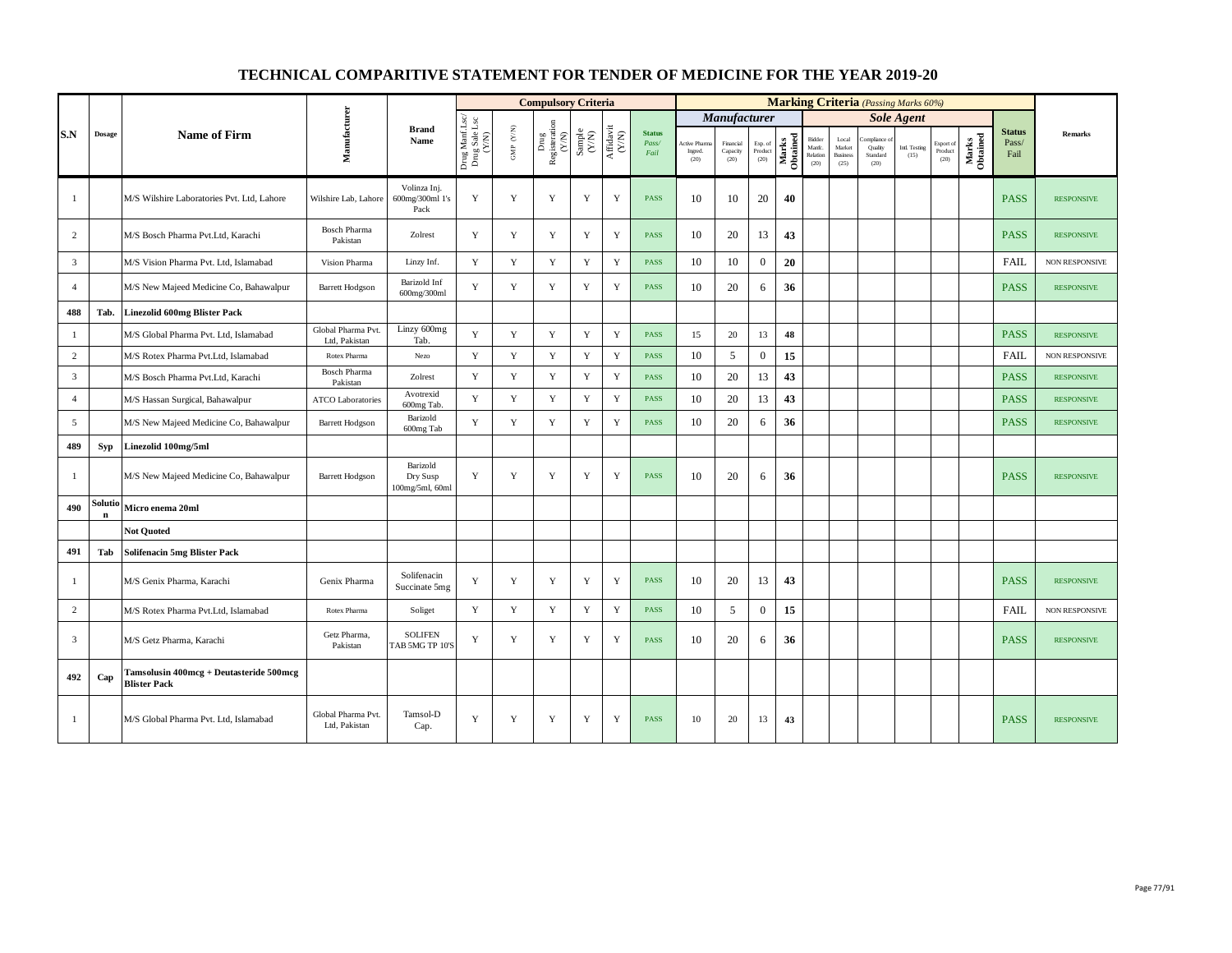|                |                     |                                           |                                     |                                                          |                                          |                          | <b>Compulsory Criteria</b>    |                                                                     |                                                                    |                                |                                 |                               |                            |                   |                                            |                                            |                                          | <b>Marking Criteria</b> (Passing Marks 60%) |                                    |                   |                                |                       |
|----------------|---------------------|-------------------------------------------|-------------------------------------|----------------------------------------------------------|------------------------------------------|--------------------------|-------------------------------|---------------------------------------------------------------------|--------------------------------------------------------------------|--------------------------------|---------------------------------|-------------------------------|----------------------------|-------------------|--------------------------------------------|--------------------------------------------|------------------------------------------|---------------------------------------------|------------------------------------|-------------------|--------------------------------|-----------------------|
|                |                     |                                           |                                     |                                                          |                                          |                          |                               |                                                                     |                                                                    |                                |                                 | Manufacturer                  |                            |                   |                                            |                                            |                                          | <b>Sole Agent</b>                           |                                    |                   |                                |                       |
| S.N            | <b>Dosage</b>       | <b>Name of Firm</b>                       | Manufacturer                        | <b>Brand</b><br>Name                                     | Drug Manf.Lsc/<br>Drug Sale Lsc<br>(Y/N) | ${\rm GMP}$ ${\rm (YN)}$ | Drug<br>Registeration $(Y/N)$ | $\begin{array}{c} \text{Sample} \\ \text{C}(\text{NN}) \end{array}$ | $\begin{array}{c} \mathrm{Affdavit} \\ (\mathrm{Y/N}) \end{array}$ | <b>Status</b><br>Pass/<br>Fail | Active Pharm<br>Ingred.<br>(20) | Financial<br>Capacity<br>(20) | Exp. of<br>Product<br>(20) | Marks<br>Obtained | Bidder<br>Manfc.<br>$\sf Relation$<br>(20) | Local<br>Market<br><b>Business</b><br>(25) | ompliance<br>Quality<br>Standard<br>(20) | Intl. Testing<br>(15)                       | Export of<br>$\bf Product$<br>(20) | Marks<br>Obtained | <b>Status</b><br>Pass/<br>Fail | <b>Remarks</b>        |
| $\overline{c}$ |                     | M/S Getz Pharma, Karachi                  | Getz Pharma,<br>Pakistan            | <b>TAMSOLIN PLUS</b><br>CAPS<br>$0.4MG+0.5MG$ TP<br>10'S | $\mathbf Y$                              | Y                        | Y                             | Y                                                                   | $\mathbf Y$                                                        | PASS                           | 10                              | 20                            | 3                          | 33                |                                            |                                            |                                          |                                             |                                    |                   | <b>FAIL</b>                    | <b>NON RESPONSIVE</b> |
| $\mathbf{3}$   |                     | M/S GlaxoSmithKline, Karachi              | GSK, Karachi                        | Duodart Caps.<br><b>Bottle Pack</b>                      | Y                                        | $\mathbf Y$              | Y                             | $\mathbf Y$                                                         | $\mathbf Y$                                                        | <b>PASS</b>                    | 10                              | 20                            | 13                         | 43                |                                            |                                            |                                          |                                             |                                    |                   | <b>PASS</b>                    | <b>RESPONSIVE</b>     |
| 493            | Tab                 | <b>Detrusitol 2mg Blister Pack</b>        |                                     |                                                          |                                          |                          |                               |                                                                     |                                                                    |                                |                                 |                               |                            |                   |                                            |                                            |                                          |                                             |                                    |                   |                                |                       |
|                |                     | <b>Not Quoted</b>                         |                                     |                                                          |                                          |                          |                               |                                                                     |                                                                    |                                |                                 |                               |                            |                   |                                            |                                            |                                          |                                             |                                    |                   |                                |                       |
| 494            | Inj                 | <b>Buprenorphine 0.3mg</b>                |                                     |                                                          |                                          |                          |                               |                                                                     |                                                                    |                                |                                 |                               |                            |                   |                                            |                                            |                                          |                                             |                                    |                   |                                |                       |
|                |                     | <b>Not Quoted</b>                         |                                     |                                                          |                                          |                          |                               |                                                                     |                                                                    |                                |                                 |                               |                            |                   |                                            |                                            |                                          |                                             |                                    |                   |                                |                       |
| 495            | Inj                 | <b>Desmopressin 4mcg</b>                  |                                     |                                                          |                                          |                          |                               |                                                                     |                                                                    |                                |                                 |                               |                            |                   |                                            |                                            |                                          |                                             |                                    |                   |                                |                       |
|                |                     | <b>Not Quoted</b>                         |                                     |                                                          |                                          |                          |                               |                                                                     |                                                                    |                                |                                 |                               |                            |                   |                                            |                                            |                                          |                                             |                                    |                   |                                |                       |
| 496            | Inj                 | Alfa calcidiol (0.5 mcg)                  |                                     |                                                          |                                          |                          |                               |                                                                     |                                                                    |                                |                                 |                               |                            |                   |                                            |                                            |                                          |                                             |                                    |                   |                                |                       |
|                |                     | <b>Not Quoted</b>                         |                                     |                                                          |                                          |                          |                               |                                                                     |                                                                    |                                |                                 |                               |                            |                   |                                            |                                            |                                          |                                             |                                    |                   |                                |                       |
| 497            | Tab                 | Mycophenolate mofetil 500mg Blister Pack  |                                     |                                                          |                                          |                          |                               |                                                                     |                                                                    |                                |                                 |                               |                            |                   |                                            |                                            |                                          |                                             |                                    |                   |                                |                       |
| $\mathbf{1}$   |                     | M/S Allmed Pvt. Ltd, Lahore               | Allmed Pvt. Ltd                     | <b>SUPRIMUN</b>                                          | $\mathbf Y$                              | $\mathbf Y$              | $\mathbf Y$                   | $\mathbf Y$                                                         | $\mathbf Y$                                                        | <b>PASS</b>                    | 15                              | 5                             | 13                         | 33                |                                            |                                            |                                          |                                             |                                    |                   | FAIL                           | NON RESPONSIVE        |
| $\overline{c}$ |                     | M/S Roche Pakistan Pvt. Ltd, Karachi      | Delpharm, Milano,<br>Segrate, Italy | Cellcept Tab.<br>500 <sub>mg</sub>                       | $\mathbf Y$                              | Y                        | Y                             | $\mathbf Y$                                                         | $\mathbf Y$                                                        | <b>PASS</b>                    |                                 |                               |                            |                   | 20                                         | 25                                         | 10                                       | $\mathbf{0}$                                | 20                                 | 75                | <b>PASS</b>                    | <b>RESPONSIVE</b>     |
| $\overline{3}$ |                     | M/S New Majeed Medicine Co, Bahawalpur    | Aster Life Sciences                 | Myrept 500mg<br>Tab.                                     | Y                                        | $\mathbf Y$              | $\mathbf Y$                   | $\mathbf Y$                                                         | $\mathbf Y$                                                        | <b>PASS</b>                    |                                 |                               |                            |                   | $20\,$                                     | 20                                         | 10                                       | $\mathbf{0}$                                | 20                                 | 70                | <b>PASS</b>                    | <b>RESPONSIVE</b>     |
| 498            | Tab                 | <b>Sevelamer 400mg Blister Pack</b>       |                                     |                                                          |                                          |                          |                               |                                                                     |                                                                    |                                |                                 |                               |                            |                   |                                            |                                            |                                          |                                             |                                    |                   |                                |                       |
| $\overline{1}$ |                     | M/S Genome Pharma, Rawalpindi             | Genome Pharma                       | Renavel<br>400mg                                         | Y                                        | $\mathbf Y$              | $\mathbf Y$                   | $\mathbf Y$                                                         | $\mathbf Y$                                                        | <b>PASS</b>                    | $\mathbf{0}$                    | 5                             | 6                          |                   |                                            |                                            |                                          |                                             |                                    |                   | <b>FAIL</b>                    | NON RESPONSIVE        |
| 499            | Ear<br><b>Drops</b> | Soda Glycerin                             |                                     |                                                          |                                          |                          |                               |                                                                     |                                                                    |                                |                                 |                               |                            |                   |                                            |                                            |                                          |                                             |                                    |                   |                                |                       |
|                |                     | <b>Not Quoted</b>                         |                                     |                                                          |                                          |                          |                               |                                                                     |                                                                    |                                |                                 |                               |                            |                   |                                            |                                            |                                          |                                             |                                    |                   |                                |                       |
| 500            | Ointm<br>ent        | Xylocaine 5%                              |                                     |                                                          |                                          |                          |                               |                                                                     |                                                                    |                                |                                 |                               |                            |                   |                                            |                                            |                                          |                                             |                                    |                   |                                |                       |
|                |                     | <b>Not Quoted</b>                         |                                     |                                                          |                                          |                          |                               |                                                                     |                                                                    |                                |                                 |                               |                            |                   |                                            |                                            |                                          |                                             |                                    |                   |                                |                       |
| 501            | Tab                 | <b>Cyclosporine 100mgBlister Pack</b>     |                                     |                                                          |                                          |                          |                               |                                                                     |                                                                    |                                |                                 |                               |                            |                   |                                            |                                            |                                          |                                             |                                    |                   |                                |                       |
| $\mathbf{1}$   |                     | M/S Novartis Pharma Pakistan Ltd, Karachi | Novartis                            | Sandimmun<br>Neoral 100mg                                | $\mathbf Y$                              | $\mathbf Y$              | $\mathbf Y$                   | $\mathbf Y$                                                         | $\mathbf Y$                                                        | <b>PASS</b>                    |                                 |                               |                            |                   | 20                                         | 25                                         | 20                                       | $\boldsymbol{0}$                            | 10                                 | 75                | <b>PASS</b>                    | <b>RESPONSIVE</b>     |
| $\overline{c}$ |                     | M/S New Majeed Medicine Co, Bahawalpur    | Hoffmann Human<br>Health Pakistan   | Cipol-N Soft Cap.<br>100mg                               | $\mathbf Y$                              | $\mathbf Y$              | $\mathbf Y$                   | $\mathbf Y$                                                         | $\mathbf Y$                                                        | <b>PASS</b>                    |                                 |                               |                            |                   | $20\,$                                     | 25                                         | 20                                       | $\boldsymbol{0}$                            | 10                                 | 75                | <b>PASS</b>                    | <b>RESPONSIVE</b>     |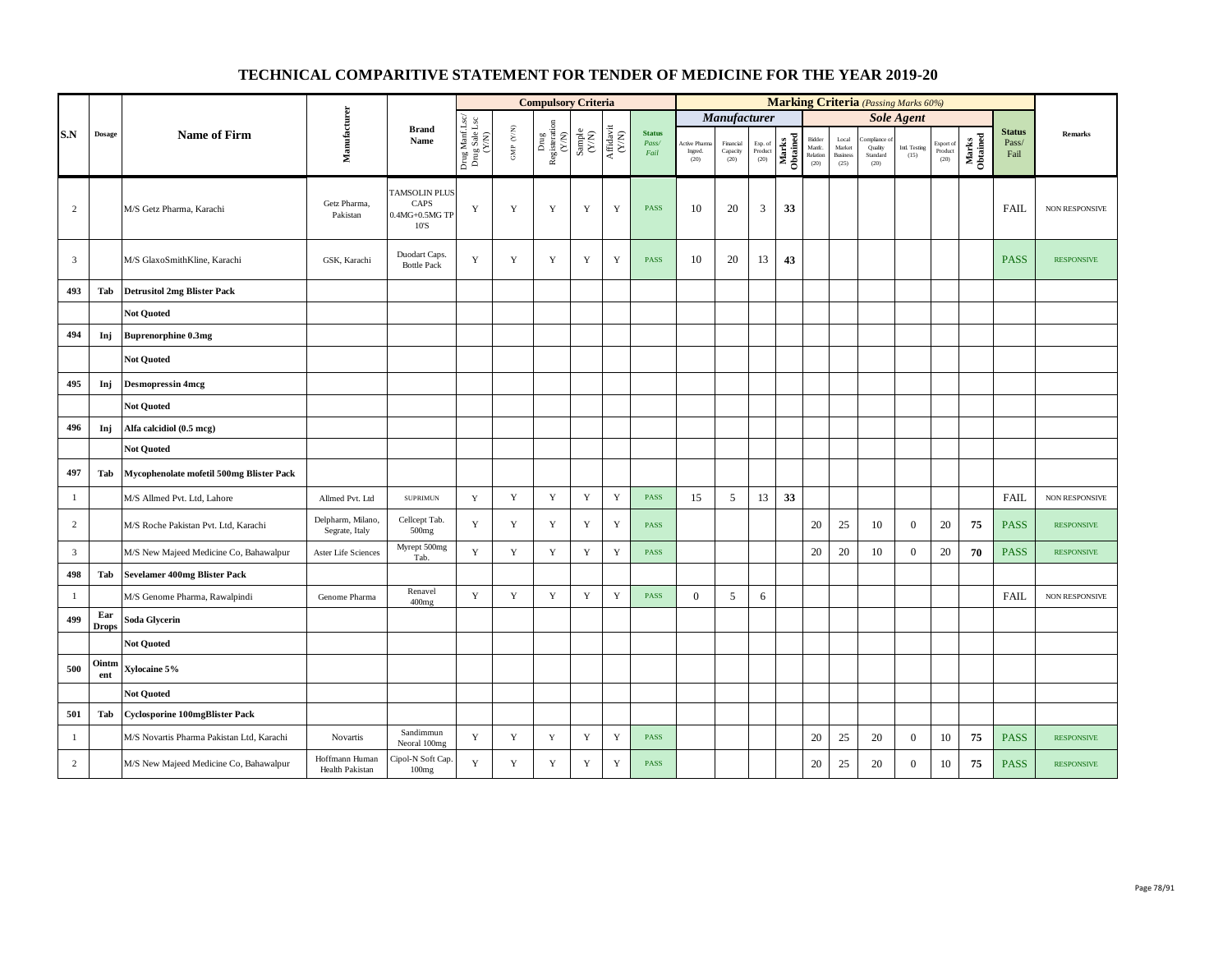|                |                              |                                               |                                       |                        |                                          |                                          | <b>Compulsory Criteria</b>                        |             |                                                                              |                                |                                  |                               |                            |                   |                                      |                                                     |                                            | <b>Marking Criteria</b> (Passing Marks 60%) |                              |                   |                                |                       |
|----------------|------------------------------|-----------------------------------------------|---------------------------------------|------------------------|------------------------------------------|------------------------------------------|---------------------------------------------------|-------------|------------------------------------------------------------------------------|--------------------------------|----------------------------------|-------------------------------|----------------------------|-------------------|--------------------------------------|-----------------------------------------------------|--------------------------------------------|---------------------------------------------|------------------------------|-------------------|--------------------------------|-----------------------|
|                |                              |                                               |                                       |                        |                                          |                                          |                                                   |             |                                                                              |                                |                                  | Manufacturer                  |                            |                   |                                      |                                                     |                                            | <b>Sole Agent</b>                           |                              |                   |                                |                       |
| S.N            | Dosage                       | <b>Name of Firm</b>                           | Manufacturer                          | <b>Brand</b><br>Name   | Drug Manf.Lsc/<br>Drug Sale Lsc<br>(Y/N) | $\ensuremath{\mathrm{GMP}}\xspace$ (Y/N) | Drug<br>Registeration<br>(Y/N)<br>Sample<br>(Y/N) |             | $\begin{array}{c} \mathrm{Aff} \mathrm{davit} \\ (\mathrm{Y/N}) \end{array}$ | <b>Status</b><br>Pass/<br>Fail | Active Pharma<br>Ingred.<br>(20) | Financial<br>Capacity<br>(20) | Exp. of<br>Product<br>(20) | Marks<br>Obtained | Bidder<br>Manfc.<br>Relation<br>(20) | $_{\rm Local}$<br>Market<br><b>Business</b><br>(25) | ompliance o<br>Quality<br>Standard<br>(20) | Intl. Testing<br>(15)                       | Export of<br>Product<br>(20) | Marks<br>Obtained | <b>Status</b><br>Pass/<br>Fail | <b>Remarks</b>        |
| 502            | Tab.                         | <b>Danazole 100mgBlister Pack</b>             |                                       |                        |                                          |                                          |                                                   |             |                                                                              |                                |                                  |                               |                            |                   |                                      |                                                     |                                            |                                             |                              |                   |                                |                       |
|                |                              | <b>Not Quoted</b>                             |                                       |                        |                                          |                                          |                                                   |             |                                                                              |                                |                                  |                               |                            |                   |                                      |                                                     |                                            |                                             |                              |                   |                                |                       |
| 503            | <b>Syp</b>                   | Chloralhydrate 500mg/5ml                      |                                       |                        |                                          |                                          |                                                   |             |                                                                              |                                |                                  |                               |                            |                   |                                      |                                                     |                                            |                                             |                              |                   |                                |                       |
|                |                              | <b>Not Quoted</b>                             |                                       |                        |                                          |                                          |                                                   |             |                                                                              |                                |                                  |                               |                            |                   |                                      |                                                     |                                            |                                             |                              |                   |                                |                       |
| 504            | Powde                        | Zinc Oxide (400g)                             |                                       |                        |                                          |                                          |                                                   |             |                                                                              |                                |                                  |                               |                            |                   |                                      |                                                     |                                            |                                             |                              |                   |                                |                       |
|                |                              | <b>Not Quoted</b>                             |                                       |                        |                                          |                                          |                                                   |             |                                                                              |                                |                                  |                               |                            |                   |                                      |                                                     |                                            |                                             |                              |                   |                                |                       |
| 505            | Tab                          | Leflunomide 20 mg Blister Pack                |                                       |                        |                                          |                                          |                                                   |             |                                                                              |                                |                                  |                               |                            |                   |                                      |                                                     |                                            |                                             |                              |                   |                                |                       |
| $\mathbf{1}$   |                              | M/S Rotex Pharma Pvt.Ltd, Islamabad           | Rotex Pharma                          | Lefcare                | Y                                        | $\mathbf Y$                              | Expire                                            | $\mathbf Y$ | $\mathbf Y$                                                                  | <b>FAIL</b>                    | 10                               | 5                             | $\boldsymbol{0}$           | 15                |                                      |                                                     |                                            |                                             |                              |                   | <b>FAIL</b>                    | <b>NON RESPONSIVE</b> |
| $\overline{c}$ |                              | M/S Mega Pharma Ltd, Lahore                   | Mega Pharma                           | Lefona<br>Tabs. 20mg   | $\mathbf Y$                              | $\mathbf Y$                              | $\mathbf Y$                                       | $\mathbf Y$ | $\mathbf Y$                                                                  | <b>PASS</b>                    | 10                               | 5                             | 13                         | 28                |                                      |                                                     |                                            |                                             |                              |                   | FAIL                           | NON RESPONSIVE        |
| 506            | Tab                          | <b>Duloxetine 40 mg Blister Pack</b>          |                                       |                        |                                          |                                          |                                                   |             |                                                                              |                                |                                  |                               |                            |                   |                                      |                                                     |                                            |                                             |                              |                   |                                |                       |
| $\mathbf{1}$   |                              | M/S New Majeed Medicine Co, Bahawalpur        | Searle Co. Ltd                        | Zenbar 30mg Cap        | $\mathbf Y$                              | $\mathbf Y$                              | $\mathbf Y$                                       | $\mathbf Y$ | $\mathbf Y$                                                                  | <b>PASS</b>                    | $\mathbf{0}$                     | 20                            | 6                          | 26                |                                      |                                                     |                                            |                                             |                              |                   | <b>FAIL</b>                    | <b>NON RESPONSIVE</b> |
| 507            | <b>Nasal</b><br><b>Spray</b> | Triamcenolone 55mcg/act                       |                                       |                        |                                          |                                          |                                                   |             |                                                                              |                                |                                  |                               |                            |                   |                                      |                                                     |                                            |                                             |                              |                   |                                |                       |
|                |                              | <b>Not Ouoted</b>                             |                                       |                        |                                          |                                          |                                                   |             |                                                                              |                                |                                  |                               |                            |                   |                                      |                                                     |                                            |                                             |                              |                   |                                |                       |
| 508            | Sachet<br>Powde              | N-acetyl cysteine 200mg                       |                                       |                        |                                          |                                          |                                                   |             |                                                                              |                                |                                  |                               |                            |                   |                                      |                                                     |                                            |                                             |                              |                   |                                |                       |
| $\mathbf{1}$   |                              | M/S Abbott Laboratories Pakistan Ltd, Karachi | <b>Abbott Laboratories</b><br>Pak Ltd | Mucolator              | Y                                        | $\mathbf Y$                              | $\mathbf Y$                                       | ${\bf N}$   | $\mathbf Y$                                                                  | <b>FAIL</b>                    | 10                               | 20                            | 6                          | 36                |                                      |                                                     |                                            |                                             |                              |                   | <b>PASS</b>                    | NON RESPONSIVE        |
| 509            |                              | Cream Dexapanthol + Chlorhexidine 15g         |                                       |                        |                                          |                                          |                                                   |             |                                                                              |                                |                                  |                               |                            |                   |                                      |                                                     |                                            |                                             |                              |                   |                                |                       |
|                |                              | <b>Not Quoted</b>                             |                                       |                        |                                          |                                          |                                                   |             |                                                                              |                                |                                  |                               |                            |                   |                                      |                                                     |                                            |                                             |                              |                   |                                |                       |
| 510            | Inj                          | Atracurium Besylate 10mg/ml, 2.5ml/3ml        |                                       |                        |                                          |                                          |                                                   |             |                                                                              |                                |                                  |                               |                            |                   |                                      |                                                     |                                            |                                             |                              |                   |                                |                       |
| $\mathbf{1}$   |                              | M/S Brookes Pharma, Karachi                   | Brookes Pharma, Pak                   | Acuron<br>Inj. 5x3ml   | Y                                        | $\mathbf Y$                              | $\mathbf Y$                                       | $\mathbf Y$ | $\mathbf Y$                                                                  | <b>PASS</b>                    | 10                               | 20                            | 13                         | 43                |                                      |                                                     |                                            |                                             |                              |                   | <b>PASS</b>                    | <b>RESPONSIVE</b>     |
| 511            | Inj                          | Atracurium Besylate 10mg/ml, 5ml              |                                       |                        |                                          |                                          |                                                   |             |                                                                              |                                |                                  |                               |                            |                   |                                      |                                                     |                                            |                                             |                              |                   |                                |                       |
| $\mathbf{1}$   |                              | M/S Brookes Pharma, Karachi                   | Brookes Pharma, Pak                   | Acuron<br>Inj. 5x5ml   | Y                                        | Y                                        | Y                                                 | Y           | $\mathbf Y$                                                                  | PASS                           | 10                               | 20                            | 13                         | 43                |                                      |                                                     |                                            |                                             |                              |                   | <b>PASS</b>                    | <b>RESPONSIVE</b>     |
| $\overline{c}$ |                              | M/S Bajwa Pharma Pvt. Ltd, Lahore             | Bajwa Pharma                          | Relocurium Inj.<br>5ml | Y                                        | ${\bf N}$                                | Less than<br>yr                                   | Y           | ${\bf N}$                                                                    | ${\rm FAIL}$                   | 10                               | 5                             | $\boldsymbol{0}$           | 15                |                                      |                                                     |                                            |                                             |                              |                   | <b>FAIL</b>                    | <b>NON RESPONSIVE</b> |
| 512            | Inj                          | <b>Etomidate 10ml</b>                         |                                       |                        |                                          |                                          |                                                   |             |                                                                              |                                |                                  |                               |                            |                   |                                      |                                                     |                                            |                                             |                              |                   |                                |                       |
|                |                              | <b>Not Quoted</b>                             |                                       |                        |                                          |                                          |                                                   |             |                                                                              |                                |                                  |                               |                            |                   |                                      |                                                     |                                            |                                             |                              |                   |                                |                       |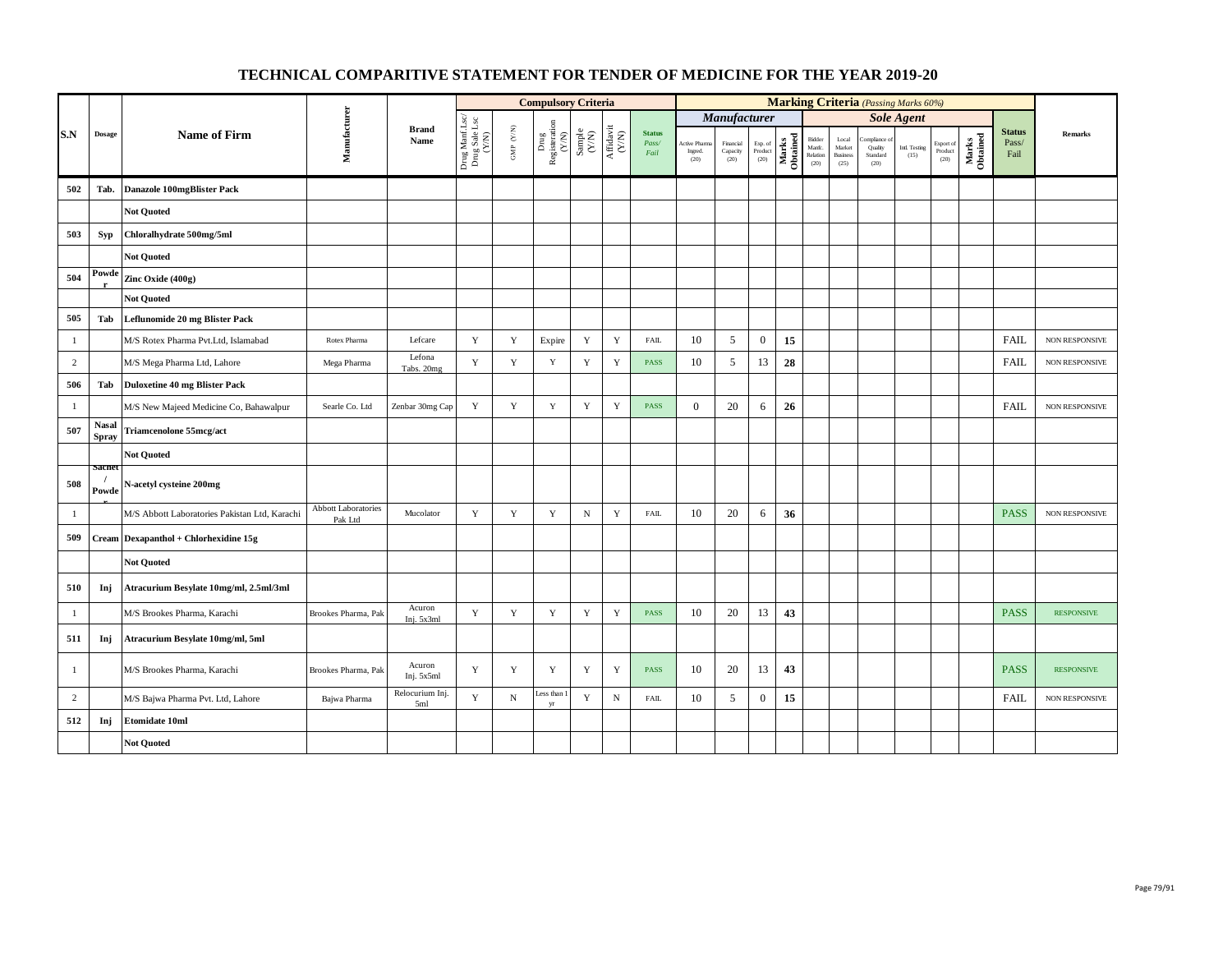|                |                        |                                                                            |                                                            |                        |                                                                                            |                                          | <b>Compulsory Criteria</b>                                                      |                                                             |                                      |                                |                                        |                               |                            |                   |                                      |                                            |                             | <b>Marking Criteria</b> (Passing Marks 60%) |                              |                   |                                |                       |
|----------------|------------------------|----------------------------------------------------------------------------|------------------------------------------------------------|------------------------|--------------------------------------------------------------------------------------------|------------------------------------------|---------------------------------------------------------------------------------|-------------------------------------------------------------|--------------------------------------|--------------------------------|----------------------------------------|-------------------------------|----------------------------|-------------------|--------------------------------------|--------------------------------------------|-----------------------------|---------------------------------------------|------------------------------|-------------------|--------------------------------|-----------------------|
|                |                        |                                                                            |                                                            |                        |                                                                                            |                                          |                                                                                 |                                                             |                                      |                                |                                        | Manufacturer                  |                            |                   |                                      |                                            |                             | <b>Sole Agent</b>                           |                              |                   |                                |                       |
| S.N            | <b>Dosage</b>          | <b>Name of Firm</b>                                                        | Manufacturer                                               | <b>Brand</b><br>Name   | $\begin{array}{c} \mbox{Drug MantLsc} \\ \mbox{Drug Sale Lsc} \\ \mbox{(X/N)} \end{array}$ | $\ensuremath{\mathsf{GMP}}\xspace$ (Y/N) | $\begin{array}{c} \mathrm{ Drug} \\ \mathrm{Registeration} \\ (YN) \end{array}$ | $\begin{array}{c} \text{Sample} \\ \text{C/N)} \end{array}$ | $\frac{\text{Affdavit}}{\text{N/N}}$ | <b>Status</b><br>Pass/<br>Fail | <b>Active Pharm</b><br>Ingred.<br>(20) | Financial<br>Capacity<br>(20) | Exp. of<br>Product<br>(20) | Marks<br>Obtained | Bidder<br>Manfc.<br>Relation<br>(20) | Local<br>Market<br><b>Business</b><br>(25) | Quality<br>Standard<br>(20) | Intl. Testing<br>(15)                       | Export of<br>Product<br>(20) | Marks<br>Obtained | <b>Status</b><br>Pass/<br>Fail | <b>Remarks</b>        |
| 513            | Inj                    | Glycopyrrolate 0.5mg, Neostigmine Methyl<br>Sulphate 2.5mg, Ampoule of 1ml |                                                            |                        |                                                                                            |                                          |                                                                                 |                                                             |                                      |                                |                                        |                               |                            |                   |                                      |                                            |                             |                                             |                              |                   |                                |                       |
| 1              |                        | M/S Brookes Pharma, Karachi                                                | Brookes Pharma, Pak                                        | Neo-Pyrolate<br>Inj.   | Y                                                                                          | $\mathbf Y$                              | $\mathbf Y$                                                                     | $\mathbf Y$                                                 | Y                                    | <b>PASS</b>                    | 10                                     | 20                            | 13                         | 43                |                                      |                                            |                             |                                             |                              |                   | <b>PASS</b>                    | <b>RESPONSIVE</b>     |
| $\overline{c}$ |                        | M/S Bajwa Pharma Pvt. Ltd, Lahore                                          | Bajwa Pharma                                               | Glycosting<br>Inj. 1ml | Y                                                                                          | $\mathbf N$                              | $\mathbf Y$                                                                     | $\mathbf Y$                                                 | $\mathbf Y$                          | <b>FAIL</b>                    | 10                                     | 5                             | 6                          | 21                |                                      |                                            |                             |                                             |                              |                   | <b>FAIL</b>                    | <b>NON RESPONSIVE</b> |
| 514            | Inj                    | Glycopyrrolate 0.2mg                                                       |                                                            |                        |                                                                                            |                                          |                                                                                 |                                                             |                                      |                                |                                        |                               |                            |                   |                                      |                                            |                             |                                             |                              |                   |                                |                       |
| -1             |                        | M/S Bajwa Pharma Pvt. Ltd, Lahore                                          | Bajwa Pharma                                               | Glyco-P Inj. 1ml       | Y                                                                                          | ${\bf N}$                                | ess than<br>yr                                                                  | $\mathbf Y$                                                 | ${\bf N}$                            | FAIL                           | 10                                     | 5                             | $\mathbf{0}$               | 15                |                                      |                                            |                             |                                             |                              |                   | <b>FAIL</b>                    | <b>NON RESPONSIVE</b> |
| 515            | Solutio<br>$\mathbf n$ | Isoflurane 100ml                                                           |                                                            |                        |                                                                                            |                                          |                                                                                 |                                                             |                                      |                                |                                        |                               |                            |                   |                                      |                                            |                             |                                             |                              |                   |                                |                       |
| $\mathbf{1}$   |                        | M/S Adcare Pharma, Rawalpindi                                              | Adcare<br>Pharma                                           | Isoflurane<br>Solution | Y                                                                                          | $\mathbf Y$                              | $\mathbf Y$                                                                     | $\mathbf Y$                                                 | Y                                    | <b>PASS</b>                    |                                        |                               |                            |                   | 20                                   | 25                                         | 10                          | $\overline{0}$                              | 20                           | 75                | <b>PASS</b>                    | <b>RESPONSIVE</b>     |
| 2              |                        | M/S New Majeed Medicine Co, Bahawalpur                                     | Allied Distributors<br>Piramal Critical Care<br><b>USA</b> | Restane 100ml          | Y                                                                                          | $\mathbf Y$                              | $\mathbf Y$                                                                     | $\mathbf Y$                                                 | Y                                    | <b>PASS</b>                    |                                        |                               |                            |                   | 20                                   | 25                                         | 10                          | $\theta$                                    | 20                           | 75                | <b>PASS</b>                    | <b>RESPONSIVE</b>     |
| 516            | Inj                    | Ketamine HCl 50mg/ml, 10ml                                                 |                                                            |                        |                                                                                            |                                          |                                                                                 |                                                             |                                      |                                |                                        |                               |                            |                   |                                      |                                            |                             |                                             |                              |                   |                                |                       |
| $\mathbf{1}$   |                        | M/S MTI Medical Pvt. Ltd, Lahore                                           | MTI Medical Pvt. Ltd<br>Pakistan                           | Antamin                | Y                                                                                          | $\mathbf Y$                              | $\mathbf Y$                                                                     | $\mathbf Y$                                                 | Y                                    | <b>PASS</b>                    | 10                                     | 5                             | 13                         | 28                |                                      |                                            |                             |                                             |                              |                   | <b>FAIL</b>                    | NON RESPONSIVE        |
| $\overline{c}$ |                        | M/S Global Pharma Pvt. Ltd, Islamabad                                      | Global Pharma Pvt.<br>Ltd, Pakistan                        | Ketarol Inj.           | Y                                                                                          | $\mathbf Y$                              | $\mathbf Y$                                                                     | Y                                                           | Y                                    | <b>PASS</b>                    | 15                                     | 20                            | 13                         | 48                |                                      |                                            |                             |                                             |                              |                   | <b>PASS</b>                    | <b>RESPONSIVE</b>     |
| 517            | Inj                    | Neostigmine Methyl Sulphate 2.5mg/5ml,<br>Ampoule of 1ml / 5ml             |                                                            |                        |                                                                                            |                                          |                                                                                 |                                                             |                                      |                                |                                        |                               |                            |                   |                                      |                                            |                             |                                             |                              |                   |                                |                       |
| $\mathbf{1}$   |                        | M/S Bajwa Pharma Pvt. Ltd, Lahore                                          | Bajwa Pharma                                               | Neostig-N Inj. 1m      | Y                                                                                          | ${\bf N}$                                | $\mathbf Y$                                                                     | $\mathbf Y$                                                 | Y                                    | <b>FAIL</b>                    | 10                                     | 5                             | 3                          | 18                |                                      |                                            |                             |                                             |                              |                   | FAIL                           | NON RESPONSIVE        |
| 518            | Inj                    | Pancuronium 4mg/2ml                                                        |                                                            |                        |                                                                                            |                                          |                                                                                 |                                                             |                                      |                                |                                        |                               |                            |                   |                                      |                                            |                             |                                             |                              |                   |                                |                       |
|                |                        | <b>Not Quoted</b>                                                          |                                                            |                        |                                                                                            |                                          |                                                                                 |                                                             |                                      |                                |                                        |                               |                            |                   |                                      |                                            |                             |                                             |                              |                   |                                |                       |
| 519            | Inj                    | Propofol 10mg/ml, Ampoule of 20ml                                          |                                                            |                        |                                                                                            |                                          |                                                                                 |                                                             |                                      |                                |                                        |                               |                            |                   |                                      |                                            |                             |                                             |                              |                   |                                |                       |
| $\mathbf{1}$   |                        | M/S B. Braun Pakistan, Karachi                                             | B. Braun                                                   | Propofol Lipuro        | Y                                                                                          | Y                                        | $\mathbf Y$                                                                     | $\mathbf Y$                                                 | $\mathbf Y$                          | <b>PASS</b>                    |                                        |                               |                            |                   | 20                                   | 25                                         | 10                          | $\overline{0}$                              | 8                            | 63                | <b>PASS</b>                    | <b>RESPONSIVE</b>     |
| $\overline{c}$ |                        | M/S New Majeed Medicine Co, Bahawalpur                                     | Allied Distributors<br>Dongkook Pharma<br>Korea            | Inj. Pofol             | Y                                                                                          | Y                                        | $\mathbf Y$                                                                     | $\mathbf Y$                                                 | Y                                    | <b>PASS</b>                    |                                        |                               |                            |                   | 20                                   | 25                                         | 10                          | $\overline{0}$                              | 20                           | 75                | <b>PASS</b>                    | <b>RESPONSIVE</b>     |
| 520            | Inj                    | Rocuronium 10mg                                                            |                                                            |                        |                                                                                            |                                          |                                                                                 |                                                             |                                      |                                |                                        |                               |                            |                   |                                      |                                            |                             |                                             |                              |                   |                                |                       |
| $\mathbf{1}$   |                        | M/S MTI Medical Pvt. Ltd, Lahore                                           | MTI Medical Pvt. Ltd<br>Pakistan                           | Roconium               | Y                                                                                          | Y                                        | Y                                                                               | Y                                                           | Y                                    | <b>PASS</b>                    | 10                                     | 5                             | 6                          | 21                |                                      |                                            |                             |                                             |                              |                   | <b>FAIL</b>                    | <b>NON RESPONSIVE</b> |
| 521            | Solutio<br>$\mathbf n$ | Sevoflurane 250ml                                                          |                                                            |                        |                                                                                            |                                          |                                                                                 |                                                             |                                      |                                |                                        |                               |                            |                   |                                      |                                            |                             |                                             |                              |                   |                                |                       |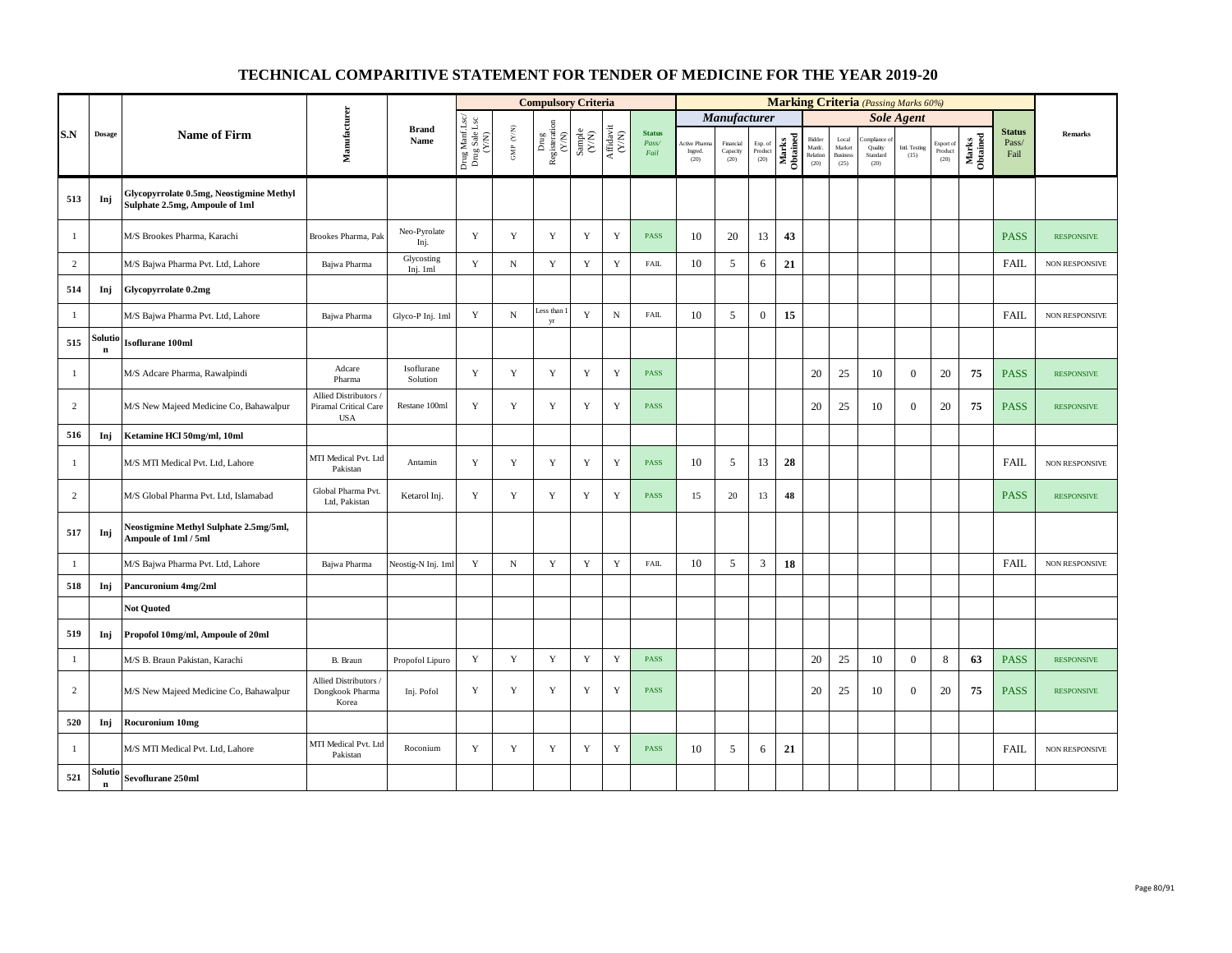|                |        |                                                               |                                             |                                 |                                          |                      | <b>Compulsory Criteria</b>     |                                                                     |                                                                                       |                                |                                        |                               |                            |                   |                                      |                                                     |                                          | <b>Marking Criteria</b> (Passing Marks 60%) |                                                |                   |                                |                       |
|----------------|--------|---------------------------------------------------------------|---------------------------------------------|---------------------------------|------------------------------------------|----------------------|--------------------------------|---------------------------------------------------------------------|---------------------------------------------------------------------------------------|--------------------------------|----------------------------------------|-------------------------------|----------------------------|-------------------|--------------------------------------|-----------------------------------------------------|------------------------------------------|---------------------------------------------|------------------------------------------------|-------------------|--------------------------------|-----------------------|
|                |        |                                                               |                                             |                                 |                                          |                      |                                |                                                                     |                                                                                       |                                |                                        | Manufacturer                  |                            |                   |                                      |                                                     |                                          | <b>Sole Agent</b>                           |                                                |                   |                                |                       |
| S.N            | Dosage | <b>Name of Firm</b>                                           | Manufacturer                                | <b>Brand</b><br>Name            | Drug Manf.Lsc/<br>Drug Sale Lsc<br>(Y/N) | GMP $(\mathbf{Y/N})$ | Drug<br>Registeration<br>(Y/N) | $\begin{array}{c} \text{Sample} \\ \text{C}(\text{NN}) \end{array}$ | $\begin{array}{c} \mathrm{Aff} \mathrm{dav} \mathrm{i} \\ (\mathrm{Y/N}) \end{array}$ | <b>Status</b><br>Pass/<br>Fail | <b>Active Pharm</b><br>Ingred.<br>(20) | Financial<br>Capacity<br>(20) | Exp. of<br>Product<br>(20) | Marks<br>Obtained | Bidder<br>Manfe.<br>Relation<br>(20) | $_{\rm Local}$<br>Market<br><b>Business</b><br>(25) | ompliance<br>Quality<br>Standard<br>(20) | Intl. Testing<br>(15)                       | Export of<br>$\mathop{\text{Product}}$<br>(20) | Marks<br>Obtained | <b>Status</b><br>Pass/<br>Fail | <b>Remarks</b>        |
|                |        | <b>Not Quoted</b>                                             |                                             |                                 |                                          |                      |                                |                                                                     |                                                                                       |                                |                                        |                               |                            |                   |                                      |                                                     |                                          |                                             |                                                |                   |                                |                       |
| 522            | Inj    | <b>Suxamethonium Chloride 100mg, Ampoule</b><br>of 2ml        |                                             |                                 |                                          |                      |                                |                                                                     |                                                                                       |                                |                                        |                               |                            |                   |                                      |                                                     |                                          |                                             |                                                |                   |                                |                       |
| $\mathbf{1}$   |        | M/S Bajwa Pharma Pvt. Ltd, Lahore                             | Bajwa Pharma                                | Suxathon<br>Inj. 2ml            | Y                                        | $\mathbf N$          | $\mathbf Y$                    | Y                                                                   | $\mathbf Y$                                                                           | ${\rm FAIL}$                   | 10                                     | 5                             | $\mathfrak{Z}$             | 18                |                                      |                                                     |                                          |                                             |                                                |                   | <b>FAIL</b>                    | NON RESPONSIVE        |
| $\overline{c}$ |        | M/S Hassan Surgical, Bahawalpur                               | Cirin Pharma<br>Marketed By ICI<br>Pakistan | Suxam Inj.<br>100mg/2ml         | Y                                        | $\mathbf Y$          | $\mathbf Y$                    | $\mathbf Y$                                                         | $\mathbf Y$                                                                           | <b>PASS</b>                    | 10                                     | 20                            | 13                         | 43                |                                      |                                                     |                                          |                                             |                                                |                   | <b>PASS</b>                    | <b>RESPONSIVE</b>     |
| 523            | Inj    | Thiopentone Sodium 500mg (Powder in Vial)                     |                                             |                                 |                                          |                      |                                |                                                                     |                                                                                       |                                |                                        |                               |                            |                   |                                      |                                                     |                                          |                                             |                                                |                   |                                |                       |
|                |        | <b>Not Quoted</b>                                             |                                             |                                 |                                          |                      |                                |                                                                     |                                                                                       |                                |                                        |                               |                            |                   |                                      |                                                     |                                          |                                             |                                                |                   |                                |                       |
| 524            | Inj    | Vecuronium 4mg/ml                                             |                                             |                                 |                                          |                      |                                |                                                                     |                                                                                       |                                |                                        |                               |                            |                   |                                      |                                                     |                                          |                                             |                                                |                   |                                |                       |
|                |        | <b>Not Ouoted</b>                                             |                                             |                                 |                                          |                      |                                |                                                                     |                                                                                       |                                |                                        |                               |                            |                   |                                      |                                                     |                                          |                                             |                                                |                   |                                |                       |
| 525            | Inj    | Bupivacaine HCl 0.5%, 5mg, Ampoule of<br>10ml                 |                                             |                                 |                                          |                      |                                |                                                                     |                                                                                       |                                |                                        |                               |                            |                   |                                      |                                                     |                                          |                                             |                                                |                   |                                |                       |
|                |        | <b>Not Quoted</b>                                             |                                             |                                 |                                          |                      |                                |                                                                     |                                                                                       |                                |                                        |                               |                            |                   |                                      |                                                     |                                          |                                             |                                                |                   |                                |                       |
| 526            | Inj    | Bupivacaine HCl 0.75% Spinal 7.5mg,<br>Ampoule of 2ml         |                                             |                                 |                                          |                      |                                |                                                                     |                                                                                       |                                |                                        |                               |                            |                   |                                      |                                                     |                                          |                                             |                                                |                   |                                |                       |
| $\mathbf{1}$   |        | M/S Brookes Pharma, Karachi                                   | Brookes Pharma, Pak                         | Sensocain Spinal<br>Inj. 0.75%  | Y                                        | $\mathbf Y$          | $\mathbf Y$                    | $\mathbf Y$                                                         | $\mathbf Y$                                                                           | <b>PASS</b>                    | 10                                     | 20                            | 13                         | 43                |                                      |                                                     |                                          |                                             |                                                |                   | <b>PASS</b>                    | <b>RESPONSIVE</b>     |
| $\overline{c}$ |        | M/S Bajwa Pharma Pvt. Ltd, Lahore                             | Bajwa Pharma                                | Pivacain -SP<br>Inj. $2ml$      | Y                                        | ${\bf N}$            | $\mathbf Y$                    | Y                                                                   | $\mathbf Y$                                                                           | ${\rm FAIL}$                   | 10                                     | 5                             | 6                          | 21                |                                      |                                                     |                                          |                                             |                                                |                   | FAIL                           | <b>NON RESPONSIVE</b> |
| 3              |        | M/S Abbott Laboratories Pakistan Ltd, Karachi                 | <b>Abbott Laboratories</b><br>Pak Ltd       | Abocain Spinal<br>Inj. 7.5mg/ml | Y                                        | Y                    | Y                              | Y                                                                   | Y                                                                                     | <b>PASS</b>                    | 10                                     | 20                            | 13                         | 43                |                                      |                                                     |                                          |                                             |                                                |                   | <b>PASS</b>                    | <b>RESPONSIVE</b>     |
| 527            | Gel    | Lignocaine Gel 2% Tube of 15gm                                |                                             |                                 |                                          |                      |                                |                                                                     |                                                                                       |                                |                                        |                               |                            |                   |                                      |                                                     |                                          |                                             |                                                |                   |                                |                       |
| 1              |        | M/S Hoover Pharma Pvt. Ltd, Lahore                            | Hoover<br>Pharma                            | Arocaine<br>Gel                 | $\mathbf Y$                              | $\mathbf Y$          | $\mathbf Y$                    | $\mathbf Y$                                                         | $\mathbf Y$                                                                           | <b>PASS</b>                    | 10                                     | 10                            | $20\,$                     | 40                |                                      |                                                     |                                          |                                             |                                                |                   | <b>PASS</b>                    | <b>RESPONSIVE</b>     |
| 528            | Inj    | Lignocaine Solution 2% ë Adrenaline,<br><b>Ampoule of 2ml</b> |                                             |                                 |                                          |                      |                                |                                                                     |                                                                                       |                                |                                        |                               |                            |                   |                                      |                                                     |                                          |                                             |                                                |                   |                                |                       |
|                |        | <b>Not Quoted</b>                                             |                                             |                                 |                                          |                      |                                |                                                                     |                                                                                       |                                |                                        |                               |                            |                   |                                      |                                                     |                                          |                                             |                                                |                   |                                |                       |
| 529            | Inj    | Lignocaine Solution 2%, Ampoule of 10ml                       |                                             |                                 |                                          |                      |                                |                                                                     |                                                                                       |                                |                                        |                               |                            |                   |                                      |                                                     |                                          |                                             |                                                |                   |                                |                       |
| $\mathbf{1}$   |        | M/S Surge Laboratories Pvt. Ltd, Karachi                      | Surge Lab                                   | Inj. Lidoject<br>2%             | Y                                        | $\mathbf Y$          | $\mathbf Y$                    | $\mathbf Y$                                                         | $\mathbf Y$                                                                           | <b>PASS</b>                    | 10                                     | 10                            | 20                         | 40                |                                      |                                                     |                                          |                                             |                                                |                   | <b>PASS</b>                    | <b>RESPONSIVE</b>     |
| $\overline{c}$ |        | M/S Bajwa Pharma Pvt. Ltd, Lahore                             | Bajwa Pharma                                | Baligno<br>2% Inj. 10ml         | Y                                        | ${\bf N}$            | $\mathbf Y$                    | $\mathbf Y$                                                         | $\mathbf Y$                                                                           | <b>FAIL</b>                    | 10                                     | 5                             | 6                          | 21                |                                      |                                                     |                                          |                                             |                                                |                   | <b>FAIL</b>                    | NON RESPONSIVE        |
| 530            | Inj    | Lignocaine Solution 2%, Ampoule of 2ml                        |                                             |                                 |                                          |                      |                                |                                                                     |                                                                                       |                                |                                        |                               |                            |                   |                                      |                                                     |                                          |                                             |                                                |                   |                                |                       |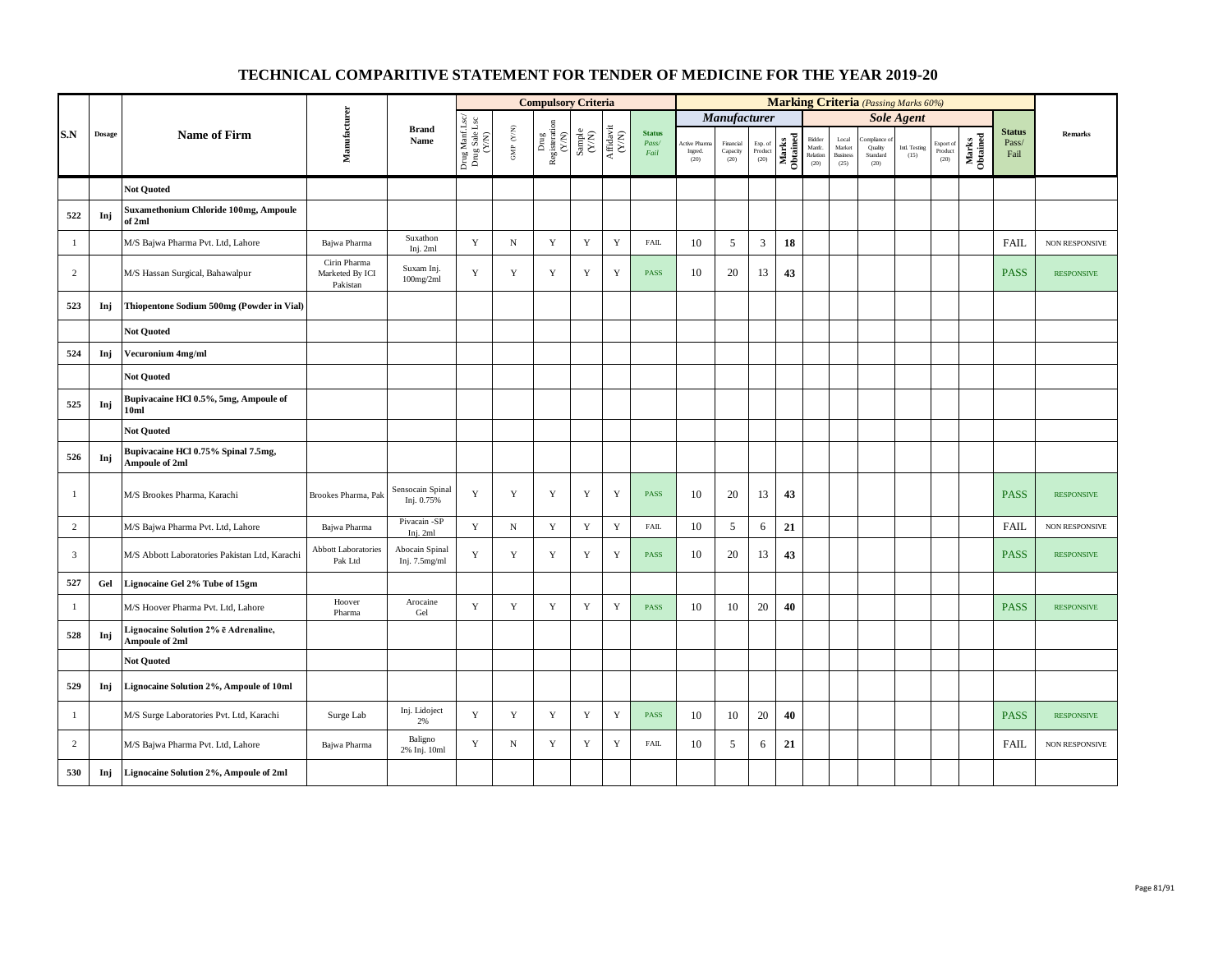|              |                       |                                                                                                                       |                       |                                                  |                                          |                      | <b>Compulsory Criteria</b>                                                      |                                                                    |                                      |                                |                                   |                               |                            |                   |                                      |                                            |                                          | <b>Marking Criteria</b> (Passing Marks 60%) |                              |                   |                                |                   |
|--------------|-----------------------|-----------------------------------------------------------------------------------------------------------------------|-----------------------|--------------------------------------------------|------------------------------------------|----------------------|---------------------------------------------------------------------------------|--------------------------------------------------------------------|--------------------------------------|--------------------------------|-----------------------------------|-------------------------------|----------------------------|-------------------|--------------------------------------|--------------------------------------------|------------------------------------------|---------------------------------------------|------------------------------|-------------------|--------------------------------|-------------------|
|              |                       |                                                                                                                       |                       |                                                  |                                          |                      |                                                                                 |                                                                    |                                      |                                |                                   | <b>Manufacturer</b>           |                            |                   |                                      |                                            |                                          | <b>Sole Agent</b>                           |                              |                   |                                |                   |
| S.N          | <b>Dosage</b>         | <b>Name of Firm</b>                                                                                                   | Manufacturer          | <b>Brand</b><br>Name                             | Drug Manf.Lsc/<br>Drug Sale Lsc<br>(Y/N) | GMP $(\mathbf{Y/N})$ | $\begin{array}{c} \mathrm{ Drug} \\ \mathrm{Registeration} \\ (YN) \end{array}$ | $\begin{array}{c} \text{Sample} \\ \text{C}(\text{N}) \end{array}$ | $\frac{\text{Affdavit}}{\text{N/N}}$ | <b>Status</b><br>Pass/<br>Fail | Active Pharn<br>Ingred.<br>$(20)$ | Financial<br>Capacity<br>(20) | Exp. of<br>Product<br>(20) | Marks<br>Obtained | Bidder<br>Manfe.<br>Relation<br>(20) | Local<br>Market<br><b>Business</b><br>(25) | ompliance<br>Quality<br>Standard<br>(20) | Intl. Testing<br>(15)                       | Export of<br>Product<br>(20) | Marks<br>Obtained | <b>Status</b><br>Pass/<br>Fail | Remarks           |
|              |                       | <b>Not Quoted</b>                                                                                                     |                       |                                                  |                                          |                      |                                                                                 |                                                                    |                                      |                                |                                   |                               |                            |                   |                                      |                                            |                                          |                                             |                              |                   |                                |                   |
| 531          | Solutio               | <b>Lignocaine Topical 4%</b>                                                                                          |                       |                                                  |                                          |                      |                                                                                 |                                                                    |                                      |                                |                                   |                               |                            |                   |                                      |                                            |                                          |                                             |                              |                   |                                |                   |
|              |                       | <b>Not Quoted</b>                                                                                                     |                       |                                                  |                                          |                      |                                                                                 |                                                                    |                                      |                                |                                   |                               |                            |                   |                                      |                                            |                                          |                                             |                              |                   |                                |                   |
| 532          | <b>Spray</b>          | <b>Lignocaine Spray 10%</b>                                                                                           |                       |                                                  |                                          |                      |                                                                                 |                                                                    |                                      |                                |                                   |                               |                            |                   |                                      |                                            |                                          |                                             |                              |                   |                                |                   |
|              |                       | <b>Not Quoted</b>                                                                                                     |                       |                                                  |                                          |                      |                                                                                 |                                                                    |                                      |                                |                                   |                               |                            |                   |                                      |                                            |                                          |                                             |                              |                   |                                |                   |
| 533          | Inj.                  | Ropivacaine 0.5% 10ml                                                                                                 |                       |                                                  |                                          |                      |                                                                                 |                                                                    |                                      |                                |                                   |                               |                            |                   |                                      |                                            |                                          |                                             |                              |                   |                                |                   |
|              |                       | <b>Not Quoted</b>                                                                                                     |                       |                                                  |                                          |                      |                                                                                 |                                                                    |                                      |                                |                                   |                               |                            |                   |                                      |                                            |                                          |                                             |                              |                   |                                |                   |
| 534          | Inj                   | Atropine Sulphate 1mg/ml, Ampoule of 1ml                                                                              |                       |                                                  |                                          |                      |                                                                                 |                                                                    |                                      |                                |                                   |                               |                            |                   |                                      |                                            |                                          |                                             |                              |                   |                                |                   |
|              |                       | <b>Not Quoted</b>                                                                                                     |                       |                                                  |                                          |                      |                                                                                 |                                                                    |                                      |                                |                                   |                               |                            |                   |                                      |                                            |                                          |                                             |                              |                   |                                |                   |
| 535          | Inj                   | Diazepam 10mg/2ml, Ampoule of 2ml                                                                                     |                       |                                                  |                                          |                      |                                                                                 |                                                                    |                                      |                                |                                   |                               |                            |                   |                                      |                                            |                                          |                                             |                              |                   |                                |                   |
| $\mathbf{1}$ |                       | M/S New Majeed Medicine Co, Bahawalpur                                                                                | Martin Dow            | Valium Amp 10m                                   | $\mathbf Y$                              | $\mathbf Y$          | $\mathbf Y$                                                                     | $\mathbf Y$                                                        | $\mathbf Y$                          | PASS                           | 10                                | 20                            | 13                         | 43                |                                      |                                            |                                          |                                             |                              |                   | <b>PASS</b>                    | <b>RESPONSIVE</b> |
| 536          | Inj                   | Dexmedetomidine 100mcg/ml                                                                                             |                       |                                                  |                                          |                      |                                                                                 |                                                                    |                                      |                                |                                   |                               |                            |                   |                                      |                                            |                                          |                                             |                              |                   |                                |                   |
| $\mathbf{1}$ |                       | M/S Brookes Pharma, Karachi                                                                                           | Brookes Pharma, Pak   | Precidex Inj. 2ml                                | Y                                        | $\mathbf Y$          | $\mathbf Y$                                                                     | $\mathbf Y$                                                        | $\mathbf Y$                          | <b>PASS</b>                    | 10                                | 20                            | 13                         | 43                |                                      |                                            |                                          |                                             |                              |                   | <b>PASS</b>                    | <b>RESPONSIVE</b> |
| 537          | Inj                   | Midazolam (as HCl) 5mg/5ml, Ampoule of<br>5ml                                                                         |                       |                                                  |                                          |                      |                                                                                 |                                                                    |                                      |                                |                                   |                               |                            |                   |                                      |                                            |                                          |                                             |                              |                   |                                |                   |
| $\mathbf{1}$ |                       | M/S New Majeed Medicine Co, Bahawalpur                                                                                | Martin Dow            | Dormicum<br>Amp 5mg/5ml                          | $\mathbf Y$                              | $\mathbf Y$          | $\mathbf Y$                                                                     | $\mathbf Y$                                                        | $\mathbf Y$                          | <b>PASS</b>                    | 10                                | 20                            | 13                         | 43                |                                      |                                            |                                          |                                             |                              |                   | <b>PASS</b>                    | <b>RESPONSIVE</b> |
| 538          | Powde<br>$\mathbf{r}$ | <b>Barium Sulphate Powder Oral Contrast</b><br>Agent 200g                                                             |                       |                                                  |                                          |                      |                                                                                 |                                                                    |                                      |                                |                                   |                               |                            |                   |                                      |                                            |                                          |                                             |                              |                   |                                |                   |
|              |                       | <b>Not Quoted</b>                                                                                                     |                       |                                                  |                                          |                      |                                                                                 |                                                                    |                                      |                                |                                   |                               |                            |                   |                                      |                                            |                                          |                                             |                              |                   |                                |                   |
| 539          | Inj                   | Godabutral 1.0, 1x7.5ml, Non-Ionic Contrast<br>Media in Pre-filled Syringe                                            |                       |                                                  |                                          |                      |                                                                                 |                                                                    |                                      |                                |                                   |                               |                            |                   |                                      |                                            |                                          |                                             |                              |                   |                                |                   |
| $\mathbf{1}$ |                       | M/S New Majeed Medicine Co, Bahawalpur                                                                                | <b>Bayer Pakistan</b> | Gadobutrol Inj.<br>1.0, 7.5ml PFS &<br>1.0, 15ml | Y                                        | $\mathbf Y$          | $\mathbf Y$                                                                     | $\mathbf Y$                                                        | $\mathbf Y$                          | <b>PASS</b>                    |                                   |                               |                            |                   | 20                                   | 25                                         | 10                                       | $\overline{0}$                              | 1                            | 56                | <b>FAIL</b>                    | NON RESPONSIVE    |
| 540          | Inj                   | Iopromide (Eq. to 370mg of Iodine / Liter)<br>18.5g of Iodine Non Ionic Water Soluble<br><b>Contrast Medium 50ml</b>  |                       |                                                  |                                          |                      |                                                                                 |                                                                    |                                      |                                |                                   |                               |                            |                   |                                      |                                            |                                          |                                             |                              |                   |                                |                   |
|              |                       | <b>Not Quoted</b>                                                                                                     |                       |                                                  |                                          |                      |                                                                                 |                                                                    |                                      |                                |                                   |                               |                            |                   |                                      |                                            |                                          |                                             |                              |                   |                                |                   |
| 541          | Inj                   | Iopromide (Eq. to 370mg of Iodine / Liter)<br>18.5g of Iodine Non Ionic Water Soluble<br><b>Contrast Medium 100ml</b> |                       |                                                  |                                          |                      |                                                                                 |                                                                    |                                      |                                |                                   |                               |                            |                   |                                      |                                            |                                          |                                             |                              |                   |                                |                   |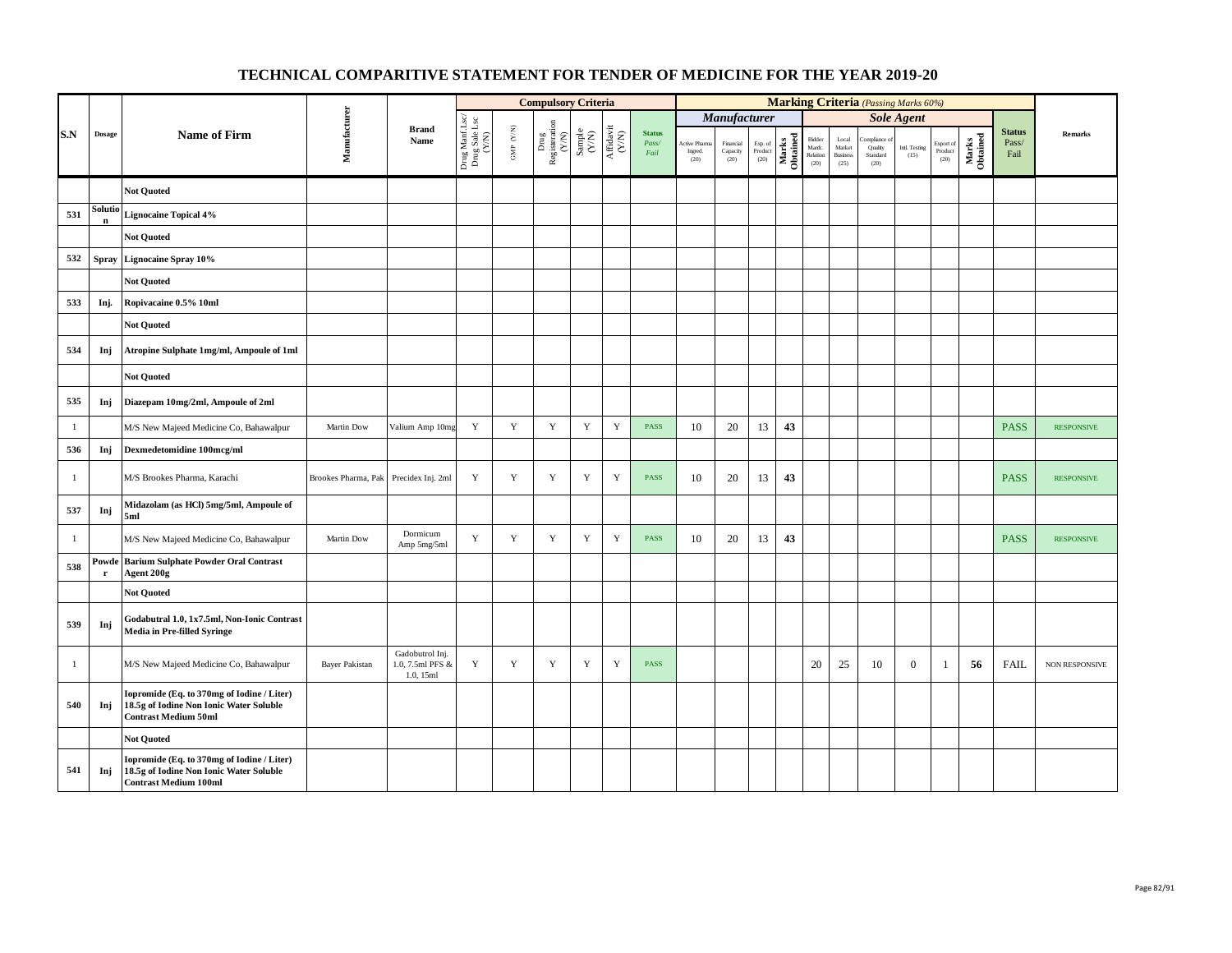|                |                       |                                                                           |                                     |                                        |                                          |                                         | <b>Compulsory Criteria</b>                                                               |                                                              |                                                                              |                                |                                |                               |                            |                   |                                      |                                            | <b>Marking Criteria</b> (Passing Marks 60%) |                       |                              |                   |                                |                   |
|----------------|-----------------------|---------------------------------------------------------------------------|-------------------------------------|----------------------------------------|------------------------------------------|-----------------------------------------|------------------------------------------------------------------------------------------|--------------------------------------------------------------|------------------------------------------------------------------------------|--------------------------------|--------------------------------|-------------------------------|----------------------------|-------------------|--------------------------------------|--------------------------------------------|---------------------------------------------|-----------------------|------------------------------|-------------------|--------------------------------|-------------------|
|                |                       |                                                                           |                                     |                                        |                                          |                                         |                                                                                          |                                                              |                                                                              |                                |                                | <b>Manufacturer</b>           |                            |                   |                                      |                                            |                                             | <b>Sole Agent</b>     |                              |                   |                                |                   |
| S.N            | Dosage                | <b>Name of Firm</b>                                                       | Manufacturer                        | <b>Brand</b><br>Name                   | Drug Manf.Lsc/<br>Drug Sale Lsc<br>(Y/N) | $\ensuremath{\mathsf{GMP}}\xspace$ (YN) | $\begin{array}{c} \mathrm{Drag} \\ \mathrm{Registeration} \\ (Y/\mathrm{N}) \end{array}$ | $\begin{array}{c} \text{Sample} \\ (\text{Y/N}) \end{array}$ | $\begin{array}{c} \mathrm{Aff} \mathrm{davit} \\ (\mathrm{Y/N}) \end{array}$ | <b>Status</b><br>Pass/<br>Fail | Active Pham<br>Ingred.<br>(20) | Financial<br>Capacity<br>(20) | Exp. of<br>Product<br>(20) | Marks<br>Obtained | Bidder<br>Manfe.<br>Relation<br>(20) | Local<br>Market<br><b>Business</b><br>(25) | ompliance o<br>Quality<br>Standard<br>(20)  | Intl. Testing<br>(15) | Export of<br>Product<br>(20) | Marks<br>Obtained | <b>Status</b><br>Pass/<br>Fail | <b>Remarks</b>    |
|                |                       | <b>Not Ouoted</b>                                                         |                                     |                                        |                                          |                                         |                                                                                          |                                                              |                                                                              |                                |                                |                               |                            |                   |                                      |                                            |                                             |                       |                              |                   |                                |                   |
| 542            | Inj                   | <b>Gadopentate Dimeglumine</b>                                            |                                     |                                        |                                          |                                         |                                                                                          |                                                              |                                                                              |                                |                                |                               |                            |                   |                                      |                                            |                                             |                       |                              |                   |                                |                   |
| -1             |                       | M/S Graton Pharma, Karachi                                                | Graton<br>Pharma                    | Omnivist 10ml, 15ml,<br>20ml           | Y                                        | $\mathbf Y$                             | $\mathbf Y$                                                                              | $\mathbf Y$                                                  | $\mathbf Y$                                                                  | PASS                           |                                |                               |                            |                   | 20                                   | 25                                         | $\overline{0}$                              | $\boldsymbol{0}$      | 5                            | 50                | <b>FAIL</b>                    | NON RESPONSIVE    |
| $\overline{c}$ |                       | M/S New Majeed Medicine Co, Bahawalpur                                    | <b>Bayer Pakistan</b>               | Magnevist Inj.<br>10ml & 20ml          | $\mathbf Y$                              | $\mathbf Y$                             | $\mathbf Y$                                                                              | $\mathbf Y$                                                  | $\mathbf Y$                                                                  | <b>PASS</b>                    |                                |                               |                            |                   | 20                                   | 25                                         | 10                                          | $\mathbf{0}$          | 20                           | 75                | <b>PASS</b>                    | <b>RESPONSIVE</b> |
| 543            | Inj                   | Sodium Amidotrizoate 0.1g + Meglumine<br>Amidotrizoate 0.66g 370mg, 20ml  |                                     |                                        |                                          |                                         |                                                                                          |                                                              |                                                                              |                                |                                |                               |                            |                   |                                      |                                            |                                             |                       |                              |                   |                                |                   |
| -1             |                       | M/S New Majeed Medicine Co, Bahawalpur                                    | Bayer / Medipharm                   | Urografin 76%                          | $\mathbf Y$                              | $\mathbf Y$                             | $\mathbf Y$                                                                              | $\mathbf Y$                                                  | $\mathbf Y$                                                                  | <b>PASS</b>                    |                                |                               |                            |                   | 20                                   | 25                                         | 10                                          | $\mathbf{0}$          | -1                           | 56                | <b>FAIL</b>                    | NON RESPONSIVE    |
| 544            | Soluti<br>$\mathbf n$ | Povidone - Iodine 7.5% Bottle of 450ml /<br>500ml                         |                                     |                                        |                                          |                                         |                                                                                          |                                                              |                                                                              |                                |                                |                               |                            |                   |                                      |                                            |                                             |                       |                              |                   |                                |                   |
| <sup>1</sup>   |                       | M/S Brookes Pharma, Karachi                                               | Brookes Pharma, Pak                 | <b>Pyodine Surgical</b><br>Scrub 450ml | Y                                        | Y                                       | Y                                                                                        | Y                                                            | $\mathbf Y$                                                                  | <b>PASS</b>                    | 10                             | 20                            | 13                         | 43                |                                      |                                            |                                             |                       |                              |                   | <b>PASS</b>                    | <b>RESPONSIVE</b> |
| 545            | $\mathbf n$           | Solutio Povidone - Iodine 10% Aqueous Solution<br>Bottle of 450ml / 500ml |                                     |                                        |                                          |                                         |                                                                                          |                                                              |                                                                              |                                |                                |                               |                            |                   |                                      |                                            |                                             |                       |                              |                   |                                |                   |
| -1             |                       | M/S Brookes Pharma, Karachi                                               | Brookes Pharma, Pak                 | <b>Pyodine Solution</b><br>450ml       | Y                                        | $\mathbf Y$                             | Y                                                                                        | Y                                                            | Y                                                                            | <b>PASS</b>                    | 10                             | 20                            | 13                         | 43                |                                      |                                            |                                             |                       |                              |                   | <b>PASS</b>                    | <b>RESPONSIVE</b> |
| $\overline{c}$ |                       | M/S Hoover Pharma Pvt. Ltd, Lahore                                        | Hoover<br>Pharma                    | Poviderm<br>Solution                   | Y                                        | $\mathbf Y$                             | $\mathbf Y$                                                                              | <b>REJ</b>                                                   | $\mathbf Y$                                                                  | <b>FAIL</b>                    | 10                             | 10                            | 20                         | 40                |                                      |                                            |                                             |                       |                              |                   | <b>PASS</b>                    | NON RESPONSIVE    |
| 546            | Tab                   | Dexamethasone                                                             |                                     |                                        |                                          |                                         |                                                                                          |                                                              |                                                                              |                                |                                |                               |                            |                   |                                      |                                            |                                             |                       |                              |                   |                                |                   |
|                |                       | <b>Not Quoted</b>                                                         |                                     |                                        |                                          |                                         |                                                                                          |                                                              |                                                                              |                                |                                |                               |                            |                   |                                      |                                            |                                             |                       |                              |                   |                                |                   |
| 547            | Inj.                  | Cisatracurium 5ml(2mg/ml)                                                 |                                     |                                        |                                          |                                         |                                                                                          |                                                              |                                                                              |                                |                                |                               |                            |                   |                                      |                                            |                                             |                       |                              |                   |                                |                   |
| $\overline{1}$ |                       | M/S Brookes Pharma, Karachi                                               | Brookes Pharma, Pak                 | Cis-Curon Inj.                         | $\mathbf Y$                              | $\mathbf Y$                             | $\mathbf Y$                                                                              | Y                                                            | $\mathbf Y$                                                                  | <b>PASS</b>                    | 10                             | 20                            | 13                         | 43                |                                      |                                            |                                             |                       |                              |                   | <b>PASS</b>                    | <b>RESPONSIVE</b> |
| 548            | Tab                   | <b>Oseltamivir</b>                                                        |                                     |                                        |                                          |                                         |                                                                                          |                                                              |                                                                              |                                |                                |                               |                            |                   |                                      |                                            |                                             |                       |                              |                   |                                |                   |
| $\overline{1}$ |                       | M/S Roche Pakistan Pvt. Ltd, Karachi                                      | Delpharm, Milano,<br>Segrate, Italy | Tamiflu Caps.<br>75 <sub>mg</sub>      | Y                                        | Y                                       | Y                                                                                        | Y                                                            | Y                                                                            | <b>PASS</b>                    |                                |                               |                            |                   | 20                                   | 25                                         | 10                                          | $\overline{0}$        | 10                           | 65                | <b>PASS</b>                    | <b>RESPONSIVE</b> |
| 549            | Inj.                  | <b>Ibandronic Acid 3mg</b>                                                |                                     |                                        |                                          |                                         |                                                                                          |                                                              |                                                                              |                                |                                |                               |                            |                   |                                      |                                            |                                             |                       |                              |                   |                                |                   |
| -1             |                       | M/S New Majeed Medicine Co, Bahawalpur                                    | Searle Co. Ltd                      | Adronil Inj.                           | Y                                        | $\mathbf Y$                             | $\mathbf Y$                                                                              | $\mathbf Y$                                                  | $\mathbf Y$                                                                  | <b>PASS</b>                    | $\mathbf{0}$                   | 20                            | $\mathbf{0}$               | 20                |                                      |                                            |                                             |                       |                              |                   | <b>FAIL</b>                    | NON RESPONSIVE    |
| 550            | Inj.                  | Thiocolchicoside 2mg/ml                                                   |                                     |                                        |                                          |                                         |                                                                                          |                                                              |                                                                              |                                |                                |                               |                            |                   |                                      |                                            |                                             |                       |                              |                   |                                |                   |
|                |                       | <b>Not Quoted</b>                                                         |                                     |                                        |                                          |                                         |                                                                                          |                                                              |                                                                              |                                |                                |                               |                            |                   |                                      |                                            |                                             |                       |                              |                   |                                |                   |
| 551            | Soluti                | Tetrachlorodecaoxide                                                      |                                     |                                        |                                          |                                         |                                                                                          |                                                              |                                                                              |                                |                                |                               |                            |                   |                                      |                                            |                                             |                       |                              |                   |                                |                   |
| <sup>1</sup>   |                       | M/S Brookes Pharma, Karachi                                               | Brookes Pharma, Pak                 | Oxoferin<br>Solution                   | Y                                        | $\mathbf Y$                             | $\mathbf Y$                                                                              | Y                                                            | $\mathbf Y$                                                                  | <b>PASS</b>                    | 10                             | 20                            | 13                         | 43                |                                      |                                            |                                             |                       |                              |                   | <b>PASS</b>                    | <b>RESPONSIVE</b> |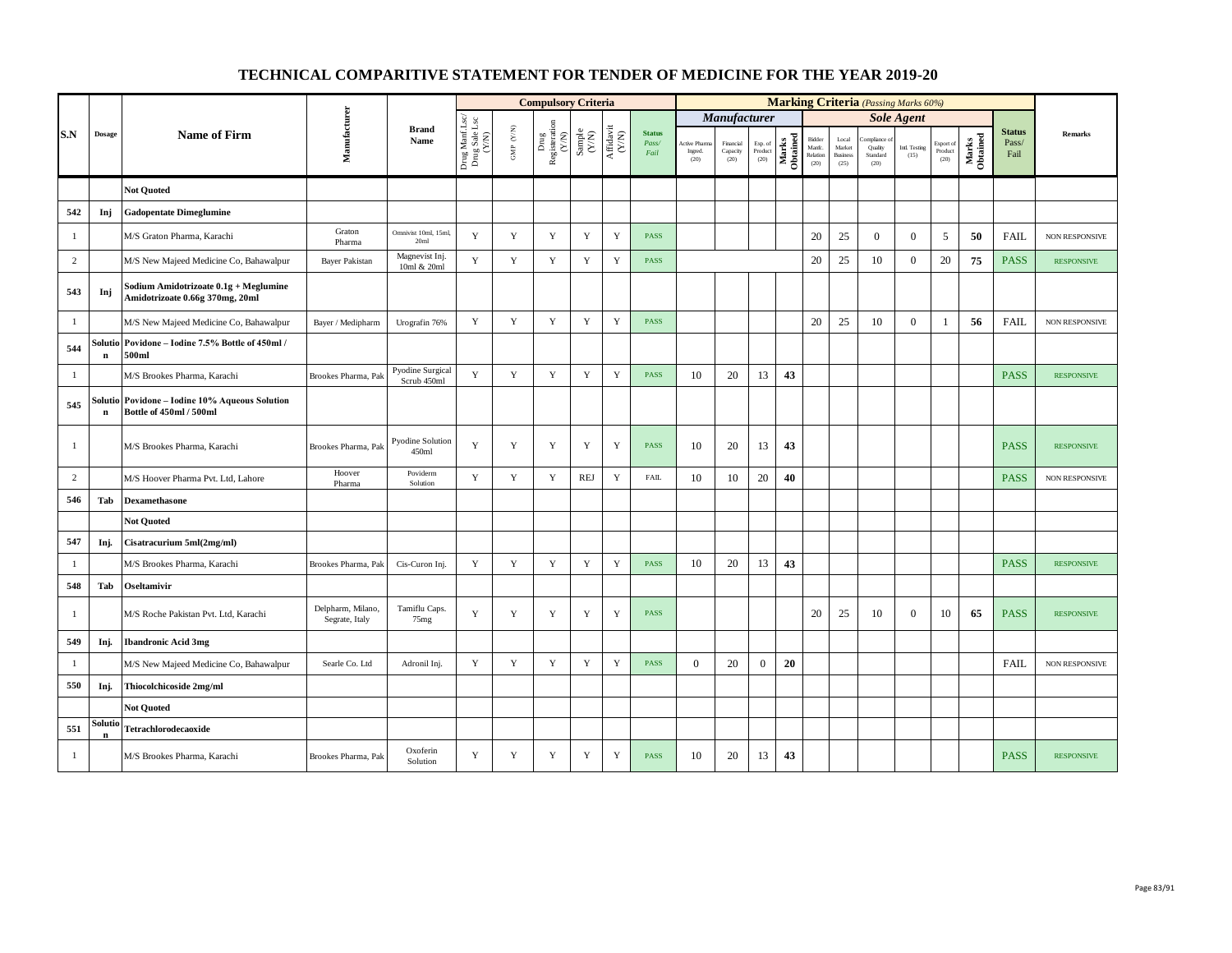|                         |               |                                               |                                   |                           |                                          |                      | <b>Compulsory Criteria</b>                                                                |                                                             |                                      |                                |                                         |                               |                            |                   |                                      |                                            |                                            | <b>Marking Criteria</b> (Passing Marks 60%) |                              |                   |                                |                   |
|-------------------------|---------------|-----------------------------------------------|-----------------------------------|---------------------------|------------------------------------------|----------------------|-------------------------------------------------------------------------------------------|-------------------------------------------------------------|--------------------------------------|--------------------------------|-----------------------------------------|-------------------------------|----------------------------|-------------------|--------------------------------------|--------------------------------------------|--------------------------------------------|---------------------------------------------|------------------------------|-------------------|--------------------------------|-------------------|
|                         |               |                                               |                                   |                           |                                          |                      |                                                                                           |                                                             |                                      |                                |                                         | Manufacturer                  |                            |                   |                                      |                                            |                                            | <b>Sole Agent</b>                           |                              |                   |                                |                   |
| S.N                     | <b>Dosage</b> | <b>Name of Firm</b>                           | Manufacturer                      | <b>Brand</b><br>Name      | Drug Manf.Lsc/<br>Drug Sale Lsc<br>(Y/N) | GMP $(\mathbf{Y/N})$ | $\begin{array}{c} \mathrm{ Drug} \\ \mathrm{Registeration} \\ (Y/\mathrm{N}) \end{array}$ | $\begin{array}{c} \text{Sample} \\ \text{C/N)} \end{array}$ | $\frac{\text{Affdavit}}{\text{N/N}}$ | <b>Status</b><br>Pass/<br>Fail | <b>Active Pharma</b><br>Ingred.<br>(20) | Financial<br>Capacity<br>(20) | Exp. of<br>Product<br>(20) | Marks<br>Obtained | Bidder<br>Manfc.<br>Relation<br>(20) | Local<br>Market<br><b>Business</b><br>(25) | ompliance o<br>Quality<br>Standard<br>(20) | Intl. Testing<br>(15)                       | Export of<br>Product<br>(20) | Marks<br>Obtained | <b>Status</b><br>Pass/<br>Fail | <b>Remarks</b>    |
| 552                     | Inj.          | Vit. K1 (Phytomenadione 2mg/ml)               |                                   |                           |                                          |                      |                                                                                           |                                                             |                                      |                                |                                         |                               |                            |                   |                                      |                                            |                                            |                                             |                              |                   |                                |                   |
|                         |               | <b>Not Quoted</b>                             |                                   |                           |                                          |                      |                                                                                           |                                                             |                                      |                                |                                         |                               |                            |                   |                                      |                                            |                                            |                                             |                              |                   |                                |                   |
| 553                     | Inj.          | IgG, IgM, IgA, 10ml                           |                                   |                           |                                          |                      |                                                                                           |                                                             |                                      |                                |                                         |                               |                            |                   |                                      |                                            |                                            |                                             |                              |                   |                                |                   |
|                         |               | <b>Not Quoted</b>                             |                                   |                           |                                          |                      |                                                                                           |                                                             |                                      |                                |                                         |                               |                            |                   |                                      |                                            |                                            |                                             |                              |                   |                                |                   |
| 554                     | Inj.          | Ceftazidime 250mg e WFI                       |                                   |                           |                                          |                      |                                                                                           |                                                             |                                      |                                |                                         |                               |                            |                   |                                      |                                            |                                            |                                             |                              |                   |                                |                   |
| -1                      |               | M/S New Majeed Medicine Co, Bahawalpur        | <b>Barrett Hodgson</b>            | Cefcom Inj. 250mg         | Y                                        | Y                    | $\mathbf Y$                                                                               | $\mathbf Y$                                                 | Y                                    | <b>PASS</b>                    | 10                                      | 20                            | 6                          | 36                |                                      |                                            |                                            |                                             |                              |                   | <b>PASS</b>                    | <b>RESPONSIVE</b> |
| 555                     | Inj.          | Amikacin 25mg                                 |                                   |                           |                                          |                      |                                                                                           |                                                             |                                      |                                |                                         |                               |                            |                   |                                      |                                            |                                            |                                             |                              |                   |                                |                   |
|                         |               | <b>Not Quoted</b>                             |                                   |                           |                                          |                      |                                                                                           |                                                             |                                      |                                |                                         |                               |                            |                   |                                      |                                            |                                            |                                             |                              |                   |                                |                   |
| 556                     | <b>Syp</b>    | Terbutaline 1.5 mg + Guifenacin 66.5 mg       |                                   |                           |                                          |                      |                                                                                           |                                                             |                                      |                                |                                         |                               |                            |                   |                                      |                                            |                                            |                                             |                              |                   |                                |                   |
|                         |               | <b>Not Quoted</b>                             |                                   |                           |                                          |                      |                                                                                           |                                                             |                                      |                                |                                         |                               |                            |                   |                                      |                                            |                                            |                                             |                              |                   |                                |                   |
| 557                     | <b>Syp</b>    | Acefylline 125mg/5ml, 60ml                    |                                   |                           |                                          |                      |                                                                                           |                                                             |                                      |                                |                                         |                               |                            |                   |                                      |                                            |                                            |                                             |                              |                   |                                |                   |
|                         |               | <b>Not Ouoted</b>                             |                                   |                           |                                          |                      |                                                                                           |                                                             |                                      |                                |                                         |                               |                            |                   |                                      |                                            |                                            |                                             |                              |                   |                                |                   |
| 558                     | Tab.          | Sulphamethoxazole 400 + Trimethoprim 80<br>mg |                                   |                           |                                          |                      |                                                                                           |                                                             |                                      |                                |                                         |                               |                            |                   |                                      |                                            |                                            |                                             |                              |                   |                                |                   |
|                         |               | <b>Not Quoted</b>                             |                                   |                           |                                          |                      |                                                                                           |                                                             |                                      |                                |                                         |                               |                            |                   |                                      |                                            |                                            |                                             |                              |                   |                                |                   |
| 559                     | Ointm<br>ent  | <b>Dexamethasone +Tobramycin</b>              |                                   |                           |                                          |                      |                                                                                           |                                                             |                                      |                                |                                         |                               |                            |                   |                                      |                                            |                                            |                                             |                              |                   |                                |                   |
| $\mathbf{1}$            |               | M/S Novartis Pharma Pakistan Ltd, Karachi     | Novartis                          | Tobradex<br>Ointment      | Y                                        | $\mathbf Y$          | $\mathbf Y$                                                                               | $\mathbf Y$                                                 | $\mathbf Y$                          | PASS                           |                                         |                               |                            |                   | $\boldsymbol{0}$                     | $\mathbf{0}$                               | $\mathbf{0}$                               | $\mathbf{0}$                                | $\mathbf{0}$                 | $\mathbf{0}$      | <b>FAIL</b>                    | NON RESPONSIVE    |
| $\overline{c}$          |               | M/S Hassan Surgical, Bahawalpur               | Sante Pvt. Ltd                    | Santodex<br>Opht Oint     | $\mathbf Y$                              | $\mathbf Y$          | $\mathbf Y$                                                                               | $_{\rm N}$                                                  | $\mathbf Y$                          | <b>FAIL</b>                    | 10                                      | 10                            | 13                         | 33                |                                      |                                            |                                            |                                             |                              |                   | <b>FAIL</b>                    | NON RESPONSIVE    |
| $\overline{\mathbf{3}}$ |               | M/S New Majeed Medicine Co, Bahawalpur        | <b>Barrett Hodgson</b>            | Eyebradex Eye<br>Ointment | Y                                        | $\mathbf Y$          | ${\bf N}$                                                                                 | $\mathbf Y$                                                 | $\mathbf Y$                          | FAIL                           | 10                                      | 20                            | 13                         | 43                |                                      |                                            |                                            |                                             |                              |                   | <b>PASS</b>                    | NON RESPONSIVE    |
| 560                     | Cap           | <b>Cyclosporine 50mg</b>                      |                                   |                           |                                          |                      |                                                                                           |                                                             |                                      |                                |                                         |                               |                            |                   |                                      |                                            |                                            |                                             |                              |                   |                                |                   |
| $\mathbf{1}$            |               | M/S New Majeed Medicine Co, Bahawalpur        | Hoffmann Human<br>Health Pakistan | Cipol-N Soft<br>Cap 50mg  | $\mathbf Y$                              | $\mathbf Y$          | $\mathbf Y$                                                                               | $\mathbf Y$                                                 | $\mathbf Y$                          | <b>PASS</b>                    |                                         |                               |                            |                   | 20                                   | 25                                         | 20                                         | $\overline{0}$                              | 10                           | 75                | <b>PASS</b>                    | <b>RESPONSIVE</b> |
| 561                     | Cap           | <b>Cyclosporine 25mg</b>                      |                                   |                           |                                          |                      |                                                                                           |                                                             |                                      |                                |                                         |                               |                            |                   |                                      |                                            |                                            |                                             |                              |                   |                                |                   |
| 1                       |               | M/S Novartis Pharma Pakistan Ltd, Karachi     | Novartis                          | Sandimmun<br>Neoral 25mg  | Y                                        | Y                    | $\mathbf Y$                                                                               | Y                                                           | Y                                    | <b>PASS</b>                    |                                         |                               |                            |                   | 20                                   | 25                                         | 10                                         | $\overline{0}$                              | 10                           | 65                | <b>PASS</b>                    | <b>RESPONSIVE</b> |
| 2                       |               | M/S New Majeed Medicine Co, Bahawalpur        | Hoffmann Human<br>Health Pakistan | Cipol-N Soft<br>Cap 25mg  | Y                                        | $\mathbf Y$          | $\mathbf Y$                                                                               | $\mathbf Y$                                                 | Y                                    | <b>PASS</b>                    |                                         |                               |                            |                   | 20                                   | 25                                         | 20                                         | $\boldsymbol{0}$                            | 10                           | 75                | <b>PASS</b>                    | <b>RESPONSIVE</b> |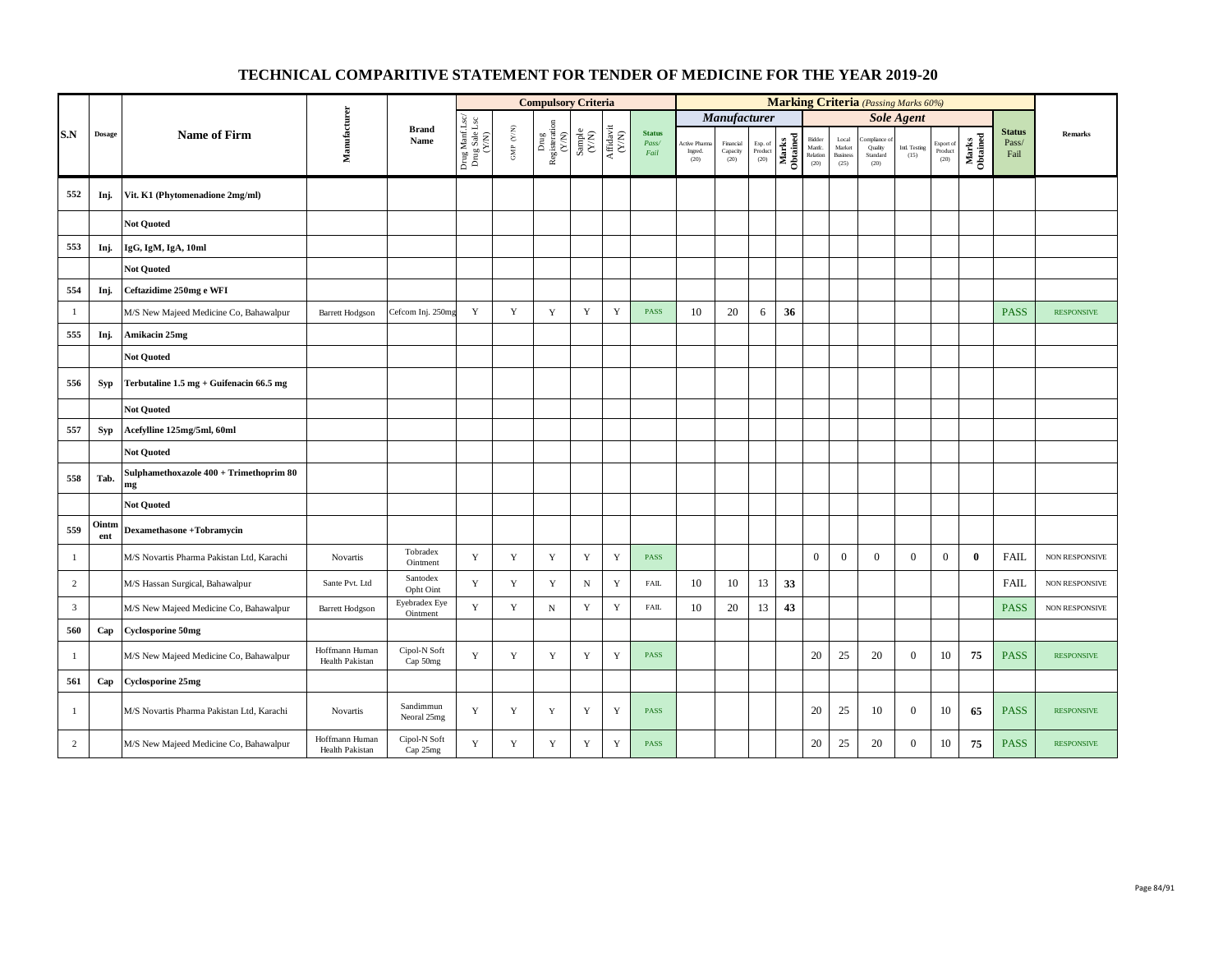|                |            |                                                                                                                                                             |                            |                                |                                          |                          | <b>Compulsory Criteria</b>                                                                |                                                                    |                                                                              |                                |                                |                               |                            |                   |                                      |                                            |                                           | <b>Marking Criteria</b> (Passing Marks 60%) |                              |                   |                                |                       |
|----------------|------------|-------------------------------------------------------------------------------------------------------------------------------------------------------------|----------------------------|--------------------------------|------------------------------------------|--------------------------|-------------------------------------------------------------------------------------------|--------------------------------------------------------------------|------------------------------------------------------------------------------|--------------------------------|--------------------------------|-------------------------------|----------------------------|-------------------|--------------------------------------|--------------------------------------------|-------------------------------------------|---------------------------------------------|------------------------------|-------------------|--------------------------------|-----------------------|
|                |            |                                                                                                                                                             |                            |                                |                                          |                          |                                                                                           |                                                                    |                                                                              |                                |                                | <b>Manufacturer</b>           |                            |                   |                                      |                                            |                                           | <b>Sole Agent</b>                           |                              |                   |                                |                       |
| S.N            | Dosage     | <b>Name of Firm</b>                                                                                                                                         | Manufacturer               | <b>Brand</b><br>Name           | Drug Manf.Lsc/<br>Drug Sale Lsc<br>(Y/N) | ${\rm GMP}$ ${\rm (YN)}$ | $\begin{array}{c} \mathrm{ Drug} \\ \mathrm{Registeration} \\ (Y/\mathrm{N}) \end{array}$ | $\begin{array}{c} \text{Sample} \\ \text{C}(\text{N}) \end{array}$ | $\begin{array}{c} \mathrm{Aff} \mathrm{davit} \\ (\mathrm{Y/N}) \end{array}$ | <b>Status</b><br>Pass/<br>Fail | Active Pham<br>Ingred.<br>(20) | Financial<br>Capacity<br>(20) | Exp. of<br>Product<br>(20) | Marks<br>Obtained | Bidder<br>Manfc.<br>Relation<br>(20) | Local<br>Market<br><b>Business</b><br>(25) | mpliance o<br>Quality<br>Standard<br>(20) | Intl. Testing<br>(15)                       | Export of<br>Product<br>(20) | Marks<br>Obtained | <b>Status</b><br>Pass/<br>Fail | <b>Remarks</b>        |
| 562            | Inj        | Dialysis perm catheter (lock solution) PFS<br>(4% anticoagulant sodium citrate PLUS 30%<br>Antimicrobial Ethanol prefilled syringe for<br>catheter locking) |                            |                                |                                          |                          |                                                                                           |                                                                    |                                                                              |                                |                                |                               |                            |                   |                                      |                                            |                                           |                                             |                              |                   |                                |                       |
| -1             |            | M/S Shamco Traders Pvt. Ltd, Lahore                                                                                                                         | MedXL/<br>Canada           | <b>Citral Flow</b><br>Plus PFS |                                          |                          |                                                                                           |                                                                    |                                                                              |                                |                                |                               | MEDICAL DEVICE             |                   |                                      |                                            |                                           |                                             |                              |                   |                                |                       |
| 563            | Tab        | <b>Calcium</b> carbonate                                                                                                                                    |                            |                                |                                          |                          |                                                                                           |                                                                    |                                                                              |                                |                                |                               |                            |                   |                                      |                                            |                                           |                                             |                              |                   |                                |                       |
|                |            | <b>Not Quoted</b>                                                                                                                                           |                            |                                |                                          |                          |                                                                                           |                                                                    |                                                                              |                                |                                |                               |                            |                   |                                      |                                            |                                           |                                             |                              |                   |                                |                       |
| 564            | Tab        | Sevelamer Carbonate/Hydrocloride 800mg                                                                                                                      |                            |                                |                                          |                          |                                                                                           |                                                                    |                                                                              |                                |                                |                               |                            |                   |                                      |                                            |                                           |                                             |                              |                   |                                |                       |
| $\mathbf{1}$   |            | M/S Genome Pharma, Rawalpindi                                                                                                                               | Genome Pharma              | Selearb / Renavel-<br>$800$ mg | Y                                        | $\mathbf Y$              | $\mathbf Y$                                                                               | $\mathbf Y$                                                        | Y                                                                            | PASS                           | $\mathbf{0}$                   | 5                             | 6                          | 11                |                                      |                                            |                                           |                                             |                              |                   | <b>FAIL</b>                    | NON RESPONSIVE        |
| 2              |            | M/S Sanofi Aventis Pakistan Ltd, Karachi                                                                                                                    | Sanofi                     | Renvela<br>Tab. 800mg 30's     | Y                                        | $\mathbf Y$              | $\mathbf Y$                                                                               | $\mathbf Y$                                                        | Y                                                                            | <b>PASS</b>                    |                                |                               |                            |                   | 20                                   | 25                                         | 10                                        | $\mathbf{0}$                                | 10                           | 65                | <b>PASS</b>                    | <b>RESPONSIVE</b>     |
| 565            | Tab        | Calcium acetate 667mg                                                                                                                                       |                            |                                |                                          |                          |                                                                                           |                                                                    |                                                                              |                                |                                |                               |                            |                   |                                      |                                            |                                           |                                             |                              |                   |                                |                       |
|                |            | <b>Not Quoted</b>                                                                                                                                           |                            |                                |                                          |                          |                                                                                           |                                                                    |                                                                              |                                |                                |                               |                            |                   |                                      |                                            |                                           |                                             |                              |                   |                                |                       |
| 566            | <b>Syp</b> | Iron succrose 20mg/5ml                                                                                                                                      |                            |                                |                                          |                          |                                                                                           |                                                                    |                                                                              |                                |                                |                               |                            |                   |                                      |                                            |                                           |                                             |                              |                   |                                |                       |
| $\mathbf{1}$   |            | M/S Allmed Pvt. Ltd, Lahore                                                                                                                                 | Allmed Pvt. Ltd            | <b>VIFOR</b>                   | Y                                        | $\mathbf Y$              | $\mathbf Y$                                                                               | $\mathbf Y$                                                        | Y                                                                            | PASS                           | 10                             | 5                             | 6                          | 21                |                                      |                                            |                                           |                                             |                              |                   | <b>FAIL</b>                    | <b>NON RESPONSIVE</b> |
| 567            | Cap        | <b>Tacrolimus 0.5mg</b>                                                                                                                                     |                            |                                |                                          |                          |                                                                                           |                                                                    |                                                                              |                                |                                |                               |                            |                   |                                      |                                            |                                           |                                             |                              |                   |                                |                       |
| $\mathbf{1}$   |            | M/S Novartis Pharma Pakistan Ltd, Karachi                                                                                                                   | Novartis                   | Tacrosan<br>0.5 <sub>mg</sub>  | Y                                        | $\mathbf Y$              | $\mathbf Y$                                                                               | $\mathbf Y$                                                        | $\mathbf Y$                                                                  | <b>PASS</b>                    |                                |                               |                            |                   | 20                                   | 25                                         | 10                                        | $\mathbf{0}$                                | 10                           | 65                | <b>PASS</b>                    | <b>RESPONSIVE</b>     |
| $\overline{c}$ |            | M/S New Majeed Medicine Co, Bahawalpur                                                                                                                      | <b>Aster Life Sciences</b> | Tacrobell 0.5mg<br>Cap         | Y                                        | $\mathbf{Y}$             | $\mathbf Y$                                                                               | $\mathbf Y$                                                        | $\mathbf Y$                                                                  | <b>PASS</b>                    |                                |                               |                            |                   | 20                                   | 20                                         | 10                                        | $\mathbf{0}$                                | 20                           | 70                | <b>PASS</b>                    | <b>RESPONSIVE</b>     |
| 568            | Cap        | <b>Tacrolimus 1mg</b>                                                                                                                                       |                            |                                |                                          |                          |                                                                                           |                                                                    |                                                                              |                                |                                |                               |                            |                   |                                      |                                            |                                           |                                             |                              |                   |                                |                       |
| $\mathbf{1}$   |            | M/S Allmed Pvt. Ltd, Lahore                                                                                                                                 | Allmed Pvt. Ltd            | TACOGEN                        | Y                                        | $\mathbf Y$              | $\mathbf Y$                                                                               | $\mathbf Y$                                                        | $\mathbf Y$                                                                  | <b>PASS</b>                    | 10                             | 5                             | 13                         | 28                |                                      |                                            |                                           |                                             |                              |                   | <b>FAIL</b>                    | NON RESPONSIVE        |
| 2              |            | M/S Novartis Pharma Pakistan Ltd, Karachi                                                                                                                   | Novartis                   | Tacrosan<br>1 mg               | Y                                        | $\mathbf Y$              | $\mathbf Y$                                                                               | Y                                                                  | Y                                                                            | PASS                           |                                |                               |                            |                   | 20                                   | 25                                         | 10                                        | $\mathbf{0}$                                | 10                           | 65                | <b>PASS</b>                    | <b>RESPONSIVE</b>     |
| $\overline{3}$ |            | M/S New Majeed Medicine Co, Bahawalpur                                                                                                                      | <b>Aster Life Sciences</b> | Tacrobell 1mg<br>Cap           | Y                                        | Y                        | $\mathbf Y$                                                                               | Y                                                                  | Y                                                                            | <b>PASS</b>                    |                                |                               |                            |                   | 20                                   | 20                                         | 10                                        | $\theta$                                    | 20                           | 70                | <b>PASS</b>                    | <b>RESPONSIVE</b>     |
| 569            | Tab        | Micofenolate 250mg                                                                                                                                          |                            |                                |                                          |                          |                                                                                           |                                                                    |                                                                              |                                |                                |                               |                            |                   |                                      |                                            |                                           |                                             |                              |                   |                                |                       |
| -1             |            | M/S New Majeed Medicine Co, Bahawalpur                                                                                                                      | <b>Aster Life Sciences</b> | Myrept<br>250mg Tab            | Y                                        | $\mathbf Y$              | $\mathbf Y$                                                                               | $_{\rm N}$                                                         | $\mathbf Y$                                                                  | <b>FAIL</b>                    |                                |                               |                            |                   | 20                                   | 20                                         | 10                                        | $\mathbf{0}$                                | 20                           | 70                | <b>PASS</b>                    | NON RESPONSIVE        |
| 570            | Tab        | Trimethoprim 80mg + Sulphamethoxazole<br>400mg                                                                                                              |                            |                                |                                          |                          |                                                                                           |                                                                    |                                                                              |                                |                                |                               |                            |                   |                                      |                                            |                                           |                                             |                              |                   |                                |                       |
| $\mathbf{1}$   |            | M/S GlaxoSmithKline, Karachi                                                                                                                                | GSK, Karachi               | Septran DS<br>Tab.             | $\mathbf Y$                              | $\mathbf Y$              | $\mathbf Y$                                                                               | Y                                                                  | Y                                                                            | <b>PASS</b>                    | 10                             | 20                            | 13                         | 43                |                                      |                                            |                                           |                                             |                              |                   | <b>PASS</b>                    | <b>RESPONSIVE</b>     |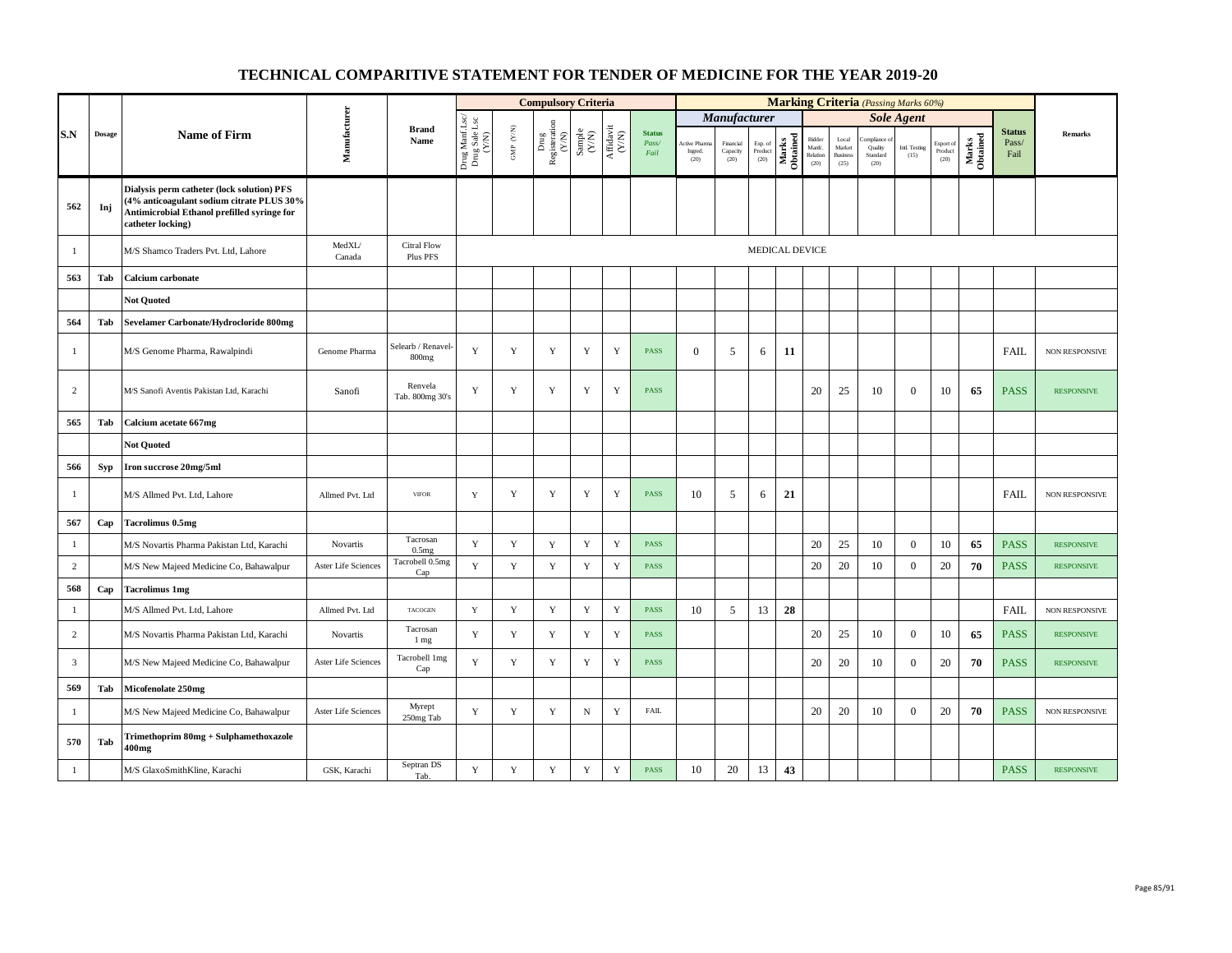|                |            |                                                    |                                |                            |                                          |                      | <b>Compulsory Criteria</b>                                                |                                                            |                                      |                                |                                 |                               |                            |                   |                                      |                                                     |                                         | <b>Marking Criteria</b> (Passing Marks 60%) |                              |                   |                                |                       |
|----------------|------------|----------------------------------------------------|--------------------------------|----------------------------|------------------------------------------|----------------------|---------------------------------------------------------------------------|------------------------------------------------------------|--------------------------------------|--------------------------------|---------------------------------|-------------------------------|----------------------------|-------------------|--------------------------------------|-----------------------------------------------------|-----------------------------------------|---------------------------------------------|------------------------------|-------------------|--------------------------------|-----------------------|
|                |            |                                                    |                                |                            |                                          |                      |                                                                           |                                                            |                                      |                                |                                 | Manufacturer                  |                            |                   |                                      |                                                     |                                         | <b>Sole Agent</b>                           |                              |                   |                                |                       |
| S.N            | Dosage     | <b>Name of Firm</b>                                | Manufacturer                   | <b>Brand</b><br>Name       | Drug Manf.Lsc/<br>Drug Sale Lsc<br>(Y/N) | GMP $(\mathbf{Y/N})$ | $\begin{tabular}{c} \bf Drug \\ \bf Registeration \\ (Y/N) \end{tabular}$ | $\begin{array}{c} \text{Sample} \\ \text{CAN} \end{array}$ | $\frac{\text{Affdavit}}{\text{C/N}}$ | <b>Status</b><br>Pass/<br>Fail | Active Pharm<br>Ingred.<br>(20) | Financial<br>Capacity<br>(20) | Exp. of<br>Product<br>(20) | Marks<br>Obtained | Bidder<br>Manfc.<br>Relation<br>(20) | $_{\rm Local}$<br>Market<br><b>Business</b><br>(25) | am kan y<br>Quality<br>Standard<br>(20) | Intl. Testing<br>(15)                       | Export of<br>Product<br>(20) | Marks<br>Obtained | <b>Status</b><br>Pass/<br>Fail | <b>Remarks</b>        |
| 571            | Tab        | Metolazone 5mg                                     |                                |                            |                                          |                      |                                                                           |                                                            |                                      |                                |                                 |                               |                            |                   |                                      |                                                     |                                         |                                             |                              |                   |                                |                       |
| $\mathbf{1}$   |            | M/S Genome Pharma, Rawalpindi                      | Genome Pharma                  | Metxone<br>5 <sub>mg</sub> | Y                                        | $\mathbf Y$          | Y                                                                         | Y                                                          | $\mathbf Y$                          | <b>PASS</b>                    | 10                              | 5                             | 6                          | 21                |                                      |                                                     |                                         |                                             |                              |                   | <b>FAIL</b>                    | <b>NON RESPONSIVE</b> |
| 572            | Cap        | Cefixime 200mg                                     |                                |                            |                                          |                      |                                                                           |                                                            |                                      |                                |                                 |                               |                            |                   |                                      |                                                     |                                         |                                             |                              |                   |                                |                       |
|                |            | <b>Not Quoted</b>                                  |                                |                            |                                          |                      |                                                                           |                                                            |                                      |                                |                                 |                               |                            |                   |                                      |                                                     |                                         |                                             |                              |                   |                                |                       |
| 573            | Tab        | <b>Clarithromycin 250mg</b>                        |                                |                            |                                          |                      |                                                                           |                                                            |                                      |                                |                                 |                               |                            |                   |                                      |                                                     |                                         |                                             |                              |                   |                                |                       |
| $\mathbf{1}$   |            | M/S Muller & Phipps Pak Pvt. Ltd, Multan           | AGP                            | Afoxin 250mg               | $\mathbf Y$                              | $\mathbf Y$          | $\mathbf Y$                                                               | $\mathbf Y$                                                | $\mathbf Y$                          | <b>PASS</b>                    | $10\,$                          | 20                            | 13                         | 43                |                                      |                                                     |                                         |                                             |                              |                   | <b>PASS</b>                    | <b>RESPONSIVE</b>     |
| $\overline{c}$ |            | M/S Wimits Pharma Pvt. Ltd, Lahore                 | Wimits Pharma                  | Macral 250mg               | $\mathbf Y$                              | $\mathbf Y$          | Y                                                                         | $\mathbf Y$                                                | $\mathbf Y$                          | <b>PASS</b>                    | 15                              | 5                             | 13                         | 33                |                                      |                                                     |                                         |                                             |                              |                   | FAIL                           | NON RESPONSIVE        |
| $\overline{3}$ |            | M/S Abbott Laboratories Pakistan Ltd, Karachi      | Abbott Laboratories<br>Pak Ltd | Klaricid 250mg<br>Tab      | Y                                        | $\mathbf Y$          | Y                                                                         | $\mathbf Y$                                                | $\mathbf Y$                          | <b>PASS</b>                    | 10                              | 20                            | 13                         | 43                |                                      |                                                     |                                         |                                             |                              |                   | <b>PASS</b>                    | <b>RESPONSIVE</b>     |
| $\overline{4}$ |            | M/S New Majeed Medicine Co, Bahawalpur             | <b>Barrett Hodgson</b>         | Megaklar Tab<br>250mg      | $\mathbf Y$                              | $\mathbf Y$          | $\mathbf Y$                                                               | $\mathbf Y$                                                | $\mathbf Y$                          | PASS                           | 10                              | 20                            | 13                         | 43                |                                      |                                                     |                                         |                                             |                              |                   | <b>PASS</b>                    | <b>RESPONSIVE</b>     |
| 574            | Inj        | Gencyclovir                                        |                                |                            |                                          |                      |                                                                           |                                                            |                                      |                                |                                 |                               |                            |                   |                                      |                                                     |                                         |                                             |                              |                   |                                |                       |
|                |            | <b>Not Quoted</b>                                  |                                |                            |                                          |                      |                                                                           |                                                            |                                      |                                |                                 |                               |                            |                   |                                      |                                                     |                                         |                                             |                              |                   |                                |                       |
| 575            | Inj        | Antithymocyte globulin (ATG)                       |                                |                            |                                          |                      |                                                                           |                                                            |                                      |                                |                                 |                               |                            |                   |                                      |                                                     |                                         |                                             |                              |                   |                                |                       |
|                |            | <b>Not Quoted</b>                                  |                                |                            |                                          |                      |                                                                           |                                                            |                                      |                                |                                 |                               |                            |                   |                                      |                                                     |                                         |                                             |                              |                   |                                |                       |
| 576            | <b>Syp</b> | L-Ornithine L-Aspartate 300mg/5ml,120ml            |                                |                            |                                          |                      |                                                                           |                                                            |                                      |                                |                                 |                               |                            |                   |                                      |                                                     |                                         |                                             |                              |                   |                                |                       |
| -1             |            | M/S Brookes Pharma, Karachi                        | Brookes Pharma, Pak            | Hepa-Merz Syp.             | Y                                        | Y                    | Y                                                                         | <b>NOT AS</b><br>PER<br><b>SPEC</b>                        | Y                                    | <b>FAIL</b>                    | 10                              | 20                            | 13                         | 43                |                                      |                                                     |                                         |                                             |                              |                   | <b>PASS</b>                    | <b>NON RESPONSIVE</b> |
| 577            | <b>Syp</b> | <b>Terbutalin 60ml</b>                             |                                |                            |                                          |                      |                                                                           |                                                            |                                      |                                |                                 |                               |                            |                   |                                      |                                                     |                                         |                                             |                              |                   | <b>FAIL</b>                    | <b>NON RESPONSIVE</b> |
| $\mathbf{1}$   |            | M/S New Majeed Medicine Co, Bahawalpur             | <b>Barrett Hodgson</b>         | <b>Britanyl Syp</b>        | Y                                        | Y                    | Y                                                                         | Y                                                          | Y                                    | <b>PASS</b>                    | 10                              | 20                            | 13                         | 43                |                                      |                                                     |                                         |                                             |                              |                   | <b>PASS</b>                    | <b>RESPONSIVE</b>     |
| 578            | Inj        | L-Ornithine L-Aspartate 500mg/5ml                  |                                |                            |                                          |                      |                                                                           |                                                            |                                      |                                |                                 |                               |                            |                   |                                      |                                                     |                                         |                                             |                              |                   | FAIL                           | <b>NON RESPONSIVE</b> |
| $\mathbf{1}$   |            | M/S Brookes Pharma, Karachi                        | Brookes Pharma, Pak            | Hepa-Merz<br>Infusion.     | $\mathbf Y$                              | $\mathbf Y$          | $\mathbf Y$                                                               | $\mathbf Y$                                                | $\mathbf Y$                          | PASS                           | 10                              | 20                            | 13                         | 43                |                                      |                                                     |                                         |                                             |                              |                   | <b>PASS</b>                    | <b>RESPONSIVE</b>     |
| 579            | Inj        | Hepatitis B immunoglobulin 0.5ml (Child<br>dose)   |                                |                            |                                          |                      |                                                                           |                                                            |                                      |                                |                                 |                               |                            |                   |                                      |                                                     |                                         |                                             |                              |                   |                                |                       |
|                |            | <b>Not Quoted</b>                                  |                                |                            |                                          |                      |                                                                           |                                                            |                                      |                                |                                 |                               |                            |                   |                                      |                                                     |                                         |                                             |                              |                   |                                |                       |
| 580            | Inj        | Immunoglobulin IgM, 50ml (for Neonantal<br>Sepsis) |                                |                            |                                          |                      |                                                                           |                                                            |                                      |                                |                                 |                               |                            |                   |                                      |                                                     |                                         |                                             |                              |                   |                                |                       |
|                |            | <b>Not Quoted</b>                                  |                                |                            |                                          |                      |                                                                           |                                                            |                                      |                                |                                 |                               |                            |                   |                                      |                                                     |                                         |                                             |                              |                   |                                |                       |
| 581            | Inj        | <b>Tropisetron 5mg</b>                             |                                |                            |                                          |                      |                                                                           |                                                            |                                      |                                |                                 |                               |                            |                   |                                      |                                                     |                                         |                                             |                              |                   |                                |                       |
|                |            | Not Quoted                                         |                                |                            |                                          |                      |                                                                           |                                                            |                                      |                                |                                 |                               |                            |                   |                                      |                                                     |                                         |                                             |                              |                   |                                |                       |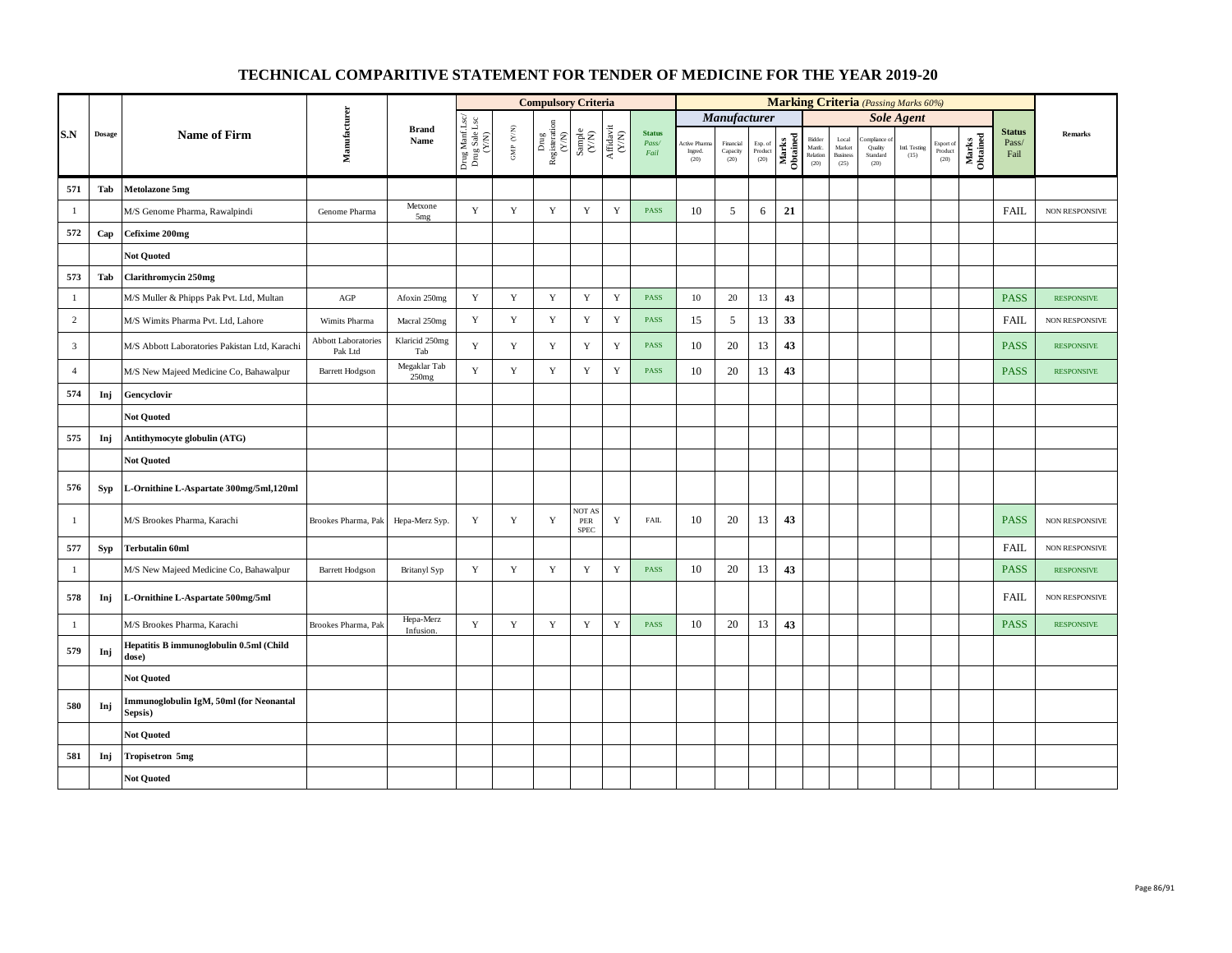|            |        |                 |                      |                   | <b>Compulsory Criteria</b> |            |                        |                                |                                  |                               |                         |        |                                                                     |                                           |                                            | <b>Marking Criteria</b> (Passing Marks 60%) |                           |                    |                                |         |
|------------|--------|-----------------|----------------------|-------------------|----------------------------|------------|------------------------|--------------------------------|----------------------------------|-------------------------------|-------------------------|--------|---------------------------------------------------------------------|-------------------------------------------|--------------------------------------------|---------------------------------------------|---------------------------|--------------------|--------------------------------|---------|
|            |        |                 |                      |                   |                            |            |                        |                                |                                  | <b>Manufacturer</b>           |                         |        |                                                                     |                                           |                                            | Sole Agent                                  |                           |                    |                                |         |
| <b>S.N</b> | Dosage | Name of Firm    | <b>Brand</b><br>Name | <b>bD</b><br>그 모두 | <b>b</b><br>-<br>$\approx$ | $\tilde{}$ | $\equiv$<br>ãΣ<br>l≝≳i | <b>Status</b><br>Pass/<br>Fail | Active Pharma<br>Ingred.<br>(20) | Financial<br>Capacity<br>(20) | Exp.<br>Product<br>(20) | ÷<br>c | $\overline{\Phi}$ Bidder<br>Mant<br>$\mathfrak{S}$ Relation<br>(20) | Local<br>Marke<br><b>Business</b><br>(25) | Complance o<br>Quality<br>Standard<br>(20) | Intl. Testing<br>(15)                       | Export<br>Produc*<br>(20) | ∸ ≃<br>Mar<br>btai | <b>Status</b><br>Pass/<br>Fail | Remarks |
| 582        | Cap    | Tropisetron 5mg |                      |                   |                            |            |                        |                                |                                  |                               |                         |        |                                                                     |                                           |                                            |                                             |                           |                    |                                |         |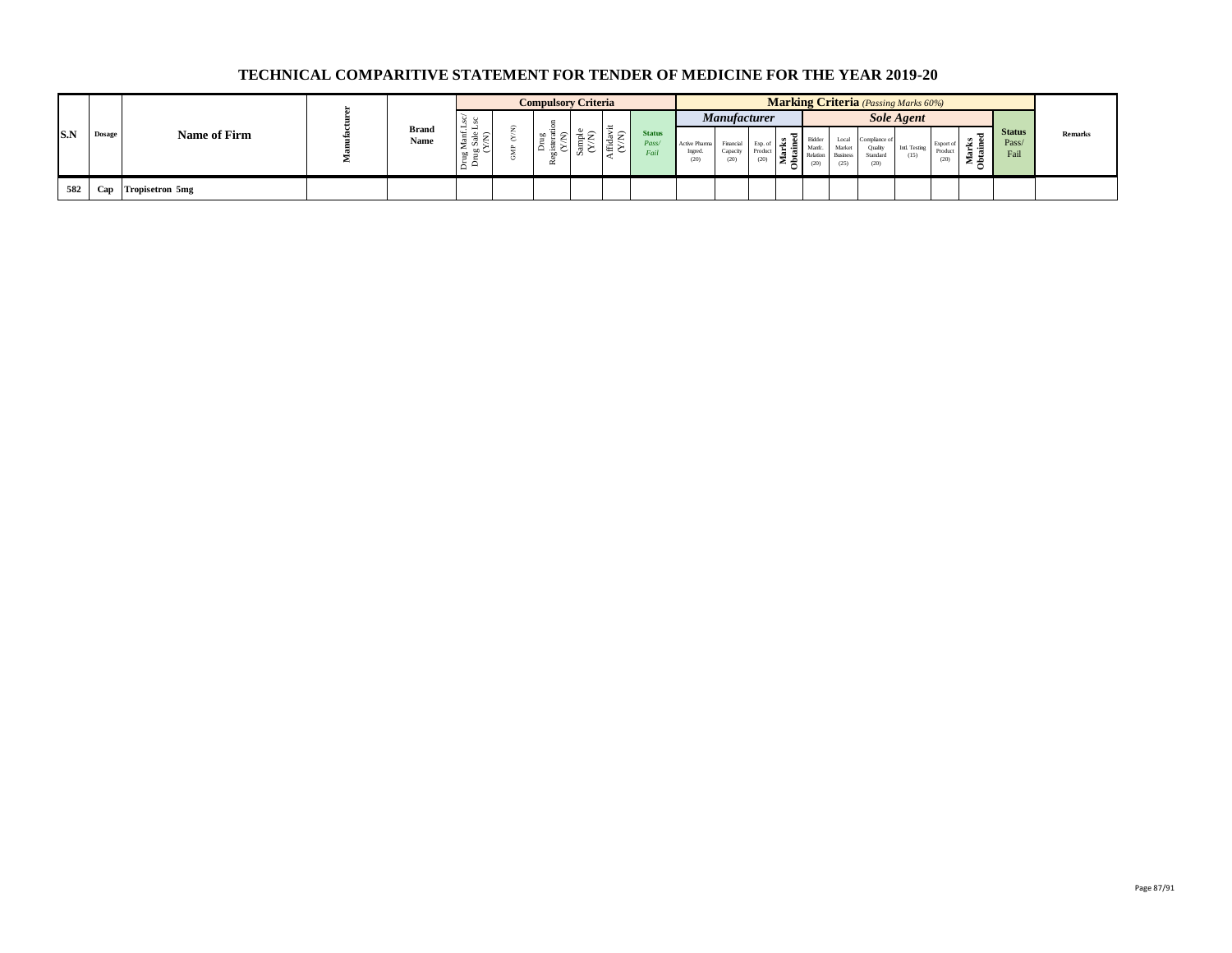|                |        |                                               |                             |                                 |                                          |                      | <b>Compulsory Criteria</b>                                                |                                                              |                                                                              |                                |                                 |                                                |                            |                   |                                      |                                                     | <b>Marking Criteria</b> (Passing Marks 60%) |                       |                                                |                   |                                |                       |
|----------------|--------|-----------------------------------------------|-----------------------------|---------------------------------|------------------------------------------|----------------------|---------------------------------------------------------------------------|--------------------------------------------------------------|------------------------------------------------------------------------------|--------------------------------|---------------------------------|------------------------------------------------|----------------------------|-------------------|--------------------------------------|-----------------------------------------------------|---------------------------------------------|-----------------------|------------------------------------------------|-------------------|--------------------------------|-----------------------|
|                |        |                                               |                             |                                 |                                          |                      |                                                                           |                                                              |                                                                              |                                |                                 | Manufacturer                                   |                            |                   |                                      |                                                     |                                             | <b>Sole Agent</b>     |                                                |                   |                                |                       |
| S.N            | Dosage | <b>Name of Firm</b>                           | Manufacturer                | <b>Brand</b><br>Name            | Drug Manf.Lsc/<br>Drug Sale Lsc<br>(Y/N) | GMP $(\mathbf{Y/N})$ | $\begin{tabular}{c} \bf Drug \\ \bf Registeration \\ (Y/N) \end{tabular}$ | $\begin{array}{c} \text{Sample} \\ (\text{Y/N}) \end{array}$ | $\begin{array}{c} \mathrm{Aff} \mathrm{davit} \\ (\mathrm{Y/N}) \end{array}$ | <b>Status</b><br>Pass/<br>Fail | Active Pharm<br>Ingred.<br>(20) | Financial<br>$\operatorname{Capacity}$<br>(20) | Exp. of<br>Product<br>(20) | Marks<br>Obtained | Bidder<br>Manfc.<br>Relation<br>(20) | $_{\rm Local}$<br>Market<br><b>Business</b><br>(25) | mpliance<br>Quality<br>Standard<br>(20)     | Intl. Testing<br>(15) | Export of<br>$\mathop{\text{Product}}$<br>(20) | Marks<br>Obtained | <b>Status</b><br>Pass/<br>Fail | Remarks               |
| $\mathbf{1}$   |        | M/S Rotex Pharma Pvt.Ltd, Islamabad           | Rotex Pharma                | Setrovel                        | $\mathbf Y$                              | $\mathbf Y$          | Expire                                                                    | $\mathbf Y$                                                  | $\mathbf Y$                                                                  | <b>FAIL</b>                    | 10                              | 5                                              | $\boldsymbol{0}$           | 15                |                                      |                                                     |                                             |                       |                                                |                   | <b>FAIL</b>                    | NON RESPONSIVE        |
| 583            | Cap    | <b>Morphine Sulphate 10mg</b>                 |                             |                                 |                                          |                      |                                                                           |                                                              |                                                                              |                                |                                 |                                                |                            |                   |                                      |                                                     |                                             |                       |                                                |                   |                                |                       |
|                |        | <b>Not Quoted</b>                             |                             |                                 |                                          |                      |                                                                           |                                                              |                                                                              |                                |                                 |                                                |                            |                   |                                      |                                                     |                                             |                       |                                                |                   |                                |                       |
| 584            | Cap    | <b>Isotretinoin 20mg</b>                      |                             |                                 |                                          |                      |                                                                           |                                                              |                                                                              |                                |                                 |                                                |                            |                   |                                      |                                                     |                                             |                       |                                                |                   |                                |                       |
| -1             |        | M/S Wilshire Laboratories Pvt. Ltd, Lahore    | Wilshire Lab, Lahore        | Freac Cap. 20mg<br>$(2x5)$ Pack | $\mathbf Y$                              | $\mathbf Y$          | Y                                                                         | Y                                                            | $\mathbf Y$                                                                  | <b>PASS</b>                    | 10                              | 10                                             | 20                         | 40                |                                      |                                                     |                                             |                       |                                                |                   | <b>PASS</b>                    | <b>RESPONSIVE</b>     |
| 2              |        | M/S Shrooq Pharma Pvt. Ltd, Lahore            | Shrooq Pharma,<br>Pakistan  | Isonex                          | $\mathbf Y$                              | Y                    | Y                                                                         | Y                                                            | $\mathbf Y$                                                                  | <b>PASS</b>                    | 10                              | 5                                              | 20                         | 35                |                                      |                                                     |                                             |                       |                                                |                   | <b>FAIL</b>                    | NON RESPONSIVE        |
| 585            | Cap    | Acitretin 25mg                                |                             |                                 |                                          |                      |                                                                           |                                                              |                                                                              |                                |                                 |                                                |                            |                   |                                      |                                                     |                                             |                       |                                                |                   |                                |                       |
|                |        | <b>Not Quoted</b>                             |                             |                                 |                                          |                      |                                                                           |                                                              |                                                                              |                                |                                 |                                                |                            |                   |                                      |                                                     |                                             |                       |                                                |                   |                                |                       |
| 586            |        | Tab/Cap Etoricoxib 60mg                       |                             |                                 |                                          |                      |                                                                           |                                                              |                                                                              |                                |                                 |                                                |                            |                   |                                      |                                                     |                                             |                       |                                                |                   |                                |                       |
| -1             |        | M/S Hiranis Pharma Pvt. Ltd, Karachi          | Hiranis Pharma              | <b>ETOXIB</b>                   | Expire                                   | $\mathbf Y$          | $\mathbf Y$                                                               | $\mathbf Y$                                                  | $\mathbf Y$                                                                  | <b>FAIL</b>                    | $\overline{0}$                  | 5                                              | 6                          | 11                |                                      |                                                     |                                             |                       |                                                |                   | <b>FAIL</b>                    | NON RESPONSIVE        |
| 587            | Tab    | <b>Betamethasone 0.5mg</b>                    |                             |                                 |                                          |                      |                                                                           |                                                              |                                                                              |                                |                                 |                                                |                            |                   |                                      |                                                     |                                             |                       |                                                |                   |                                |                       |
|                |        | <b>Not Quoted</b>                             |                             |                                 |                                          |                      |                                                                           |                                                              |                                                                              |                                |                                 |                                                |                            |                   |                                      |                                                     |                                             |                       |                                                |                   |                                |                       |
| 588            | Tab    | Loratadine 10mg                               |                             |                                 |                                          |                      |                                                                           |                                                              |                                                                              |                                |                                 |                                                |                            |                   |                                      |                                                     |                                             |                       |                                                |                   |                                |                       |
| $\mathbf{1}$   |        | M/S Herbion Pharma Pak, Islamabad             | Herbion Pakistan            | <b>TIRLOR</b><br>10mg           | Y                                        | $\mathbf Y$          | $\mathbf Y$                                                               | $\mathbf Y$                                                  | $\mathbf Y$                                                                  | <b>PASS</b>                    | 10                              | 10                                             | 20                         | 40                |                                      |                                                     |                                             |                       |                                                |                   | <b>PASS</b>                    | <b>RESPONSIVE</b>     |
| $\overline{c}$ |        | M/S Hassan Surgical, Bahawalpur               | <b>ATCO</b><br>Laboratories | Xylor 10mg Tab                  | Y                                        | $\mathbf Y$          | $\mathbf Y$                                                               | Y                                                            | $\mathbf Y$                                                                  | <b>PASS</b>                    | 10                              | 20                                             | 6                          | 36                |                                      |                                                     |                                             |                       |                                                |                   | <b>PASS</b>                    | <b>RESPONSIVE</b>     |
| $\overline{3}$ |        | M/S New Majeed Medicine Co, Bahawalpur        | <b>Barrett Hodgson</b>      | Victrin 10mg Tab                | $\mathbf Y$                              | $\mathbf Y$          | $\mathbf Y$                                                               | $\mathbf Y$                                                  | $\mathbf Y$                                                                  | PASS                           | 10                              | 20                                             | 6                          | 36                |                                      |                                                     |                                             |                       |                                                |                   | <b>PASS</b>                    | <b>RESPONSIVE</b>     |
| 589            | Tab    | Ribociclib 200mg                              |                             |                                 |                                          |                      |                                                                           |                                                              |                                                                              |                                |                                 |                                                |                            |                   |                                      |                                                     |                                             |                       |                                                |                   |                                |                       |
| $\mathbf{1}$   |        | M/S Novartis Pharma Pakistan Ltd, Karachi     | Novartis                    | Kisqali<br>200mg                | Y                                        | $\mathbf Y$          | NA                                                                        | Y                                                            | $\mathbf Y$                                                                  | <b>FAIL</b>                    |                                 |                                                |                            |                   | 20                                   | 25                                                  | 10                                          | $\mathbf{0}$          | 10                                             | 65                | <b>PASS</b>                    | NON RESPONSIVE        |
| 590            |        | <b>Lotion Clindamycin Phosphate 1%</b>        |                             |                                 |                                          |                      |                                                                           |                                                              |                                                                              |                                |                                 |                                                |                            |                   |                                      |                                                     |                                             |                       |                                                |                   | <b>FAIL</b>                    | <b>NON RESPONSIVE</b> |
| $\mathbf{1}$   |        | M/S Pfizer Pakistan, Karachi                  | Pfizer Pakistan<br>Ltd      | Dalacin T<br>Lotion 30ml        | Y                                        | Y                    | $\mathbf Y$                                                               | $\mathbf Y$                                                  | $\mathbf Y$                                                                  | <b>PASS</b>                    | 10                              | 20                                             | 20                         | 50                |                                      |                                                     |                                             |                       |                                                |                   | <b>PASS</b>                    | <b>RESPONSIVE</b>     |
| $\overline{c}$ |        | M/S Hassan Surgical, Bahawalpur               | Sante Pvt. Ltd              | Benclin Gel                     | $\mathbf Y$                              | $\mathbf Y$          | $\mathbf Y$                                                               | ${\bf N}$                                                    | $\mathbf Y$                                                                  | <b>FAIL</b>                    | 10                              | 10                                             | 13                         | 33                |                                      |                                                     |                                             |                       |                                                |                   | <b>FAIL</b>                    | NON RESPONSIVE        |
| 591            |        | Lotion Urea 10%, 180ml                        |                             |                                 |                                          |                      |                                                                           |                                                              |                                                                              |                                |                                 |                                                |                            |                   |                                      |                                                     |                                             |                       |                                                |                   |                                |                       |
|                |        | <b>Not Quoted</b>                             |                             |                                 |                                          |                      |                                                                           |                                                              |                                                                              |                                |                                 |                                                |                            |                   |                                      |                                                     |                                             |                       |                                                |                   |                                |                       |
| 592            |        | Lotion Betamethasone Dipropionate 0.05%, 20ml |                             |                                 |                                          |                      |                                                                           |                                                              |                                                                              |                                |                                 |                                                |                            |                   |                                      |                                                     |                                             |                       |                                                |                   |                                |                       |
|                |        | <b>Not Quoted</b>                             |                             |                                 |                                          |                      |                                                                           |                                                              |                                                                              |                                |                                 |                                                |                            |                   |                                      |                                                     |                                             |                       |                                                |                   |                                |                       |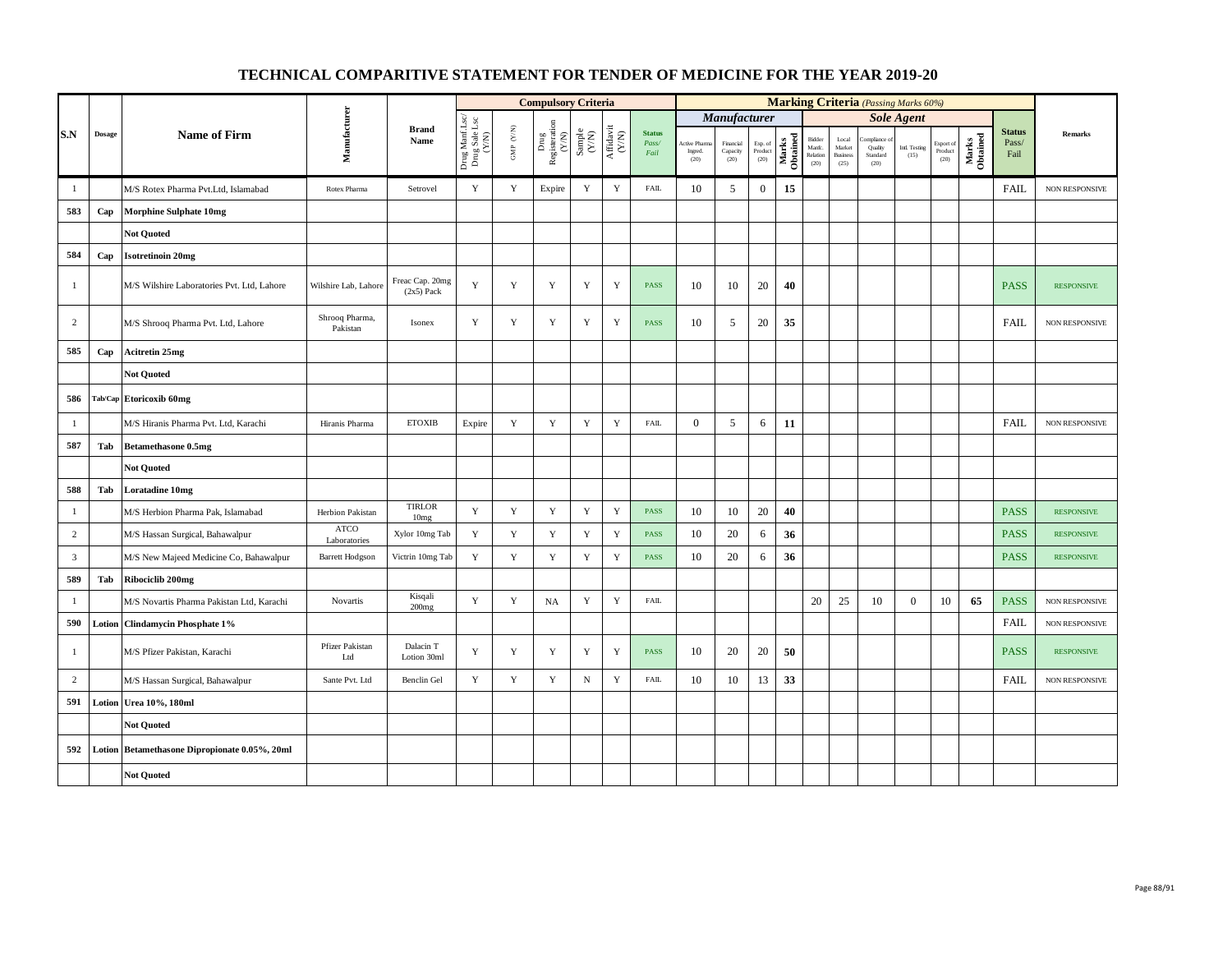|     |               |                                            |                      |               |             | <b>Compulsory Criteria</b> |              |                                            |                                |                                  |                                         |      |                    |                                     | <b>Marking Criteria</b> (Passing Marks 60%) |                       |                             |                           |                                |                |
|-----|---------------|--------------------------------------------|----------------------|---------------|-------------|----------------------------|--------------|--------------------------------------------|--------------------------------|----------------------------------|-----------------------------------------|------|--------------------|-------------------------------------|---------------------------------------------|-----------------------|-----------------------------|---------------------------|--------------------------------|----------------|
|     |               |                                            |                      |               |             |                            |              |                                            |                                |                                  | <b>Manufacturer</b>                     |      |                    |                                     |                                             | <b>Sole Agent</b>     |                             |                           |                                |                |
| S.N | <b>Dosage</b> | Name of Firm                               | <b>Brand</b><br>Name | . ಕೆ ೯<br>통 달 | ◡<br>₩<br>点 | $\bar{5}0$<br>≏ ≏          | C.<br>ਰ<br>∽ | $\widehat{\phantom{1}}$<br>ಹೆ '<br>追と<br>◡ | <b>Status</b><br>Pass/<br>Fail | Active Pharma<br>Ingred.<br>(20) | Financial Exp. of $\frac{1}{6}$<br>(20) | (20) | Bidder<br>Relation | Local<br>Market<br>Business<br>(25) | Complance of<br>Quality<br>Standard<br>(20) | Intl. Testing<br>(15) | Export of<br>Produc<br>(20) | -<br>년 후<br>£.<br>ಿ<br>Σ≘ | <b>Status</b><br>Pass/<br>Fail | <b>Remarks</b> |
| 593 | Vag.          | <sup>93</sup>   Cream Conjugated Estrogens |                      |               |             |                            |              |                                            |                                |                                  |                                         |      |                    |                                     |                                             |                       |                             |                           |                                |                |
|     |               | <b>Not Quoted</b>                          |                      |               |             |                            |              |                                            |                                |                                  |                                         |      |                    |                                     |                                             |                       |                             |                           |                                |                |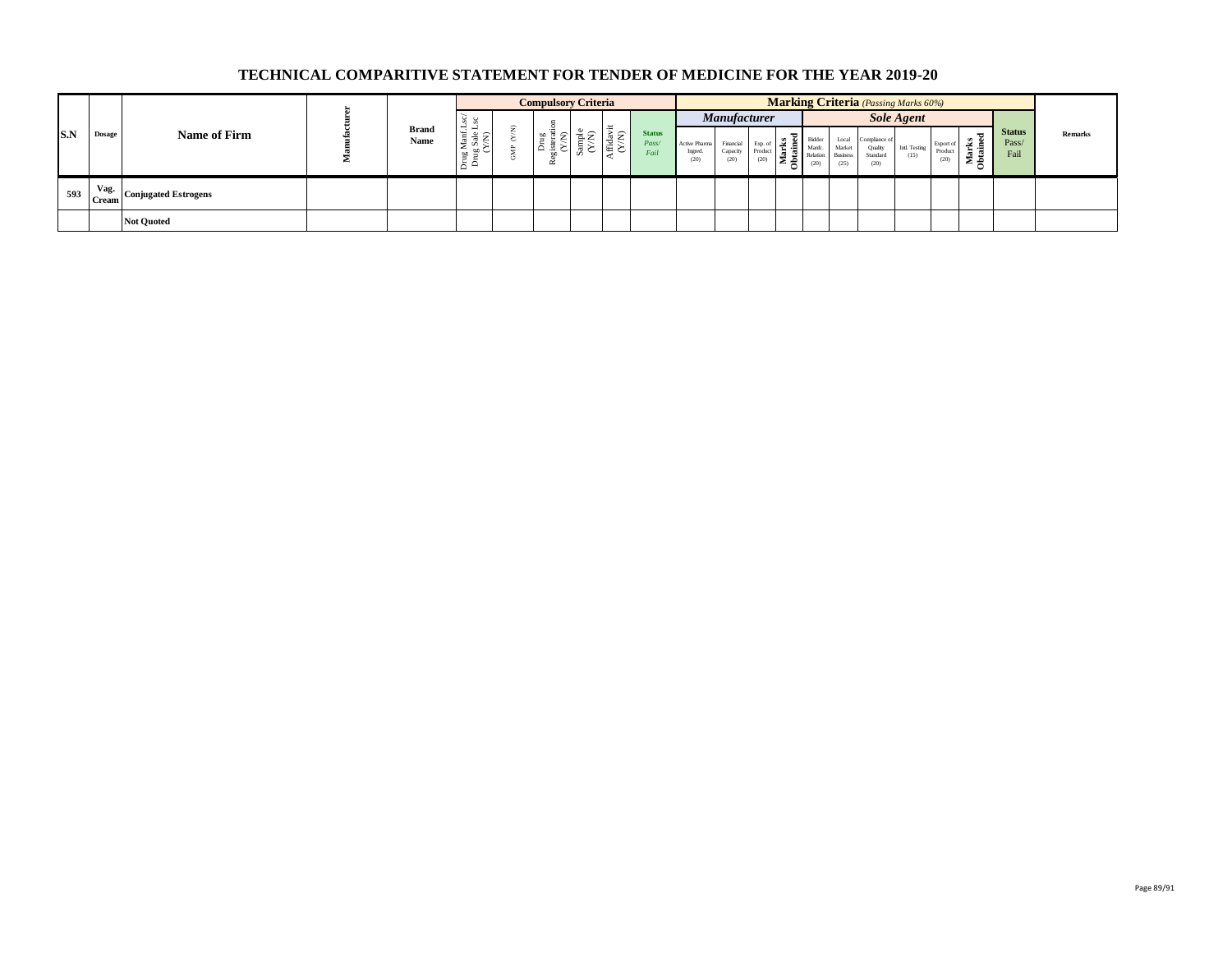|     |        |              |   |                      |                                           | <b>Compulsory Criteria</b> |         |             |                                |                                 |                     |                  |  |                                                 | <b>Marking Criteria</b> (Passing Marks 60%) |                      |      |              |                                |         |
|-----|--------|--------------|---|----------------------|-------------------------------------------|----------------------------|---------|-------------|--------------------------------|---------------------------------|---------------------|------------------|--|-------------------------------------------------|---------------------------------------------|----------------------|------|--------------|--------------------------------|---------|
|     |        |              |   |                      |                                           |                            |         |             |                                |                                 | <b>Manufacturer</b> |                  |  |                                                 |                                             | <b>Sole Agent</b>    |      |              |                                |         |
| S.N | Dosage | Name of Firm | - | <b>Brand</b><br>Name | $\sim$<br>-<br>$\rightarrow$<br><b>CO</b> |                            | $\cdot$ | $\check{ }$ | <b>Status</b><br>Pass/<br>rail | Active Pharm<br>Ingred.<br>(20) | Capacity<br>(20)    | Produc<br>$\sim$ |  | Local<br>Marke.<br><b>Business</b><br>$^{(25)}$ | Compliance o<br>Standar<br>(20)             | Intl. Testin<br>(15) | (20) | -<br><br>- 2 | <b>Status</b><br>Pass/<br>Fail | Remarks |

**Miss. Benish Rana Pharmacist Kidney Center Member Sub Committee**

**Mr. Ibtesam Ahmad Pharmacist Cardiac Center, Member Sub Committee**

**Miss Amna Saeed Pharmacist B.V. Hospital, Member Sub Committee**

**Mrs. Shahbana Anwar Pharmacist Civil Hospital, Member Sub Committee**

**Mr. Imran Nazir Pharmacist A & E Department, Member Sub Committee**

**A.M.S Store Cardiac Center Bahawalpur End User**

**A.M.S Store Civil Hospital Bahawalpur End User**

**Chief Pharmacist B.V.Hospital Bahawalpur.**

 **Dr. Tariq Bashir Assistant Professor of Anesthesia Deptt.**

**Dr. Zafar Iqbal Ghafoor Assistant Professor of Pharmacology Deptt.**

**Dr. Ajwad Farogh Associate Professor of Cardiac Surgery**

**Dr. Wajid Khurshid Associate Professor of Pathology**

**Dr. Umair Ahmad Associate Professor of Surgery**

**Prof. Dr. Qazi Masroor Ali Head of Medicines. Department**

**Prof. Dr. Ejaz Latif Head of Eye Department Chairman TAC**